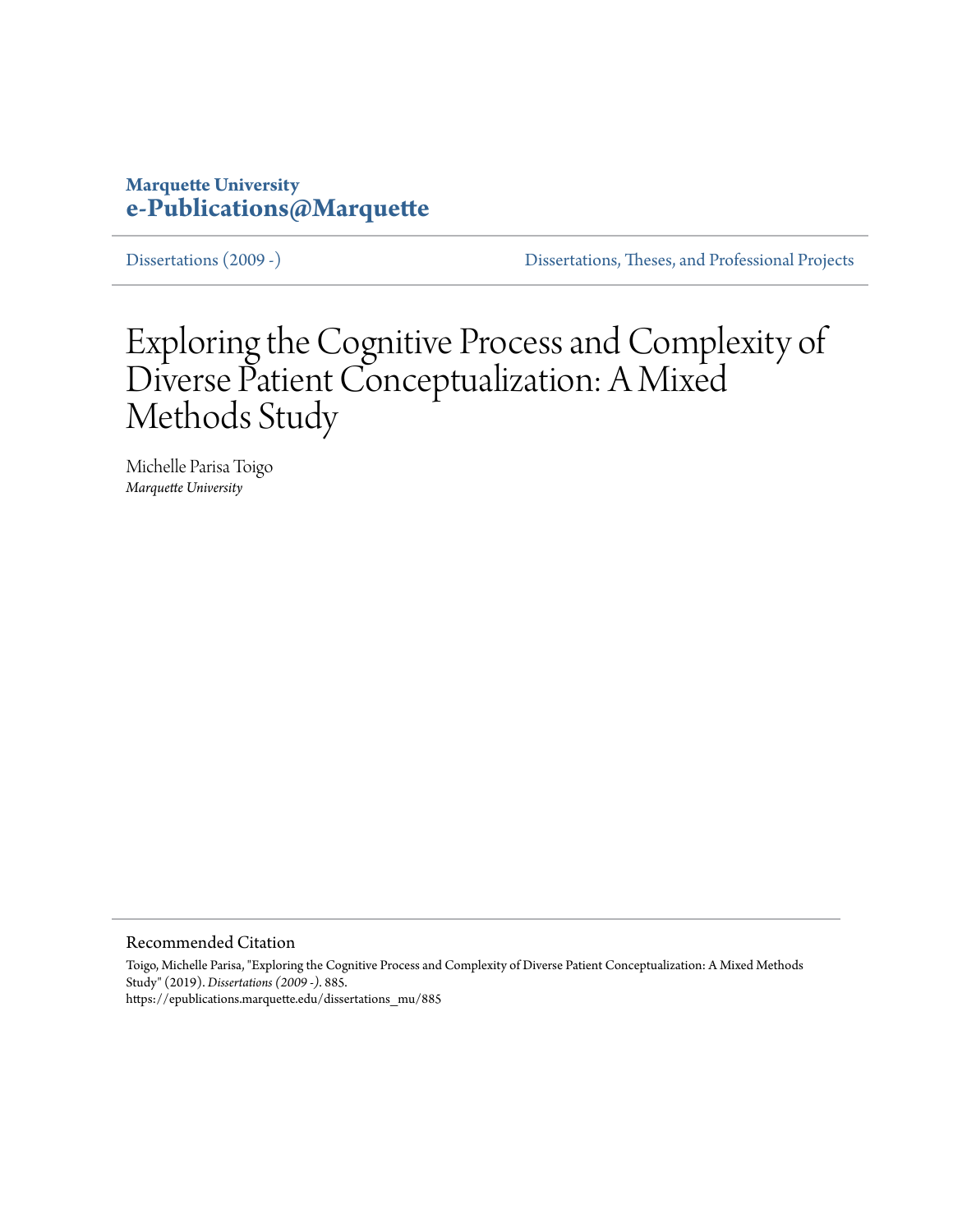## EXPLORING THE COGNITIVE PROCESS AND COMPLEXITY OF DIVERSE PATIENT CONCEPTUALIZATION: A MIXED METHODS STUDY

by

Michelle P. Toigo M.S.

A Dissertation submitted to the Faculty of the Graduate School, Marquette University, in Partial Fulfillment of the Requirements for the Degree of Doctor of Philosophy

Milwaukee, Wisconsin

August 2019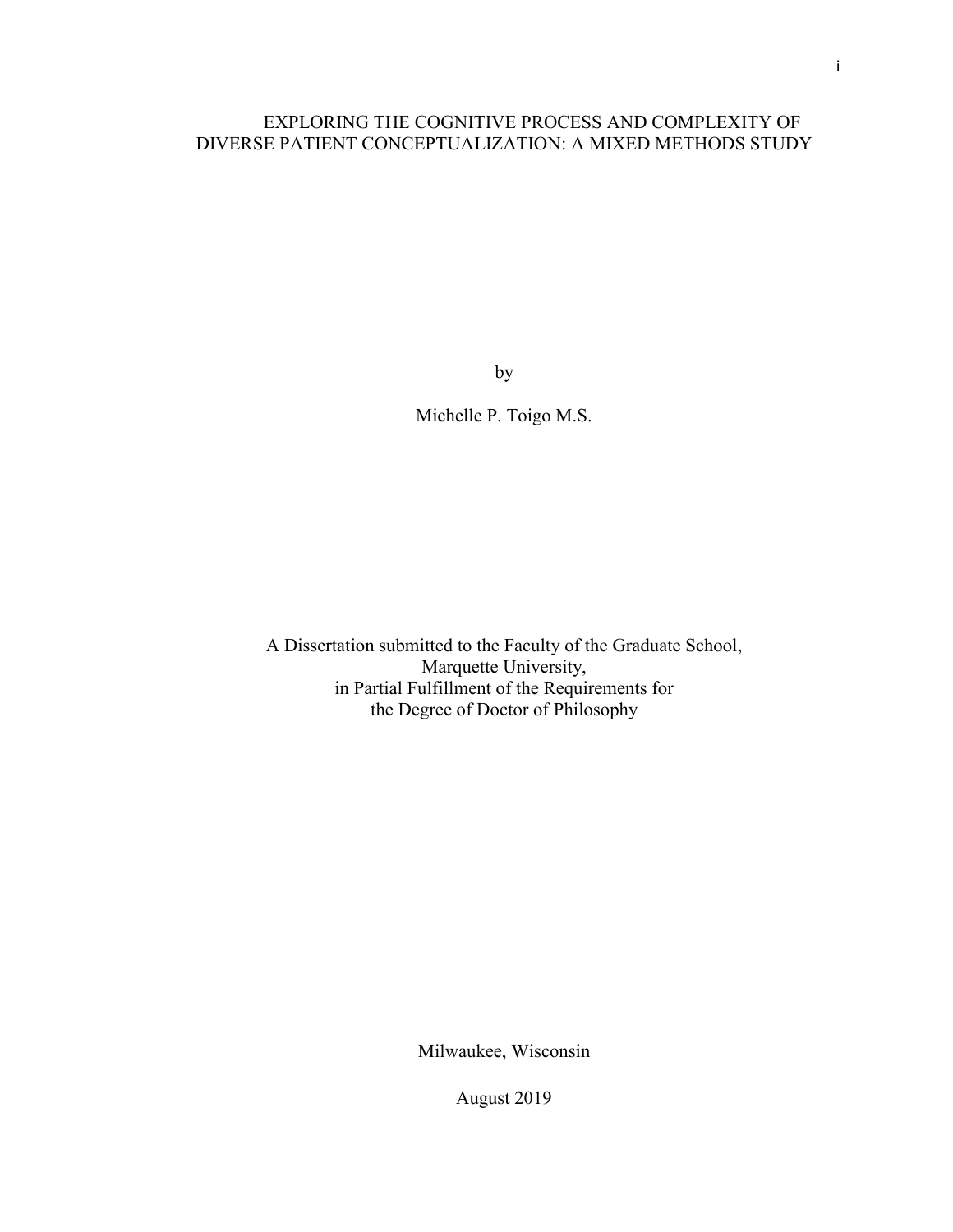## ABSTRACT EXPLORING THE COGNITIVE PROCESS AND COMPLEXITY OF DIVERSE PATIENT CONCEPTUALIZATION: A MIXED METHODS STUDY

Michelle P. Toigo, M.S.

Marquette University, 2019

In an era when culture is valued in therapy, the field has increasingly emphasized therapist competence in working with diverse clients and reducing mental health disparities (Bernal, Jimenez-Chafey, & Rodriguez, 2009). While there are multiple aspects of multicultural competence (e.g., choosing assessments with appropriate norming groups, consulting with members of the client's culture, culturally sensitive therapy practices), case conceptualization is believed to be a crucial competence to providing effective services to clients who are racial or ethnic minorities (Hill, Vereen, McNeal, & Stotesbury, 2013). These skills allow the therapist to integrate client culture into their understanding of the client and may help improve treatment outcomes (Ridley & Kelly, 2007). Despite the potential importance of multicultural case conceptualization skills, there has been little empirical research to date on these skills. The present study sought to examine the content and quality of multicultural case conceptualizations and how the training experiences of trainees influenced the development of their multicultural conceptualization skills. A mixed methods approach was used to gain qualitative and quantitative insight into the nature of multicultural client conceptualizations among trainees, with a primary emphasis on qualitative methodology. Eleven trainees engaged in a think-aloud task through which they created a multicultural case conceptualization of a diverse client with whom they had worked in therapy. Additionally, trainees were interviewed regarding their experiences learning multicultural case conceptualization skills. Foremost, trainees described several topics related to the clients racial or ethnic background and discussed why they believed the client's culture was pertinent to that particular case. Further, trainees described both facilitative and challenging experiences as they learned multicultural case conceptualization skills. Limitations and implications for training and research are discussed. The study concludes with an exploration of future research directions to address gaps in the literature on multicultural case conceptualization skills.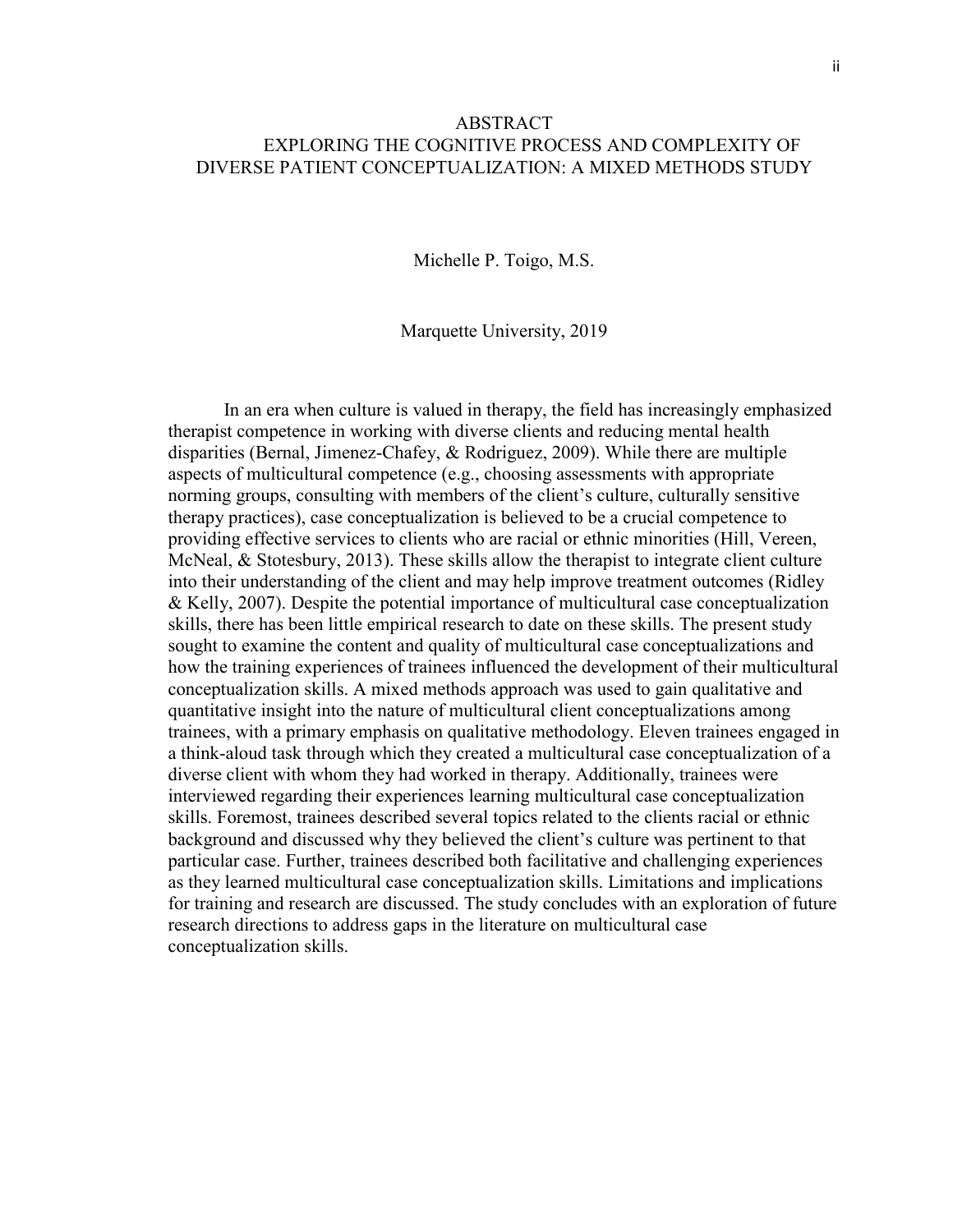#### PREFACE

I selected this topic for a few reasons. First, I am interested in how therapists form an understanding of their clients and, particularly, those clients who are culturally different from themselves. My own experiences as a bicultural individual have instilled in me the belief that what is normative and healthy is not so clear and the boundaries we draw around these terms may not allow for differences between cultures. In my experiences as a bicultural therapist, I have found that having the mental flexibility necessary to conceptualize a client in a way that appropriately honors the various aspects of their identity and life experience is quite a challenging skill. For this reason, I am interested in how we as therapists come to understand those clients who are different from us and how, in all the complexity of real-world practice, we engage in these case conceptualization skills. Second, the relatively limited prior research in this area made it an appropriate topic for further study. My hope is that this research has provided a better understanding of the content trainees include in multicultural case conceptualizations and what characterizes their experiences when learning case conceptualization skills.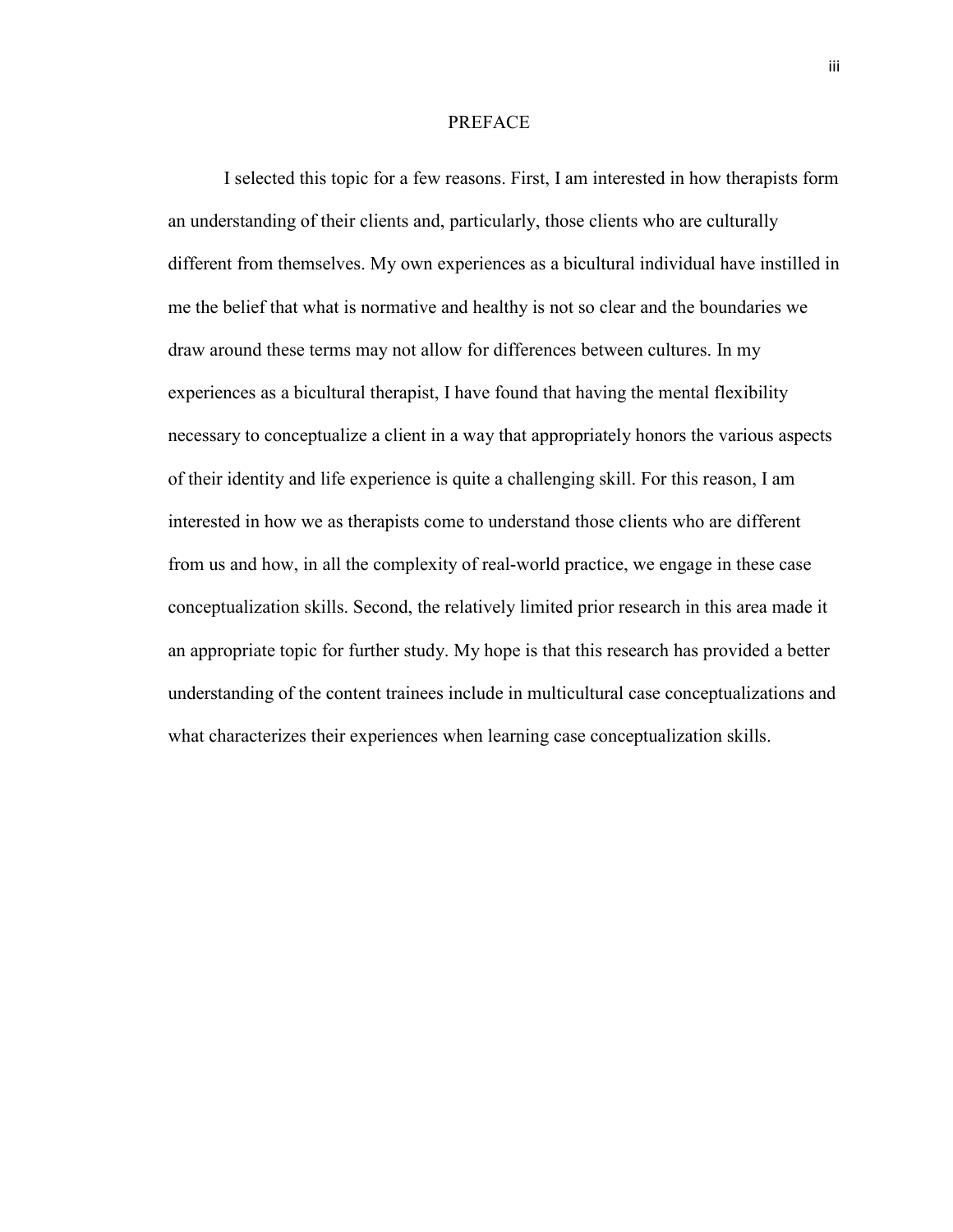#### ACKNOWLEDGMENTS

#### Michelle P. Toigo, M.S.

There is a lot in life that I do not understand, and I have found that adage about "the more you know, the less you know" to be true for me. Perhaps trumping them all is how I have ended up with this brilliant, hilarious, beautiful community that has this endless faith in me. I am certain that this community fills my life with color and vitality and gives me faith in the world around me. To my family, friends, supervisors, patients…for each of you, I am constantly grateful. To call out a few…

To Drs. Alan Burkard, Jennifer Cook, and Lisa Edwards, my dissertation committee, thank you for sticking with me through this long process and allowing me to study a complex topic in a way that hasn't been done before. To my dissertation chair, Dr. Alan Burkard, you have supported me in countless ways beginning during my time as a master's student and through my PhD. And to Dr. Terry Young who acted as my supervisor, professor, and mentor for many years, you ignited my passion for this field with your own, helped me develop a method for grounding my work in science, and demonstrate such humanity in the way you treat your patients. Lessons such as "we are not the mental health police" are always on the forefront of my mind. As I told you all after the defense, this work is what I feel I am meant to do and you all got me there. Thank you.

To my husband, Ross, with whom I have gone through this entire experience. You somehow manage to make me believe I can be more in my career than I ever would have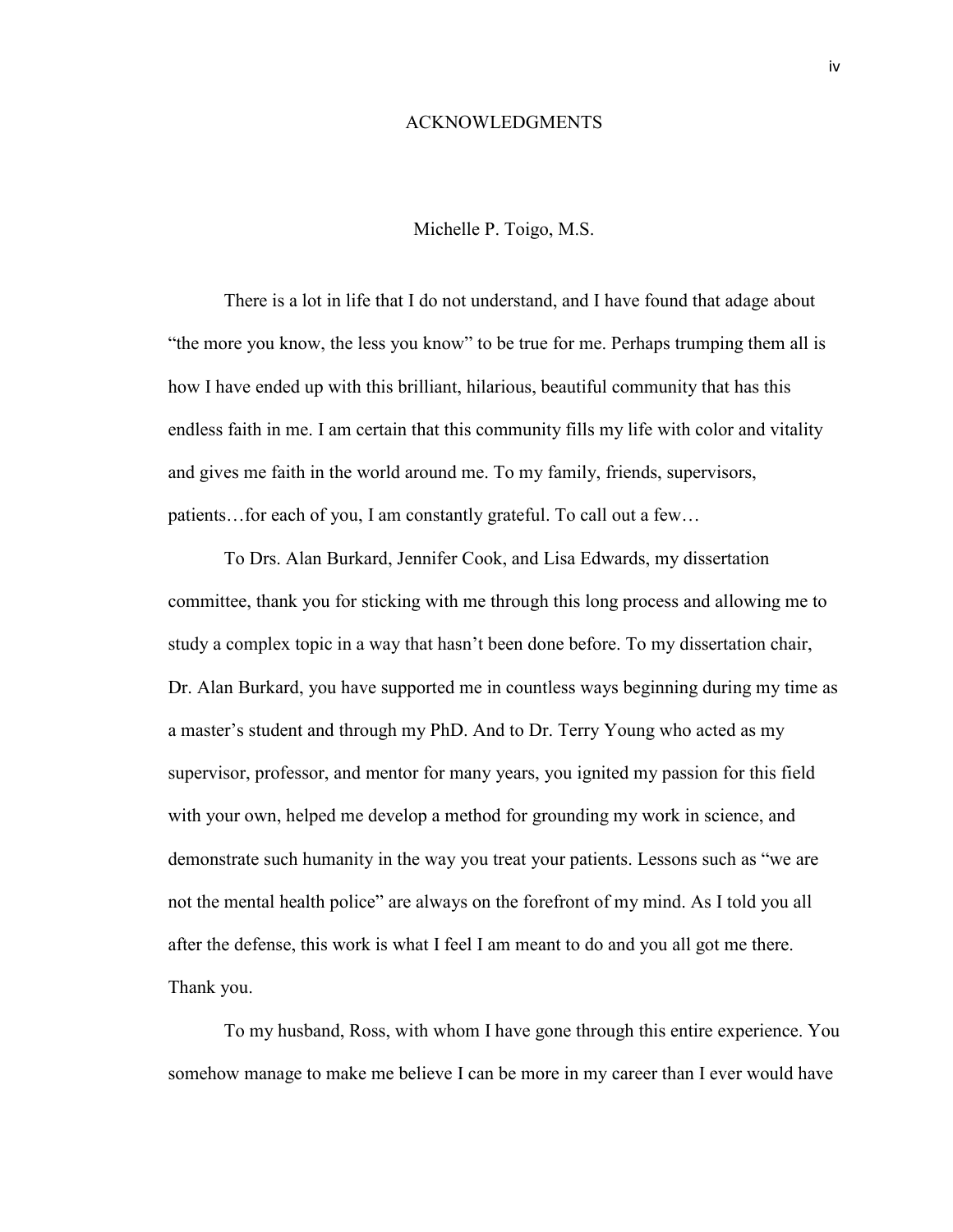imagined and still keep me compassionate towards myself, reminding me that life is about so much more than my work. You have encouraged decisions over the past decade of our life together that have enabled my career to take flight but have not been in the best interest of the career that you have worked so hard for. And somehow you have made me laugh the whole way and take life less seriously. You have done all this with a grace and kindness that has allowed me to be a wife, mother, partner, researcher, and clinician, all at the same time. I will never be able to put into words how lucky I got when you knocked on my door almost a decade ago and how much you transform each phase of our life together. You will always be my best decision.

To my daughter, Leilah, your goofy spirit and constant light in my life has provided me with so much more meaning and laughter than I would have ever thought possible. I am so lucky and grateful for each and every moment of this beautiful life with you… the early mornings, the falls and tears as you toddle around the house, the giggles and funny faces that match my own… each of those ordinary, magnificent moments that I never take for granted. As you grow into a toddler and I grow into an early career psychologist, I find myself hoping for a kinder, more compassionate world for you to journey through. I hope to teach you that actively engaging in what this world has to offer and reaching for the light is far more meaningful than living safely on autopilot. Thanks for your constant sunshine this past year kiddo.

To my siblings, Massoud, Zack, and Natalie, you clowns are my closest friends, the people who have the most blind faith in me, and the place I always feel at home. Thank you for every time you helped me to recognize my own potential and for doing so with the Dumb and Dumber brand of humor that keeps me from taking it all so seriously.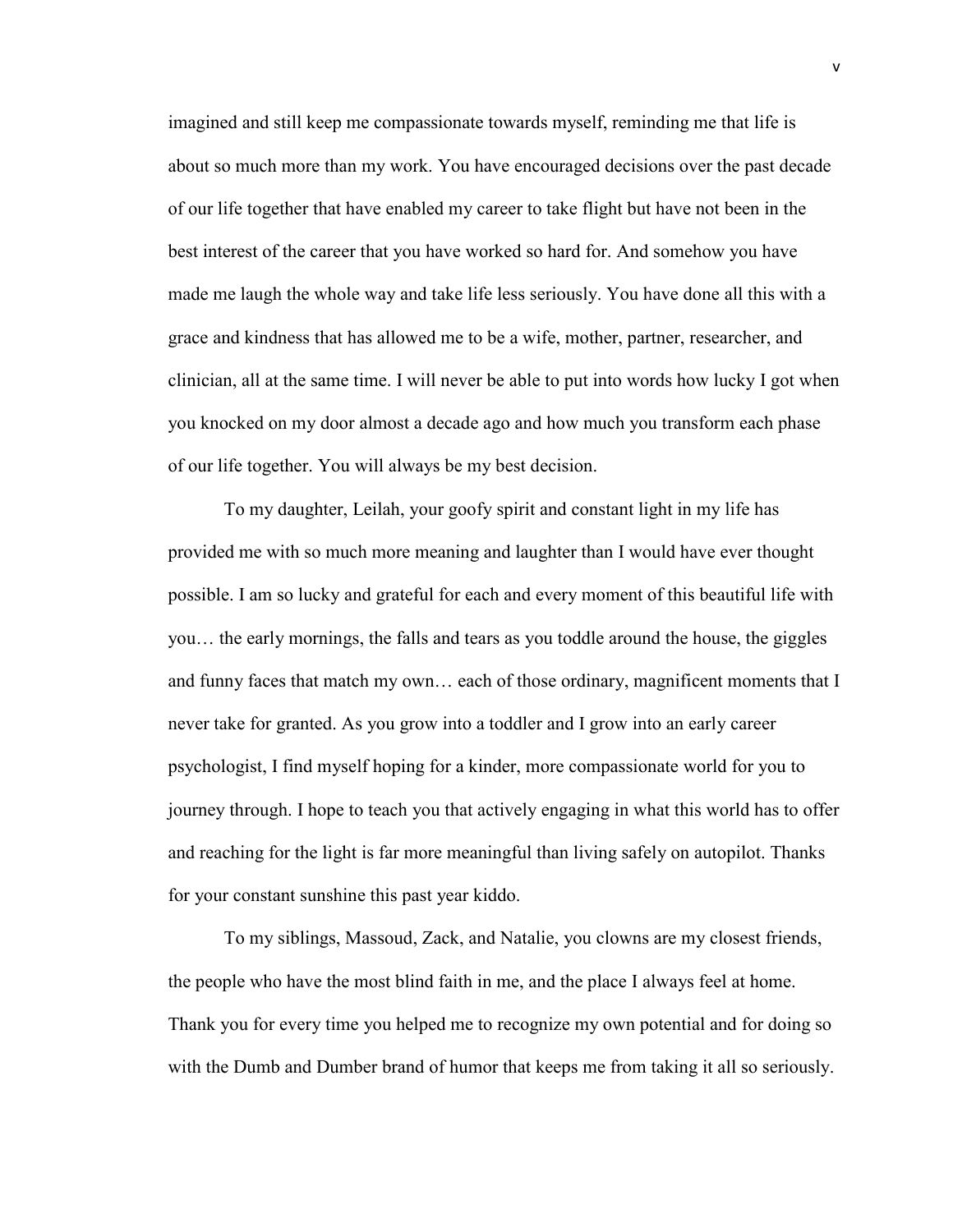In particular, to my eldest brother and leader of our pack, you have consistently and quietly pushed us each along with the belief that, with a little grit, we can quite literally do whatever we want. This has always provided a foundation for me during times of wavering confidence. To my parents for teaching me to be attuned to others' suffering at such an early age and creating a core belief that our relationships are so much more important than anything else. You taught me how to view this world with engagement and joy, embracing what life has to offer while looking out for the welfare of others. I don't know how many people can say that about their upbringing.

Finally, to each of my patients. I am called in to see you when you have gone through something life changing. I am so often overcome by what you are dealt. Meeting you in this place in your life, I have been stunned countless times by the grace so many of you exude while facing things that terrify us all. You redefine for me constantly what strength looks like and how beautiful life can be when so much of what we take for granted is swept away. I am endlessly grateful to each of you for letting me walk through the dark with you.

To all my best friends, extended family, and those others who make up the fabric of my life, thank you for caring about what I do, being patient with the time my work has required, and giving me inspiration by living your own lives so well.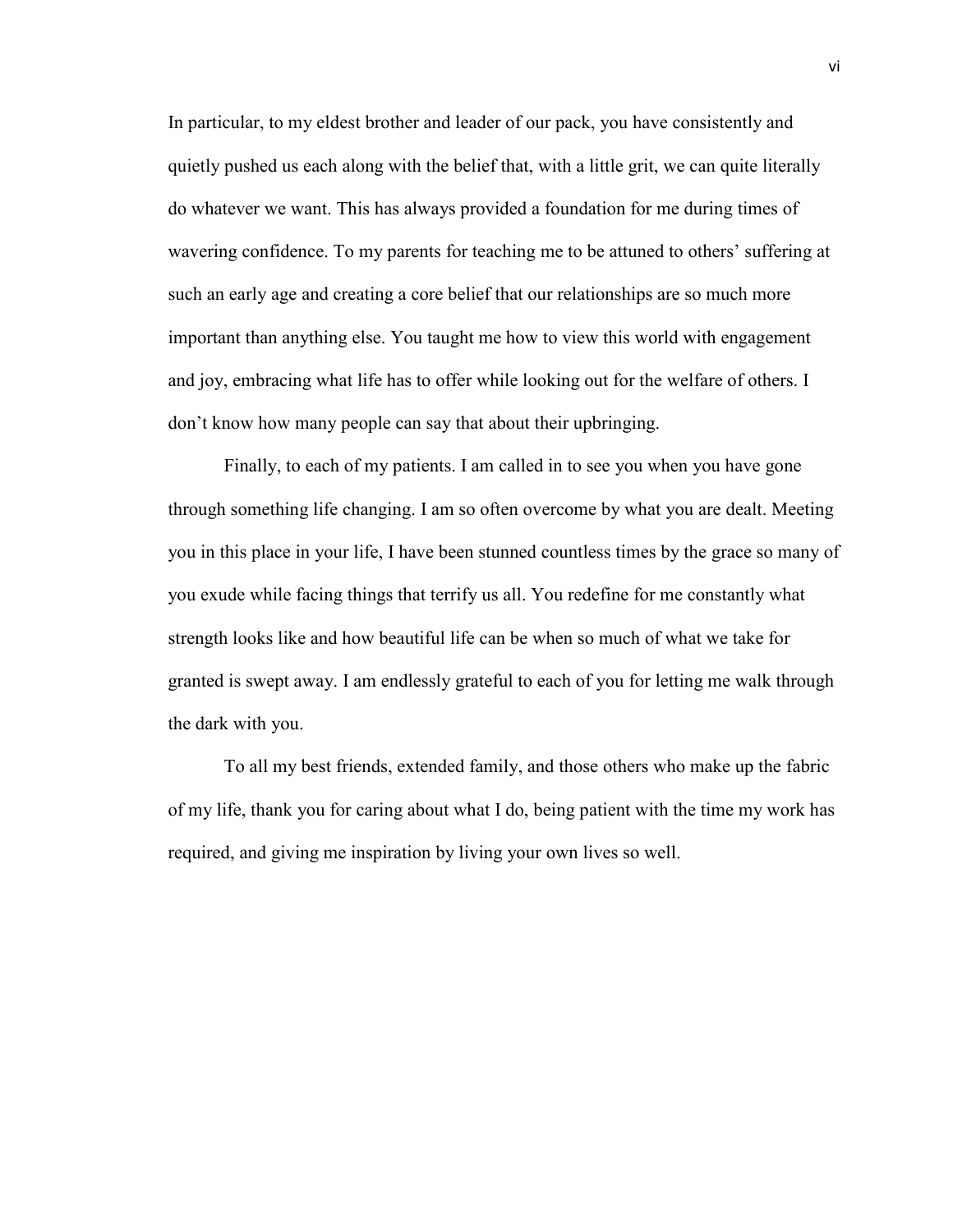# TABLE OF CONTENTS

| <b>CHAPTER 1: INTRODUCTION</b>                              |  |
|-------------------------------------------------------------|--|
|                                                             |  |
|                                                             |  |
|                                                             |  |
|                                                             |  |
|                                                             |  |
|                                                             |  |
|                                                             |  |
|                                                             |  |
|                                                             |  |
|                                                             |  |
|                                                             |  |
|                                                             |  |
|                                                             |  |
| <b>CHAPTER 2: REVIEW OF THE LITERATURE</b>                  |  |
|                                                             |  |
|                                                             |  |
|                                                             |  |
| Common Processes in Conceptualization17                     |  |
| Comparing Expert and Trainee Conceptualizations20           |  |
| Influence of Case Conceptualization on Treatment Outcomes21 |  |
| Variables that Effect Case Conceptualization Quality23      |  |
|                                                             |  |
|                                                             |  |
|                                                             |  |
|                                                             |  |
|                                                             |  |
| Limits of Case Conceptualization Literature32               |  |
| Multicultural Counseling Competence                         |  |
|                                                             |  |
|                                                             |  |
|                                                             |  |
|                                                             |  |
|                                                             |  |
| Multicultural Case Conceptualization Models41               |  |
| Multicultural Case Conceptualization Content44              |  |
| Multicultural Case Conceptualization Training47             |  |
|                                                             |  |
|                                                             |  |
|                                                             |  |
|                                                             |  |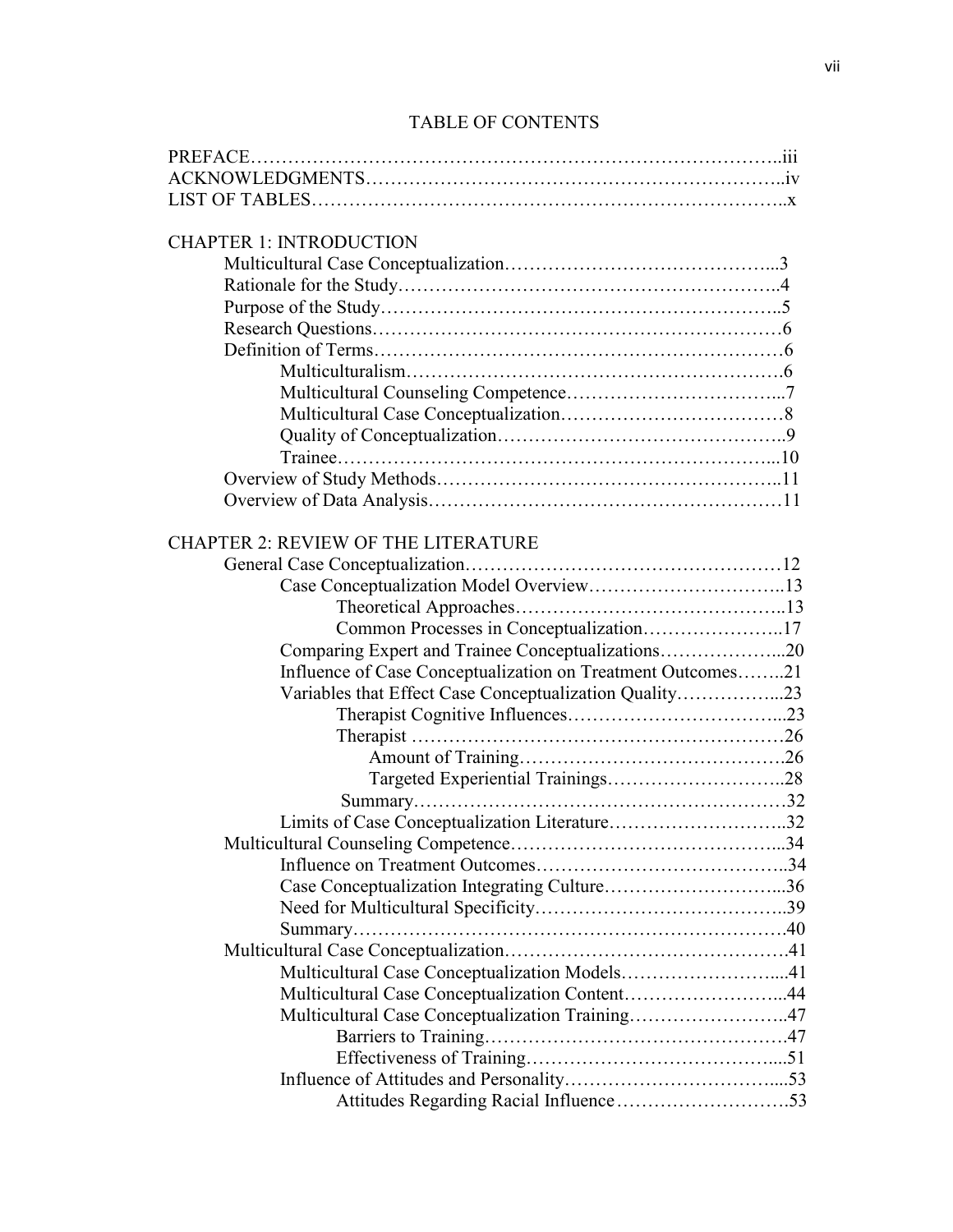| Multicultural Case Conceptualization Summary59 |  |
|------------------------------------------------|--|
|                                                |  |
|                                                |  |
|                                                |  |
|                                                |  |

# CHAPTER 3: METHODS

## CHAPTER 4: RESULTS

| Quantitative measurement of Conceptualization Quality96 |  |
|---------------------------------------------------------|--|
|                                                         |  |
|                                                         |  |
|                                                         |  |
|                                                         |  |
|                                                         |  |
|                                                         |  |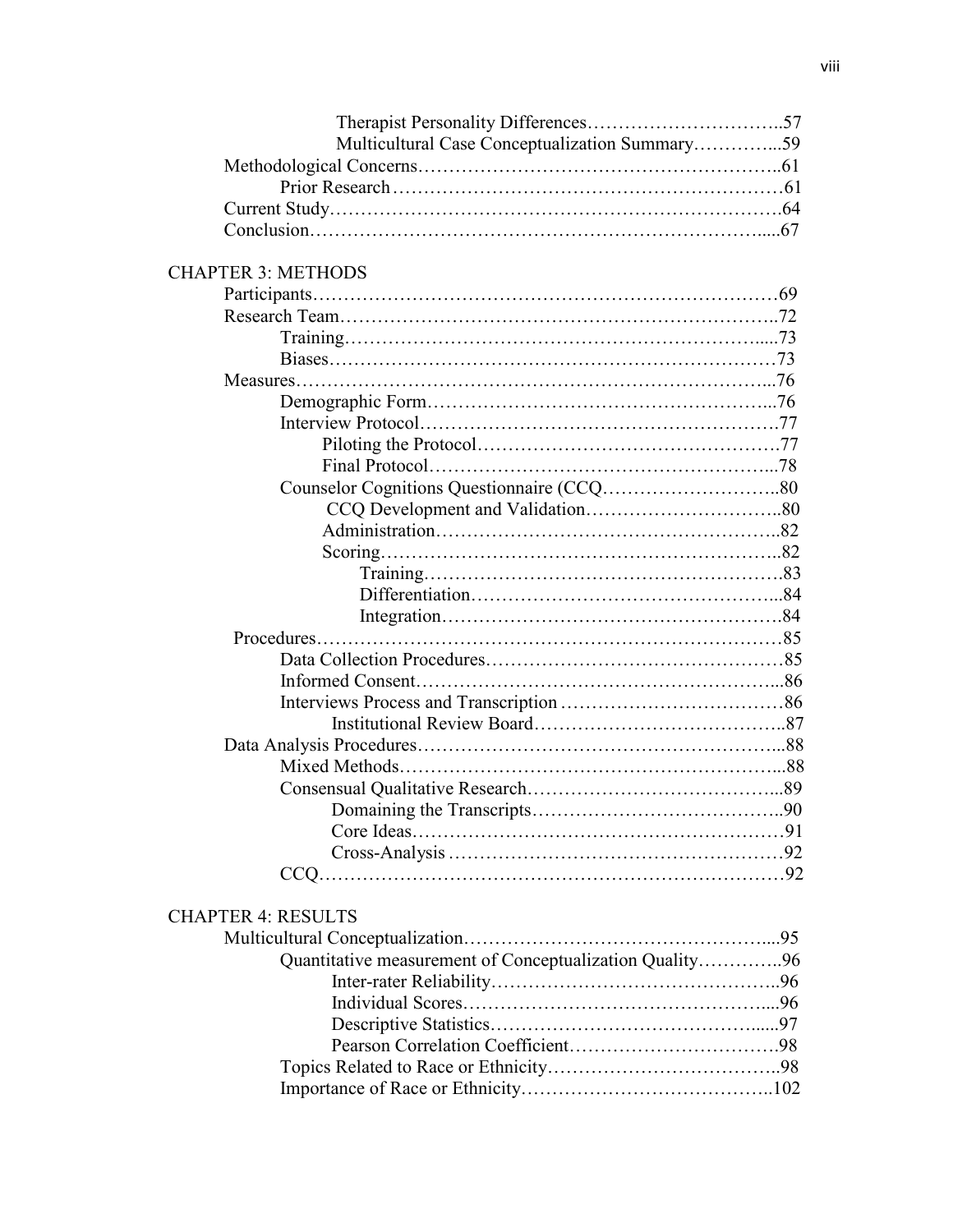| Learning to Conceptualize Multicultural Clients108                |  |
|-------------------------------------------------------------------|--|
|                                                                   |  |
|                                                                   |  |
|                                                                   |  |
| Factors that Facilitate Multicultural Conceptualization112        |  |
| Factors that Challenge Multicultural Conceptualization113         |  |
| Illustrative Example of Multicultural Client Conceptualization115 |  |
| Multicultural Client Conceptualization116                         |  |
|                                                                   |  |
|                                                                   |  |
| <b>CHAPTER 5: DISCUSSION</b>                                      |  |
|                                                                   |  |
|                                                                   |  |
|                                                                   |  |
|                                                                   |  |
| Learning to Conceptualize Multicultural Clients129                |  |
|                                                                   |  |
|                                                                   |  |
|                                                                   |  |
| Factors that Facilitate Multicultural Conceptualization134        |  |
| Factors that Challenge Multicultural Conceptualization136         |  |
|                                                                   |  |
|                                                                   |  |
|                                                                   |  |
|                                                                   |  |
|                                                                   |  |
|                                                                   |  |
|                                                                   |  |
|                                                                   |  |
| <b>APPENDICE</b>                                                  |  |

| Appendix E: Example Counselor Cognitions Questionnaire169 |  |
|-----------------------------------------------------------|--|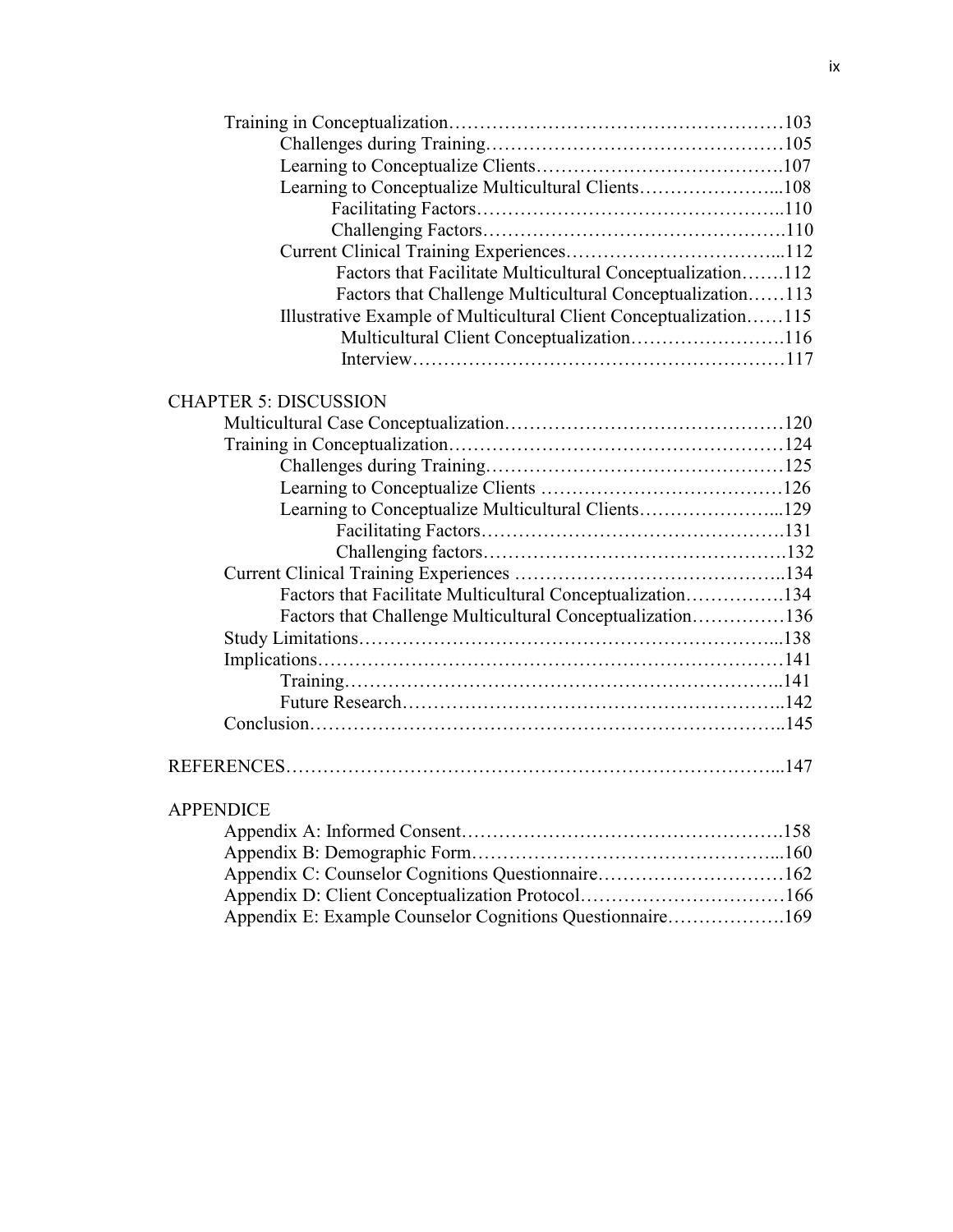# LIST OF TABLES

| Table 1 |                                                                 |
|---------|-----------------------------------------------------------------|
| Table 2 |                                                                 |
| Table 3 |                                                                 |
| Table 4 |                                                                 |
| Table 5 | Correlation of Differentiation and Integration Scores98         |
| Table 6 | Interview: Domains, Categories, and Frequencies                 |
| Table 7 | Interview: Domains, Categories, and Frequencies for Training104 |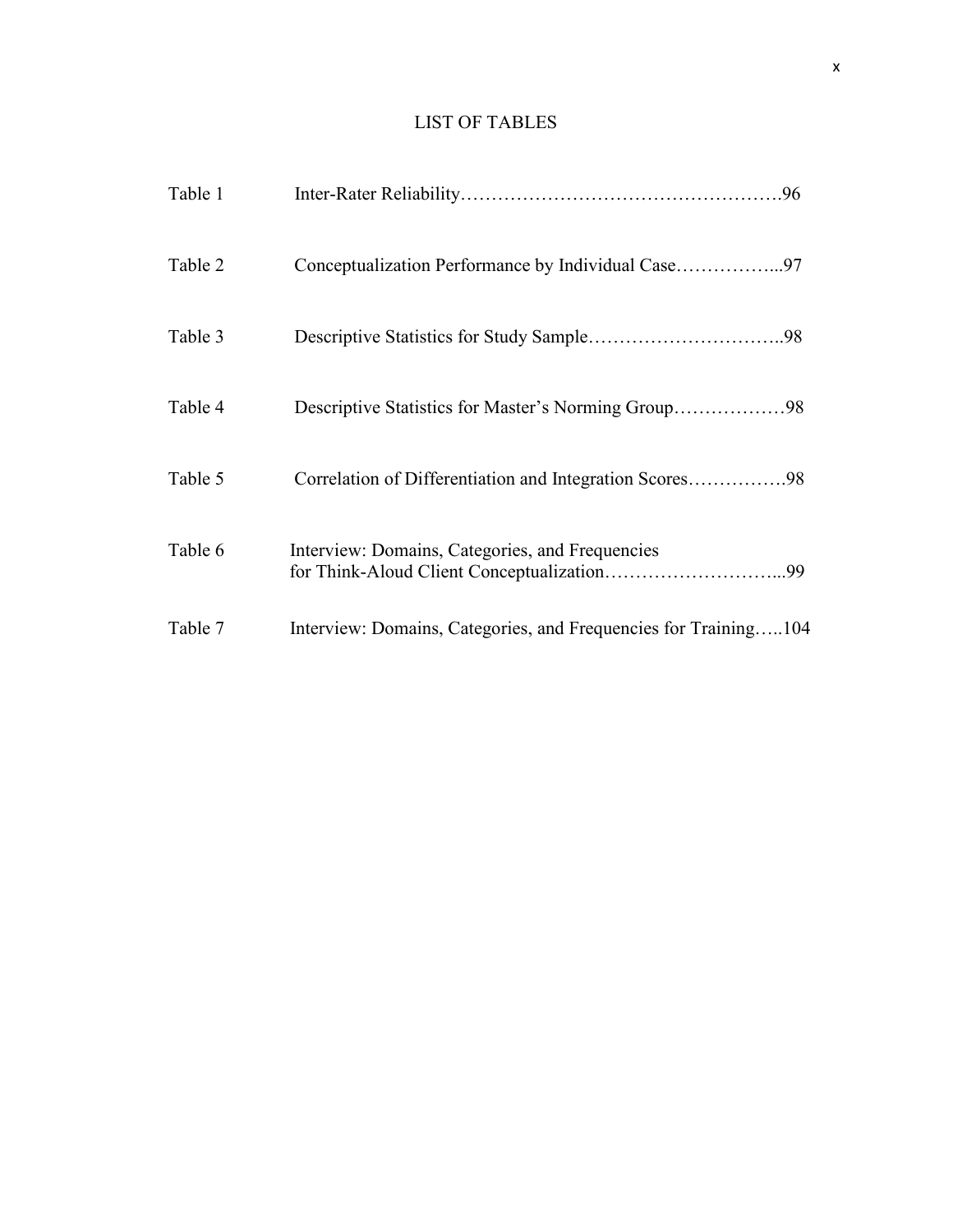## CHAPTER 1: INTRODUCTION

In an age of globalization and cross-cultural interaction, the field of psychology has increasingly valued addressing the needs of a diverse community of clients. For instance, professional organizations and accrediting bodies including the American Art Therapy Association (2007), the American Counseling Association (2014), the American Psychological Association (2010), and the National Association of Social Workers (2001) has demonstrated this value. Each of these professional organizations have integrated multicultural competencies into their accreditation standards and practice guidelines. It seems quite evident that a broad range of helping professionals have recognized a critical need to respond effectively to culture and diversity with regard to the mental health treatment of individuals of racial or ethnic minority backgrounds.

This emphasis on integrating multicultural competencies into the mental health profession is even more necessary due to the demographic shifts of the United States (US; National Center for Health Statistics, 2004). The US is predicted to become increasingly culturally diverse over the next thirty years which will shift the cultural background of those seeking therapy. By 2050, the percentage of individuals who are racial or ethnic minorities in the U.S. is projected to reach approximately 50% of the national population (National Center for Health Statistics, 2004). Such a change indicates that therapists will most likely work with clients of various racial or ethnic backgrounds. For instance, a 2015 survey of psychology health service providers conducted by the American Psychological Association indicated that over 40% of the psychologists surveyed worked with individuals who identified as racial or ethnic minorities on a frequent or very frequent basis. Furthermore, this report concludes that consistent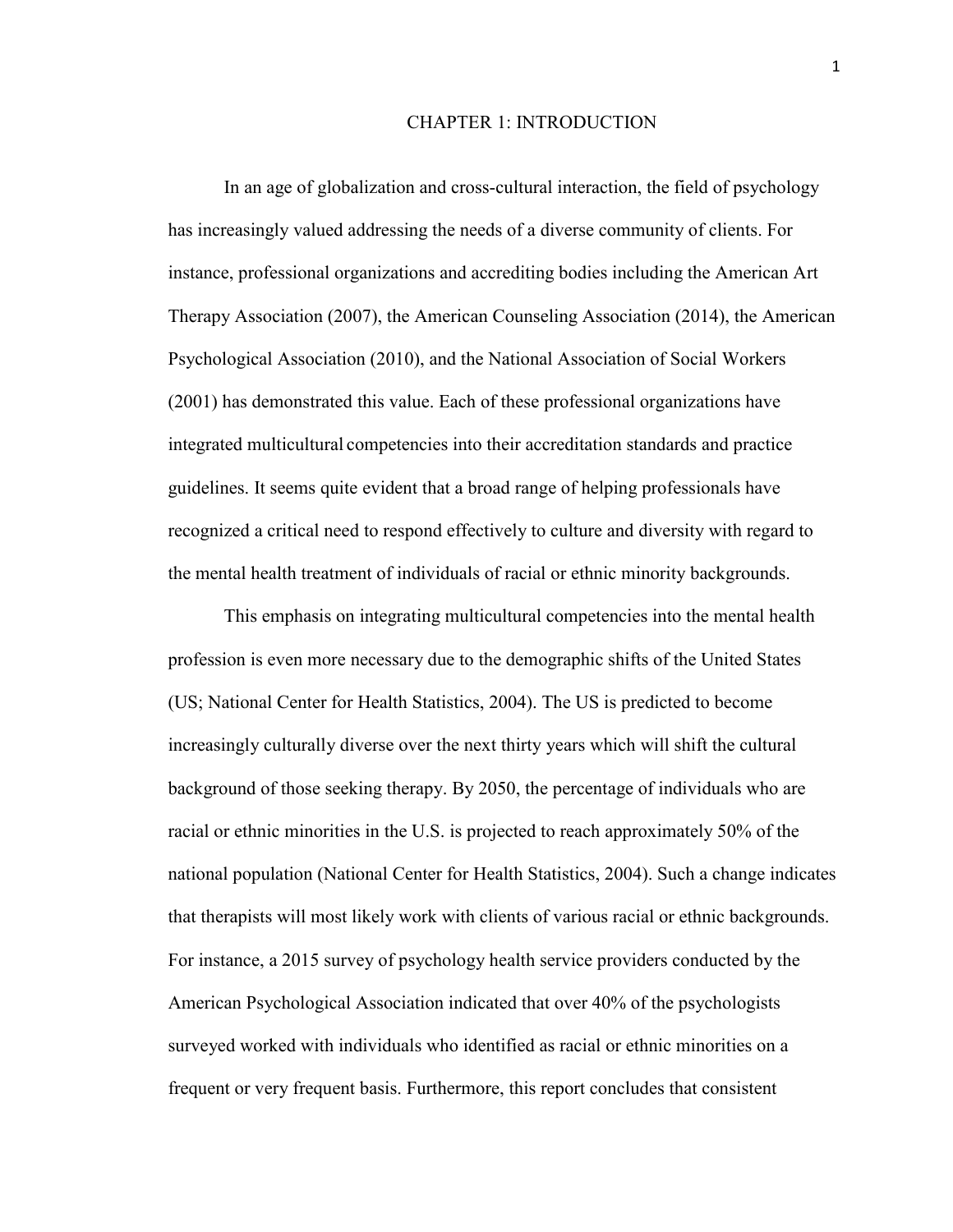increases in diverse client populations necessitates a more complex, comprehensive understanding of such populations and how to provide competent treatment that is culturally responsive (APA, 2015).

In addition to the increase of diversity in the U.S. population, multicultural counseling competence is critical to address the poor therapeutic outcomes found in research for clients who are racial and ethnic minorities. Consider that individuals who are racial or ethnic minorities delay seeking treatment, terminate early from treatment, are diagnosed with higher levels of psychopathology, and experience treatment outcomes that are not as successful as individuals who belong to the racial or ethnic majority (Bernal, Jimenez-Chafey, & Rodriguez, 2009). For example, African American men are more frequently diagnosed with Schizophrenia and other psychotic disorders and experience less reduction in symptoms following treatment than individuals of the racial or ethnic majority (Tegnerowicz, 2018). Such outcome disparities indicate that mental health professionals need to understand and address those factors that influence this phenomenon (Tegnerowicz, 2018). Many researchers have asserted that multicultural counseling competence may be necessary to address disparities in mental health outcomes (Burkard & Knox, 2004; Fuertes & Brobst, 2002; Sue, Arredondo, & McDavis, 1992; Tao, Owen, Pace, & Imel, 2015).

Relatedly, researchers have also found strong associations between multicultural counseling competence and treatment outcomes for individuals who are racial or ethnic minorities. For example, client-rated multicultural competence was strongly associated with therapeutic alliance, client satisfaction, general counseling competencies, and session depth (Tao et al., 2015). Additionally, multicultural competencies were found to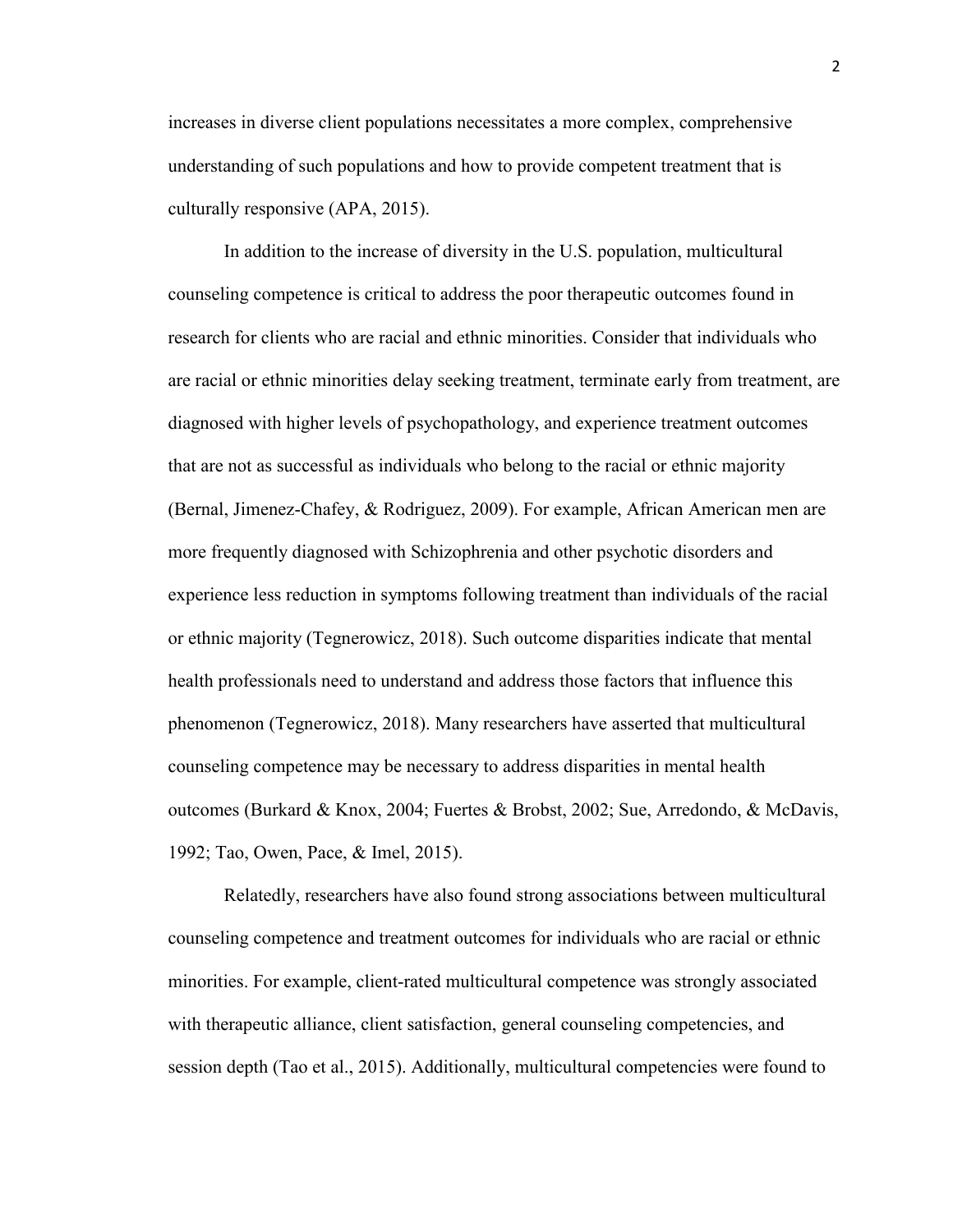have a moderate relationship with symptom remission following treatment (Tao et al., 2015). Similarly, Griner and Smith's (2006) meta-analysis showed that culturally-adapted interventions designed for specific racial or ethnic groups were four times more effective than universal interventions that were not adapted to the client's racial or ethnic background. These collective findings from these meta-analyses suggest that culturally competent treatment significantly increases treatment efficacy in multiple domains when working with individuals of minority racial or ethnic backgrounds (Griner & Smith, 2006; Tao et al., 2015).

#### **Multicultural Case Conceptualization**

While there are multiple aspects of multicultural competence (e.g. choosing assessments with appropriate norming groups, consulting with members of the client's culture, culturally sensitive therapy practices), case conceptualization is believed to be a crucial competence to providing effective services to clients who are racial or ethnic minorities (Hill et al., 2013). The importance of multicultural case conceptualization skills can be found in literature including professional organization standards, therapist educators, and theorists. For instance, multicultural competence in case conceptualization is emerging in practice guidelines and training materials for mental health practitioners. Multicultural conceptualization is identified as one of ten guidelines important to the 2017 APA multicultural standards identified in the *Multicultural Guidelines: An Ecological Approach to Context, Identity, and Intersectionality*. In this document, the Task Force on Re-envisioning the Multicultural Guidelines for the 21st Century stated:

Guideline 2: Psychologists aspire to recognize and understand that, as cultural beings, they hold attitudes and beliefs that can influence their perceptions of and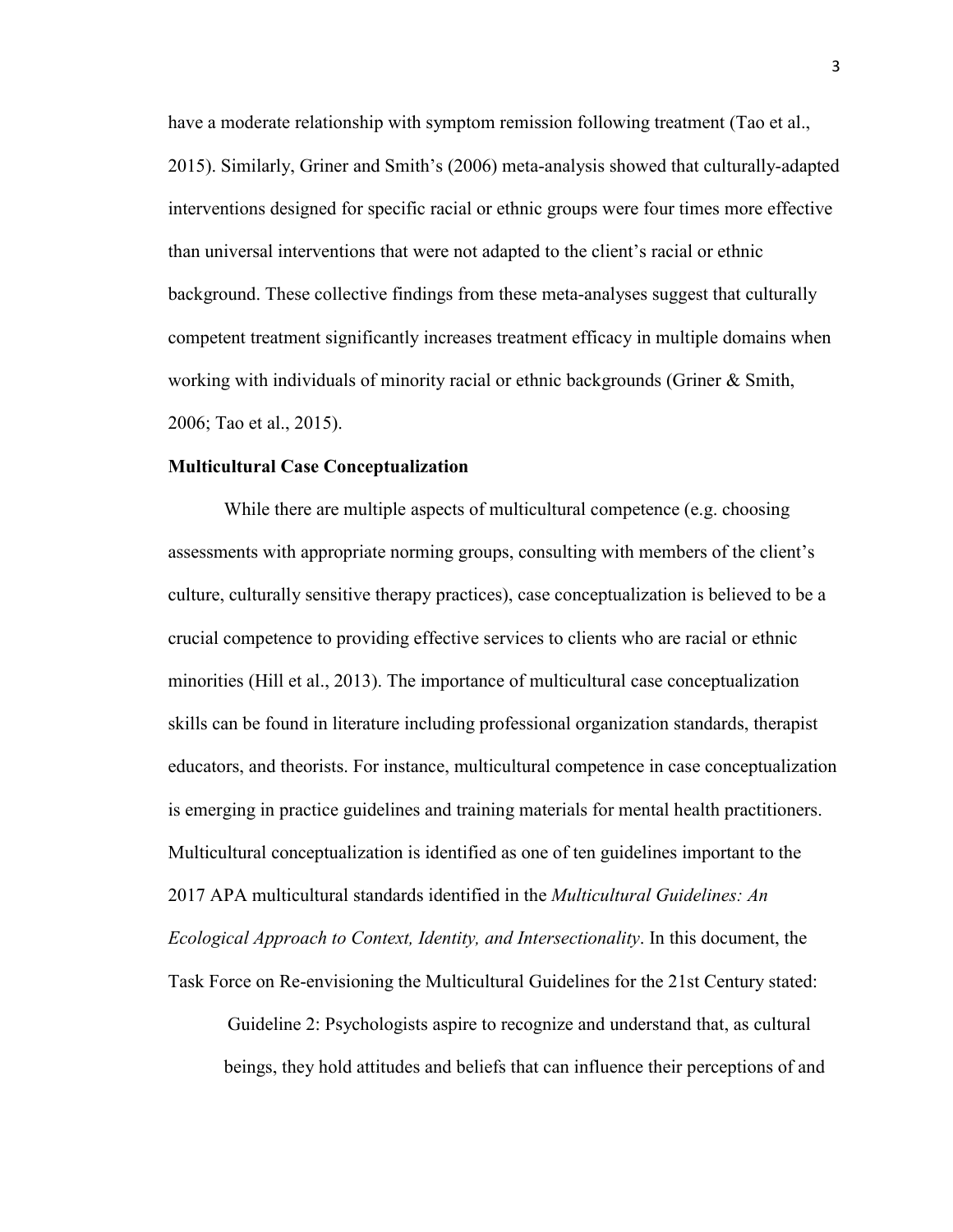interactions with others as well as their clinical and empirical conceptualizations. As such, psychologists strive to move beyond conceptualizations rooted in categorical assumptions, biases, and/or formulations based on limited knowledge about individuals and communities… Exposure to the literature on practices in mental health, case conceptualization, and treatment in different cultures is preparation for the central practice task of grasping what the world may look like from the vantage point of student-clients, as well as their extended families, neighborhood friends, and peers (p.4).

Also, recent revisions of counseling textbooks such as *Clinical Mental Health Counseling: Fundamentals of Applied Practice* (Sheperis & Sheperis, 2015) and *Counseling Theory: Guiding Effective Practice* (Parsons & Zhang, 2014) describe multicultural conceptualization as crucial for educators to attend to when developing trainee case conceptualization skills. Additionally, theorists Hansen et al. (2000) created a list of 12 minimal multicultural competencies for practice. They asserted that the ability to recognize cases in which clinical issues involve cultural dimensions, to integrate culture into hypotheses related to clients, and to develop accurate clinical conceptualizations is critical to culturally competent care. Overall, there appears to be a general consensus among professional organizations, educators, and theorists that multicultural conceptualization is a central skill critical to multicultural competence.

## **Rationale for the Study**

Few researchers have empirically explored multicultural conceptualization skills, although multicultural conceptualization has been called out as potentially important multicultural competency (Hansen et al., 2000; Lee & Tracey, 2008; Lee et al., 2013;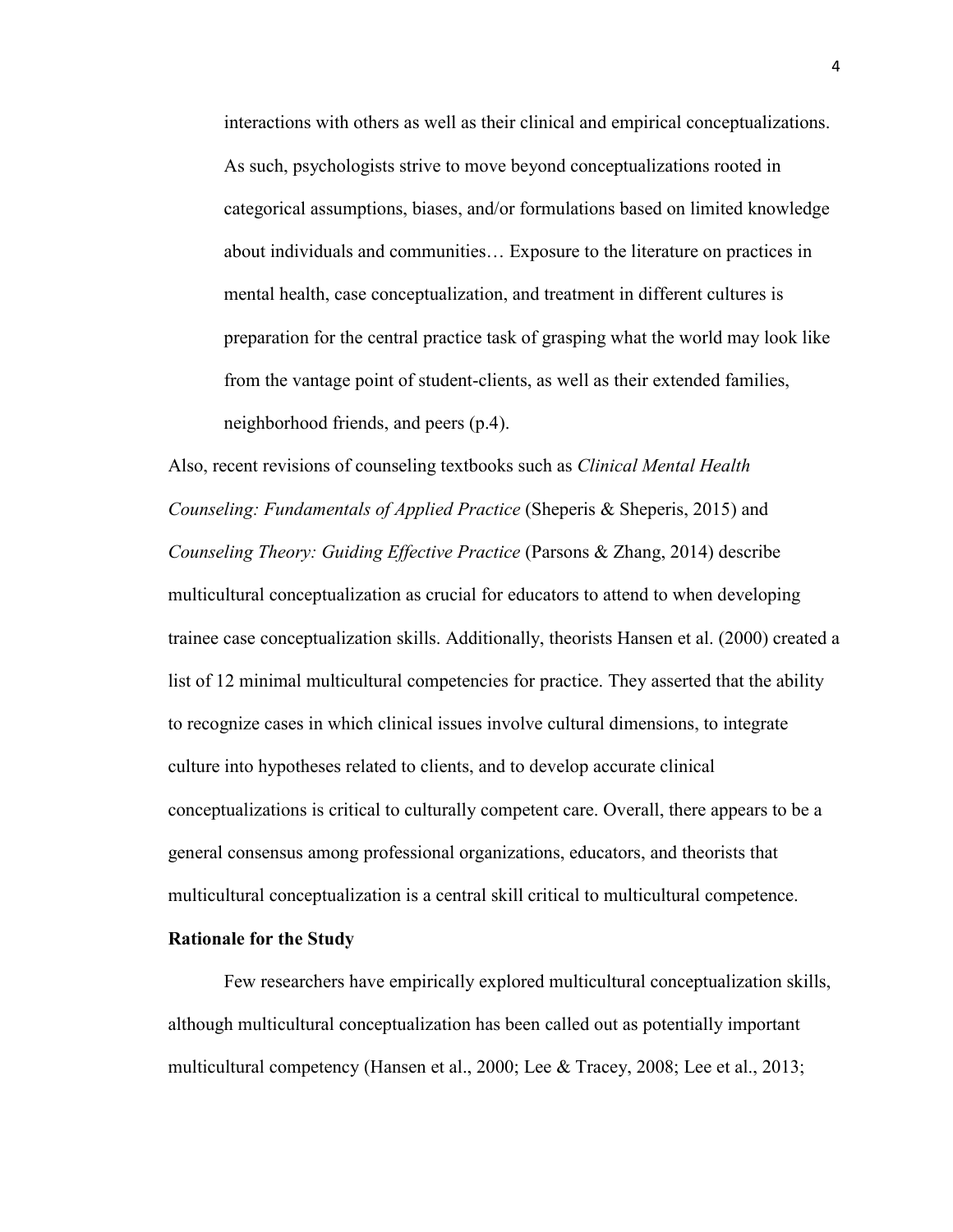Neufeldt et al., 2006). More specifically, research has not explored the content that comprises a multicultural conceptualization or what influences this area of skill development. Research that informs our understanding of the process of multicultural case conceptualization and those factors that influence the development of this skill may provide guidance in training future clinicians, and perhaps help to close the gap in service for racially and ethnically diverse clients (Lee & Tracey, 2008; Lee et al., 2013; Neufeldt et al., 2006).

#### **Purpose of the Study**

The purpose of this study is to explore the content and quality of trainees' conceptualizations of a client who is of a differing racial or ethnic background from themselves. Trainees were chosen as a focus of this study because they are actively learning about, practicing, and refining their counseling skills in coursework and while under supervision. Specifically, trainees are developing their level of multicultural counseling competence and multicultural skills in accordance with recommendations provided by the professional organizations and accrediting bodies governing their field of practice. Therefore, trainees are at a critical point of professional development and are likely working to develop multicultural case conceptualization skills. This study examines the content and quality of multicultural case conceptualizations and how the training experiences of trainees influenced the development of their multicultural conceptualization skills. A mixed methods approach was used to gain qualitative and quantitative insight into the nature of multicultural client conceptualizations among trainees, with a primary emphasis on qualitative methodology.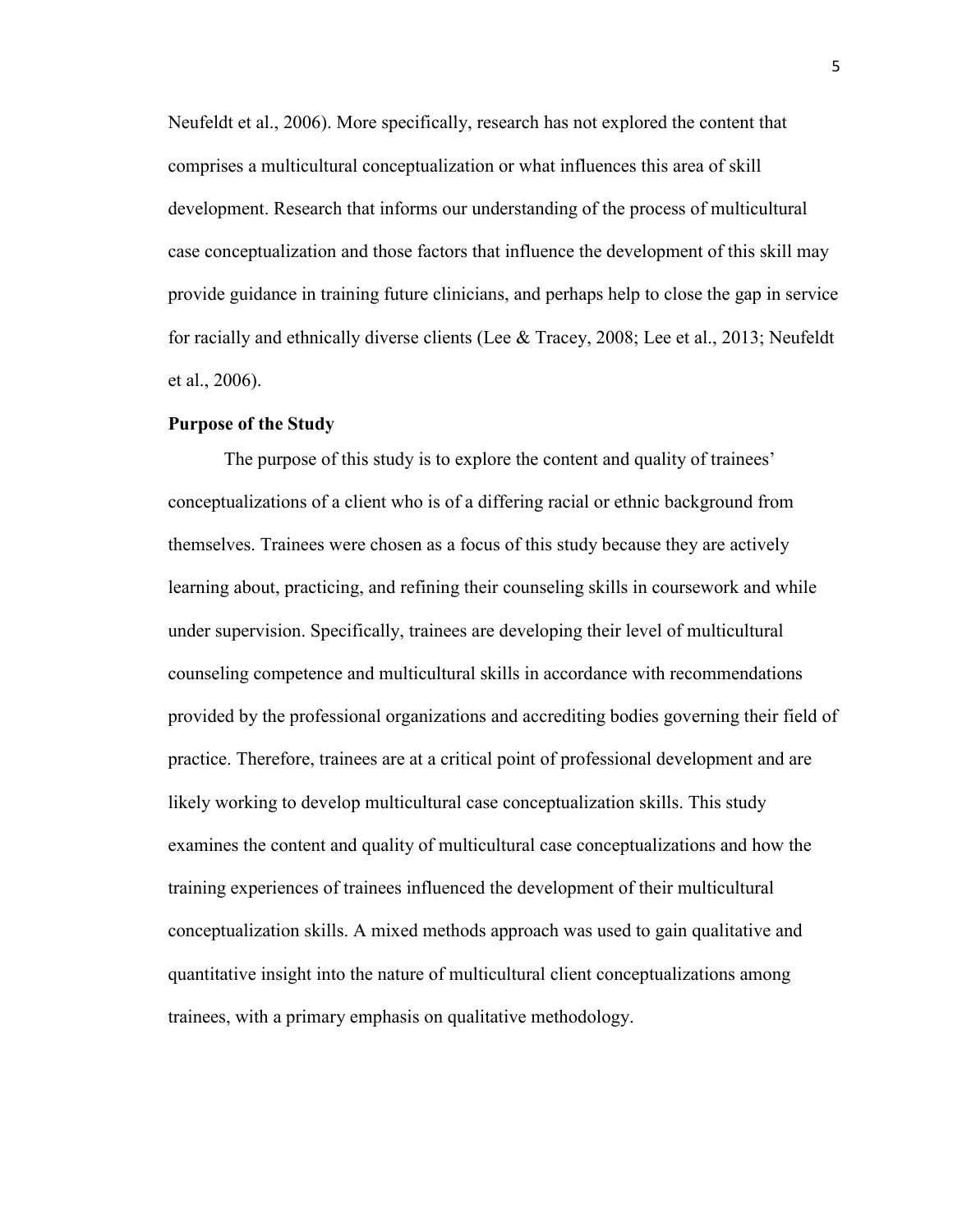## **Research Questions**

This study explores the cognitive process and complexity through which trainees create conceptualizations of clients who are of a differing racial or ethnic background from themselves. The research questions guiding this study are: (1) What content do trainees use in developing a case conceptualization of clients that are racially or ethnically diverse? (2) What factors influenced the inclusion of race or ethnicity into the trainees' case conceptualization? (3) What is the quality of the multicultural case conceptualizations by trainees? (4) How has training influenced trainees' development of multicultural client conceptualizations?

## **Definition of Terms**

 Essential terms to define at the outset of the study are multiculturalism, multicultural competence, multicultural case conceptualization, quality of conceptualization, and trainee. These definitions provide clarity for the remainder of the study.

 **Multiculturalism.** Though there are several definitions of the term, in this study, *multiculturalism* is defined as an individual's race or ethnicity. Erikkson and Abernethy (2014) explained that diversity considerations within psychology began with a focus on the ways that racial differences create deficits in mental wellness. The focus then expanded beyond race and ethnicity, recognizing the intersection of cultural identities such as gender, sexual orientation, socioeconomic status, immigration status, age, religious and spiritual identity, and physical ability (Erikkson & Abernethy, 2014). As such, the definition of multicultural has shifted across time periods. This shifting definition has complicated multicultural research and lacks specificity regarding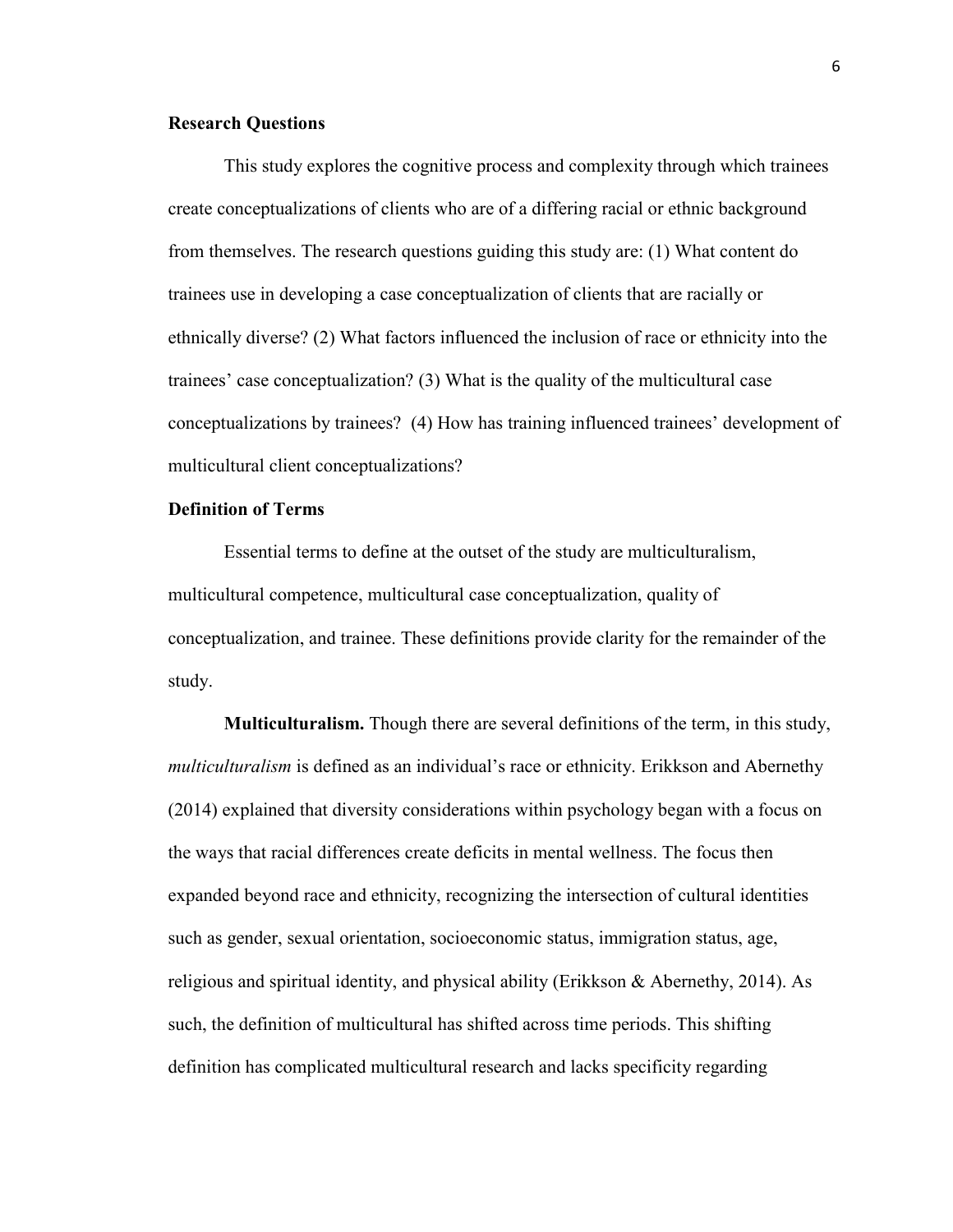treatment efficacy and competence when working with "multicultural individuals." Limiting multiculturalism to race and ethnicity is intended to narrow the focus of the study and to better understand two important facets of multicultural conceptualization. Excluding other multicultural factors (e.g. gender, ability) is not meant to indicate these factors are less important or do not need to be included in future research on case conceptualization.

**Multicultural counseling competence.** Therapist counseling competence has been defined as "the ability to engage in actions or create conditions that maximize the optimal development of client and client systems" (Sue  $\&$  Torino, 2005, p. 8). *Multicultural counseling competence* is an expansion of this concept of general therapist competence and pertains to work with clients of minority racial or ethnic background. Specifically, multicultural counseling competence is most commonly identified as having three components addressing awareness, knowledge, and skills (Sue et al., 1992). Awareness is comprised of explicit and implicit worldviews, biases, constructs, and stereotypes. Sue and Sue (2013) have suggested that awareness is a critical component of multicultural competence, as counselors must become aware of their worldviews in order to understand how their views may influence the therapeutic context. Knowledge is information acquired about the worldviews of culturally different clients (Hill et al., 2013). Knowledge is often attained through methods commonly used in didactic courses including the use of multicultural handbooks, research, and lectures (Roysicar et al., 2010). The therapist must learn to integrate knowledge of cultural groups with knowledge of counseling theories to provide culturally competent treatment (Sue  $\&$  Sue, 2013). Finally, the skills component are the interventions and strategies the therapist uses to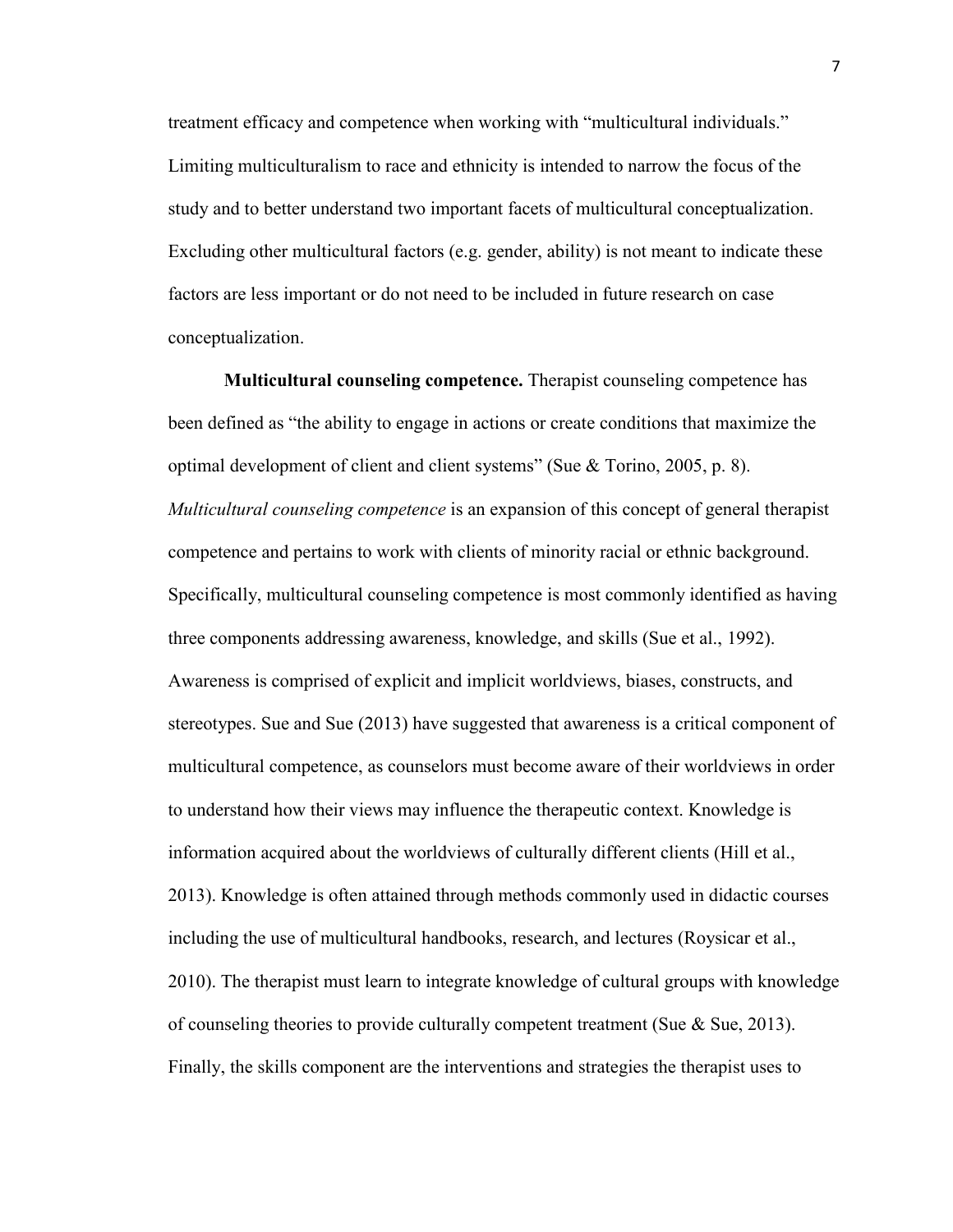apply cultural knowledge to work more effectively with a given client (Sue, Arredondo, & McDavis, 1992). In their foundation work titled *Multicultural Counseling Competencies and Standards: A Call to the Profession*, Sue, Arredondo, and McDavis (1992) explained that "a culturally skilled counselor is one who is in the process of actively developing and practicing appropriate, relevant, and sensitive intervention strategies and skills in working with his or her culturally different clients (Sue, Arredondo, & McDavis, 1992). Such skills may include choosing and administering appropriate interventions, building rapport, and the ability to engage in social justice work (Sue & Sue, 2008). This three-part definition informs much of the research upon which this study was built (e.g., Butler, 2003; Cary & Marques, 2007; Inman & Kreider, 2013; Roysircar, Dobbins, & Malloy, 2010; Suthakaran, 2011; Ter Maat, 2011).

**Multicultural case conceptualization.** Multicultural case conceptualization ability is the extent to which a therapist identifies, integrates, and examines the influence of cultural, contextual, personal, and sociopolitical factors in the etiology and treatment of the individual (American Psychological Association, 2010; Constantine, 2001; Ladany Inman, Constantine, & Hofheinz, 1997*;* Sue, 2003). This definition of multicultural case conceptualization extends beyond the general case conceptualization skillset in a few ways. Broadly, general case conceptualization is a method of understanding a client's presenting issues and planning treatment which integrates multiple sources of client information. General case conceptualization is the ability to synthesize a large amount of complex information such as cognitive, behavioral, emotional, and interpersonal factors, into an overall understanding of the client's behavior, level of functioning, and psychological life (Lee & Tracey, 2008). Multicultural case conceptualization skills are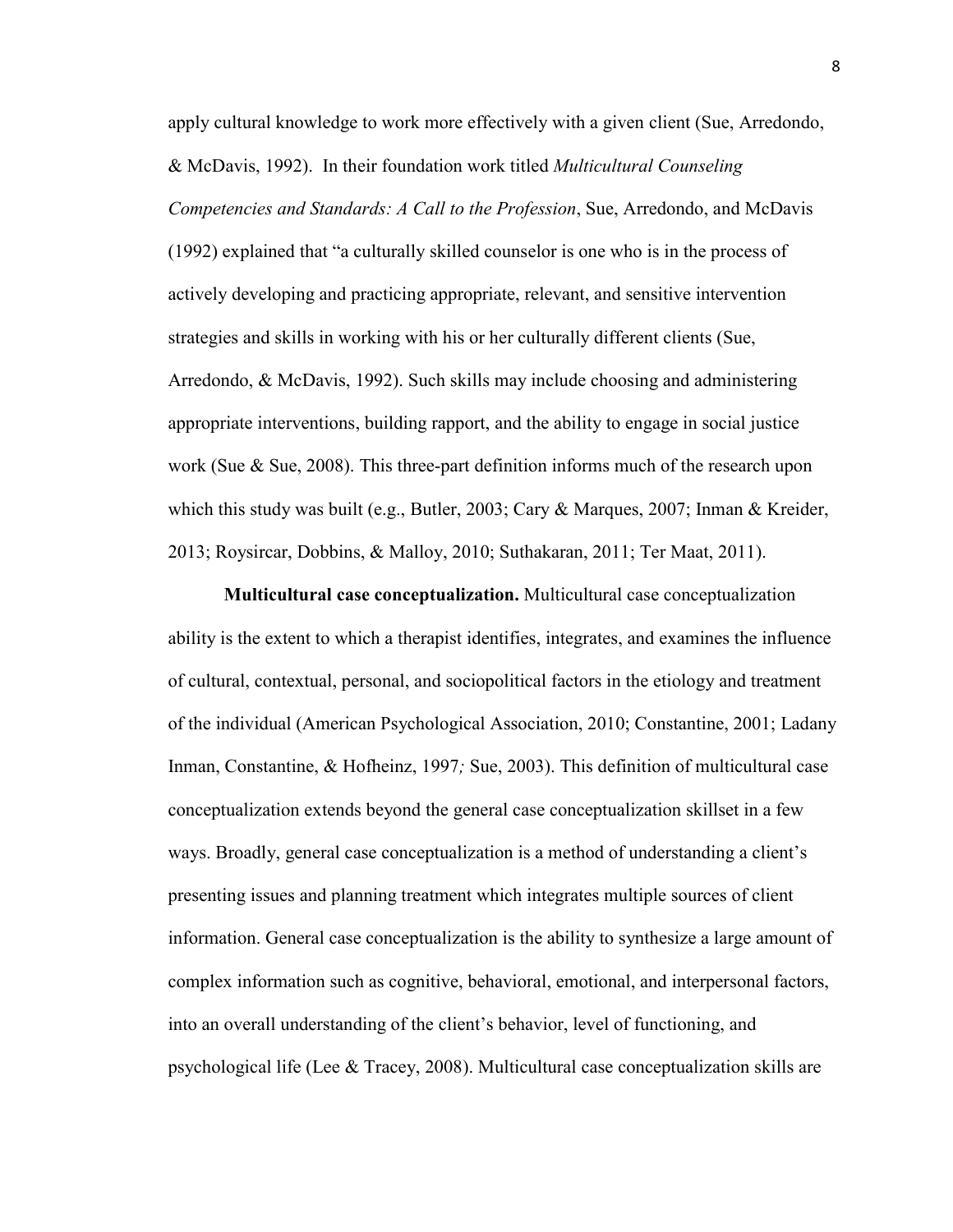distinct from general case conceptualization skills in that they pertain to the specific ability to recognize salient cultural factors in clients' presenting concerns and requires the clinician to integrate this information in client conceptualization and treatment planning (Constantine, 2001).

It may be important to note here that case conceptualization is often used interchangeably with the term *case formulation* in the literature. There is an important difference between case conceptualization and formulation. Shea et al. (2010) specifically noted that case formulation emphasizes how culture shapes clients' personal experience and their expression of mental health issues, while case conceptualization focuses on the therapist's consideration of dynamics in the therapeutic relationship and between the client and their environment. Therefore, case formulation emphasizes the client's experience and presentation, whereas case conceptualization focuses on the therapists' process of understanding and treating the client. In this study, multicultural case conceptualization is the primary focus. Relevant literature on case formulation is included in the literature review (e.g., Eells, 2015) for comprehensiveness, as many authors use the terms interchangeably.

**Quality of conceptualization.** Quality of conceptualization is typically studied by assessing the level of trainee cognitive complexity. In fact, Welfare (2007) contended that the primary goal of therapist training is the development of therapist cognitive complexity with the goal of improving the quality of conceptualization skills.

Cognitive complexity is defined as the level of differentiation and integration in an individual's cognitive system (Crockett, 1965; Welfare, 2007). Differentiation is defined as the number of available constructs in an individual's cognitive system in a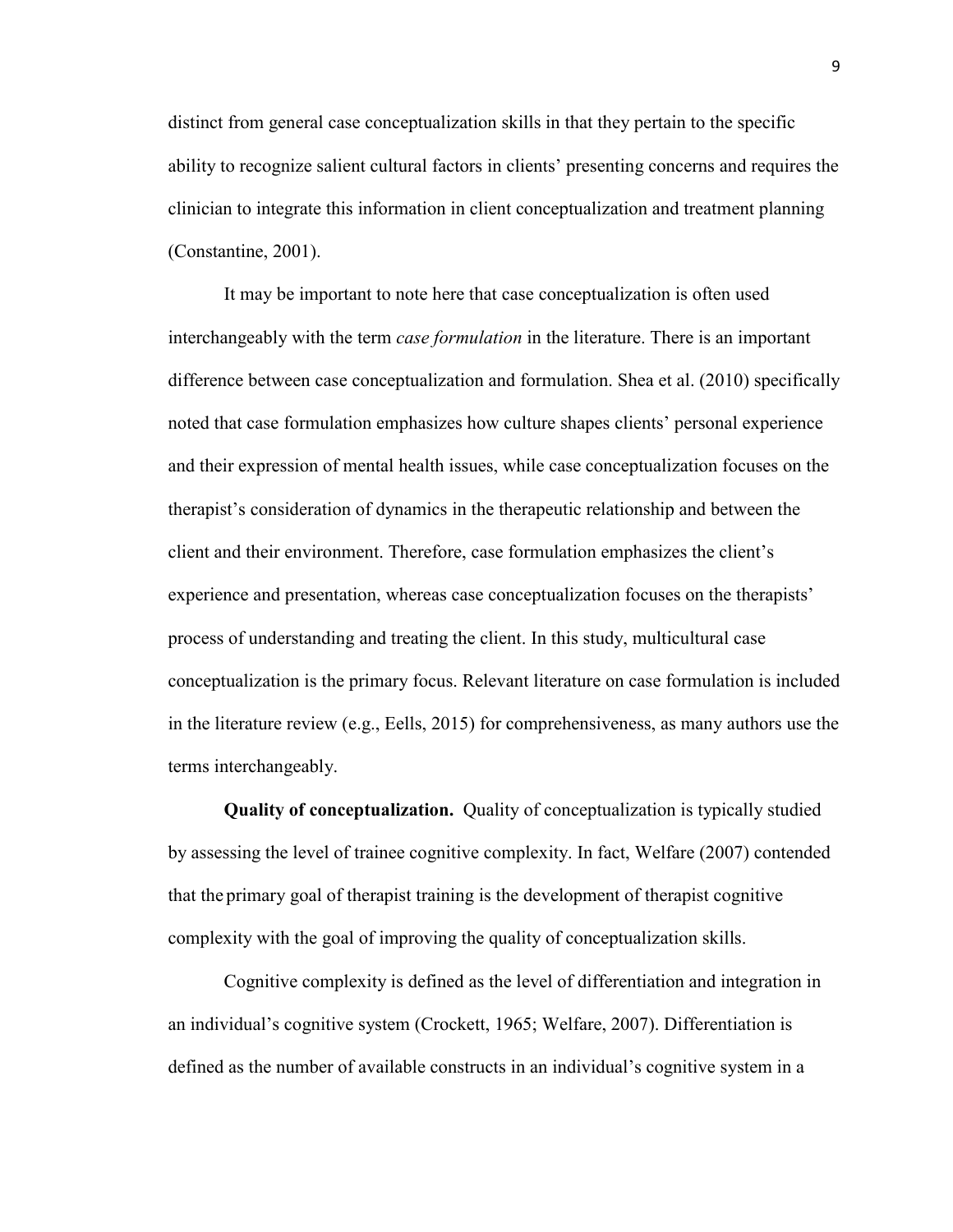certain domain. For example, the therapist may understand their client as spiritual, struggling with depression, and being from an African American ethnic background (Crockett, 1965; Welfare, 2007). In this simplified example, three different constructs, spirituality, depression, and ethnicity, form the therapist's conceptualization of the client. Integration is defined as the ability to recognize relationships among cognitive constructs regarding a particular domain (Crockett, 1965; Welfare, 2007). In the aforementioned example, the therapist may conceptualize the client's spiritual system as being a major component of their African American ethnic background which could perhaps be a strength in managing their depression.

As previously indicated, therapist conceptualization quality is often defined as the number of different constructs and the extent to which these constructs are integrated together. Therefore, a higher level of cognitive complexity, or differentiation and integration, is associated with higher quality of client conceptualization (Ladany et al. 1997; Welfare, 2007).

**Trainee.** *Trainee* is used to refer to the participant group in this study. Trainees include second year master's clinical mental health students and first year Licensed Professional Counselors In-Training. These trainees were combined into one participant group because all had recently experienced training in multicultural competence and were seeing clients under the supervision of a licensed clinician. Additionally, all participants were working with clients who were of a different race or ethnicity than themselves. Therefore, this participant group was at an appropriate point in their training to provide information on the content and quality of multicultural conceptualizations and discuss their training experience with these skills.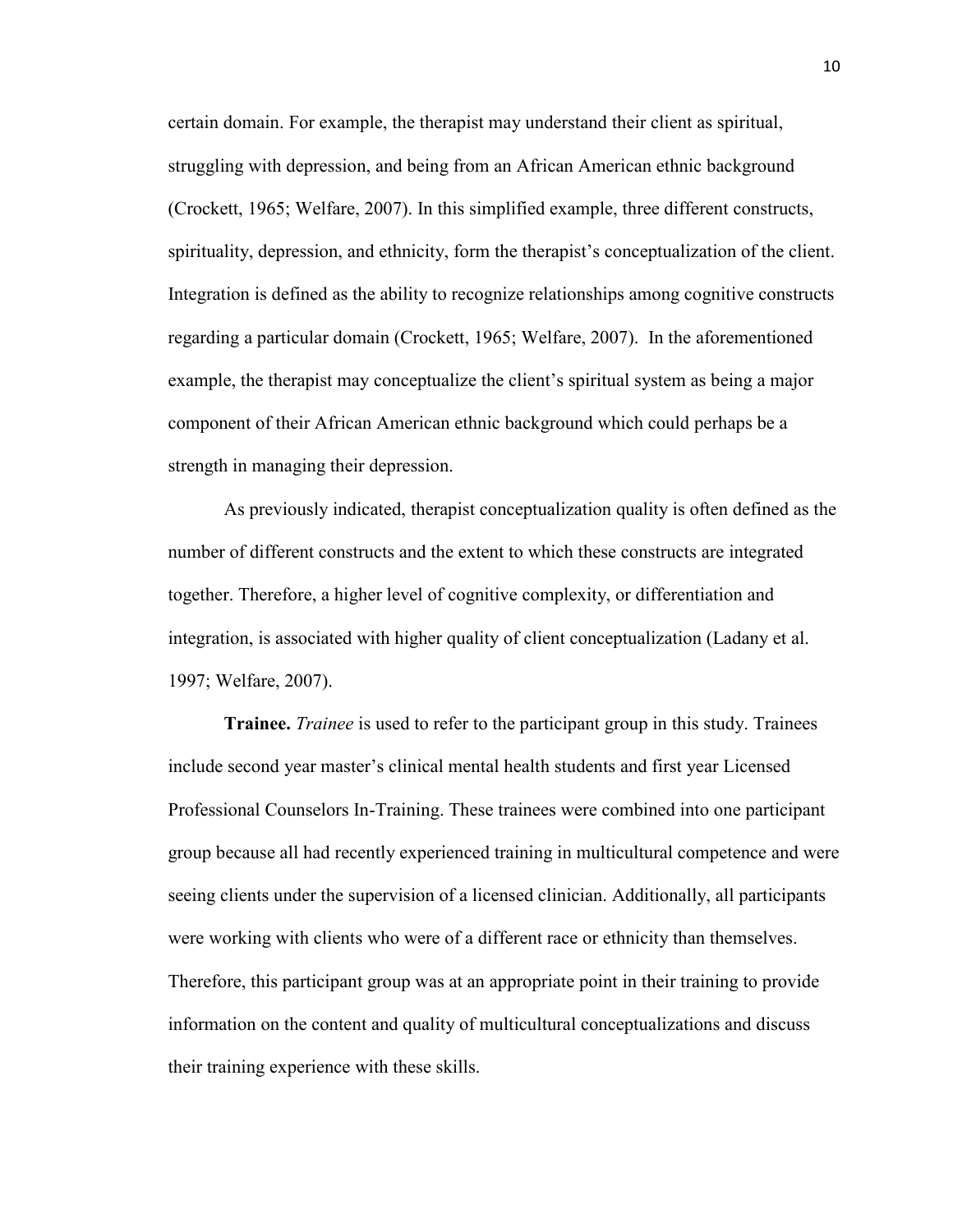#### **Overview of Study Methods**

In this study, mixed methods were utilized with a qualitative emphasis. Specifically, the study is an embedded design (Creswell & Plano Clark, 2011), and quantitative findings are intended to support or affirm qualitative data. Interviews consisted of a think-aloud procedure in which participants vocalized their thought processes leading to the creation of a client conceptualization. Following the think-aloud procedure, a semi-structured protocol guided participant interviews. The semi-structured interview was comprised of two components. First, the trainee was asked questions pertaining to the integration of race and ethnicity into the conceptualization created during the think-aloud portion of the interview. Second, trainees were asked questions regarding their training on multicultural case conceptualization skills.

#### **Overview of Data Analysis**

The content of the think-aloud interview procedure and the semi-structured interview were analyzed using Consensual Qualitative Research (CQR; Hill, 2012). CQR is a method through which interview content can be qualitatively analyzed resulting in themes that are representative of the sample of trainees' experiences. In addition to CQR, the research team used the content from the think-aloud procedure to complete the Counselor Cognitions Questionnaire (CCQ; Welfare, 2007). The assessment provides a quantitative measure of the complexity (level of differentiation and integration) of the trainees' client conceptualization. The CCQ (Welfare, 2007) was used as an embedded quantitative measure and was analyzed using established scoring criteria.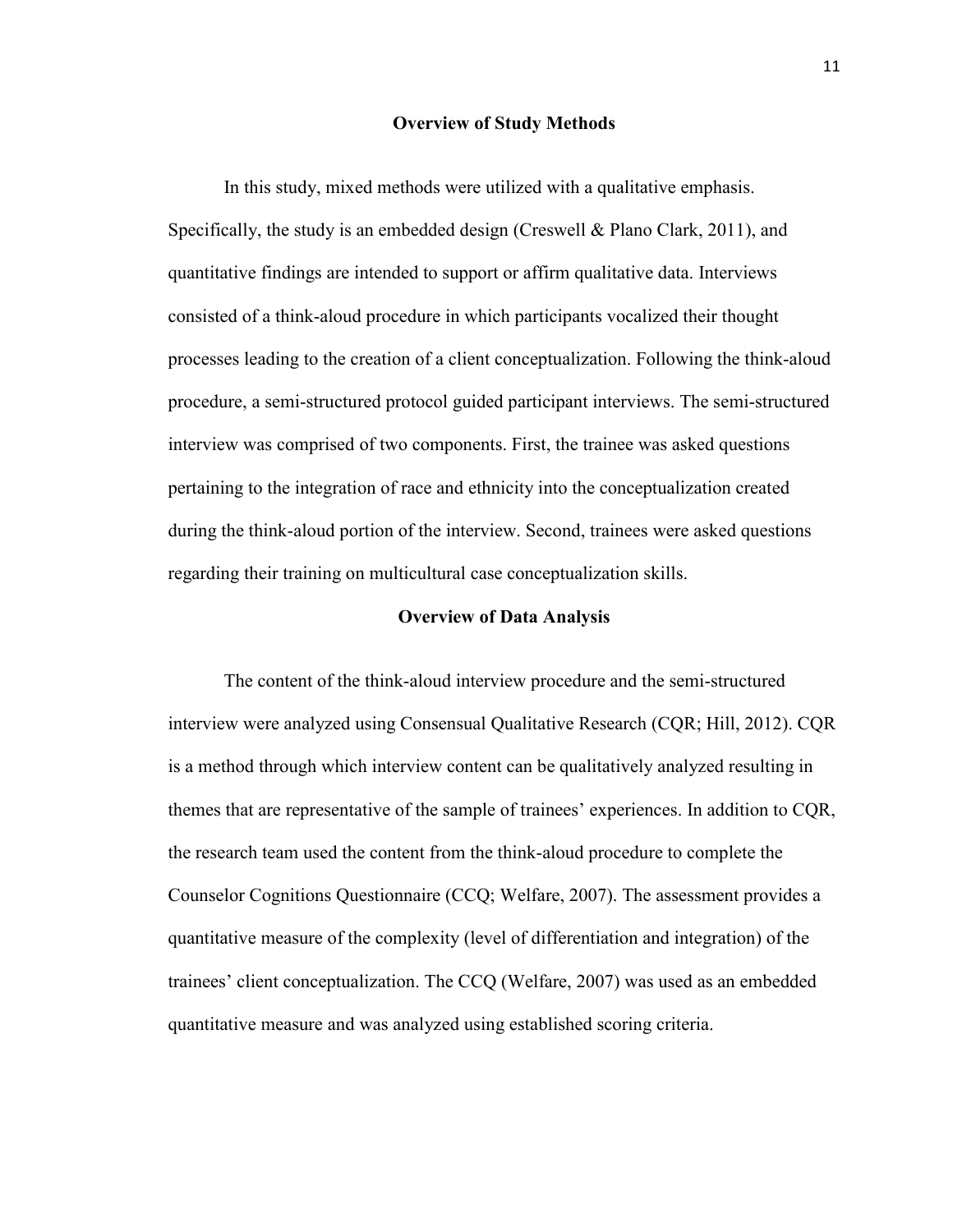#### CHAPTER 2: LITERATURE REVIEW

This chapter begins with a review of general case conceptualization literature which will address an overview of conceptualization models, research on treatment outcomes, and influential therapist factors associated with case conceptualization. A review of the literature on general case conceptualization is intended to provide context for understanding multicultural case conceptualization skills. A primary shortcoming of the literature on case conceptualization is the lack of focus on multicultural issues. For this reason, the second section of this review provides a rationale for the importance of integrating multiculturalism into case conceptualization. The third section of this review will provide an analysis of literature and research on multicultural case conceptualization including conceptual literature and research findings. In the final section, a critical analysis of research methodology specific to multicultural case conceptualization is offered and study methods are briefly reviewed.

#### **General Case Conceptualization**

Case conceptualization has long been recognized as important to counseling and psychotherapy as an essential skill which guides therapist decision-making regarding treatment (Eells, 2007). Importantly, these skills allow the therapist to cognitively organize large amounts of complex information that directly effects treatment (Easden  $\&$ Fletcher, 2018). Case conceptualization guides therapist decision-making by linking the presenting concerns with causal factors (Eells, 2007). Therefore, case conceptualization is an important skill which the therapist can use to form their understanding of the client (Easden & Fletcher, 2018).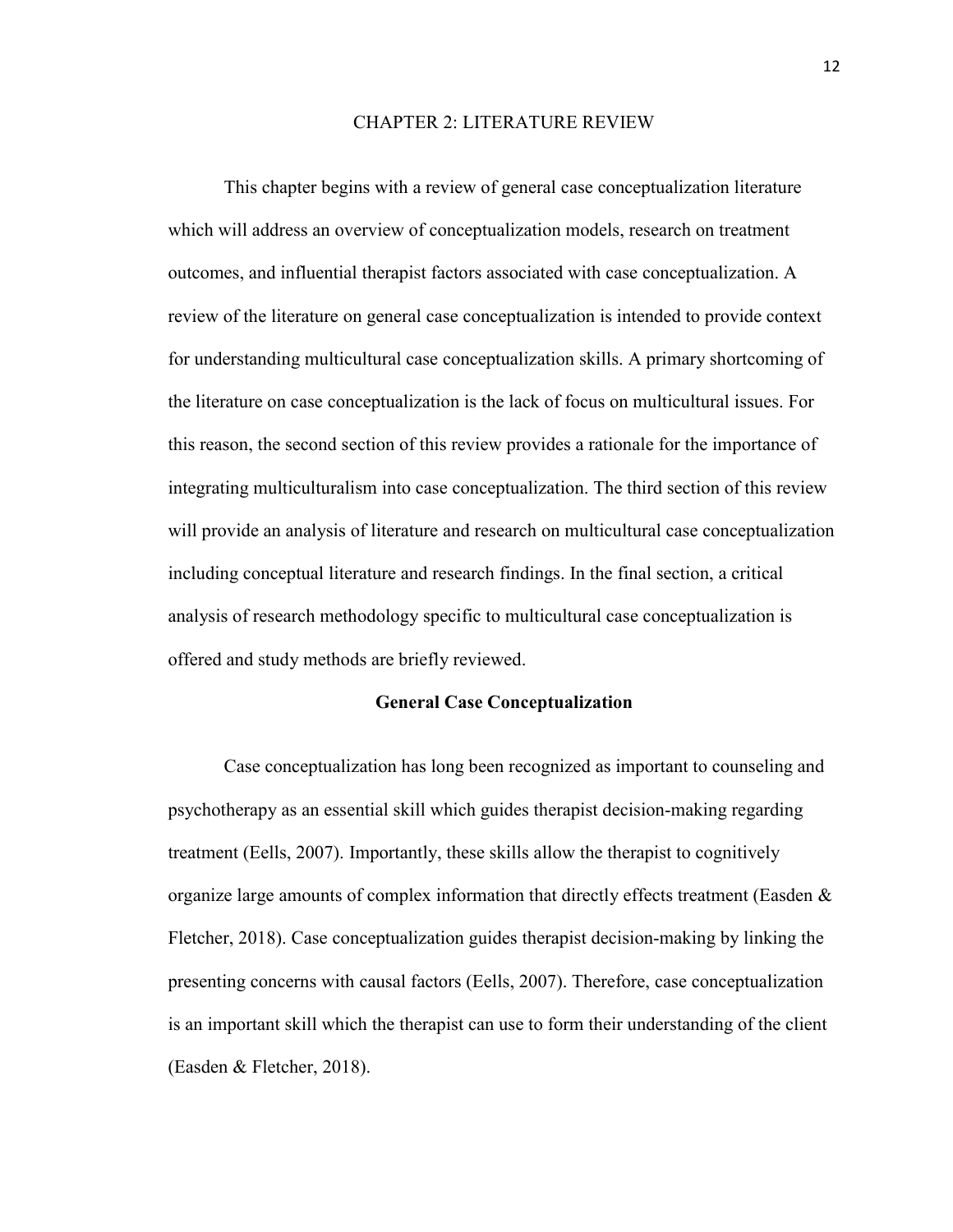While case conceptualization is an important clinical skill, there is limited empirical research in the area and even less on multicultural case conceptualization. This section provides an overview of the case conceptualization literature and research to provide context for understanding multicultural case conceptualization skill development.

#### **Case Conceptualization Model Overview**

This section on general case conceptualization begins with an overview of conceptualization models. Conceptualization models are briefly described by theoretical orientation to explore foundational differences between the various approaches. Subsequently, common procedural steps which are consistent across approaches are described.

**Theoretical approaches.** Conceptualization models have generally aligned with three primary theoretical approaches including psychoanalysis, cognitive-behavioral, and humanistic theory. More recently, integrative models, such as the biopsychosocial model, have sought to provide a unified approach to conceptualization (Engel 1977; Sperry  $\&$ Sperry, 2012).

 Models of conceptualization derived from psychoanalytic theory emphasize interpersonal and developmental factors in conceptualizing clients (Eells, 2007). Psychodynamic conceptualization developed on the principle that people are motivated to connect with one another (Horiwitz & Eells, 2007; Luborsky & Barrett, 2007). Specifically, the therapist may consider how the client conceptualizes themselves and others and how that understanding shapes their relationships. In addition to the interpersonal emphasis, developmental factors pertaining to early life experiences are emphasized by therapists using this approach. These early life experiences form the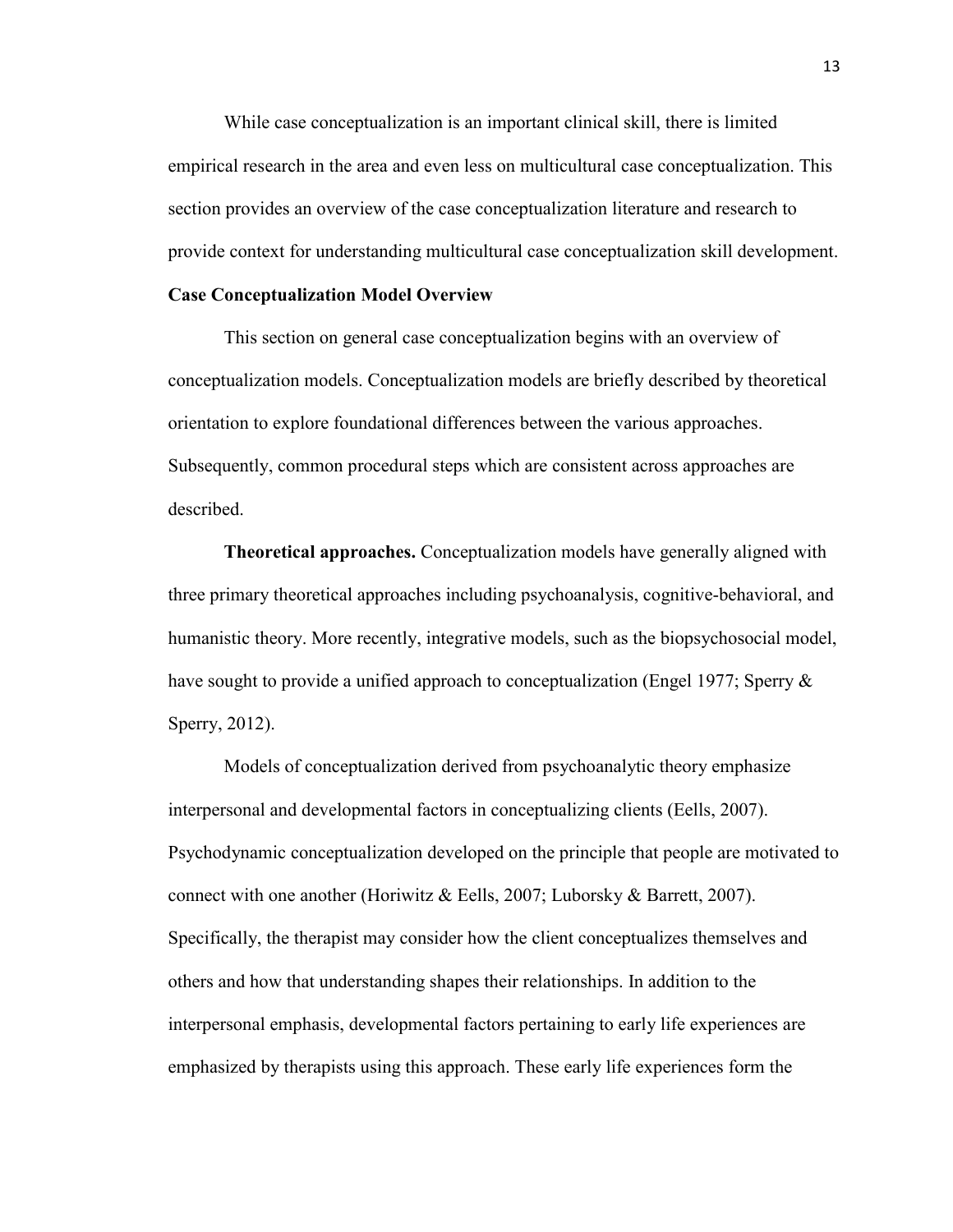foundation for how that client understands themselves and their environment (Horiwitz  $\&$ Eells, 2007). An example integrating both developmental and interpersonal themes from a psychodynamic conceptualization approach is a client who has depression and few close relationships. That client may hold the self-perception that they are unworthy of intimacy, stemming from negative messages they had received from their parents as a child. A psychodynamic approach to conceptualization would consider how these childhood messages formed the client's maladaptive view of themselves in relation to others. Based on this conceptualization, treatment interventions may focus on improving interpersonal relationships and decreasing depression.

 In contrast to the psychoanalytic approach, therapists using cognitive-behavioral therapy (CBT) frameworks conceptualize how the client learns from their environment and whether the client's behaviors reflect maladaptive or adaptive psychological functioning (Nezu, Nezu, & Cos, 2007). Therapists decide how adaptive psychological functioning and behavior is based on whether a behavior is effective in the client's environment. For example, for a client who has anxiety regarding declining grades in school, avoids studying, and instead engages in recreational activities resulting in further decline in grades, a therapist using a cognitive-behavioral approach would conceptualize this aspect of their functioning as maladaptive. Declining grades may lead to anxiety, avoidant behaviors, and perhaps negative thoughts regarding that client's intellect. As in this example, most CBT approaches focus on the client's presenting concerns and do not emphasize client strengths. Alternately, one CBT conceptualization model which does focus on client strengths in addition to thoughts, emotions, and behaviors is the "Case Conceptualization Crucible" (Kuyken et al., 2009). This approach emphasizes the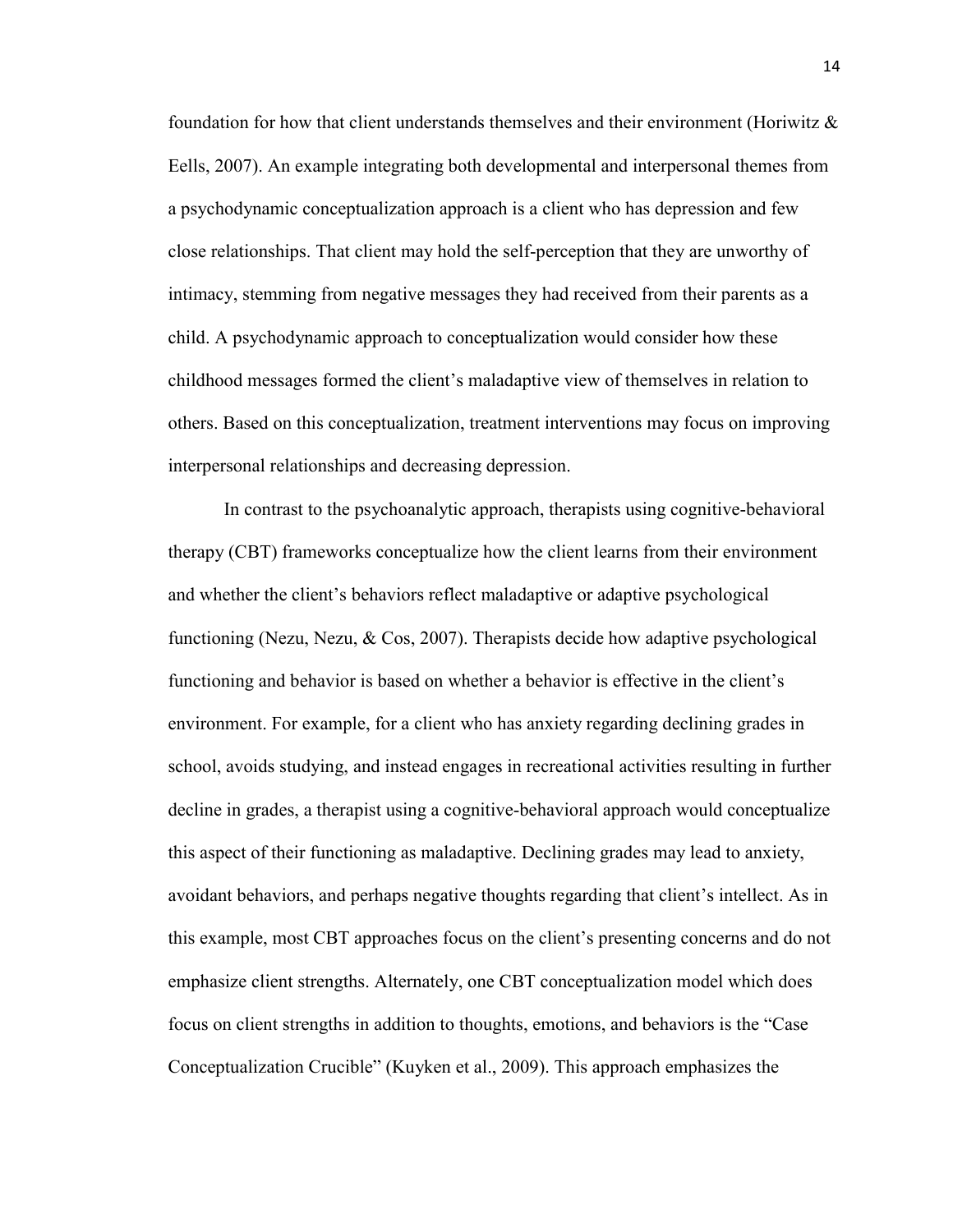consideration of client strengths when conceptualizing the client. Overall, therapists adhering to a CBT approach conceptualize how their client manages problems and what emotions and thoughts are associated with the client's presenting concerns (Nezu, Nezu, & Cos, 2007).

 Distinct from a cognitive-behavioral perspective, humanistic approaches to conceptualization emphasize the client as being constantly in a state of flux and striving to achieve mental wellness within their environment (Eells, 2007; Greenberg  $\&$ Goldman, 2007). Humanistic models emphasize how the individual has adapted to meet changing environmental demands. Individuals who are successful in meeting these changing demands demonstrate periods of struggle, followed by resolution of concerns reflecting flexibility to meet environmental demands. Alternately, individuals who are unsuccessful are rigid in approaching changing environmental demands and may experience prolonged periods of distress and pain as they are unable to adapt to challenges (Greenberg  $&$  Goldman, 2007). For example, a client on an inpatient unit who is overwhelmed by stress and experiencing suicidal thoughts caring for an aging parent may reach out to other family for help in caring for the parent. This response may be conceptualized as an adaptive solution from a humanistic approach and could result in resolution of the problem. That client may also decide he needs to care for his aging parent on his own and continue to experience overwhelming stress and suicidal thoughts. This response is considered maladaptive and may result in a continuous cycle of ongoing suicidal thoughts secondary to stress.

 In contrast to the aforementioned approaches which adhere to a single theoretical school, the biopsychosocial model is an integrative conceptualization framework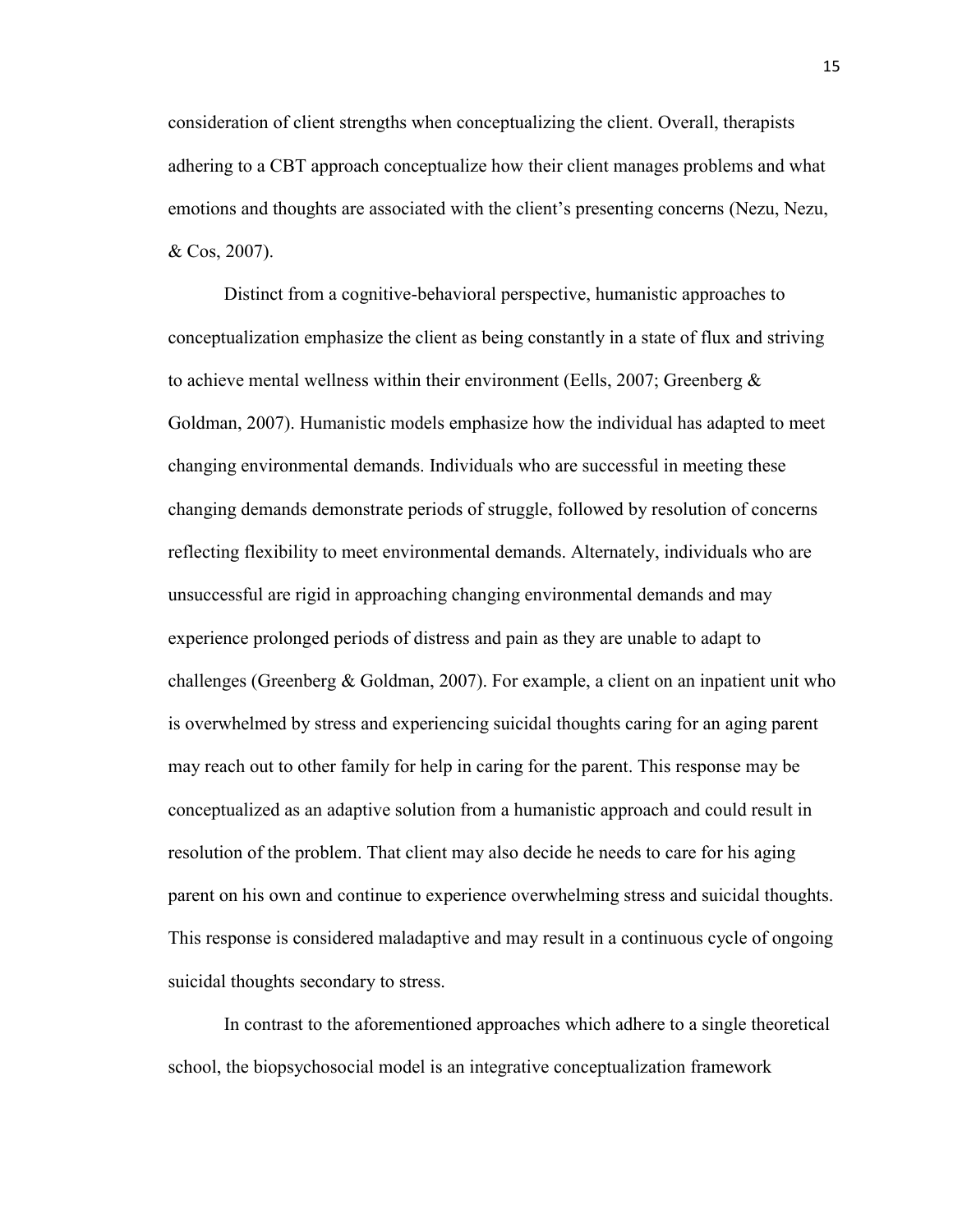developed by George Engel (1977). The model was specifically created in an attempt to incorporate a systems approach for providers in medical settings (Engel, 1977). Conceptualizations using this approach are comprised of three component parts including biological, psychological, and sociocultural functioning. For example, an individual with depression and several medical issues may be conceptualized from a biopsychosocial perspective using the following client information. Biological considerations may include the client's genetic history of depression and changes in neurological functioning due to medications he has recently started taking to treat chronic pain concerns. Psychologically, this client may perceive himself to be dependent on others which contributes to his depression. Further, the client may feel hopeless in managing his medical issues and the recent change in physical functioning might leave him fearful regarding his future capacity to care for himself. Socially, the client may have a close relationship with his husband and several close friends from a support group whom he feels he can trust. Concurrently, his medical problems and depression have caused him to isolate himself and he worries that lifelong friends are now distant.

The above approaches provide a guiding framework for therapists to consider which factors to include in conceptualization. While these theoretical models may provide a foundation for case conceptualization, the above approaches do not emphasize or address how multicultural concerns are integrated into the formulation. This lack of multicultural integration is problematic and could result in discriminatory mental health treatment (Ridley & Kelly, 2007). For example, a client may struggle within their environment if affected by oppression, discrimination, or inequitable resources. The aforementioned approaches do not account for these effects on clients and this client may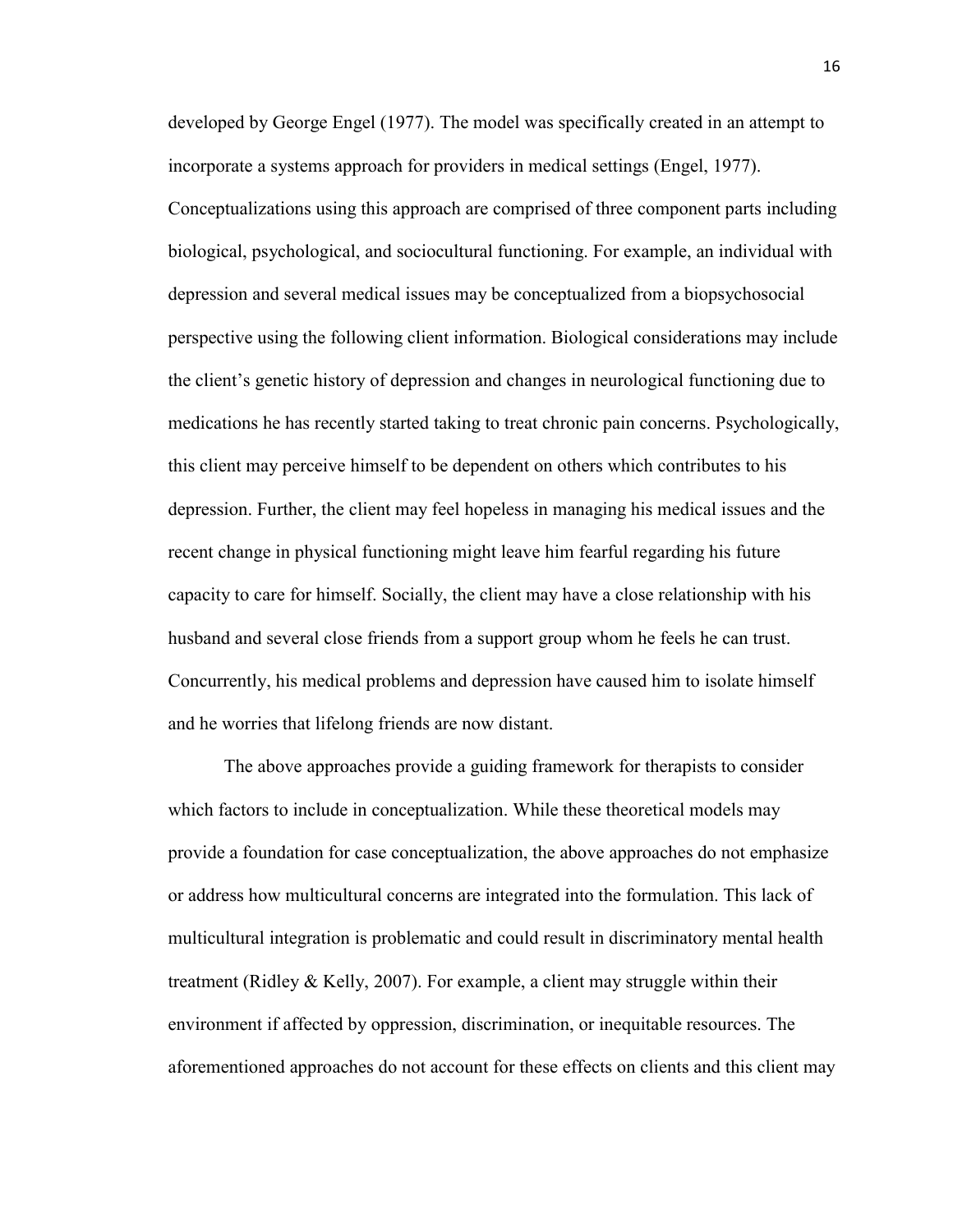be perceived by the therapist as unable to meet environmental demands and psychologically maladjusted. This conceptualization of the client neglects the client's multicultural experiences and identity, potentially resulting in inaccurate perceptions of the etiology of client concerns or the selection of ineffective treatment interventions. As such, best practice in conceptualization suggests that therapists consider multicultural factors within conceptualization, regardless of theoretical approach, to increase accuracy of conceptualizations.

**Common processes in conceptualization.** Regardless of theoretical perspective, conceptualization approaches often universally follow three main steps. These steps include (a) identifying relevant clinical information, (b) connecting and interpreting gathered client data, and (c) applying the formulation to a client case (Eells, 2007). As such, the therapist initially observes and describes relevant clinical information. Most approaches to conceptualization include an open-ended clinical interview, in addition to interviewing family informants and psychological testing (Eells, 2007). While several guidelines exist outlining factors to integrate into a conceptualization, Berman (1997), Prochaska (1995) and Needleman (1999) each offer examples of these guidelines. Berman (1997) addressed multiple contextual components in his list of elements to include in a case conceptualization. These elements included (a) how age-appropriate the client's behaviors are, (b) how the client's abilities and values affect the treatment, (c) the role peers, caregivers, and adults have on the client, (d) how sexual orientation, gender, or cultural background affect treatment, (e) the client's medical history, religion, socioeconomic status, education, and history of abuse, and (f) sources of strength. In another perspective, Prochaska (1995) created a list of factors which should be included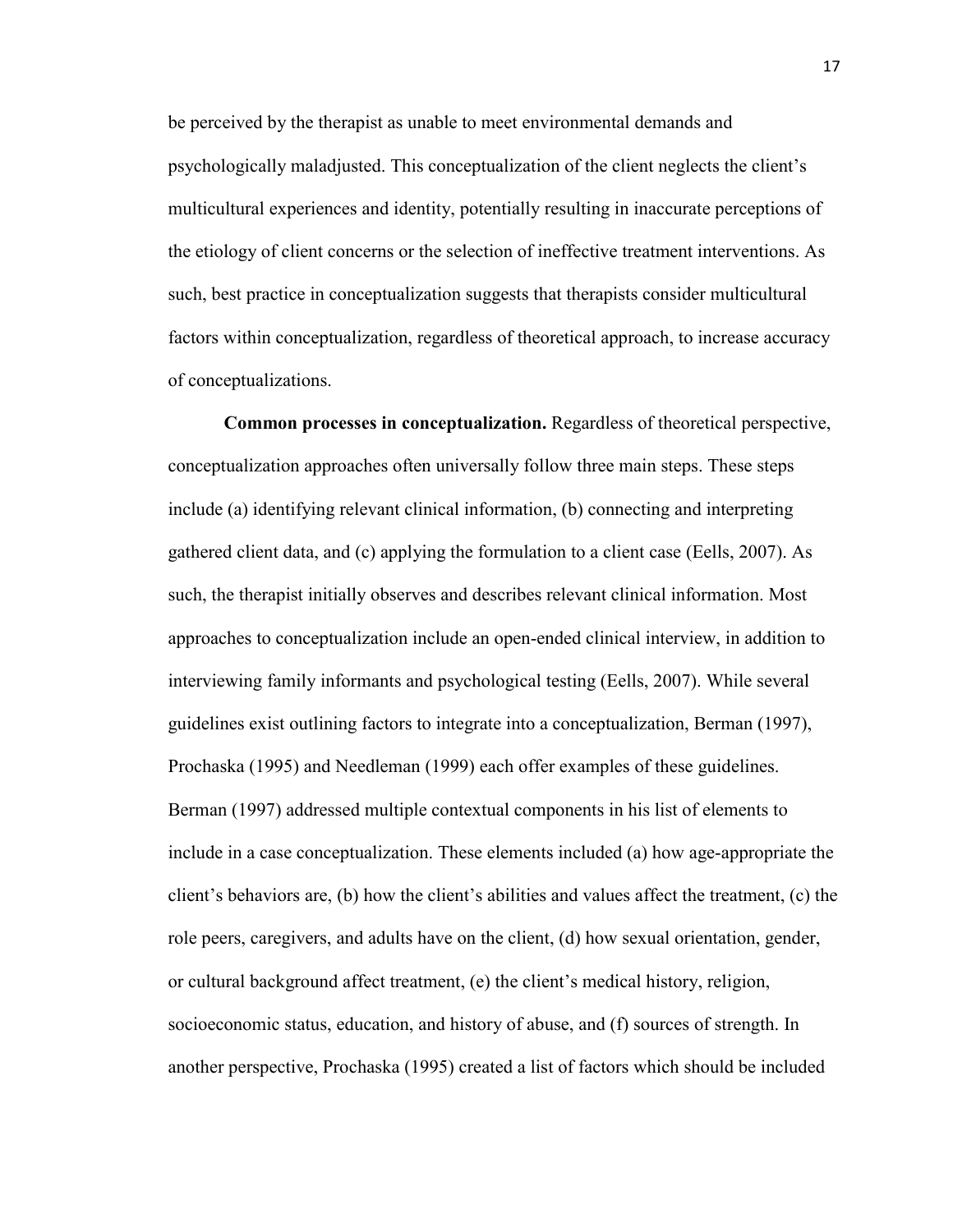in case conceptualization. These factors included (a) client symptoms and situational problems, (b) maladaptive cognitions, (c) current interpersonal conflicts, (d) family and systems conflicts, and (e) intrapersonal conflicts. In another model, Needleman (1999) described five elements which should comprise a case conceptualization. These components include the client's (a) cognitive, affective, and behavioral responses to triggering events, (b) beliefs that determine those responses, (c) circumstances that initiate the client's maladaptive responses, (d) environment's response to the client's behavior, and (e) learning history that contributes to the client's vulnerability. Though these examples are far from inclusive of all data gathering frameworks in conceptualization, this sampling of conceptualization models provide a snapshot for client factors that are typically emphasized. Overall, models include inter- and intrapersonal characteristics and seldom emphasize contextual factors, such as clinical setting or client cultural background.

Second, the therapist infers, interprets or organizes gathered client information. As such, the therapist conceptually moves from description, diagnosis, and listing client characteristics to addressing how these factors fit together to cause or maintain the problem. This second step is the key to what differentiates the various theoretical approaches (Eells, 2007). For instance, psychoanalytic theory hypotheses focus on how the client's past relationships may influence their current interpersonal functioning. In CBT hypotheses, the therapist formulates how the client's thoughts, emotions, and behaviors influence the presenting concerns. In humanistic theory hypotheses, the therapist conceptualizes how effectively the client can flexibly meet changing environmental demands. Overall, in this second step, the therapist's focus when creating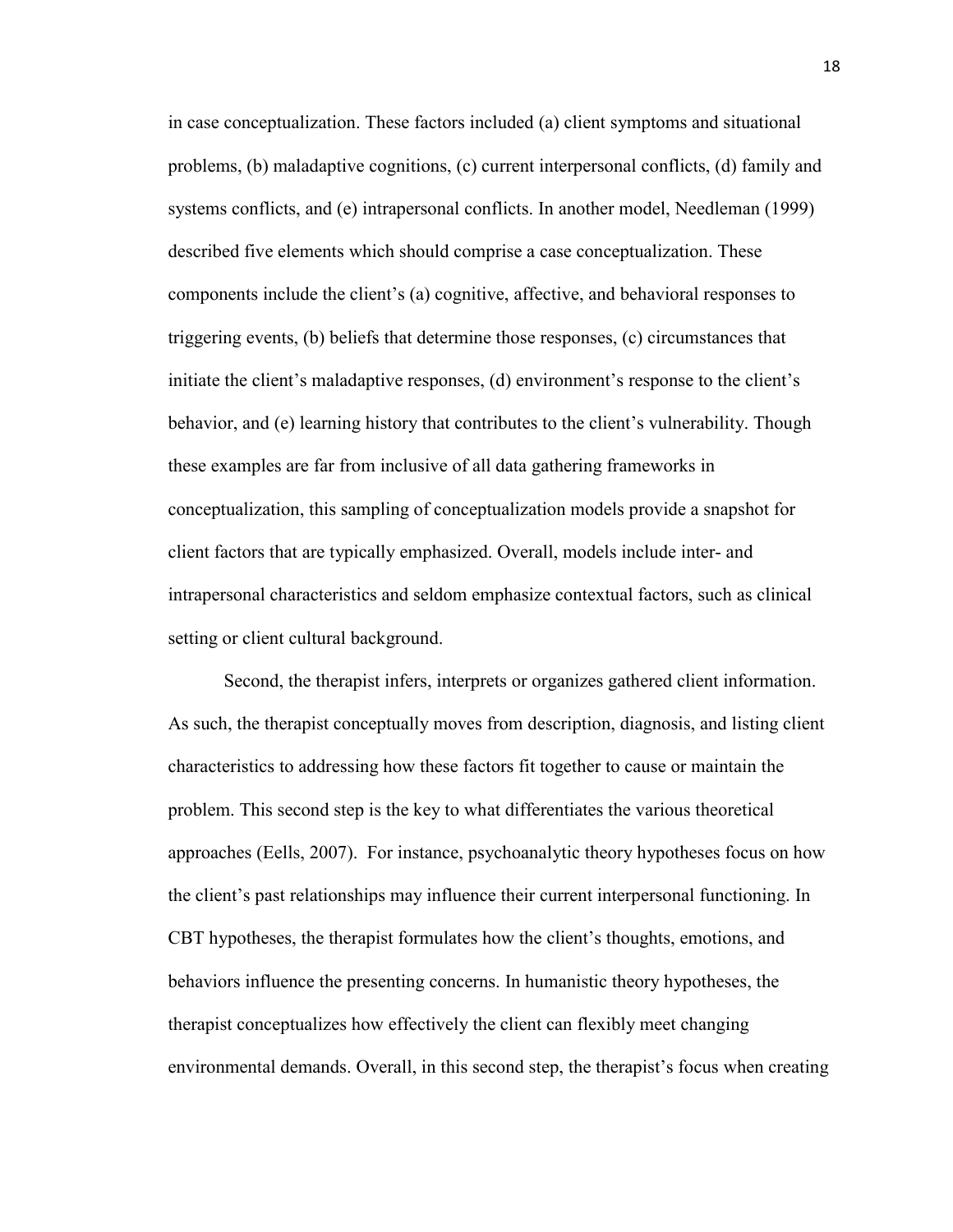a hypothesis regarding the etiology of client concerns is guided by their theoretical school. This hypothesis serves as a representation of the client.

Third, the therapist applies the conceptualization to a client case by developing treatment goals and strategies based on this client understanding. In this sense, therapists use the conceptualization to choose treatment interventions the therapist believes may be most effective for that client. Additionally, the therapist may share their conceptualization and proposed treatment plan with the client for feedback. This client feedback can then be used to modify the conceptualization and further inform treatment. Importantly, this step is ongoing and includes revisions to the conceptualization as new information emerges or when treatment does not progress (Eells, 2007). This step of continuous refinement of the conceptualization is universally included in all approaches, yet tends to be overlooked in practice, particularly by trainees (Eells, 2007). Specifically, compared to expert therapists, trainees are more likely to continue to apply the same case conceptualization, unaltered, to a given client regardless of treatment progress (Eells, 2015).

Amongst these common steps to case conceptualization, there is little inclusion of the client's culture. In the data gathering step, the frameworks do not guide the therapist to include cultural considerations when gathering salient client information. For instance, there is limited consideration of cultural strengths, how the client's cultural background may inform their treatment goals, and how the client's racial or ethnic background influences their close relationships. Therefore, in the subsequent interpretation phase during which the data is meaningfully integrated, the therapist does not include cultural considerations into the client conceptualization. The lack of cultural integration is further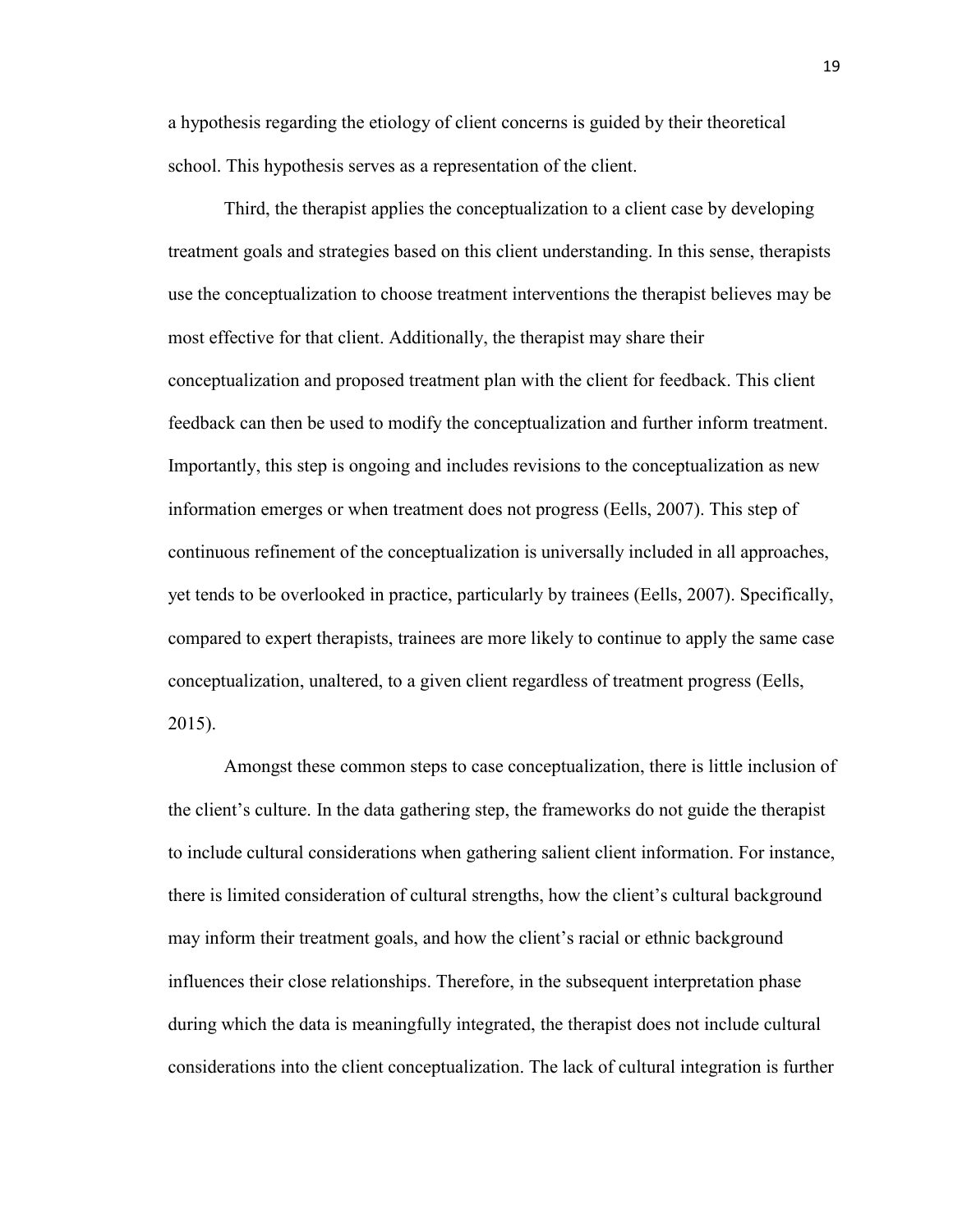compounded in the final phase for culture is not accounted for or integrated in treatment planning. This lack of cultural consideration may lead to misdiagnosis and ineffective treatment (Ridley  $&$  Kelly, 2007). Since novice therapists are less likely to adjust their early conceptualizations once formed, conceivably they may not adjust to account for multicultural influences even if these factors are later discussed in therapy (Eells, 2015).

## **Comparing Expert and Trainee Conceptualizations**

 Research suggests experience level of the therapist appears to have a strong connection to case conceptualization abilities (Eells, et al., 2011). As context for this section, theorists and researchers have defined expert therapists as mental health providers with ten or more years of practice (Eells et al., 2011). Experienced therapists were defined as those with less than 10 years of experience. Novice therapists were defined as those who were practicing but not yet licensed.

In early theoretical work on conceptualization, Sakai and Nasserbakht (1997) contended that expertise in conceptualization is characterized by three factors. Foremost, clinical experience was theorized as necessary to increase case conceptualization skill level. Additionally, cognitive changes were theorized to occur as the therapist gains clinical experience. Furthermore, these changes result in a greater ability to identify salient client characteristics and to integrate these characteristics into a meaningful representation of the client. Lastly, therapists were theorized to focus on qualitatively different aspects of the client with gained experience, such as the client's strengths, transference and countertransference factors, and emotional reactions the client elicits in the therapist. In sum, clinical experience may be necessary to promote the cognitive changes among therapists that appear to result in higher quality case conceptualizations.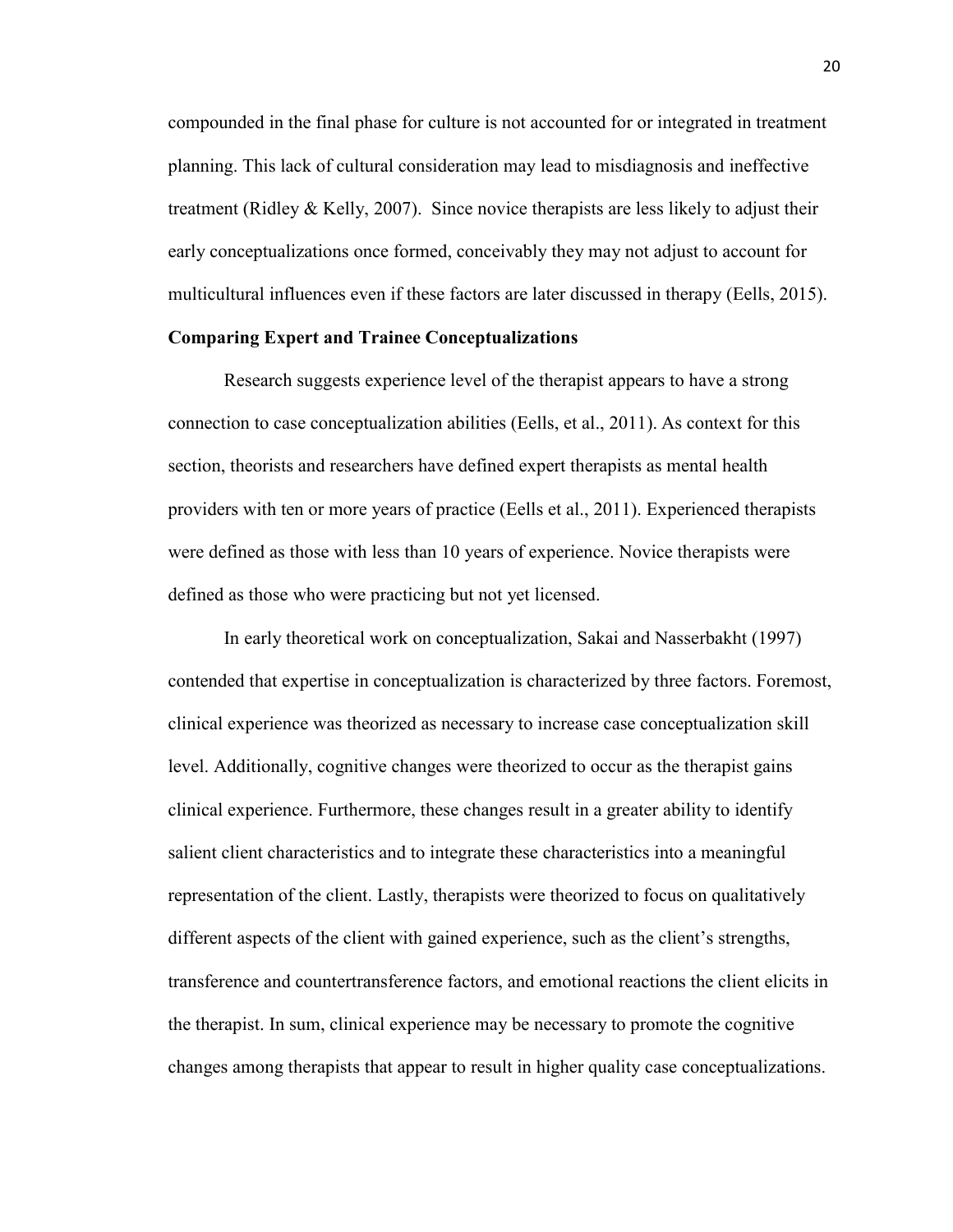There is very limited empirical research in this area and, consequently, Eells and her colleagues explored how expert and novice therapist's case conceptualizations differed to better understand the effect of clinical experience on the content of case conceptualization. In the only study in this area, Eells et al. (2011) compared quality case conceptualizations by expert and novice therapists and found several significant differences. Foremost, expert quality case conceptualizations were more comprehensive in the domains of global, psychological, social, and occupational functioning than those with less experience. Specifically, expert formulations contained more descriptive, diagnostic, inferential, and treatment planning information and focused more on symptoms, relationship history, psychological mechanisms, and on the need for further evaluation. Expert therapists also made far more connections between types of client information including, symptoms or problems, predisposing experiences, events, traumas, stressors, psychological mechanisms, biological mechanisms, and social and cultural mechanisms. Importantly, expert-level therapists were more likely to provide a comprehensive and integrated perspective of the client that made sense of the interconnections among salient client characteristics. Additionally, expert quality case conceptualizations included a higher number of sources of client strengths and identification of potential therapy interfering events than novice therapists. In sum, novice clinicians offered case conceptualizations that were less sophisticated and integrated than those developed by experts.

#### **Influence of Case Conceptualization on Treatment Outcomes**

In addition to research on the effect of clinical experience, there are also a few studies that explore the relationship between treatment outcomes and case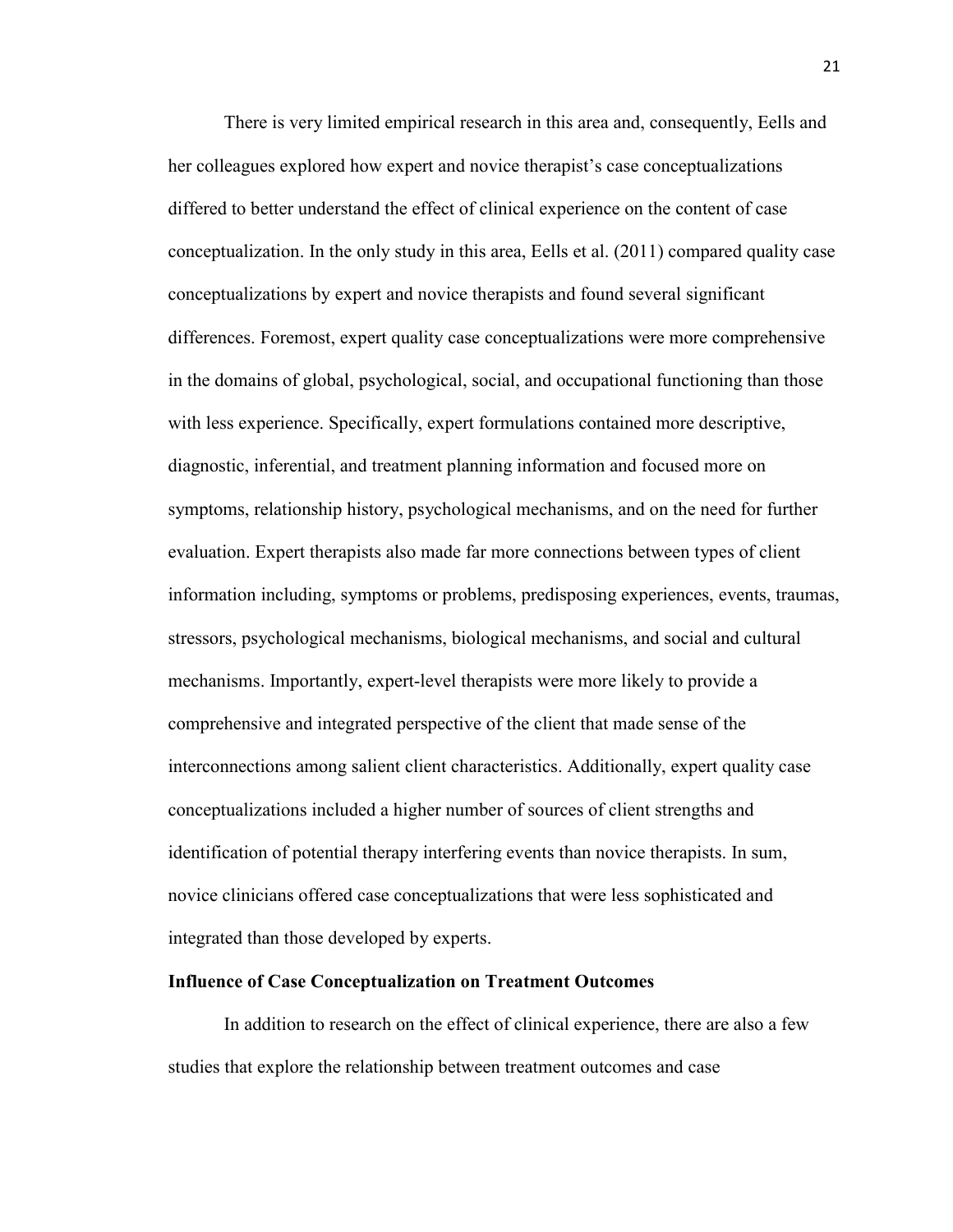conceptualization skills. For example, Crits-Christoph and Luborsky (1998) explored treatment outcomes that resulted from psychodynamic case conceptualization approaches. They studied the Core Conflictual Relationship Theme model, a psychodynamic approach to conceptualization that emphasizes object relations and interpersonal dynamics. In a sample of 43 clients, therapists based their interventions on two psychodynamic themes they used to conceptualize their clients. Therapists conceptualized who the client would like to be in that core conflictual relationship and the client's response from others from an object relations perspective. Conceptualizations which included these psychodynamic themes to understand the client's presenting problems had a moderately strong correlation with that client's treatment outcome. Specifically, clients whose therapists included these psychodynamic themes in conceptualization displayed a decrease from the beginning to the end of therapy in the percentage of interpersonal problems present in that conflictual relationship.

A more recent investigation examined the association between case conceptualization ability and therapeutic outcomes among therapists using a cognitivebehavioral approach with clients suffering from depression. Cognitive-behavioral perspectives emphasize the association between a client's thoughts, feelings, and behaviors and how these factors contribute to the presenting concern (Eells, 2007). In this study, a conceptualization rating scale was used to evaluate case conceptualization quality across 12 domains considered most relevant to case conceptualization such as automatic thoughts, core beliefs, client strengths, and compensatory strategies for 28 clients receiving CBT for depression. They found that higher quality case conceptualization was positively associated with improved client depression as assessed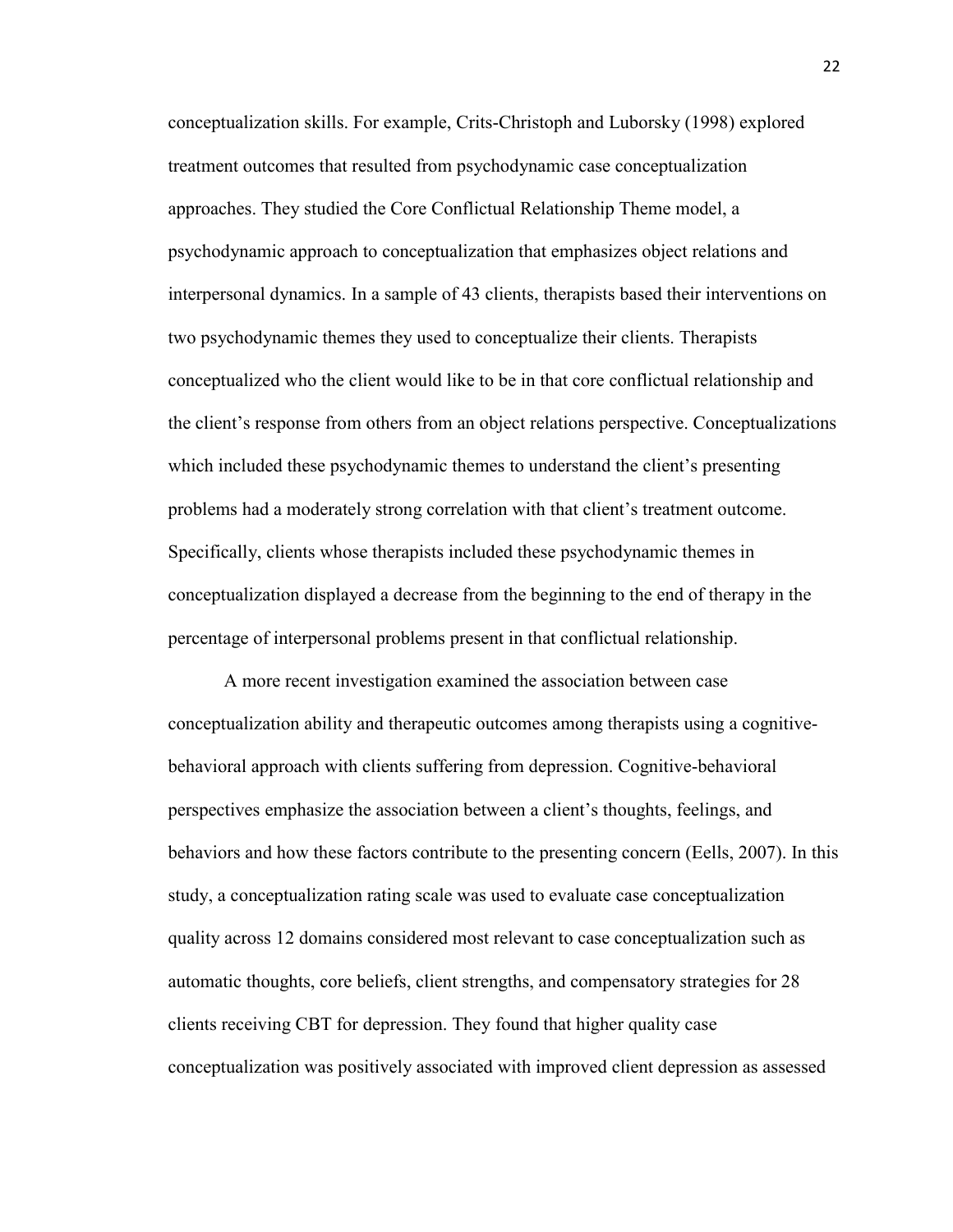by the Beck Depression Inventory-II (Easden & Fletcher, 2018). After accounting for variables which typically impact depression improvement, such as number of therapy sessions, comorbid personality disorders, and symptom severity, therapist competence in case conceptualization was found to explain a significant portion of the variance in improvement of depression symptoms. Alternately, lower quality client case conceptualizations were associated with less of a decrease in client depression scores.

Collectively, these two investigations suggest case conceptualization skills impact subsequent treatment outcomes. Though sparse, the empirical research to date has provided evidence that therapist competence in case conceptualization is positively associated with treatment outcomes.

#### **Variables that Effect Case Conceptualization Quality**

In addition to the influence of case conceptualization on treatment outcome, research has also found an association between case conceptualization and two areas of individual difference among therapists. These factors may differ by therapist and contribute to varying degree of multicultural case conceptualization skills. In particular, therapist cognitive influences and clinical training were found to be positively associated with case conceptualization skills.

**Therapist cognitive influences.** A few therapist cognitive factors have been found to influence the level of case conceptualization skills including cognitive complexity and psychological mindedness. The therapist's level of cognitive complexity is comprised of two cognitive abilities that have been found to influence case conceptualization skills, differentiation and integration (Crockett, 1965; Welfare, 2007). Differentiation is the number of identified characteristics that influences the client.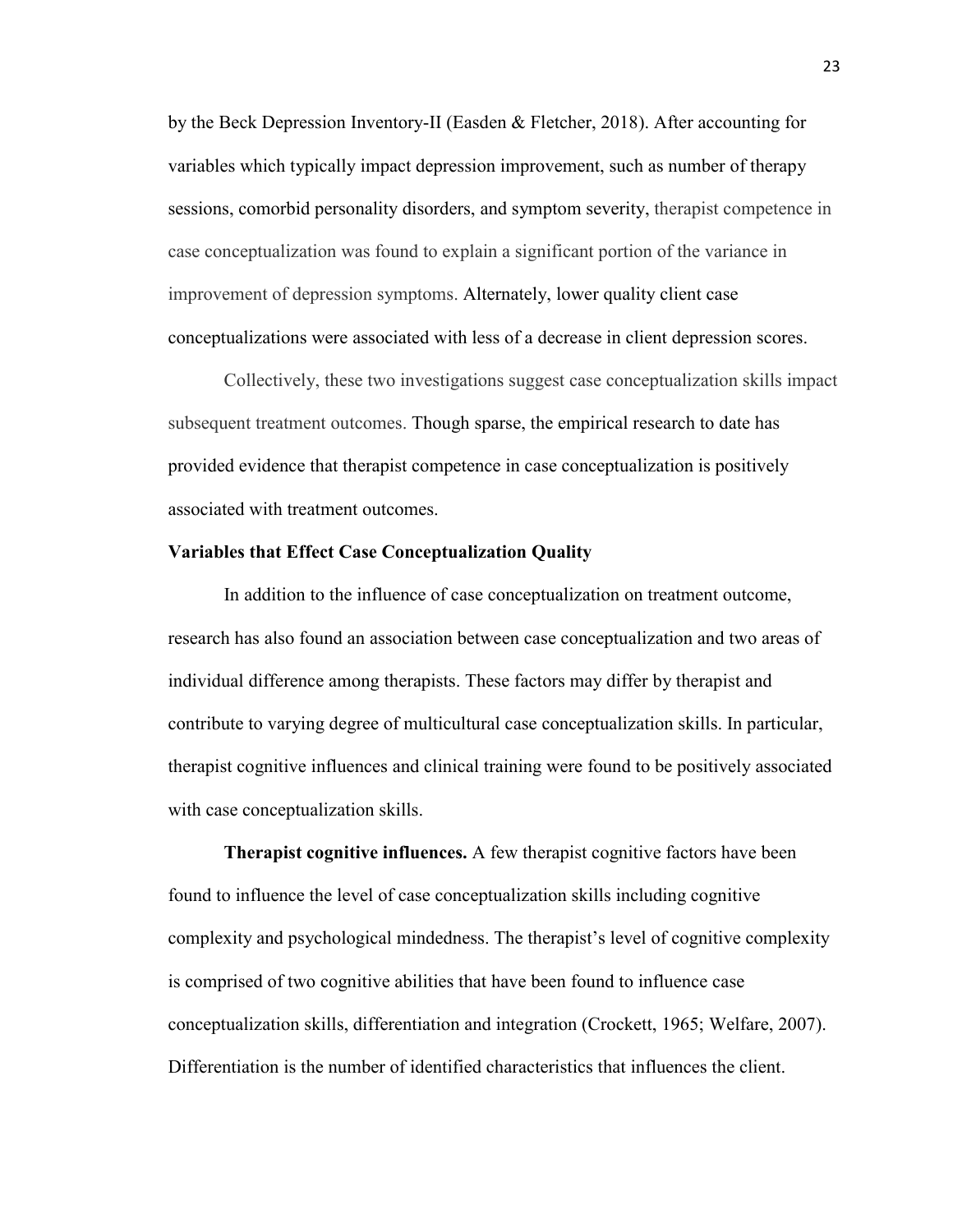Examples of such client characteristics may include client emotions, automatic thoughts, behaviors, core beliefs, gender, racial background, and presenting concerns. Integration is how well the therapist can make associations between these client characteristics. For example, the therapist may conceptualize how the client's racial background and gender influences their core beliefs or how a client's emotions and behaviors contribute to the presenting concern. The therapist's level of differentiation and integration, referred to as their cognitive complexity, is believed to have a significant influence on the therapist's ability to create client conceptualizations. As such, therapists, identify many relevant client factors (i.e., differentiation), and then those client factors are meaningfully integrated with one another (i.e., integration) to formulate the conceptualization of the client's experience (Ladany et al., 1997; Lee & Tracey, 2008; Welfare & Borders, 2010).

Theoretically, cognitive complexity is believed to influence the quality of clinicians' case conceptualizations (Welfare & Borders 2010). Cognitive complexity level pertains to one's ability to mentally consider and manipulate complex, ambiguous information. Pertaining specifically to case conceptualization, cognitive complexity level increases the therapist's ability to cognitively hold many different client characteristics and integrate these factors together in a way that is meaningful. Indeed, the extent to which therapists can identify salient client characteristics (differentiation) and integrate these characteristics into an overall understanding of the client (integration) is typically how conceptualization quality has been operationalized in the extant literature (Ladany et al., 1997; Lee & Tracey, 2008; Welfare & Borders, 2010).

A few researchers have examined cognitive complexity and the association with case conceptualization. For instance, Granello (2010) found that high cognitive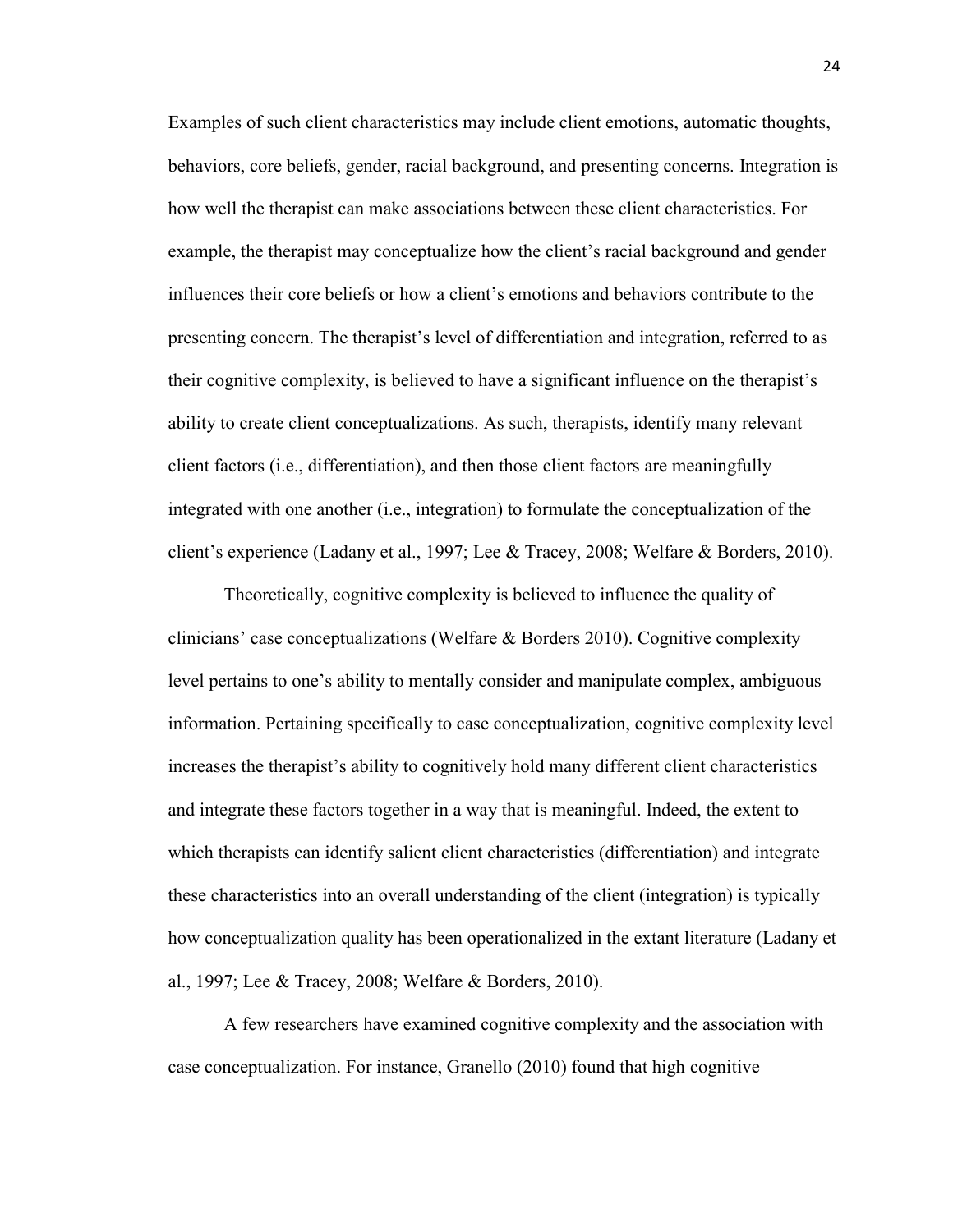complexity is positively associated with self-reported empathy and depth of client conceptualization. This finding suggests that there is an association between cognitive complexity level and those abilities which underlie case conceptualization skills. Additionally, another study found that counselors with high cognitive complexity produced less biased and stereotyped conceptualizations than counselors with lower cognitive complexity (Ladany, Marotta, & Muse-Burke, 2001). Therapists with high cognitive complexity produced conceptualizations with more detailed information regarding the client's experience rather than assuming a client's diagnosis or the presenting concern provided sufficient information. Overall, a higher level of cognitive complexity is suggested to result in higher quality of client conceptualizations (Ladany et al., 1997; Welfare & Borders, 2010).

Beyond the specific cognitive complexity ability, a secondcognitive influence appears to be the level of therapist psychological mindedness. Psychological mindedness is an individual's inclination or personal ability to see associations among thoughts, feelings, and actions, with the goal of learning the meaning of experiences and cause of behaviors (Hartley et al., 2016). These abilities appear important to case conceptualization for psychological mindedness requires cognitive flexibility and hypothesis forming based on characteristics which may not be directly observable, such as feelings or thoughts (Hartley et al., 2016). As such, psychological mindedness appears to be at the heart of case conceptualization abilities.

Hartley et al. (2016) explored factors associated with case formulation skills in clinical practice, including psychological mindedness. Specifically, Hartely et al. (2016) tested the predictive ability of therapist psychological mindedness, attachment style, and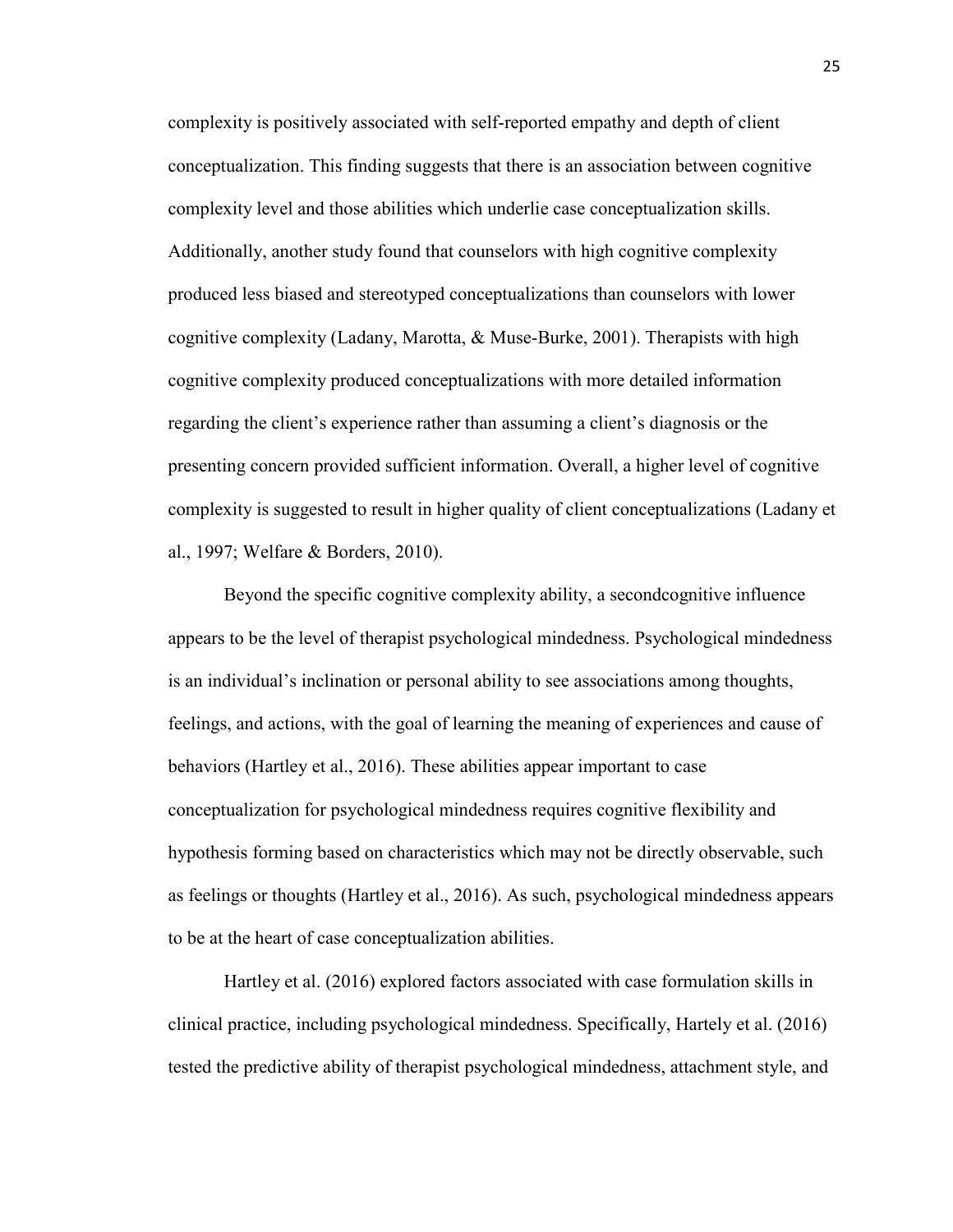burnout on quality of staff case conceptualizations for clients experiencing psychosis. In a multiple regression analysis, they found that psychological mindedness was the only predictor of case formulation skill. The study provides evidence of the importance of therapist psychological mindedness for case conceptualization. Notably, psychological mindedness and cognitive complexity may both rely on similar underlying characteristics, such as the therapist's cognitive flexibility and ability to see relationships.

**Therapist training.** In addition to therapist cognitive influences, a diversity of training experiences is believed to promote the development of case conceptualization skills. For instance, didactic methods of training may include course instruction, readings, workshops, and research. Additionally, clinical experience is a component of training which may include working with and learning from supervisors, colleagues, and clients. These methods of training are suggested to promote proficiency in case conceptualization (Eells, 2007; Lee & Tracey, 2008) however, the literature on therapist training provides little empirically-based guidance on improving conceptualization skills. Indeed, Eells (2007) indicated that an important area of future research pertains to how case conceptualization skills are effectively taught to therapists in training. While there is a need for further study, the limited research has focused on two areas including the association between case conceptualization skills and amount of clinical training, and the influence of targeted training opportunities on these skills.

*Amount of training.* The influence of clinical training was first studied by Lee and Tracey (2008) who explored the association between trainee general case conceptualization skills and the number of clinical courses. They found that trainees with more than one semester of clinical training coursework, such as a practicum or internship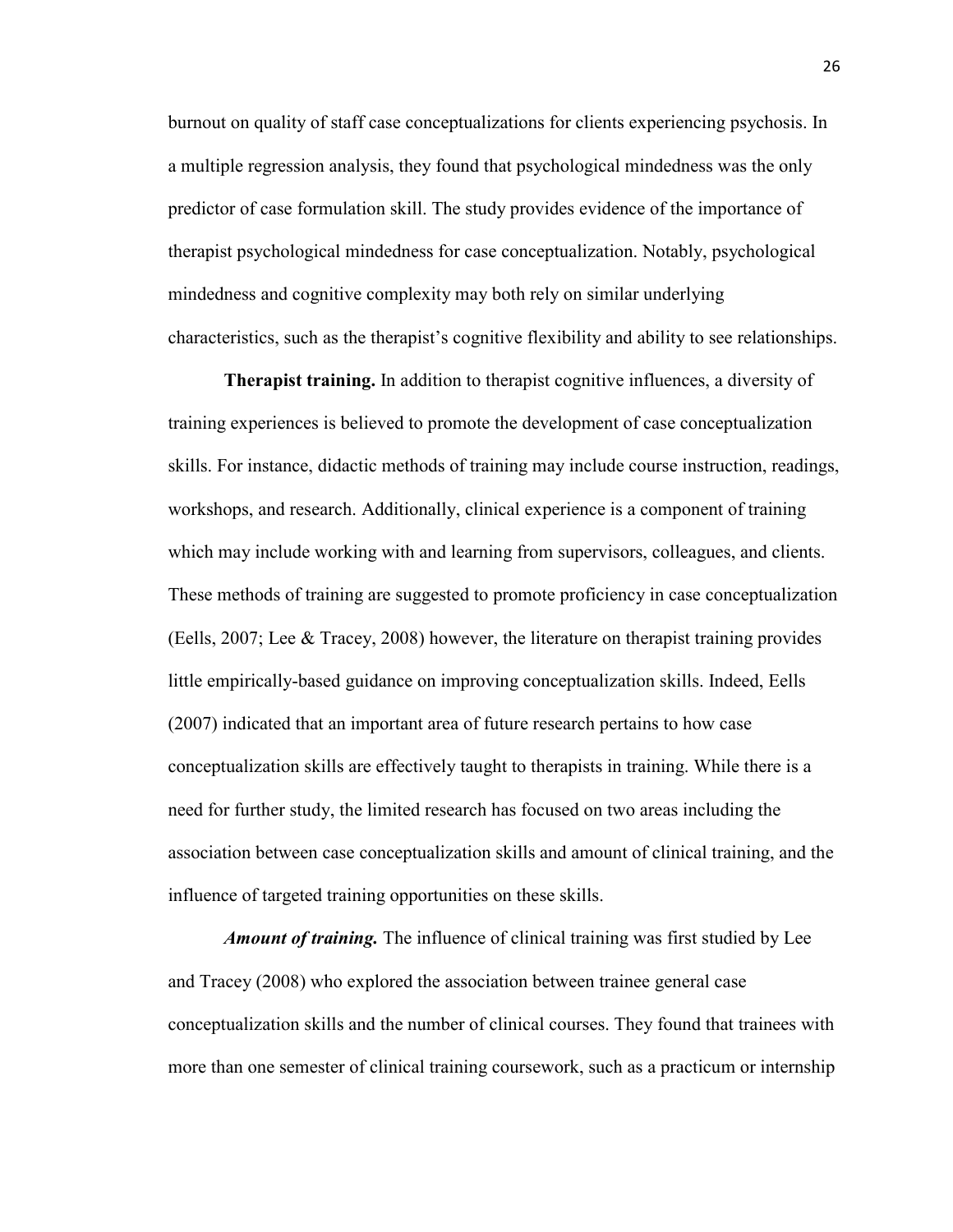class, exhibited significantly higher quality of case conceptualization ability in comparison to trainees with only one practicum or internship course. Therefore, conceptualizations produced by trainees with more clinical coursework displayed a higher number of client characteristics (differentiation) and showed more thorough integration of characteristics as assessed by trained raters.

A few studies have sought to expand this research on the influence of clinical training by exploring the effect of clinical experience on case conceptualization skills. Specifically, research has compared novice therapists (i.e., master's degree counselors-intraining) to those with more experience (i.e., post-master's degree counselors) and found a significant association between level of clinical experience and case conceptualization skills. For example, Welfare and Borders (2010) examined the association between the level of trainees' differentiation and integration abilities and level of clinical experience. They found that clinical experience working with clients was significantly associated with trainee ability to identify salient client characteristics (differentiation), but not their ability to integrate these characteristics into a holistic representation (integration). Trainees may have more readily developed differentiation than integration skills because integration is a complex cognitive skill which is challenging for trainees and seldom a focus of training (Tate & Amatea, 2010; Welfare & Borders, 2010). Therefore, integration skills may be more challenging for trainees to develop than differentiation skills resulting in quicker development of differentiation skills. Further, trainee development of differentiation skills prior to integration skills may reflect a normative developmental process such that trainees typically gain experience identifying salient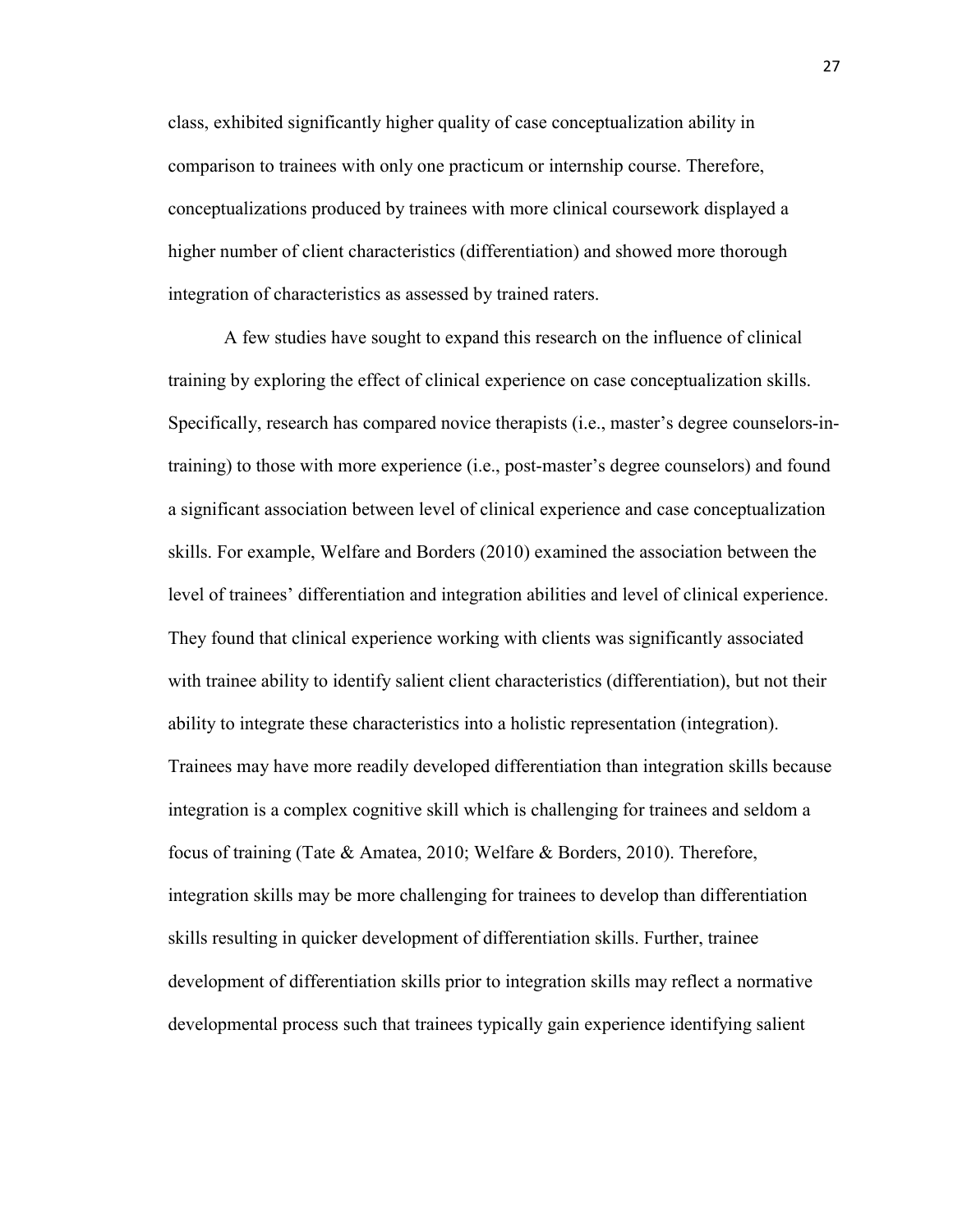client characteristics before learning to meaningfully integrate these characteristics with one another.

A construct related to amount of clinical training is therapist experience level. Though therapists with more clinical experience do not necessarily have more clinical training, one aspect of training which has been found to improve case conceptualization skills is degree of clinical experience (Lee  $&$  Tracey, 2008), therefore, a closer examination of the influence of clinical experience on case conceptualization skills is warranted. For instance, Eells et al. (2011) conducted a study with 65 cognitivebehavioral or psychodynamic therapists classified as experts, experienced, or novice who generated think-aloud conceptualizations based on a vignette. Transcripts were content coded and conceptualization content was analyzed to explore the conceptualization process at each of these experience levels. They found numerous differences based on experience level, such as how comprehensive the conceptualizations were and to what degree client characteristics were presented in an integrated manner. Perhaps a prerequisite for integrating client characteristics in a meaningful manner may be a strong foundation in differentiation skills. Overall, these findings suggest that clinical training in the form of coursework and clinical experience positively influences the development of case conceptualization skills, and several studies have suggested that, specifically, the experiential component of training promotes these skills (Eells et al., 2011; Lee  $\&$ Tracey, 2008).

*Targeted experiential trainings.* Beyond the level of therapist training, several studies have assessed the impact of experiential targeted trainings on case conceptualization skill development. In particular, several trainings have used simulated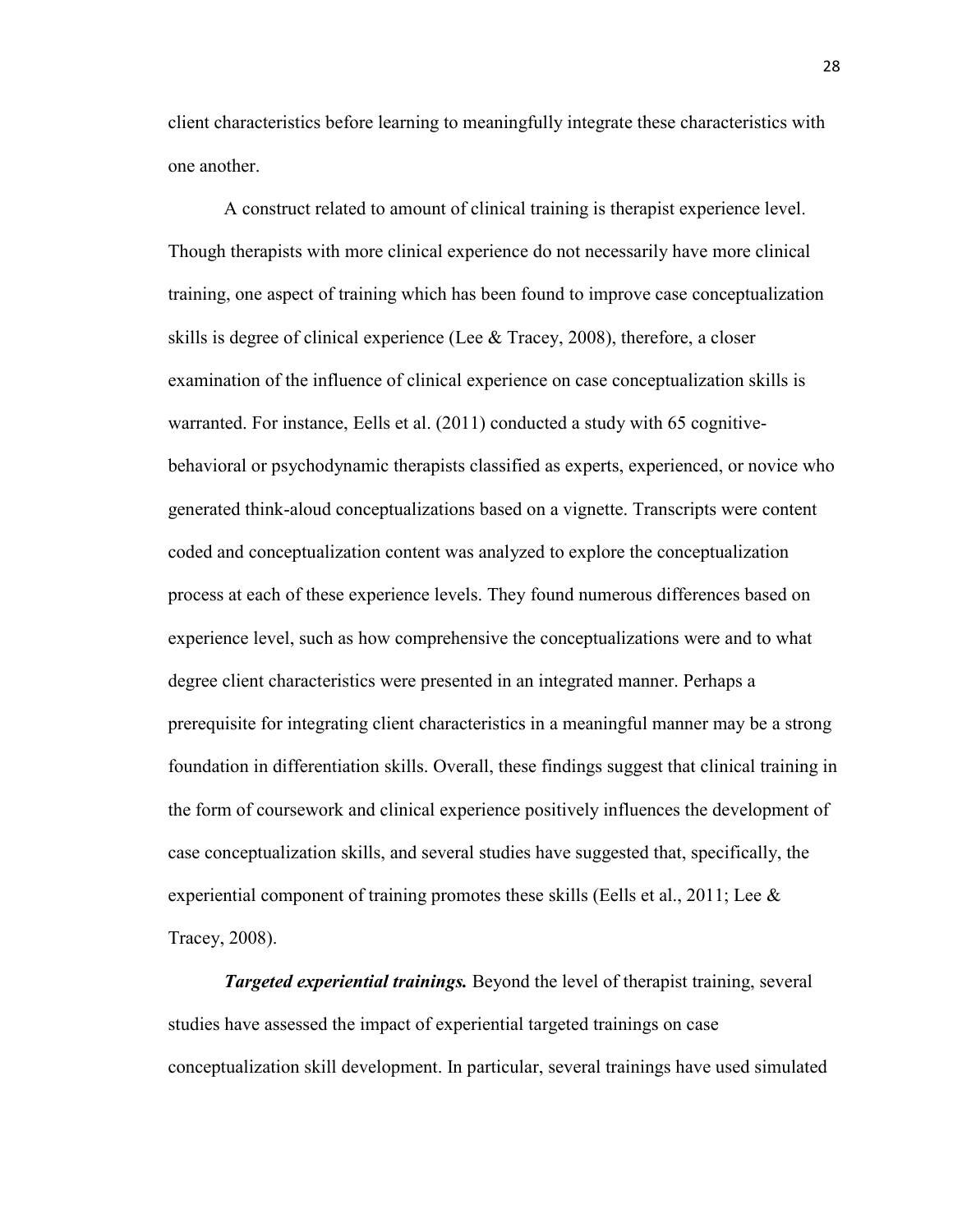clients and provided instruction on case conceptualization to increase case conceptualization skills. For instance, one study by Osborn et al. (2004) retrospectively analyzed course effectiveness for a class that used a simulated multidisciplinary team meeting to increase case conceptualization skills. As a component of an advanced counseling skills graduate course, trainees met with a simulated client four times. The course instructor observed the interactions with the client via a live feed. After each meeting the trainees engaged in individual supervision with the instructor to process the interactions, conceptualize the client, and explore treatment options. They found that trainees were more able to discuss the use of a theoretical approach with the assigned client and infuse this theory throughout the case conceptualization when comparing conceptualization skills from the beginning to end of the course. Following the course, trainees were asked whether the method of teaching was helpful in increasing case conceptualization skills and 47% responded that the method was helpful. As a study limitation, there is little information regarding instructor feedback to improve case conceptualization skills which detracts from the replicability of the study. Despite these limitations, this study provides an example of how case conceptualization skills may be improved using a targeted course format with a simulated therapy component.

In a study which used technology to provide consistent feedback to trainees, videotapes of simulated clients and a computerized program were used to target case conceptualization skills (Caspar et al., 2004). Specifically, they focused on increasing similarity between expert and novice level case conceptualizations. In this computerized method, 32 trainees were split into a control group and a training group. The 16 participants in the training group engaged in four one-hour training sessions. Participants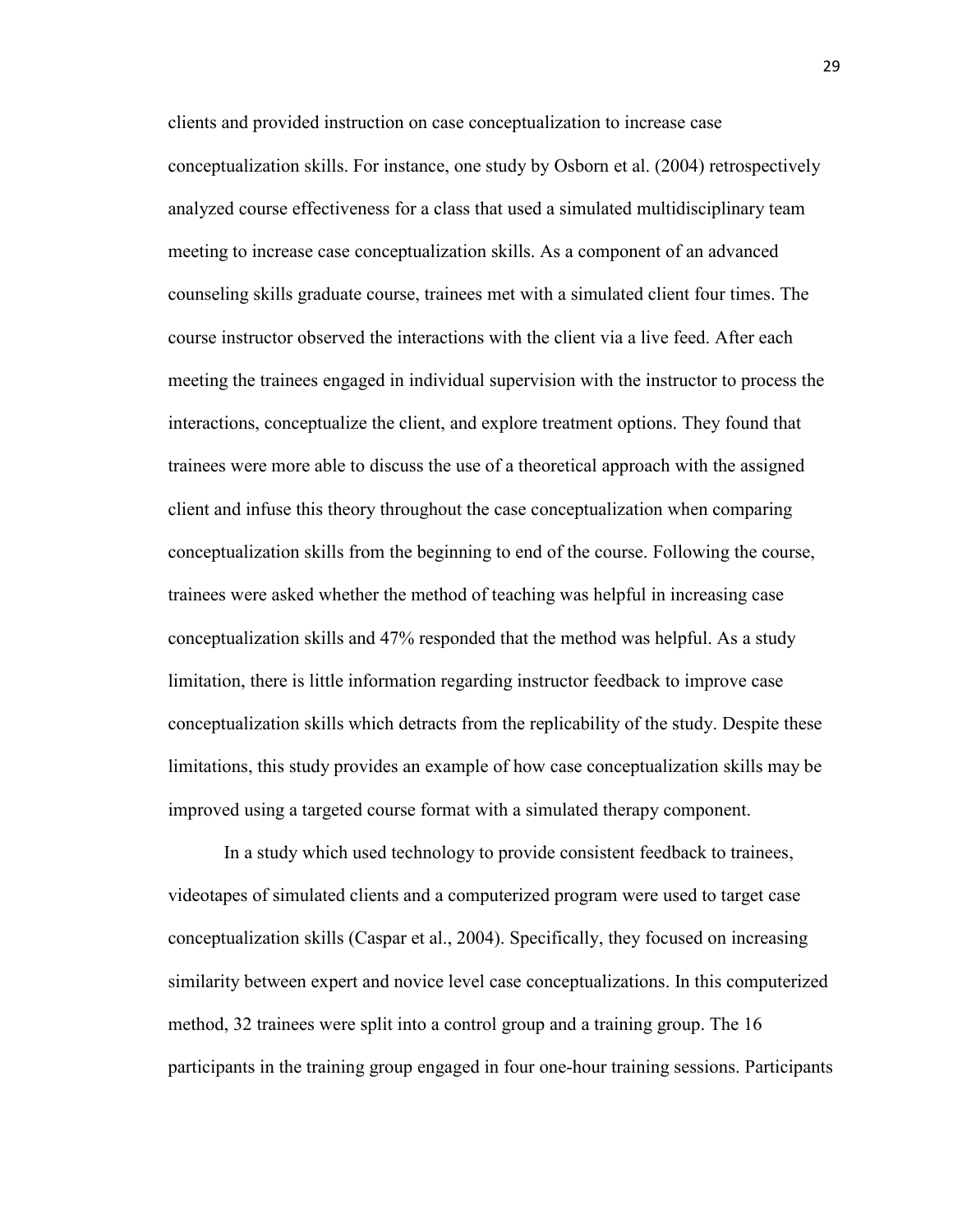watched videotapes of hypothetical clients engaged in an intake session. After the session, participants entered all material they thought was relevant to the case into a computer program. Their responses were compared to expert responses to the same hypothetical client. Participants received feedback from the computer program indicating what percentage of the client data the participant entered into the computer was consistent with the expert conceptualization. The participant then had the opportunity to change their client conceptualization and received feedback from the computer program a second time. They found that there was a significant increase in the conceptualization content in comparing the first and last training session of the group receiving feedback in comparison to the control group who did not receive feedback. This study provides evidence that the number of client characteristics included in the conceptualization may be increased through direct feedback.

Role plays were used as another training method in a study to target case conceptualization skills (Little et al., 2005). In this study, researchers used a training model targeting differentiation and integration of client characteristics to produce comprehensive case conceptualizations. They found that trainees who were given specialized skills training, with an emphasis on role-play and feedback from classmates and the instructor, developed higher levels of conceptualization complexity than those who did not receive the skills training. Though the use of role-play to improve case conceptualization skills was an extension of prior research in this area, role plays may not accurately reflect the case conceptualization process which takes place with actual clients.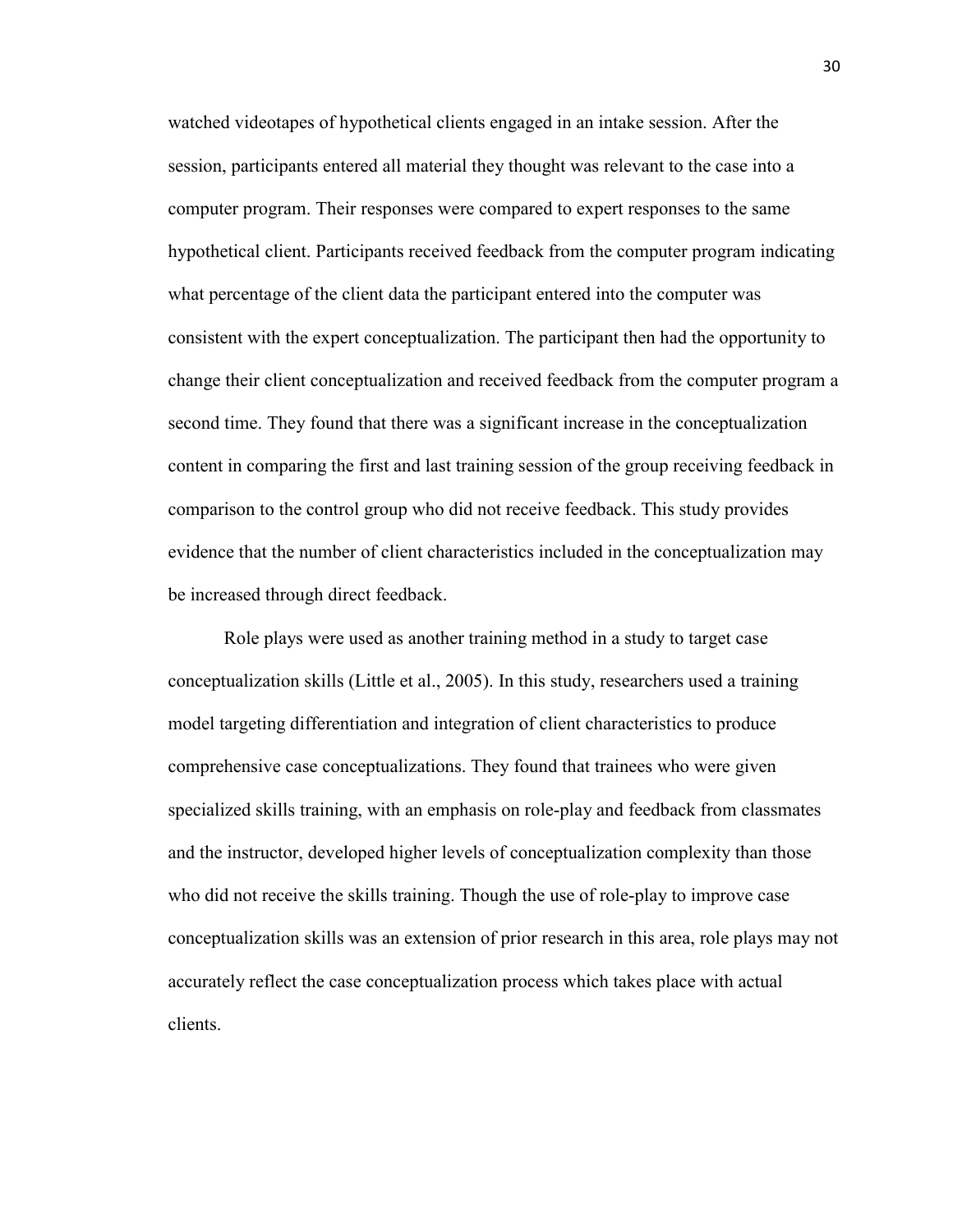One study sought to address the limitations posed by role plays by using actual clients to create conceptualizations following a targeted workshop. Kendjelic and Eells (2007) compared case conceptualizations written by therapists with clinical experience ranging from one month to 20 years. While 20 participants engaged in a two-hour training session in case conceptualization, 23 therapists were part of a control group and did not receive case conceptualization training. The workshop addressed the importance of case conceptualization as a core therapist competency and broke down conceptualization into a framework to help trainees conceptualize the client's overall adaptive or maladaptive patterns. Additionally, the training provided education to participants regarding how the quality of case conceptualizations improved when multiple facets of the client's life are integrated into a coherent representation. Next, each participant wrote two to three conceptualizations based on intake interviews at a university-based mental health clinic. Overall, the conceptualizations produced by those therapists who had engaged in the training program were more comprehensive, contained more client information, and the client information was more meaningfully integrated than those who had not received training. Additionally, the conceptualizations following the training were more likely to address precipitants, predisposing factors, and inferred causes of the individual's presenting concerns. Effect sizes suggested that the average therapist in the training group produced a more comprehensive formulation than 86% of those in the control group. Importantly, this is one of few studies which used actual, rather than simulated, clients to evaluate the quality of conceptualization. Although this provides evidence that, regardless of degree of experience, a short training exercise increased conceptualization skills, the study lacks specificity in targeting trainee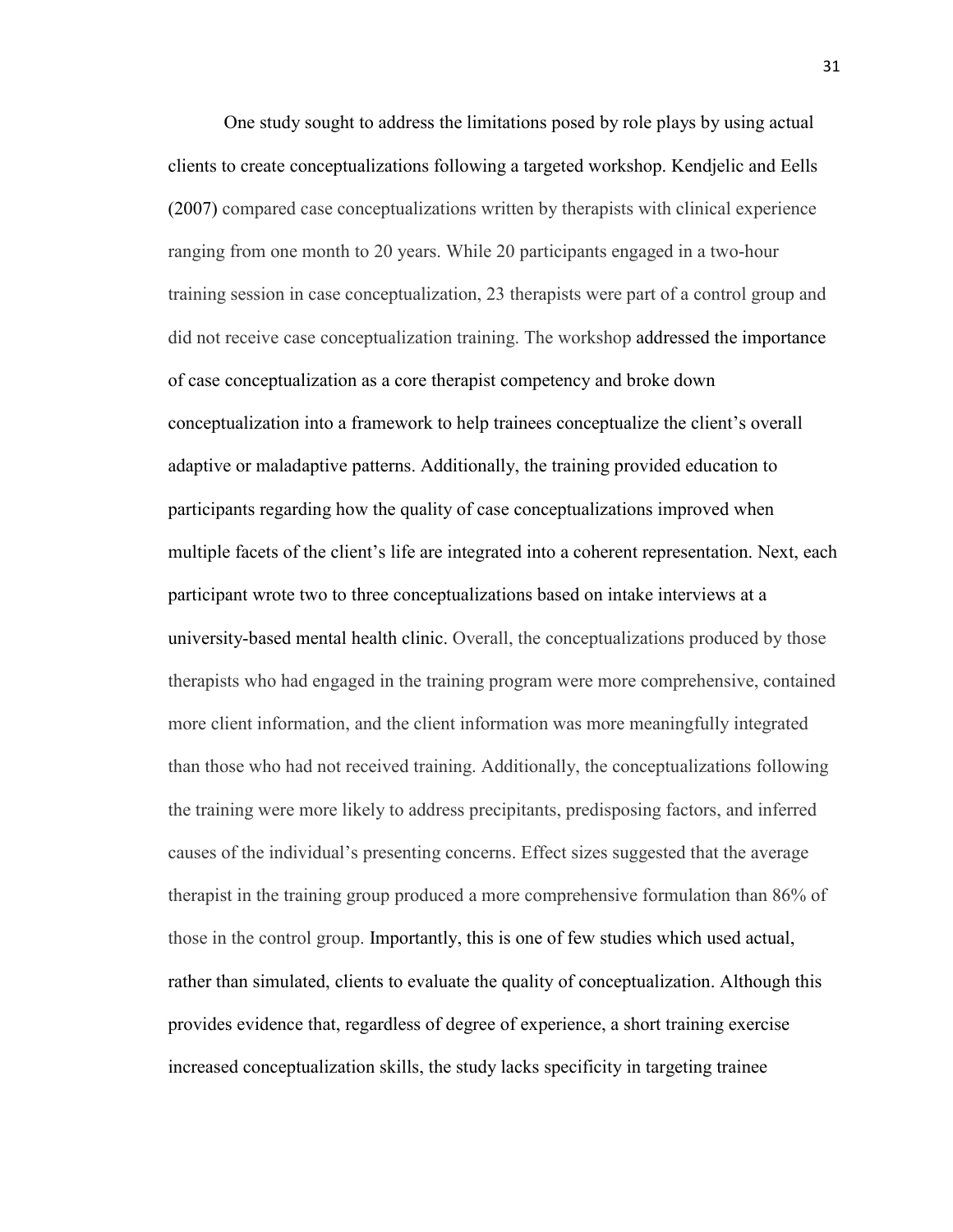development. In summation, both traditional forms of clinical training such as didactic coursework and clinical experience, and targeted trainings using clients have been found to increase case conceptualization skills (Caspar et al., 2004; Osborn et al., 2004; Welfare & Borders, 2010).

**Summary.** Overall, constructs suggested to have a significant association with general case conceptualization skills include therapist cognitive influences and clinical training. In particular, cognitive factors, including the level of cognitive complexity and psychological mindedness, have been found to be positively associated with case conceptualization skills (Hartley et al., 2016; Ladany et al., 1997; Welfare, 2007). As such, opportunities to develop these abilities through training opportunities may be particularly important. Additionally, clinical training in the form of classwork, clinical experience, and targeted case conceptualization training opportunities have been found to increase case conceptualization skills (Caspar et al., 2004; Osborn et al., 2004; Welfare & Borders, 2010). Perhaps these training opportunities serve to increase the conceptualization skills by increasing trainees' cognitive abilities in this domain. While a number of methods were found to be helpful to improving conceptualization abilities, findings clearly indicate that immediate feedback played an important role (Caspar et al., 2004; Little et al., 2005; Osborn et al.; 2004). Though this prior research informs potential influences on therapist case conceptualization ability, there is limited case conceptualization research which addresses multicultural issues.

### **Limits of Case Conceptualization Literature**

Overall there are several issues within the scant empirical research on general case conceptualization skills, one of which is the lack of research on how therapists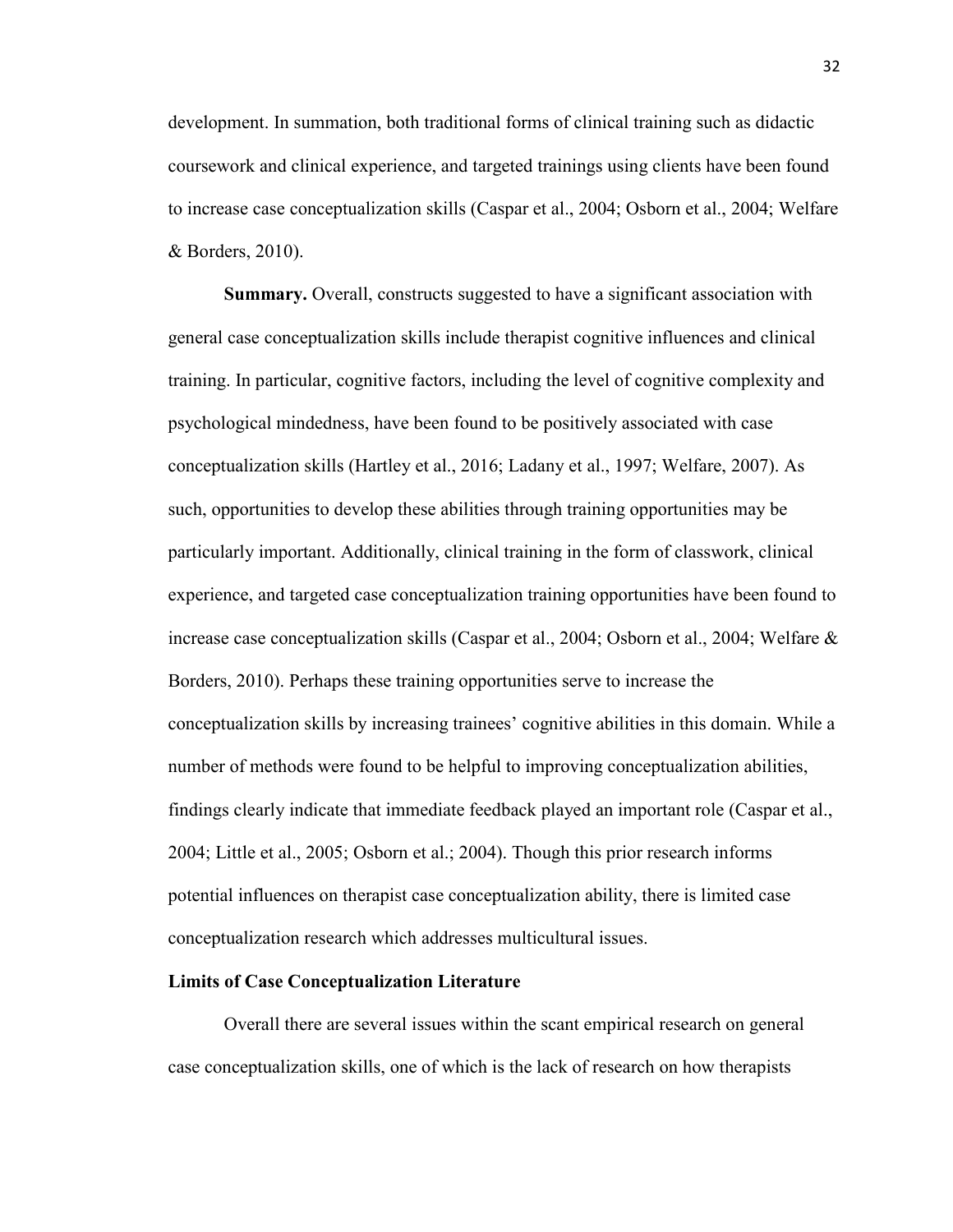conduct case conceptualizations in real-world practice (Easden & Fletcher, 2018; Kuyken et al., 2009). For example, Osborn et al. (2004) and Lee and Tracey (2008) used analogue research designs to evaluate trainee case conceptualization skills. This analogue design used pseudo clients presented through vignettes, which may not reflect case conceptualizations created based on actual clients. This limitation calls for research designs which assess case conceptualization skills using actual therapy clients as real clients may more accurately reflect the complexity of clinical practice than hypothetical vignettes.

Beyond methodology, multicultural concerns have not been well integrated in case conceptualization models. For instance, theoretical models of conceptualization do not address the integration of multicultural client characteristics as an area of focus when conceptualizing the client. For many clients, cultural background may be a salient concern and, because these models do not encourage multicultural considerations, culture is likely to be neglected in conceptualization and treatment (Falicov, 1998). For instance, a foreign exchange student who experiences consistent discrimination based on their race and feels isolated and depressed in the United States may possibly be conceptualized as interpersonally maladjusted if culture is neglected. Indeed, from a humanistic approach to conceptualization, one's adjustment to environmental challenges is a primary consideration in how psychologically healthy one is conceptualized to be. Further, the conceptualization may result in treatment focused on facilitating social skill development. Therefore, this conceptualization neglects culture as a major factor which contributes to the etiology of concerns. Overall, the consideration of multicultural factors in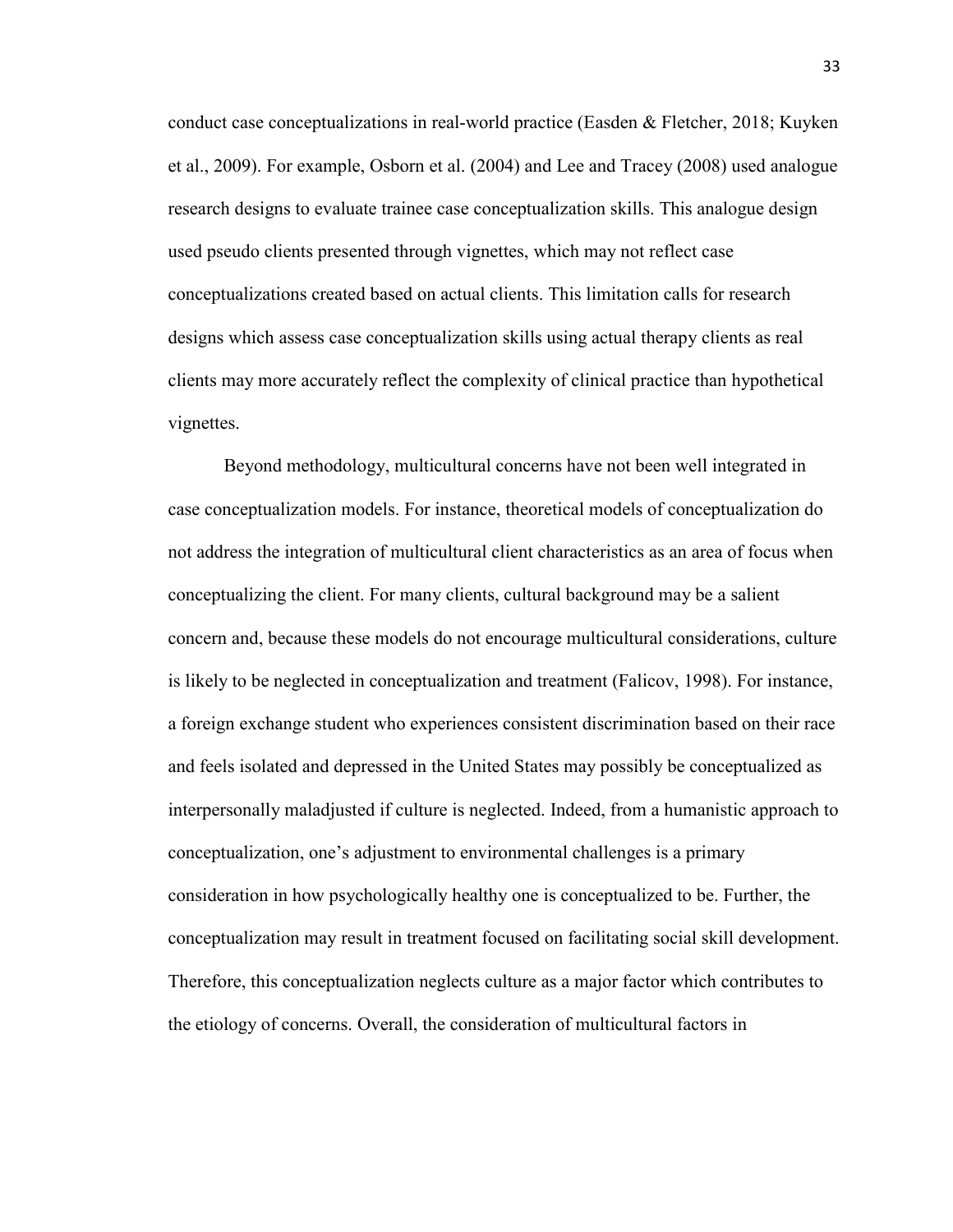conceptualization is an important, and often neglected, component of case conceptualization.

# **Multicultural Counseling Competence**

Integrating client multicultural factors into case conceptualization is believed to be a part of culturally competent therapy practice (Bernal et al., 2009; Bray, 2010; Tegnerowicz, 2018). The following section includes a discussion of the influence of multicultural counseling competence on client treatment outcomes. Given these treatment outcomes, the section then includes a rationale for the importance of multicultural case conceptualization skills as one component of multiculturally competent practice. The section concludes with a brief discussion regarding the lack of specificity in research on multicultural counseling competence and potential consequences of this issue.

# **Influence on Treatment Outcomes**

Multiculturally competent practice may positively influence treatment outcomes, an important area given that inadequate mental health treatment for racial and ethnic minorities is a widespread concern (Bernal et al., 2009; Tegnerowicz, 2018). This inadequate treatment results in mental health disparities, despite the heightened attention multicultural issues have received in research, training, and ethical codes over the past 30 years (Bray, 2010; Heppner, Casas, Carter, & Stone, 2000; Ridley, 2005). In fact, more than a half century of research highlights the pervasiveness of racism in the mental health system (Ridley, 2005). Additionally, mental health services provided to individuals of racial or ethnic minority background has been found to be less effective than those provided to White clients (Tao et al., 2015). Overall, despite these mental health disparities, there continues to be a lack of attention to cultural issues in therapy practice.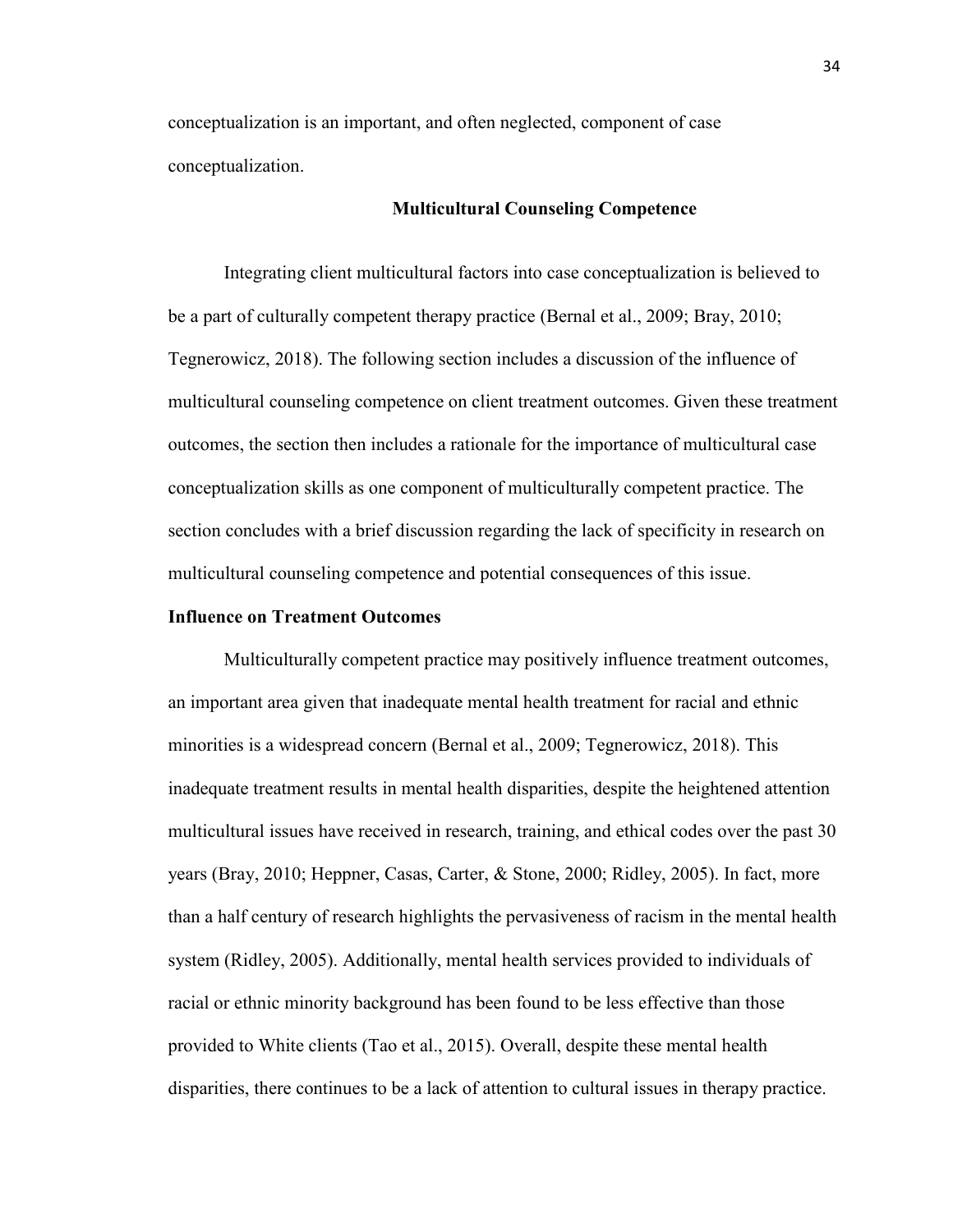The widespread lack of attention to cultural factors that pervades the field of psychology is detrimental to practice and results in ineffective treatment to clients who are racial or ethnic minorities (Eells, 2007; Ridley & Kelly, 2007). Specifically, there is a lack of attention to the influence of acculturation, racial identity, and immigration on the client, the therapist, and the setting in which they meet. This lack of attention characterizes many therapists' practice despite the clinician belief that they are practicing in a multiculturally competent manner. Indeed, findings from an early empirical study indicate that many therapists who claim to consider culture when working with clients cannot articulate how they do so, particularly in considering client assimilation and acculturation (Ramirez, Wassef, Paniagua, & Linskey, 1996). Notably, the lack of attention to important multicultural issues increases the risk of over-pathologizing or under-pathologizing clients based on the therapist's misunderstanding of culture (Ridley & Kelly, 2007). When therapists do not account for cultural influences in therapy, miscommunication, misunderstanding, and mistreatment often occur. Indeed, therapists who ignore or minimize culture may overlook the realities of their clients' lives, their own lives, and the counseling context in which the therapy is embedded. Ridley and Kelly (2007) contended that these cultural oversights guarantee biased perceptions of clients' circumstances, inaccurate case conceptualizations, misdiagnoses, and potentially ineffective treatment interventions. To address racism in the mental health system and disparities in service, many have focused on increasing multicultural counseling competence (American Psychological Association, 2010; Bray, 2010; Sue et al., 1992).

Practicing with multicultural counseling competence may have a positive influence on client treatment outcomes. For example, client-rated multicultural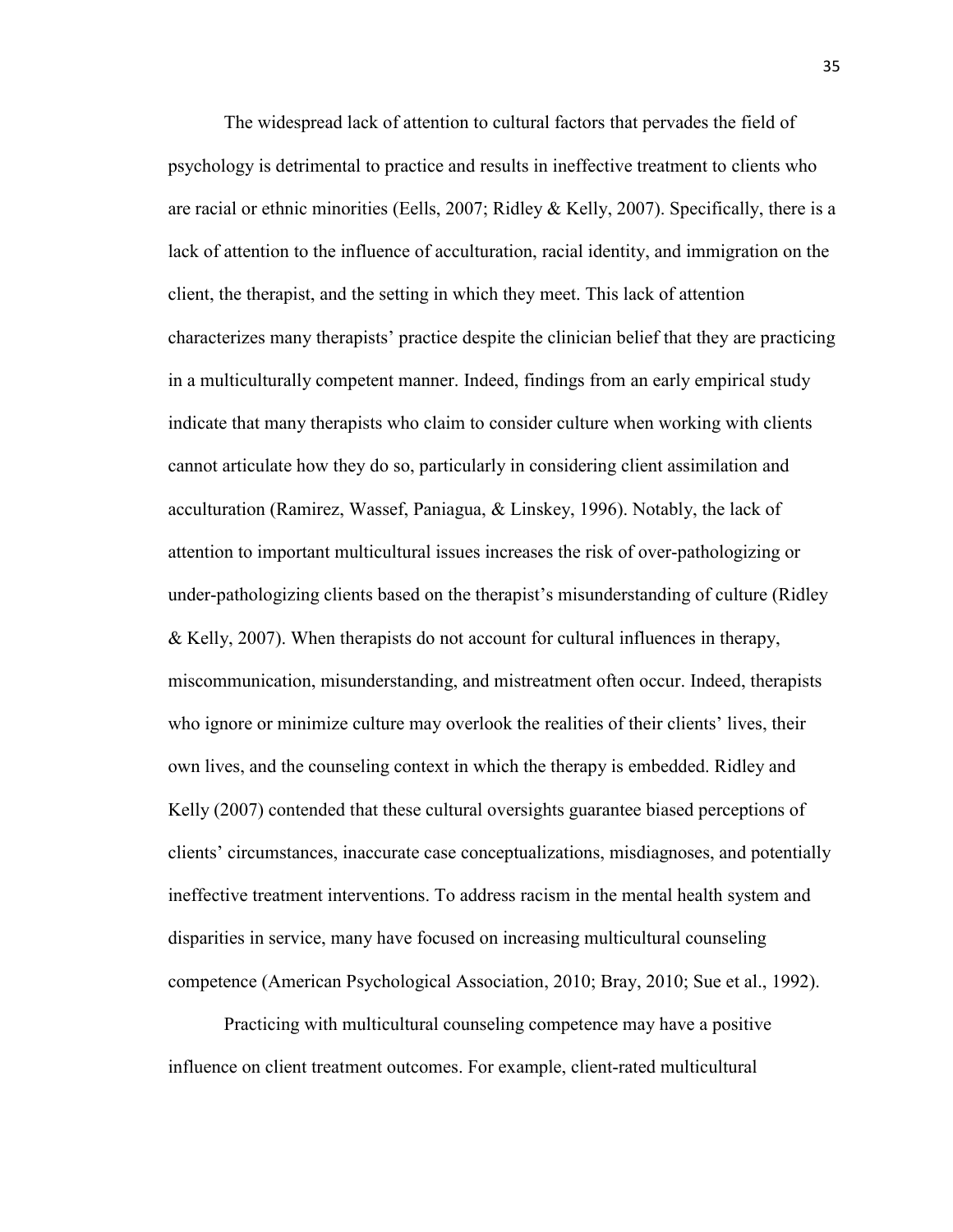competence was strongly associated with therapeutic alliance, client satisfaction, general counseling competencies, and session depth (Tao et al., 2015). Additionally, multicultural competencies were found to have a moderate relationship with symptom remission following treatment (Tao et al., 2015). Similarly, Griner and Smith's (2006) metaanalysis showed that culturally-adapted interventions designed for specific racial or ethnic groups were four times more effective than universal interventions that were not adapted to the client's racial or ethnic background. The collective findings from these meta-analyses suggest that culturally competent treatment significantly increases treatment efficacy in multiple domains when working with individuals of minority racial or ethnic backgrounds (Griner & Smith, 2006; Tao et al., 2015). As such, focus on multicultural counseling competence is of primary importance and appears to directly influence therapy outcomes. While research findings have indicated that multicultural counseling competence positively influences treatment outcomes, the majority of literature has pertained to multicultural awareness and knowledge development and neglected inquiry into multicultural skills (Ponterotto, Rieger, Berrett, & Sparks, 1994; Priester, Jones, Jackson-Bailey, Jana-Masri, Jordan, & Metz, 2008; Ridley & Kelly, 2007).

#### **Case Conceptualization Integrating Culture**

While there are multiple skills within multicultural competence important to clinical practice (e.g. choosing assessments with appropriate norming groups, consulting with members of the client's culture, culturally sensitive therapy practices), multicultural competence in case conceptualization is believed to be crucial to providing effective services to clients who are racial or ethnic minorities (Hill et al., 2013). As such,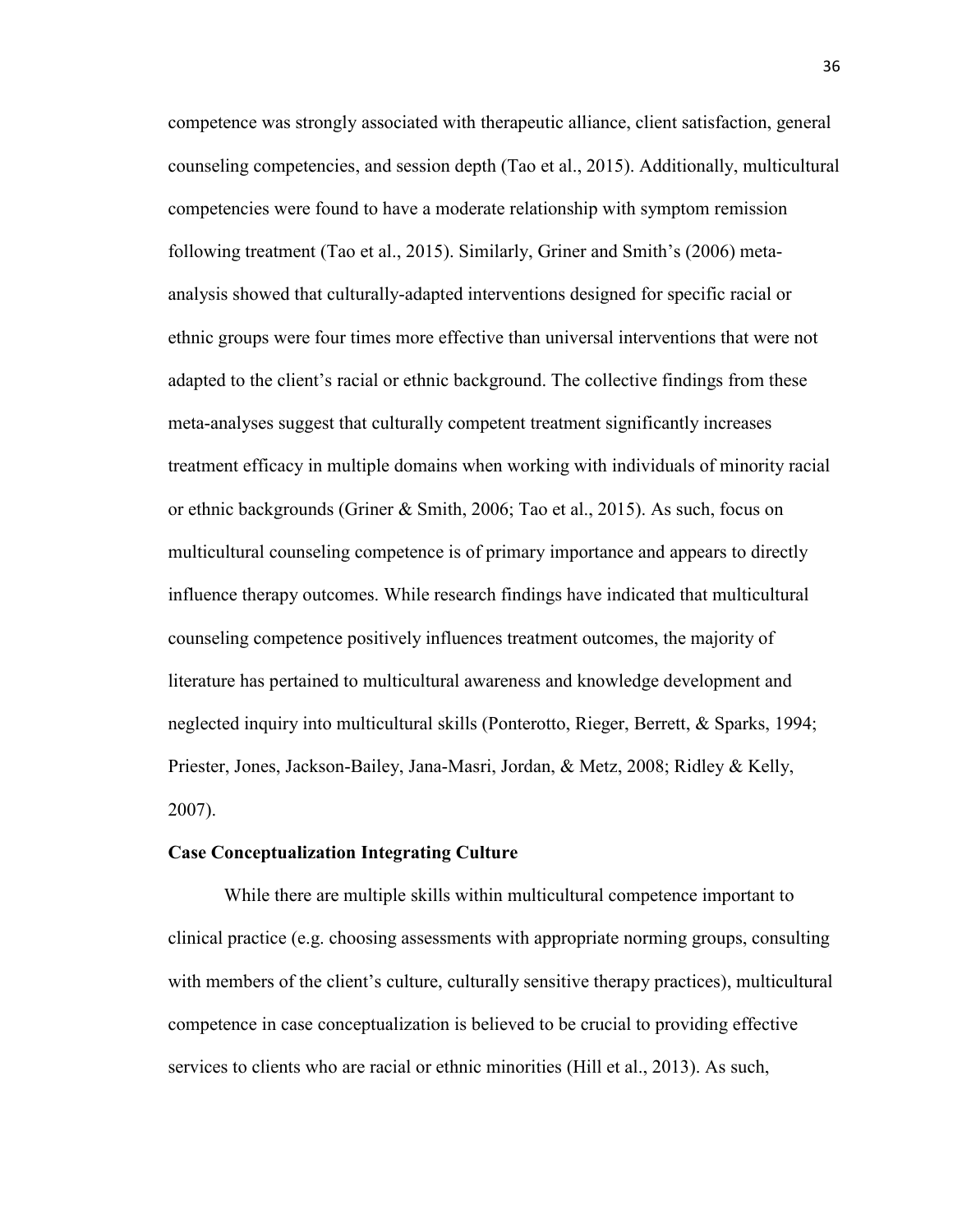competency in case conceptualization includes accounting for cultural influences, sociocultural context, effect of discrimination and oppression, client racial identity, and sources of cultural support and strength. The integration of these cultural influences into case conceptualization reflects a cultural perspective. This cultural perspective is important when working with diverse clients because the conceptualization serves as a hypothesis regarding that client and guides treatment planning (Eells, 2007). For instance, an individual's racial or ethnic background is often salient to that person's identity and may influence the efficacy of mental health treatment. Therefore, failing to address these aspects of the client when forming a conceptualization results in an inaccurate understanding of that client and, perhaps, less effective treatment interventions. These less effective treatment interventions may contribute to the mental health disparities which comprise the current mental health care system today (Leong  $\&$  Lee, 2006; Ridley & Kelly, 2007).

Based on the potential importance of integrating culture into conceptualization, multicultural case conceptualization is emerging in practice guidelines and training materials for mental health practitioners. For example, multicultural case conceptualization is included as one of ten guidelines in the 2017 APA multicultural standards titled *Multicultural Guidelines: An Ecological Approach to Context, Identity, and Intersectionality*. Also, recent revisions of counseling textbooks such as *Clinical Mental Health Counseling: Fundamentals of Applied Practice (Sheperis & Sheperis,* 2015) and *Counseling Theory: Guiding Effective Practice* (Parsons & Zhang, 2014) describe multicultural conceptualization as crucial for educators to attend to when developing trainee case conceptualization skills. Overall, multicultural case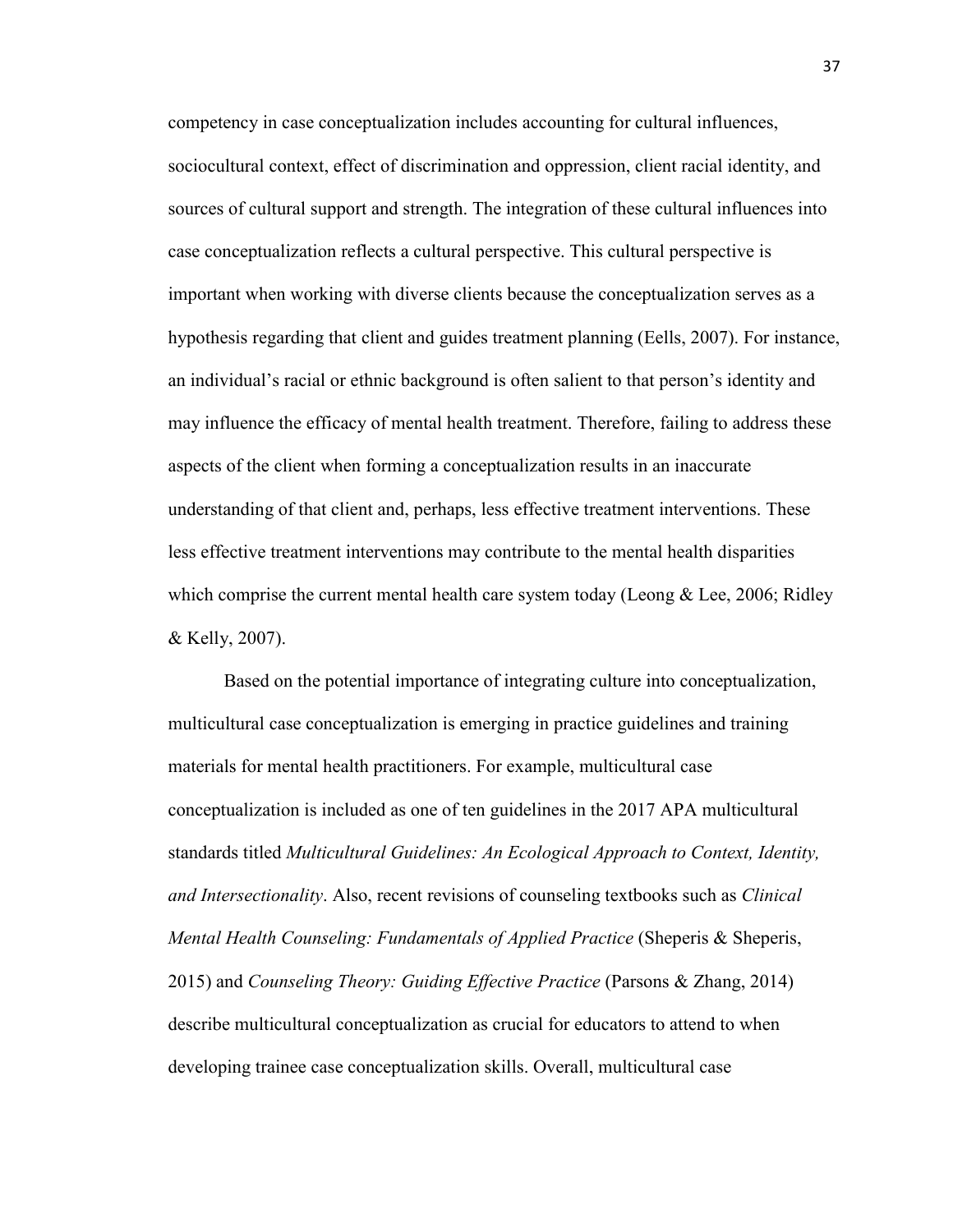conceptualization has been emphasized as a crucial multicultural skill contributing to multicultural counseling competence.

Despite the importance of integrating culture into case conceptualization, conceptualization models and empirical research have not kept pace with the assertation of the importance of multicultural competence in case conceptualization. Importantly, clinician inattention to culture in case conceptualization may reflect the current lack of conceptualization models which guide the therapist to do so. Additionally, general approaches to case conceptualization are used to universally conceptualize clients of all cultural backgrounds and these models do not make adaptations or provide guidance on how to integrate culture into client conceptualizations (Eells, 2007; Levenson & Strupp, 2007; Messer & Wolitzky, 2007). Specifically, the models do not direct clinicians to gather cultural information from the client during intake or provide guidance on how culture may be integrated with other client characteristics (Eells, 2007). Perhaps clinicians do not include cultural issues in case conceptualizations when models of case conceptualization do not integrate, address, or value the importance of culture in the conceptualization process.

Additionally, the empirical association between self-report multicultural competence and multicultural case conceptualization skills are unclear. For example, Ladany et al. (1997) explored the association between trainee multicultural case conceptualization ability and self-reported multicultural counseling competence. They found no correlation between self-reported multicultural counseling competence and multicultural case conceptualization skills. This indicates a need for further research exploring the empirical association between multicultural counseling competence and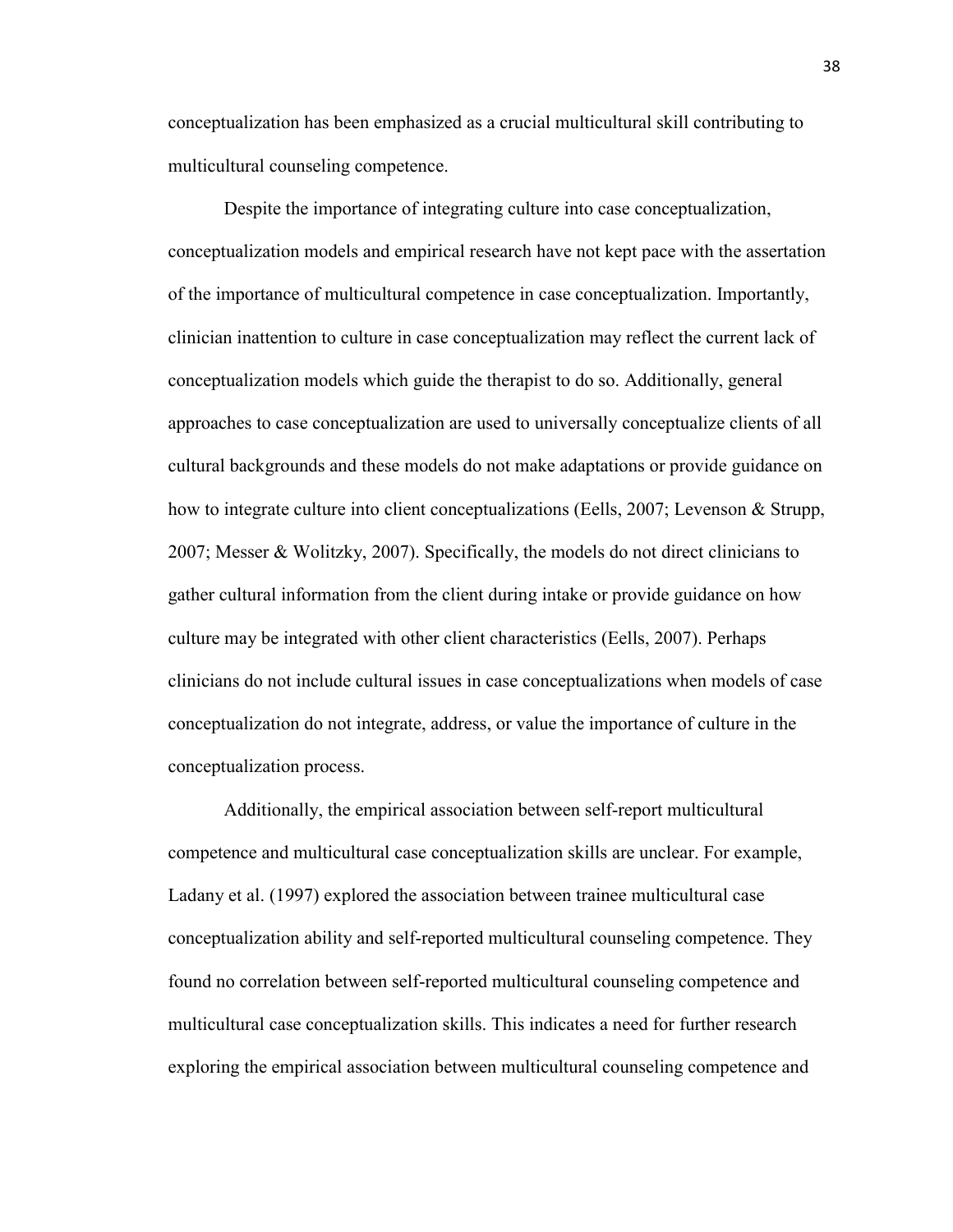multicultural case conceptualization skills. In summation, though multicultural case conceptualization skills are purported to be a critical skill contributing to multicultural counseling competence (Bray, 2010), theoretical and empirical literature does not reflect this importance.

# **Need for Multicultural Specificity**

 Beyond concerns regarding lack of clinician attention to client multiculturalism, the sparse literature in this area lacks specificity. Foremost, there is little research focusing on the development of individual multicultural skills, such as multicultural case conceptualization. Indeed, much of the didactic training and literature on multicultural competence has focused on multicultural awareness and knowledge and has neglected trainee skill development (Ponterotto et al., 1994; Priester et al., 2008). The lack of research on the development of specific multicultural skills results in little guidance to therapist educators for the development of these skills. The lack of attention and specificity regarding multicultural skills is problematic because there is little information regarding how therapists develop these skills and how well therapists are performing these skills in practice (Eells, 2015).

 Additionally, the multicultural counseling competence literature lacks specificity regarding the cultural groups included by the term *multicultural*. Indeed, the term has been used to capture competent care in working with clients with many aspects of individual variation including gender, age, sex, religion, ability level, race, ethnicity, income, and others. Notably, competence working with one of these groups does not necessarily indicate competence working with a client whose identity is comprised of a different component of multiculturalism. The lack of specificity becomes problematic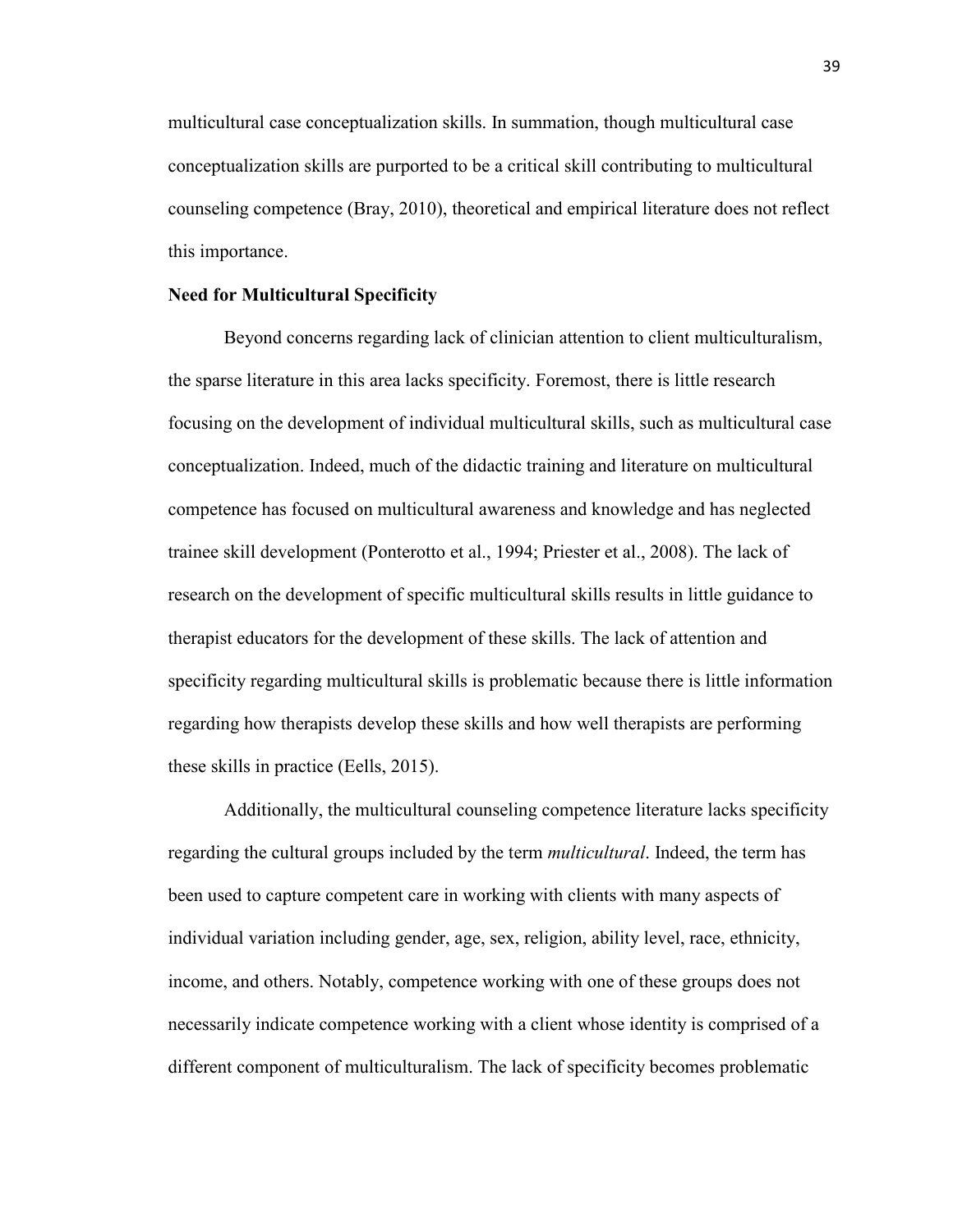because the use of the term multiculturalism to denote these various cultural groups provides little guidance on how to work with any one of these distinct groups in a culturally competent manner (Lee, Sheridan, & Rosen, 2013). For example, a therapist may be competent in working with individuals of racial or ethnic minority background yet hold limited competence in working in other areas of diversity, such as with individuals who are LGBTQ. Overall, the literature on multicultural counseling competence is discussed in global terms and specificity regarding multicultural skills and specific cultural groups may promote trainee development to practice in a multiculturally competent manner.

**Summary.** Multicultural counseling competence is an important aspect of trainee development with multicultural case conceptualization skills being one critical aspect of overall competence (Sue et al., 1992). Indeed, the sparse empirical research suggests that multicultural counseling competence positively influences client treatment outcomes (Tao et al., 2015). Furthermore, there is little research on specific multicultural skills and how they may influence treatment. Beyond the generally positive influence of multicultural counseling competence on treatment outcomes, the literature has focused broadly on the concept of competence and provides little guidance on how to develop the skills that may be necessary to be a culturally competent therapist. This has resulted in little guidance for therapists and therapist educators on how to develop multicultural counseling competence and perform the specific multicultural skills used when working with diverse clients (Hill et al., 2013). One such multicultural skill is multicultural case conceptualization.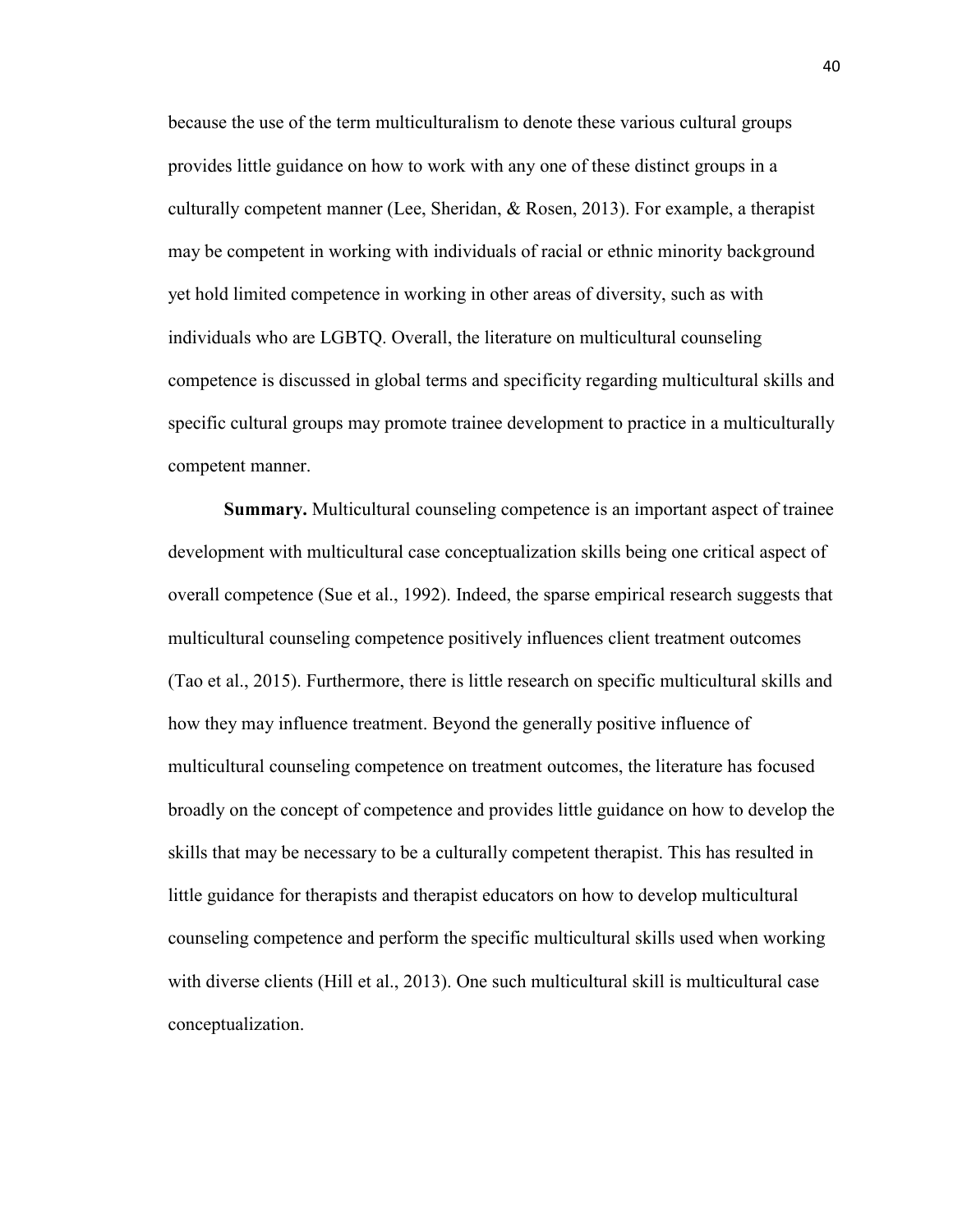### **Multicultural Case Conceptualization**

A primary gap in the general case conceptualization literature is the lack of focus on multicultural issues (Engel, 1997; Greenberg & Goldman, 2007; Kuyken et al., 2009). Multicultural case conceptualization models have sought to address this gap in the literature and provide guidance on how to engage in multicultural case conceptualization skills (Leong & Lee, 2006; Ridley & Kelly, 2007). Multicultural case conceptualization has been defined as the extent to which a therapist identifies, integrates, and examines the influence of cultural, contextual, personal, and sociopolitical factors in the etiology and treatment of the individual (American Psychological Association, 2010; Constantine, 2001; Ladany et al. 1997*;* Sue, 2003). While the current literature and research on multicultural case conceptualization is limited, some multicultural case conceptualization models have emerged. Additionally, there is some limited research regarding the content of multicultural case conceptualizations, the influence of therapist training, and the impact of therapist racial attitudes and personality on multicultural case conceptualization skills.

### **Multicultural Case Conceptualization Models**

While there are several general case conceptualization frameworks discussed at the outset of this chapter, there are few frameworks for the systematic integration of multicultural client information into case conceptualization. Of the limited models that do exist, the Cultural Accommodation Model (CAM; Leong & Lee, 2006) provides a framework to conceptualize general and multicultural client information while the Multicultural Assessment Procedure (MAP; Ridley & Kelly, 2007) is a systemic,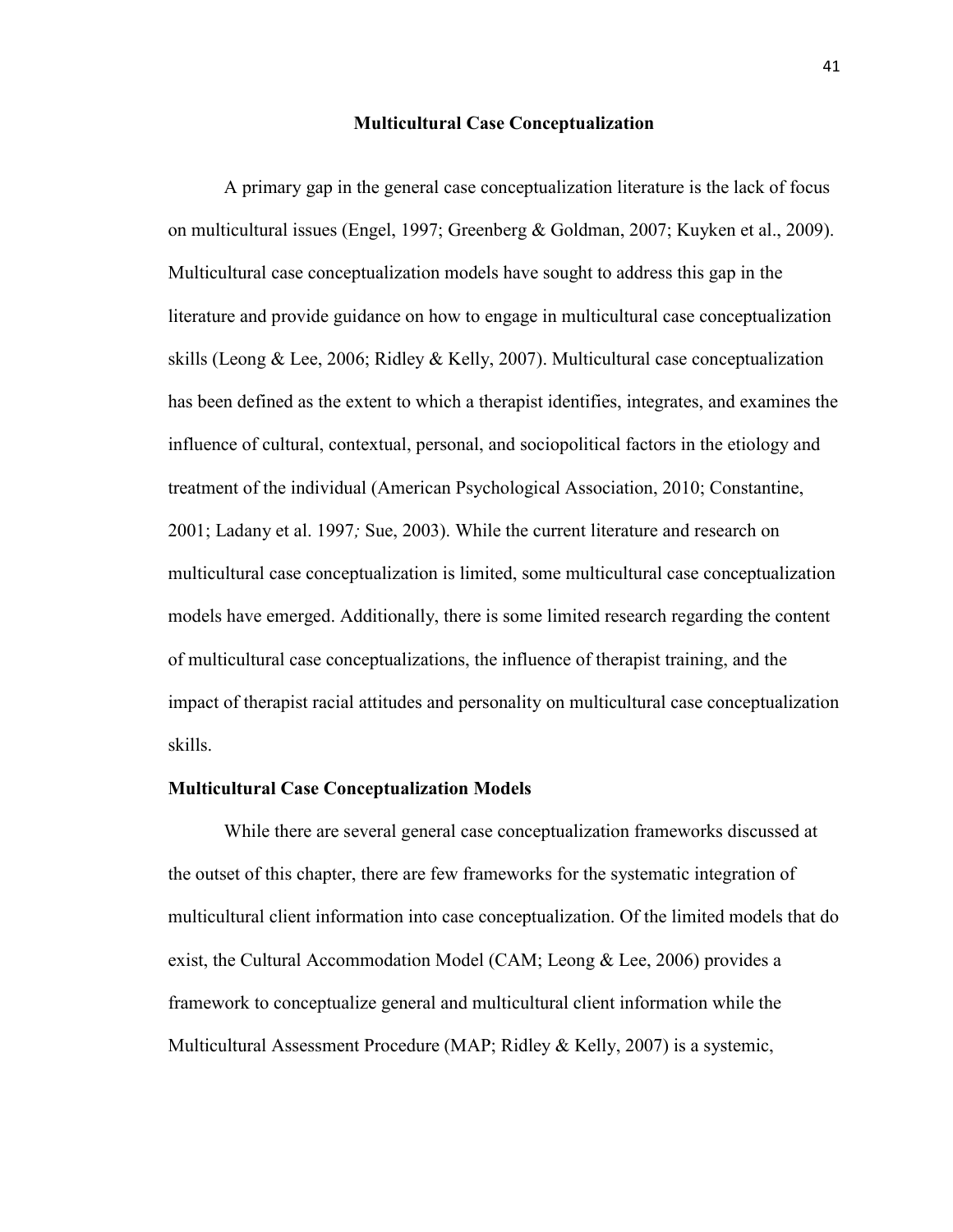comprehensive approach to multicultural conceptualization. Each of these models are briefly discussed below.

The CAM (Leong & Lee, 2006) is intended to help therapists recognize the culturally relevant factors that distinguish that client on both group and individual dimensions. Specifically, the model is comprised of three types of client information which are integrated together to form the client conceptualization. Initially, the clinician focuses on universal aspects of the client identity that pertain to all individuals regardless of their cultural background. An example may be the experience of negative emotions as all individuals experience instances of sadness or frustration at times. Next, the clinician addresses those aspects of the client which pertain to their membership in a specific cultural group. For example, whether a client's cultural group tends to be individualistic (emphasizing the needs of the individual) or collectivistic (prioritizing the needs of the group) may be a source of information to include in the group component of the conceptualization. If a foreign exchange student is from a collectivistic culture and adheres to these cultural values, they may prioritize earning money for their family. Alternately, students from individualistic culture may prioritize pursuing a career that is in line with their own personal interests. Finally, the therapist considers those aspects of the client that are unique. This aspect of client information pertains to the phenomenological experience of that client. For instance, an individual's experience during a trauma flashback may be unique to that individual. One individual may experience symptoms of hypervigilance, while another individual may experience flashbacks to the traumatic event. After collecting these three types of information, the therapist integrates this client information together to create a conceptualization. Beyond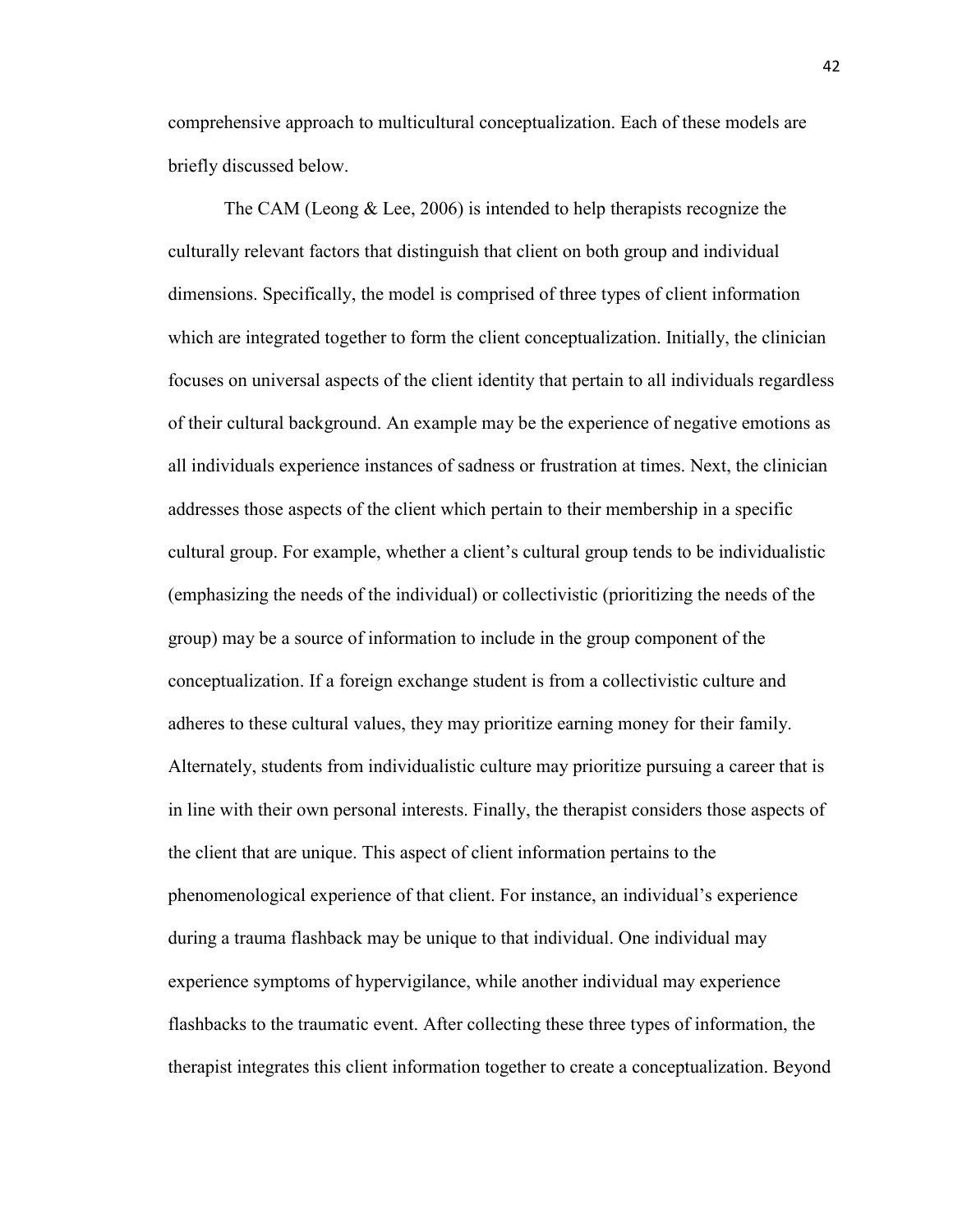describing these three types of client sources of information, the model does not provide a systematized structure regarding steps to the multicultural case conceptualization process.

As an alternative model, the MAP framework (Ridley & Kelly, 2007) seeks to offer a systematic and comprehensive approach to guide multicultural case conceptualization that includes concrete steps for the conceptualization process. An assumption that underlies MAP is that culture is always pertinent to psychological assessment and case conceptualization and that therapists should consider how, rather than if, culture is relevant to understanding the client (Ridley  $&$  Kelly, 2007). The assumption that culture is always relevant encourages the therapist to consistently integrate cultural considerations in client conceptualization by proceeding through four phases.

The first phase, identify cultural data, involves gathering clinical data through multiple data collection methods. Data is gathered through the clinical interview and therapists are encouraged to start by asking their clients to describe and clarify their cultural background (Scott & Borodovsky, 1990). In the second phase, the therapist interprets cultural data by organizing and interpreting cultural information to arrive at a working hypothesis. The therapist differentiates cultural from idiosyncratic information by asking their clients about their personal meanings and experiences and comparing them with cultural norms. When these experiences overlap with established norms, a hypothesis may be made that cultural norms apply. Further, therapists should use the available research to determine base rate information for cultural data regarding psychological disorders, comorbid conditions, medical conditions that manifest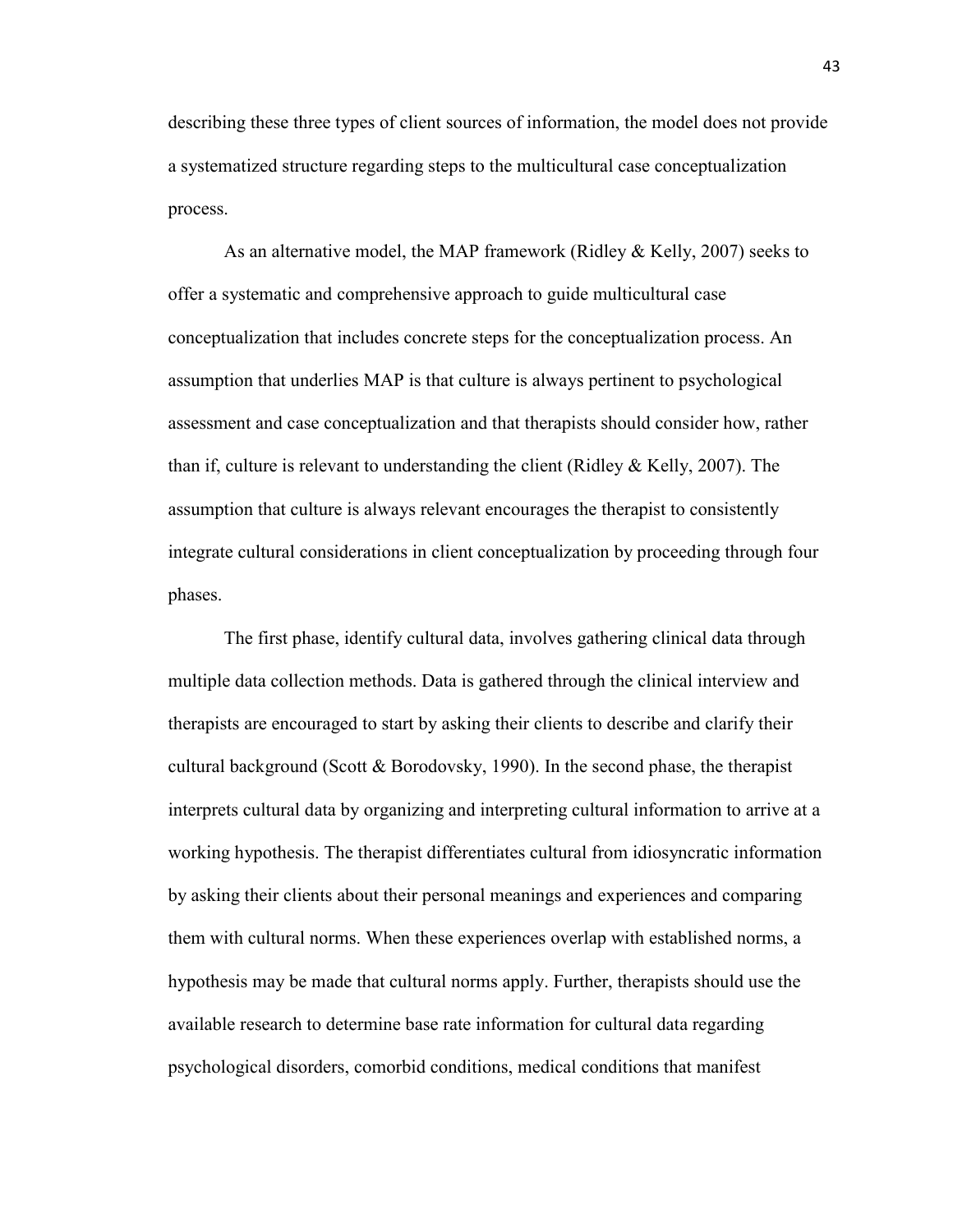psychological symptoms, and suicide rates by cultural group (Ridley et al., 1998). Additionally, the therapist should differentiate between dispositional stressors and environmental stressors such as inequitable resources or discriminatory work environments (Ridley  $&$  Kelly, 2007). In the third phase, the therapist incorporates cultural data by integrating clinical information with other relevant data to test the conceptualization working hypothesis. For example, the therapist may rule-out medical explanations of the client's presenting concerns or integrate psychological testing. The final phase entails reaching a sound assessment decision. In this phase, the therapist continues to alter the conceptualization based on treatment progress and emergence of new client information (Ridley & Kelly, 2007).

While the CAM and MAP models provide guidance on the inclusion of culture in case conceptualization, no research has been conducted on the efficacy or effectiveness of these models. The sparse research that is available addresses conceptualization content, the influence of conceptualization training on skill level, and the influence of therapist attitudes and personality on skill level. This research is intended to explore what therapists include in a multicultural case conceptualization and factors that influence the level of multicultural case conceptualization skills.

#### **Multicultural Case Conceptualization Content**

Two studies have explored the content of trainee's multicultural case conceptualizations to gain a better understanding of what cultural aspects of cases are integrated into conceptualization. For example, Neufeldt et al. (2006) interviewed 17 trainees after they watched two five-minute videotapes of simulated clients. One simulated client was a young, Chinese American female college student and the second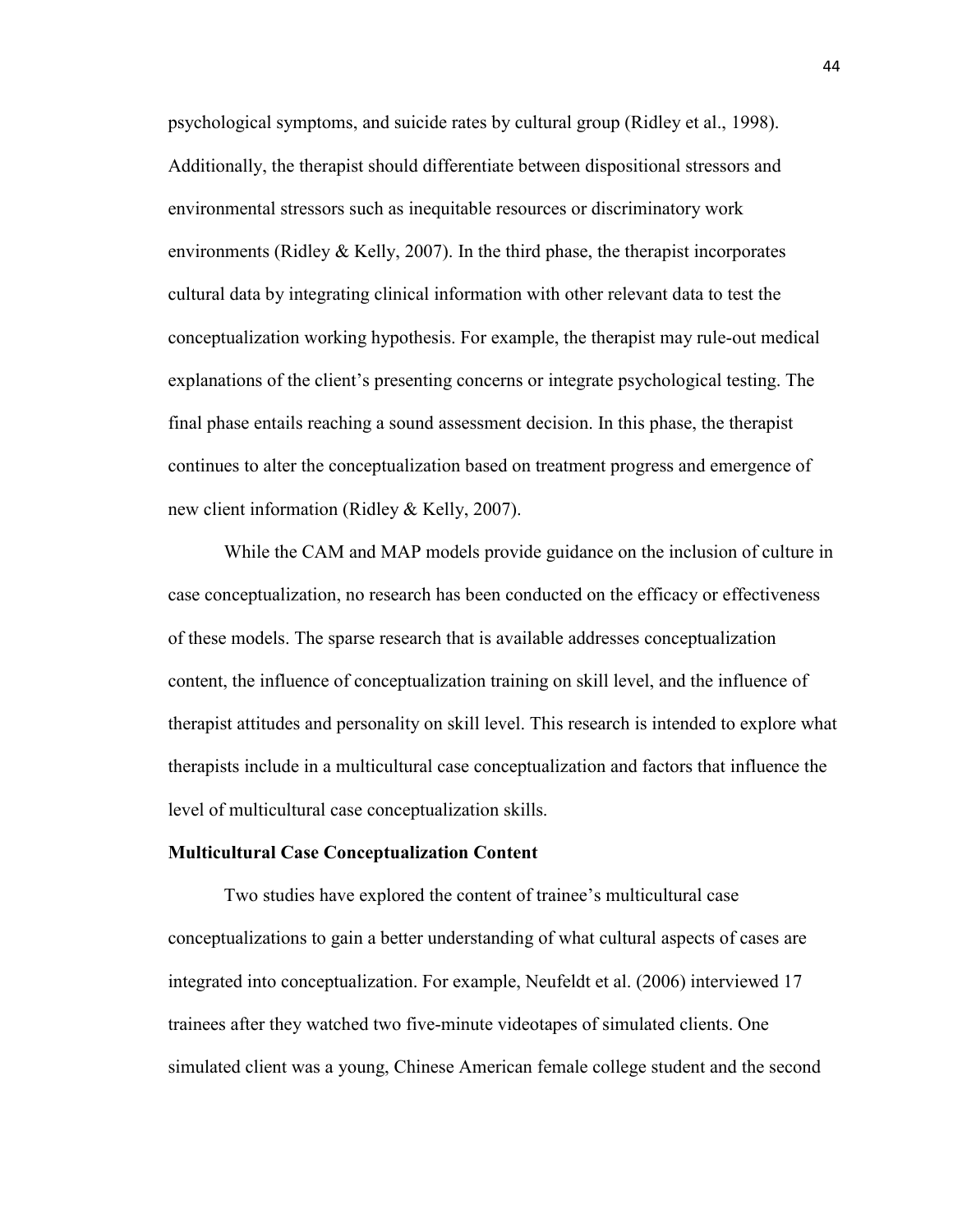simulated client was a European American retired male who was 60 years old. Participants answered several questions regarding their conceptualization of the simulated clients and factors to consider in treatment. Foremost, they found that trainees were three times more likely to discuss considerations of diversity when referencing the Chinese American case than the European American case. For the Chinese American case, a few trainees described the potential effect of acculturative stress on mental health, recognized that the client may not align with values generally accepted by their racial group, and conceptualized how the client's life goals varied from that of her raciallysimilar parents or peers. In terms of cultural assets for this case, trainees discussed their supervisor and their own prior experience with diverse populations as beneficial to the multicultural case conceptualization process. Interestingly, while minority trainees identified their own race as a cultural asset to themselves, Neufeldt et al. (2006) noted that no trainees in the sample explored how client cultural background could be a source of strength. Overall, they found that the extent to which client culture was integrated into the case conceptualization varied widely amongst trainees. In summation, a few trainees discussed themes specific to conceptualizing the Chinese American student, such as their own cultural assets in working with this client, acculturative stress, and the degree to which the client held cultural beliefs that were consistent with racially-similar others. Alternately, trainees did not explore cultural strengths for either case or diversity considerations in the European American case. This may indicate that, while trainees were able to make some inferences regarding the role of culture in the Chinese American student's life, they may not attend to cultural strengths or diversity considerations in Whites.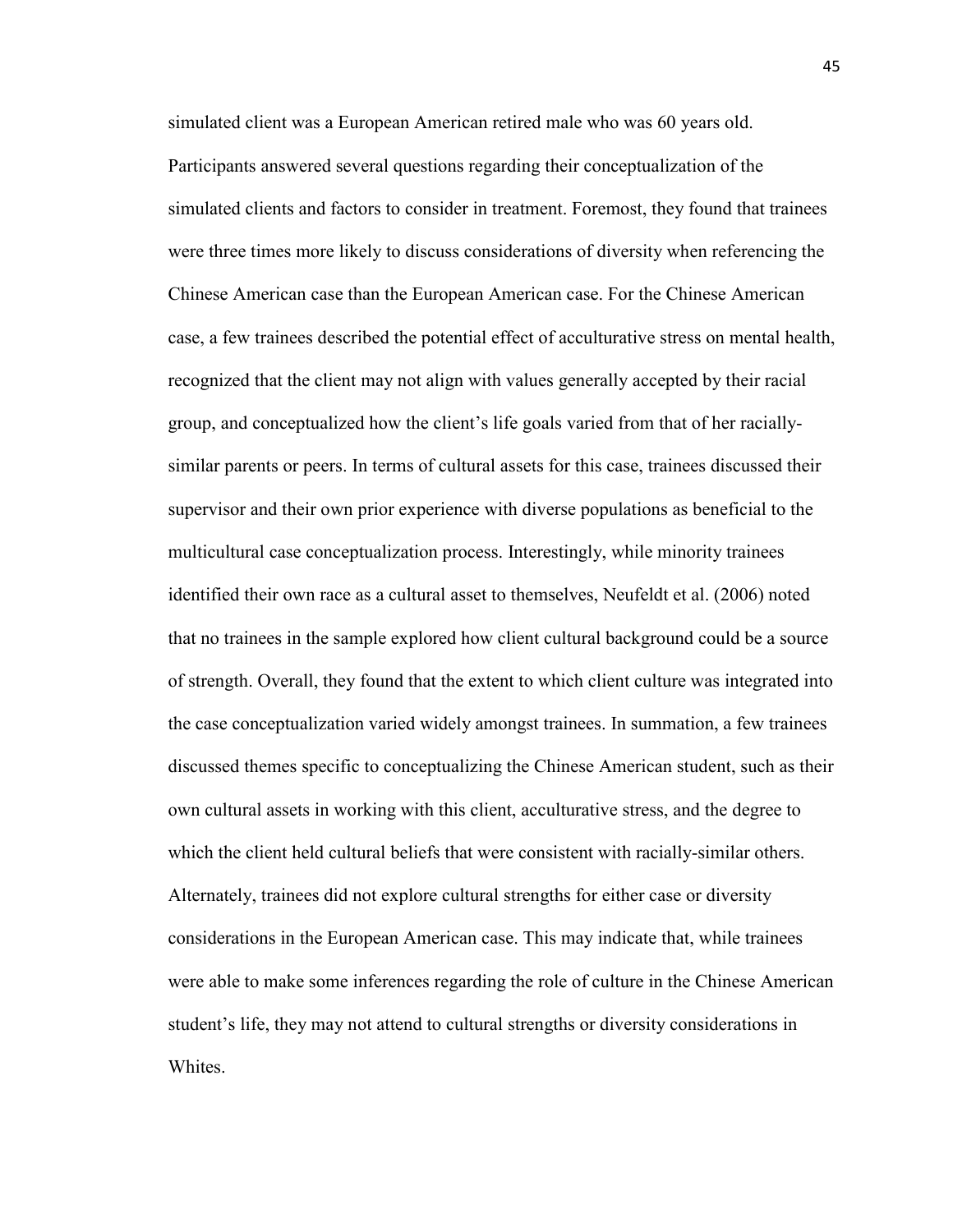A more recent study by Lee, Sheridan, and Rosen (2013) sought to expand Neufeldt et al.'s (2006) research by using three client vignettes in which salience of race was varied. For instance, the explicit vignette included an Indian female client whose presenting concern was that her cultural values conflicted with her desire to leave her abusive husband. The implicit vignette included an African American male whose peer made derogatory comments toward the hypothetical client. A final vignette was included in which culture was not mentioned in a case centered on an Asian American family. Participants watched all videos which were randomly shown such that each case scenario had equivalent chances to be shown to the participant first, second, or third. Participants then provided written responses to three questions designed to assess general and multicultural conceptualization skills. Foremost, trainees integrated client race into the case conceptualization only when issues pertaining to client culture was highly explicit in the presenting concern. Trainees also focused on multicultural content discussing several themes related to the client's culture including client class, gender, or racial and ethnic background. Specifically, participants discussed both benefits and experiences of discrimination due to being part of a minority cultural group. Finally, trainees discussed how they believed culturally-relevant clinical interventions may be effective but reflected feeling a lack of cultural competence to engage in these techniques. Overall, culture was not addressed unless explicitly identified as the presenting concern.

In summary, the limited research in this area suggests that trainees vary in the extent to which they attend to culture within their conceptualizations. One determinant suggests that trainees may only include culture with their case conceptualization when culture is an explicit presenting concern expressed by the client (Lee et al., 2013;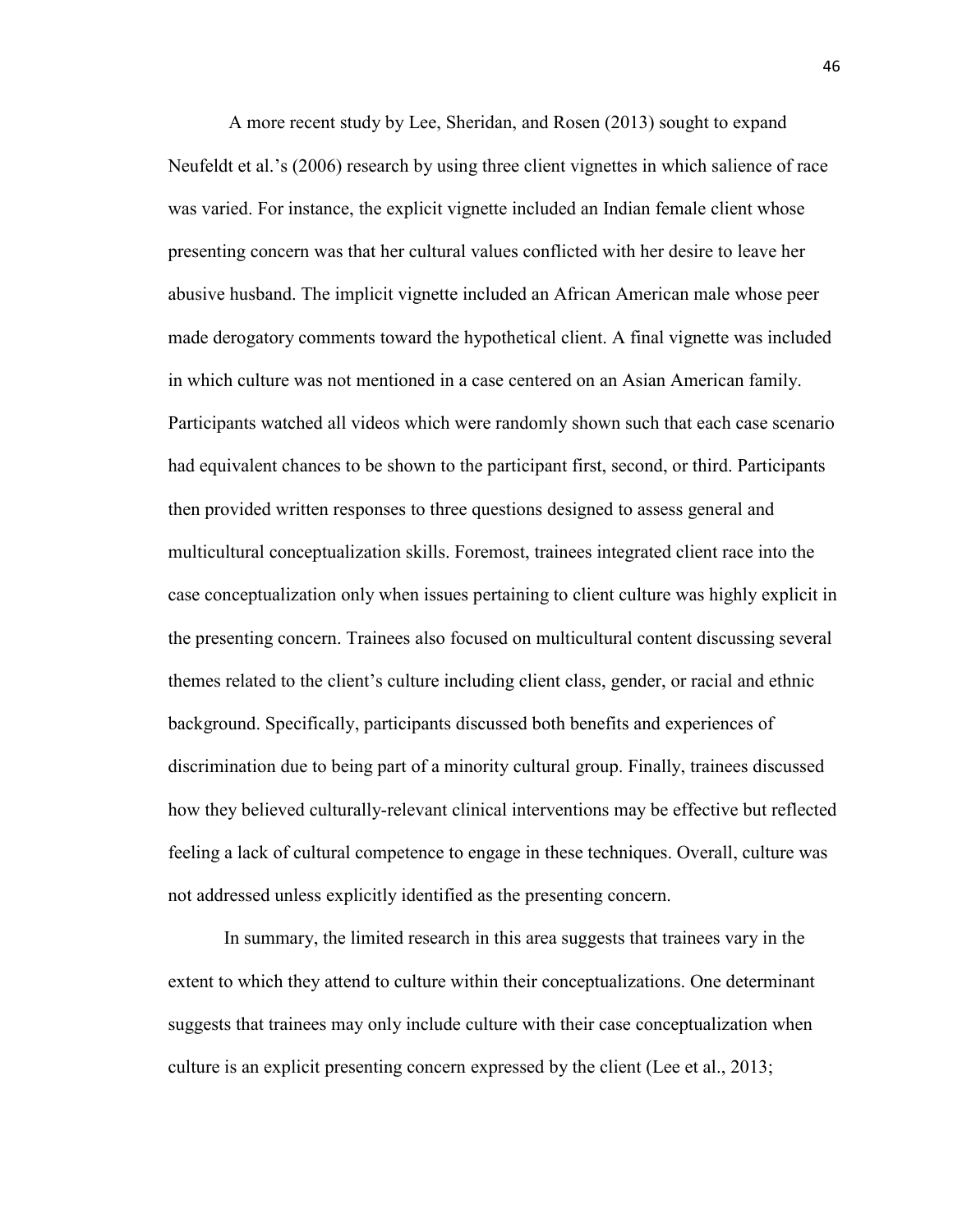Neufeldt et al., 2006). The lack of attention to culture may be a concern, for clients may not initiate discussions regarding their culture if they are unaware that the topic could be of therapeutic focus. When trainees do attend to culture in case conceptualization, they appear to neglect individual cultural variation such as the degree to which clients adhere to various cultural values and may make assumptions regarding the beliefs and values of clients based on their race (Neufeldt et al., 2006). Therefore, trainees may not explore the unique experiences with and expressions of their clients' racial or ethnic background.

#### **Multicultural Case Conceptualization Training**

One factor which has been suggested to influence the inclusion of multicultural content in case conceptualization is multicultural training (Constantine, 2001). Multicultural training methods may consist of workshops, courses, clinical experience, supervision, and readings which target development of multicultural case conceptualization skills. Research on multicultural case conceptualization training has centered on two primary themes. These themes include barriers to training which limit the development of conceptualization skills and empirical findings which support the notion that training significantly impacts multicultural case conceptualization skills (Constantine, 2001; Constantine & Gushue, 2003; Neville et al., 2006).

**Barriers to training.** There are several barriers to training that make improving multicultural case conceptualization skills a challenge. Foremost, prior research examining case conceptualization quality has indicated that trainees appear to be inattentive to cultural factors in conceptualization (Ladany et al., 1997; Lee et al., 2013; Schomburg & Prieto, 2011). For example, Ladany et al. (1997) explored the association between supervisee multicultural case conceptualization ability, self-reported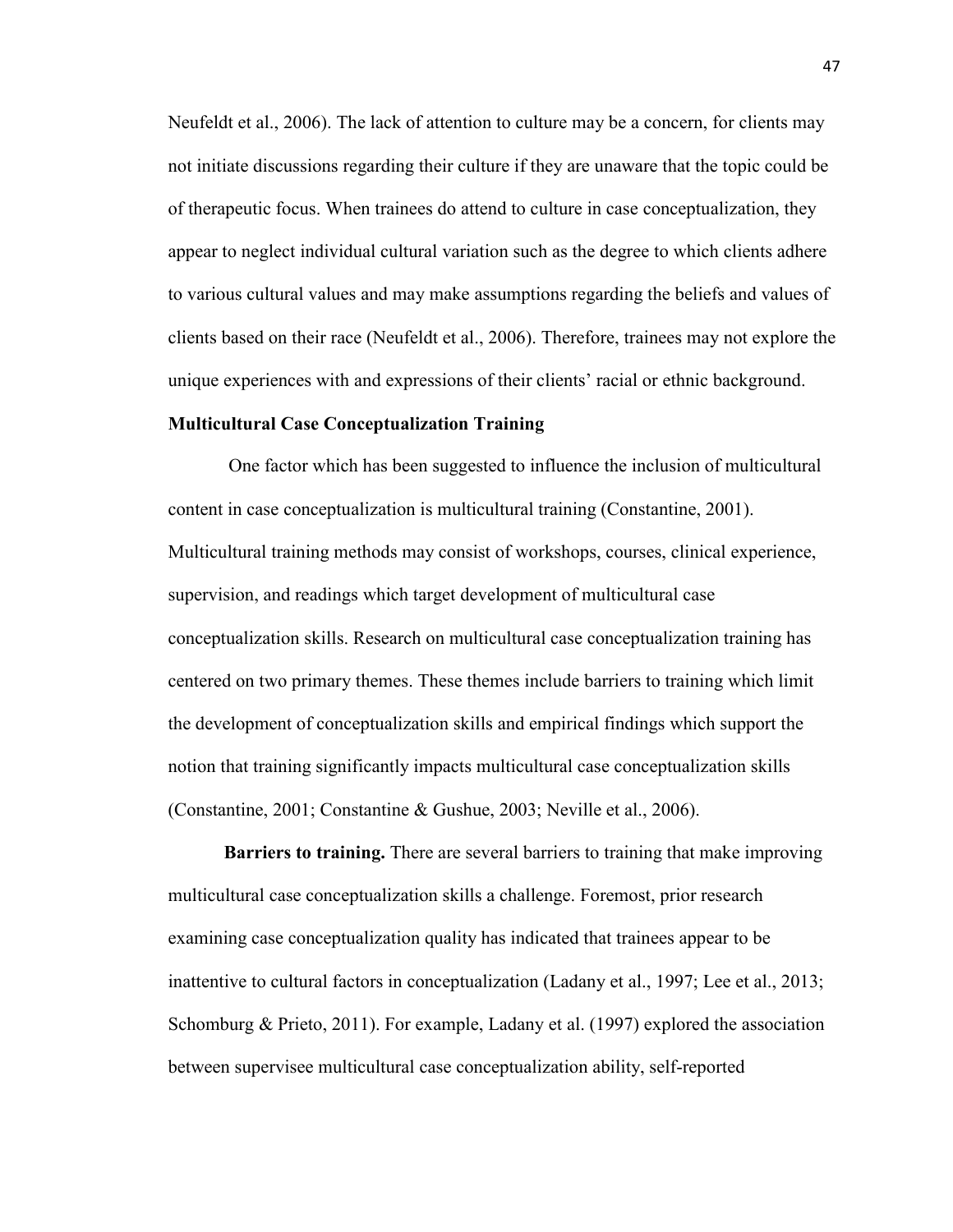multicultural competence, and supervisee racial identity. To evaluate conceptualization quality, they developed a Multicultural Case Conceptualization Coding System which indicates the degree to which race was integrated into the case conceptualization. Ladany et al. (1997) found that supervisees were predominantly unaware of racial factors in their conceptualization, however, supervisor instruction to attend to racial aspects of the client significantly improved multicultural case conceptualization quality. Indeed, many have suggested that multicultural supervision may be one way therapists gain an awareness that the client's race or ethnicity is important in a particular case (Ancis & Ladany, 2010; Bernard & Goodyear, 2009; Brown & Landrum-Brown, 1995; Carney & Kahn, 1984; Cary & Marques, 2007; Dressel et al., 2007; Falender et al., 2014; Fukayama, 1994; Remington & DeCosta, 1989). In a study which expanded the use of the Multicultural Case Conceptualization Coding System (Ladany et al., 1997), Schomburg and Prieto (2011) explored the relationship between self-reported multicultural counseling competence score and multicultural case conceptualization skills in couples' therapy. Similar to the Ladany et al. (1997) findings, regardless of self-reported multicultural competency, trainees were inattentive to racial factors in their case conceptualization responses to vignettes involving African American and European American clients. Findings from this study indicate that self-reported multicultural competence was unrelated to multicultural case conceptualization ability and trainees lacked an attendance to racial factors in conceptualization. Similarly, Lee et al. (2013) found trainees did not attend to culture unless culture was made explicit in the presenting concern reflecting a lack of awareness of when culture is salient to the client. Overall, unless trainees are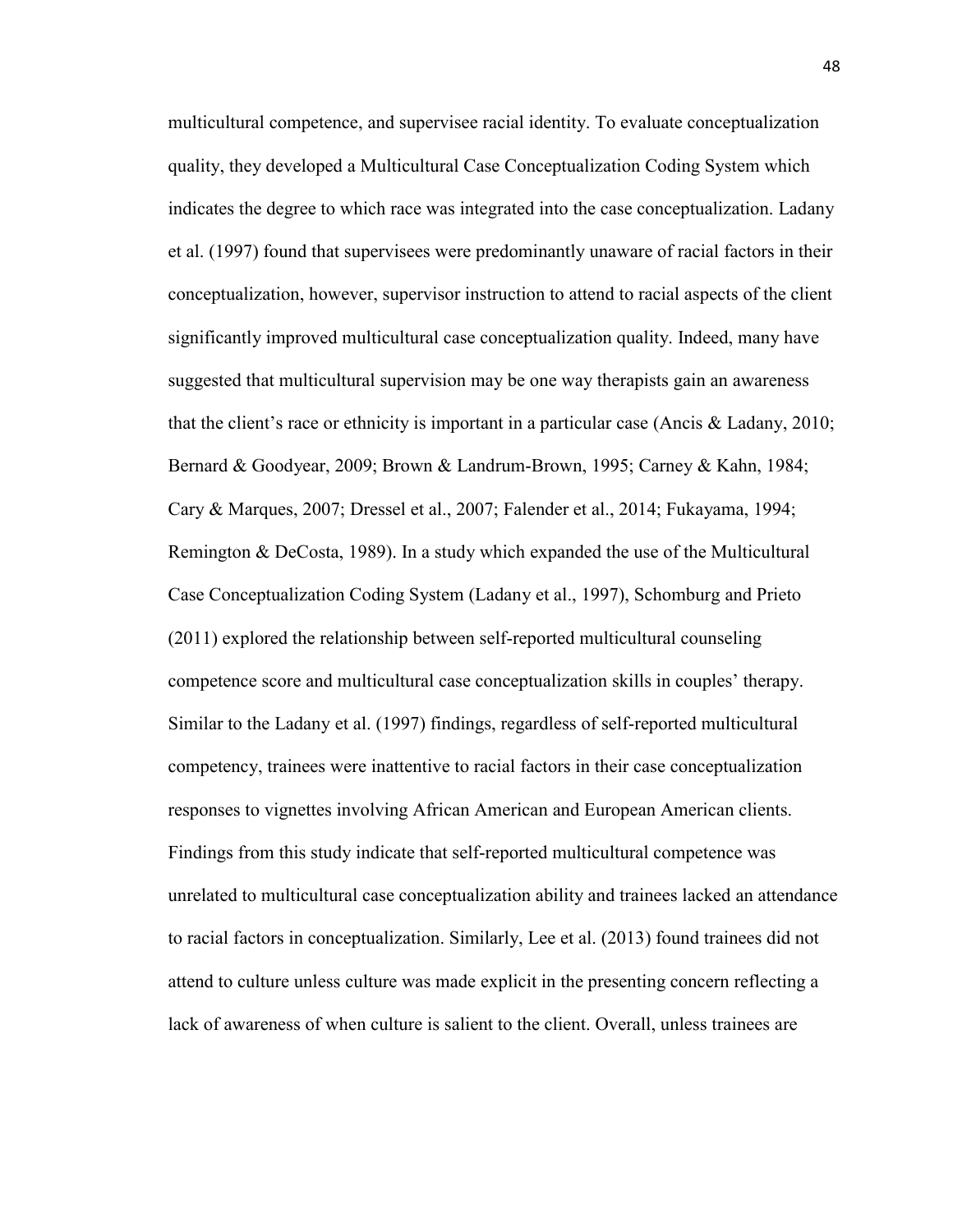explicitly instructed by their supervisor to attend to client culture, it appears they often may not integrate culture when conceptualizing a case.

In addition to a lack of attending to culture, trainees appear to struggle applying cultural knowledge to create multicultural case conceptualizations in real-world practice (Eells, 2015; Ridley & Kelly, 2007). Trainees may experience this struggle because skill development, such as multicultural case conceptualization skills, is often not the focus of didactic coursework (Binder, 1993; Eells, 2015). Indeed, when exploring the content of multicultural coursework, 33% of syllabi include class presentations on specific cultural groups or issues, while only 11% of syllabi include multicultural case conceptualization skills (Priester et al., 2008). This finding indicates that many trainees do not have the opportunity to practice multicultural case conceptualization skills. The lack of attention to multicultural skills may be problematic because there appears to be a difference between knowledge regarding various cultural groups and how that cultural knowledge is integrated with other client characteristics using multicultural case conceptualization skills (Binder, 1993; Eells, 2015). For instance, a trainee may have learned that individuals who are Indian may have a more fluid time orientation than White individuals; however, trainees may fail to recognize this cultural norm when working with an Indian client. This client may consequently be conceptualized as resistant or devaluing of therapy when he/she/they are late to appointments. This example highlights how trainees may consider themselves knowledgeable regarding diverse cultures, and yet struggle to apply that knowledge and conceptualize clients in a way that accurately integrates that client's culture within the conceptualization (Binder, 1993; Eells, 2015; Ladany et al., 1997). Notably, these barriers to training may be confounded with several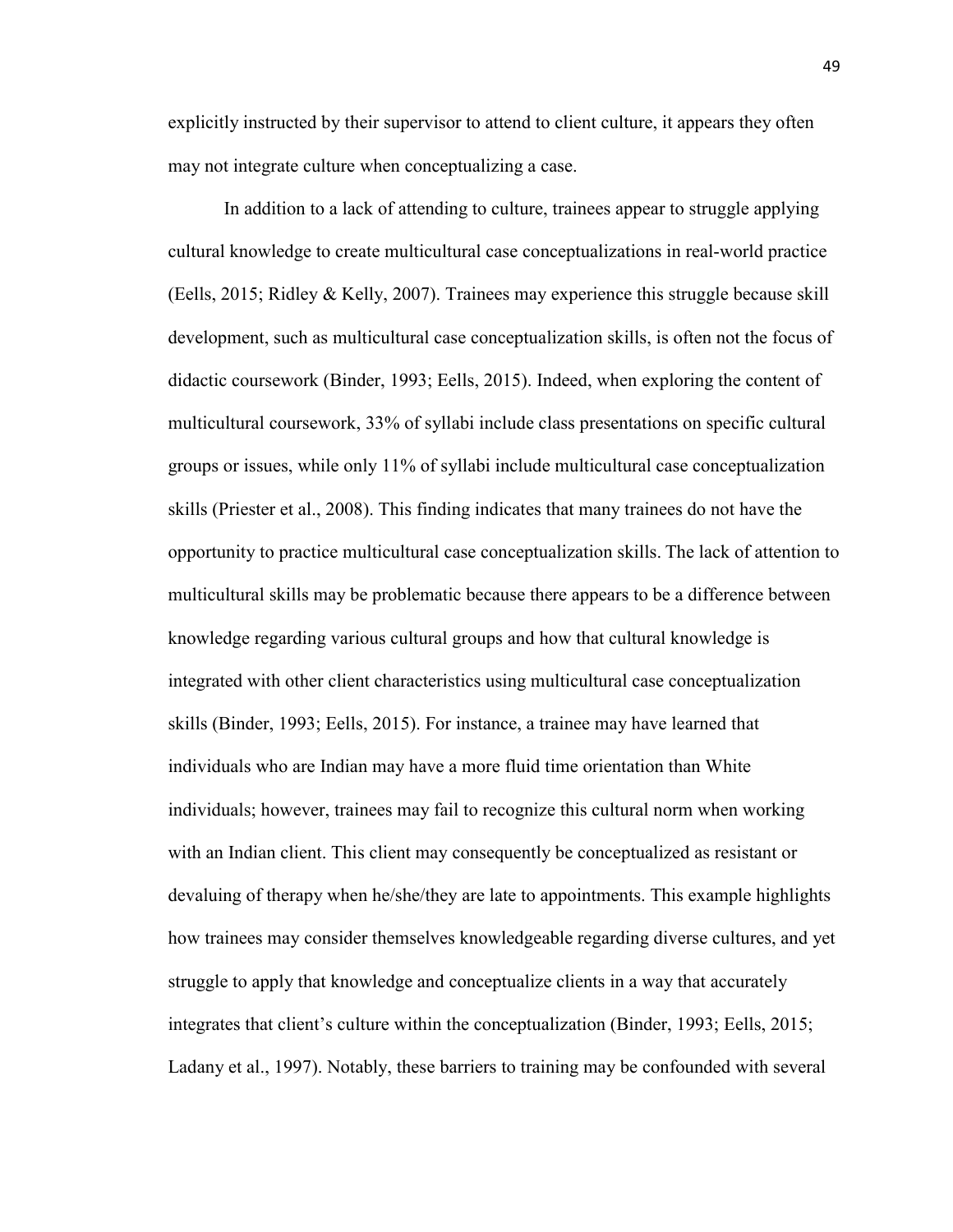developmental issues trainees frequently encounter at this stage of their professional development.

Complicating these barriers to training, conceptual and empirical work have explored several developmental differences between trainees and experienced therapists which may contribute to the challenge improving these skills through training. Foremost, literature suggests that trainees tend to broadly integrate the client's racial or ethnic background and struggle to perceive variation in cultural values between members of diverse racial groups (Falicov, 1998; Neufedt et al., 2006). For example, while one student client from Saudi Arabia may adhere to collectivist values prioritizing their family's needs over their own, a different student from a collectivistic background may not adhere to these beliefs and may embrace a more individualistic identity. As such, trainees tend to assume members of diverse racial groups have similar cultural beliefs to one another (Falicov, 1998; Neufedt et al., 2006). In contrast, more experienced clinicians tend to explore the extent to which clients adhere to cultural values. Falicov (1998) hypothesized that these differences in conceptualization result in trainees being more likely than experienced therapists to over-pathologize the role of race or ethnicity for individuals of minority status. Neufeldt et al. (2006) found some evidence supporting this perspective for trainees that regardless of client racial background, trainees assumed homogeneity within the culture. Overall, trainees appear to experience difficulty conceptualizing the nuanced role of culture for individual clients. This may result in either broad assumptions based on culture, or inattentiveness to the client's racial or ethnic background in conceptualization. In summation, research findings have indicated that trainee conceptualizations are marked by an overall inattentiveness to cultural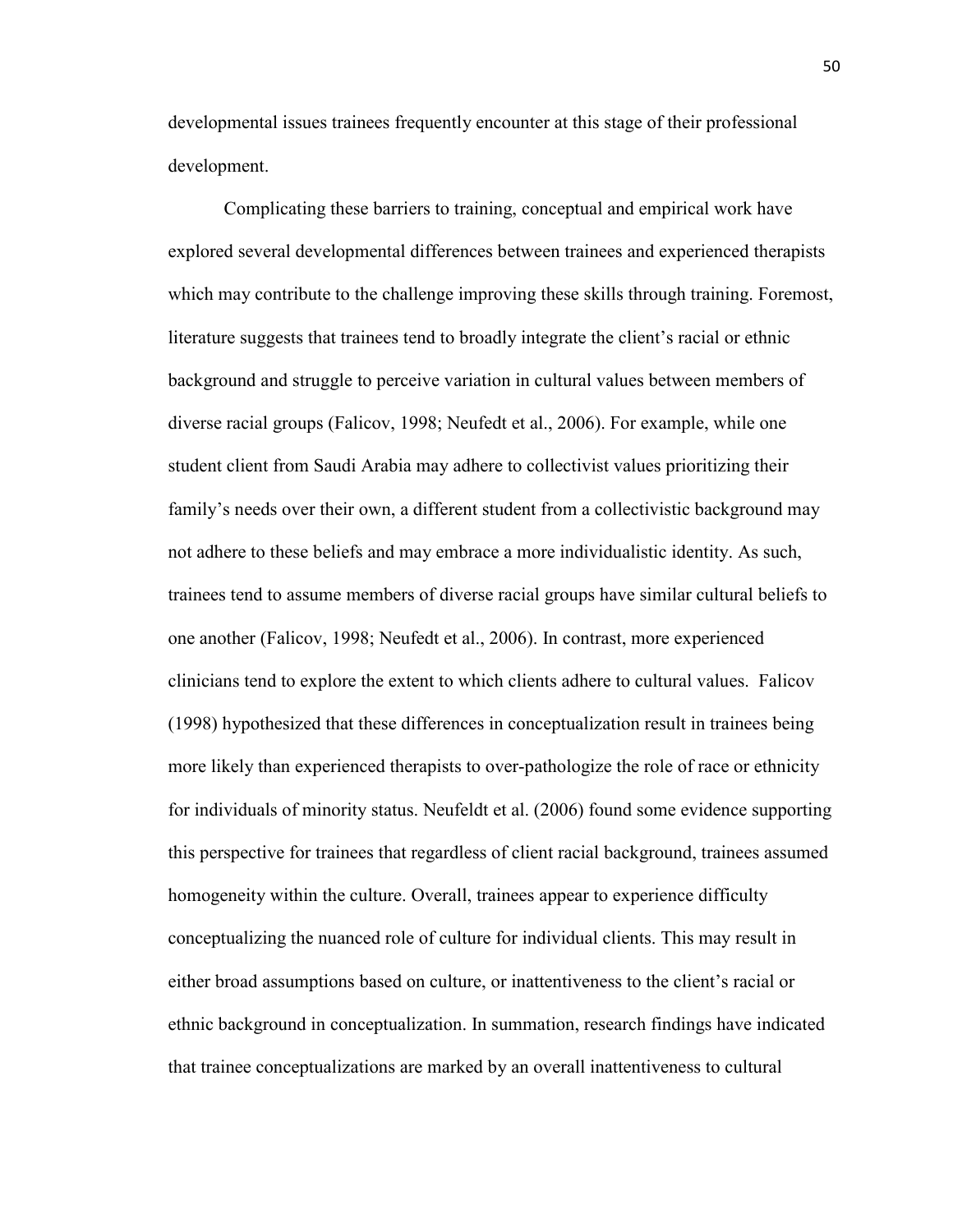factors, difficulty applying cultural information to the individual client, and a tendency to homogenize the client with others of their cultural group (Ladany et al., 1997; Lee et al., 2013; Neufeldt et al., 2006; Schomburg & Prieto, 2011).

**Effectiveness of training.** In addition to examining barriers to training, research has also focused on the effectiveness of training to improve multicultural case conceptualization skills. Prior investigations have explored the influence of training on multicultural case conceptualization skills including multicultural coursework and clinical experience (Constantine, 2001; Constantine & Gushue, 2003; Neville et al., 2006).

A few studies have examined the influence of completed multicultural courses on trainee multicultural case conceptualization skills. In a study examining multicultural case conceptualization quality, Constantine (2001) explored the association between multicultural training and multicultural case conceptualization ability among trainees with varying level of multicultural training. She found that participants who had engaged in a multicultural course displayed higher multicultural conceptualization skills than those who had not engaged in a multicultural course (Constantine, 2001). Similarly, Constantine and Gushue (2003) explored multicultural training and multicultural case conceptualization quality among school counselors. They found that participants who engaged in a multicultural training course produced conceptualizations characterized by a higher level of cultural differentiation and integration than those trainees who had not engaged in multicultural coursework. Findings from these studies suggest that trainee engagement in a multicultural course was positively associated with multicultural case conceptualization skills. The studies were limited in that they did not explore the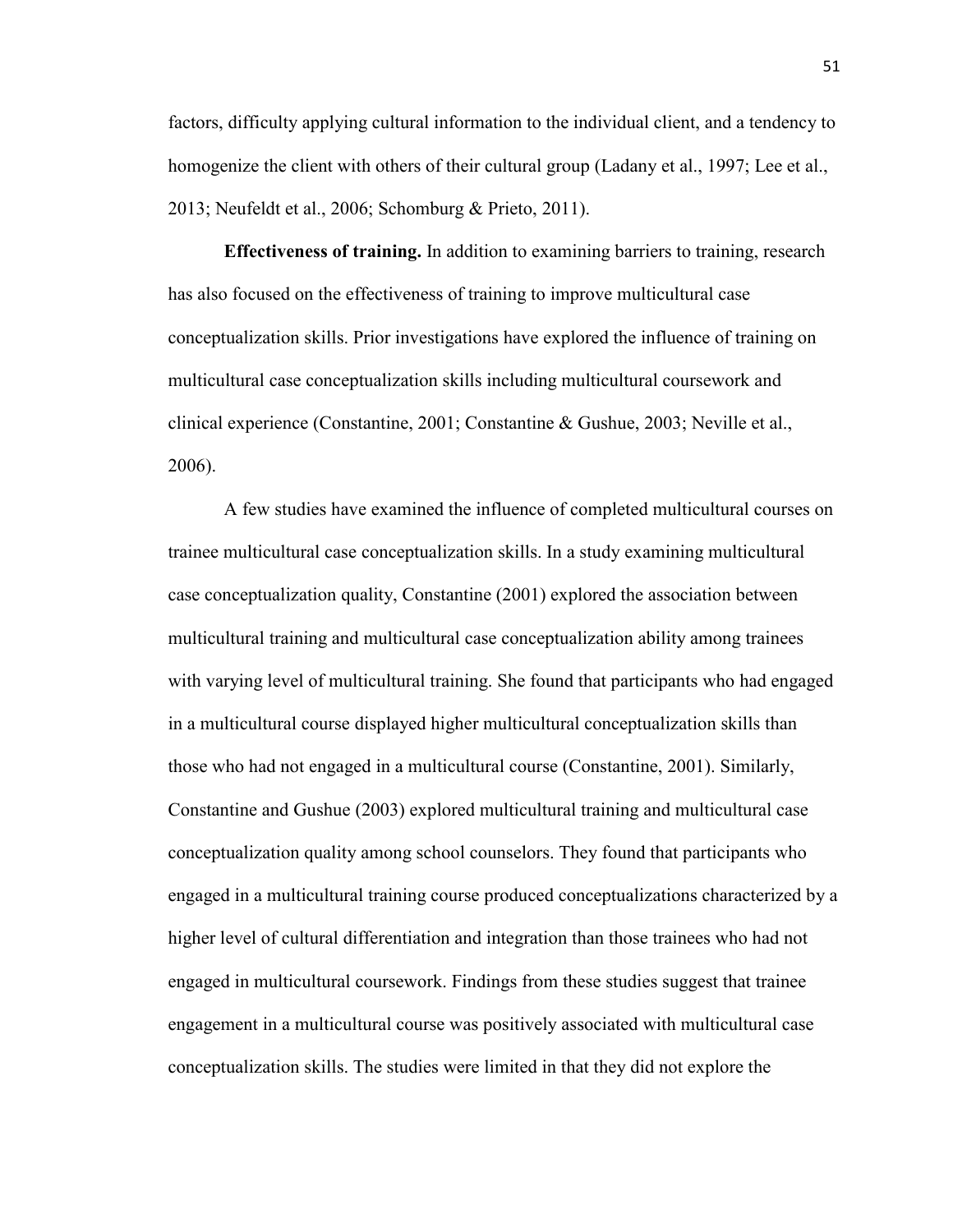association between multicultural clinical experience and multicultural case conceptualization skills.

A few studies extended this research on the influence of training by examining whether the combination of multicultural courses and clinical experience working with racial and ethnic minorities influenced multicultural case conceptualization skills. For instance, Weatherford and Spokane (2013) explored the association between trainee multicultural case conceptualization complexity, personality disposition, and multicultural training. They expected that multicultural case conceptualization complexity would have a positive association with multicultural training and opennessto-experience and a negative association with social dominance, right-wing authoritarianism, and universal orientation. They found that higher multicultural training including a combination of multicultural coursework and multicultural clinical experience was positively associated with more complex multicultural case conceptualizations when compared to those with less multicultural training. In another study, Lee and Tracey (2008) explored the general and multicultural conceptualization skills of 91 psychotherapy trainees across three client vignettes. Trainees with more clinical experience and multicultural coursework were found to produce multicultural case conceptualizations with higher differentiation and integration than those with less clinical experience and multicultural coursework

These collective findings suggest there are several barriers to training which may challenge development of multicultural case conceptualization skills. To address these barriers, research findings suggest that more multicultural coursework and clinical experience working with diverse clients may promote development of these skills. While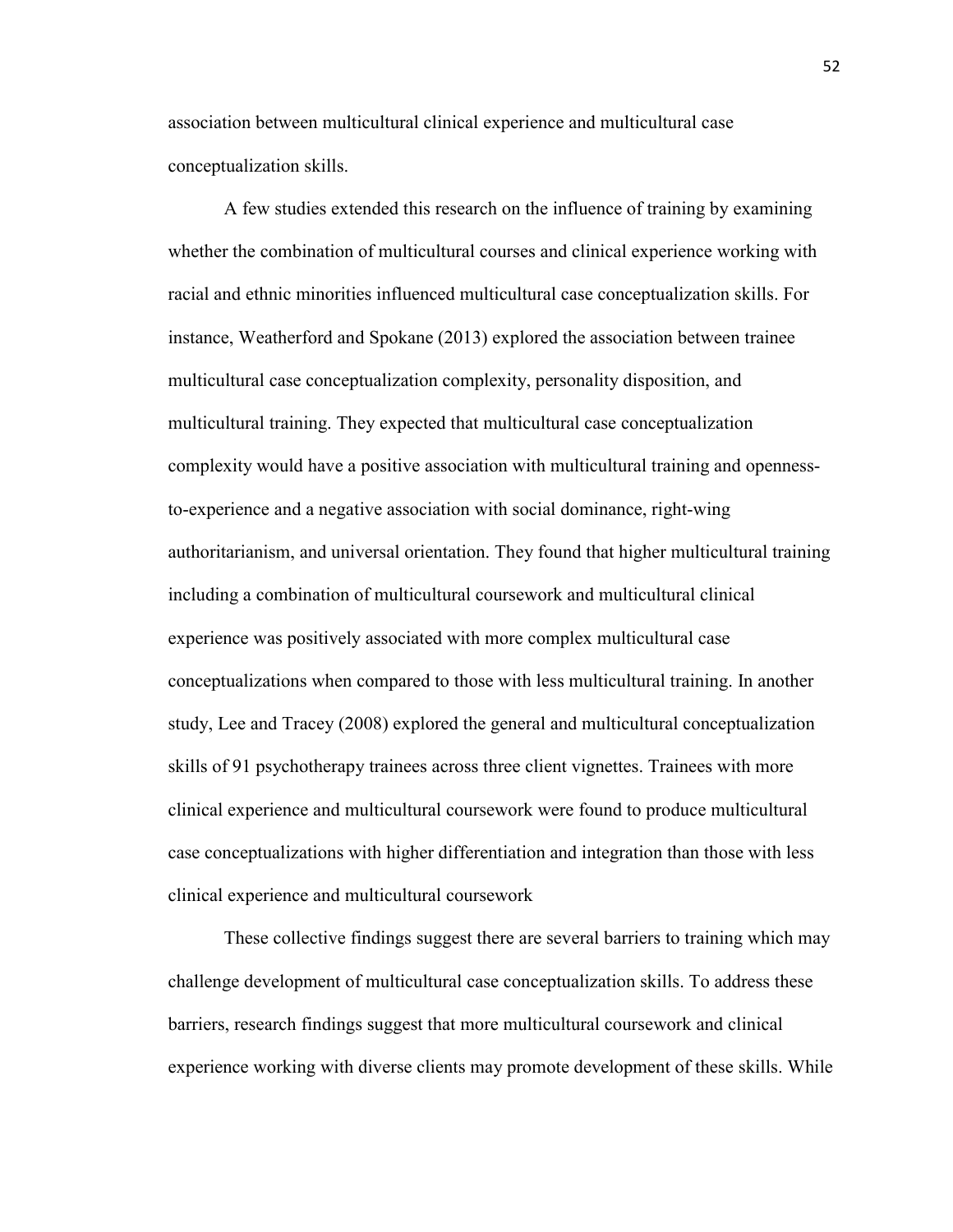the findings suggest that training may be important to consider in multicultural case conceptualization research, trainee attitudes and personality may also influence multicultural case conceptualization skills.

# **Influence of Attitudes and Personality**

While much of the research has focused on the influence of training, additional research suggests that some characteristics of the therapist may influence multicultural case conceptualization skills. Two general categories of factors appear to be associated with multicultural case conceptualization skills. Foremost, findings are somewhat conflicting regarding the relationship between multicultural case conceptualization and therapist racial attitudes. Additionally, other research findings have supported the connection between multicultural case conceptualization and therapist personality differences.

**Attitudes regarding racial influence.** Several theoretical models for understanding individual's racial beliefs may have implications for multicultural case conceptualization. For example, Janet Helms (1992) created the Racial Identity Model which is comprised of six stages that describe the extent to which one believes that race is impactful on an individual's life. Therapists with more advanced racial identity may be more likely to include factors relevant to the client's race or ethnicity in their multicultural case conceptualizations than clients with less advanced racial identity statuses.

An individual with a low stage of racial identity may be conceptualized as holding a color-blind racial ideology. Color-blindness occurs when individuals "deny, distort, and minimize the existence of race and racism" (Neville et al., 2006, p. 2). Therapists who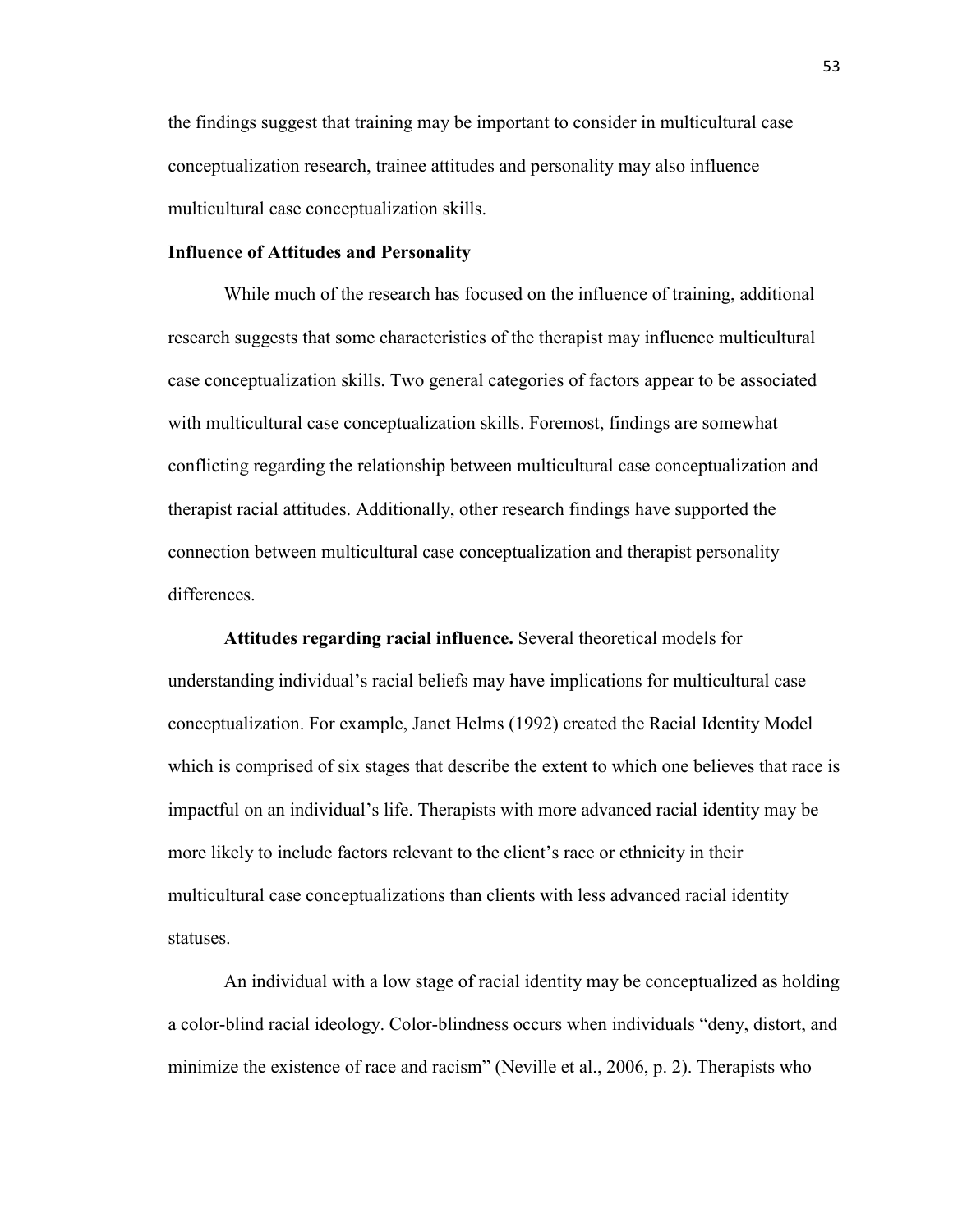hold to a color-blind ideology may be less likely to include relevant racial or ethnic factors in multicultural case conceptualizations because they may be less aware of the impact of race on the individual's life. Alternately, those who are more aware of the influence of race may adhere to less of a color-blind ideology and hold a greater appreciation for individual differences. For instance, a therapist who does not believe race has an impact on one's life may be less likely to consider the impact of discrimination and marginalization on an African American client's level of depression than a therapist who believes that race influences mental health. Indeed, color-blindness is an aspect of individual difference which has been suggested to influence therapists general counseling competence (Burkard, Edwards, & Adams, 2015), and, quite possibly, multicultural case conceptualization skills

In one of the first studies to explore the role of therapist racial identity on case conceptualization, Ladany et al. (1997) explored the association between multicultural case conceptualization ability and racial identity status among trainees. They found that racial identity status was not significantly related to multicultural case conceptualization ability. Further, supervisor instruction to focus on culture was the only significant predictor of multicultural case conceptualization ability, suggesting that supervision may be an important influence on these skills.

A later study expanded this understanding of trainee racial identity and supervision by exploring racial identity of supervision dyads and trainee multicultural case conceptualization ability (Constantine, Warren, & Miville, 2005). They explored supervisory dyads consisting of White supervisors and supervisees and examined whether higher racial identity stage was associated with higher multicultural counseling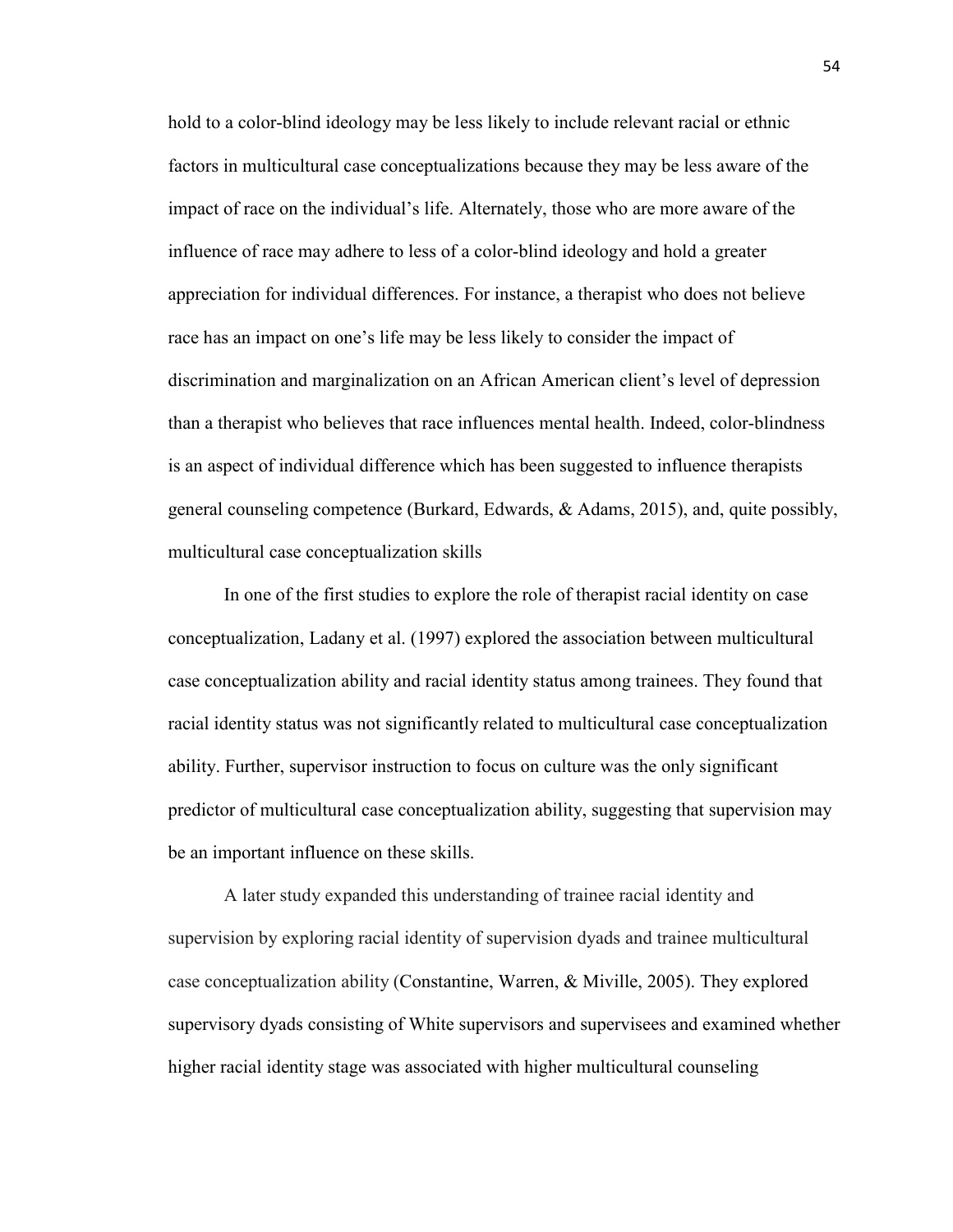competence self-report score and better-quality multicultural case conceptualization skills. In the study, multicultural case conceptualization quality was assessed by the Ladany et al. (1997) coding system which evaluates conceptualization differentiation and integration. Constantine et al. (2005) found that racial identity statuses of trainees and supervisors was associated with multicultural case conceptualization skills. Specifically, supervisees in supervision dyads in which the supervisor had a higher racial identity status than the supervisee reported higher self-perceived multicultural counseling competence and obtained higher multicultural case conceptualization ratings than did their counterparts in supervision dyads in which both supervisor and supervisee reported lower racial identity statuses. This finding indicates that supervisor racial identity status may promote multicultural skills in supervisee, regardless of supervisee racial identity status. Further, those supervisees who were engaged in a supervision relationship in which both they and their supervisor had advanced racial identity tended to produce higher quality multicultural case conceptualizations.

The conflicting findings from Ladany et al. (1997) and Constantine et al. (2005) suggests that the influence of racial identity on multicultural case conceptualization skills may depend on the supervisor's racial identity. Supervisor racial identity may have an influence on whether cultural factors are included in supervision sessions, thereby influencing supervisee multicultural case conceptualization skills. Perhaps the supervisor's power in the supervision relationship may determine whether racial and ethnic content is included in supervision sessions. An additional hypothesis is that racial identity measures do not accurately measure the construct of racial identity which may cause confounding results in the empirical literature (Burkard  $\&$  Knox, 2004).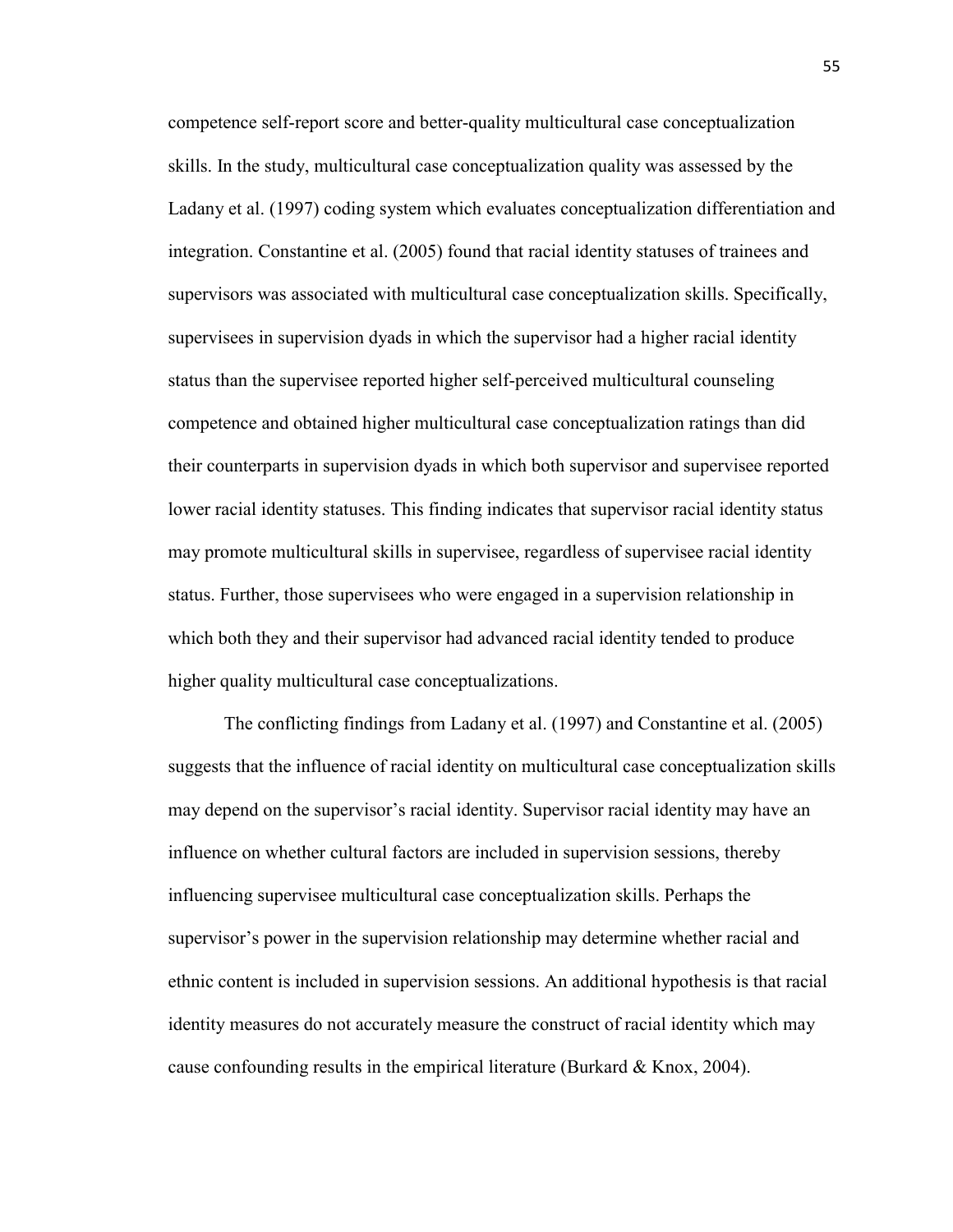In a study which examined racial attitudes more broadly, Constantine and Gushue (2003) examined whether school counselors' ethnic tolerance attitudes and racism attitudes were associated with multicultural case conceptualization ability. They found that ethnic tolerance attitudes were positively associated with multicultural case conceptualization ability such that school counselors with higher ethnic tolerance scores created higher quality multicultural case conceptualizations than those with lower ethnic tolerance scores. Consistently, school counselors with higher racist attitudes produced lower quality multicultural case conceptualizations than those with lower racist attitudes. Overall, counselors with higher ethnic tolerance attitudes may be better able to identify and integrate salient cultural information into the multicultural case conceptualization. Alternately, counselors with racist attitudes may be less aware of cultural issues and, therefore, less likely to integrate culture into case conceptualizations.

Racist attitudes and racial identity status may share a common underlying factor of one's belief that racial background has an impact on an individual's experiences. Similarly, color-blind ideology may share this same underlying factor and reflect the belief that race is not an impactful aspect of one's life and, therefore, should not be integrated into case conceptualizations. This belief may be negatively associated with complexity of multicultural case conceptualizations. For example, in a sample of 51 trainees, color-blind racial ideology was negatively associated with complexity of multicultural case conceptualizations (Neville et al., 2006). Specifically, higher differentiation and integration scores on a client conceptualization were found to be associated with lower levels of color-blindness compared to those who self-reported a higher color-blind ideology. The influence of color-blindness on multicultural case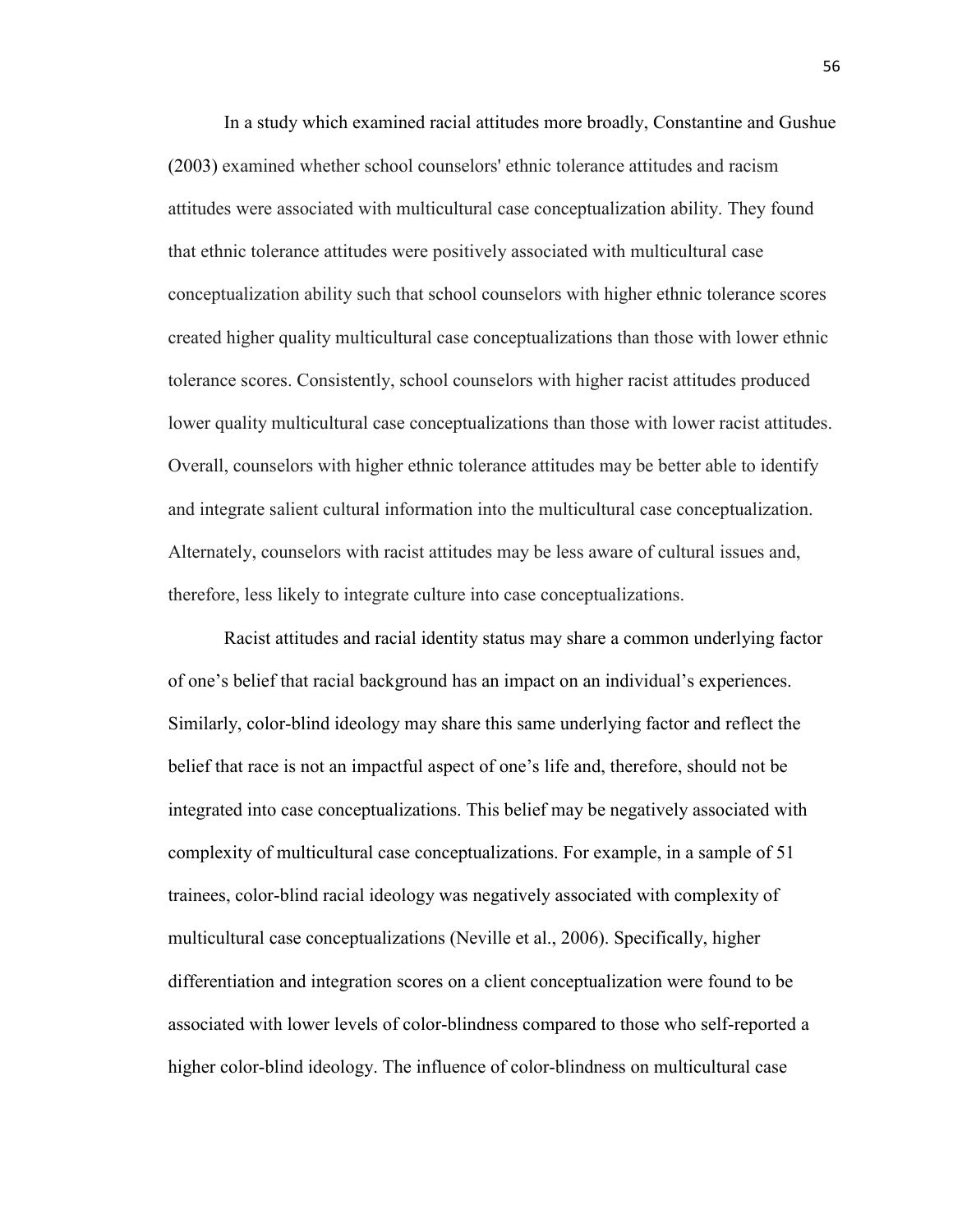conceptualization complexity was consistent when controlling for social desirability and multicultural coursework training (Neville et al., 2006). This finding indicates that colorblindness may have an impact on multicultural case conceptualization skills that is beyond the influence of didactic training.

Overall, findings are somewhat conflicting regarding the relationship between multicultural case conceptualization and therapist racial attitudes (Constantine et al., 2005; Constantine & Gushue, 2003; Neville et al., 2006; Schomberg & Prieto, 2011). Consistent with other literature that has examined the direct influence of attitudes on multicultural skills, Burkard and Knox (2004) found that racial identity results may be influenced by the quality of racial identity measurement. Overall, these findings suggest that therapist racial attitudes may be one important factor to consider when helping trainees' developt multicultural case conceptualization skills. Therapists who hold the belief that race does not impact an individual's experiences may encounter difficulty understanding how a client's race or ethnicity may be salient to their mental health and struggle to develop multicultural case conceptualization skills.

**Therapist personality differences.** In addition to racial attitudes, personality factors including therapist level of empathy and openness-to-experience have also been found to be associated with multicultural case conceptualization skills. Therapist personality factors are important to consider in multicultural case conceptualization research because personality influences all aspects of the therapeutic process, including the development of multicultural skills (Weatherford & Spokane, 2013). Despite the potential impact that personality may have on multicultural case conceptualization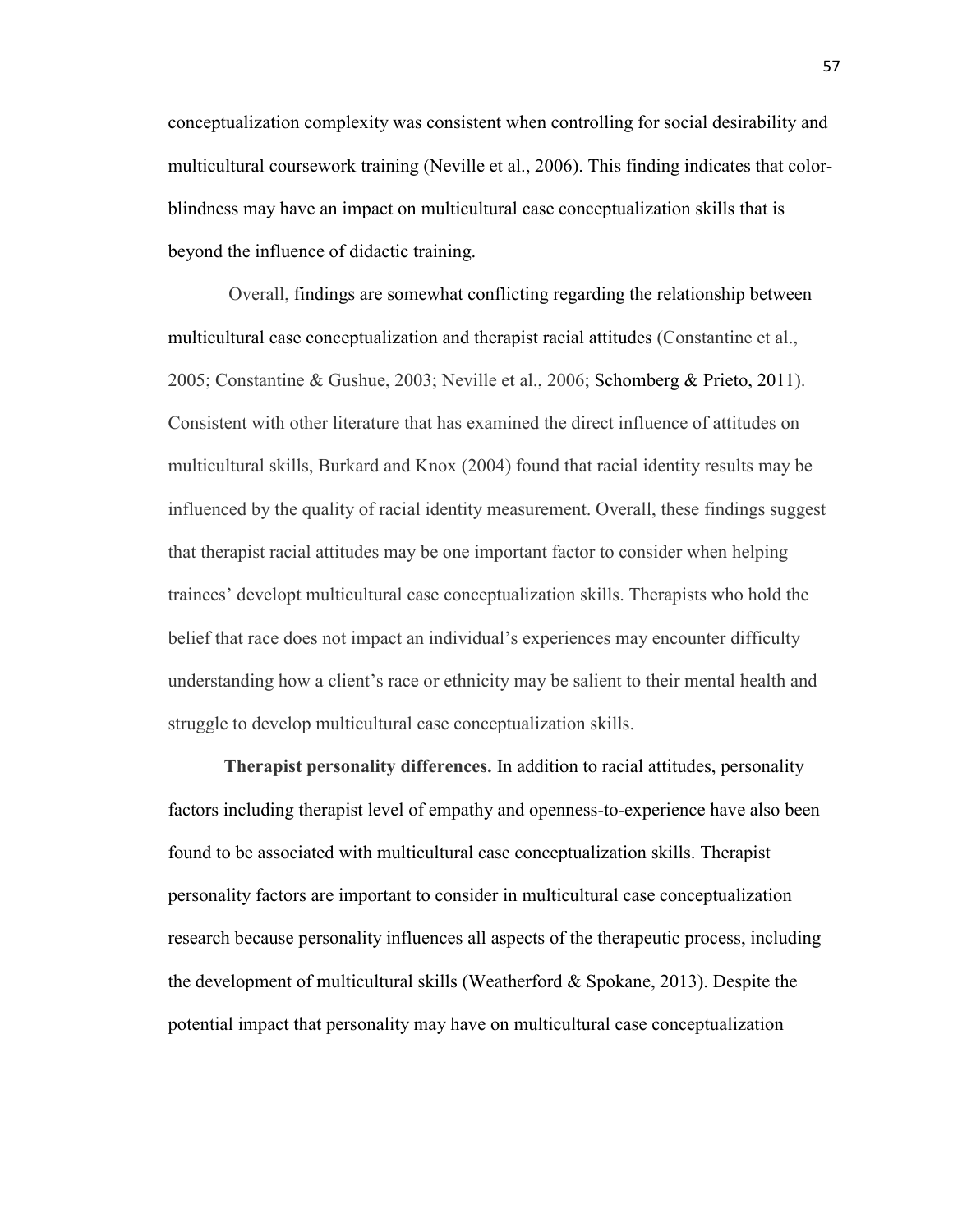ability, there are relatively few studies which explore how personality influences these skills.

A few studies have explored the association between empathy and multicultural case conceptualization skills. In one study, Constantine (2001) explored the association between cognitive empathy, affective empathy, and trainee multicultural case conceptualization ability. Cognitive empathy refers to the therapist's ability to intellectually assume the perspective of their client, while affective empathy refers to mirroring the client's emotions with the same emotion. Constantine (2001) found that affective empathy attitudes contributed significant variance to multicultural case conceptualization ability including conceptualization of the etiology of client concerns and conceptualization of effective treatments. Cognitive empathy contributed significant variance only to the conceptualization of effective treatments. Therefore, trainees' attunement to their diverse clients' emotional life was associated with their ability to conceptualize the cause and most effective treatment of their clients' presenting concerns. A cognitive understanding of the client contributed to treatment planning only. Conversely, Singh (2010) explored the relationship between multicultural case conceptualization performance and empathy in trainees and found no significant association. These conflicting findings may be due to differences in how empathy and multicultural case conceptualization was measured in each of these studies. Constantine (2001) measured empathy using affective and cognitive components and multicultural case conceptualization using etiology and treatment components. Alternately, Singh (2010) used a broad measure of empathy and multicultural case conceptualization ability which may have resulted in the lack of association between empathy and these skills.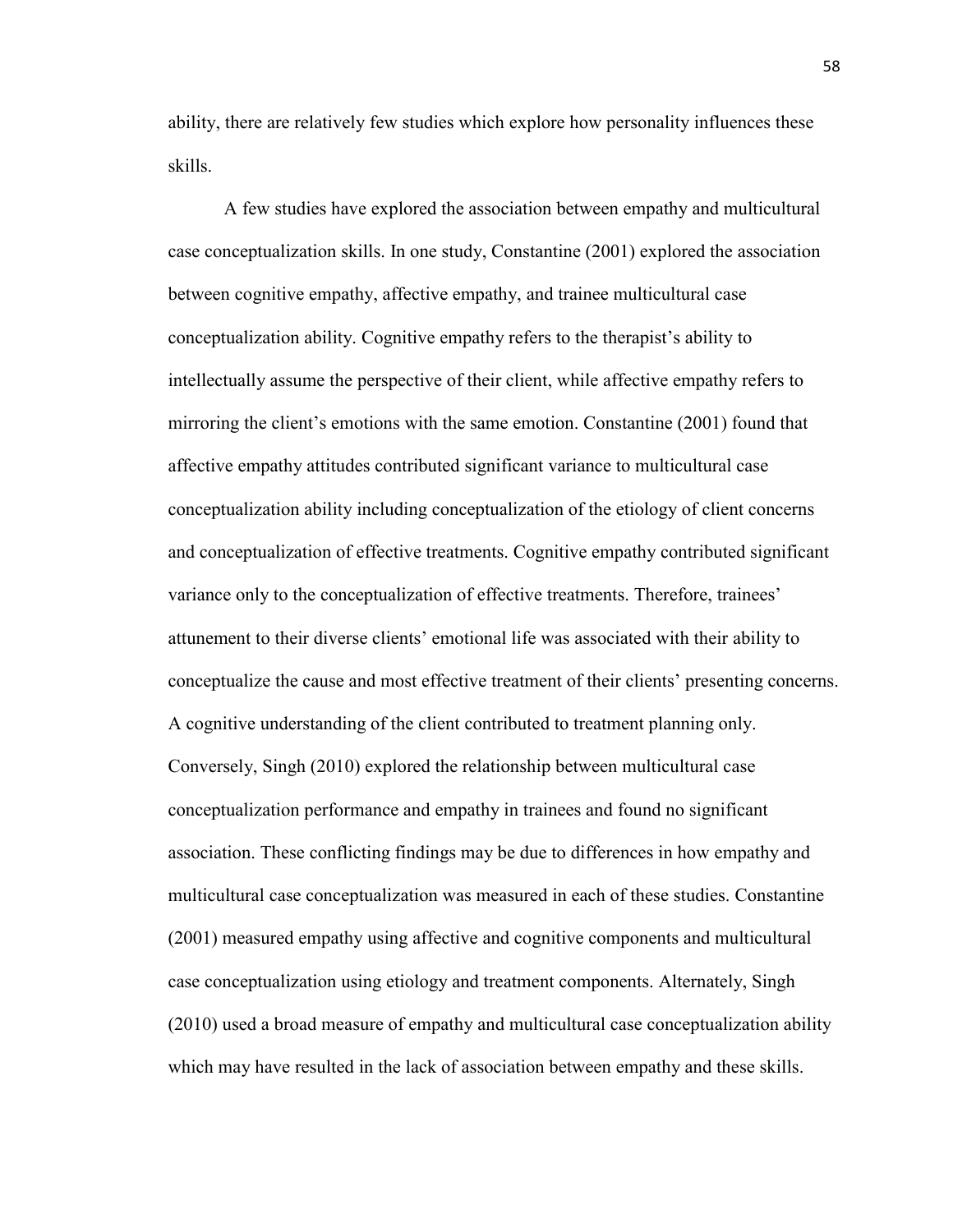Overall, results from these studies are unclear and further research must be conducted to more fully understand the association between empathy and multicultural case conceptualization.

Beyond therapist empathy, Weatherford and Spokane (2013) explored the association between multicultural case conceptualization ability and several personality traits. In particular, they explored the association between trainee multicultural case conceptualization complexity and openness-to-experience, social dominance, right-wing authoritarianism, and universal orientation. They hypothesized that therapists who were more open to new experiences or people would have higher multicultural case conceptualization skills than those who were intolerant or rigid in their approach to unfamiliar experiences or people. Additionally, they hypothesized that there would be a negative association between multicultural case conceptualization and social dominance, right-wing authoritarianism, and universal orientation. Openness-to-experience (i.e., extent to which individuals approach unfamiliar experiences or people with tolerance and flexibility) was found to have the only significant association with multicultural case conceptualization ability. These therapists displayed greater multicultural case conceptualization skills, demonstrated by higher differentiation and integration, than those who self-reported a less tolerant approach to the unfamiliar.

Overall, the research regarding therapist personality traits on multicultural case conceptualizations is sparse. Findings regarding the influence of empathy are mixed and one study suggests an association with therapist openness-to-experience.

**Multicultural Case Conceptualization Summary.** Multicultural case conceptualization skills are difficult for novice therapists to develop and there is little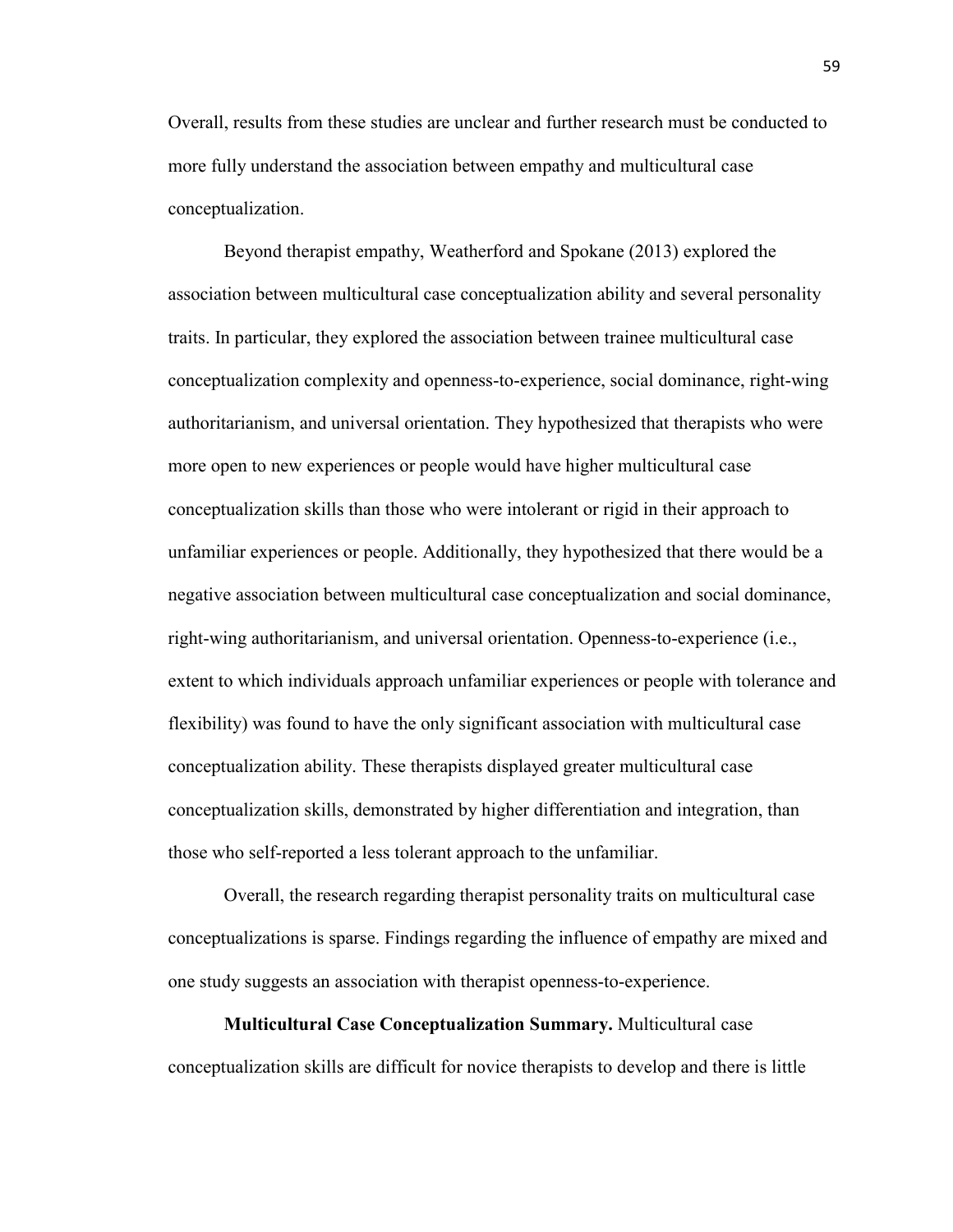focus in the extant literature on development of these skills among trainees and clinicians (Eells, 2015; Ridley & Kelly, 2007). Despite the lack of research in this area, findings have indicated that trainees tend to be inattentive to culture, experience difficulty applying cultural information to the individual client, and tend to make assumptions regarding client culture rather than exploring cultural identity with the individual client (Ladany et al., 1997; Lee et al., 2013; Neufeldt et al., 2006; Schomburg & Prieto, 2011). To improve multicultural case conceptualization skills, clinical training and direction from the supervisor has generally been found to be beneficial, however, there is little information regarding what about training is most helpful. Finally, there appears to be an association between racial attitudes and personality traits with multicultural case conceptualization skills, though research is far from conclusive.

Noteworthy among the literature is the lack of research that has explored the content included in multicultural case conceptualizations. Though models exist which provide guidance on client information to include in multicultural case conceptualizations (i.e. MAP; Ridley  $&$  Kelly, 2007), few researchers have explored the content that is included in practice. Additionally, there is a lack of information on how trainees learn to conceptualize clients. Though prior research has indicated that clinical experience and multicultural coursework are positively associated with multicultural case conceptualization skills (Constantine, 2001; Constantine & Gushue, 2003; Lee & Tracey, 2008; Weatherford & Spokane, 2013), there is little research on what about these training experiences is most helpful in developing these skills. Further, there is a paucity of research on challenges trainees encounter when learning to conceptualize diverse clients.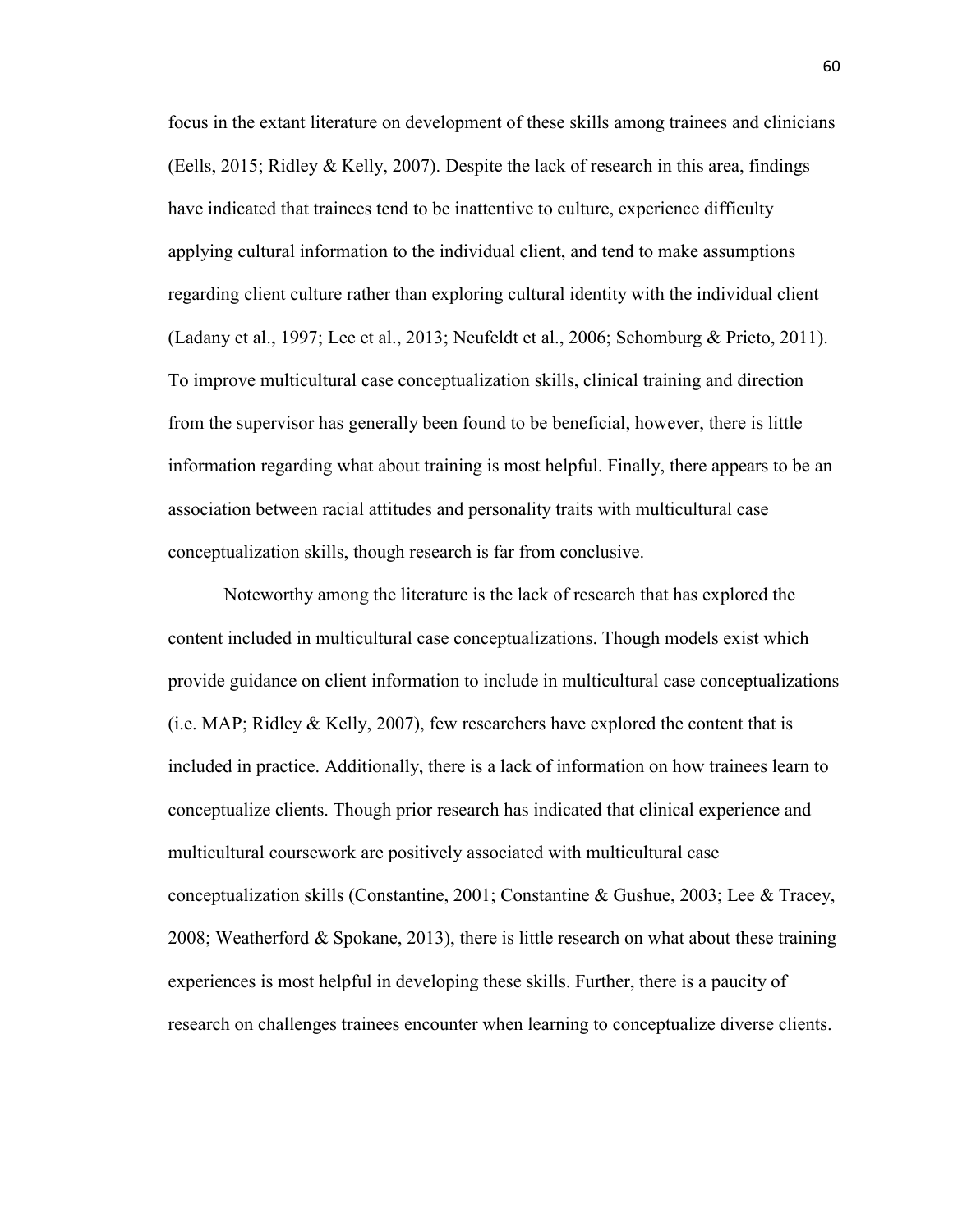Overall, the sparse empirical research on this important topic has several methodological concerns which inform the literature on multicultural case conceptualization.

# **Methodological Concerns**

This section provides a brief review of methodological issues in multicultural case conceptualization research including the use of hypothetical vignettes to measure conceptualization skills and lack of existing measurement tools for multicultural case conceptualization. Beyond the measurement of specific multicultural skills, such as multicultural case conceptualization, tools for measuring multicultural counseling competence may be inadequate for reasons discussed in the subsequent section. In addition to prior research on methodological concerns, the section includes a discussion of gaps in the literature that future research may address. The chapter concludes with a brief overview of the study methods.

# **Prior Research**

A primary limitation of research evaluating quality of conceptualization concerns the use of an analogue design to evaluate the conceptualization skills used to understand actual clients (i.e., Singh 2010; Weatherford & Spokane, 2013). In exploring multicultural case conceptualization ability, Weatherford and Spokane (2013) indicated that hypothetical vignettes likely do not capture all aspects of multicultural conceptualizations in a real-life context which may be more complex than what these vignettes can afford (Singh, 2010; Weatherford & Spokane, 2013). For example, in realworld practice, the therapist may contend with cultural attitudes reflected by those in power in their specific clinical setting, time constraints of practice, and power differentials between themselves and those who evaluate their performance. While these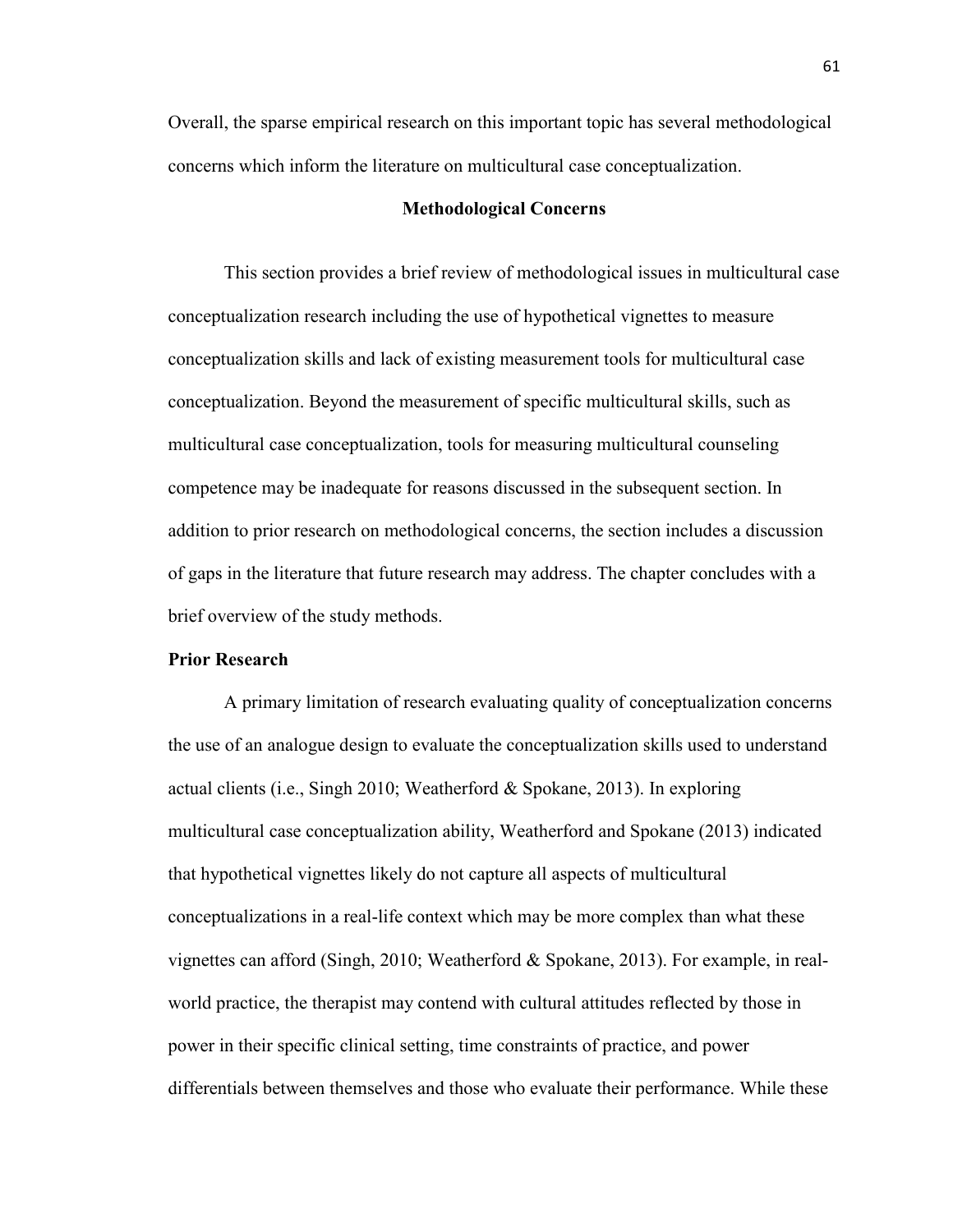factors may influence a trainee's confidence in and ability to integrate multicultural content in client conceptualization, these influences may not be accounted for in case vignettes. Similar gaps in the research exist in the general case conceptualization and formulation literature. In fact, Hartley et al. (2016) explored factors associated with general case formulation skills and noted the inherent limitation of vignettes to represent the complexity of real-life clients as vignettes do not capture setting variables such as time constraints or therapeutic relationship variables such as countertransference. Though several researchers have discussed the use of vignettes as a potential limitation in their study (Hartley et al., 2016; Singh, 2010; Weatherford & Spokane, 2013), there is little empirical research using the therapist's actual clients to assess conceptualization quality. Therefore, a gap exists in the research understanding trainee multicultural case conceptualization skills in use with actual clients.

Beyond use of analogue research methods, measurement of case conceptualization quality is also an area of concern in research. Though several tools including the Content Analytic Procedure (Ladany et al., 1997) and the CCQ (Welfare, 2007) have been adapted to include a multicultural component, this was not the original intent of these measures. A tool that measures multicultural case conceptualization skills would be of benefit to studying and improving these skills.

Relatedly, a measurement issue in the multicultural competence literature is the use of self-report tools of multicultural counseling competence. These tools have been suggested to evaluate therapist self-efficacy rather than actual competence (Ladany et al., 1997; Ridley & Kelly, 2003; Singh, 2010). Indeed, multiple studies show little association between quality of multicultural case conceptualization and self-reported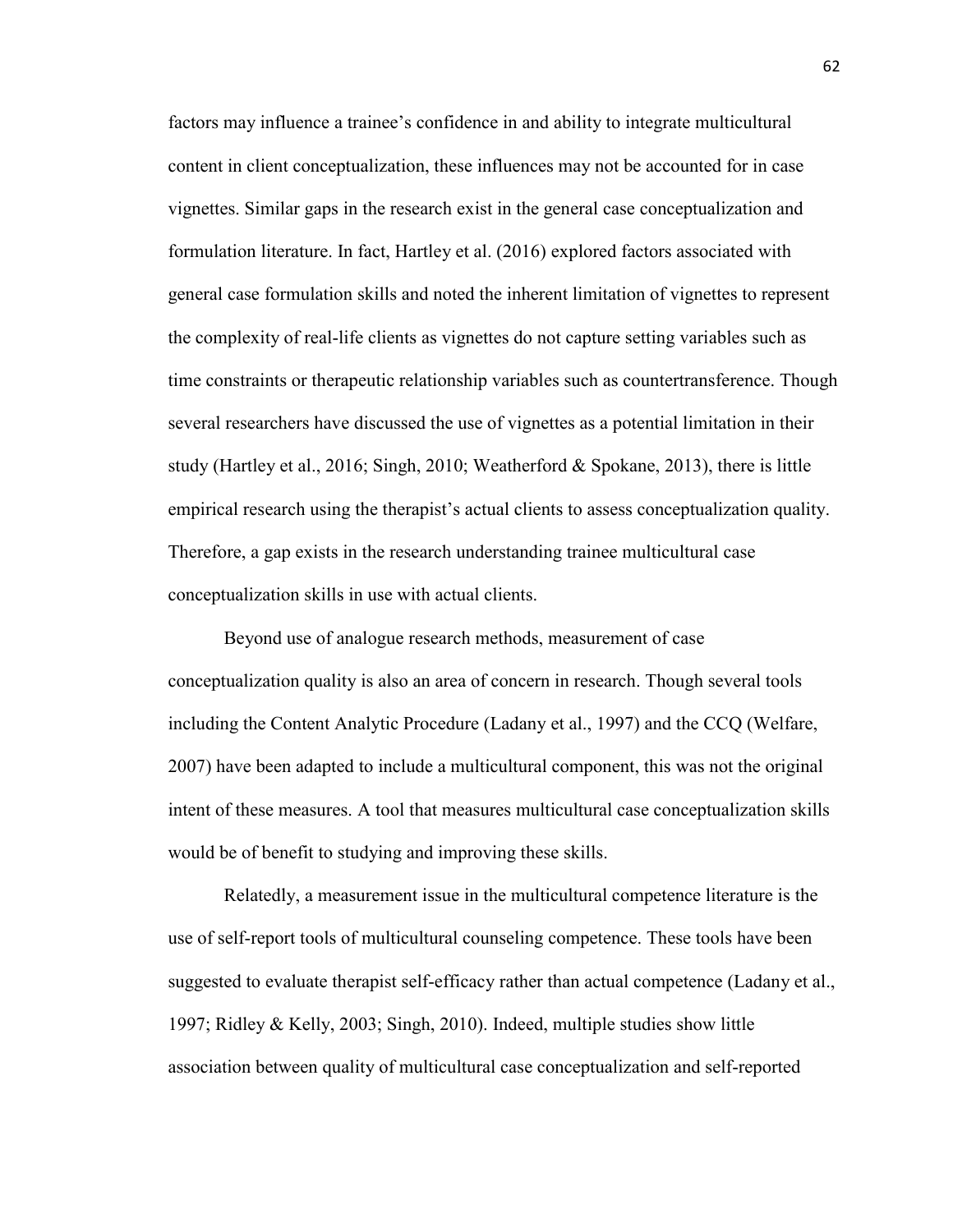multicultural competence scores (Ladany et al., 1997; Schomburg and Prieto, 2011). Notably, these constructs are seemingly theoretically related raising questions regarding the lack of empirical association. The first hallmark study in which this finding emerged was Ladany et al. (1997) which explored multicultural case conceptualization ability and self-reported multicultural competence. They found no association between the related constructs of multicultural case conceptualization and multicultural competence. This finding has since been replicated by other researchers (i.e., Schomburg and Prieto, 2011). The difference between self-report measures and actual counseling skill levels suggests that self-report measures may evaluate self-perceived ability to engage competent multicultural work rather than performance (Ridley  $\&$  Kelly, 2003). Indeed, Ridley and Kelly (2007) have hypothesized that many therapists who self-report conceptualizing cases from a multicultural perspective are largely inattentive to multicultural concerns in actual practice. This suggests that methods for evaluating therapist skill level beyond self-report may assess therapist competence with more accuracy than self-report measures.

To address these concerns with the ability of self-report measures to evaluate therapist skill level, researchers may need to explore use of alterative research methods. Qualitative research might be particularly suited for multicultural case conceptualization research, because these methods would allow for a phenomenological understanding of what trainees' experience as they develop multicultural case conceptualization skills. For instance, gaining a better understanding of those aspects of training that are helpful and unhelpful in learning skills and of trainees' experience when developing these skills from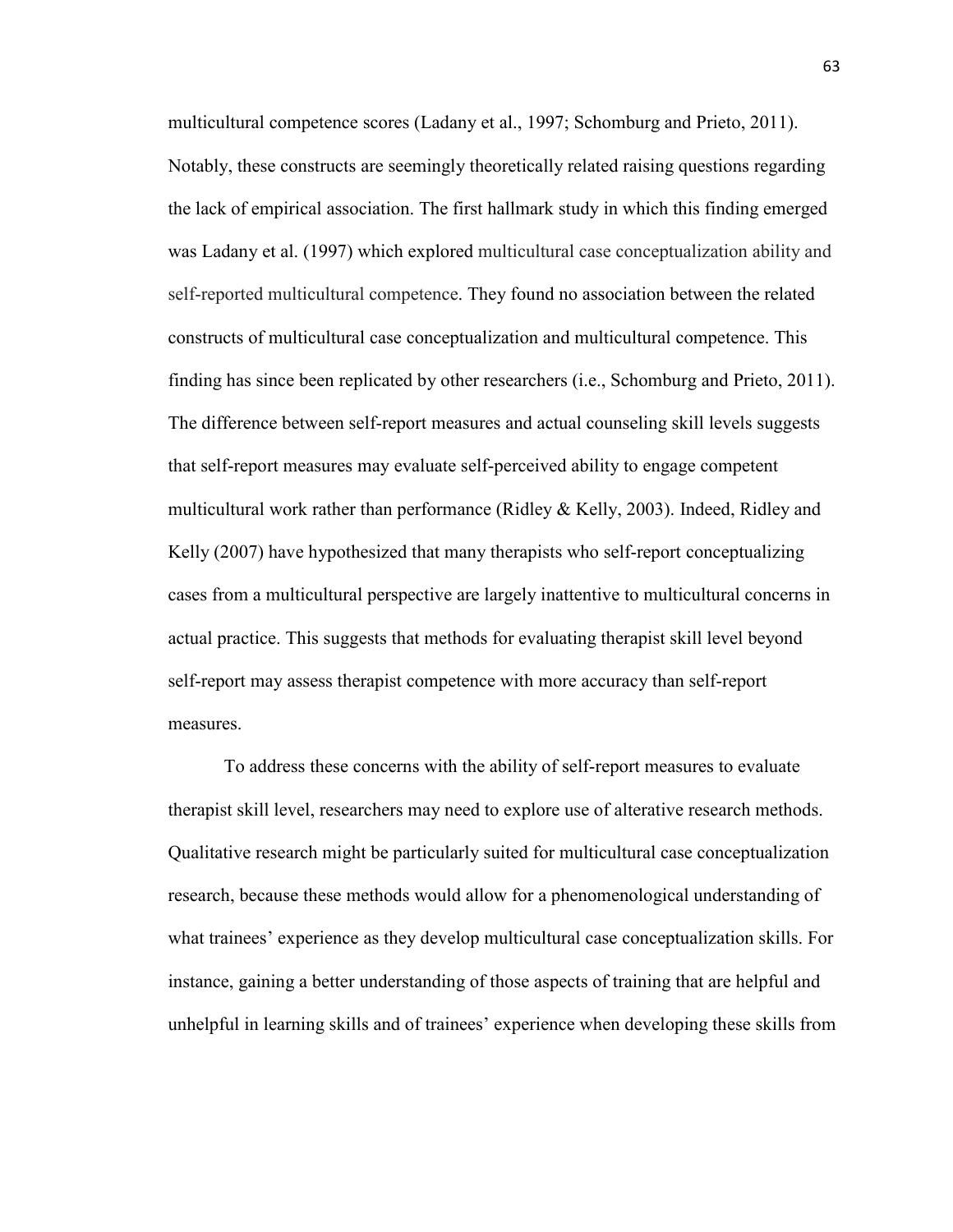a qualitative research perspective may inform training on multicultural case conceptualization skills.

## **Current Study**

Therapist development of general case conceptualization skills are important to understand, because therapist conceptualization skills have been linked to client treatment outcomes such as depression symptoms (Easden & Fletcher, 2018). Despite the purported importance (Eells, 2015; Ridley & Kelly, 2007), trainees struggle to master the complexity of case conceptualization skills. Trainees may struggle to develop these skills because the conceptualization process is complex and requires the ability to identify which client characteristics are most salient to understanding that person. Beyond identification of these salient characteristics, the therapist must meaningfully integrate these components of the client's identity into a representation of the client that will shape treatment. Clinical training may target improvement in this area; however, there are few measures to assess case conceptualization quality and little understanding of what trainees' experience as they develop these complex skills (Ladany et al., 1997; Welfare, 2007).

While there is little empirical research on general case conceptualization, there is even less information specific to trainee integration of client race or ethnicity into case conceptualization. Indeed, multiculturalism is seldom emphasized in case conceptualization models and empirical research (Eells, 2007; Ladany et al., 1997; Ridley & Kelly, 2007). Further study is needed in this area because therapists will increasingly work with racial or ethnic minority clients in the coming years (National Center for Health Statistics, 2004). The increasing proportion of diverse clients and lack of attention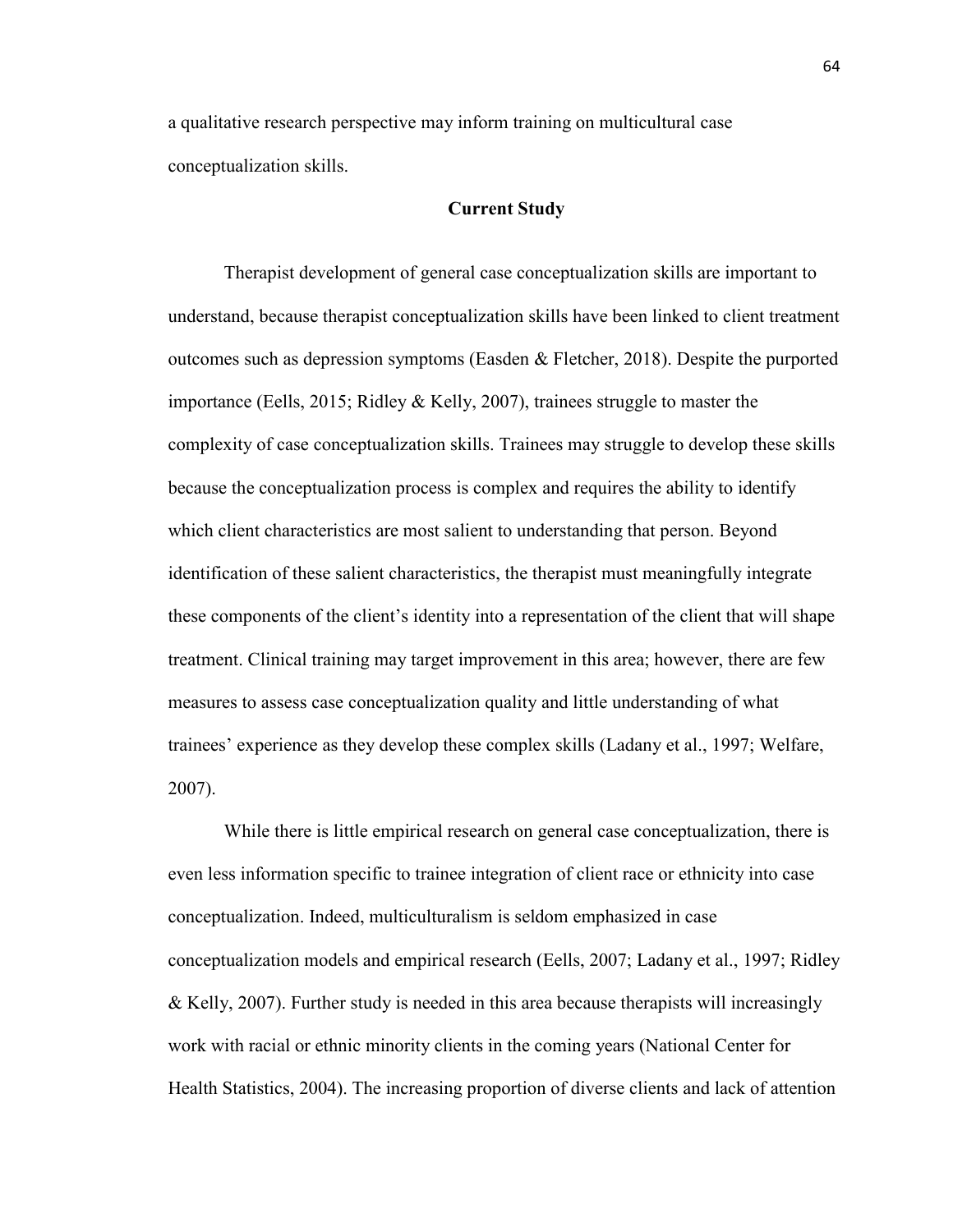to client culture in practice can lead to misunderstanding, miscommunication, and ineffective case conceptualizations (Ridley & Kelly, 2007). Overall, the lack of research targeting multicultural case conceptualization skills provides preprofessional educators with little guidance on how to improve these important skills. In fact, beyond the evidence that trainees struggle in this area, there is little information regarding how therapists conceptualize diverse clients when engaging in clinical work and what factors are facilitative and challenging as they develop multicultural case conceptualization skills.

The present study seeks to address this gap in the literature using a mixed methods framework. Mixed methods are a form of research combining qualitative and quantitative techniques. A primary advantage of using mixed methods is that data sources can be triangulated to more fully understand research findings. The use of multiple data sources is beneficial when exploring a topic with little existing research or inconsistent findings because results from one data source can be used to inform findings from a second data source. The specific mixed methods framework chosen for the present study is an embedded design in which Consensual Qualitative Research (CQR; Hill, 2012) is emphasized and quantitative results are integrated to better understand the qualitative findings.

As part of the CQR (Hill, 2012) semi-structured interview, participants engaged in a think-aloud conceptualization task to explore the content of a multicultural client conceptualization. The purpose of think-aloud procedures was to better understand the thought processes which underly cognitive tasks. In a think-aloud procedure, participants concurrently verbalized all task-relevant thoughts (Ericcson & Simon, 1993; Fox et al.,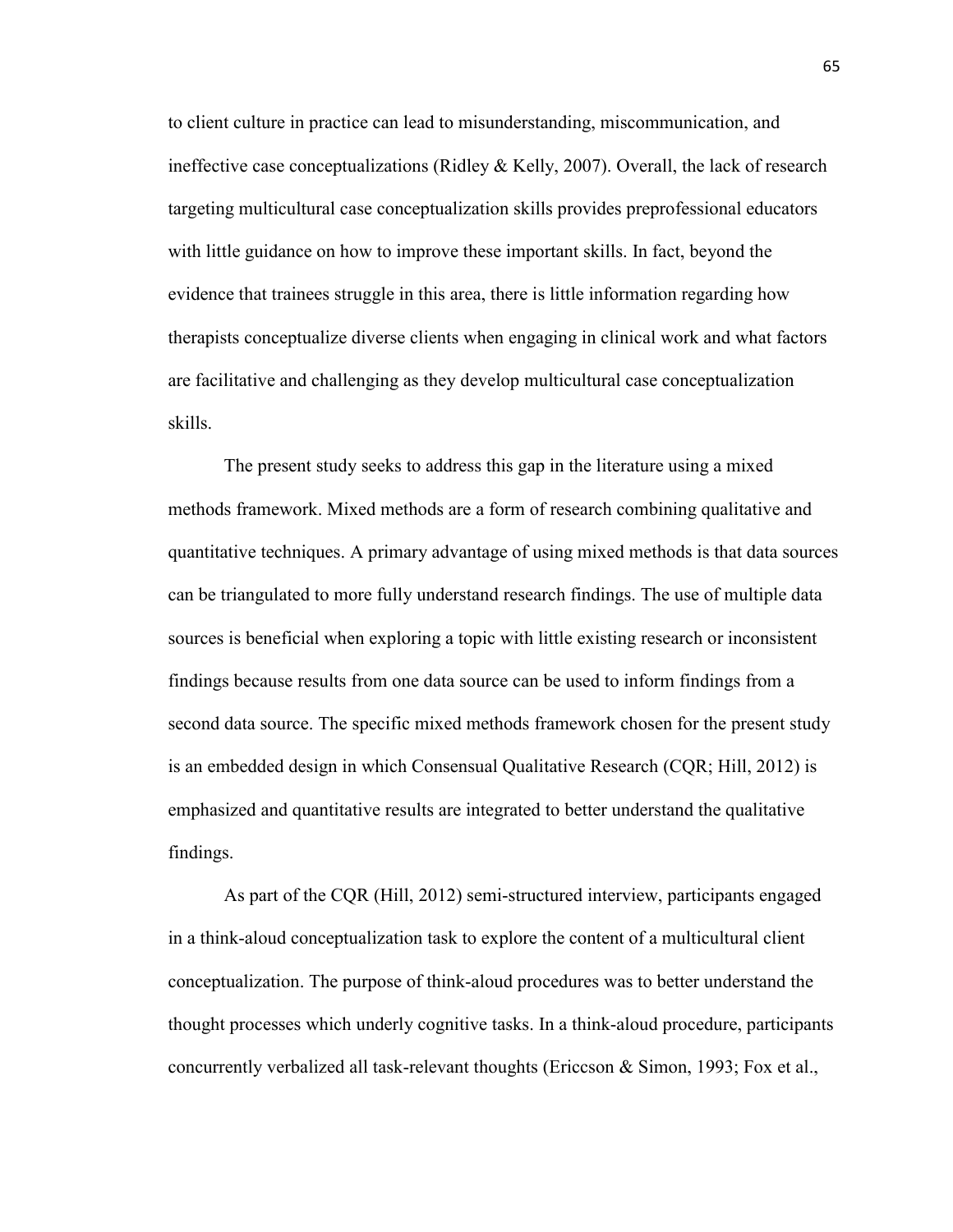2011). A primary benefit in the use of think-aloud procedures is the ability to explore cognitive processes which are often difficult to empirically examine. Therapy skills, and specifically case conceptualization skills, are internal and cognitive which makes empirical study difficult. Indeed, the lack of research on conceptualization skills has been suggested to stem from the challenge in empirically examining cognitive skills (Eells, 2015). Think-aloud procedures provide a method beyond self-report through which the researcher can explore these cognitive skills. For this reason, a think-aloud procedure, as one component of the semi-structured interview, was used to explore content of case conceptualizations.

Overall, the methods chosen for this study were intended to address several gaps in the literature. Foremost, this investigation is one of few studies which explores multicultural case conceptualization skills through the trainees' personal experiences. This qualitative approach provided information regarding what factors challenged and facilitated multicultural case conceptualization skills to inform trainee education in this area. Additionally, the study explored content included in an actual multicultural client conceptualization. Prior studies have used analogue research designs rather than actual therapy clients. As such, the overuse of analogue designs is a primary gap in the extant literature the present study addressed (Eells et al., 2011; Neufeldt et al., 2006; Lee, Sheridan, & Rosen, 2013). Finally, the inclusion of a case conceptualization measure allowed for comparison of current study participates to a normed sample to better understand the quality of participants' conceptualization.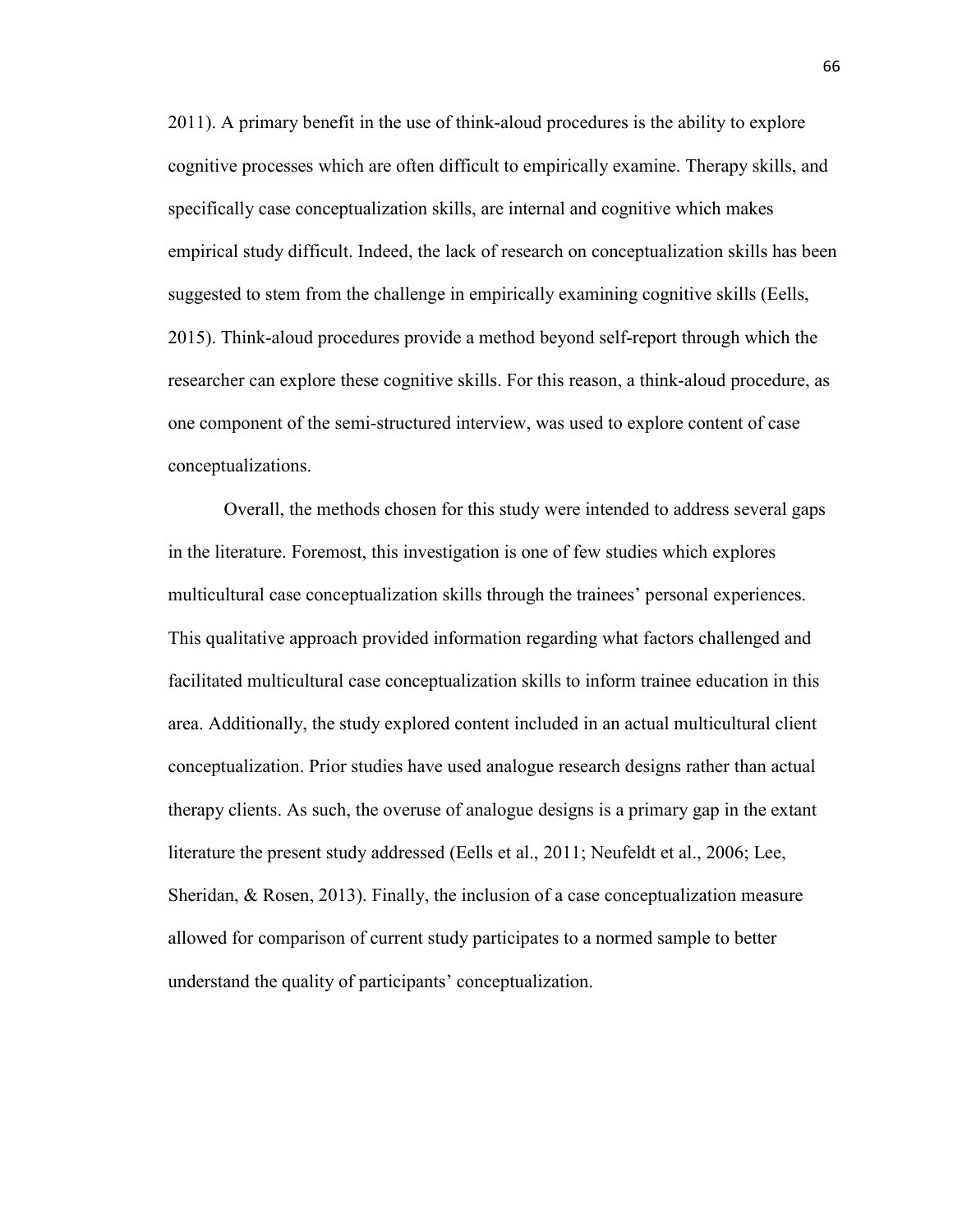#### **Conclusion**

Multiculturalism is not well incorporated into case conceptualization despite the noted importance of cultural factors in providing services to an increasingly culturally diverse client population (APA, 2015; National Center for Health Statistics, 2004). Indeed, when empirically examining the integration of client race or ethnicity into case conceptualization, there is a consistent lack of integration of multicultural information into case conceptualization unless the supervisor instructs the trainee to attend to culture or the client's cultural background is explicitly stated to be the presenting concern (Lee & Tracey, 2008; Lee et al., 2013). This lack of attention to client multicultural identities may be connected to the challenge's trainees encounter integrating multicultural concepts into case conceptualization (Eells, 2007). As trainees struggle to make meaning of the client's culture in the context of a multitude of other client characteristics, trainees at this developmental level tend to over-pathologize the client and fail to explore and conceptualize how this client does and does not reflect values associated with their cultural group (Falicov 1998; Eells, 2015; Lee et al., 2013; Ridley & Kelly, 2007). For this reason, research specifically exploring these skills and what factors facilitate and challenge development in this area is an important step toward improving training on multicultural case conceptualization.

67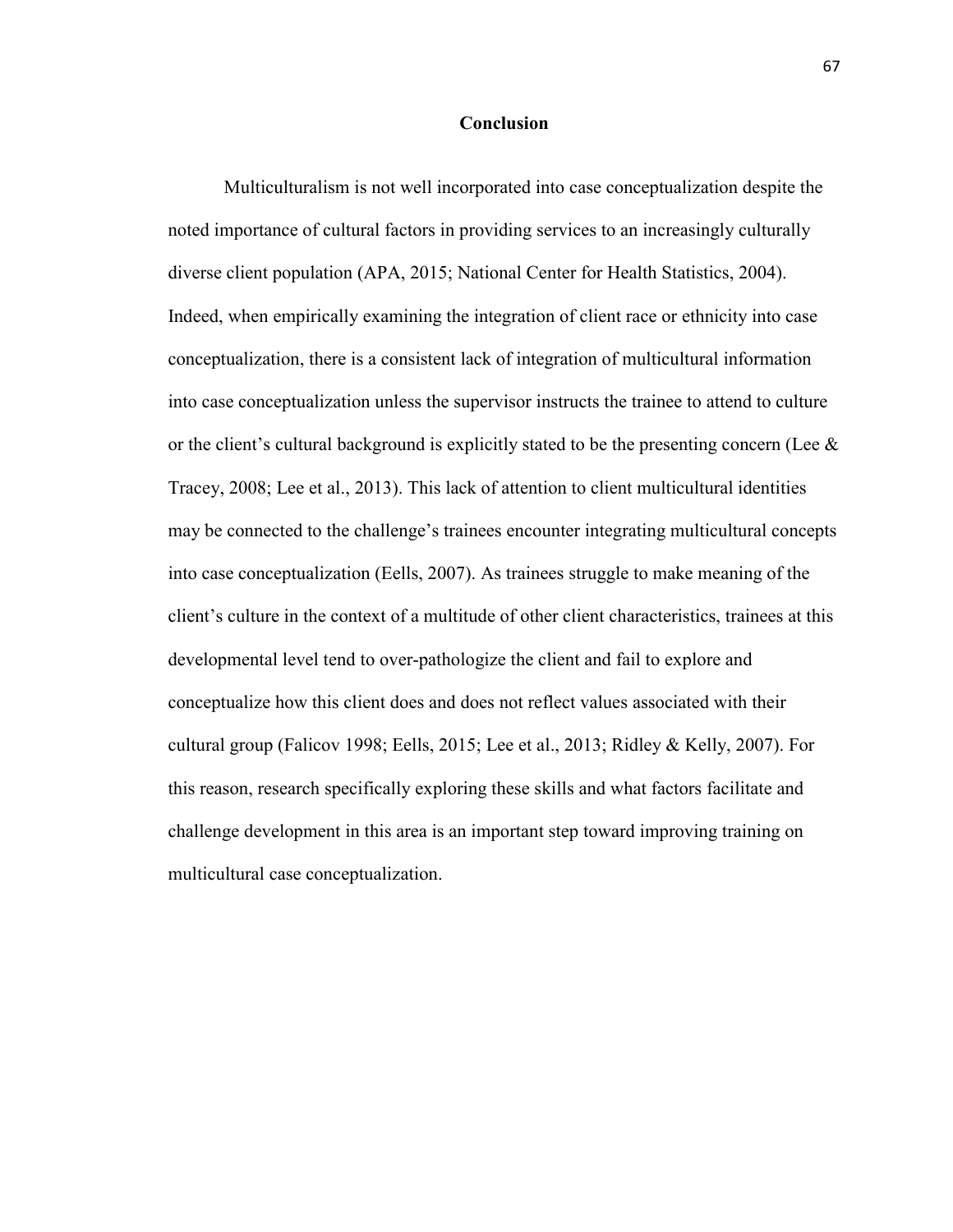#### CHAPTER 3: METHODS

This study explores the cognitive process and complexity through which early career trainees create conceptualizations of clients who are racially different from themselves. Guiding this study are the following research questions: (1) What content do trainees include when developing conceptualizations of clients that are racially or ethnically diverse? (2) What factors influenced the inclusion of race or ethnicity into the trainees' client conceptualization? (3) What is the quality of the multicultural conceptualizations by trainees? (4) How has training influenced trainees' development of multicultural client conceptualizations? In this chapter, I will describe the participants (referred to as *trainees*), measures, procedures, and data analysis used in this study. This study follows a mixed methods approach.

Mixed methods research is particularly suited to conceptualization research for two reasons. First, the use of mixed methods research allows for qualitative and quantitative analysis by collecting data in the form of both words and numbers (Creswell & Plano Clark, 2011). The dual emphasis characteristic of mixed methods makes it possible to explore conceptualization content and the influences on this skill qualitatively and gather quantitative data regarding conceptualization quality. A second reason for using mixed methods research is that the limitations of a qualitative research approach can be offset by the use of a quantitative measure to provide a more thorough understanding of the research topic (Creswell & Plano Clark, 2011). The quantitative data provided a measure of conceptualization quality and the qualitative data provided information regarding the content of the conceptualizations. A primary criticism of literature on multicultural case conceptualization is that researchers have either attended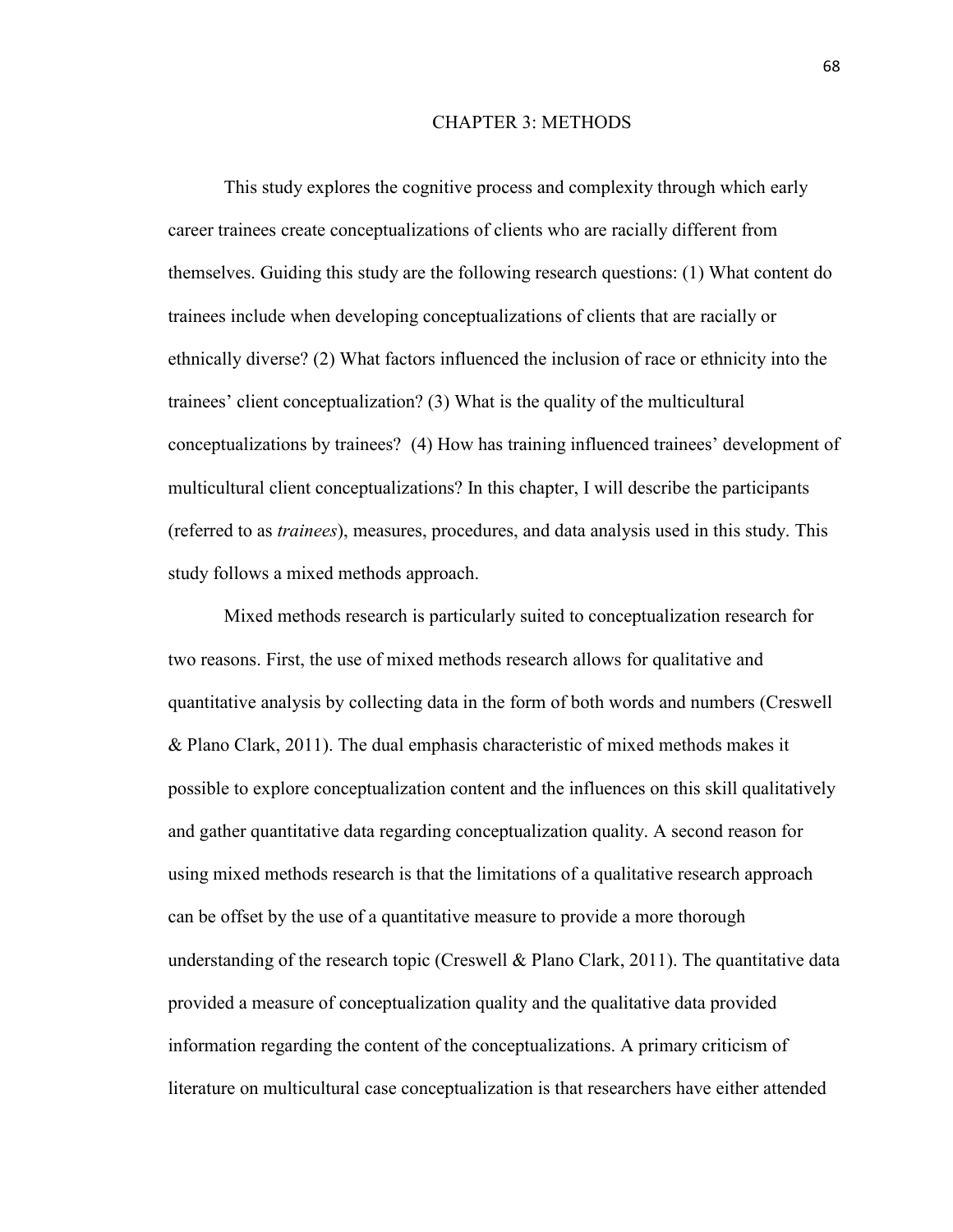to frequency counts of how many client characteristics are mentioned in a conceptualization (i.e., Ladany et al., 1997) or analyzed the content of the conceptualization without providing any measure of conceptualization quality (i.e. Neufeldt et al., 2006). Therefore, the use of multiple data analysis methods provided a check on the team's interpretation of the data and a more thorough understanding of how trainees conceptualize diverse clients. Multicultural client conceptualization is a complicated, internal process and mixed methods was an appropriate fit for providing triangulated, comprehensive findings.

### **Participants**

Early career professionals including master's-level interns and first year postmaster's Licensed Professional Counselors-In Training (LPC-IT) were selected as the population of focus for this study. This population was chosen as a focus for this study because therapists at this point in training are developing and practicing clinical skills with clients and are not yet practicing independently. The principal investigator attended a master's level therapy skills course to distribute information regarding study participation, demographic forms, and informed consent. Interested students completed the informed consent and demographic forms and submitted these to the principal investigator. Ten potential trainees were recruited through this class and eight met inclusion criteria. Two trainees were excluded from this study because they were not actively working with clients at the time of data collection.

Additionally, LPC-IT's who had graduated from the university in which the research was taking place in the previous year were sent a recruitment email. Three LPC-IT's who expressed interest in participating in the study contacted the principal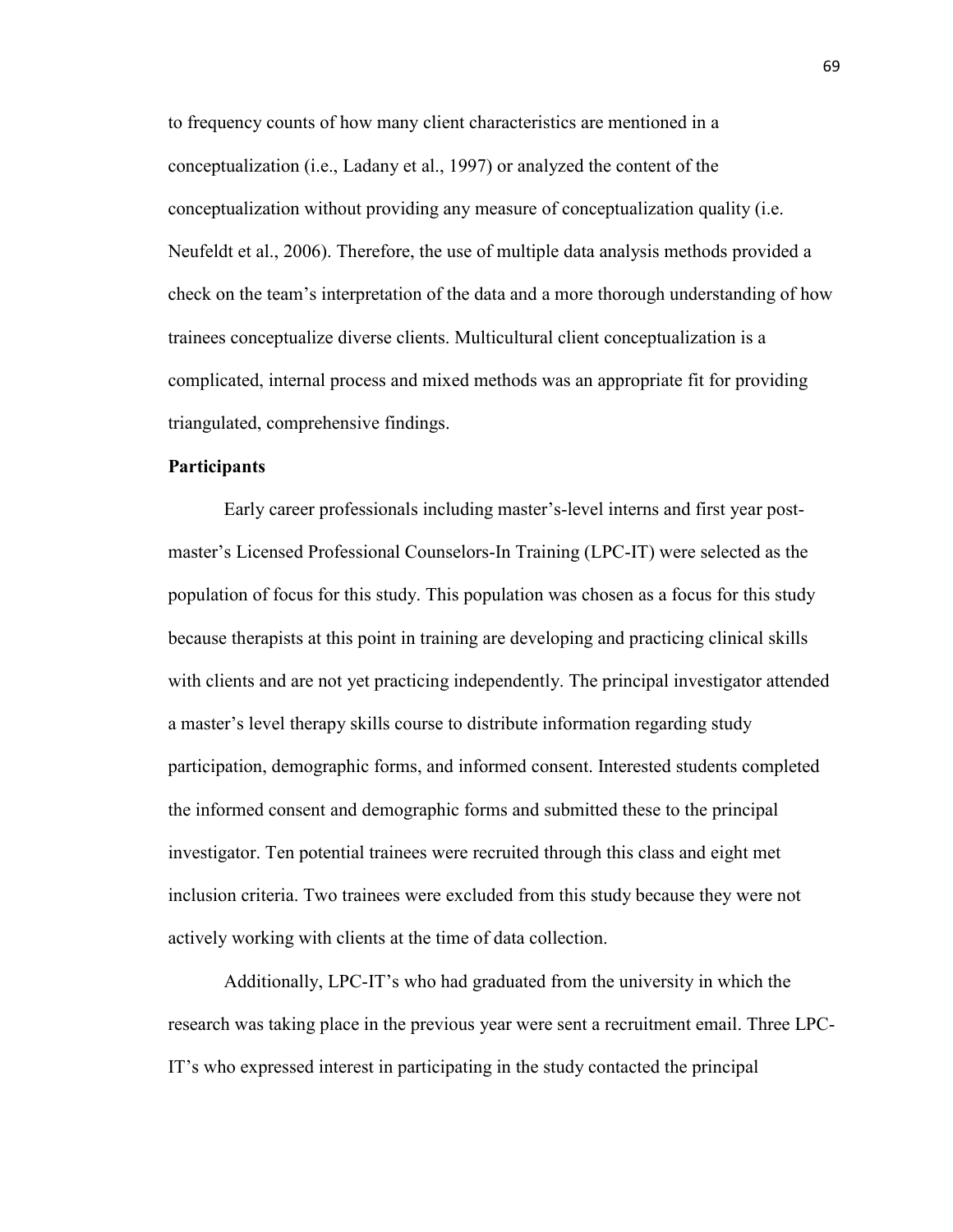investigator by email. The principal investigator sent a demographic form and informed consent to the three interested trainees. All three met aforementioned inclusion criteria.

Eleven early-career trainees were recruited as participants. All trainees in the sample received their graduate training through the Clinical Mental Health program at a private, mid-size university in Wisconsin. Eight trainees were currently enrolled in internship and completing their second-year training in Clinical Mental Health Counseling. Three trainees were first-year Licensed Professional Counselors-In Training who had completed their Clinical Mental Health Counseling training in the previous year. All trainees were fluent English speakers. Nine trainees identified as female and two trainees identified as male. Nine trainees identified as non-Hispanic White or Caucasian racial background. Two trainees identified as Asian. Trainee ages ranged from 23 to 30 with a mean of 25.36 *(SD= 2.06*).

Mental health settings in which the trainees' practiced therapy included inpatient psychiatric settings, college counseling centers, in-home, and on-site outpatient clinics, community centers, and addictions clinics. All trainees were currently engaging in at least one hour a week of supervision. Trainees indicated that the percentage of multicultural clients seen in their current setting ranged from 10% to 95% with a mean of 49.77% *(SD=34.90%)*. Total supervisors to date ranged from one to seven supervisors over the course of their training. Eight trainees had not worked with a supervisor of color and 3 trainees had worked with one supervisor of color.

Trainees were asked several questions pertaining to their current site training and beliefs regarding multiculturalism in mental health conceptualization and treatment. Trainees were instructed: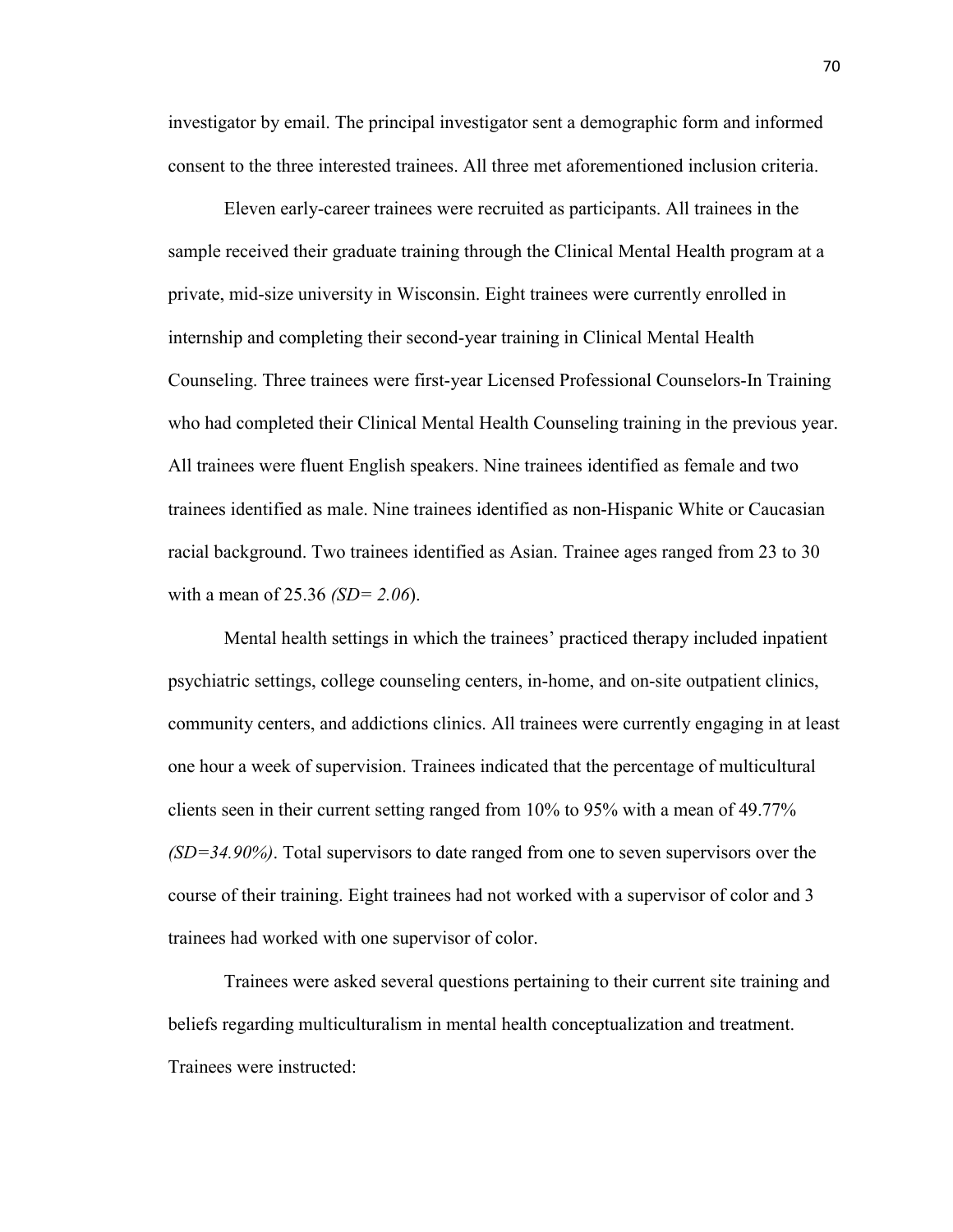Below are a number of statements regarding the importance of multiculturalism in counseling. Please read each one and indicate the extent to which you agree with each statement using the following Likert-type rating scale (0: not at all, 5: very much).

First, trainees were asked, "How frequently does your current or most recent internship or mental health work setting emphasize multicultural issues in counseling/treatment?" Trainee responses ranged from one to five with a mean of 3.18 (*SD=1.08*). Second, trainees were asked, "To what extent do you feel it is important to include multicultural information into the case conceptualization of the case?" Trainee responses ranged from three to five with a mean of 4.55 (*SD=0.69*). Lastly, trainees were asked, "How frequently have your training experiences in your current or most recent internship or work site emphasized the importance of multicultural issues in client case conceptualization?" Trainee responses ranged from one to five with a mean of 3.36 (*SD=1.29*).

During the interview, trainees were asked to describe their current clinical setting to provide context for the conceptualization (see Appendix D). Five trainees described working with child and adolescent clients on presenting concerns of attention deficit hyperactivity disorder, oppositional defiant disorder, and externalizing behavior such as tantrums and aggression. Six trainees described working with adult clients. Six trainees described working with adult clients who have depression and eight trainees described working with clients who have anxiety. Six trainees described trauma history as a component of the presenting concern. Two trainees mentioned working primarily with racially and ethnically diverse clients and three trainees described working with clients of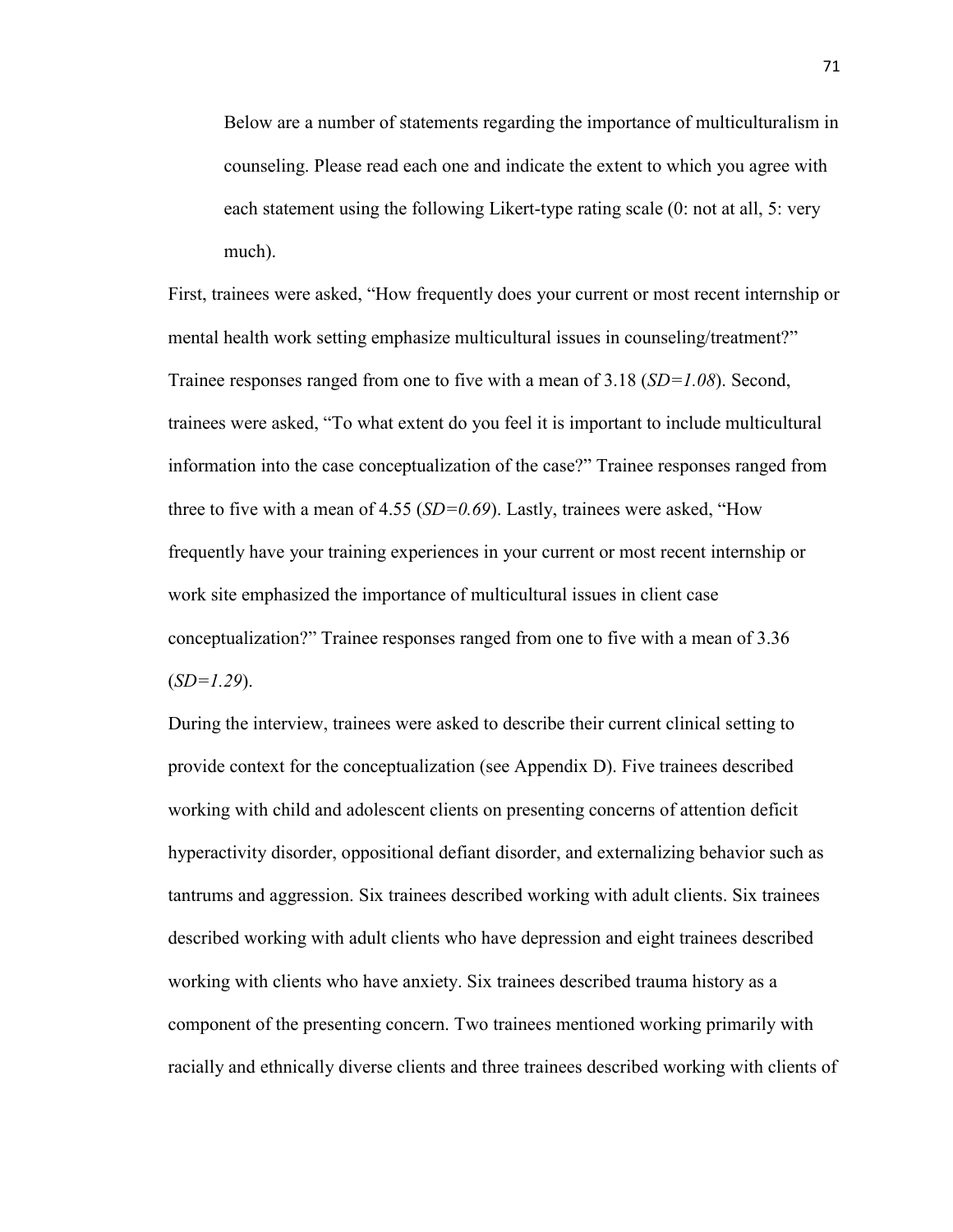middle or lower socioeconomic status. Five trainees worked in a group setting and six trainees provided individual therapy.

# **Research Team**

Three graduate students enrolled in a doctoral program in counseling psychology served as the primary data analysis team. The principal investigator has been a member of several CQR teams. The primary investigator completed ten of eleven interviews. A second team member completed one interview in order to gain experience as a CQR interviewer. All three team members engaged in all levels of data analysis. The principal investigator identifies as a biracial female. A second team member identifies as gender non-conforming and of European American descent. The third team member identifies as male and of European American descent.

The auditor is a 59-year-old male of European American descent. He is a professor of counseling psychology and experienced CQR researcher who has multiple CQR publications (e.g., Burkard et al., 2014; Knox et al., 2011). The auditor worked independently of the team. The auditor reviewed and approved the protocol, informed consent, and demographic form prior to data collection. During data analysis, first the auditor reviewed the domain list and changes were made to domain list titles based on auditor feedback. Second, the auditor was sent core ideas for each case and provided feedback. Third, the auditor reviewed the cross-analysis for each domain and provided feedback. Finally, a results table was compiled, and the auditor reviewed the table for consistency. After feedback was provided by the auditor at each of these points in data analysis, the team met to discuss the feedback and make revisions.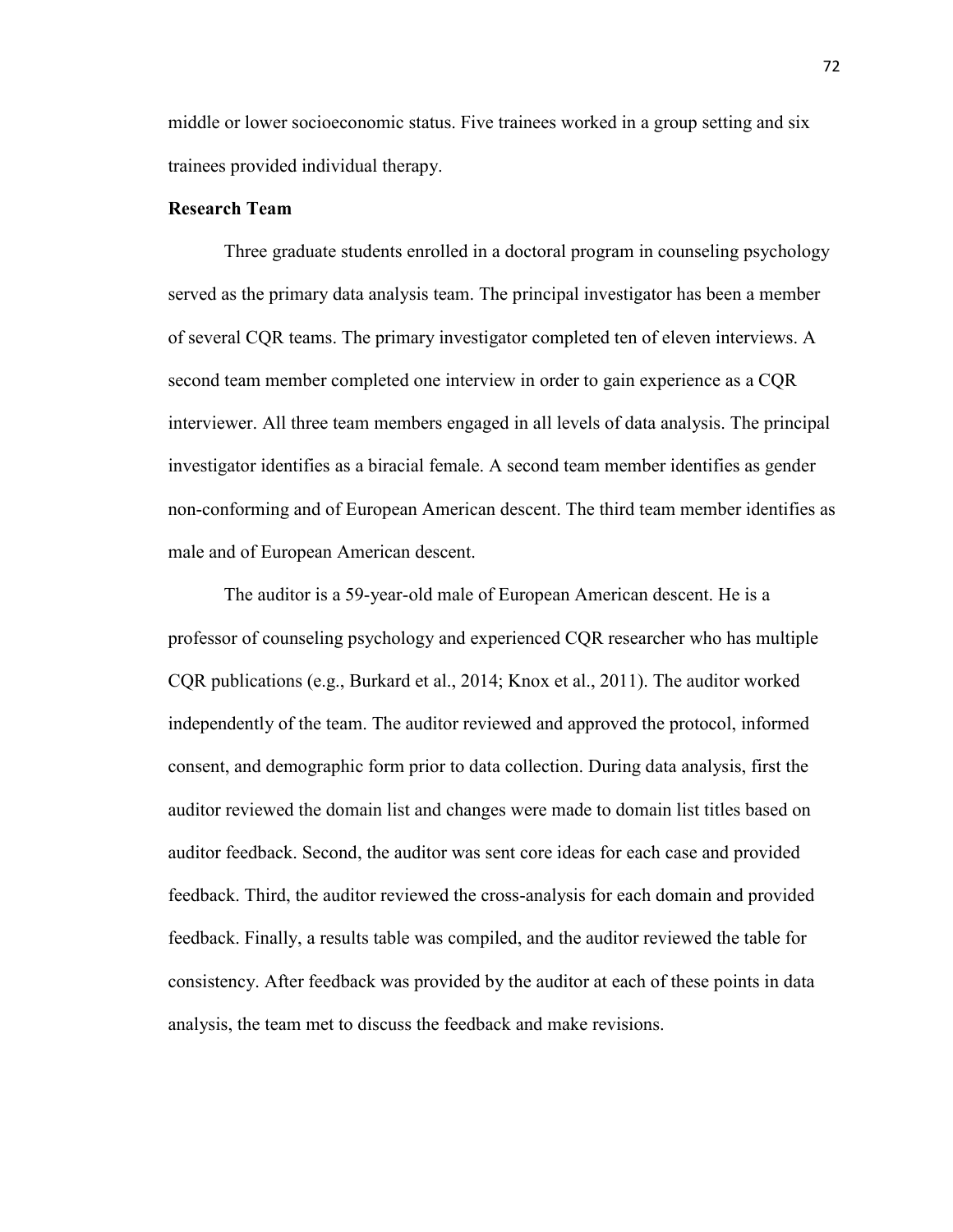**Training.** Team members engaged in several CQR training practices prior to conducting data analysis. In accordance with recommendations set by Hill et al. (2005), team members were instructed to read several articles providing an overview of CQR including Hill et al. (1997) and Hill et al. (2005). Additionally, team members read exemplar studies including Hill et al. (2005), Knox, Hess, Williams, and Hill (2003), and Ladany et al. (1997). Further, in accordance with Thompson et al. (2012), the CQR analysis process was described and discussed in detail with examples from previous studies, and team members practiced reaching consensual agreements using previous examples provided by the auditor.

Lastly, team members were enrolled in a qualitative methodology course during which they had the opportunity to ask the instructor for guidance in CQR. The instructor had extensive experience in CQR, was trained by Dr. Hill, the author of CQR, and provided guidance regarding best practice in the method. These training procedures helped ensure all members of the research team felt comfortable actively engaging in the data analysis process.

**Biases.** Identification of biases is an important feature of CQR which was incorporated at multiple time points in this study. Biases are beliefs and preconceived ideas about the phenomenon of interest which may shape the way in which the data is analyzed. Exploration and open disclosure of potential biases is critical, because team members carry their biases into the data analysis process. Therefore, team member biases can influence the way in which the collected data are interpreted (Hill et al., 2005). Although qualitative researchers make every attempt to stay as close to the data as possible, it is acknowledged as impossible to entirely remove the researcher's own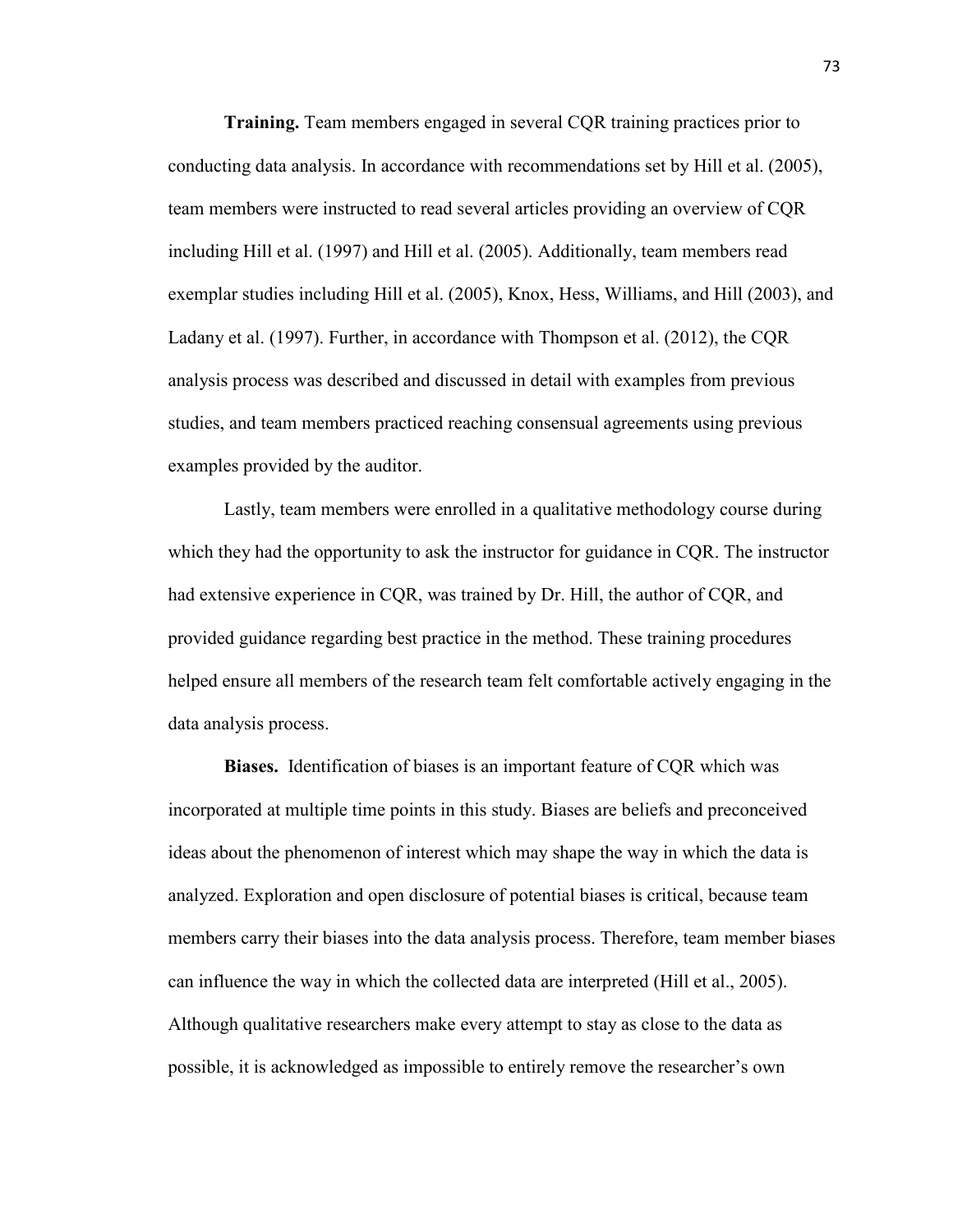subjective interpretation of the data. To address these concerns, biases and expectations were addressed openly and at multiple time points in the data analysis process as a team in order to explore how they may influence the data analysis process.

Team members discussed their biases prior to data collection, prior to data analysis, after finalizing the domain list, after finalizing core ideas, and once crossanalysis had been completed. In the first research meeting, the principal investigator shared her own biases to provide a model for this type of exploration for the other team members and create a space for vulnerability and honesty in communicating biases. Members were then instructed to think about their own biases and return to the next team meeting for a fuller discussion. Time was allowed for members to explore their biases in order to encourage depth of thought in considering the multitude of factors which influence one's worldview.

During discussions of biases, a few themes emerged that the team monitored during the data analysis. Primary themes that emerged among team members included how personal multicultural identities may shape worldview, that trainees were unlikely to integrate race/ethnicity into their overall understanding of the client, and the importance of supervision on the development of conceptualization skills. Additionally, the principal investigator was biased in her expectations of what components of the client identity would emerge during the conceptualization process based on her review of the literature. Members of the research team are referred to as the principal investigator and team member one and two.

First, a common bias shared by team members was the influence of their own identities on the data analysis process. The principal investigator expressed holding the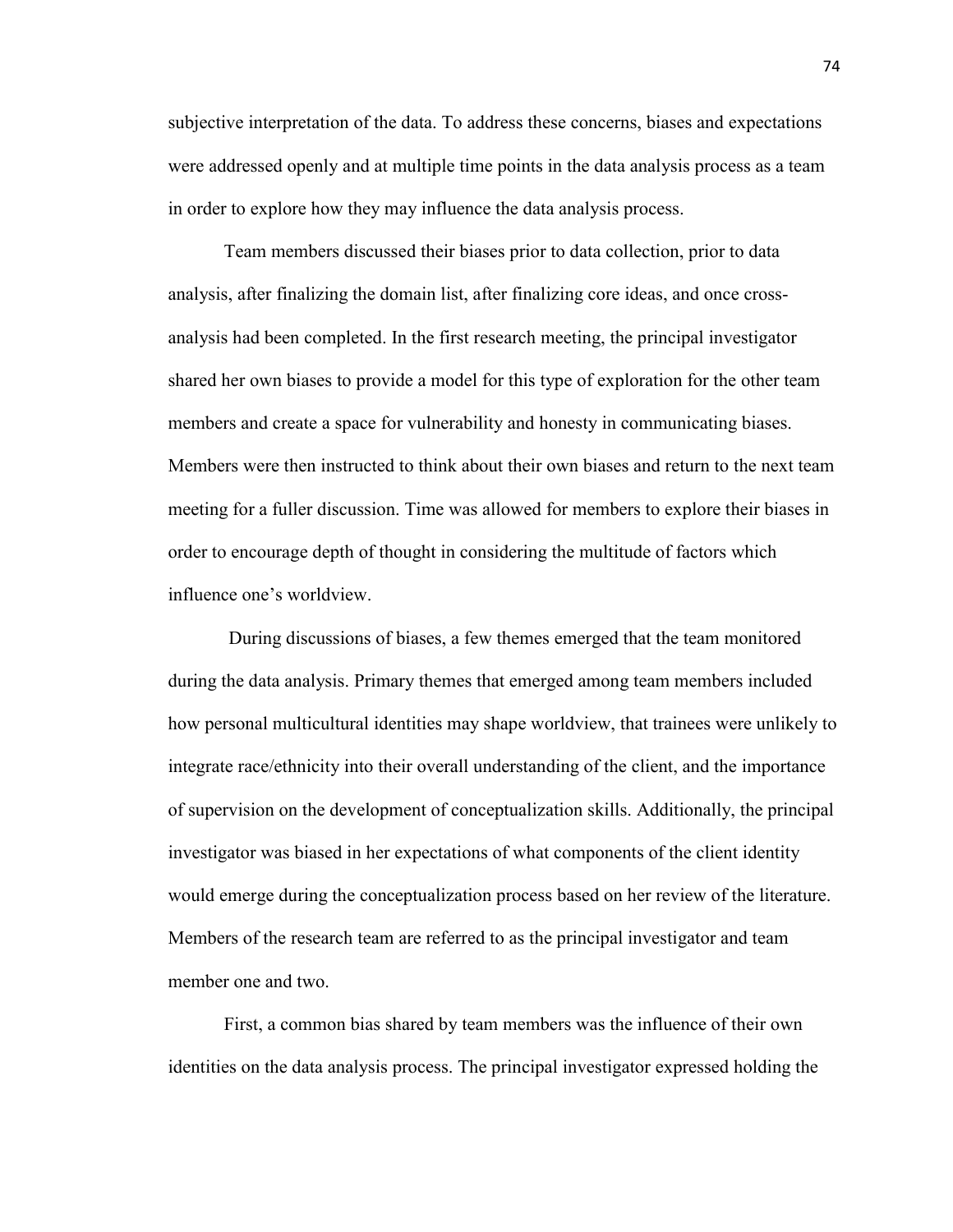bias that her own experience as a bicultural individual may make her harsh during this process which she felt could influence her lens during data analysis. Team member one expressed a similar bias in that she believes in the importance of intersectionality and the integration of multiple components of the client's identity based on her own experience as a White, queer individual in the counseling profession. Team member two discussed his awareness of his own level of privilege as a White, heterosexual, cisgender male creates a tendency to defer on multicultural issues to those from non-dominant backgrounds and identities feeling his opinion on diversity may be less valuable.

A common theme among team members sources of bias included the expectation that trainees would not integrate differing aspects of the client's identity. In the formulation literature, this is described as the level of "integration" of the formulation (Eells, 2015). All three team members expressed their assumption that novice therapists would almost certainly mention the client's race/ethnicity but fail to integrate this information into their understanding of the client.

The importance of supervision in the development of conceptualization skills also emerged as a common expectation among team members. Based on her own experiences learning conceptualization skills and on the literature review, the principal investigator held the belief that supervision is primary in learning to effectively conceptualize clients. Consistently, team members one and two described the importance of supervision in developing conceptualization skills. The principal investigator and team member two both shared their own negative experiences with early supervisors when attempting to integrate race and ethnicity into client conceptualization. The principal investigator and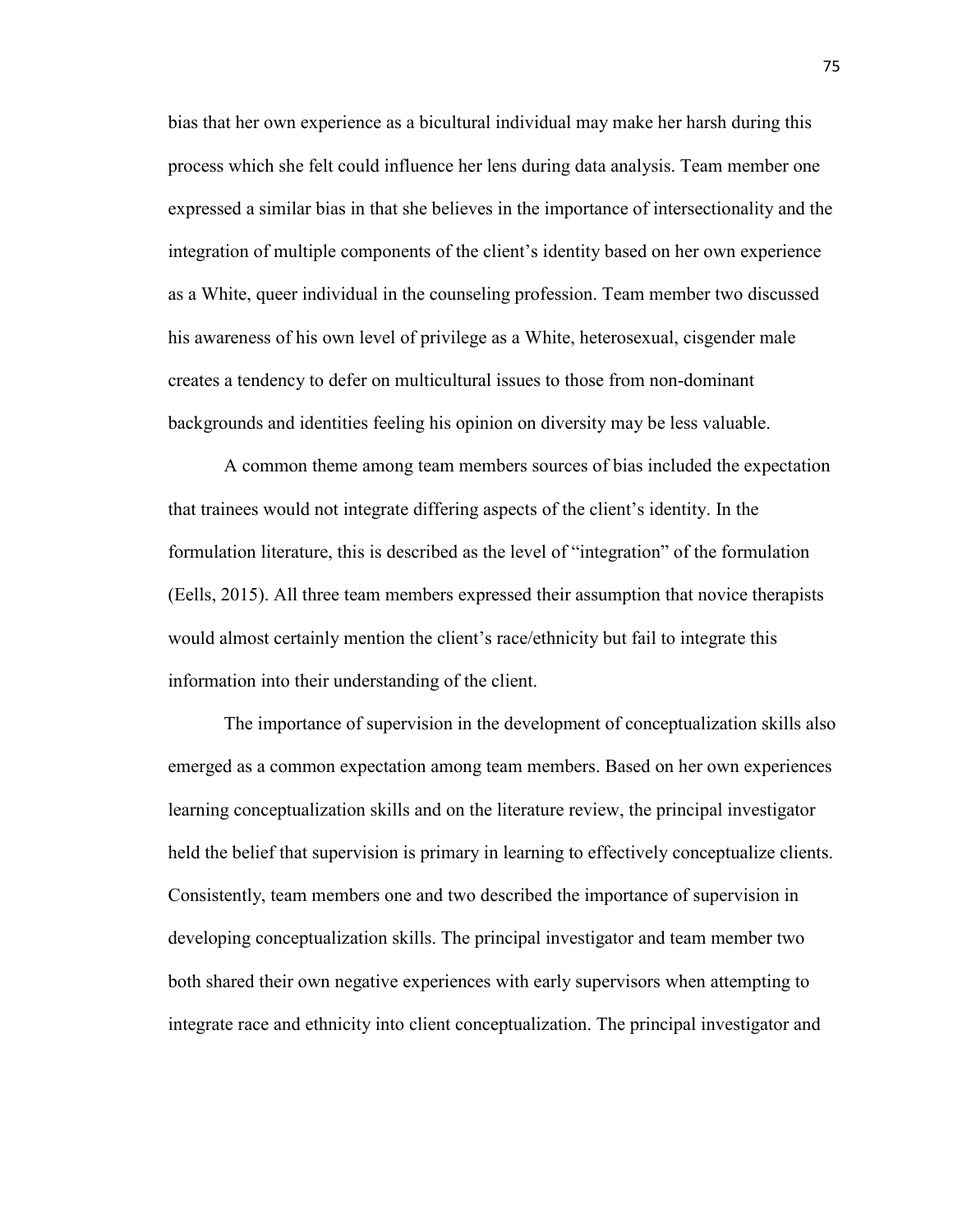team member two both felt this may color their judgements of trainees' early supervision experiences.

A primary bias held by the principal investigator was that she had explored the conceptualization literature and held biases based on her perception and analysis of the literature. She expressed the belief that categories would emerge during the qualitative data analysis which would reflect the components of conceptualization in the existing theoretical and empirical literature base such as perceived client beliefs or references to the therapy relationship. Further, the CCQ (Welfare, 2007) used in this study is divided into distinct subcomponents of the client's identity including cognitive, emotional, spiritual/values, or behavioral client characteristics. Therefore, the principal investigator expected that the client characteristics trainees discussed in their conceptualization would match these CCQ subcomponents. These pre-conceived categories expected to emerge served as a primary bias because CQR is inductive and categories are intended to emerge through the qualitative data analysis process. In order to reduce the influence of this bias, literature regarding components of conceptualization was not discussed as a team until the conclusion of CQR data analysis to limit this bias and maintain the inductive foundation of CQR.

#### **Measures**

The data collection tools used in this study included a short demographic form and the CCQ (Welfare, 2007). A semi-structured qualitative interview including a thinkaloud procedure and several semi-structured questions were used in data collection.

**Demographic form.** Trainees completed a short demographic form (see Appendix B). The form provided the research team with background information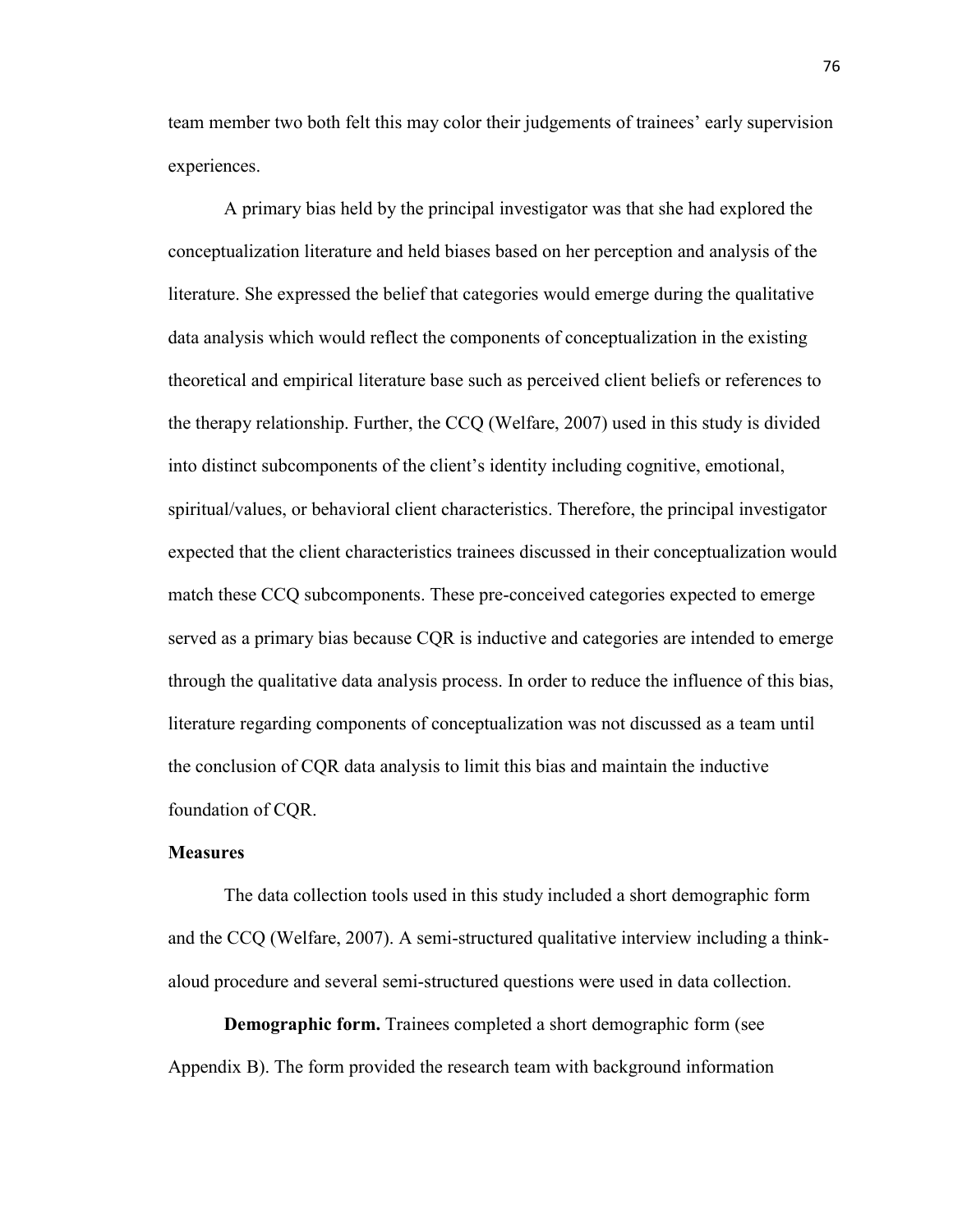regarding potential trainees. The demographic form included general information regarding trainee race/ethnicity, age, sex, and training background. Additionally, the form included information regarding internship or work setting, percentage of multicultural clients, supervision, and the level of emphasis on multicultural conceptualization skills involving race/ethnicity. The form instructed trainees to identify a client whom they wish to describe during the interview.

Several screening questions were included on the demographic form in order to identify trainees who did not meet inclusion criteria. First, the respondent indicated whether they have worked with a client who is of a minority race or ethnicity or who is of a differing racial or ethnic background than themselves. Second, the respondent indicated whether they were fluent in English. This inclusion criterion is a requirement of the CCQ measure used in this study (Welfare & Borders, 2010). Third, respondents indicated whether they were receiving one hour or more supervision per week.

In addition to these inclusion criteria, the form included several questions regarding the trainees' multicultural beliefs and training experiences. Specifically, questions pertained to supervision and perceived importance of multiculturalism when conceptualizing clients.

**Interview protocol.** Trainees completed telephone interviews regarding client conceptualization. The principal investigator piloted the protocol before arriving at a final version of the protocol (see Appendix D).

*Piloting the protocol.* Prior to data collection, the principal investigator completed two pilot interviews and the interview protocol was adjusted. In accordance with recommendations provided by Hill et al. (2005) these pilot interviews served several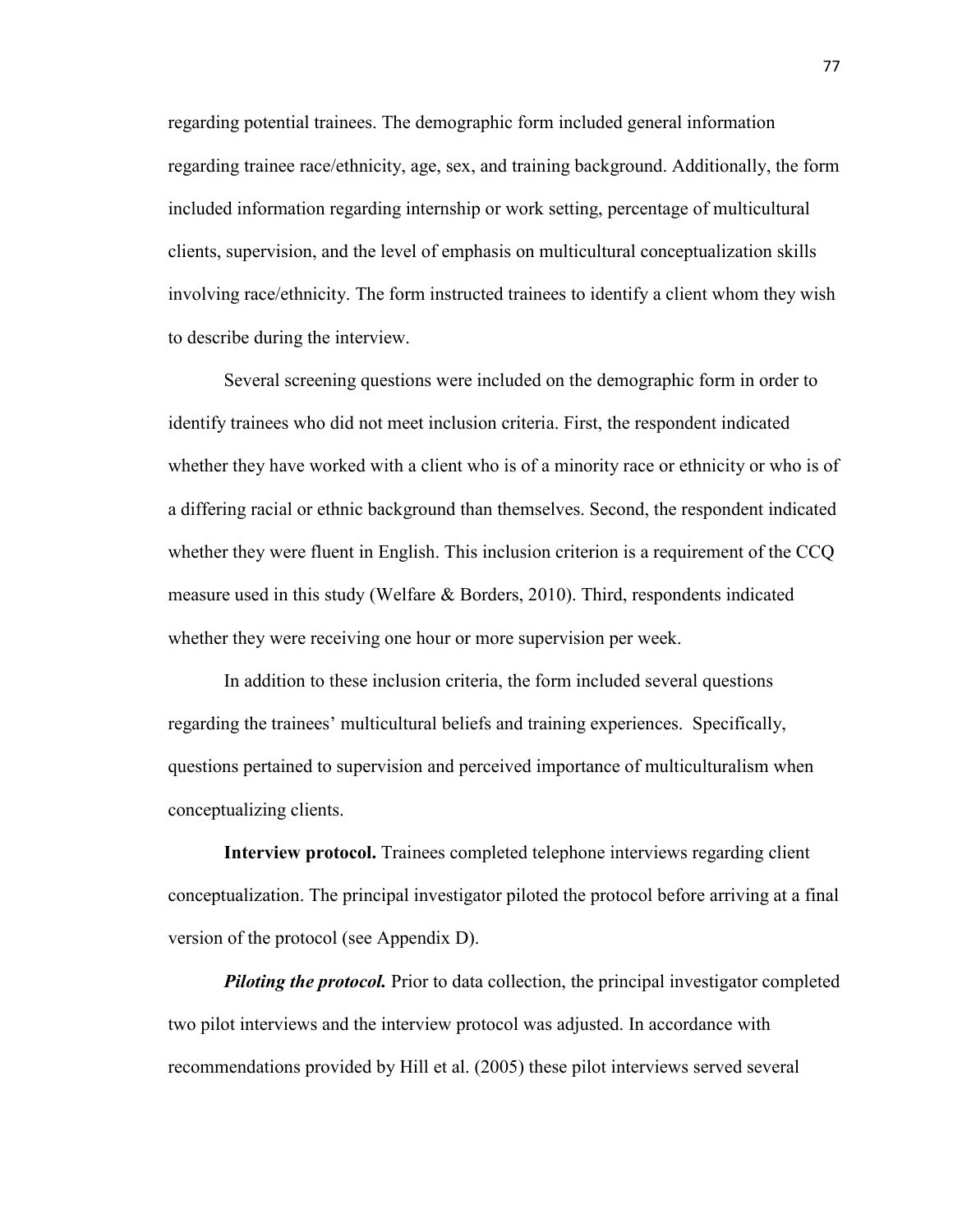purposes. First, piloting allowed the team to revise questions that were unclear to the potential trainee. Second, piloting provided information about data that were likely to be collected from the questions. Lastly, the piloting process allowed the principal investigator an opportunity to practice the protocol questions in a realistic, interview-like setting (Hill et al., 2005). Pilot interviews took place with Licensed Professional Counselors' who were no longer in supervision and would therefore not be eligible to participate in this study.

The protocol was adjusted based on pilot interviews to include a warm-up question regarding challenges encountered during training. During pilot interviews, the warm-up questions asked the trainee to describe their clinical setting and clients. These questions encouraged the trainee to begin thinking about their clinical work; however, the content gathered was superficial in nature and the think-aloud procedure required the trainee to be vulnerable and actively engage with a difficult skill. I added a question regarding challenges in training to encourage the trainee think critically about their development as a therapist and establish rapport early in the interview. One goal of the CQR protocol is developing rapport with the participant (Burkard et al., 2012). As the trainee's skill level was being assessed in this procedure, building rapport at the beginning of the interview and lending support was critical.

*Final protocol.* The final protocol included warm-up questions, a think-aloud procedure, several semi-structured interview questions, and final concluding thoughts regarding the development of conceptualization skills. First, the interview consisted of three opening questions to develop rapport and help the trainee reflect on their clinical work. The trainee was asked to describe her/his/their current site, the clients with which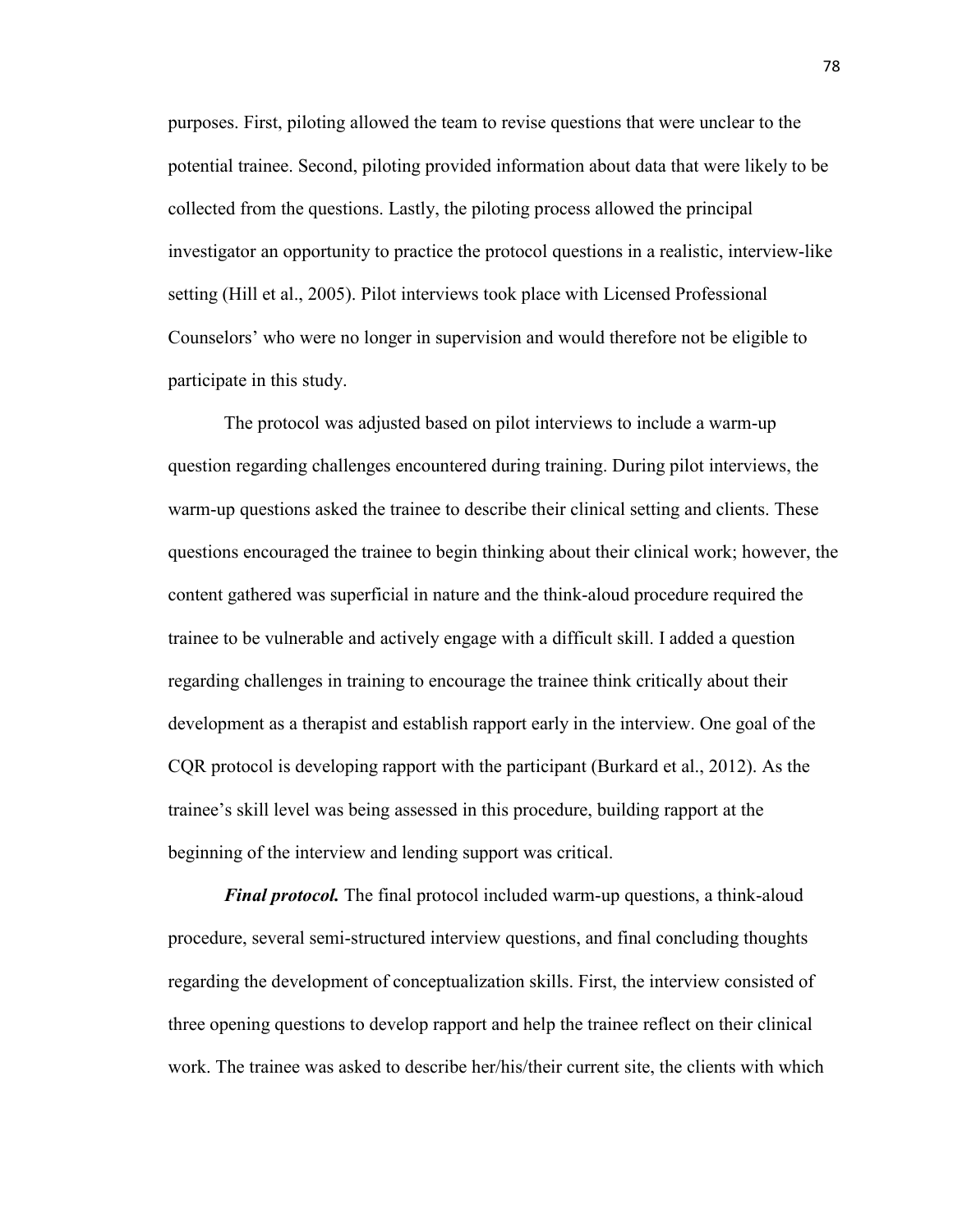they work, and the challenges they have faced in coursework and clinical work. The third question regarding the challenges was added after the pilot interviews to encourage trainees to reflect more deeply on their development and to validate trainees' vulnerability.

Second, trainees completed the think-aloud client conceptualization procedure. Trainees were introduced to the think-aloud procedure and instructed to practice the think-aloud procedure with a short five-minute activity in which they described a good friend to the extent that a stranger would feel as if they had a comprehensive understanding of the friend. This training procedure is borrowed from the Role Category Questionnaire (RCQ; Crockett, 1965). The exercise provided a warm-up for conceptualization without requiring counseling-specific skills or content. Following the practice exercise, trainees were asked to conceptualize a client with whom they have worked who is of a minority racial/ethnic background and/or is of a different racial/ethnic background than the trainee. Respondents were asked to describe any and all sources of information they believed were salient in order to achieve a full understanding of the client. Trainees were informed that the goal of the procedure is to follow the process they work through when conceptualizing clients, eventually arriving at a holistic understanding of the client. Trainees were asked to go into as much detail as possible. No time limit was placed on the think-aloud procedure.

After the think-aloud procedure, trainees completed a semi-structured interview. In the first component, trainees were instructed to answer three questions regarding the think-aloud conceptualization case (see Appendix D). Trainees were asked how they decided whether their client's race or ethnicity was an important component of their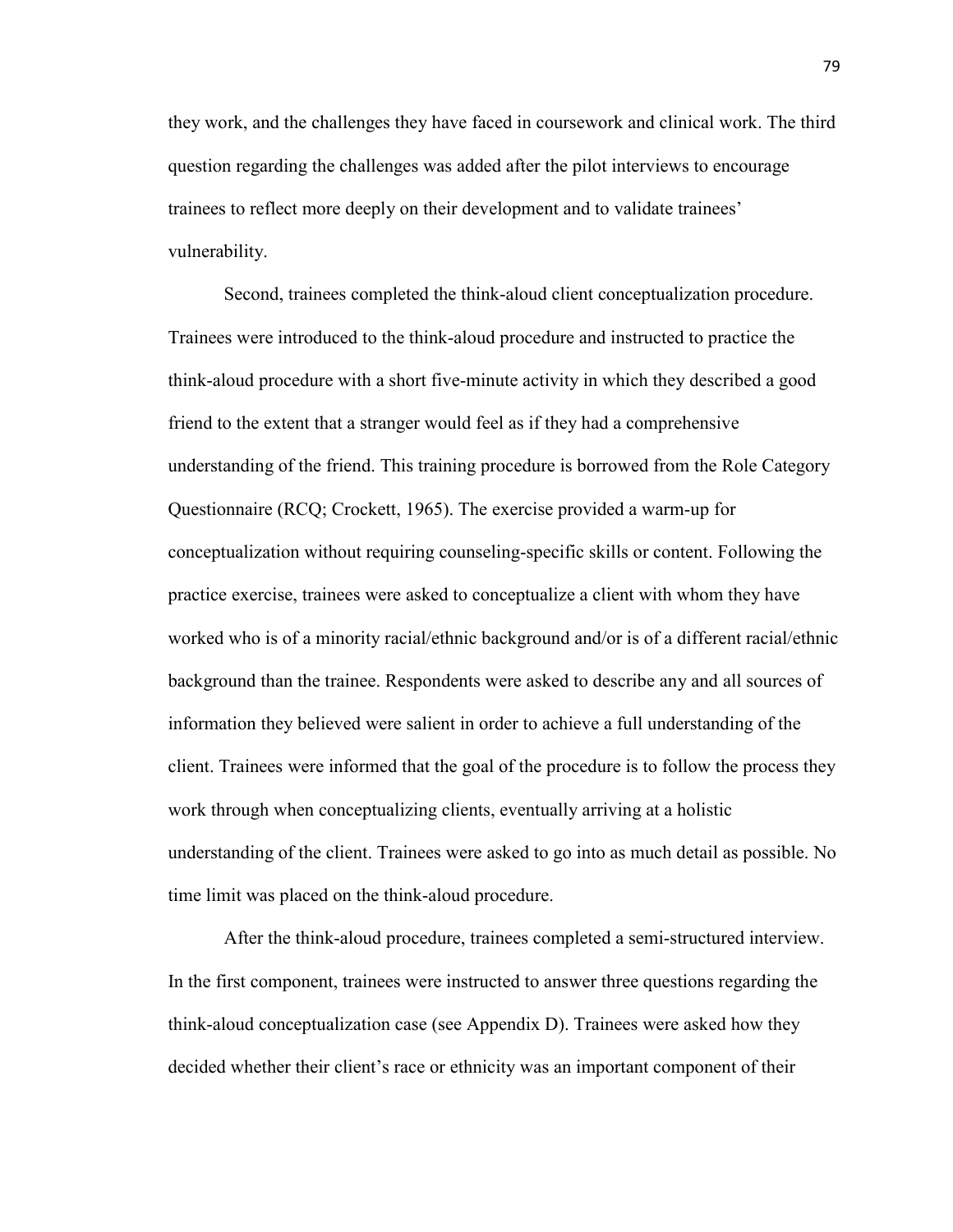conceptualization and how their clinical site facilitated or hindered their conceptualization of this client.

In the second component of the semi-structured interview protocol, trainees answered questions that related to their development of conceptualization skills in working with clients who are racial or ethnic minorities. Trainees were asked how they learned to conceptualize clients and what was most challenging and helpful in developing multicultural conceptualization skills.

The interview concluded with two final questions. First, the trainee was asked if they had any questions or concluding thoughts regarding the topic of multicultural client conceptualization or the interview. Second, trainees were asked about their experiences with and reactions to the interview to allow a space for debriefing.

**Counselor cognitions questionnaire (CCQ).** The CCQ (Welfare, 2007) is a brief measure assessing the quality of client conceptualizations. This measure uses a client conceptualization to assess the quality of the conceptualization. As discussed in chapter 1, conceptualization quality is defined as the complexity of the conceptualization (Welfare, 2007). Complexity is comprised of the level of differentiation (number of different ideas) and integration (connection between these ideas) the counselor applies when conceptualizing a client (Welfare, 2007).

*CCQ development and validation.* In an initial CCQ pilot study of 17 master's and doctoral students, administration time of 15 minutes was established and directions for the completion of the form were clarified. As a result, directions were added to "describe a client as fully as you can by writing words or phrases that explain their defining characteristics" (Welfare & Border, 2010, p. 8). Additionally, trainees rated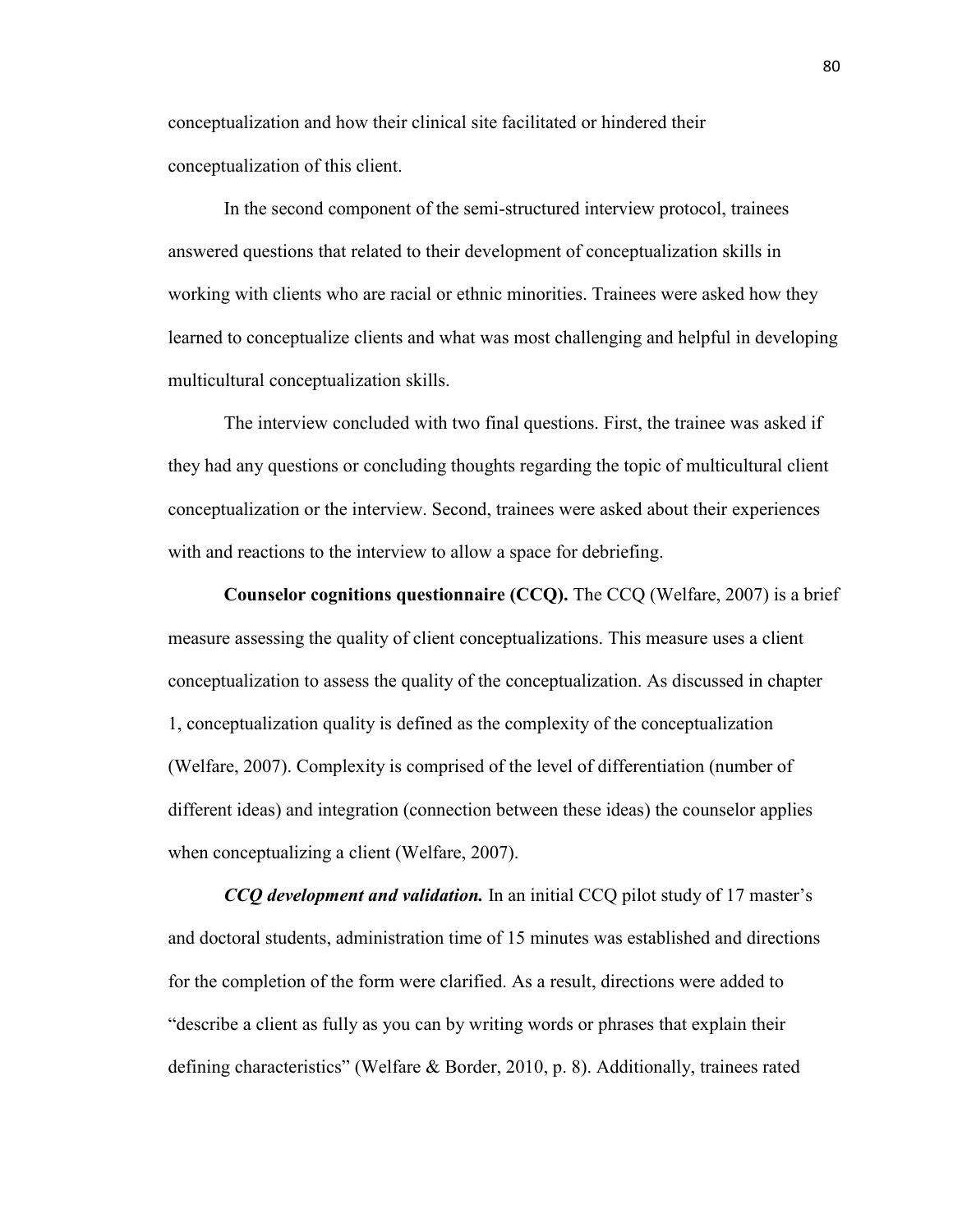whether each characteristic was positive, negative, or neutral. Lastly, directions were added to, "Think about your interactions with them and any attributes or characteristics which you might use to describe them" (Welfare & Borders, 2010, p. 8).

An early validation study of 34 master's and doctoral students from the Council for Accreditation of Counseling and Related Programs found that differentiation scores ranged from 8 to 50 with a mean of 22 (*SD=8.72).* Integration scores ranged from 6 to 15 with a mean of 10.42 (*SD=2.39*). There was a positive correlation between differentiation and integration scores (r  $(31) = .48$ ,  $p = .005$ ). Welfare & Borders (2010) suggested these results indicate scores of cognitive complexity are related but not sufficiently explained by either differentiation or integration scores alone. Inter-rater reliability was strong for both differentiation and integration (.99, .95) (Welfare & Borders, 2010).

 In a larger study of 120 master's and doctoral level students, differentiation ranged from 6 to 72 with a mean of 22.03 (*SD=10.39*) and integration scores ranged from 0 to 22 with a mean of 9.88 (*SD=3.78*). A positive correlation between differentiation and integration was found (r  $(117) = .64$ ,  $p < .001$ ). Trainees who had completed their master's training also scored significantly higher than trainees which provided evidence of construct validity because research shows that experience increases integrative complexity (Ancis & Syzmanski, 2001). Integrative complexity scores in the CCQ (Welfare, 2007) were unrelated to scores on the RCQ (Crockett, 1965), which provided evidence of discriminant validity. Welfare and Borders (2010) suggested that this finding indicated counseling-specific domain specificity for the CCQ (Welfare & Borders, 2010). Lastly, the CCQ inter-rater reliabilities in studies of psychometric properties were .99, .96, and .95 which indicates strong reliability (Welfare & Borders, 2010). Therefore,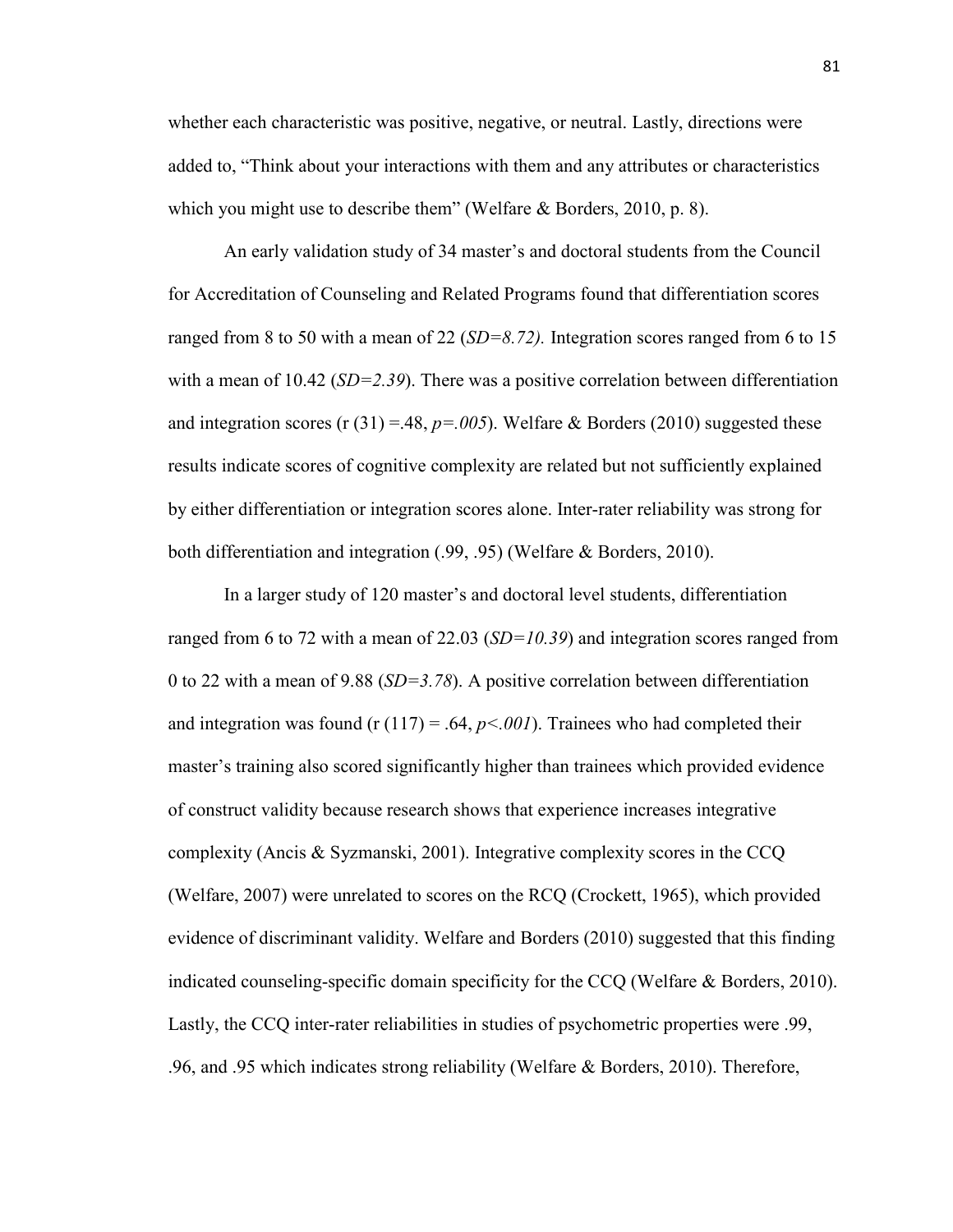sufficient psychometric properties have been established for the CCQ to be administered as a measure of cognitive complexity in this study.

*Administration.* Typical administration procedure for the CCQ (Welfare, 2007) is as follows. Trainees describe their client as fully as they can using words or phrases. They are told to describe the client to the extent that a stranger feels as if they would know them. They then indicate whether the characteristic is positive, negative, or neutral and rate the importance of the characteristic in conceptualizing this client. The proportion of positive and negative client characteristics is associated with a score for integration because higher quality conceptualizations include both negative, neutral, and positive characteristics about the client (Welfare & Borders, 2010). The list of words or phrases are then compiled into categories. For the purposes of this study, the research team completed the form based on the think-aloud client conceptualization content and then the completed form was sent to trainees for and changes or adjustments. All trainees confirmed that the data on the completed CCQ form accurately represented their client conceptualization. The decision to alter the administration procedure in this study was made in collaboration with Laura Welfare, the author of the measure (L. Welfare, personal communication, June 20, 2017). Administration took place following the interview and research team members completed the questionnaire based on the trainee's responses. The completed assessment was then sent to trainees for confirmation that the questionnaire accurately reflected their client conceptualization.

*Scoring.* Team members used the conceptualization created by the trainee to sort the content into distinct characteristics with a positive, negative, or neutral valence. After the content of the conceptualization was captured on the first form, the content was sorted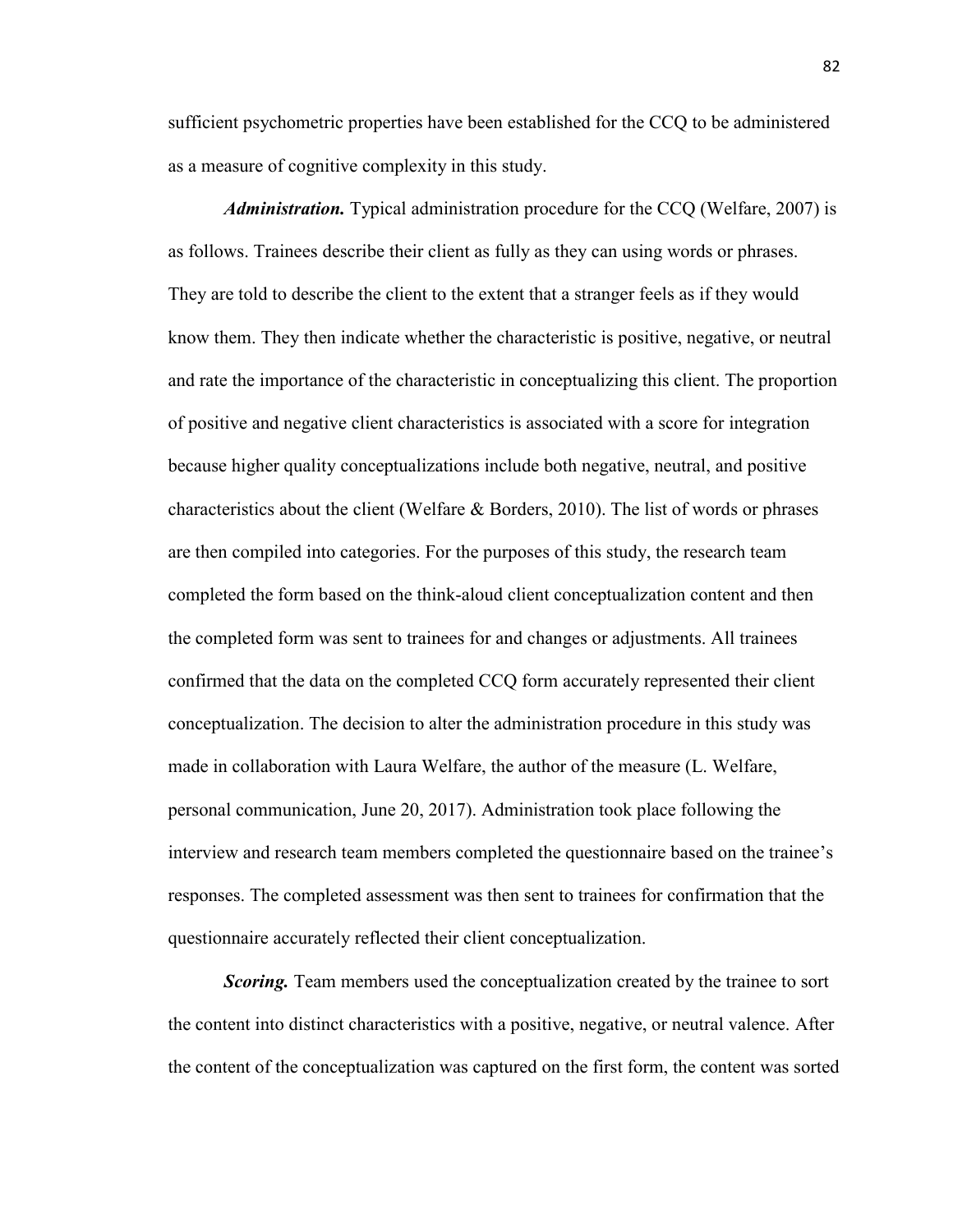into categories and the number of content themes that relate to each category was listed. These measures provided an assessment of the number of categories as well as the number of items in each category. There is no restriction on the number of different characteristics or the connection between these characteristics that a trainee may include. There is no maximum or minimum on this measure in an effort to be inclusive of all ranges of conceptualization complexity levels (Welfare & Borders, 2010). The CCQ scoring manual provides detailed instruction on scoring the protocol (Welfare, 2007).

*Training.* The rater training manual includes the full protocol, sample scoring, and training and administration procedures to guide the use of the measure. The CCQ administration and scoring manual provides three training samples through which raters learn how to score the responses. Welfare and Borders (2007) have suggested that ratersin-training should achieve an initial .90 inter-rater reliability with all three sample scores in order to use the CCQ proficiently. Additionally, at least two raters should score each response sheet to ensure inter-rater reliability (Welfare & Borders, 2007). In accordance with Welfare and Borders (2007), these training recommendations were followed in this study. After each transcript was independently reviewed by team members one and two, interrater reliability was calculated. The inter-rater reliability for the CCQ differentiation and integration scores was calculated to determine if the CCQ could be scored consistently. All eleven trainees each received a score on differentiation and integration. During independent scoring, team member one and two differed by one point on the integration score of one trainee. The discrepancy was discussed as a team and a decision was made regarding integration score for that trainee. An inter-rater reliability of .95 was found indicating high inter-rater reliability.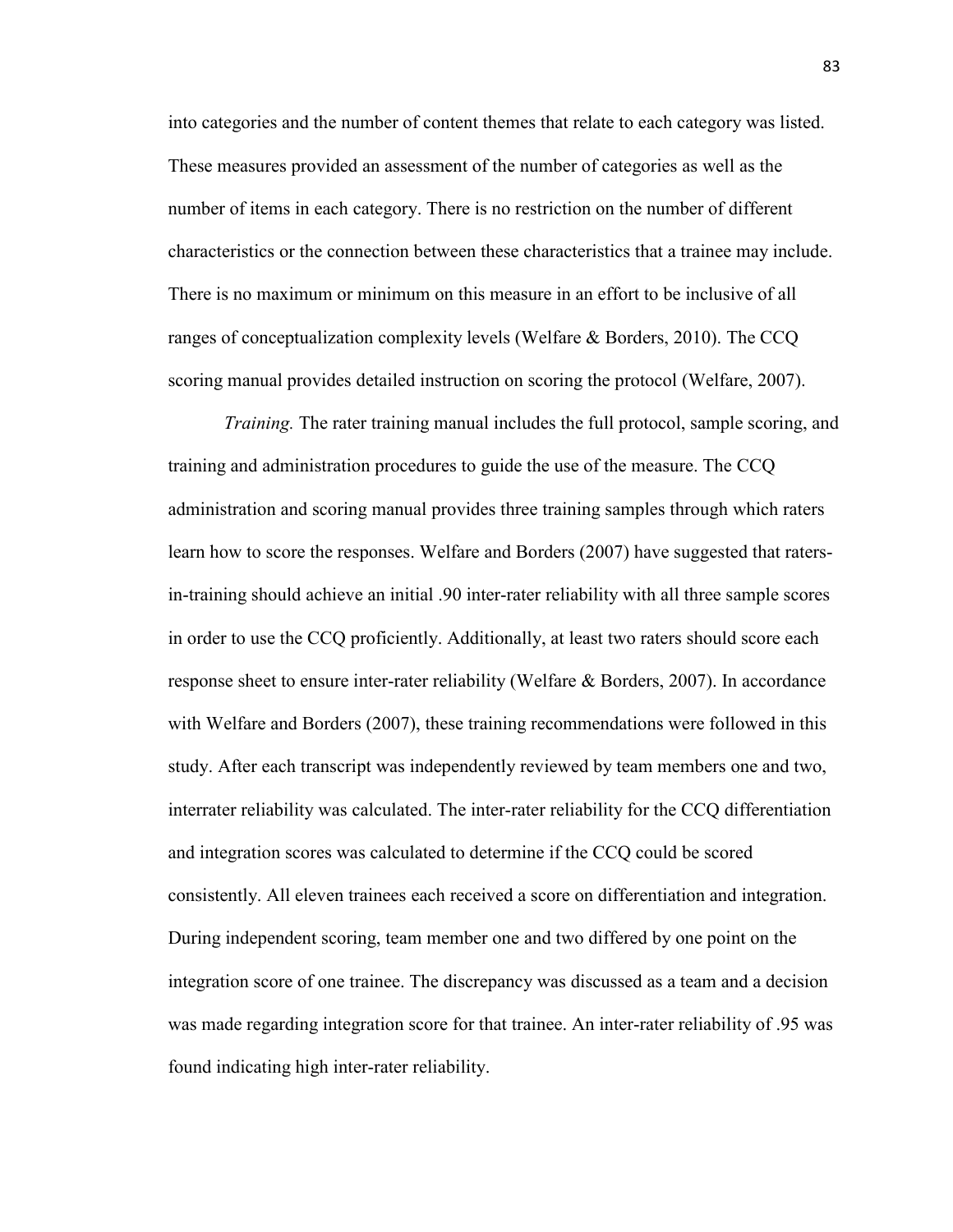*Differentiation.* Differentiation, the number of constructs a trainee identifies when conceptualizing a client, was created by totaling the number of client characteristics included in the conceptualization. Characteristics regarding a client belief, mannerism, quality, trait, tendency, behavior, thought, feeling motivation, fear, or concern were awarded one point each (Welfare & Borders, 2007). Gender and age are considered to be basic demographic information and were, therefore, not scored; however, demographic characteristics which reflect the trainee's understanding of the client were awarded one point (Welfare & Borders, 2010). An example of this would be the characteristic "mature 16-year-old" as this statement reflects some understanding of the client rather than simply their age. When trainees included two characteristics which were seemingly synonyms, such as "direct" and "blunt," these were both awarded points as this reflects distinct constructs in the trainee's thought process (Welfare & Borders, 2007). Phrases which contained multiple constructs were awarded points based on the number of constructs included. For example, "limited support from family and limited support from friends" earned two points based on the scoring criteria. If an adjective was used to describe a word, such as "overly kind," this was awarded one point as the phrase represents one distinct idea (Welfare & Borders, 2007). Single characteristics written as a phrase, such as "unwilling to change" were awarded one point. Points were summed, and descriptive statistics are included in the results section.

*Integration.* Integration describes how constructs are connected to form an overall understanding of the client. First, integration points were awarded based on the characteristics listed. In the scoring protocol for the CCQ, a balance of positive and negative characteristics (no more than 80% of one valence) awards one point in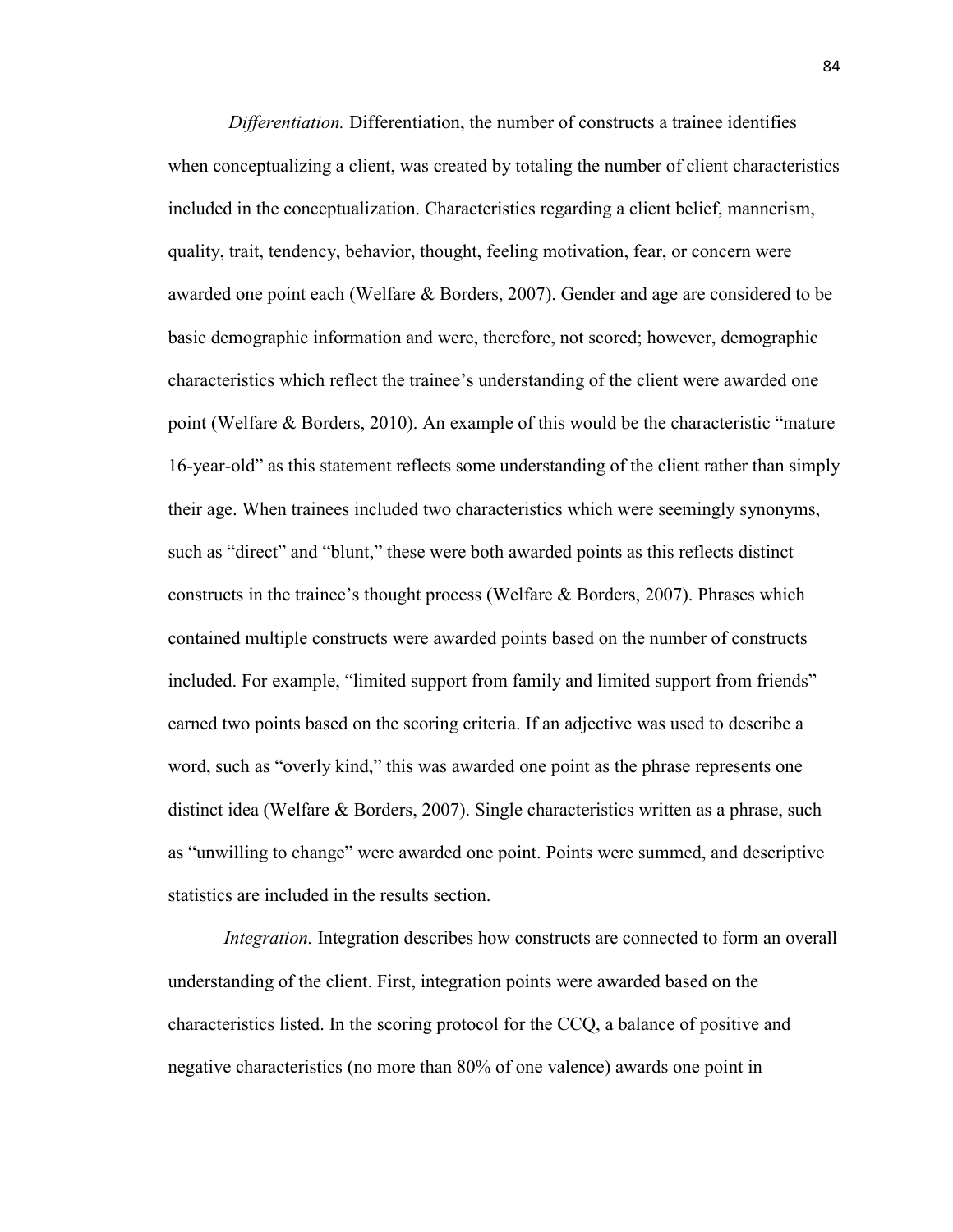integration (Welfare & Borders, 2007). Neutral valence characteristics were not counted in this percentage. One point was awarded for including at least one characteristic in the following areas: cognitive, spiritual, emotional, contextual, and behavioral. Listing a characteristic of the counseling relationship, such as "cooperative" also earned one point.

Second, integration points were awarded based on the categorizations. For example, one point was awarded for every unique category listed that included more than one characteristic. Additionally, a point was awarded for each list of categories that included a characteristic that reflects awareness of the counseling relationship (Welfare  $\&$ Borders, 2007).

### **Procedures**

In the following section, I provide a discussion of the study procedures. First, data collection procedures are described including informed consent, interview procedures, and the administration of the CCQ. Finally, the data analysis procedures are examined including the mixed methods design and CQR.

**Data collection procedures.** Data was collected in three phases. In the first stage of data collection, trainees completed the demographic form and informed consent. These forms were returned to the researcher and trainees who met inclusion criteria were contacted to set up an interview. Those who did not meet inclusion criteria were thanked for their interest in the study. In the second stage of data collection, interviews were conducted and transcribed. The transcripts were sent to trainees to ensure they were comfortable with the content they provided during the interview. Lastly, the client conceptualizations were scored using the CCQ (Welfare, 2007). These completed CCQ forms contained the interview data provided by trainees and were sent to trainees to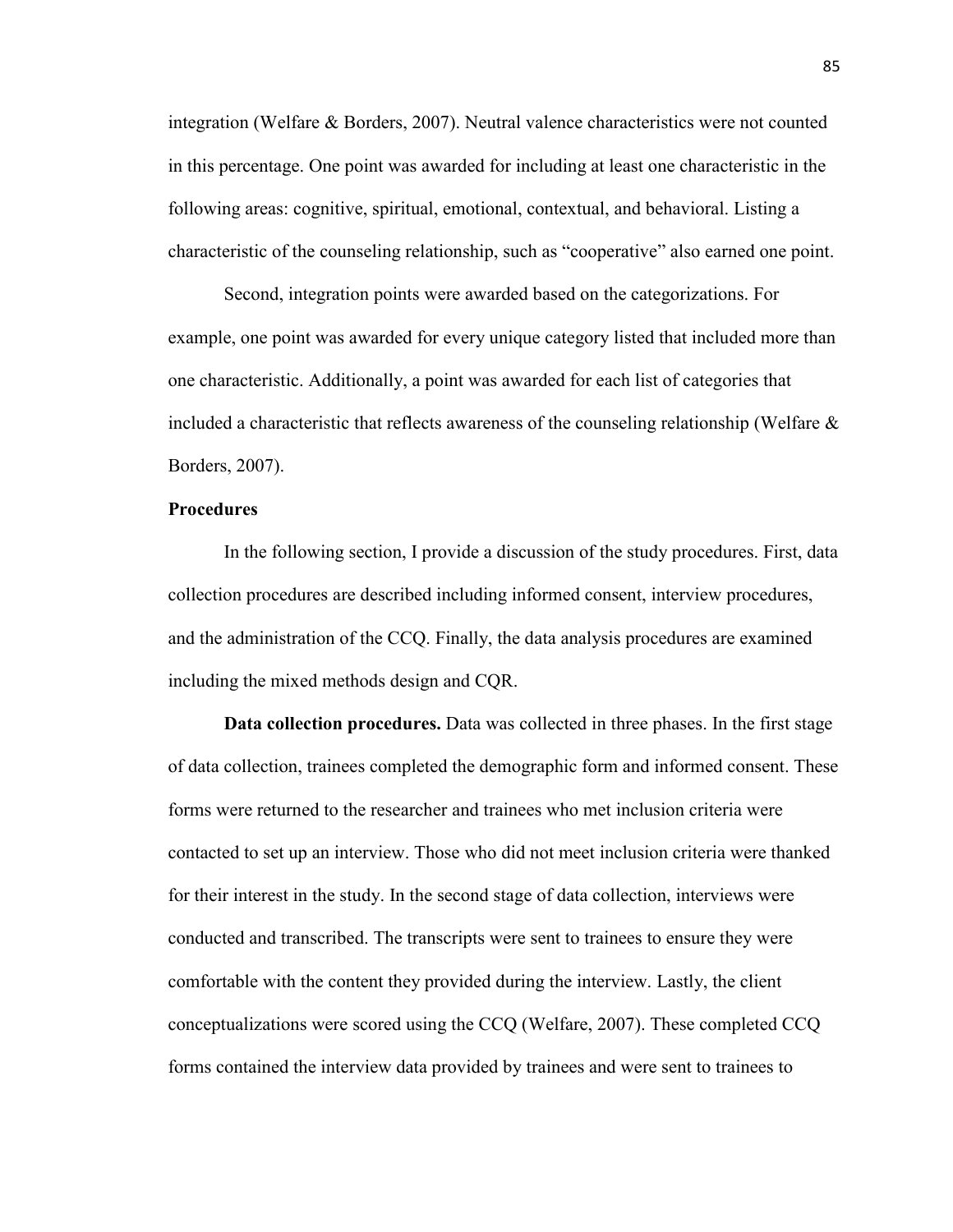confirm that the content accurately captured their client conceptualization. All trainees responded that they believed their client conceptualization was accurately recorded on the CCQ form (Welfare, 2007).

**Informed consent.** An informed consent form was sent with a recruitment email and demographic form to all trainees prior to interviews. The consent form described the purpose of the study and time involved in participation. Additionally, the form included benefits and risks of participation and confidentiality information. Space was provided for the signatures of trainees and the principal investigator. The consent form is included in Appendix A.

**Interview process and transcription***.* Trainees were provided with the interview protocol in advance of the interview. This decision was made in accordance with recommendations provided by Burkard et al. (2012). Providing trainees with the interview questions for review prior to the interview ensured trainees had experienced the topic under investigation, served as informed consent so trainees were entirely aware of what would be asked of them, and allowed time for trainees to think and reflect on protocol questions (Burkard et al., 2012).

The principal investigator conducted ten of eleven interviews. A research team member completed one interview based on their own personal investment in CQR training. One interview was completed in-person rather than by telephone due to trainee telephone issues. Length of interviews ranged from 45 minutes to 90 minutes.

During the client conceptualization think-aloud task, the trainee was not interrupted by the interviewer. Researchers have asserted that asking participants to think out loud by verbalizing and vocalizing spontaneous inner speech does not alter or disrupt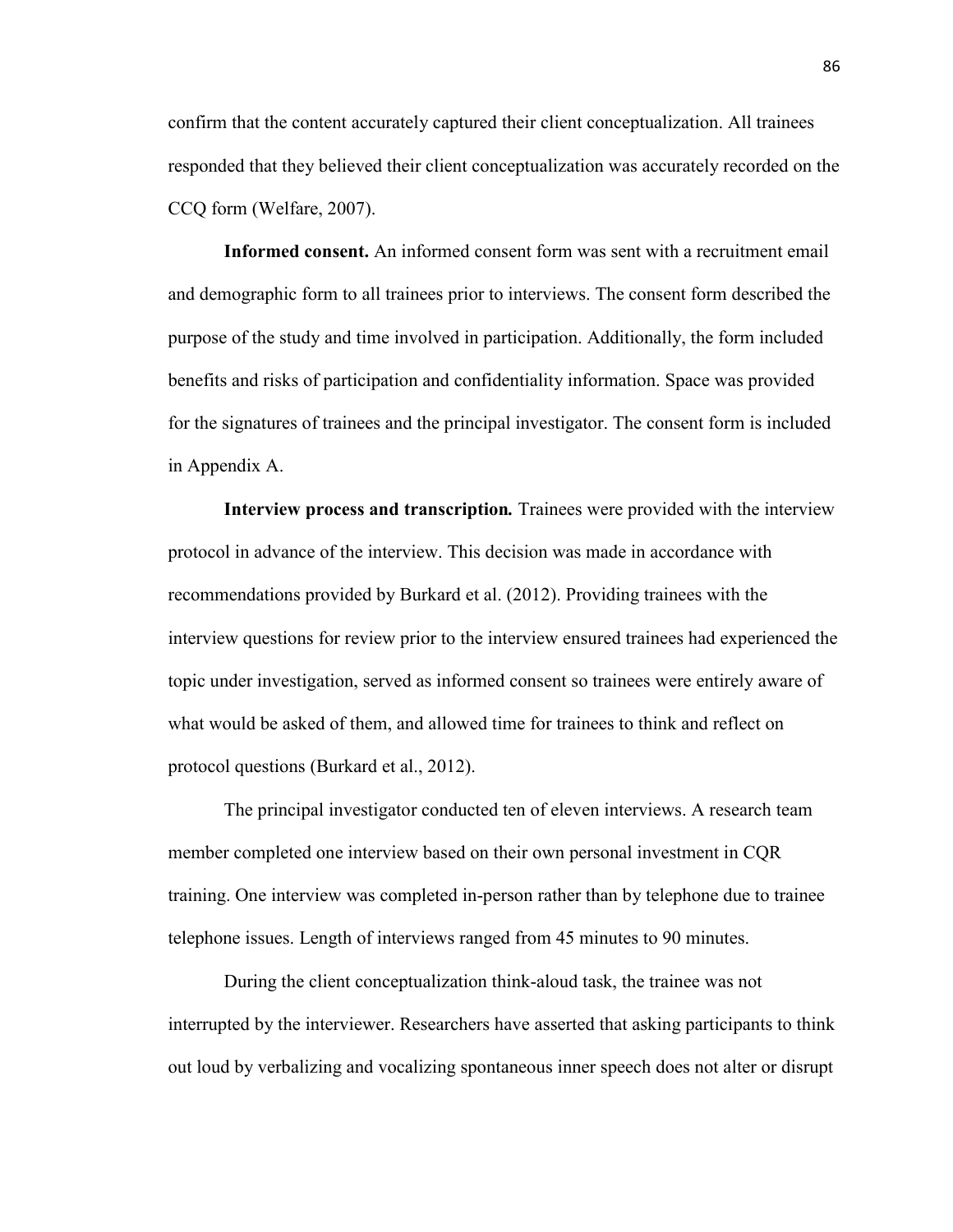the participant's natural thought process unless the participant's thoughts are interrupted by the interviewer (Fox et al., 2011). As discussed previously, requesting explanations or elaborations changes the response of trainees, rendering the procedure less valid. Therefore, the principal investigator made every effort not to disrupt the thought process.

Technical considerations regarding interviews included recording procedures and interview transcription. Audio-recording was used in this study and all audio-recording equipment was tested before use. Additionally, the researcher took notes throughout the interview in order to ask follow-up questions and maintain a secondary record of trainee responses. No visual recording devices were used. Nine of eleven trainee interviews were transcribed by the principal investigator. Each of the two research team members completed one interview transcription. Team members listened to the audio-recording and transcribed all interview content. Transcribed content was sent to trainees and all trainees verified the accuracy of the transcription.

*Institutional Review Board***.** Midway through data collection, the IRB was consulted for a change to the inclusion criteria. The original inclusion criteria stated the trainee was to conceptualize a client who was (1) of a different race or ethnicity than the trainee *and* (2) who was of a minority racial or ethnic background. As nine of the 11 trainees were of majority racial background, conceptualizing a client who was of a minority racial or ethnic background *and* a background different from themselves were one and the same. One trainee was of a minority ethnic background and chose a Caucasian client. Therefore, the client was of a differing ethnic background than the trainee but did not meet this second inclusion criteria of being of a minority racial or ethnic background. The trainees misunderstood the inclusion criteria on the informed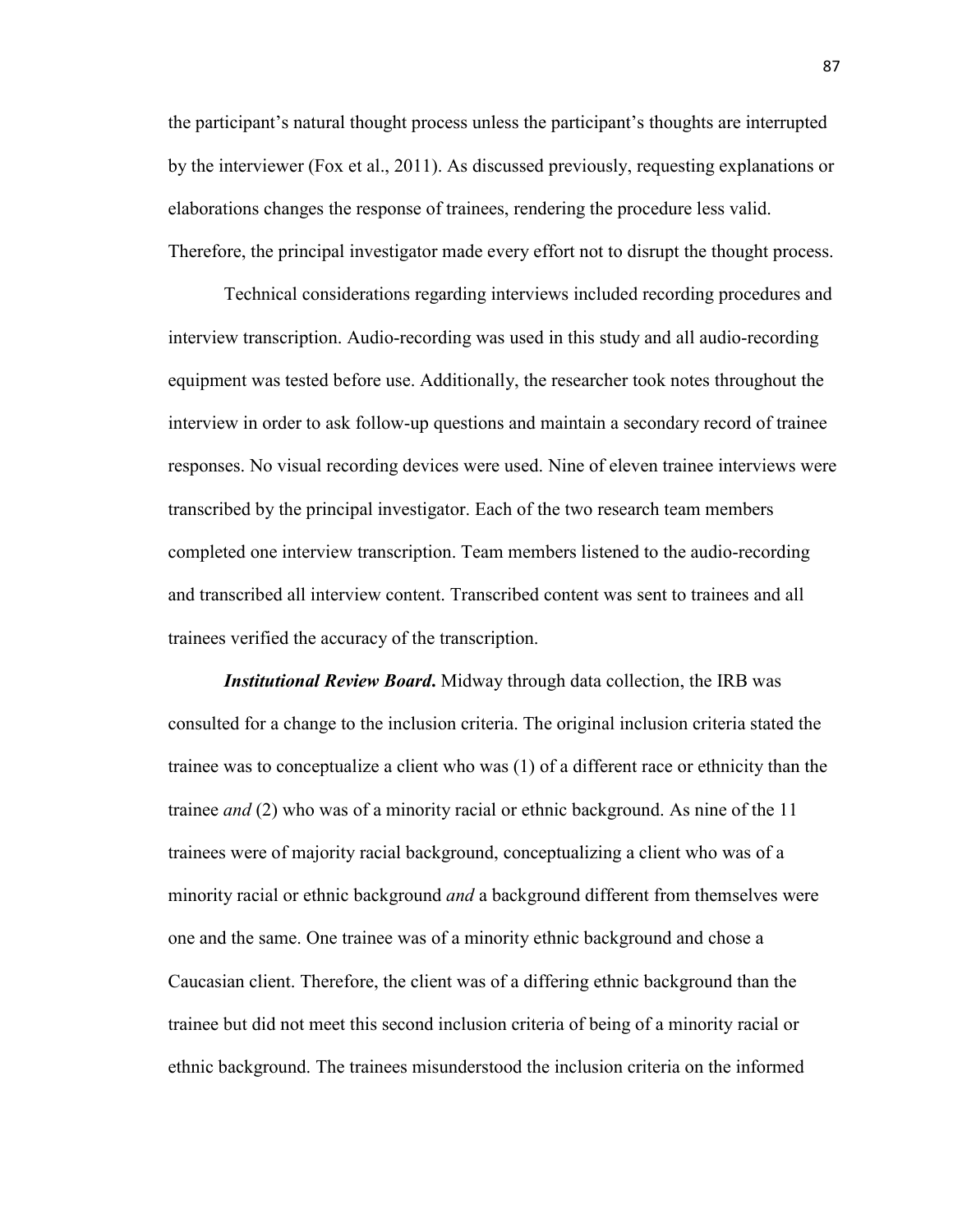consent and protocol and described choosing this client for her conceptualization based on the impact of cross-racial differences between the client and trainee. As a result, the inclusion criteria were altered and trainees conceptualized a client who was (1) of a different race or ethnicity than the trainee *or* (2) who was of a minority racial or ethnic background.

Inclusion criteria were changed to accommodate this interview for several reasons. First, as the original inclusion criteria were easier to meet for trainees who were of a majority racial/ethnic background, the original criteria inadvertently made it more difficult for trainees of racial/ethnic minority backgrounds to participate. Second, the client's race did not emerge until half way through the think-aloud procedure. Therefore, the trainee could not have been asked to identify a new client at this point in the interview and would not have been included in data analysis. Therefore, in consulting with the auditor and the IRB, the inclusion criteria were changed to conceptualize a client who is of a differing racial ethnic background than themselves and/or a client of minority racial or ethnic background.

**Data analysis procedures.** This study follows a mixed methods design with emphasis on the qualitative portion of results. Qualitative data analysis was conducted using CQR procedures (Hill et al., 2005). Quantitative data was analyzed using the Statistical Package for Social Sciences (SPSS) software.

*Mixed methods.* The study used a mixed method design with emphasis on the qualitative portion of the data. The CCQ, a quantitative measure, was embedded to provide information regarding the quality of the conceptualizations created by trainees during the interview. The conceptualization generated by the think-aloud procedure and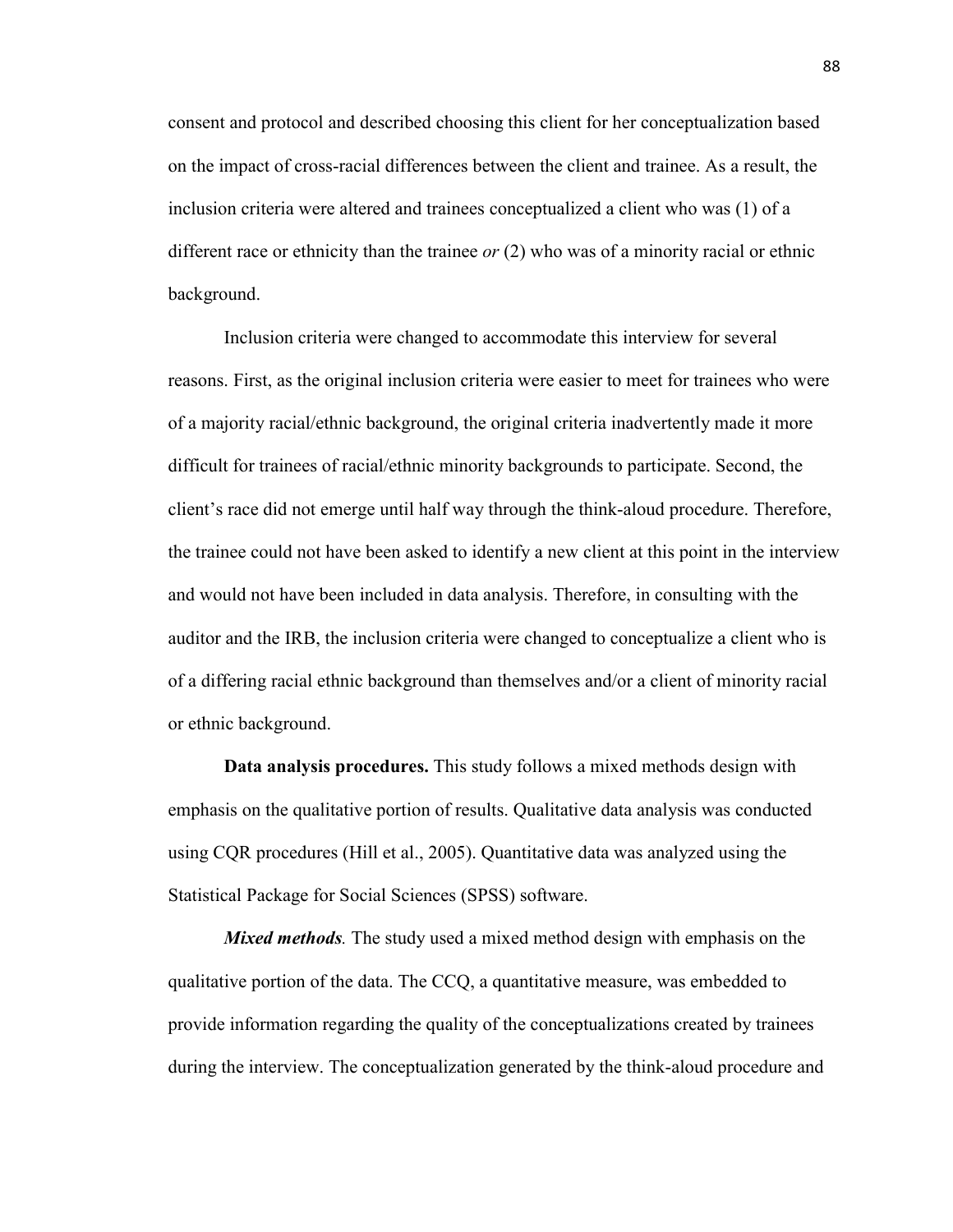the data from the semi-structured interview were analyzed using CQR (Hill et al., 2005; Hill et al., 1997). Research team members then analyzed the conceptualization using the CCQ (Welfare, 2007). The research team completed the form based on the think-aloud client conceptualization content. The completed assessment was then sent to trainees for confirmation that the questionnaire accurately reflected their client conceptualization. All trainees confirmed that the data on the completed CCQ form accurately represented their client conceptualization.

A fixed mixed methods design was used, such that the process and procedures were preplanned rather than emerging during data collection. Additionally, the study used an embedded design (Creswell & Plano Clark, 2011). In this design,

qualitative data was the focus and quantitative data was intended to better understand the qualitative findings. The point of interface, also known as the stage of integration, refers to the point at which quantitative and qualitative strands of research were mixed (Creswell & Plano Clark, 2011). The point of interface used in this study was at the data analysis phase. Results from the CCQ were embedded within the interview results during data analysis. I now briefly discuss the qualitative data analysis process.

*CQR.* The interview, including the think-aloud procedure and the semi-structured interview questions, was analyzed using CQR (Hill et al., 2005). The think-aloud content provided information regarding the most influential factors which emerged during the data analysis. The semi-structured questions sought to elaborate the client conceptualization and provide information regarding influences on multicultural conceptualization skills. The team adhered closely to guidelines provided by Hill et al.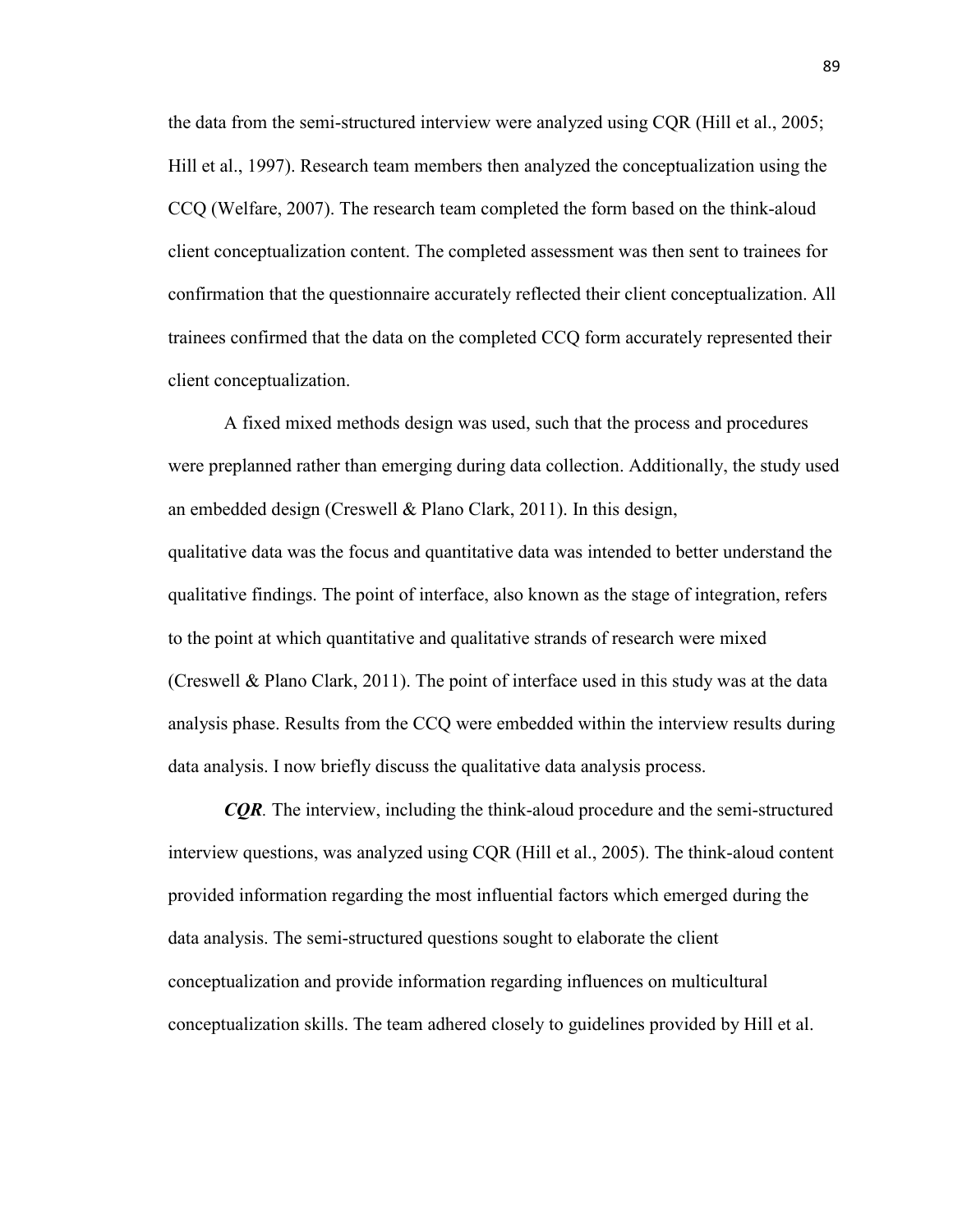(2005) and Thompson et al. (2012) for the data analysis procedures. The CQR data analysis process is divided into three phases, which are outlined below.

*Domaining the transcripts.* In CQR, the domain list is created from the interview transcript to describe each individual trainee's experiences within distinct groups or clusters (Hill et al., 2005). This process included (1) developing a domain list for each case, (2) updating the domain list with new case transcripts, (3) assigning interview data into domains, and (4) developing a consensus version of interview data and core ideas within domains for each case.

In this study, the research team developed a list of domains by reviewing the transcripts from each interview (Hill et al., 2005). During team meetings, members came to consensus by adding, deleting, or combining domains until a domain list was created that all members agreed upon. Once the domain list was finalized, team members independently read through the list and assigned raw data from the transcripts to each domain (Hill et al., 2005). Included in the "other" domain was information that was deemed important but did not fit into any existing domains in the list (Thompson et al., 2012).

 After researchers had independently domained the data for a transcript, the team met to discuss how they divided the raw data from the interview transcripts into the various domains. The team discussed any differences regarding how interview data was divided into the domains until consensus was reached. The team made changes to each domained case as needed until a consensus version was created. The final domained transcript included the domain titles followed by the raw data that fitted within each domain. In accordance with recommendations set by Hill et al. (2005, we continued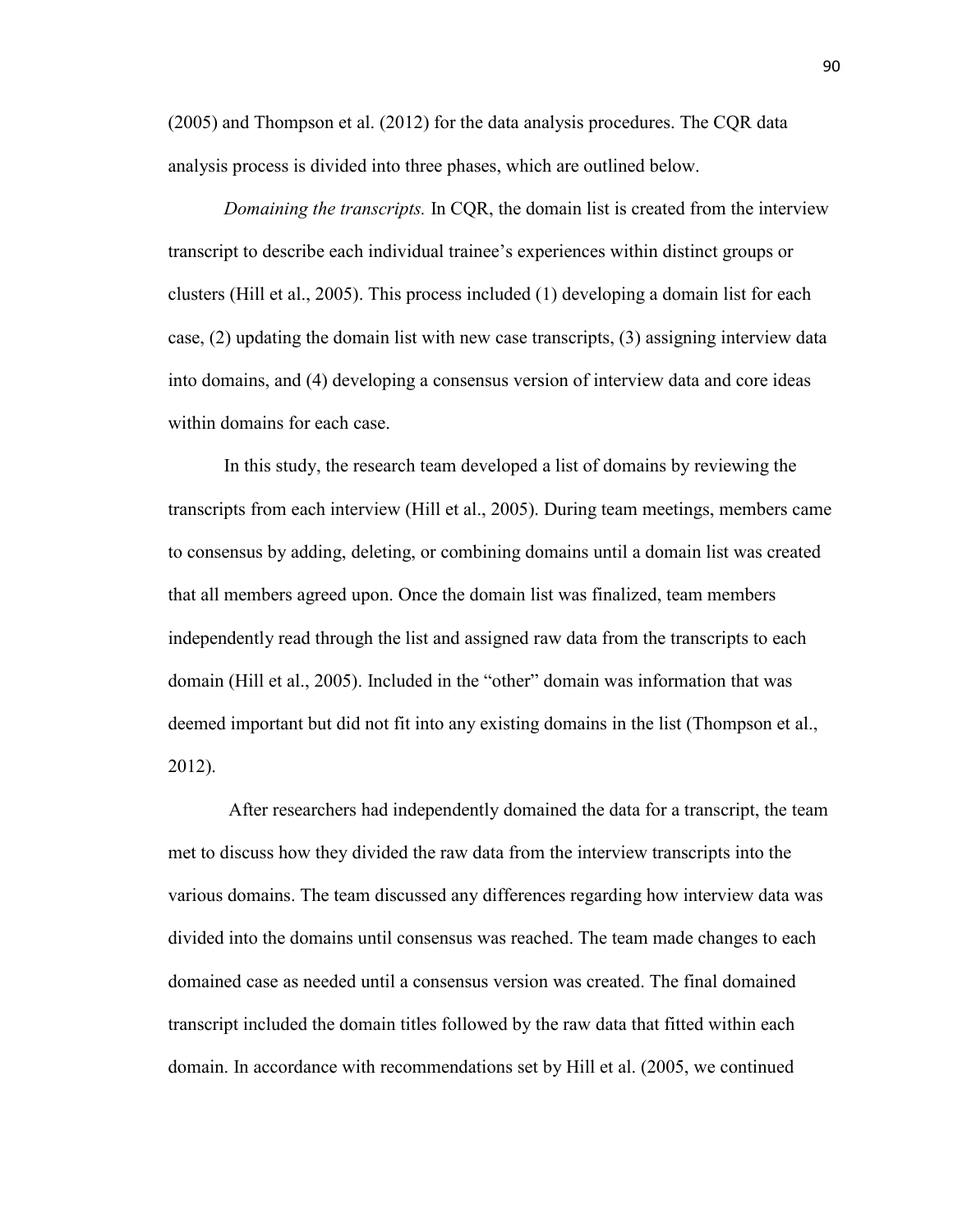changing the domain list until the list stabilized. The list stabilized following the domaining process of the third case transcript.

The team attended to the amount of data that was double or triple-coded to ensure that domain titles were distinct from one another and the same interview content did not fit within several domains. For example, if content is "double-coded," or fit into the same two domains, these domains were combined as this signaled that the domains did not represent distinct content. Further, we double coded information sparingly which provided the team with an indication that the domains were unique (Thompson et al., 2012). No information was triple-coded. Following the creation of a final domain list, the core ideas then served as a summary of what each trainee said, in their own words, in each domain (Thompson et al., 2012).

*Core ideas.* After all cases were domained, core ideas were developed for each case. Core ideas can be conceptualized as a concise summary of trainees' words within each domain (Thompson et al., 2012). The core ideas served as summaries of the content of each domain for each case. Core ideas were briefer than the raw data and the team sought to eliminate trivial details (Thompson et al., 2012). Additionally, core ideas remained as close to the data as possible as there is a tendency to jump to a higher level of abstraction than what is warranted by the data (Hill et al., 2005). The *coring process* condensed the trainee's words into a format that was concise, clear, and comparable across cases (Hill et al., 2005).

Several steps characterized the coring process. First, the interview data in each domain was written to yield concise and clear wording that the team agreed accurately reflected the words of the trainee. Second, each case was sent to the auditor for feedback.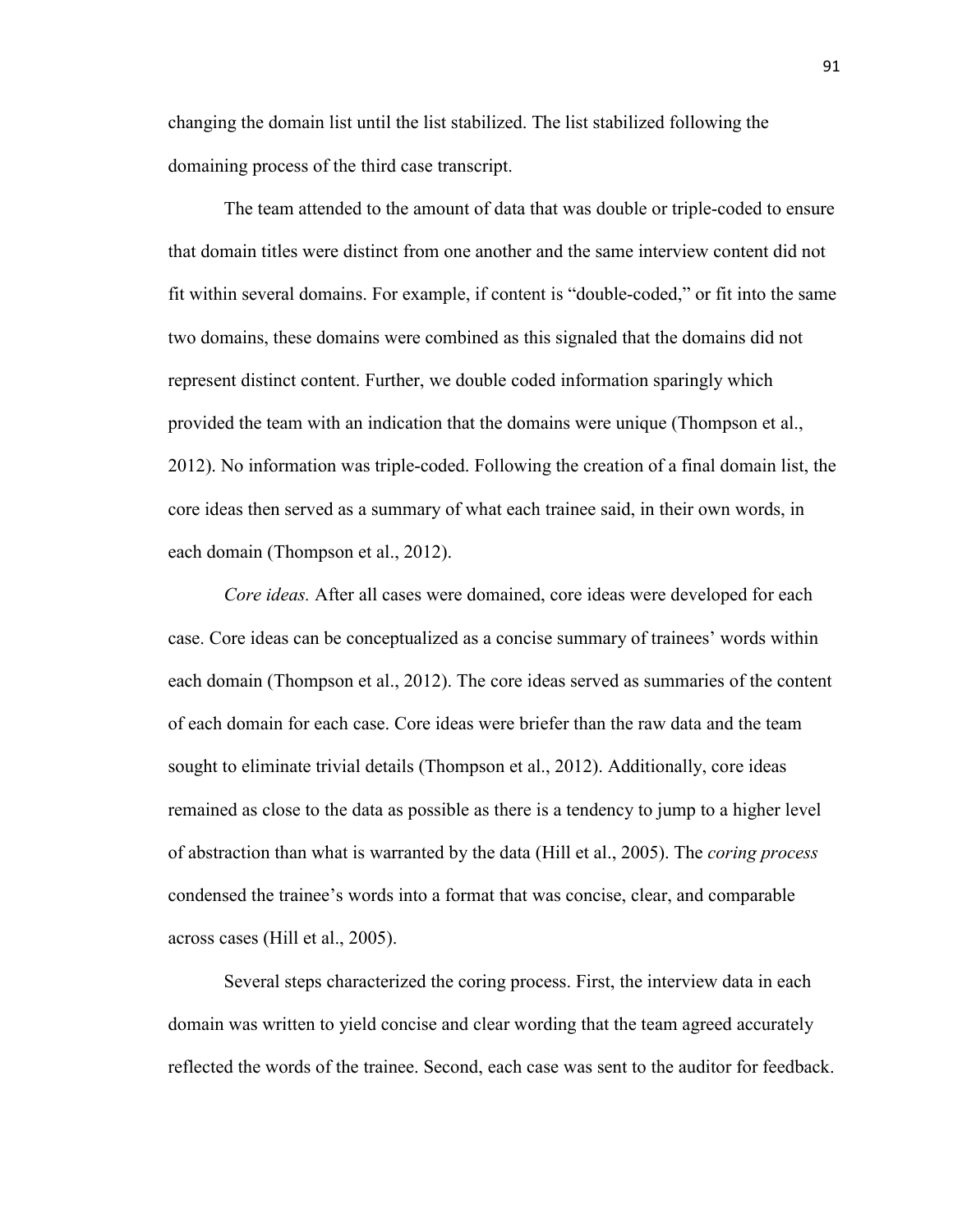Third, auditor feedback was discussed during team meetings. Changes were made by using the raw data to resolve discrepancies as a team. Fourth, a final version of each case was created (Thompson et al., 2012).

*Cross-analysis.* Cross-analysis is the final phase of CQR data analysis and is characterized by a description of the themes that emerged across trainees (Hill et al., 2005; Ladany, Thompson, & Hill, 2012). Additionally, cross-analysis includes the proportions of trainees who endorsed each theme (Hill et al., 2005). The proportions allow for transferability of findings to a more general population and provide information of how representative each theme was of the overall sample (Hill et al., 2005).

The cross-analysis process consisted of several steps. First, a team member created a document which organized core ideas from all trainee cases within each domain. Second, this document was used to create categories within each overarching domain based on the cored down interview data. Team members independently created categories which they felt reflected the cored data within each domain. Third, the team then met to discuss categories and arrive at a consensus for each domain. These categories were sent to the auditor to provide feedback. Fourth, the team integrated this feedback and created a final version of categories within each domain. Categories were assigned frequencies as follows: (a) *general* pertained to all or all but one trainee endorsing a response, (b) *typical* pertained to more than half of the trainees endorsing a response, and (c) *variant* pertained to half or less of the trainees endorsing a response (Ladany et al., 2012).

*CCQ.* First, the principal investigator used the transcript from the think-aloud client conceptualization procedure to complete the CCQ form (see Appendix C; Welfare,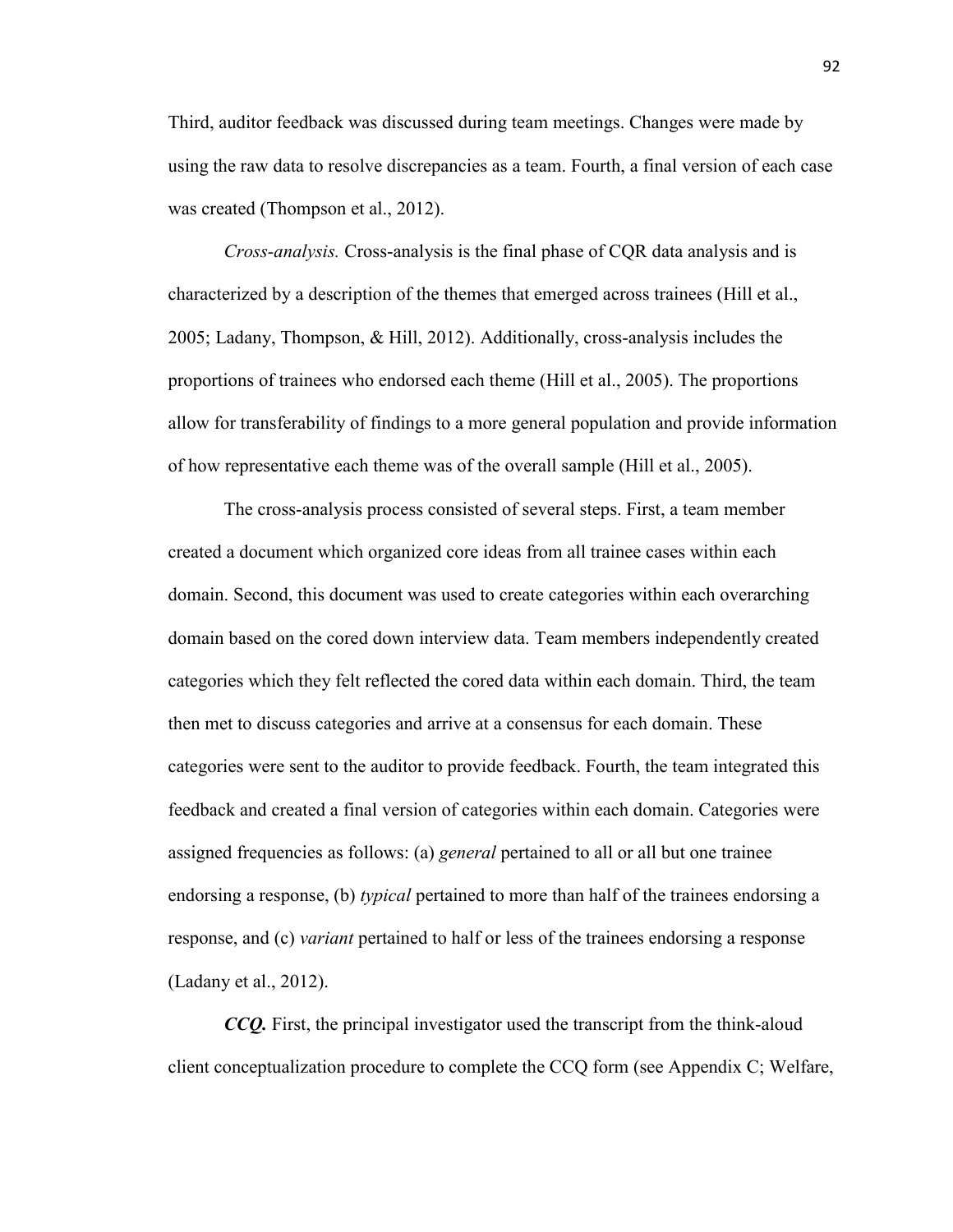2007). In this phase, the principal investigator used only the client conceptualization content from the interview transcript to write each client characteristic discussed during the conceptualization. The principal investigator then sorted the characteristics into themes on the third page of the CCQ form. Team member one and two then checked the completed forms based on the transcripts and any potential changes to the form were discussed as a group.

Second, completed CCQ forms and typed transcripts of the interview content were sent to trainees by email for verification that the form accurately reflected the content of their client. All trainees responded to this email confirming that the form and transcript were correct.

Third, after trainees verified the content of the form, two team meetings were held to provide training on CCQ scoring to assess conceptualization quality. The team completed CCQ scoring training practices as outlined by Welfare (2007).

Fourth, team member one and two scored the completed CCQ forms. First, a differentiation total was created which summed the number of distinct constructs. Second, integration scores were calculated following the scoring protocol set in Welfare (2007). When scoring the protocol, raters classified each construct as one of four types of descriptors including cognitive, emotional, spiritual/values, or behavioral. As more complex conceptualizations include a variety of types of characteristics, trainees earned a point for each type of descriptor used (Welfare & Borders, 2010). Additionally, because awareness of the counseling relationship is an important marker of conceptualization quality (Ancis & Syzmanski, 2001; Welfare & Borders, 2010), scores increased when trainees included client descriptors for characteristics that mention the counseling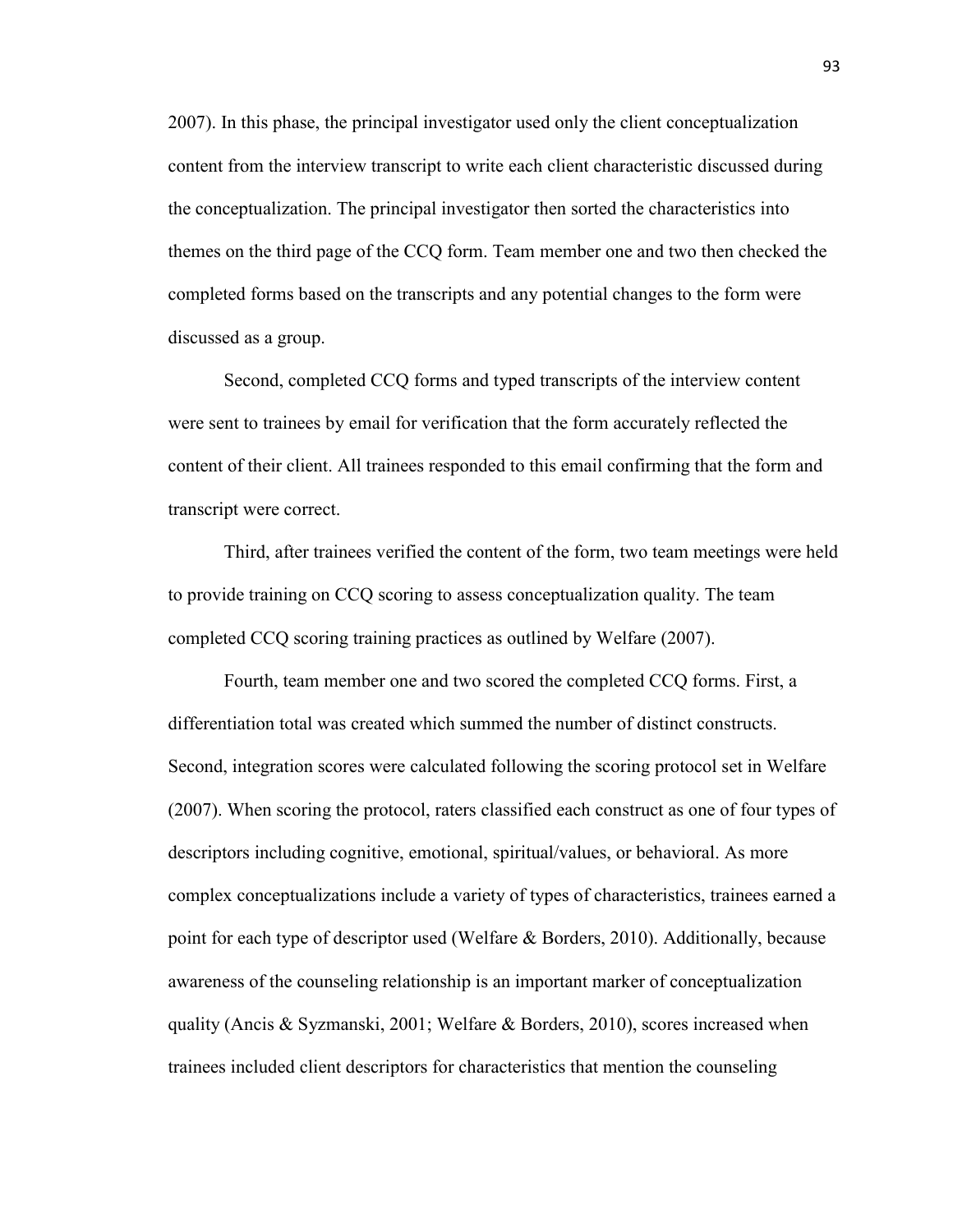relationship (Welfare & Borders, 2010). Raters also assessed valence of characteristics because client conceptualizations should include discordant information such that the client is not perceived to have all positive or all negative traits (Welfare & Borders, 2010). Raters classified each construct as positive, negative, or neutral. They then calculated the balance of positive and negative characteristics and awarded one point if less than 80% of the characteristics were of one valence (Welfare & Borders, 2010). Lastly, raters totaled the number of unique categories listed by the trainee as a marker of conceptualization quality (Welfare & Borders, 2010).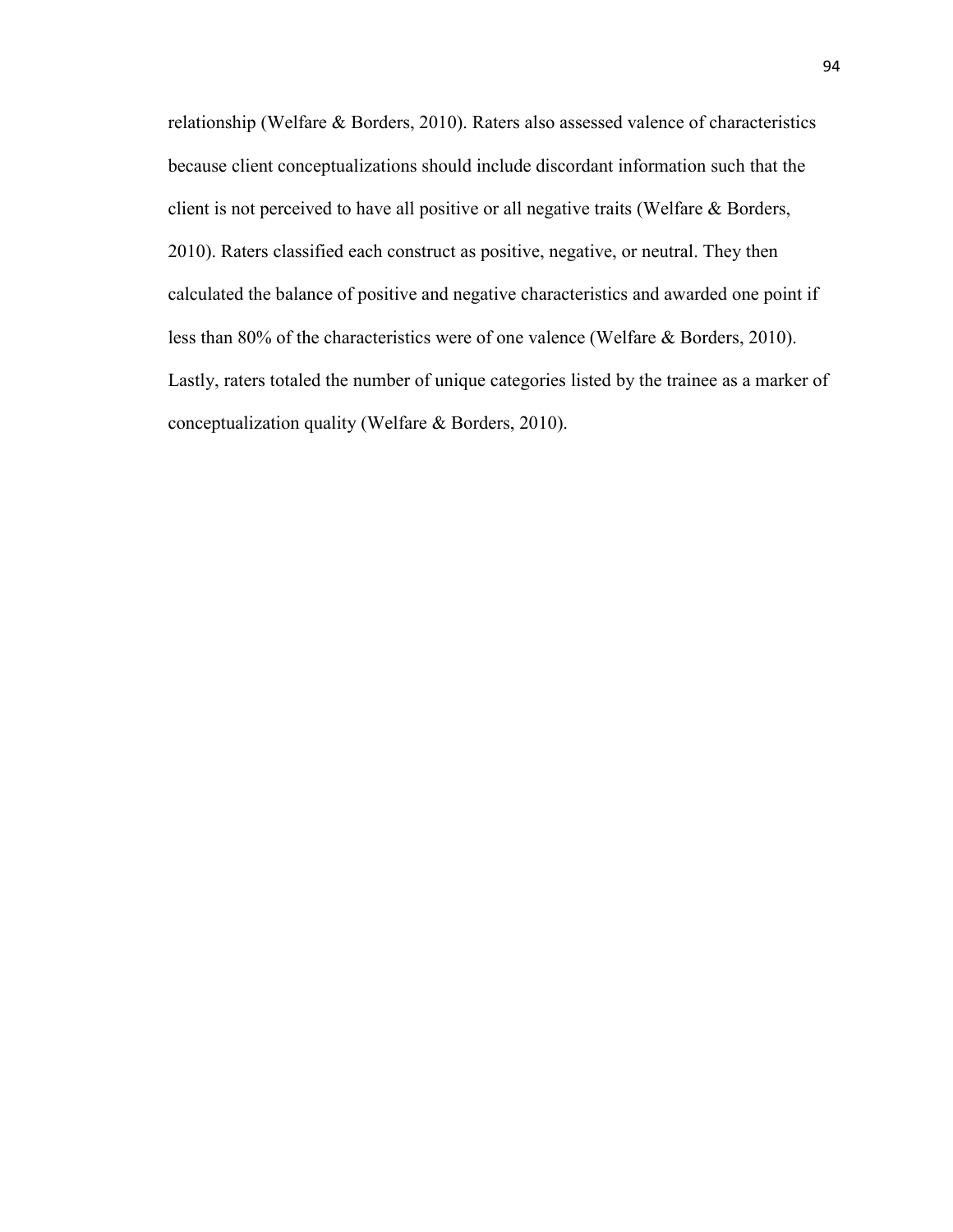#### CHAPTER 4: RESULTS

The results of this study are presented in two major sections. First, CQR (Hill et al., 2005) findings related to the think-aloud conceptualization procedure are provided in Table 1. During the conceptualization procedure, trainees conceptualized a client who was of a different racial or ethnic background than themselves. Results from the conceptualization were quantitatively analyzed using a measure of conceptualization quality (CCQ; Welfare, 2007). In the second section of the results, trainees explored how they learned to conceptualize clients and what factors challenged and facilitated this learning process. CQR (Hill et al, 2005) findings from the second section of results are included in Table 2. Categories are labeled with the following frequency descriptors based on 11 cases total: *General* = 10-11 cases, *Typical* = 5-9 cases, *Variant* = 2-4 cases. Categories that emerged in only one case were moved to an "other" category. "Other" results are not described in this manuscript.

#### **Multicultural Conceptualization**

Trainees engaged in an open case conceptualization of a client who was racially or ethnically different from themselves. The conceptualization content was quantitatively and qualitatively analyzed and results are enumerated in the following section.

Prior to discussing quantitative results is a brief presentation of client background and presenting concern to provide client contextual information. First, trainees briefly described several demographic components of the client background. Five trainees worked with child clients and six trainees worked with adult clients. All 11 trainees reported the client's race during the client conceptualization which included clients who were African American, Native American, Indian, Mexican American, Saudi, and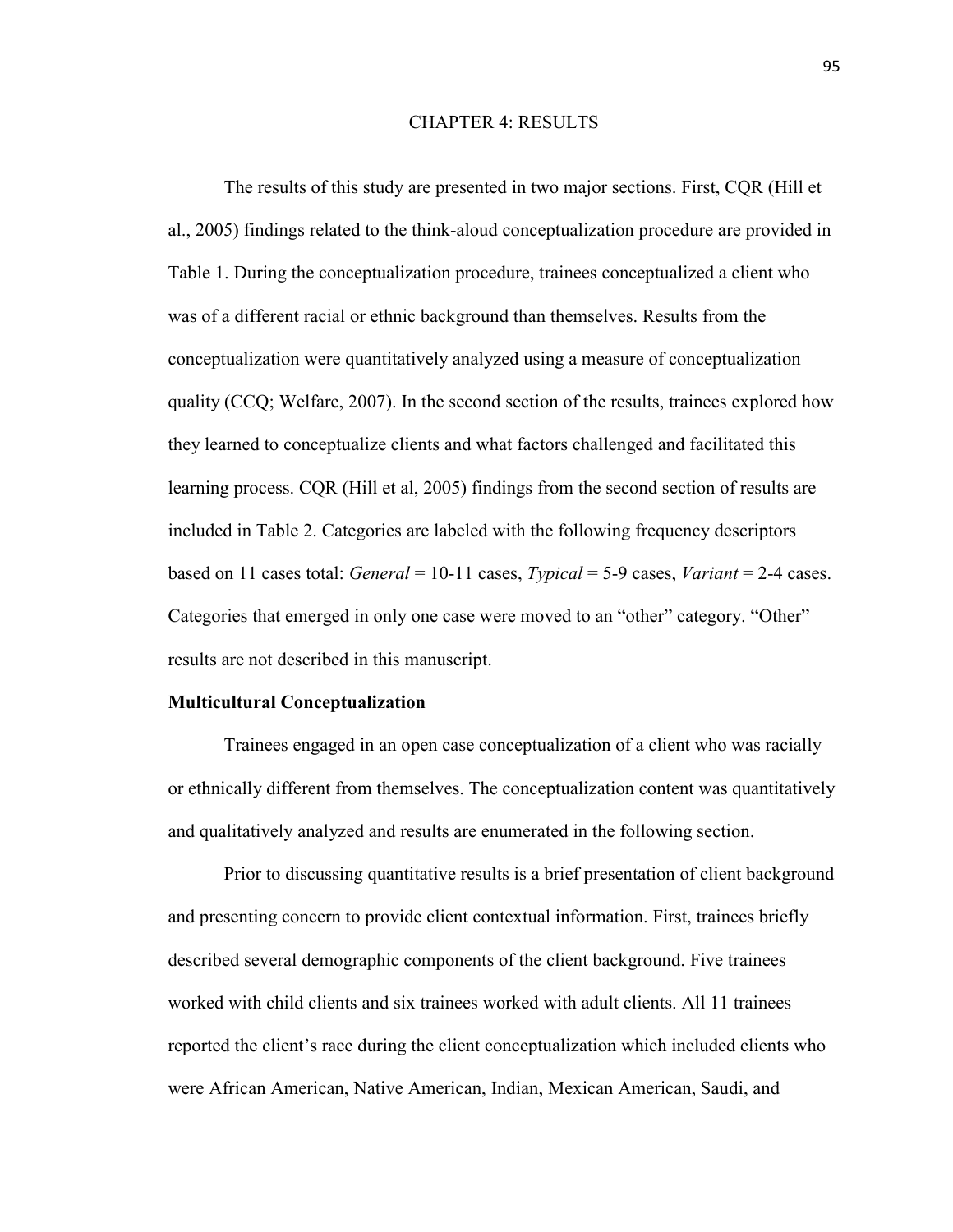Caucasian. Five trainees stated the client's gender including three males, one female, and one trans female-male. Four trainees mentioned the client's socioeconomic status which included two clients of low, one of middle, and one of high socioeconomic status. Three trainees discussed the client's religion which included Muslim, Hindu, and Christian. Finally, all trainees described specific mental health diagnosis or situational stressors. Six clients were reported to have externalizing behaviors (i.e. ADHD, tantrums), five had depression and/or suicidal ideation, and five had anxiety concerns. Five clients were reported to have academic stress as their primary presenting concern.

**Quantitative measurement of conceptualization quality.** Content of the thinkaloud procedure was assessed using the CCQ (Welfare & Borders, 2010). The below section includes individual trainee scores, descriptive statistics from this study and the norming group, and the correlation among variables.

*Inter-rater reliability.* Inter-rater reliability for differentiation and integration scores compared to the norming sample are provided in Table 1. Each of the 11 CCQ forms was scored by the two trained raters. The inter-rater reliability for differentiation total was significant at .99 and for integration was 1.00. These very high inter-rater reliabilities suggest the two raters scored the responses consistently. Inter-rater reliability in this study was consistent with that demonstrated in the norming study.

# Table 1 *Inter-rater Reliability*

|                      | Differentiation | Integration |
|----------------------|-----------------|-------------|
| <b>Present Study</b> | 99              | $1.00\,$    |
| Norming Study        | 99              | 0 95        |

*Individual scores.* The CCQ (Welfare & Borders, 2010) provides two subscales used to assess the quality of a case conceptualization. Differentiation, the number of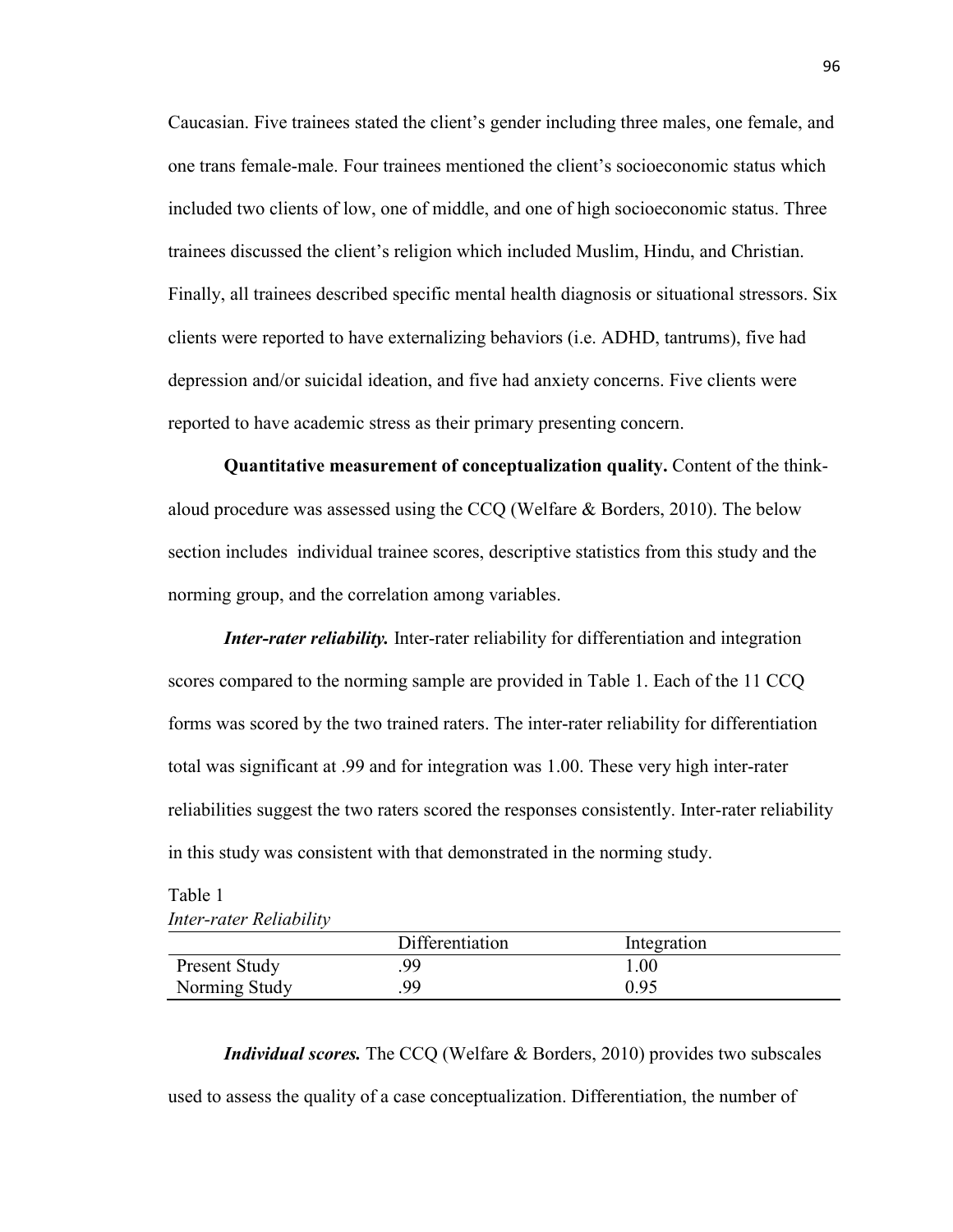client characteristics, and Integration, the association between these characteristics.

Information regarding each trainee's individual scores is presented in Table 2.

| Case Number | Differentiation Score | <b>Integration Score</b> |
|-------------|-----------------------|--------------------------|
| Case 1      | 46                    | 14                       |
| Case 2      | 19                    | 8                        |
| Case 3      | 39                    | 14                       |
| Case 4      | 18                    | 14                       |
| Case 5      | 34                    | 17                       |
| Case 6      | 43                    | 15                       |
| Case 7      | 33                    | 10                       |
| Case 8      | 49                    | 14                       |
| Case 9      | 36                    | 14                       |
| Case 10     | 43                    | 13                       |
| Case 11     | 18                    | 8                        |

Table 2 *Conceptualization Performance by Individual Case*

*Descriptive statistics.* Descriptive statistics for the sample of trainees is provided in Table 3. The mean differentiation score for this sample of trainees was 34.36 *(SD=11.34)* with a range between 18.00 and 49.00. The mean integration score for this sample of trainees was 12.82 *(SD= 2.89)* with a range between 8.00 and 17.00.

Descriptive statistics for the trainee sample scored at a higher level than the masters-level trainee sample on which this study was normed. For the norming group of master's level psychology trainees, the mean differentiation score was 22.00 *(SD= 8.72)*  with a range between 8.00 and 50.00. Therefore, 72% of trainees in this sample scored above the mean of the norming group on differentiation. The mean integration score for the mater's-level trainee norming group was 10.*42 (SD= 2.39)* with a range of 6.00- 15.00. Consistently, 72% of trainees in this sample scored above the mean of the norming group on integration. Overall, the mean differentiation score in this study was approximately one standard deviation above that of the master's-level trainee norming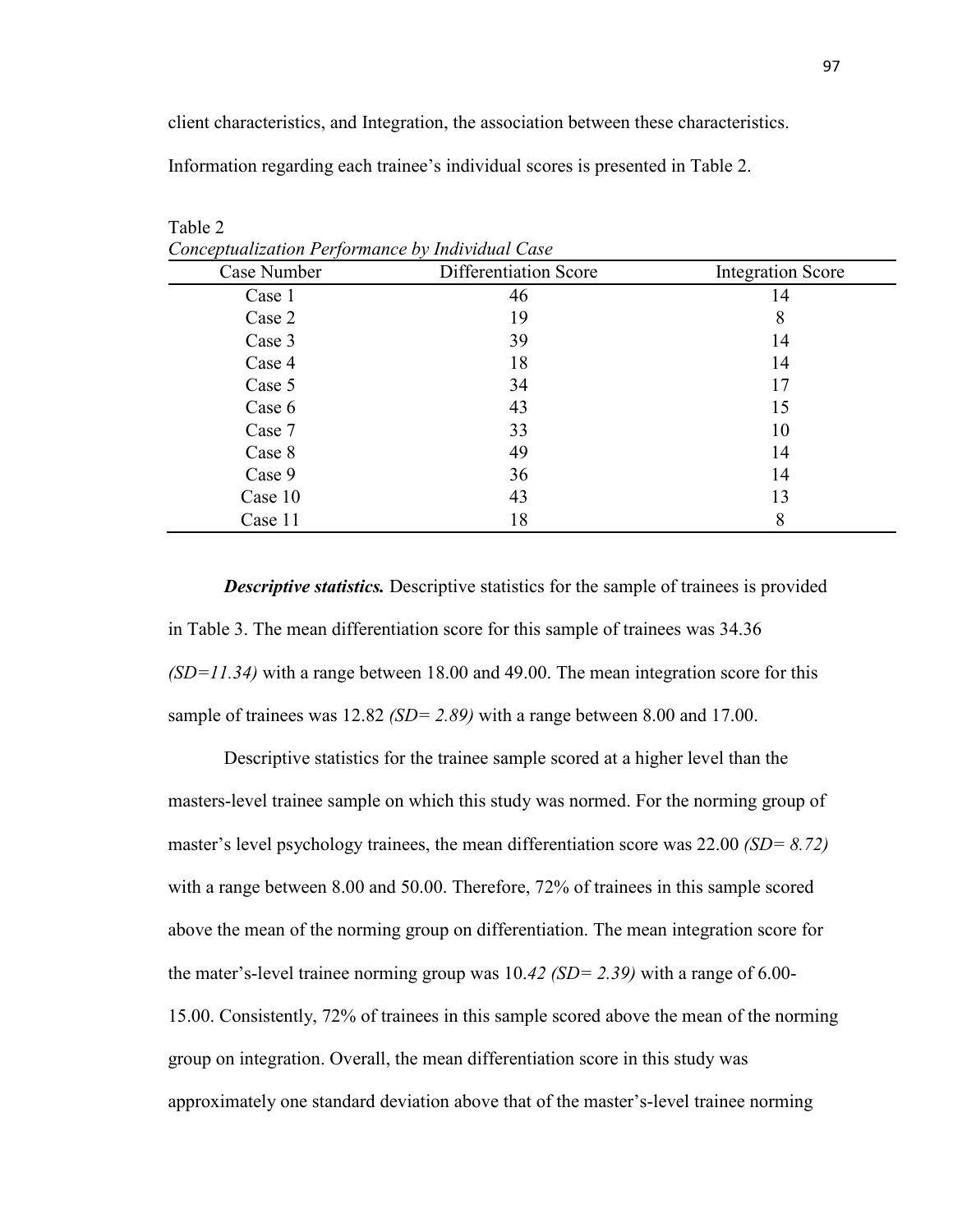group. Consistently, the mean integration score in this study was approximately one

standard deviation above that of the master's-level trainee norming group.

| Descriptive Statistics for Study Sample |        |                           |             |  |
|-----------------------------------------|--------|---------------------------|-------------|--|
|                                         | Mean   | <b>Standard Deviation</b> | Range       |  |
| Differentiation                         | 34.36  | l 134                     | 18.00-49.00 |  |
| Integration                             | 12.818 | 02 89                     | 08.00-17.00 |  |

Table 3 *Descriptive Statistics for Study Sample*

| `able |  |
|-------|--|
|-------|--|

| Descriptive Statistics for Master's Norming Group |       |                           |                |  |
|---------------------------------------------------|-------|---------------------------|----------------|--|
|                                                   | Mean  | <b>Standard Deviation</b> | Range          |  |
| Differentiation                                   | 22.00 | 8.72                      | 8.00-50.00     |  |
| Integration                                       | 10.42 | 2.39                      | $6.00 - 15.00$ |  |

*Pearson correlation coefficient.* Pearson correlation coefficient is displayed in

Table 5. The two variables, differentiation and integration, displayed a moderate, positive correlation,  $r(11) = .59$ ,  $p < .10$ . This finding suggests that differentiation and integration scores are positively associated such that trainees who scored higher on differentiation also tended to score higher on integration.

Table 5

*Correlation of Differentiation and Integration Scores*

|                                   | Correlation | Descriptor                       |  |
|-----------------------------------|-------------|----------------------------------|--|
| Pearson's Correlation Coefficient | 0.5913      | Moderate positive<br>correlation |  |

**Topics related to race or ethnicity.** Several topics related to the client's race or ethnicity were included in the trainees' conceptualization. The following section describes those topics trainees included in their multicultural client conceptualizations.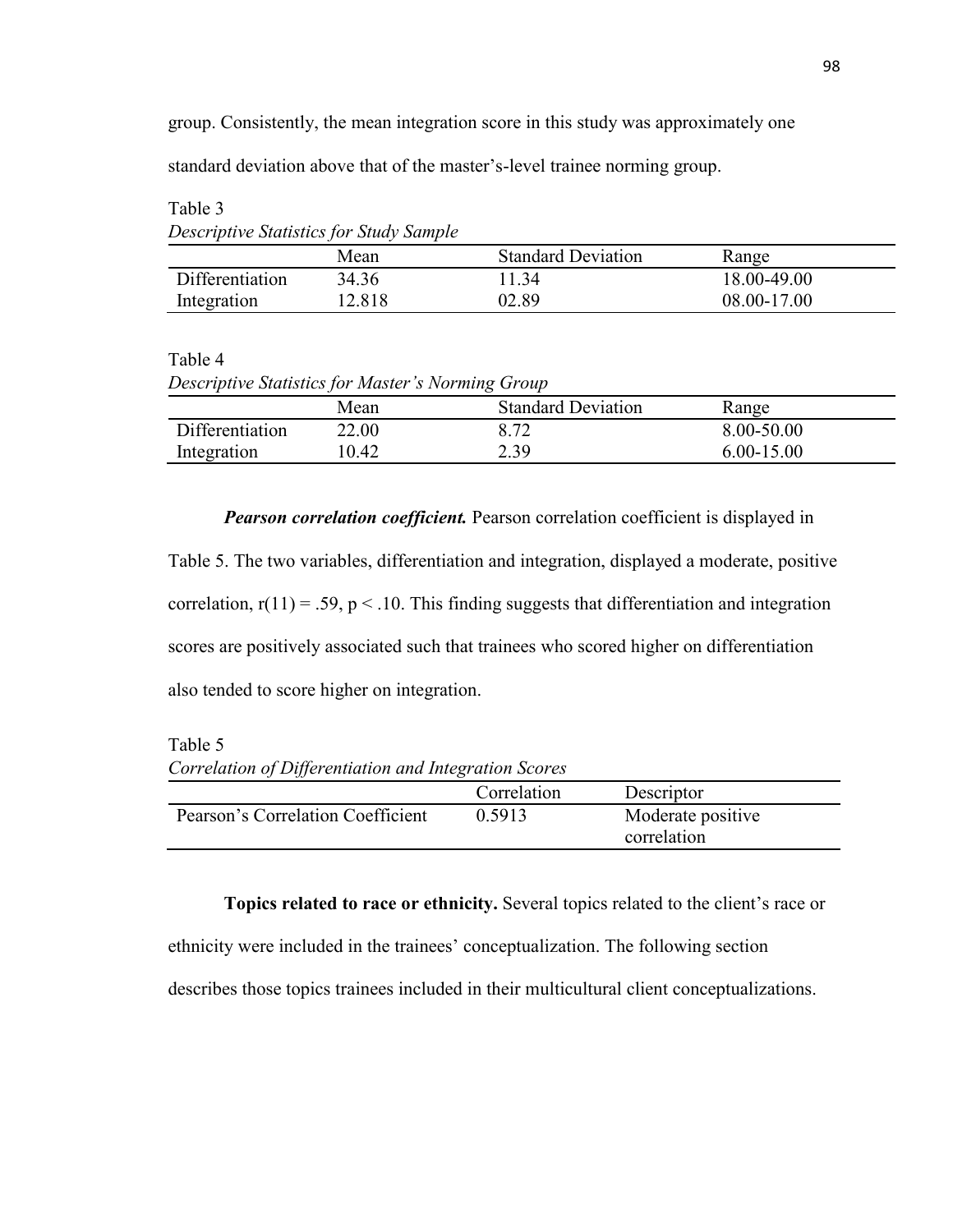| Categories for Client Conceptualization    | Frequencies                                                                                                                                                                                                                                                                                                                                             |
|--------------------------------------------|---------------------------------------------------------------------------------------------------------------------------------------------------------------------------------------------------------------------------------------------------------------------------------------------------------------------------------------------------------|
| Race of client was identified              | General                                                                                                                                                                                                                                                                                                                                                 |
| Cultural expectations of client's family   | Typical                                                                                                                                                                                                                                                                                                                                                 |
| influences presenting concern              |                                                                                                                                                                                                                                                                                                                                                         |
| Influence of Acculturation                 | Variant                                                                                                                                                                                                                                                                                                                                                 |
| Discrimination experienced by the client   | Variant                                                                                                                                                                                                                                                                                                                                                 |
| based on their culture                     |                                                                                                                                                                                                                                                                                                                                                         |
| Client appeared to not identity with their | Variant                                                                                                                                                                                                                                                                                                                                                 |
| phenotype                                  |                                                                                                                                                                                                                                                                                                                                                         |
|                                            | Variant                                                                                                                                                                                                                                                                                                                                                 |
|                                            |                                                                                                                                                                                                                                                                                                                                                         |
|                                            |                                                                                                                                                                                                                                                                                                                                                         |
|                                            | Typical                                                                                                                                                                                                                                                                                                                                                 |
|                                            |                                                                                                                                                                                                                                                                                                                                                         |
|                                            |                                                                                                                                                                                                                                                                                                                                                         |
|                                            |                                                                                                                                                                                                                                                                                                                                                         |
|                                            | Typical                                                                                                                                                                                                                                                                                                                                                 |
|                                            |                                                                                                                                                                                                                                                                                                                                                         |
|                                            | Strengths or benefits associated with client's<br>race or ethnicity<br>Trainee recognized the importance of client's<br>race or ethnicity to understanding the<br>presenting concern<br>Client identified and discussed the relevance<br>of race or ethnicity to the presenting concern<br>*Eleven total cases. General=10-11, Typical=5-9, Variant=2-4 |

Table 6 *Interview: Domains, Categories, and Frequencies for Think-Aloud Client Conceptualization* 

\*Eleven total cases. General=10-11, Typical=5-9, Variant=2-4

Generally, the race of the client was identified as a demographic marker. For example, one trainee began her conceptualization by stating, "Client is a 26-year-old student from Saudi Arabia." Trainees' included race as an aspect of demographic information typically within the first minute of the conceptualization in conjunction with the client's age, gender, and diagnosis.

Typically, trainees discussed how the cultural expectations of the client's family influenced their presenting concern. For example, one trainee working with a Mexican-American client explained:

The big thing that we discussed the second time we met was how he [the client] felt a lot of cultural pressure to keep his stress to himself and said that, from a young age, his dad told him that boys don't cry particularly in their culture.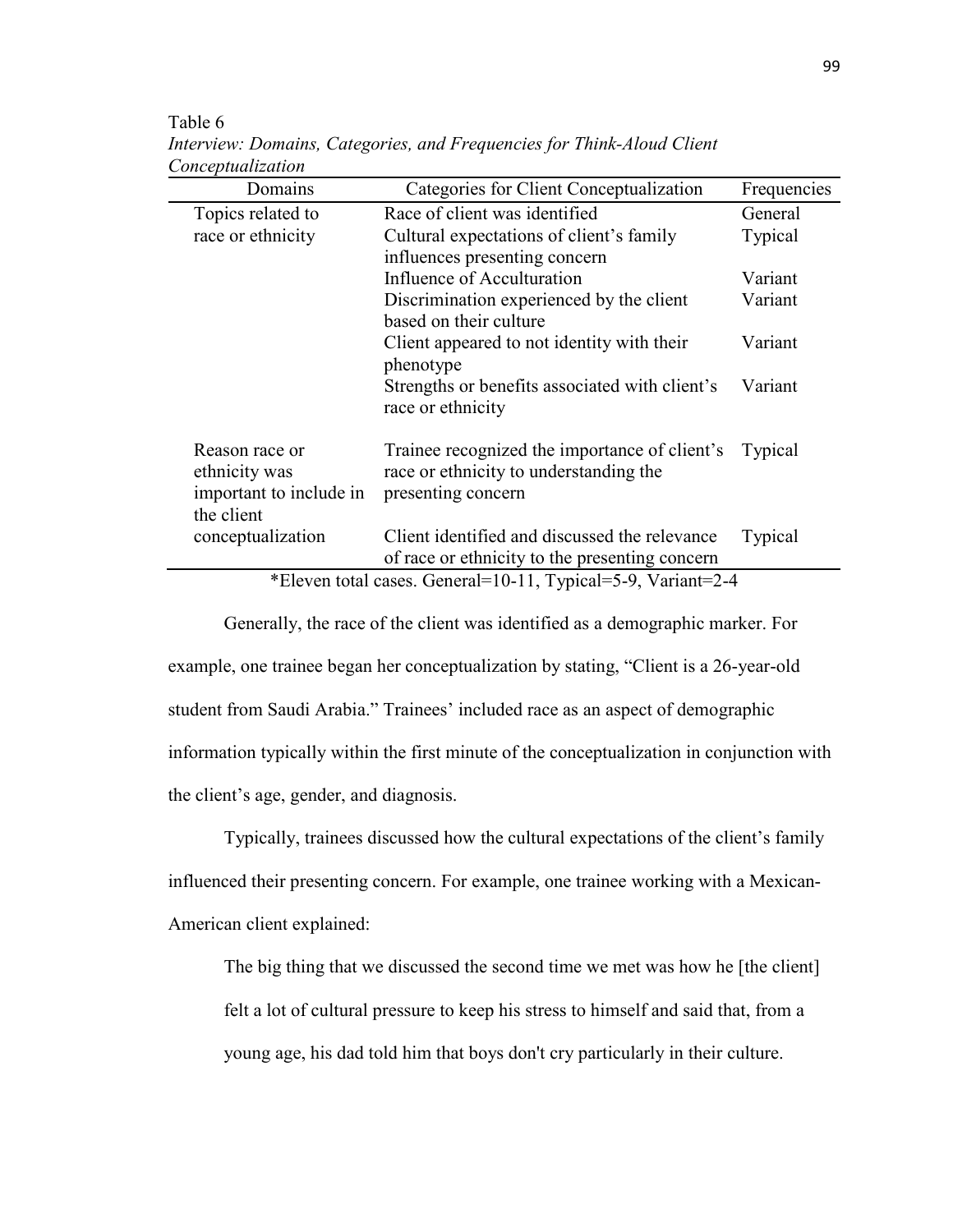A second trainee working with an African American child client on aggressive behavior explained, "I found in working with some of the African American families that play fighting is just a normal male bonding experience … People have their perspective and experiences in their culture and what they know which is completely valid."

Trainees variantly described the influence of acculturation as an aspect of the client's race or ethnicity in their conceptualization. One trainee described how her Saudi client thinks to himself, "I work in the United States. It doesn't mean I need to give up every aspect of my traditions or keep the old aspect of every tradition" as he navigated whether to engage in an arranged marriage. A second trainee stated:

She's talking about being a Mexican American individual and how she grew up with these family values and these rules that she's expected to take on. But the conflicting piece of how that intersects with her education and her values and her dating and all these different spheres.

The trainee goes on to discuss how her client struggled to find her place among what "millennial American women might be doing but that perhaps for her culture are deemed inappropriate."

Variantly, trainees' described incidents of discrimination experienced by the client. One trainee discussed the discrimination experienced by their client and described an incident in which the client experienced a *microassault* (Sue & Sue, 2013) in college classes. The trainee stated:

A student in her [client's] class who was a White male was telling her during her presentation that all immigrants should speak English. He actually used the term American and he said all immigrants should speak American … This professor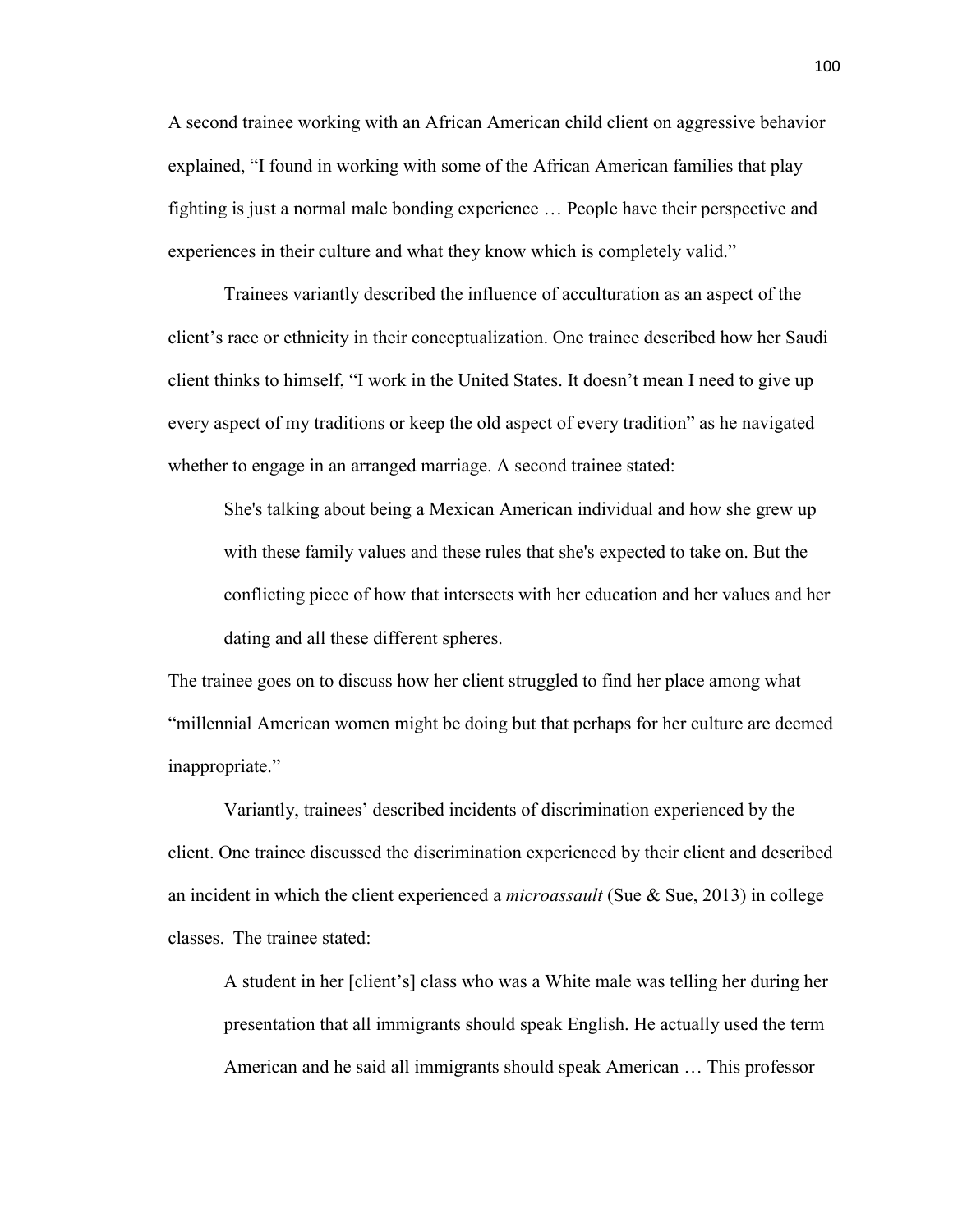had let this microaggression happen in front of his eyes in the classroom and then had done nothing to stop it until these two were at each other's throats. Just letting this White male student be like, oh, immigrants shouldn't be here or build a wall, send them back, speak American.

The trainee hypothesized that this incident led to the development of her client's depression.

In a variant category, two trainees discussed how the client did not identify with their phenotype. For instance, one trainee expressed:

We had some concerns with her understanding her cultural identity because she didn't, it didn't appear that she wanted to be Black. Her parents are White. And so she was having a hard time in school fitting in and trying to find friends. She would only hang out with peers who were White. She never wanted to do her hair and her parents had talked to her a lot about her history and her ethnic background.

Finally, trainees variantly described the strengths or benefits associated with the client's race or ethnicity. For example, one trainee discussed how their client was conscientious and the family's cultural values helped the client to keep therapy appointments. A second trainee discussed the importance of their client's racial background to receive a monthly stipend. The trainee explained:

She [the client] is currently part of a Native American tribe and receives a monthly stipend which has allowed her to stay in the middle class even in her youth and helped her to support her children because she's not currently married.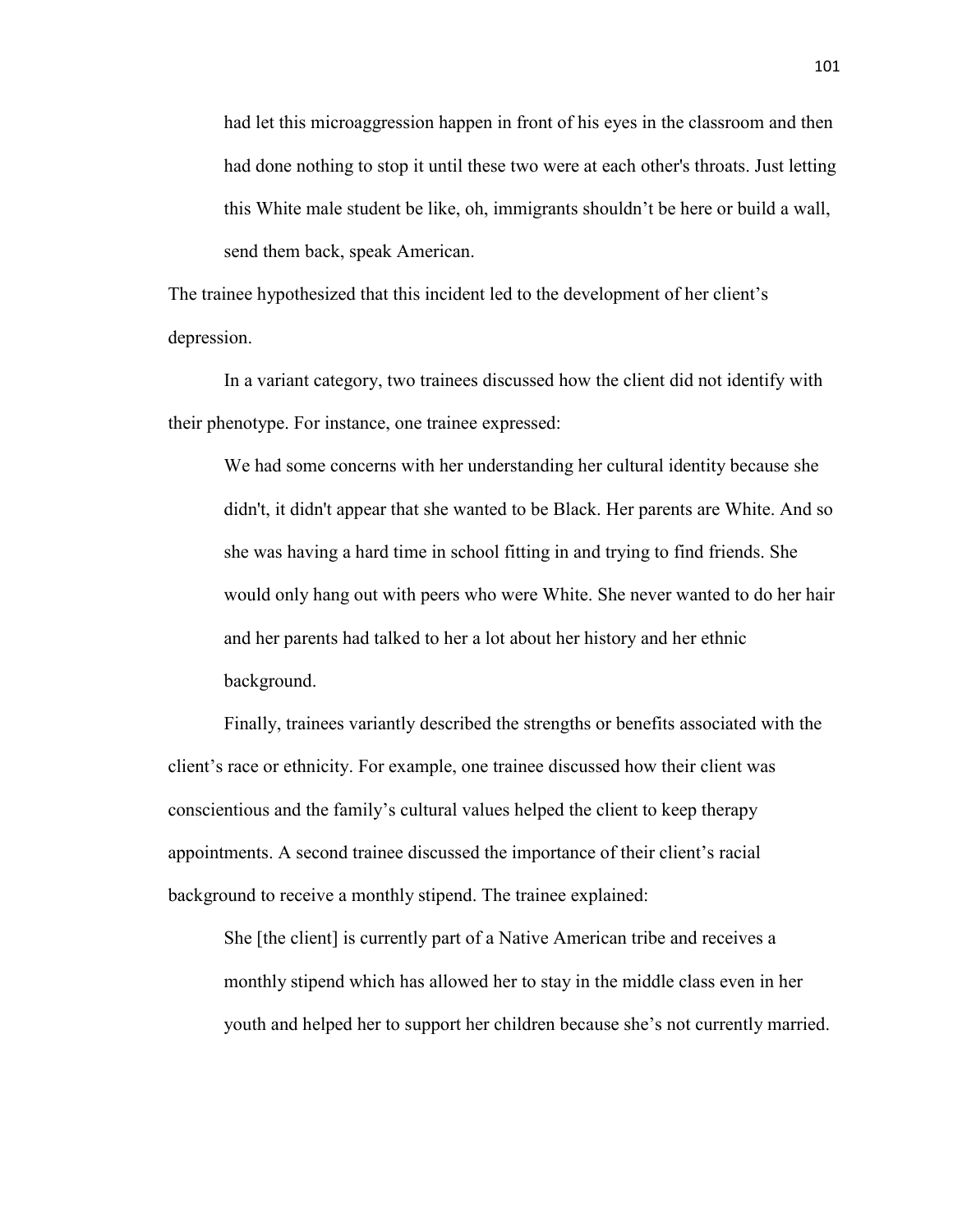**Importance of race or ethnicity.** Beyond the racial or ethnic topics trainees decided to include, trainees described how they made the decision that the client's cultural background was pertinent to understanding the case. In this section, domains and categories were identified based on trainees' conceptualization of a client. Two domains emerged which included the importance of race or ethnicity when conceptualizing the client and topics related to race or ethnicity.

Trainees discussed how they knew the client's race or ethnicity was important to include in their client conceptualization. A category which typically emerged among trainees was the trainee recognizing the importance of racial or ethnic background for understanding the presenting concern without the client explicitly telling them that race or ethnicity was a salient aspect of their life. For example, one trainee described how the client had to "blend two different cultures" as an African American child living with a White adoptive family. The trainee believed this blending of cultures led the client to experience confusion. A second trainee articulately described her experience navigating the association between her Indian client's ethnic background and their presenting concerns. She stated:

Expectation wise, I knew that every culture has different expectations for children…How kids are raised in different cultures can be very different….I didn't want what we think of in the Western, United States culture of how children function normally to override what they still thought was normal child behavior…And so it was difficult because it was always a line for me between trying to figure out our treatment model and it's values in the United States. I want to benefit them and help them with their concerns with what we know can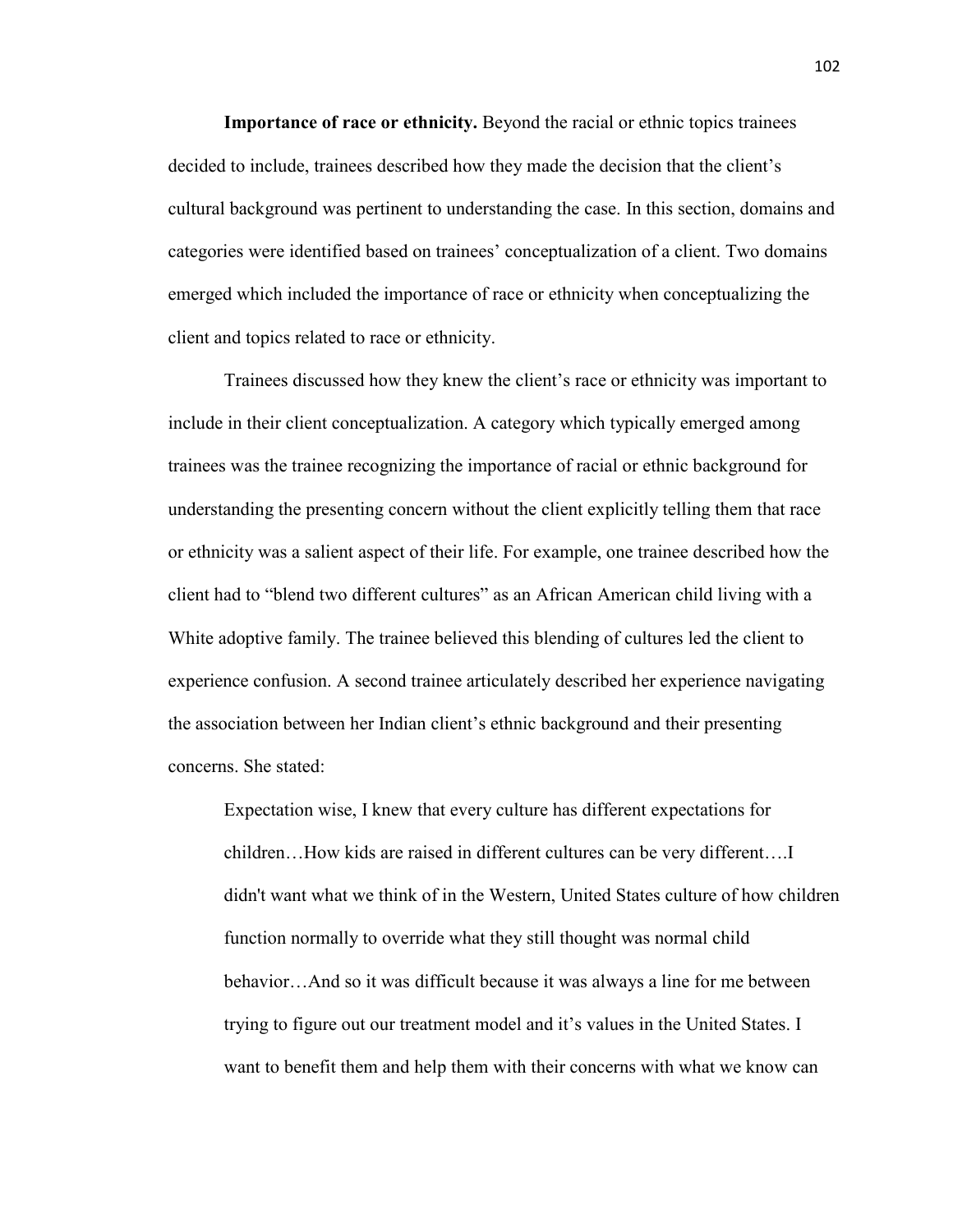be effective. But I also don't want that to undermine what they still think is appropriate.

A second category which typically emerged was the client identifying the relevance of race or ethnicity to their presenting concern. These trainees expressed how they knew race or ethnicity was important to include in the conceptualization because the client explicitly initiated a discussion of their race or ethnicity during therapy. One trainee worked with a student from Saudi Arabia and felt the client's racial or ethnic background was important because "the client himself brought up these issues related to family and cultural traditions." A second trainee described an incident in group that informed her that the client's racial background was important to her. This incident was never integrated into treatment. The trainee described co-facilitating a group therapy session in which the group members and facilitators were Caucasian with the exception of one African American group member.

We're trying to do a group and she just kind of yelled, 'You guys are White. You will never understand me. You're just white girls.' And she made a couple of comments to, not just us, but other people in the group room about being a different race or things like that.

## **Training in Conceptualization**

Following the multicultural client conceptualization procedure, trainees completed a semi-structured interview regarding multicultural case conceptualization skill development. The results of this interview are provided in Table 7. Trainees responded to questions regarding general challenges during training. Trainees then discussed overall program training in multicultural case conceptualization skills and the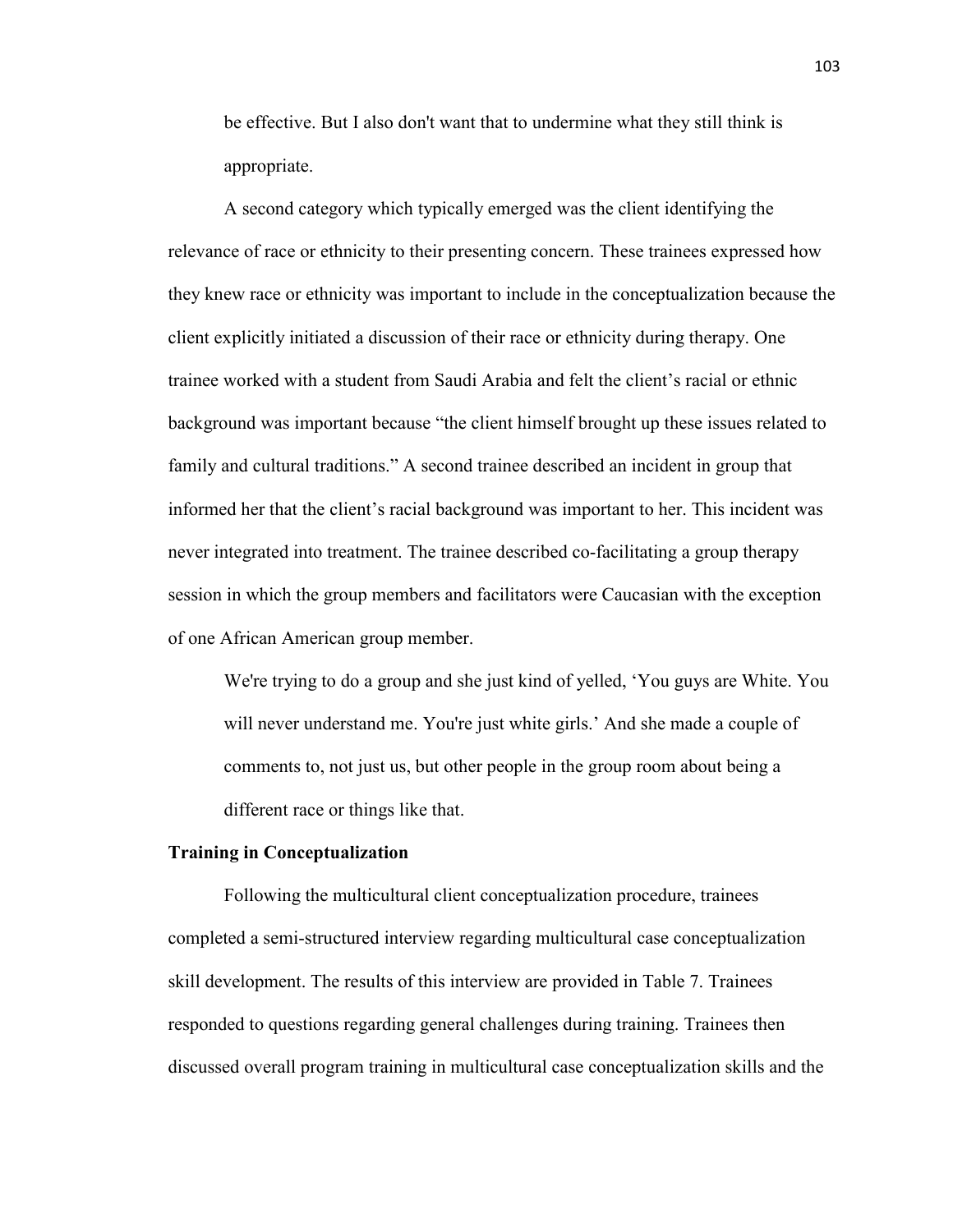influence of training at clinical sites where the trainee practiced therapy on developing

multicultural conceptualization skills.

|                                         | Interview: Domains, Categories, and Frequencies for Training                                                                                          |             |
|-----------------------------------------|-------------------------------------------------------------------------------------------------------------------------------------------------------|-------------|
| Domains                                 | Categories                                                                                                                                            | Frequencies |
| Challenges<br>During                    | Recognizes a lack of clinical skills to work effectively in<br>therapy                                                                                | Typical     |
| Training                                | Struggles to address cultural differences between<br>trainee and client                                                                               | Variant     |
|                                         | Struggles to address some clinical needs of<br>clients                                                                                                | Variant     |
|                                         | Some external circumstances influenced clinical work                                                                                                  | Typical     |
|                                         | High workload and time management                                                                                                                     | Variant     |
|                                         | Classroom instruction was not consistent with<br>clinical practice                                                                                    | Variant     |
|                                         | Agency did not attend to clients' culture                                                                                                             | Variant     |
| Learning to<br>Conceptualize<br>Clients | How trainee learned to conceptualize clients<br>Opportunities to practice conceptualization skills<br>were provided in practicum and internship class | Typical     |
|                                         | Conceptualization skills were taught throughout<br>the master's training curriculum                                                                   | Typical     |
|                                         | Trainees learned conceptualization using<br>theoretical models taught by course instructors                                                           | Typical     |
|                                         | Internship supervisors supported learning about<br>conceptualization                                                                                  | Variant     |
| Learning to                             | How trainee learned multicultural conceptualization<br>skills                                                                                         |             |
| conceptualize<br>multicultural          | Multicultural class increased trainee's awareness<br>of or ability to address culture with clients                                                    | Typical     |
| clients                                 | Multicultural issues integrated by instructors<br>throughout the training program                                                                     | Typical     |
|                                         | Trainee was able to actively engage multicultural<br>conceptualization during internship                                                              | Typical     |
|                                         | Factors that facilitate development of multicultural                                                                                                  |             |
|                                         | conceptualization skills<br>Master's training emphasized an integration of                                                                            | General     |
|                                         | culture                                                                                                                                               |             |
|                                         | Engaging client about culture encouraged<br>integration of culture into conceptualization                                                             | Typical     |
|                                         | Factors that challenge development of multicultural<br>conceptualization skills                                                                       |             |
|                                         |                                                                                                                                                       |             |

Table 7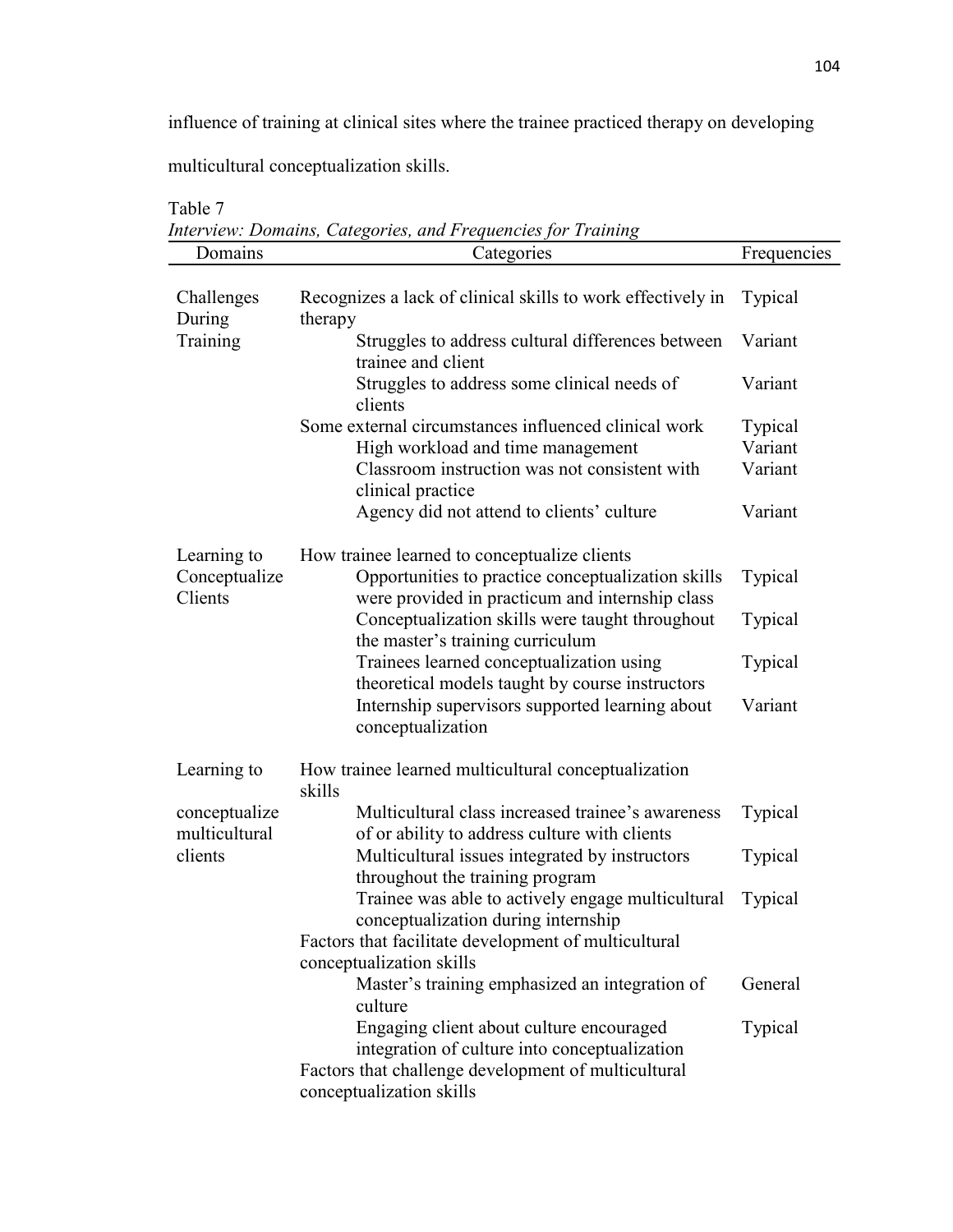|                      | Feared pathologizing or making assumptions<br>based on clients' culture                               | Typical |
|----------------------|-------------------------------------------------------------------------------------------------------|---------|
|                      | Trainee struggled to understand various client<br>expressions of culture                              | Typical |
|                      | Training program did not prepare trainee to<br>address culture in conceptualization                   | Variant |
| Current              | Factors that facilitate multicultural conceptualization                                               |         |
| Clinical<br>Training | Colleagues are supportive and engaged regarding<br>culture                                            | Typical |
| Experiences          | Supervisor actively engaged supervisee in<br>integrating culture                                      | Variant |
|                      | Supervisor supported integration of culture when<br>trainee initiated the conversation in supervision | Variant |
|                      | Culturally informed intake forms promoted<br>attention to culture                                     | Variant |
|                      | Factors that challenge multicultural conceptualization                                                |         |
|                      | Trainees question colleague competency                                                                | Typical |
|                      | Colleagues and site do not actively address                                                           | Typical |
|                      | culture                                                                                               | Variant |
|                      | Supervision                                                                                           |         |
|                      | Barriers to addressing culture with clients                                                           | Variant |
|                      | Client is not ready to discuss racial and ethnic                                                      | Variant |
|                      | identity when they are unstable                                                                       |         |
|                      | No hindrances                                                                                         | Variant |

\*Eleven total cases. General=10-11, Typical=5-9, Variant=2-4

# **Challenges during training.** This initial section addresses challenges

encountered during training. Two primary categories and several subcategories emerged. This domain provides context for the nature of the training site and for the development of conceptualization skills.

 A typical challenge trainees described was a lack of clinical skills to work effectively in therapy. This category spanned from trainees feeling unable to navigate difficult conversations and recognize trauma reactions to learning treatment protocols and managing "personal insecurities." For instance, one trainee stated, "I don't feel like I have very useful tools to actually help the student." Another trainee expressed "trying to navigate through my own emotions as a person and as a learning counselor" was a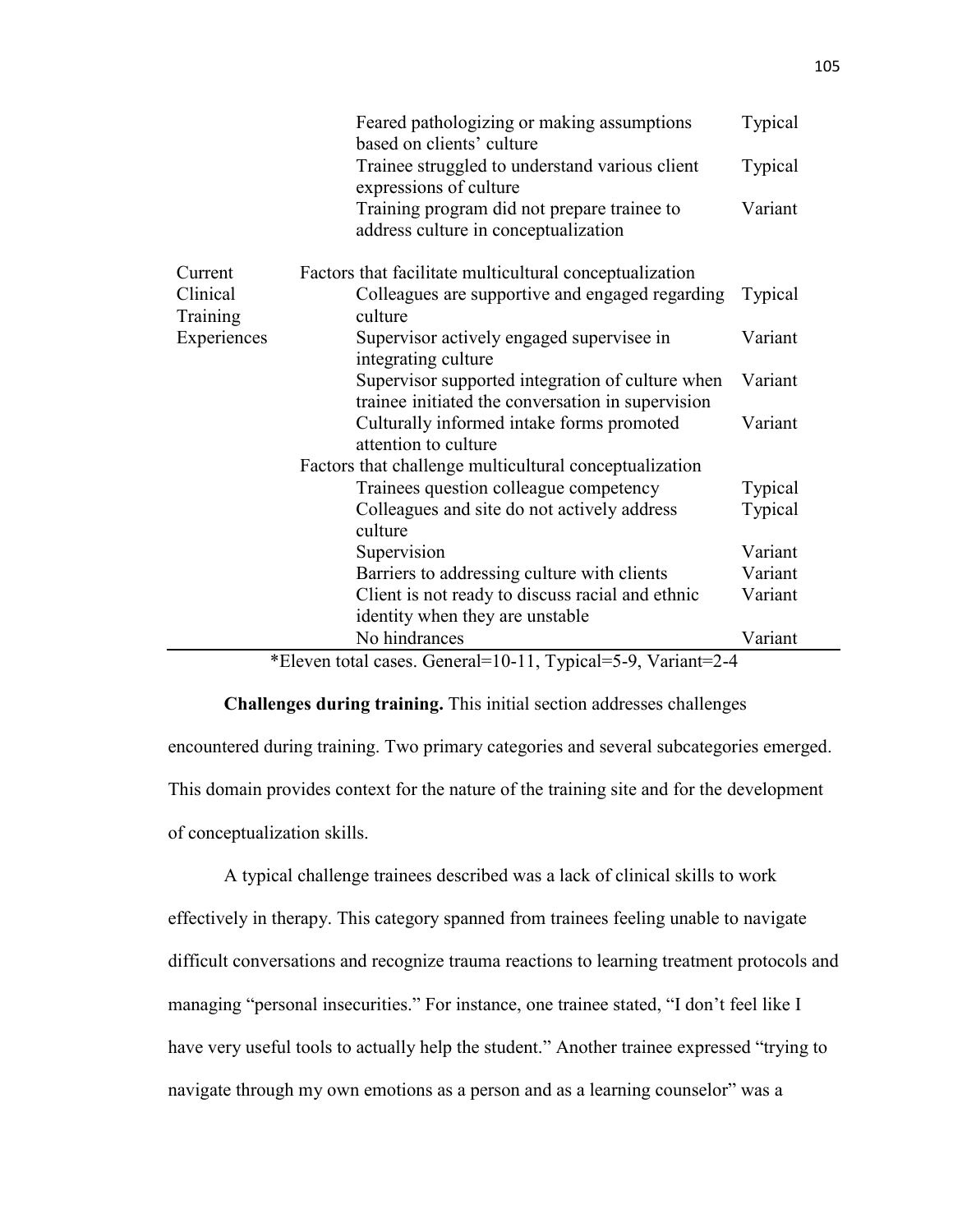significant challenge. Two subcategories emerged that further elaborate this lack of clinical skills to effectively provide therapy. A variant subcategory emerged in which trainees described difficulty understanding cultural differences between the trainee and client. For instance, one trainee stated, "I'm White and come from a middle class background….being able to at least try to understand where they are coming from" was challenging during training. Another trainee discussed difficulty understanding the experience of culturally different clients and discussed the most significant challenge for her was, "When I first started, just some of the cultural differences between me and my clients… you know admitting I don't really understand what that's like." A second subcategory that variantly emerged was the trainee struggling to address the clinical needs of clients. One trainee expressed clients often need more intensive, long-term care than what he is able to offer "making it tough to make progress." Similarly, one trainee expressed, "there are so many different ability levels. Some of the kids have learning difficulties, some have IEPs in school, some don't. So there's a lot going on between all the children and making sure their needs are being met."

A second typical category regarding challenges trainees encountered in training was the extent to which external circumstances influenced clinical work. All data within this domain was subsumed under three variant subcategories. First, trainees variantly expressed a high workload and considered time management to be a significant challenge in training. For example, one trainee expressed, "sometimes I wish that I was taking three classes at once instead of four and it was a three-year program instead of two just to be more prepared and dive into things more deeply." A second trainee expressed the high workload during graduate training created a lack of time to fully conceptualize each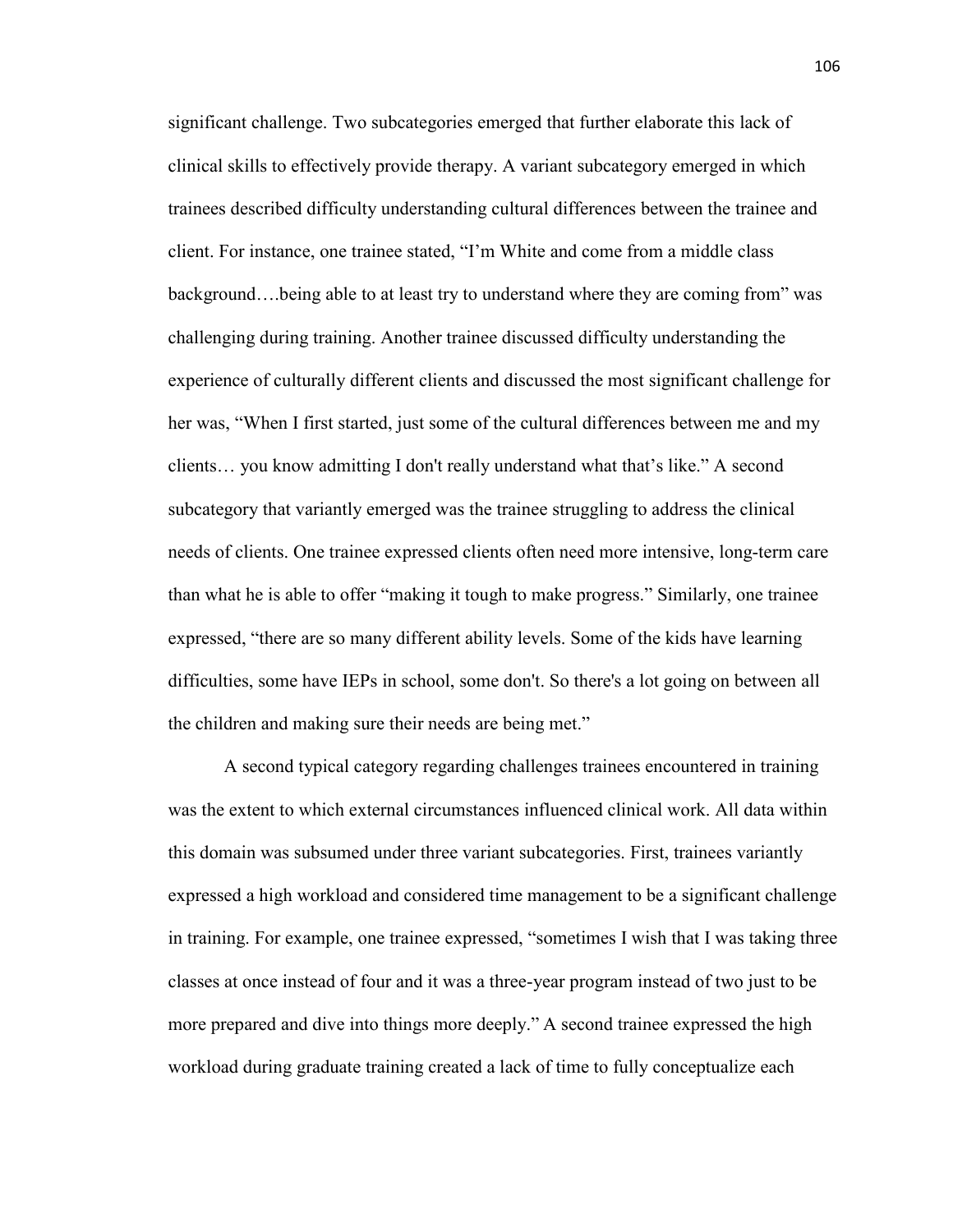client. Second, trainees variantly expressed that classroom instruction was not consistent with clinical practice. For example, one trainee expressed interest in trying techniques learned in class and feeling disappointed when the techniques "weren't really able to be applied in our [clinical] setting." A second trainee described struggling during internship "because in many ways the training I received in my master's program was very much treating the symptoms and not looking at the context so much." In a third variant category, trainees discussed working within an agency that does not attend to clients' culture. For example, one trainee stated that their internship site did not take culture into account and tended to "over-pathologize" certain kinds of behavior and expect all clients to "excel the same way." Similarly, another trainee stated that, at their internship site, "there wasn't a very conscious effort to bring culture into assessment."

**Learning to conceptualize clients***.* Trainees initially shared how they learned conceptualization skills during their graduate programs. This discussion was the sole portion of the interview that pertained to general client conceptualization rather than multicultural conceptualization skills. Three typical and one variant category emerged in this domain.

In a first category, trainees typically described that practicing conceptualization skills in practicum and internship class was beneficial. One trainee stated, "I think we've had a lot of practice in practicum and internship classes, especially giving case presentations." A second trainee stated:

Our practicum experience was when we were first asked to conceptualize clients. That was the first time that we had really talked about it and practiced it. I think practice was the main thing that helped with being able to conceptualize clients.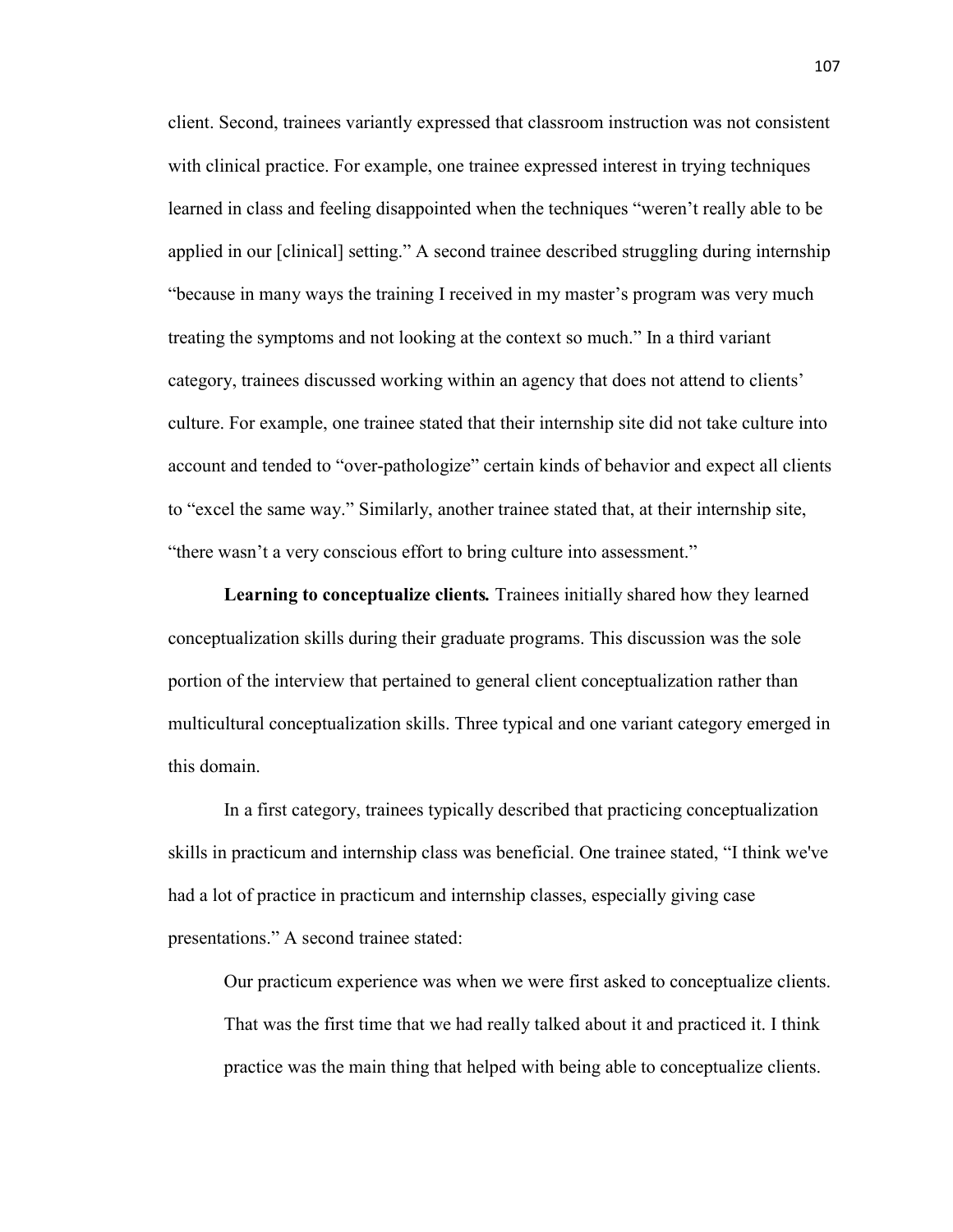Second, trainees typically expressed how using theoretical models as a guide was helpful when learning conceptualization skills. Trainees used a variety of models including cognitive-behavioral, biopsychosocial, and multicultural models. One trainee expressed, "from a theories standpoint, it helps you to be a little bit more focused and gives you direction." Another trainee stated "I think for myself, from a theories approach, it is important to conceptualize clients from counseling theories. We are encouraged to use one or two theories to conceptualize clients."

In a third category, trainees typically expressed that coursework was helpful when developing conceptualization skills. Trainees referred to courses such as introduction to counseling, multicultural counseling, foundations of clinical mental health counseling, and ethics. One trainee described learning multicultural case conceptualization skills and stated, "I think it's an ongoing process throughout the program."

In a final variant category, trainees indicated that internship supervisors were most helpful facilitating the development of multicultural conceptualization skills. For instance, one trainee stated:

My supervisor is great at letting me think out loud and conceptualize, while also helping me with feedback and their own thoughts and feelings related to the conceptualization. I feel like I have a strong relationship there, where I have been able to develop conceptualization skills.

 **Learning to conceptualize multicultural clients***.* Trainees discussed how they learned multicultural conceptualization skills. Three categories were identified in this domain.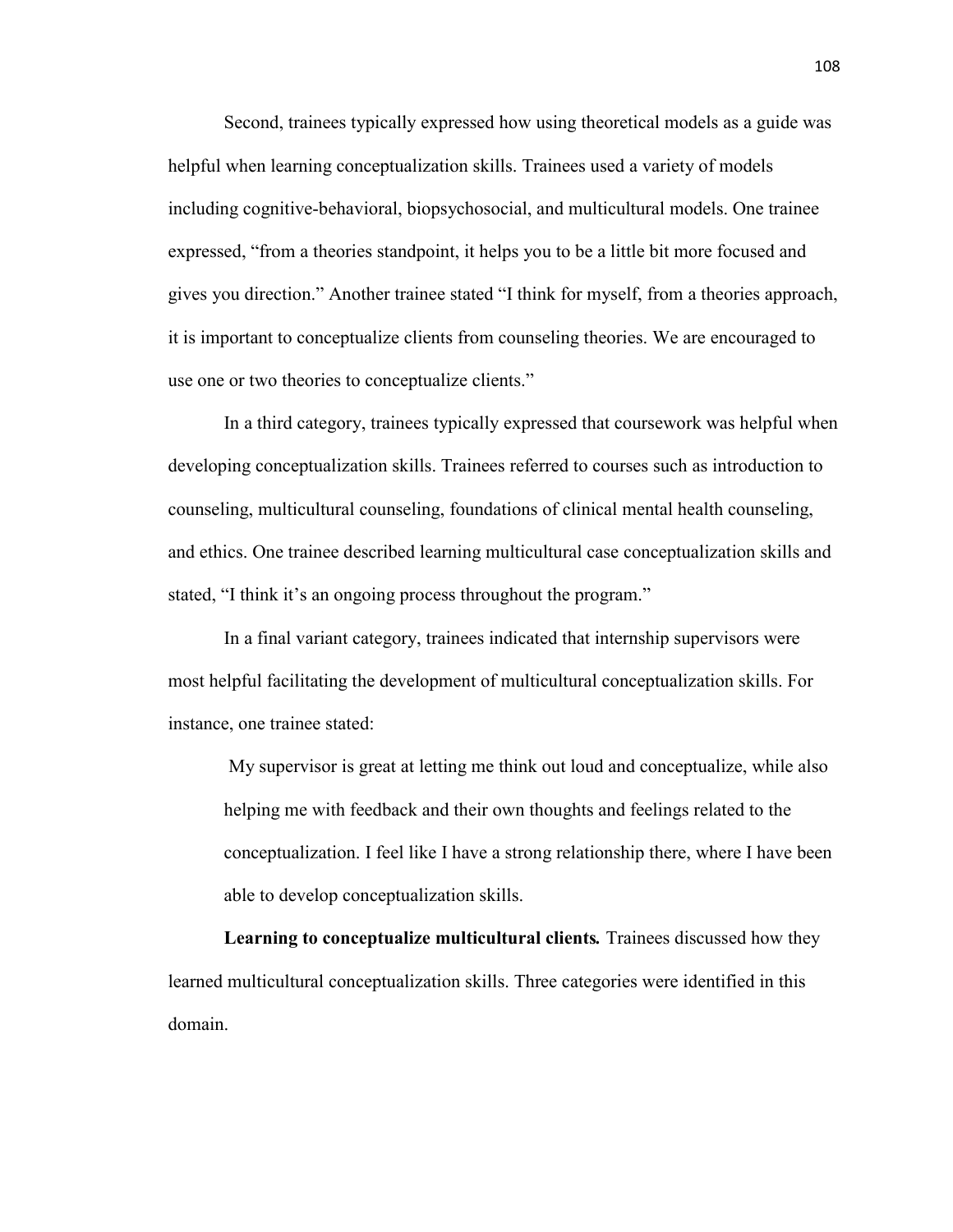Trainees typically described that their multicultural class increased their awareness of or ability to address culture with clients. One trainee stated, "Because of multicultural counseling class, I have a general or bigger picture about what it's like to work with diverse groups from diverse populations and know some general struggles and common strengths and general cultural traditions." A second trainee stated "I think our multicultural class helped a lot integrating culture into clients and how you use them [conceptualizations] as a counselor."

 Typically, trainees described that their overall training program increased multicultural conceptualization skills. This category spanned from trainees discussing an increase in awareness through their instructors' integration of multiculturalism throughout academic curriculum, to being taught models of multicultural identity during the first semester of graduate training, to practicum instructors encouraging trainees to navigate multicultural issues with clients. For instance, one trainee stated:

Our instructors emphasized a lot of self-awareness and to reflect on our own biases and stereotypes and also multicultural awareness. Even though we don't always know exactly how to conceptualize these multicultural factors, I think I have this awareness to try to notice the cultural differences between my clients and I.

A second trainee expressed:

I don't think there has been a single course I have sat in on or participated in where multicultural aspects were not brought up in some form in counseling or the counseling relationship. So I feel like I have received a lot of support there and a lot of direction in the ability to look for resources and find resources.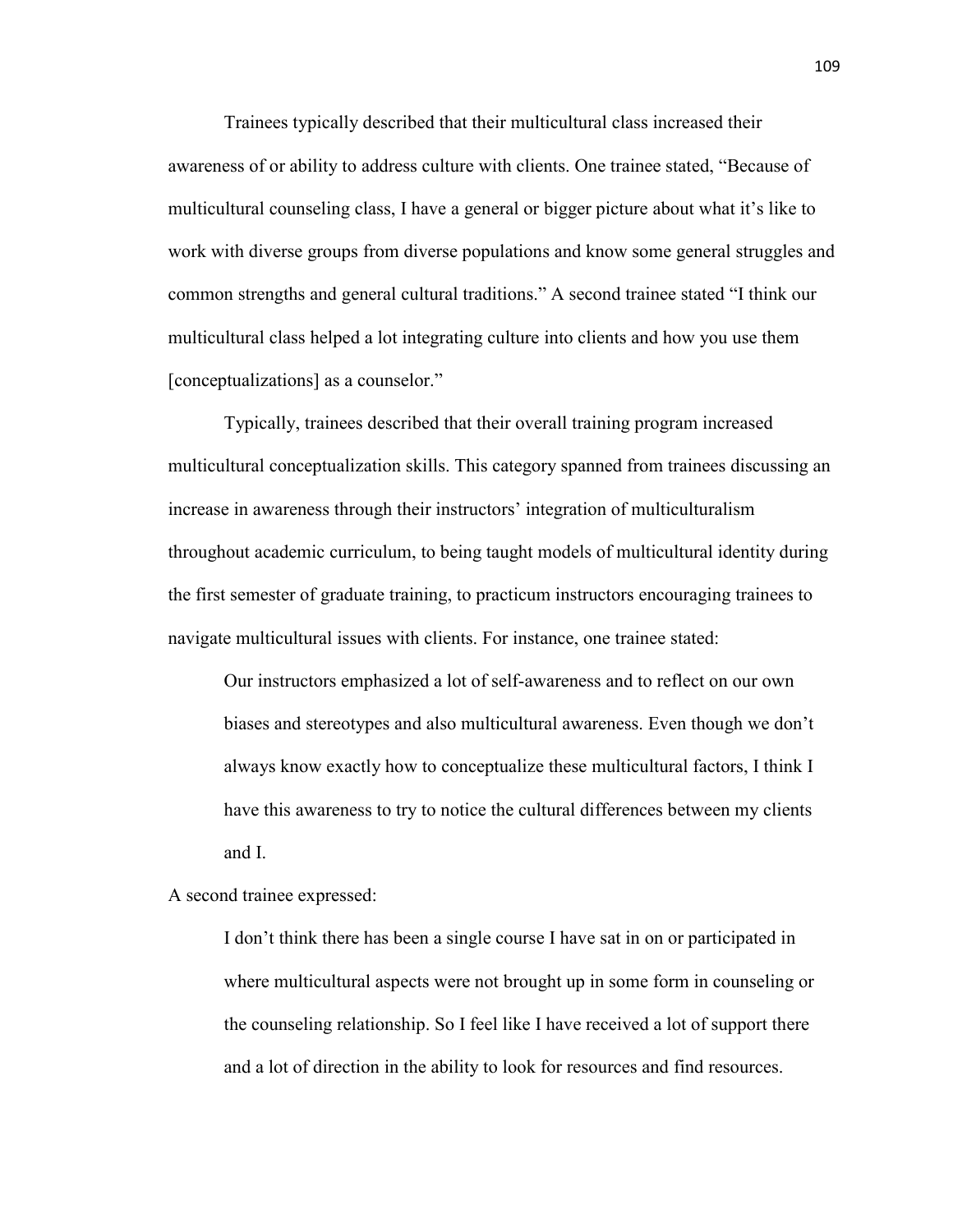Trainees typically discussed learning multicultural conceptualization skills at their clinical site. For example, one trainee stated "I learned to conceptualize clients on-site, while reading patient charts." A second trainee expressed how they have the freedom to discuss conceptualization on-site with a "diverse group of practitioners."

*Facilitating factors.* Trainees discussed factors that facilitated their development of multicultural conceptualization skills. Three categories emerged in this domain.

Generally, trainees described their master's training as having an emphasis on integrating culture into conceptualization. One trainee expressed "I think that overall what was most helpful is the amount of exposure I have had both on-site and in coursework." Another trainee discussed how their multicultural course instructor pushed students to "expand our conceptualization to incorporate more of that culture."

 Trainees typically expressed that directly engaging the client during counseling about culture facilitated their development of multicultural conceptualization skills. One trainee expressed "not dancing around" multicultural factors and issues and being "super comfortable just addressing them" is important, because she believes her client would not have initiated a conversation regarding cultural concerns on their own. A second trainee stated:

I talk about points of their culture that are important to them…And I like to put that all out front so that it doesn't feel like if it comes up as something important, they'd feel the need to hide it or not talk about it or think that I won't understand.

*Challenging factors.* Trainees explored factors that challenged their development of multicultural conceptualization skills. Three categories emerged in this domain.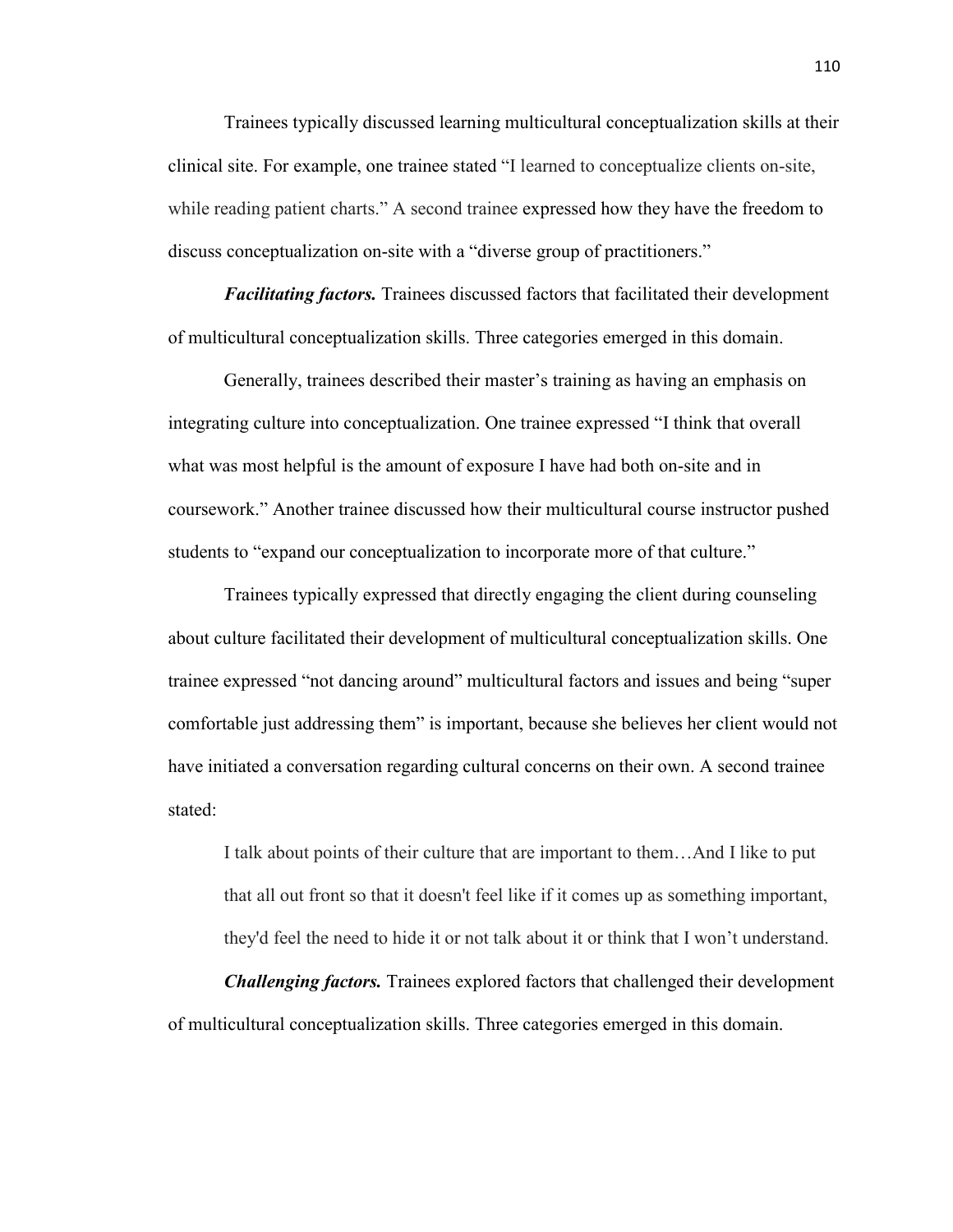Trainees typically expressed a primary challenge they experienced in developing multicultural conceptualization skills was their fear of pathologizing or making assumptions about a client's culture. One trainee described "I think being careful to not stereotype… … walking the line between like not pathologizing that culture, but also helping the client work through problems that might be happening within that culture." A second trainee stated:

There are similarities between people within one culture but then everyone has individual differences so trying to be aware of those similarities that exist and those norms and also not stereotyping. Trying to find that balance of being cognizant of cultures but then being cognizant of individual differences.

A second typical challenge trainees encountered in developing multicultural conceptualization skills was understanding the various client expressions of culture. For example, one trainee stated "culture is such a pervasive thing in everything we do. The more I think about it the more I just go, like, how can I even fully address this?" A second trainee described the challenge he experienced when first learning multicultural case conceptualization skills. He stated:

I guess I didn't have an understanding of even what goes into the term multiculturalism. How many aspects of life and the individual that points to and that encompasses and just how important it is in seeing the client as a whole rather than just saying my client came in, they have a substance use issue. Having this multicultural foundation and conceptualization has really given me the ability to see and treat my clients.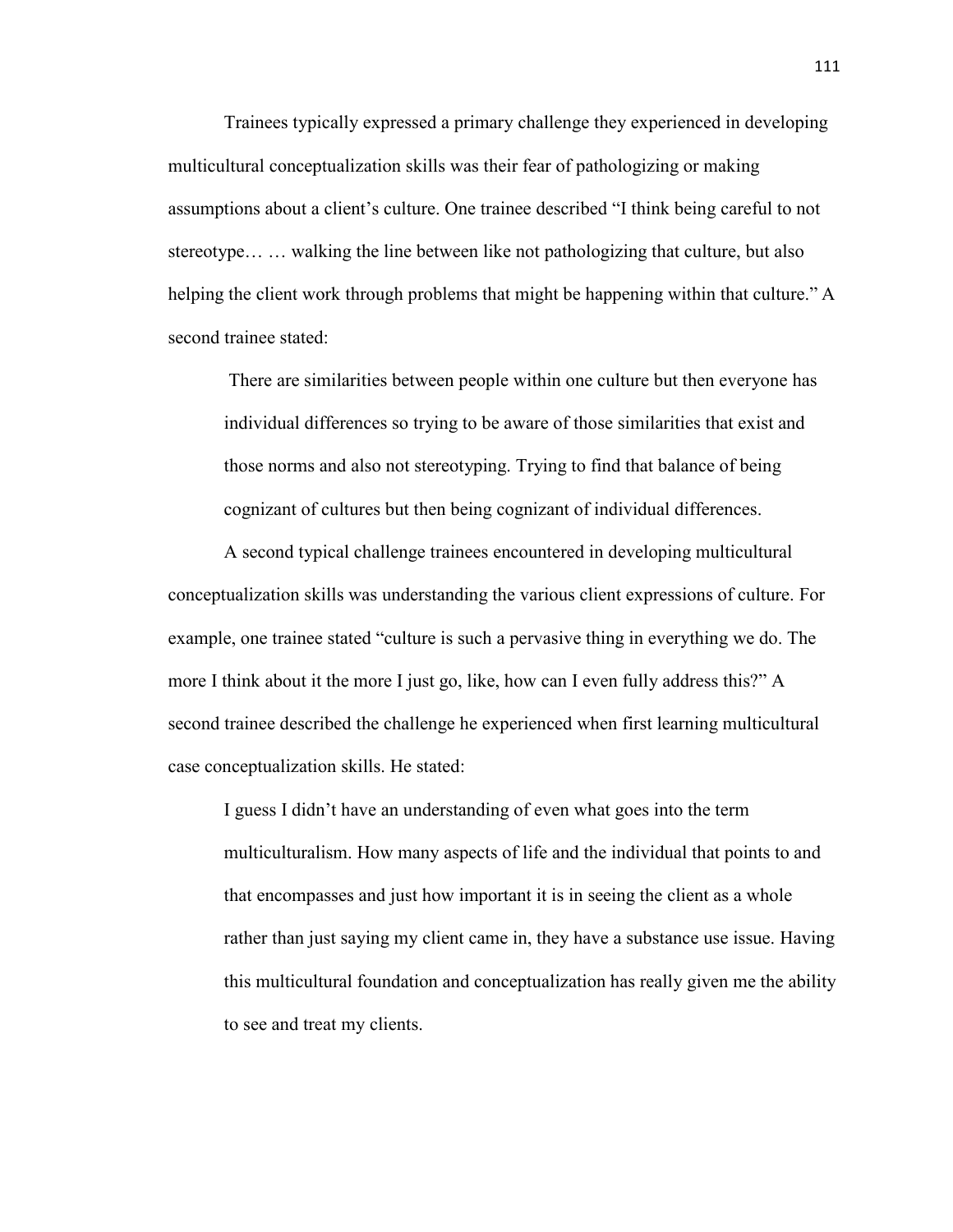Variantly, trainees expressed the training program did not prepare them to address culture in conceptualization. One trainee described that, in her master's training:

We had a lot of didactic training in terms of multicultural work. There weren't that many strategies. I don't think it was embedded in the system for it to be practical when I was working as a clinician at my internship site.

**Current clinical training experiences.** Trainees discussed current experiences working as a supervised therapist as they developed multicultural conceptualization skills. First, trainees discussed factors that facilitated multicultural conceptualization during their clinical experiences. Second, trainees explored factors that challenge multicultural conceptualization during their clinical experiences.

*Factors that facilitate multicultural conceptualization.* Four categories emerged related to factors that facilitated the development of multicultural conceptualization skills. Typically, trainees expressed that colleagues were supportive and engaged regarding culture. One trainee stated "they [current colleagues] are very much more culturally aware and culturally sensitive than at the other clinics I have worked at." Similarly, other trainees described instances in which colleagues encouraged the trainee to include culture when conceptualizing clients of minority racial or ethnic background.

In a variant category, trainees expressed that their supervisor during their clinical experiences actively engaged the trainee on integration of culture into multicultural conceptualization.

The first supervisor I had would challenge us and have us read cases and present conceptualizations to her... She was very multiculturally competent and fairly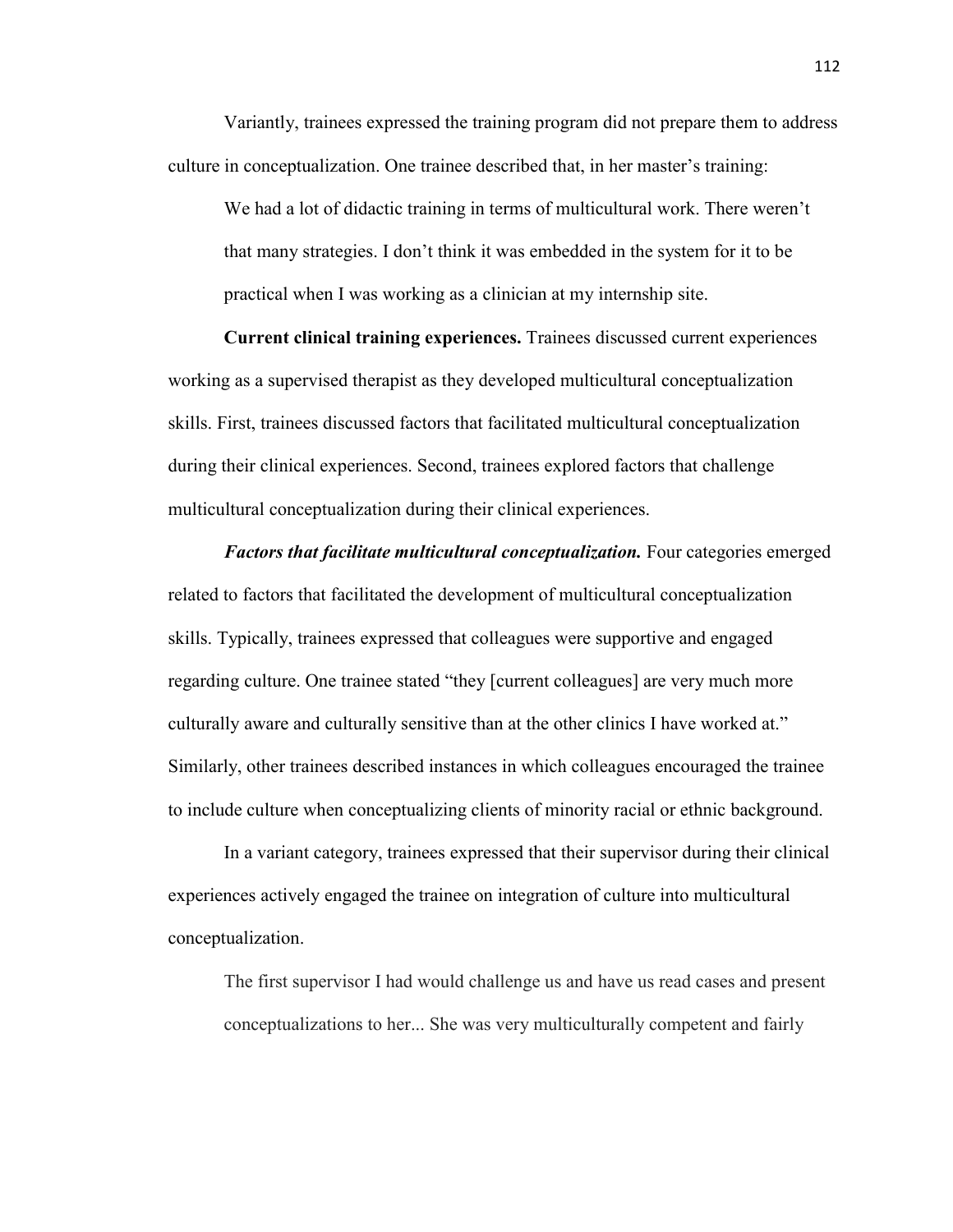aware… If we weren't tending to some of the racial views or dancing around them she would always call them [racial aspects of case] out.

Another trainee stated "one of my supervisors…one of the discussions I had with him was very fruitful and he really helped me go deeper" when conceptualizing a client of minority racial or ethnic background. As such, these trainees described active facilitation of multicultural conceptualization skills.

A variant category that emerged among other trainees was their supervisors' passive support of multicultural conceptualization when the trainee initiated the conversation. For example, when asked how their site facilitated multicultural conceptualization skills, one trainee responded that their supervisor "has not gotten in the way" of multicultural conceptualization. A second trainee initiated a discussion of race in conceptualizing a client and their supervisor "agreed" with their conceptualization.

Variantly, trainees indicated that culturally informed intake forms promoted attention to culture. One trainee expressed that their site's intake forms encouraged her to make her "practice more inclusive, accepting, and affirming." Others simply noted the intake form used during their clinical experiences allowed a space for cultural considerations. These trainees expressed that the inclusion of culture on the intake forms promoted trainee attention to their client's race or ethnicity.

*Factors that challenge multicultural conceptualization.* Trainees explored site factors that challenged the development of multicultural conceptualization skills. Six categories emerged in this domain.

Typically, trainees questioned the competency of their colleagues' multicultural conceptualization skills. For instance, one trainee expressed that he had never seen his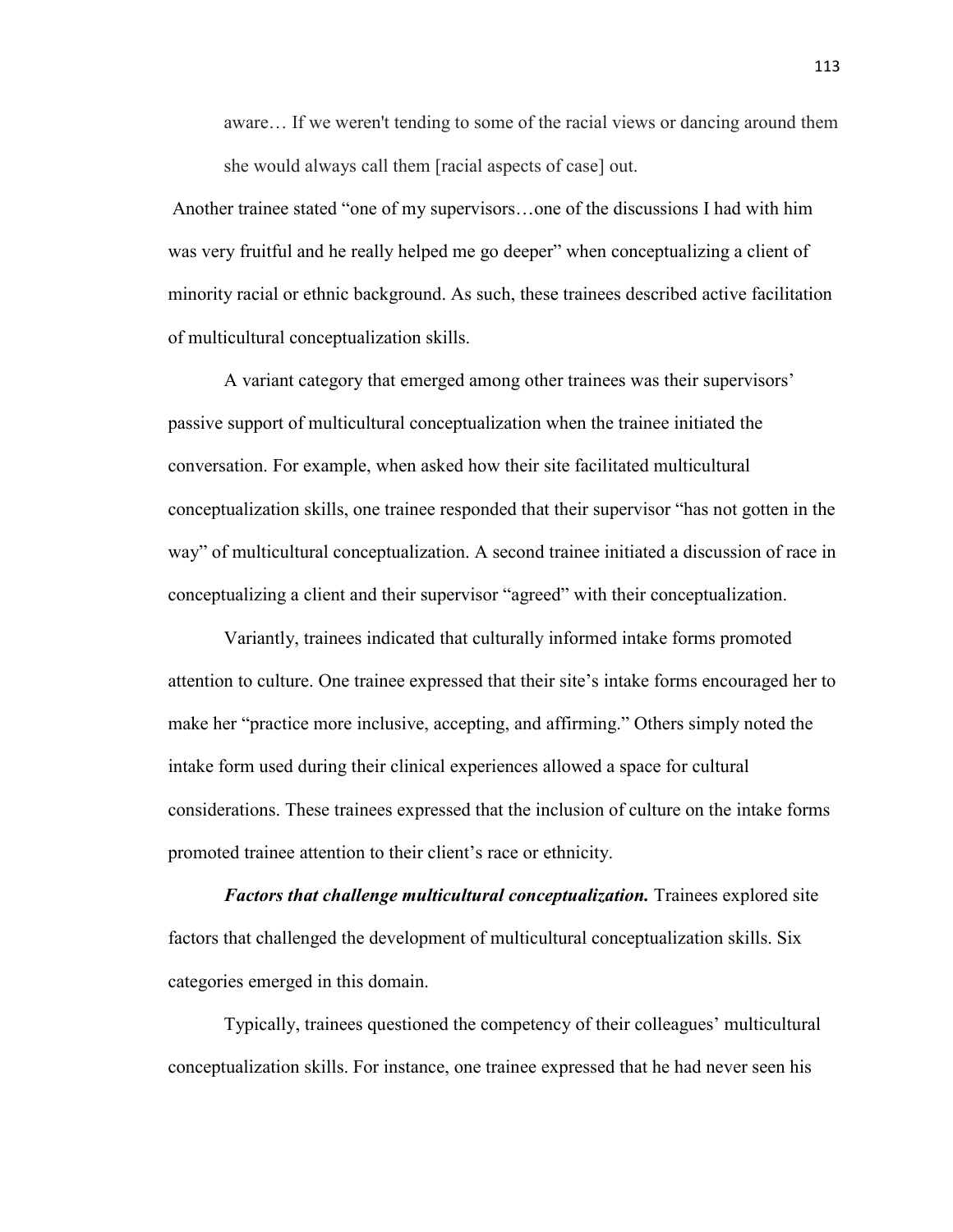supervisor address the topic of culture with a client. A second trainee described instances in which she sought help when working with a client of a differing racial background and found they could not "consult or help as much" since, they too, were unfamiliar with working with clients of that minority racial or ethnic background.

A second typical category which challenged multicultural conceptualization during clinical experiences was colleagues' not actively addressing culture. One trainee expressed that the therapists at her site vary in whether they would discuss racial or ethnic issues in counseling. Another trainee expressed that issues concerning "race, religious background, and belief systems are not brought up on-site at all." One trainee who shadowed group therapy expressed "I know there have been people who have made a comment that was racist or things like that in a group room…when people have just said ignorant things, but there is never really a deep discussion."

In a variant category, trainees expressed how poor supervision has challenged their ability to develop multicultural conceptualization skills. For instance, one trainee described a lack of feedback and direction in supervision and stated "my site is reluctant to bring up issues of multicultural content or things that are pertinent to race or religious background, or different types of belief systems, things of that nature."

In a variant category, trainees expressed that the client is not ready to discuss race and ethnicity when their mental health is unstable. For instance, one trainee discussed how "we did see a bit of progress and then her safety was becoming more of a risk factor and it [the client's race] wasn't as focused on." A second trainee stated "I can understand that [the client's race or ethnicity] doesn't take priority if the kid is saying they're suicidal."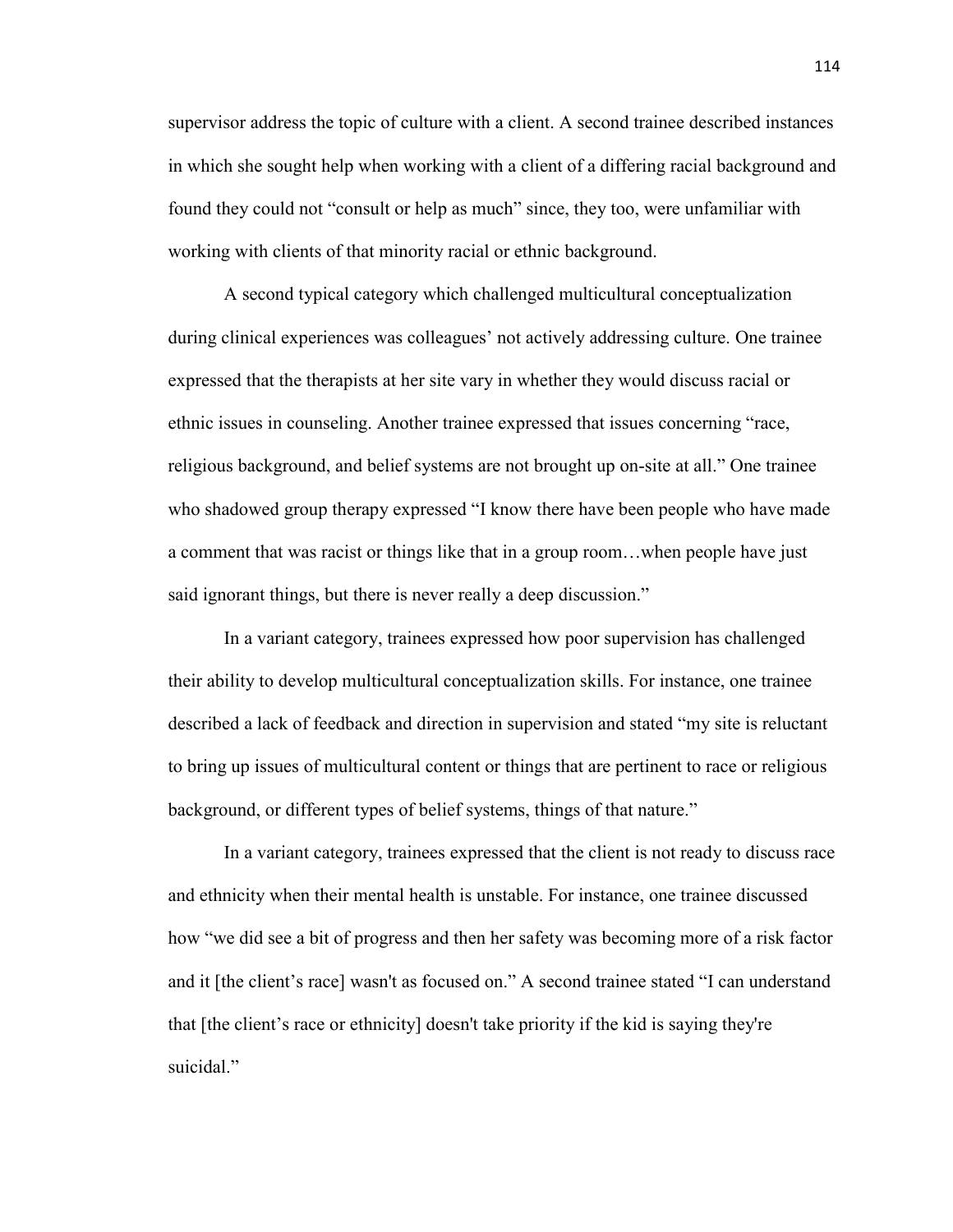Variantly, trainees described barriers to addressing culture with their clients. For instance, one trainee stated "the vast majority of our clients are White, and that might be something of a barrier because I don't have so much experience working with students from different racial or ethnic backgrounds." When asked what challenges her conceptualization of clients who are racially or ethnically dissimilar from herself, a second trainee expressed "to say I completely understand my client and their situation would be invalidating and ignorant and incorrect … I don't think you can ever gain full understanding of your client."

Trainees variantly discussed how there were no hindrances during their clinical experiences when developing multicultural case conceptualization skills. When asked what site factors challenged his development of multicultural conceptualization skills, one trainee stated "I have not been able to come up with anything that I think has hindered my ability to do this [multicultural conceptualization]."

#### **Illustrative Example of Multicultural Client Conceptualization**

 In this section is an illustrative example of a multicultural client conceptualization and experiences developing these skills. The illustrative example described below reflects several common themes representative of the sample of trainees' both in the client conceptualization and trainee experiences learning multicultural conceptualization skills. The completed CCQ (Welfare, 2007) which was completed based on the think-aloud client conceptualization is included as Appendix E. To maintain trainee confidentiality, slight changes have been made to demographic information of the trainee, the client, and to the conceptualization itself. The trainee has been assigned a pseudonym.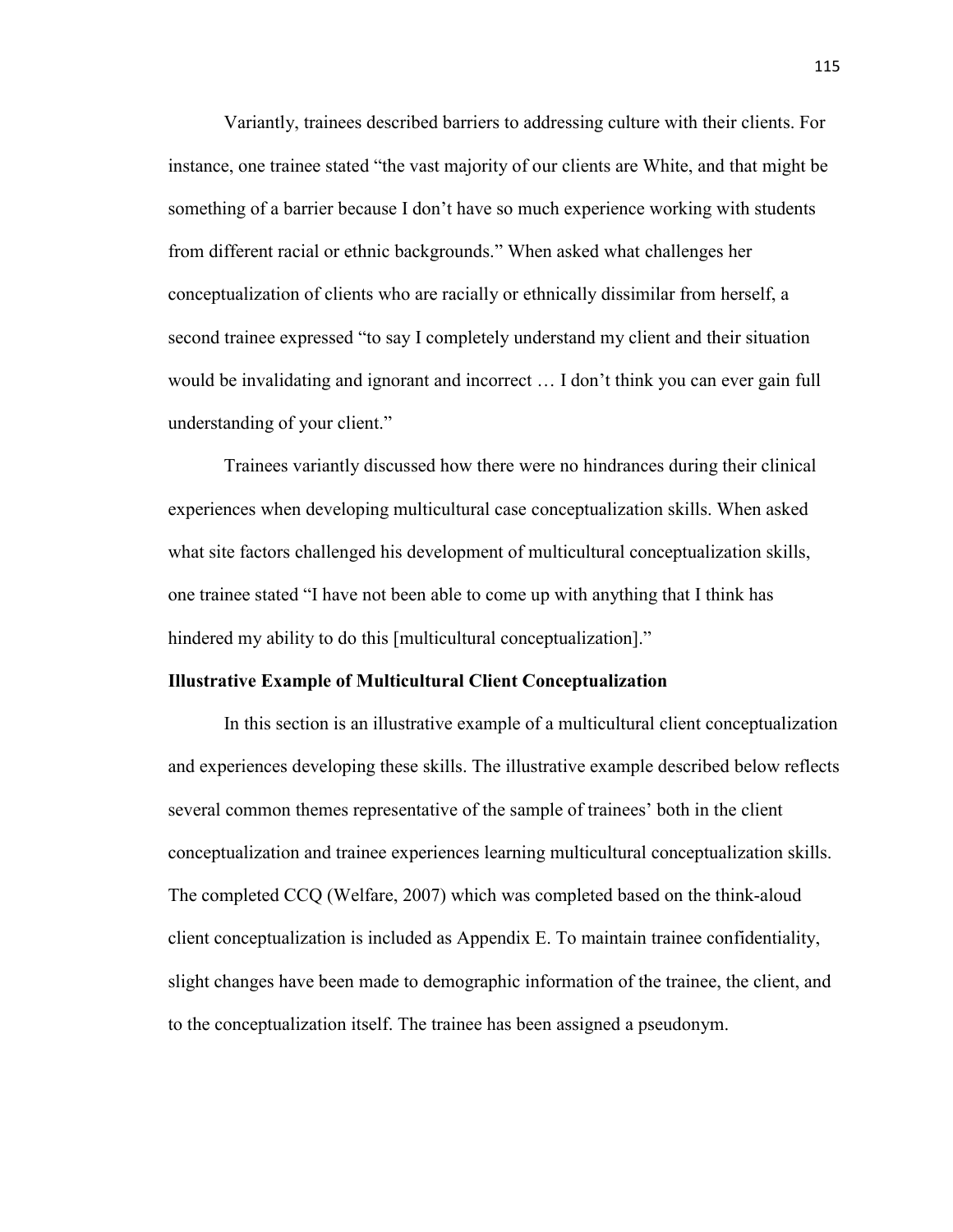Peter is a 24-year-old, Caucasian male completing his master's training in Clinical Mental Health Counseling. He works with students in a counseling center providing brief therapy. Peter reports that 10 to 15% of his clients are "multicultural." He indicates his internship site places a moderate emphasis on multiculturalism and the integration of multiculturalism in conceptualizations. He believes multiculturalism is very important to integrate in client conceptualizations.

**Multicultural client conceptualization.** The client Peter conceptualized was a first-generation college student from a Mexican-American background. The client presented with "academic stress and personal stress related to grades, financial issues, and having no time for self-care." Peter's integration of the client's racial or ethnic background into his conceptualization of the client was that "from a young age his dad told him that boys don't cry in their culture…he doesn't really identify with that value or agree with that value but still felt this pressure to conform to it." This cultural tension between hiding and expressing stress was primary to Peter's conceptualization of the client. The client was seen once for therapy due to failing grades. Had therapy continued, Peter stated "we would have focused on how to separate his own expectations of himself from his parent's expectations."

Peter explained that he knew culture was important to this client because the client explicitly discussed the tension surrounding his cultural values during their first session. Peter described that his client "identified pretty directly the cultural value that had been imposed on him from a young age that he didn't necessarily share but still felt pressure to conform to." Therefore, the client identified how his ethnic background and cultural values were part of his presenting concern.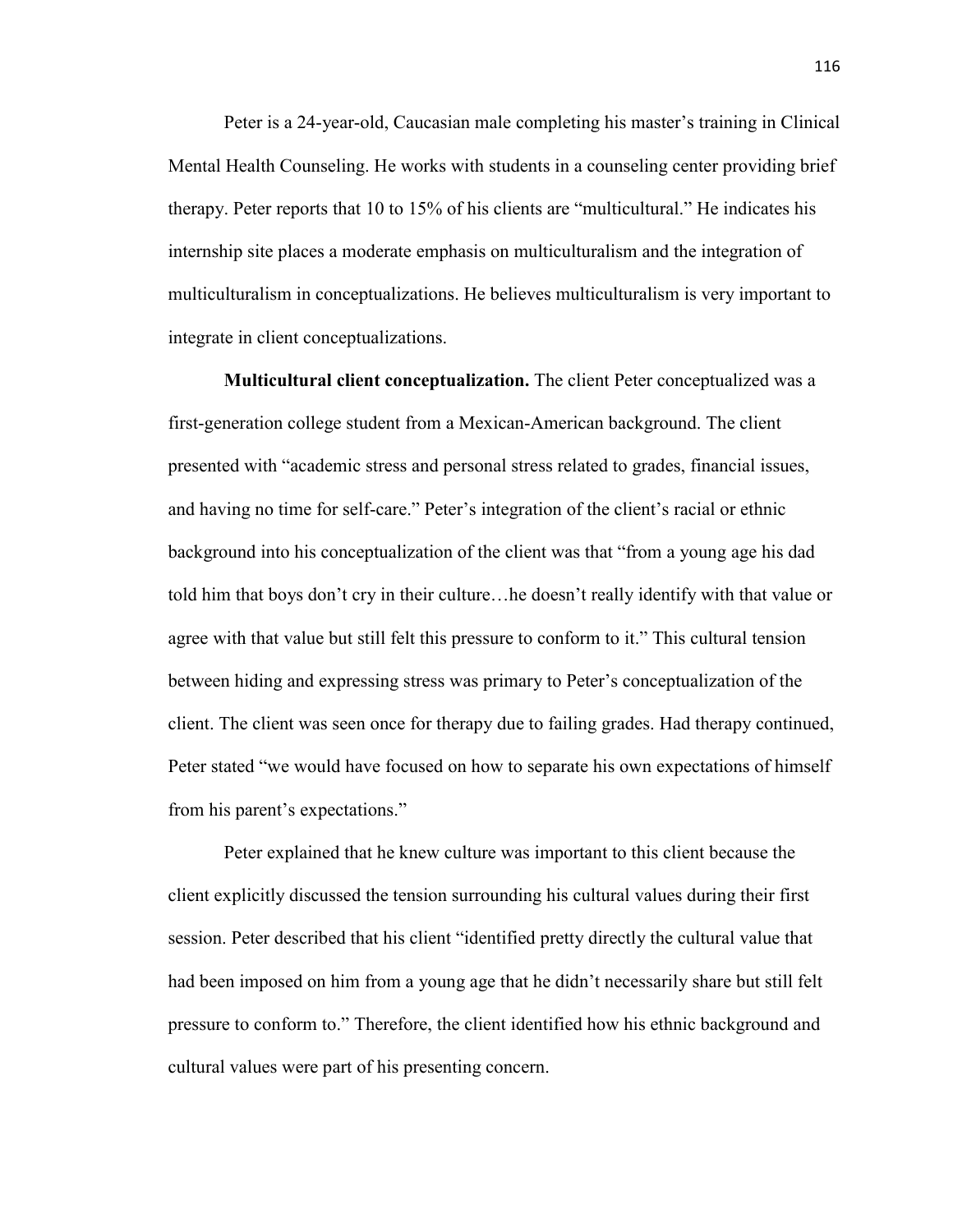Peter's conceptualization quality was assessed using the CCQ (Welfare, 2007). In his conceptualization, Peter scored 33 on differentiation *(M= 34.36, SD= 11.34)* and 10 on integration *(M= 12.82, SD= 2.89).* Therefore, Peter scored in the average for differentiation and his integration score was one standard deviation below the mean. These scores indicate that Peter identified an average number of client characteristics in his conceptualization when compared to other trainees. The extent to which Peter discussed different types of client information (i.e. cognitive, emotional, behavioral) and the degree to which he included both positive and negative characteristics regarding his client, and whether he included characteristics which reflected the counseling relationship comprised his integration score was one standard deviation lower in comparison to this sample of trainees. Therefore, despite Peter's inclusion of an average number of client characteristics, the conceptualization was somewhat less integrative than most trainees in the sample.

**Interview.** Peter described several training experiences that were representative of the sample of trainees in this study. Two primary challenges in his training pertained to external factors. For instance, he described how clients often need more intensive treatment than what can be managed in the brief therapy model at his setting. He also indicated feeling overwhelmed by the workload, stating that time management was a challenge in his training experience.

 Peter discussed his experiences learning multicultural conceptualization skills which were representative of the sample of trainees in this study. Peter explained that "practicum and internship classes and especially giving case presentations and writing a paper or summary to go along with it" were how he learned general conceptualization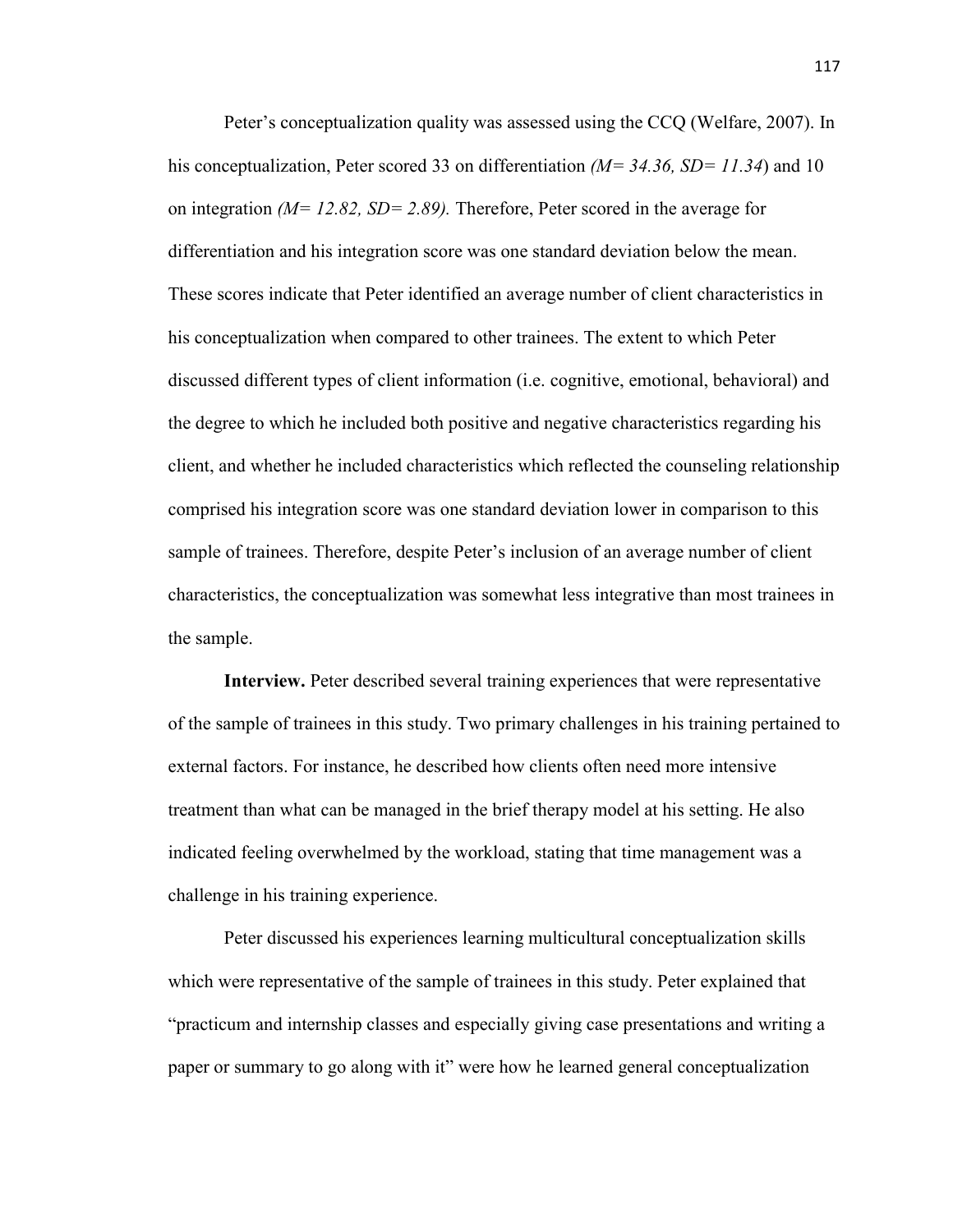skills. He described learning multicultural conceptualization skills in particular through "the multicultural class and small dialogues group."

He discussed several factors that facilitated and challenged his development of multicultural case conceptualization skills in his training as a Clinical Mental Health Counselor. The primary influence that facilitated Peter's development of multicultural conceptualization skills was the "emphasis on broaching" of certain faculty members. He described how one professor in particular consistently emphasized the importance of initiating conversations regarding the client and therapist's racial or ethnic background when engaging in cross-racial therapy. Similar to the majority of trainees, a challenge Peter explain in the development of multicultural case conceptualization skills was "being careful to not stereotype…and not pathologizing that culture."

At his clinical site, Peter noted supervision as being a factor which both facilitated and challenged his development of multicultural case conceptualization skills. During supervision, Peter stated that he was not limited in what he decided to discuss as being relevant to client treatment which he believes was facilitative of multicultural conceptualization skills. He described "having the freedom to focus on whatever seems important to me with the people I worked with. I don't know if I would say it necessarily actively facilitated that [multicultural conceptualization], but he [the supervisor] didn't get in the way of it either." On the other hand, he described a lack of focus on multiculturalism during supervision. Peter explained that he never observed his supervisor addressing culture in therapy. This lack of focus on multiculturalism in supervision hindered his ability to learn multicultural conceptualization skills. Therefore, although Peter had the freedom in supervision to discuss the content he felt was relevant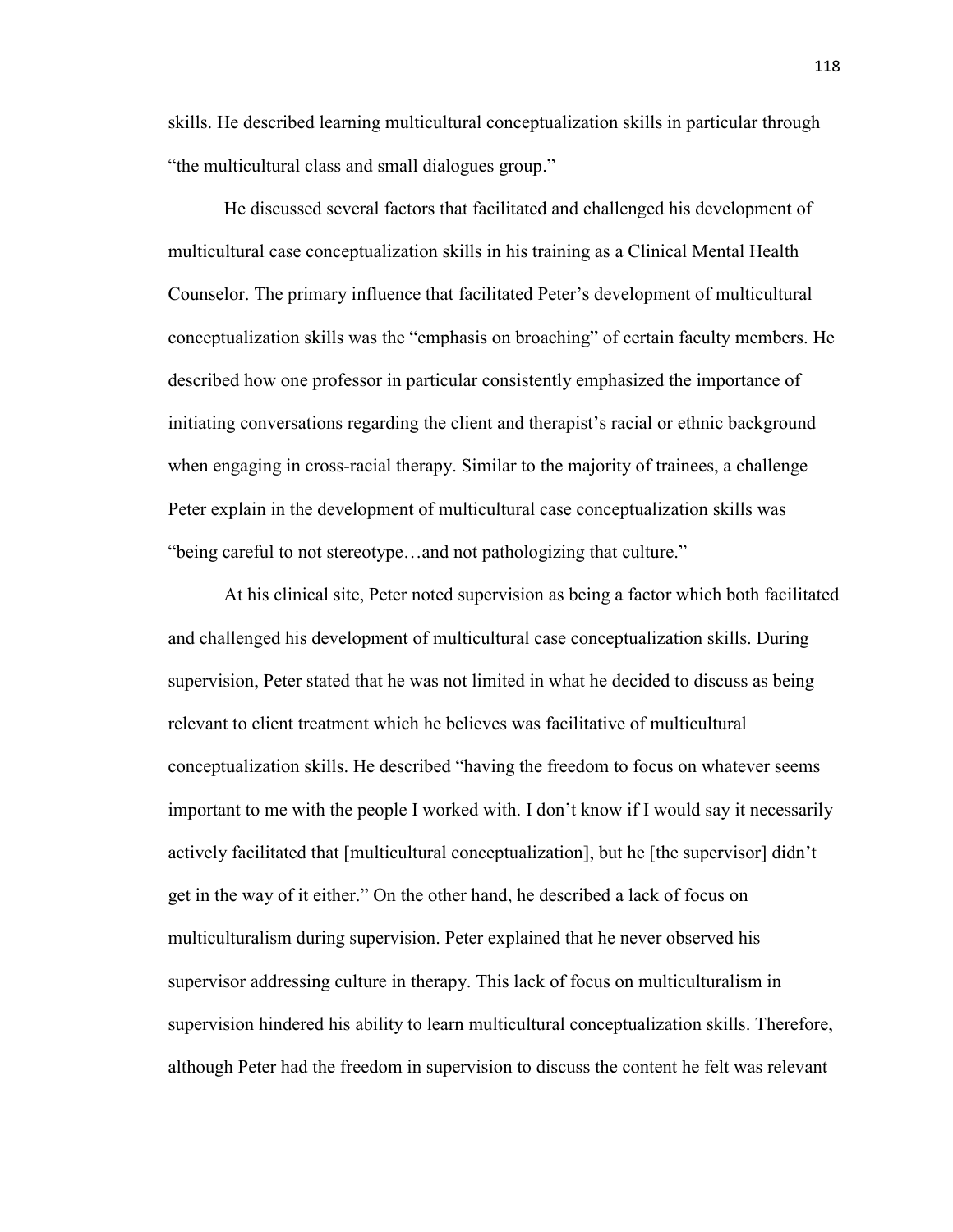to the case, his supervisor did not initiate discussions of culture in supervision or in the therapy sessions that Peter had observed. Peter expressed that his supervisor's lack of initiative in attending to culture challenged his ability to develop these skills.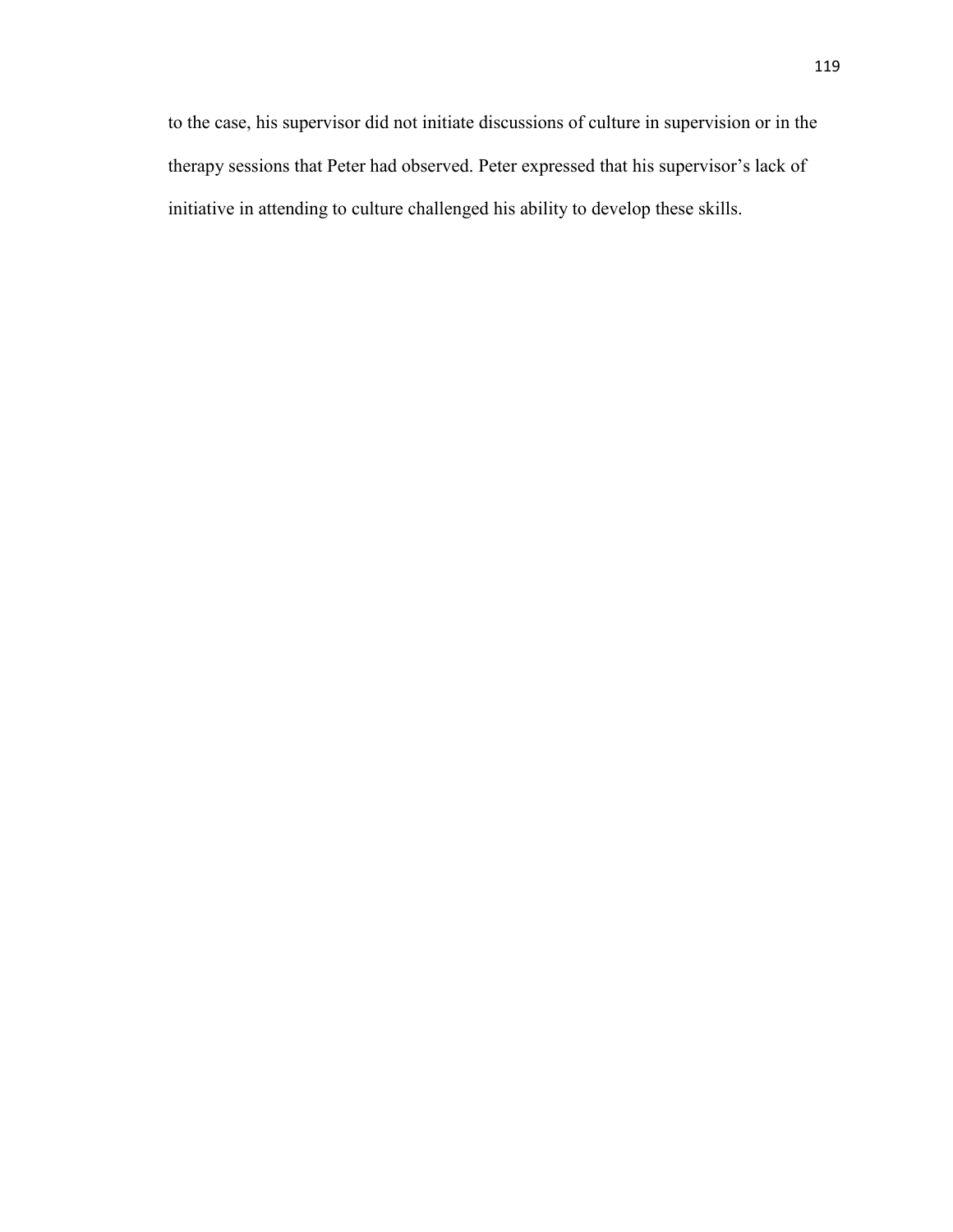## CHAPTER 5: DISCUSSION

While trainees in this study displayed a range of case conceptualization skills, as a group the quality of their skills was generally greater than that displayed by the original master's norming group (Welfare & Borders, 2010). Specifically, the number of differentiated client characteristics included in the client conceptualization and the integration among these characteristics was greater than that of the norming group. When addressing client culture, trainees included various aspects of the client's race or ethnicity but were limited in the scope of the multicultural issues they addressed. Trainees decided to integrate these various topics regarding the client's race or ethnicity into their conceptualization for mixed reasons, including recognizing the importance of the client's culture to understanding their presenting concern and the client having identified the relevance of their culture. In regard to acquiring these skills, trainees discussed the importance of various didactic and onsite training experiences. These and other findings are discussed below. The chapter concludes with a discussion of study limitations, implications for training, and future research directions.

#### **Multicultural Case Conceptualization**

Trainees in the present study displayed significantly higher conceptualization complexity than participants in the norming sample (Welfare  $\&$  Borders, 2010) including both conceptualization differentiation and integration. Specifically, trainees in this sample identified a somewhat greater number of client characteristics (e.g., client thoughts, important relationships, stressors) and displayed more conceptual integration of these characteristics than the norming group. It is possible that differences in scores were due to strong graduate training on case conceptualization skills, as training has been well-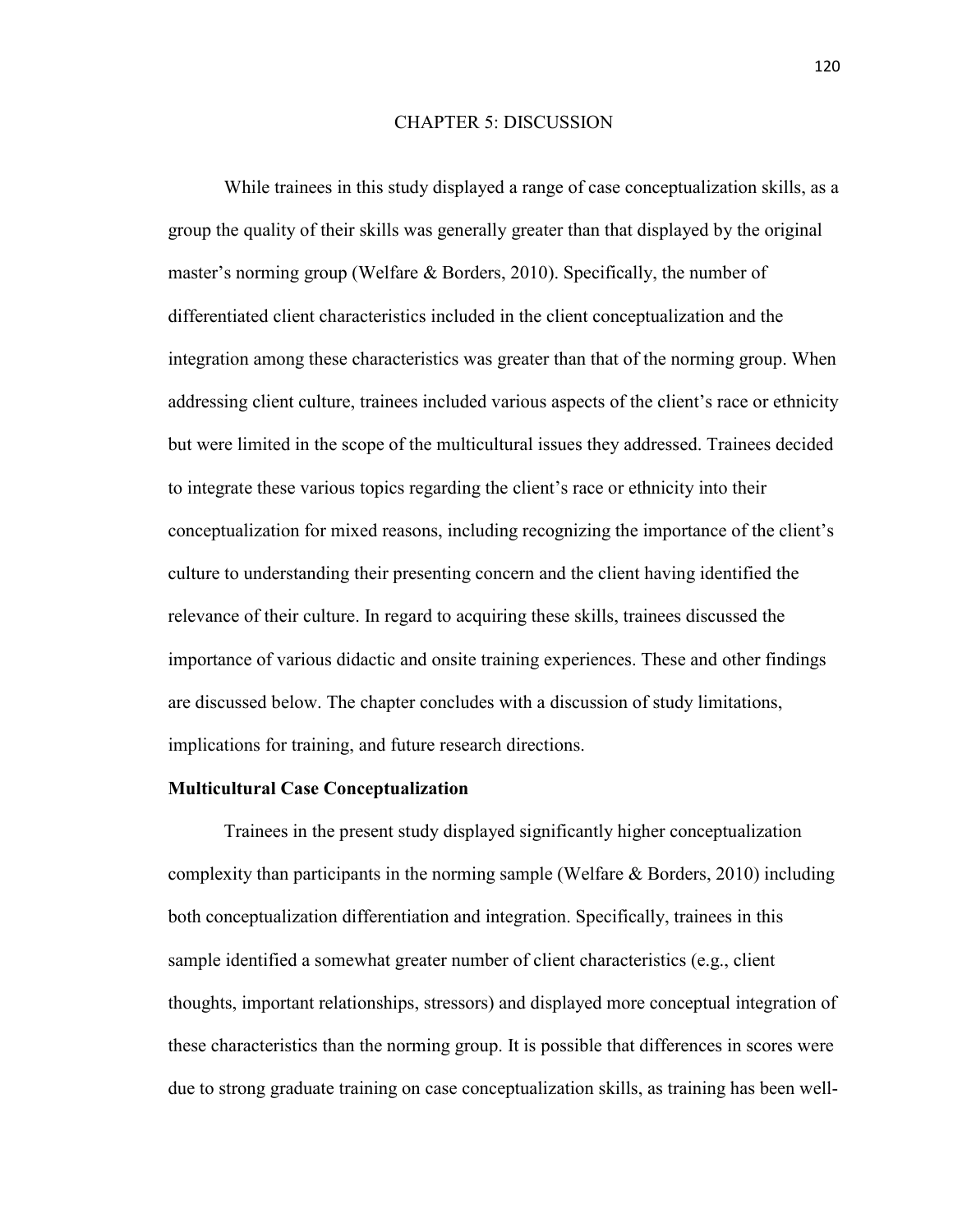documented to increase these skills (Duys & Hedstrom, 2000; Kendjelic, 1998; Osborn et al., 2004; Caspar et al., 2004; Little et al., 2005). While graduate training may have resulted in this difference, little information regarding training of the norming sample was offered, therefore it is difficult to determine whether specific aspects of graduate training may have influenced the differences in case conceptualization scores displayed by the two groups. Notably, trainees' higher case conceptualization quality may have restricted the range of their answers and represented higher development in case conceptualization skills than for those trainees who perform at a lower level. Therefore, the high complexity of the case conceptualizations produced by this sample of trainees may have influenced challenges trainees identified in training and impacted how they learned case conceptualization skills. Alternately, the differences in scores between the current study trainees and that of the norming group may have been influenced by the method of administration. Briefly, the differences in measure administration of the open conceptualization may have resulted in current trainees earning higher scores than the format used by the norming group who completed the written form independently. This potential influence is discussed further in the limitations section of this chapter.

While trainees identified a number of topics related to race and ethnicity in their conceptualizations, they most often focused on identifying the race of the client and the influence of family cultural expectations on the presenting concern. Trainees may have focused on race because it was visible and easily identified. Similarly, they focused on the cultural expectations of family because clients actively discussed this concern. In both instances, these aspects of culture were easily identifiable and there was little inference needed to integrate these factors into the conceptualization. This is consistent with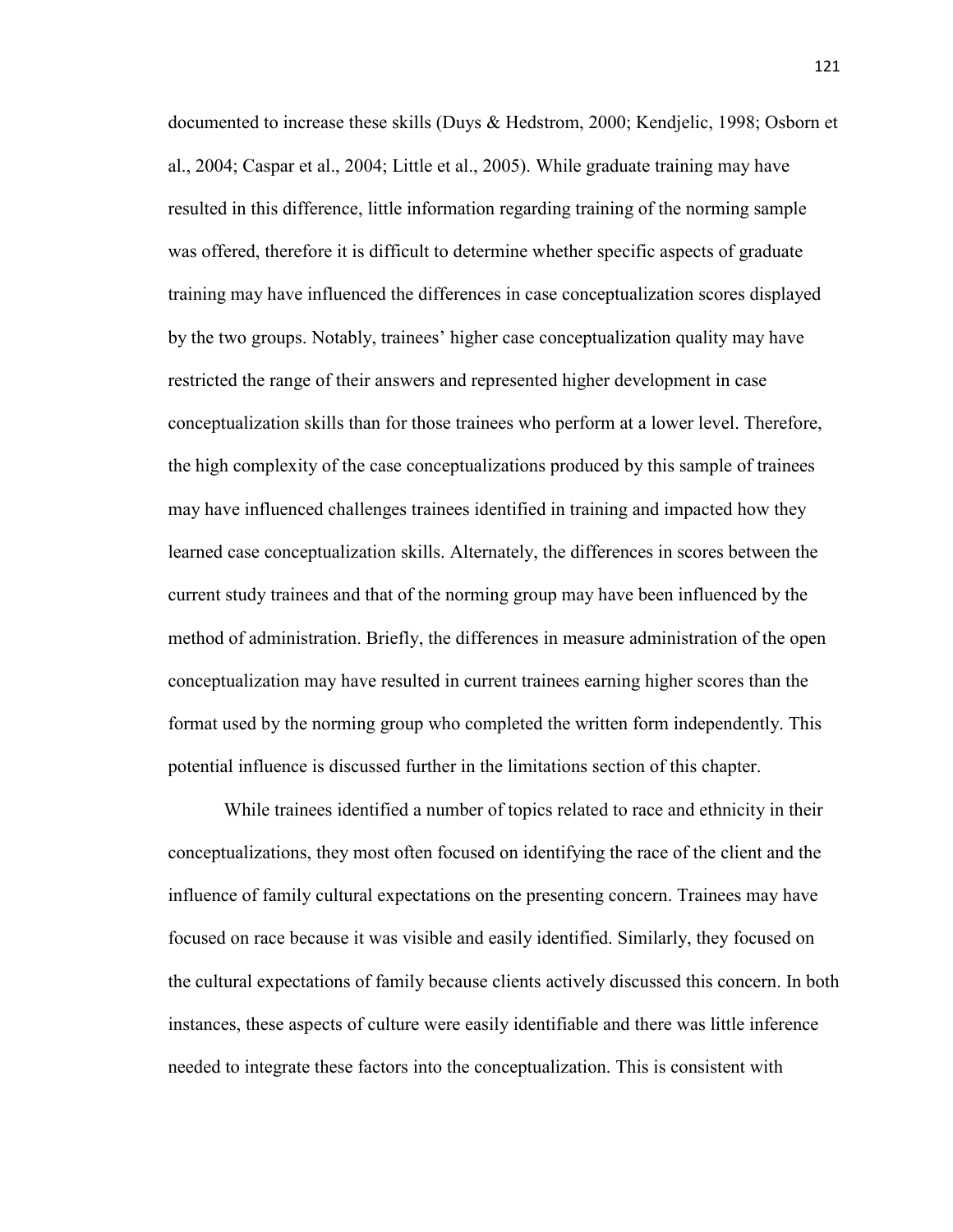research by Jones and Welfare (2016) that found participants are more comfortable broaching easily identifiable cultural factors than they are with cultural factors that are less easily identifiable. These recognizable aspects of the client may be a common starting point for trainees which helps to organize pertinent, easily recognized information before exploring and connecting client variables in more depth (Eells, 2011). Additionally, prior research has suggested that trainees typically conceptualize how a client's cultural values compares to family and peers of the same racial or ethnic background when conceptualizing a diverse client (Neufeldt et al., 2006). These aspects of the client may have been more easily integrated into conceptualization because they were visible and readily discussed in therapy resulting in these categories being more frequently integrated into conceptualization in this, and other, studies (Eells, 2011; Neufeldt et al., 2006).

While not as common, trainees also discussed less identifiable topics related to the client's race or ethnicity including acculturation stress, experiences of discrimination, client lack of identification with racial phenotype, and strengths or benefits as a result of the client's culture. In comparison to racial identification and family cultural values, these topics necessitated the trainee make inference regarding the impact of their race or ethnicity based on material the client presented in session. Indeed, prior investigations have suggested that trainees with a greater awareness of the impact of race on the client's life may include factors related to the client's racial or ethnic background beyond those which were visible or made explicit by the client and specifically mention discrimination and acculturation as two such variables (Constantine & Gushue, 2003; Constantine, Warren, & Miville, 2005; Neville et al., 2006; Schomberg & Prieto, 2011). Alternately,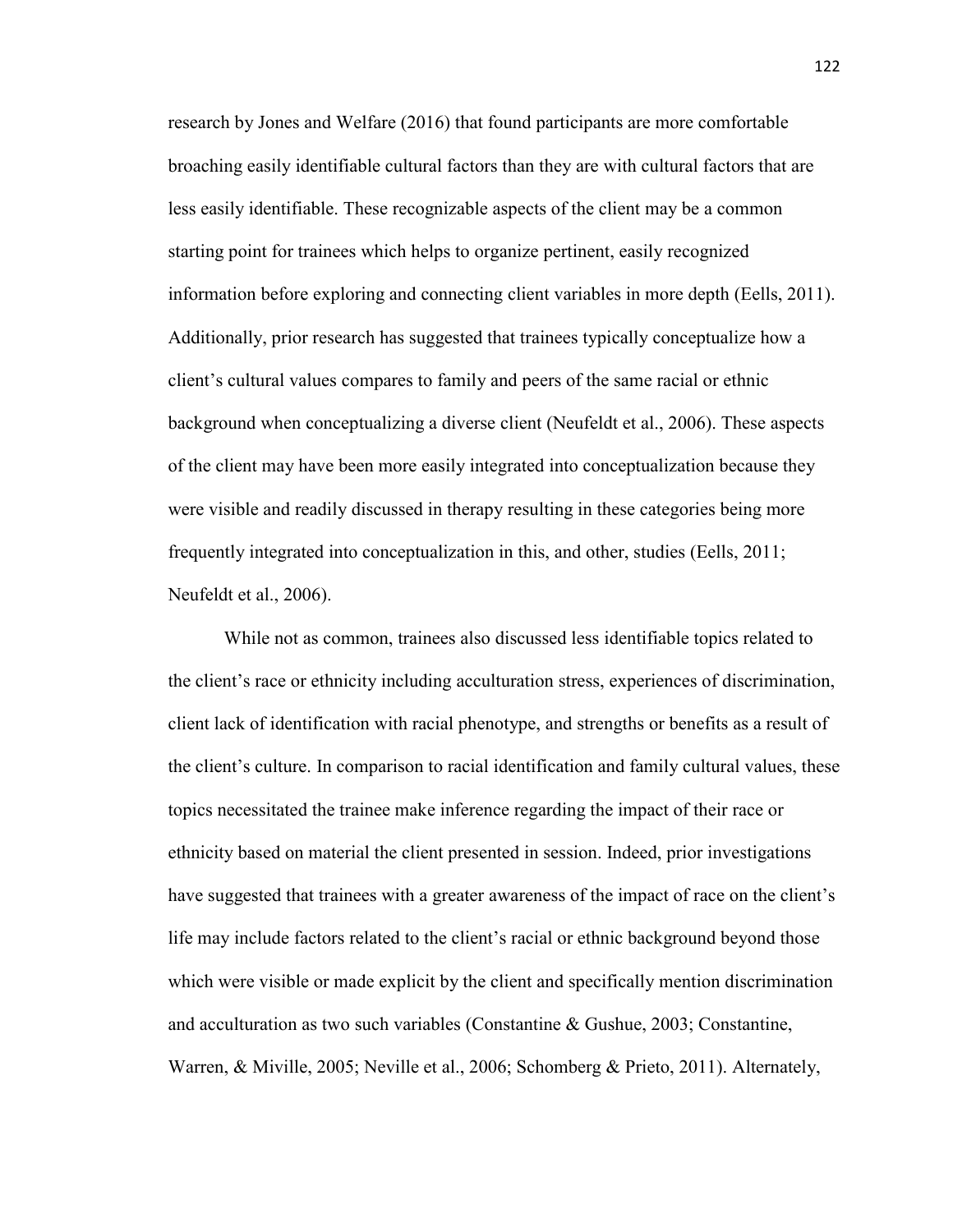these concerns may have been less prevalent among the clients, resulting in the themes being discussed by fewer trainees. Though the result from the current study and other studies have found that few trainees discuss these topics in conceptualization (Eells et al., 2011; Neufeldt et al., 2006; Sakai & Nasserbakht, 1997), the inclusion of these themes is recommended (Kuyken et al., 2009; Ridley & Kelly, 2007). Overall, trainees in the current study displayed high case conceptualization complexity and included various topics related to the client's race or ethnicity into their conceptualizations.

Trainees discussed mixed reasons for how they decided that racial or ethnic factors were important to include when conceptualizing a particular client. Several trainees recognized the importance of the client's race or ethnicity to the presenting concern, while other trainees indicated that clients directly discussed the relevance of race or ethnicity to their presenting concern. These findings suggest that some trainees actively sought the opportunity to integrate race or ethnicity in conceptualization by their own volition, while others appeared to wait until the client directed the focus. Those trainees who actively sought out racial or ethnic client information may have had higher racial awareness, allowing them to more easily recognize that client race or ethnicity was an important factor (Constantine & Gushue, 2003; Neville et al., 2006). Additionally, these trainees may have discussed this client with a supervisor who has higher racial awareness, a quality of supervision which has been found to increase supervisee multicultural case conceptualization quality (Constantine et al., 2005; Ladany et al., 1997). Overall, the trainee or supervisor belief that one's race or ethnicity is impactful may have resulted in varying propensity of trainees to themselves recognize the importance of race or ethnicity in understanding their client.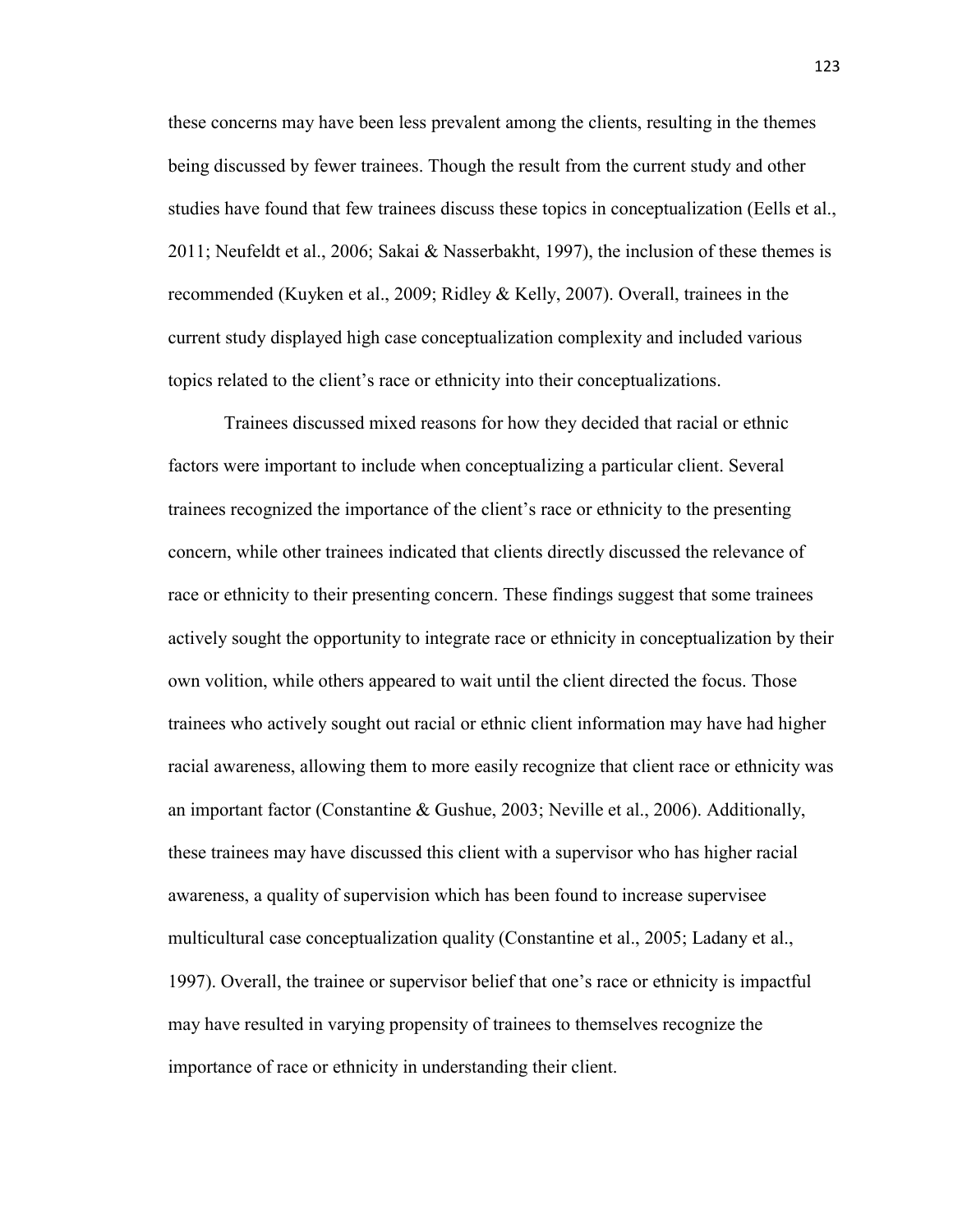Alternately, several trainees described knowing that the client's race or ethnicity was salient because the client initiated this discussion during therapy. Perhaps trainees preferred the client introduce multicultural considerations within therapy to avoid introducing a topic that they perceived to be potentially off-putting or damaging to the relationship (Jones & Welfare, 2016). Additionally, trainees whose clients identified culture as salient may have understood that race and ethnicity is an important factor in conceptualization but struggled to recognize when the client's race or ethnicity should be considered. This is a trainee struggle that is supported by the literature (Binder, 1993; Eells, 2007; Eells, 2015; Ridley & Kelly, 2007). Indeed, in prior investigations, trainees were found to integrate racial or ethnic factors into their conceptualization only when culture was described as the specific presenting concern by the client (Lee et al., 2013; Schomburg & Prieto, 2011), suggesting a gap between knowing culture is important and having an awareness that culture is salient for a specific client. Following the open conceptualization procedure, trainees described their training experiences in learning these case conceptualization skills.

#### **Training in Conceptualization**

The following sections explore trainees' experiences learning both general and multicultural case conceptualization skills. Trainees were queried about general challenges during their training experiences and how they learned to conceptualize clients, which was intended to provide some context for their overall training experiences for case conceptualization. Next, specific training experiences related to the integration of multicultural issues in case conceptualization were explored, focusing on how trainees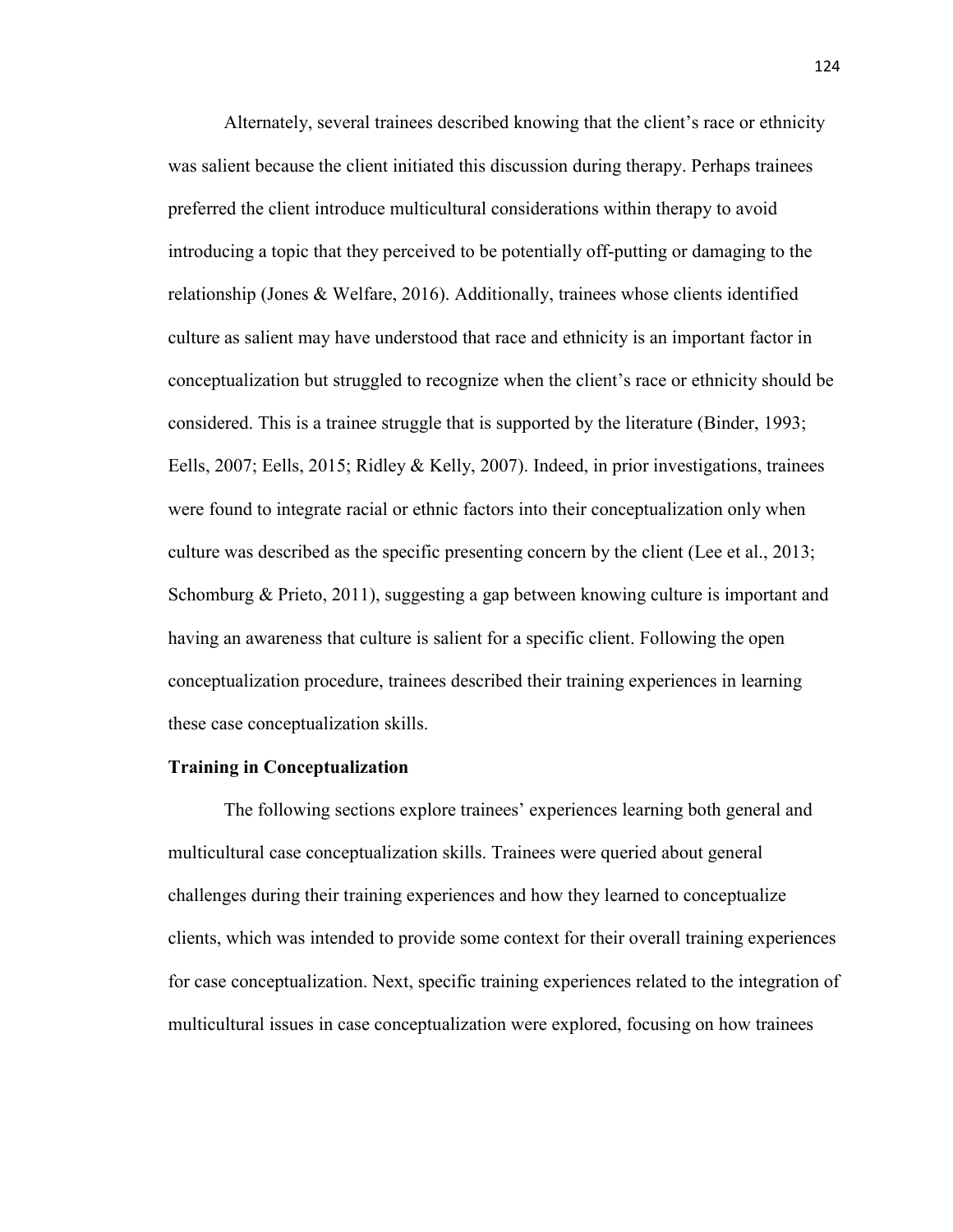learned these skills, factors that influenced the development of these skills, and current onsite training experiences.

**Challenges during training.** While discussing their overall training challenges, many trainees recognized their own lack of clinical skills to work effectively as a therapist. As an example, trainees struggled to address cultural differences between themselves and the client, a finding also noted in a prior investigation (Lee et al., 2013). Trainees felt the cultural differences between themselves and their clients influenced the quality of their clinical work, and they felt challenged in understanding and relating to their minority clients. Additionally, participants struggled to meet the diverse clinical needs of clients, a challenge which many trainees find to be quite complex (Bernard  $\&$ Goodyear, 2014; Eells, 2007). These findings appear to reflect some trainee selfawareness in reflecting on their abilities, particularly around cultural differences and clinical needs. As is described in developmental theories of counselor development, this may reflect they are beginning to see the complexity of practice and becoming more aware of this complexity (Stoltenberg & McNeill, 2011).

In addition to recognizing their lack of clinical skills, trainees also recognized that external factors also directly influenced their clinical work. For instance, a few trainees described how the high workload and time management difficulties as a graduate student were a primary challenge as a therapist trainee. Therapists at this novice level have multiple training demands amongst which they must balance their time including clinical experience with supervision, didactic coursework, research requirements, and supplementary workshops or readings (Eells, 2007). As such, trainees can struggle to manage several competing demands on time (Eells (2007). As another influence, a few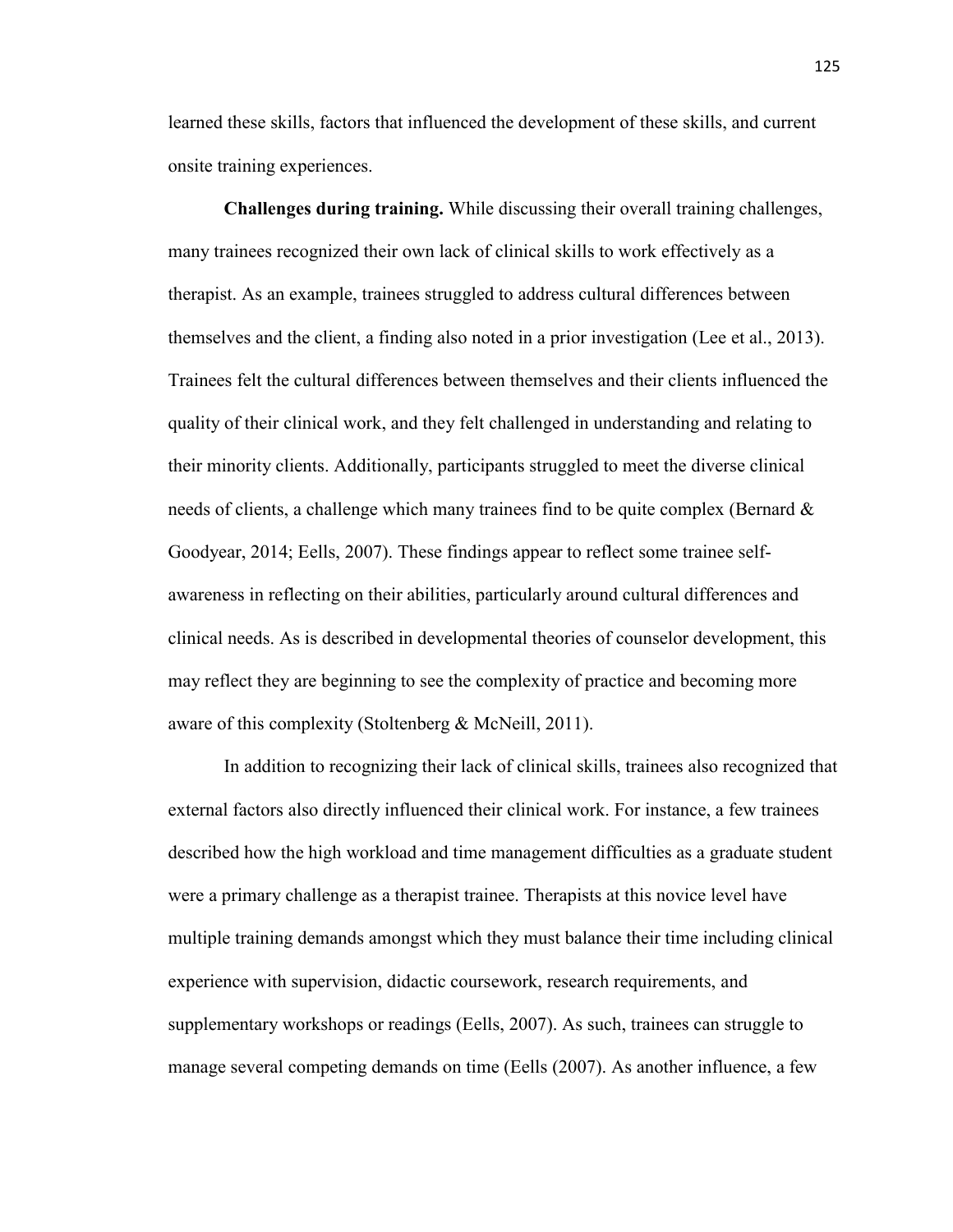trainees perceived classroom instruction to be inconsistent with clinical practice, which may speak to the difference between learning about therapy through coursework and providing therapy in real-world clinical practice (Binder, 1993; Eells, 2015). For instance, one participant discussed how she was interested in practicing specific interventions learned in class; however, her site provided manualized behavioral therapies on a short-term basis and she did not have the time or resources onsite to integrate techniques of interest. The inconsistency between coursework and clinical practice may be associated with the practical limitations on time described by a few trainees. Alternately, this inconsistency may reflect the challenge trainees' encounter in flexibly applying knowledge to real-world practice. Finally, a few trainees perceived that cultural considerations and multicultural competence was not emphasized at their clinical site which they felt limited their growth as a therapist. Trainees believed this lack of emphasis on multiculturalism was reflected in the cultural practices of the agency, a factor which has been suggested to influence the development of multicultural skills (Hill, 1991; Ridley & Kelly, 2007).

**Learning to conceptualize clients.** Beyond general training challenges, trainees discussed numerous ways through which they learned to conceptualize clients during graduate coursework. Several trainees discussed how the opportunity to practice these skills in practicum and internship classes was helpful, a finding that is consistent with training recommendations for general case conceptualization skills (Eells, 2015). Courses such as practicum and internship class are an ideal setting for practicing skills because these classes provide a safe space where trainees can be vulnerable in practicing their conceptualization skills, learning from other trainees' conceptualizations, and receiving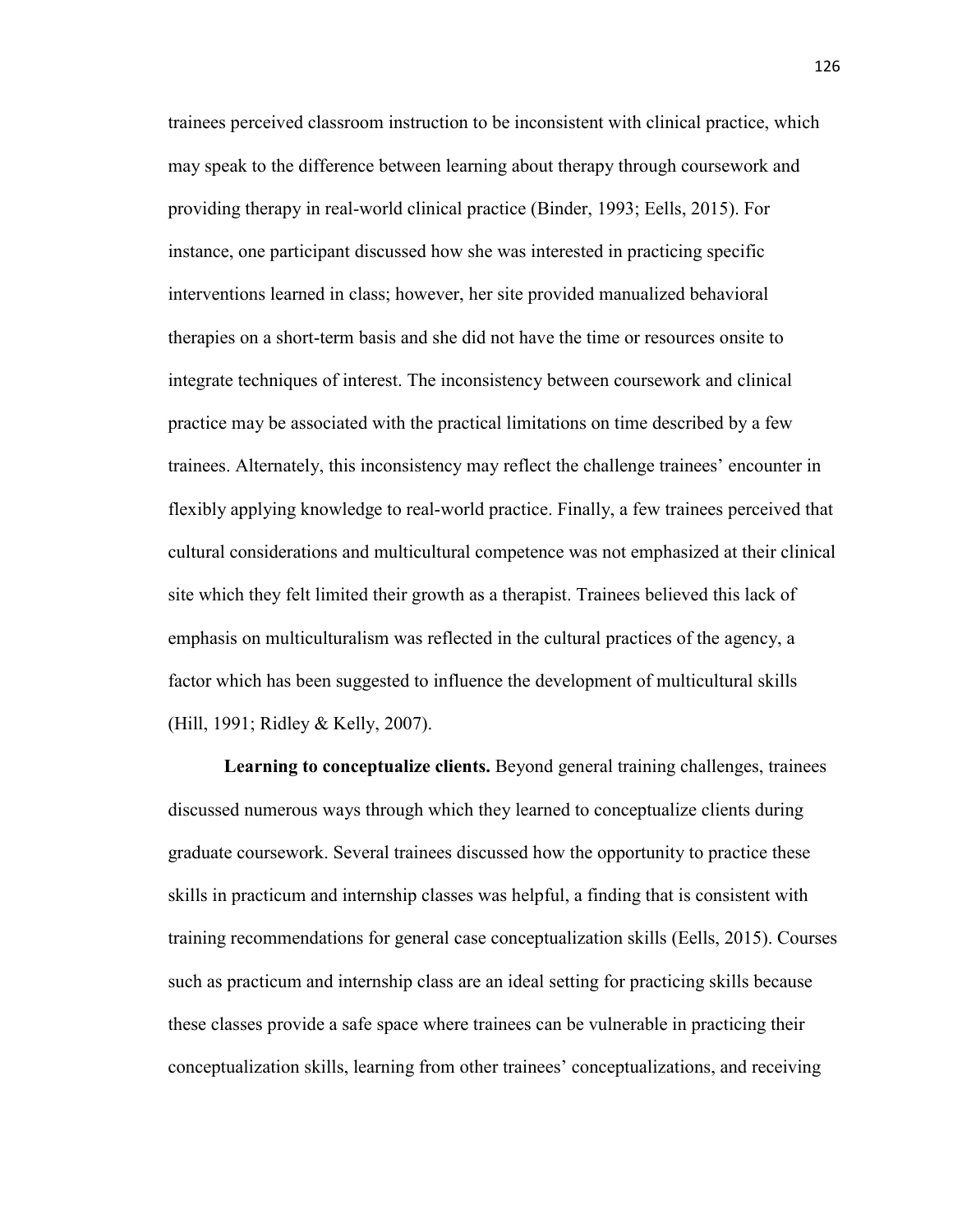feedback from peers and the course instructor. Prior research also found case conceptualization skills increase with each incremental semester of practicum or internship course experience (Lee  $\&$  Tracey, 2008), supporting the notion that trainees case conceptualization skills benefit from these courses.

Beyond practicum and internship courses specifically focusing on applied therapy skills, trainees described learning conceptualization skills using theoretical models taught by course instructors including biopsychosocial, cognitive-behavioral, and multicultural models. As participants had limited clinical experience, these theoretical models may have provided a useful structure to begin practicing this complex cognitive skill (Eells, 2007). Indeed, Kuyken et al. (2009) has suggested that using theoretical models to guide case conceptualization serves as a valuable lens through which to understand the client's presenting concerns. While prior investigations have found that trainees use cognitivebehavioral or multicultural models as guides for case conceptualization (Lee et al., 2013), the use of a biopsychosocial approach was more frequently mentioned by the trainees and may reflect their specific training program. Additionally, many of the trainees were in medical sites and these findings may reflect integrative care settings (Bray, 2010; Engels, 1977).

Additionally, findings reflect that trainees learned general case conceptualization skills throughout the training curriculum, specifically in ethics, foundations of clinical practice, and introduction to counseling courses. These foundational courses may provide information regarding theoretical models, that offers structure for developing general case conceptualization skills. While this finding seems to make sense, researchers have suggested that complex clinical skills, like case conceptualization, are typically not a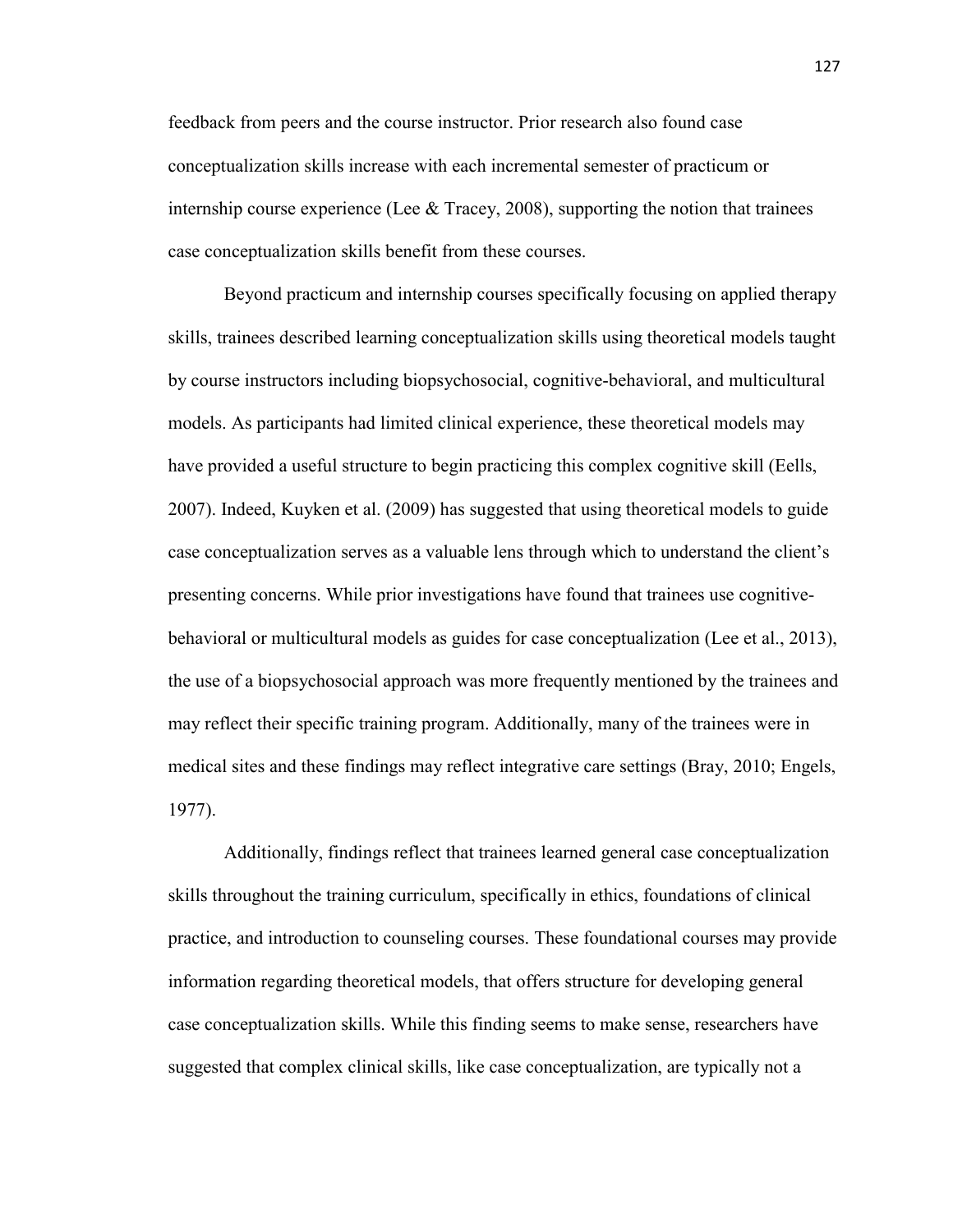focus of didactic training curriculum which is often to the detriment of clinical practice and therapist counseling competence (Binder, 1993; Eells, 2007). Perhaps the trainees in this study attended graduate programs in which the curriculum was designed with an integrative emphasis and a focus on applicability and case conceptualization skills, though the results do not offer explicit clarity. Additionally, trainees may be reflecting on the knowledge gained through these foundational courses to inform their general case conceptualization skills. Case conceptualization skills require knowledge about what client characteristics are most impactful and how facets of a client's life, such as their relationships and thoughts, influence one another. Trainees may have gained this important information necessary to the conceptualization process in their foundational coursework.

In addition to the academic setting, a few trainees discussed how internship supervisors supported learning about conceptualization. Supervision is believed to be a primary training modality through which novice therapists refine skills such as case conceptualization (Bernard & Goodyear, 2014; Falender et al., 2014). In fact, researchers have supported this perspective and found that clinical experience under supervision influences the development of case conceptualization skills (Lee & Tracey, 2008). Perhaps these trainees received supervision that was focused on case conceptualization skills and, specifically, the ability to identify salient client characteristics and integrate these characteristics to form a meaningful representation of the client. Though this type of focus on conceptualization skills is not common in clinical supervision (Constantine  $\&$ Sue, 2007), this may have had an influence on the case conceptualization skills of these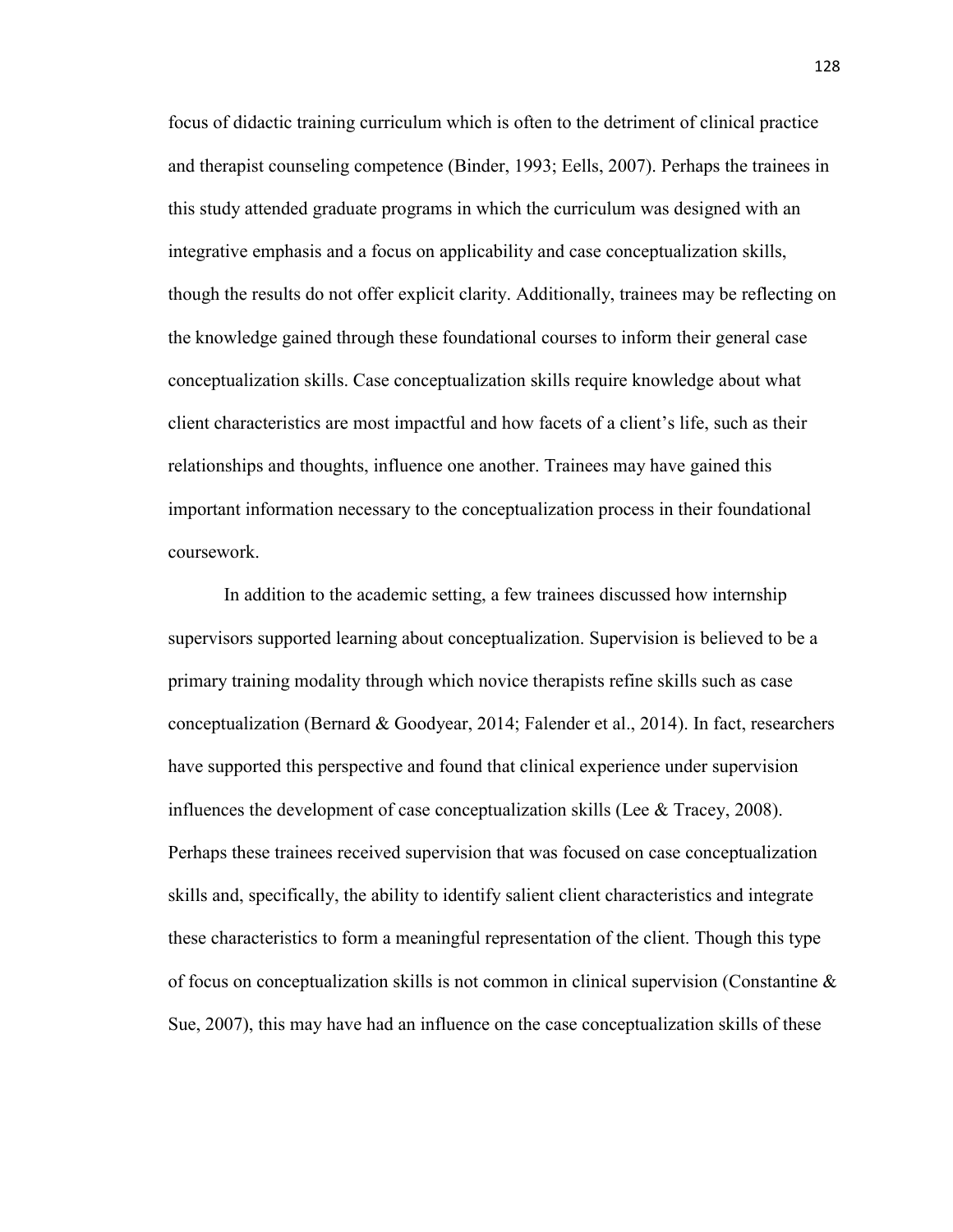trainees. Overall, findings reflect that trainees learned general case conceptualization through training including didactic coursework and internship.

**Learning to conceptualize multicultural clients.** In addition to their general training in case conceptualization, trainees had several experiences that supported their overall learning of multicultural case conceptualization skills. First, the majority of participants described the importance of coursework dedicated specifically to multiculturalism. Trainees discussed how the multicultural counseling course allowed them a time specifically dedicated to learning about cultures that are different from their own and how to adapt clinical practice based on the client's culture. Prior research has also found that multicultural coursework is significantly associated with multicultural case conceptualization skill development (Gushue & Constantine, 2003; Lee & Tracey, 2008; Weatherford & Spokane, 2013). For instance, Gushue and Constantine (2001) found that trainees who had taken a multicultural course had more complex multicultural conceptualizations than those who had not and similarly, Lee and Tracey (2008) found that those trainees who completed two or more multicultural courses had more complex conceptualizations than those with less multicultural coursework. Additionally, Edwards, Burkard, Adams, and Newcomb (2017) found that participants who had taken graduate courses with multicultural-related content described increased sensitivity to the role of culture and privilege, had a higher level of knowledge about multiculturalism and counseling, and had further explored their own worldviews, cultural identities, and biases as a result of this coursework. Overall, these findings support the notion that multicultural coursework positively influences multicultural case conceptualization skills.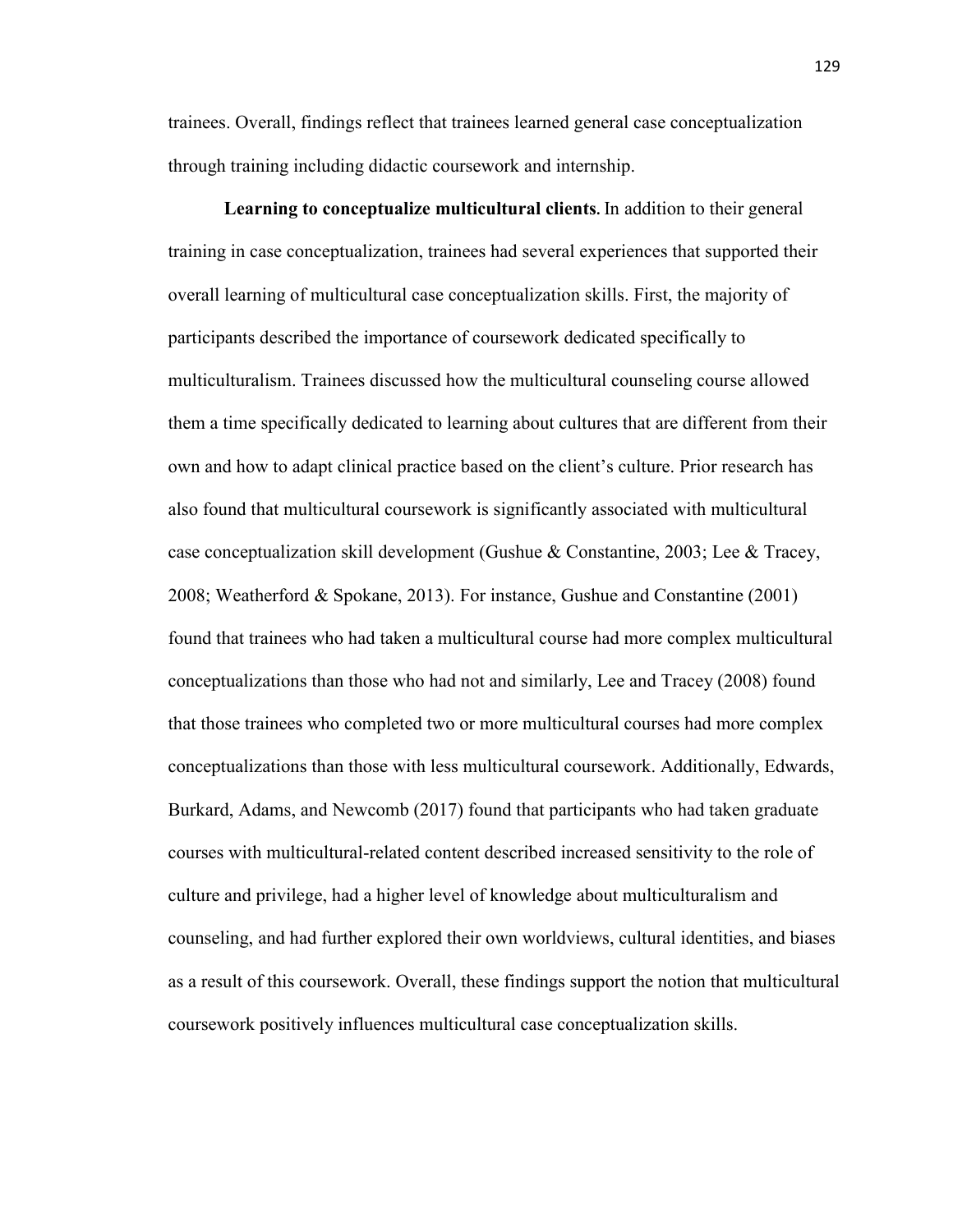Similar to training in general case conceptualization, trainees described learning multicultural case conceptualization throughout their training curriculum. Specifically, trainees described an emphasis on developing cultural self-awareness, reflecting on biases and stereotypes, and integrating multicultural issues throughout training curricula, particularly internship courses. Given that both general and multicultural case conceptualization were integrated throughout the program, it is possible that multiculturalism was fully integrated into education on case conceptualizations. These current findings are contrary to prior work, which has suggested that multiculturalism is not well-integrated throughout training curriculum (Ridley & Kelly, 2007). Perhaps the emphasis by accreditation and professional organizations on multicultural issues has resulted in training curricula marked by multicultural integration. Alternately, this finding may be specific to the graduate program these trainees attended which may have focused on integration of multiculturalism throughout curriculum.

Most trainees felt that they learned these skills by actively engaging multicultural case conceptualization during internship. Specifically, trainees described the importance of creating multicultural case conceptualizations in their clinical experiences and refining these conceptualizations through discussions with other clinicians and supervisors. One reason internship may be critical to learning multicultural case conceptualization skills is that the internship is the setting where participants often gain experience working with clients of diverse racial or ethnic backgrounds, and as such the initial place where they learn to reconcile the implications of clients' reported experiences into their clinical thinking. Prior research suggests that clinical experience has helped improve multicultural case conceptualization skills (Lee  $\&$  Tracey, 2008). Overall, academic and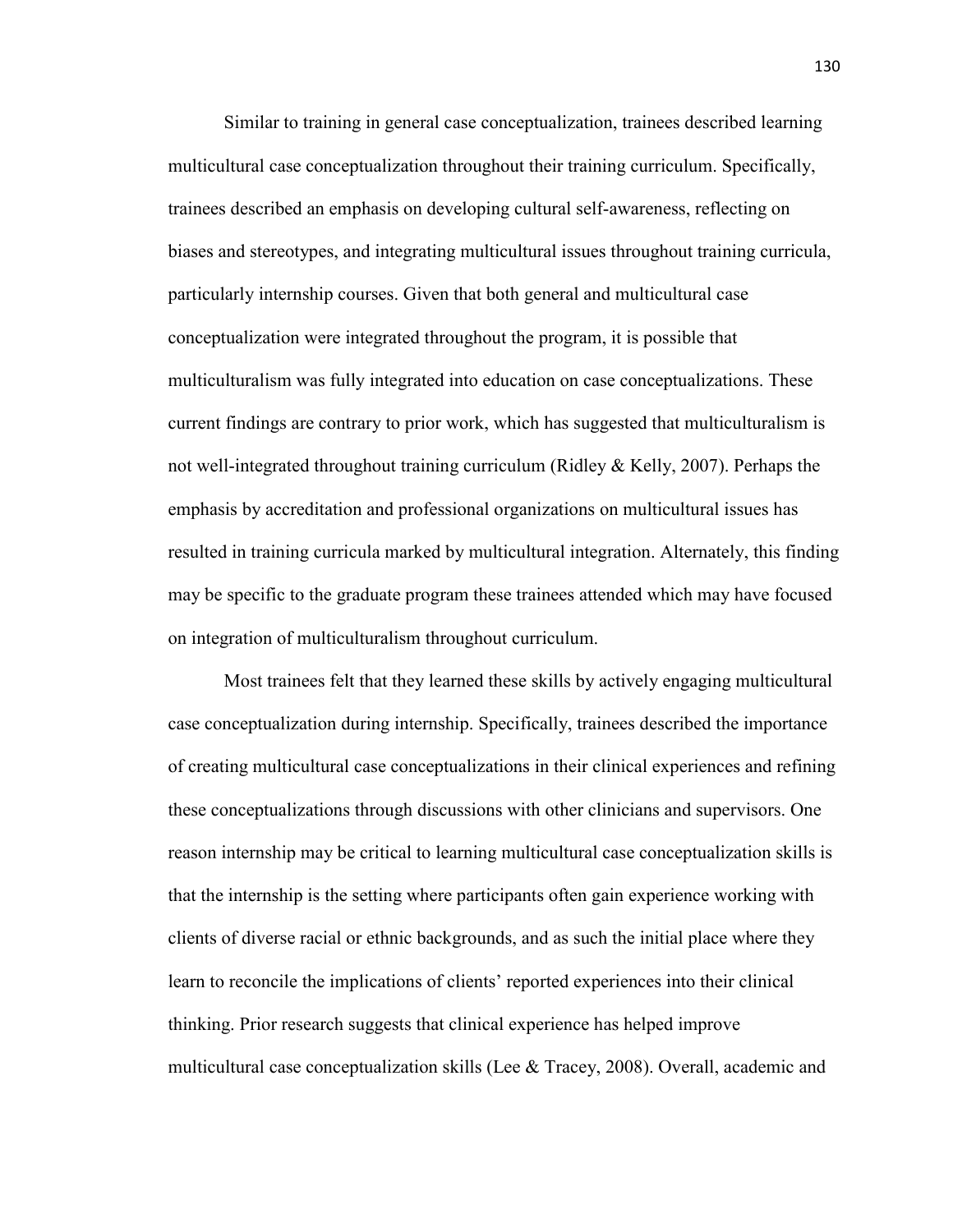onsite training appear to be influential in learning multicultural case conceptualization skills.

*Facilitating factors***.** Beyond describing how trainees learned these skills, participants highlighted two factors which were most facilitative of their multicultural case conceptualization skill development. Foremost, all trainees felt their master's training overall emphasized an integration of culture. Importantly, multicultural aspects of the client and trainee impacts every part of the therapeutic relationship, from rapport building to choosing effective treatment interventions to termination, therefore, multiculturalism should be integrated throughout training curricula (Constantine, 2001; Ridley & Kelly, 2007). This consistent integration of multiculturalism throughout training curricula has been suggested to support multicultural case conceptualization skill development (Ridley & Kelly, 2007; Sue et al., 1992). Perhaps the trainee learns that multiculturalism is relevant throughout the therapeutic process when instruction is integrated throughout training curriculum. Alternately, when trainees learn about diverse cultures in one distinct course, the integration of multiculturism in practice reflects this distinction and trainees lack the awareness of how to apply multicultural skills in tandem with other clinical skills (Neufeldt et al., 2006). Findings from the present study support the notion that integration of multiculturalism throughout training is an important facilitative factor to improve multicultural case conceptualization skills.

In addition to integration of culture in training, most trainees felt the development of multicultural case conceptualization skills were facilitated by engaging in conversations with their clients regarding race or ethnicity. Trainees described how engaging in open discussions with clients regarding how their race or ethnicity impacts

131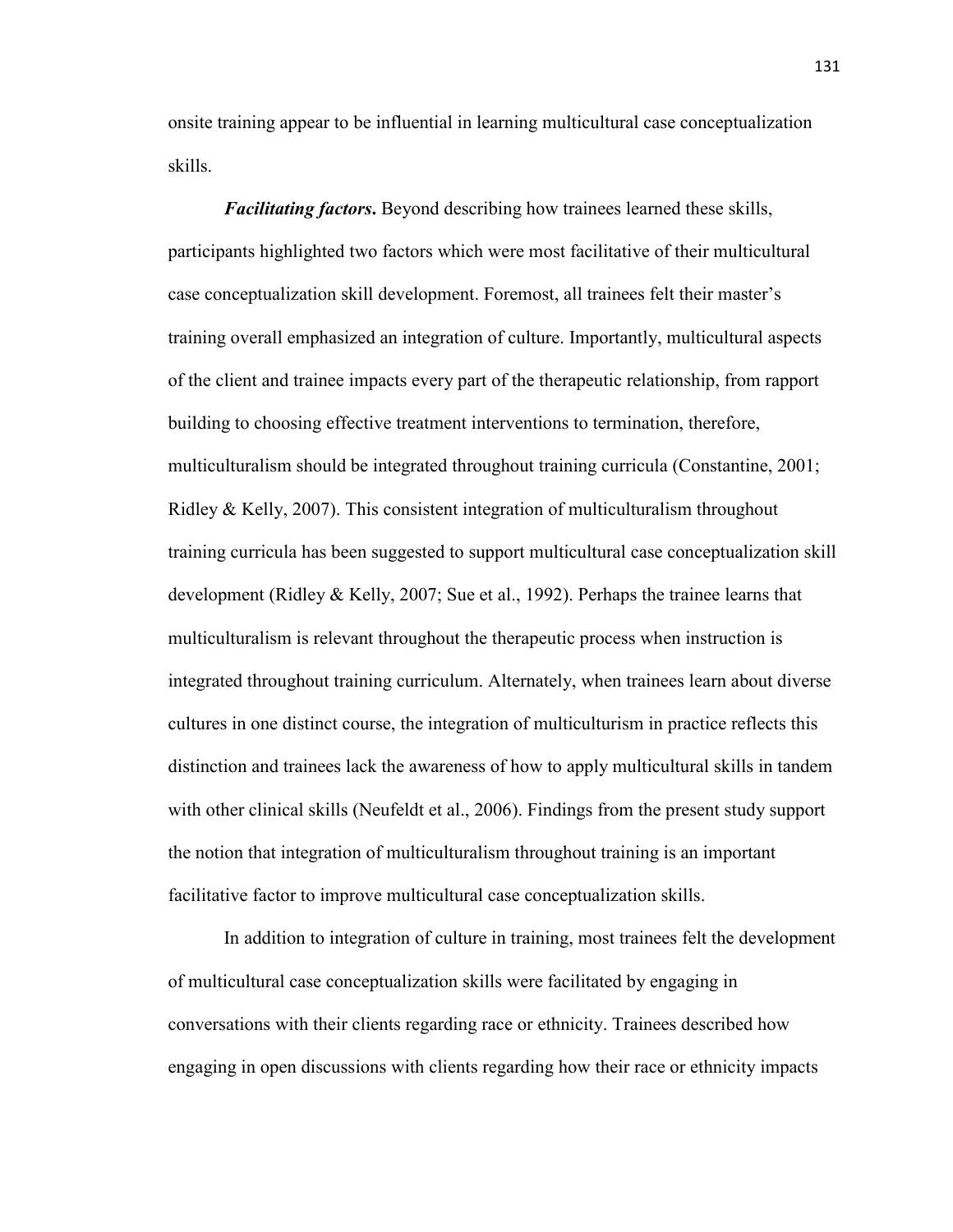other important aspects of their mental health helped the trainee to refine their conceptualizations. This finding is consistent with research findings that have indicated that clinical experience significantly impacts multicultural case conceptualization skills (Weatherford & Spokane, 2013).

*Challenging factors.* While trainees identified a few factors that were particularly facilitative of their multicultural case conceptualization skills, participants also discussed a few influences which challenged their development of these skills. Foremost, many trainees were concerned about pathologizing or making assumptions about clients' culture. This fear may be well-founded as prior research has suggested that trainees are more likely than experienced therapists to over-pathologize the role of race or ethnicity for individuals of minority status (Falicov, 1998; Neufeldt et al., 2006). These trainees worried that they would integrate the client's culture into the conceptualization in a way that was not true to that client's experience and was based on their stereotypes rather than on the client's actual multicultural identity. Trainees may have also feared the reactions of supervisors or anticipated feeling embarrassed if they lacked the ability to effectively integrate culture into conceptualization. Alternately, this fear may reflect positive development in that trainees are considering the consequences of their own lack of multicultural understanding and feeling challenged in contending with the implications of their conceptualizations. Though current literature supports the notion that over pathologizing clients is typical of trainees (Falicov, 1998; Neufeldt et al., 2006), researchers have remained silent on how this concern may be addressed to improve multicultural case conceptualization skills.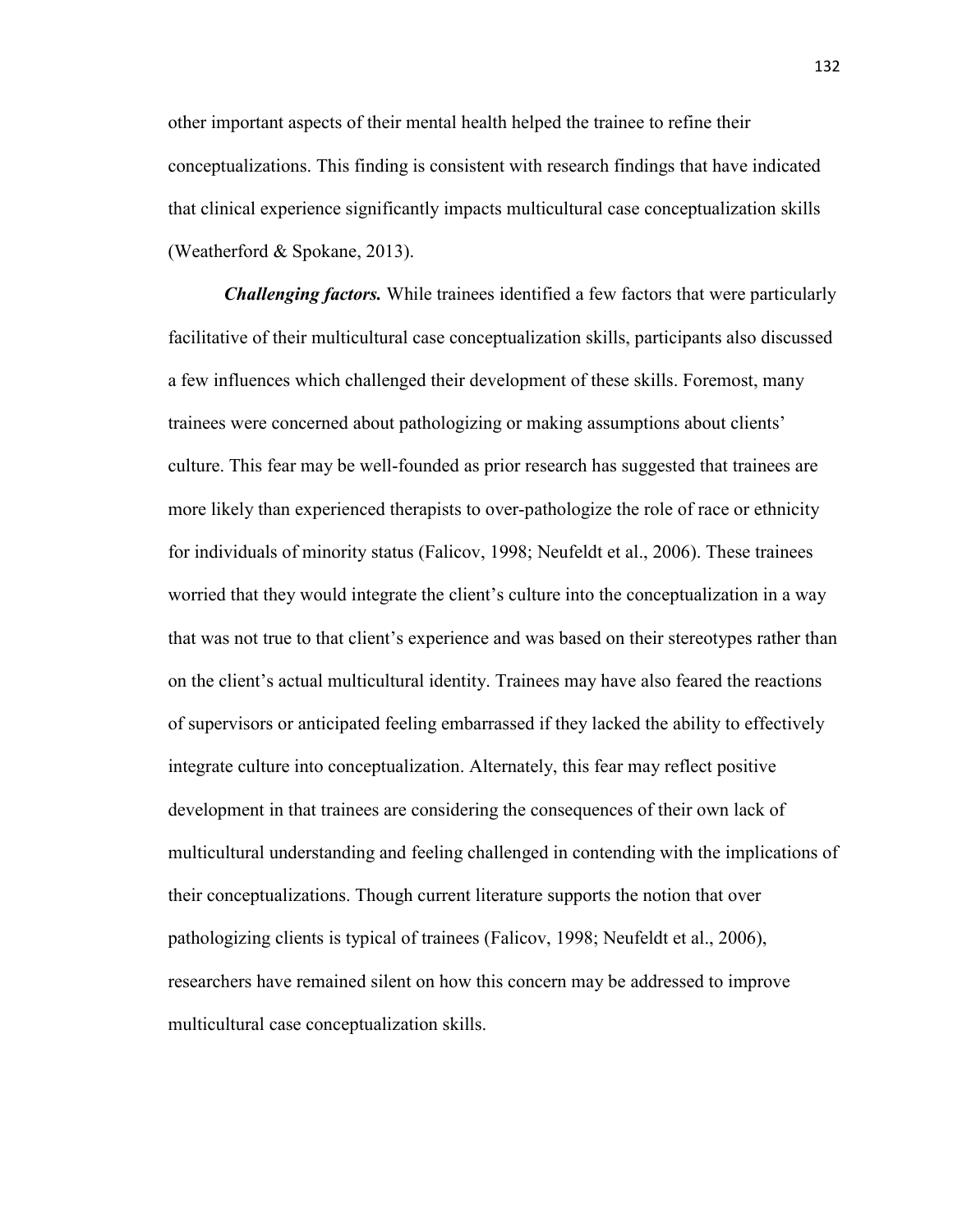Additionally, many trainees struggled to understand the various expressions of client culture and felt overwhelmed with how overwhelming culture is to fully conceptualize. Specifically, trainees spoke to the multitude of characteristics which comprise one's multicultural identity and how these characteristics can impact every part of that client's life and the therapeutic relationship and process. This challenge in choosing what multicultural aspects of the client are important to consider and then integrating these characteristics within therapy reflects similar skills needed to create a meaningful and accurate case conceptualization (Binder, 1993; Falicov, 1998; Neufeldt et al., 2006). Though the research has described this as a common challenge (Binder, 1993; Falicov, 1998; Neufeldt et al., 2006), there is currently no research which addresses how trainee educators may address this challenge with trainees.

 Indeed, a few trainees in the study believed their program did not prepare them to address culture in their conceptualizations. Counselor educators may struggle to design curriculum which addresses the complexity of the client's culture within a classroom setting that is similar to what trainees' experience in the field. Indeed, for this reason, there has been a small number of studies that use simulated client actors to mirror the complexity of field practice within an academic setting, all of which have reported a significant increase in general case conceptualization skills (Caspar et al., 2004; Kendjelic & Eells, 2007; Little et al., 2005; Osborn et al., 2004). While this literature supports the notion that case conceptualization may be influenced by using simulated clients within a classroom setting, prior studies have lacked focus on client culture and research is needed to extend this finding to multicultural case conceptualization skills specifically.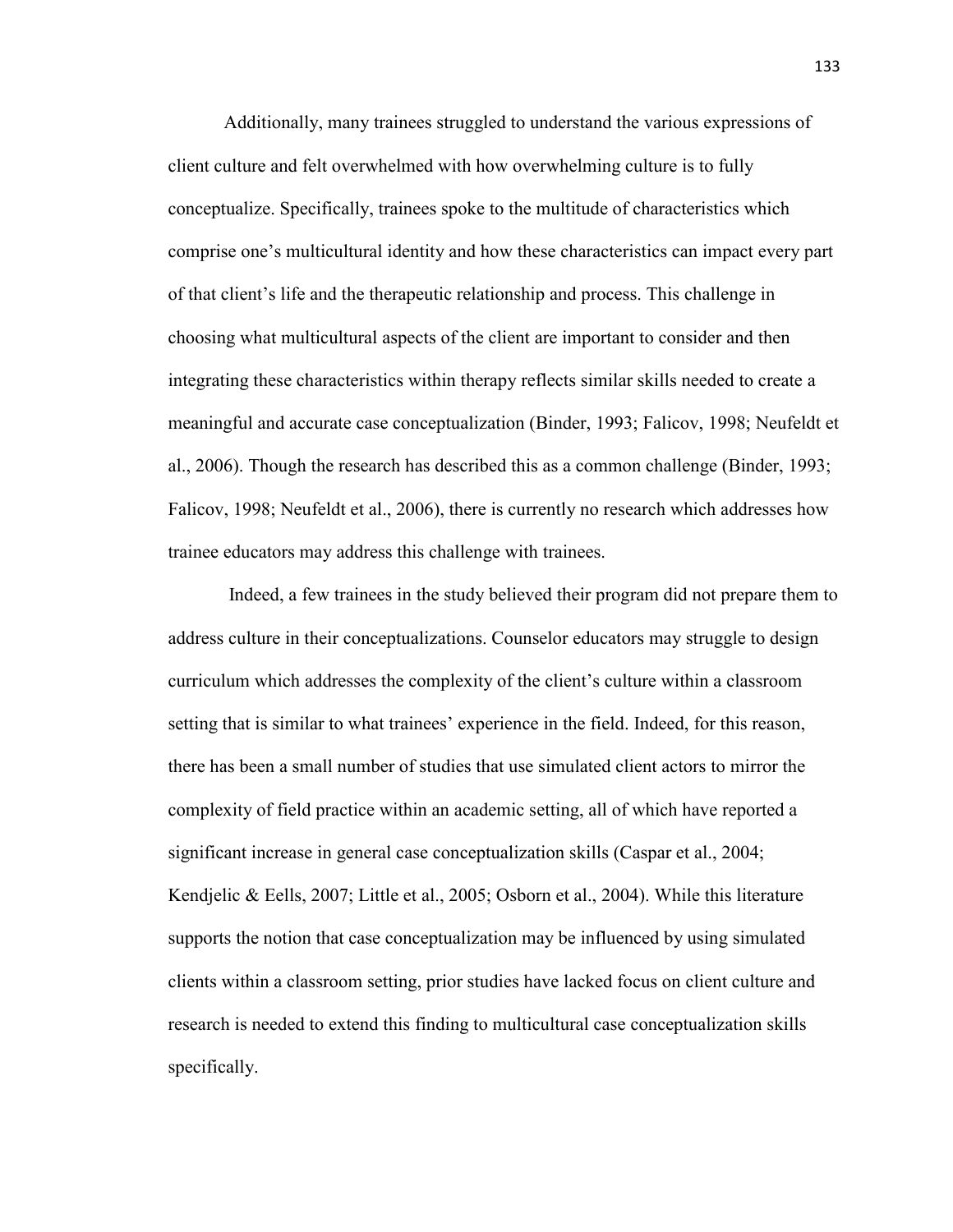**Current clinical training experiences.** In addition to their overall graduate training experiences, participants also provided further information regarding their current training in multicultural case conceptualization. Specifically, trainees described experiences in their current clinical setting which facilitated and challenged their multicultural case conceptualization skill development in practice.

*Factors that facilitate multicultural conceptualization***.** Foremost, participants noted the importance of colleagues who were supportive and engaged with them in addressing culture. Specifically, trainees described having colleagues who were culturally informed and open to discussions regarding culture. Perhaps trainees need both formal and informal supports to effectively improve the integration of multicultural issues in clinical practice. Informal supports may help trainees learn to apply multicultural knowledge when working with individual clients. While research has suggested that the clinical setting (Hill, 1991) and multicultural supervision (Pope-Davis et al., 2000; Vereen et al., 2008) are impactful factors in developing these skills, the limited research in this area has not examined the influence of colleagues on skill development.

Relatedly, some trainees also noted the importance of their supervisors actively engaging them in integrating culture into their clinical work or supporting their active work on multicultural concerns during supervision. Though several trainees felt supervision facilitated these skills, participants described a slight difference in their facilitative experiences with multicultural supervision. Specifically, while a few trainees felt their supervisor supported the integration of culture when the trainee initiated this discussion during supervision, others described their supervisors' active engagement with and initiation of conversations regarding culture. This nuanced difference in facilitative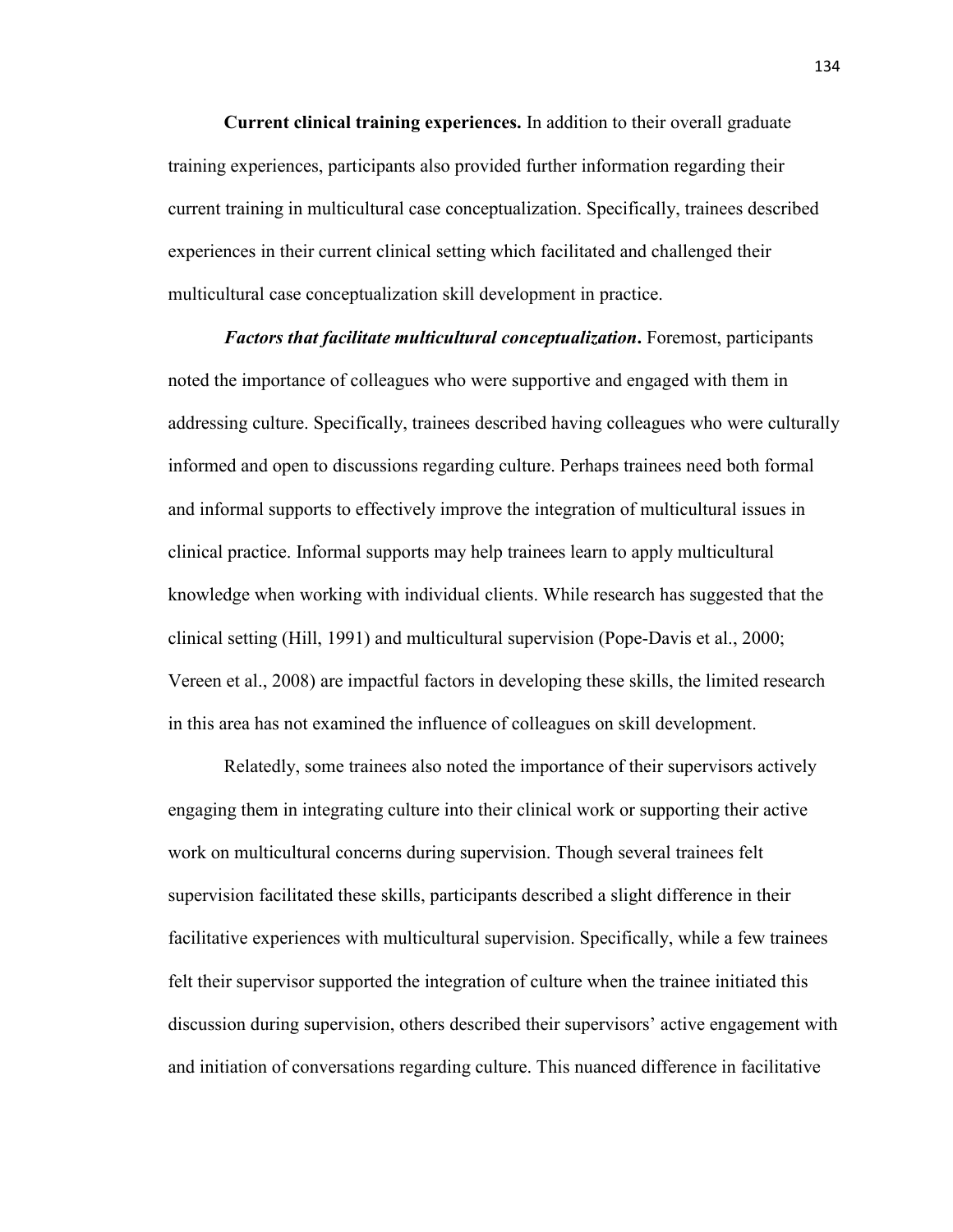supervision experiences is important to highlight, because some suggest that supervisors are responsible for initiating cultural discussions as the individual in power (Gatmon et al., 2011; Gloria, 2008), yet trainees varied in whether they described themselves or the supervisor initiating these conversations. Indeed, prior research has found that supervisors' active engagement with multiculturalism and challenging the supervisee to question their assumptions about the client's background is an important aspect of assessing client multicultural factors (Edwards et al., 2017). Despite the importance of supervisors' initiation of this topic, prior research has found that when supervision relationships do include content related to race or ethnicity, supervisors are less likely to initiate these conversations (Gatmon et al., 2001). Overall, colleagues, and particularly the supervisor, actively addressing culture was facilitative for many trainees in developing multicultural case conceptualization skills.

Beyond the influence of colleagues and supervisors, some participants noted their clinical sites used culturally-informed intake forms that promoted their attention to culture early in therapy. Perhaps culturally inclusive intake forms provided the trainee with the time and structure through which to begin discussing racial and ethnic identity with the client and explore how the client's culture impacts their life. Engaging in cultural conversations from the beginning of the relationship may help normalize culture for clients as a regular and important part of therapy and open the door for these discussions as therapy progresses (Ridley & Kelly, 2007). Perhaps while trainees felt that offering an open invitation to discuss multicultural considerations during intake was important, they felt uncomfortable in broaching the topic with clients (Jones & Welfare, 2016). Culturally informed intake forms appear to be one way of initiating cultural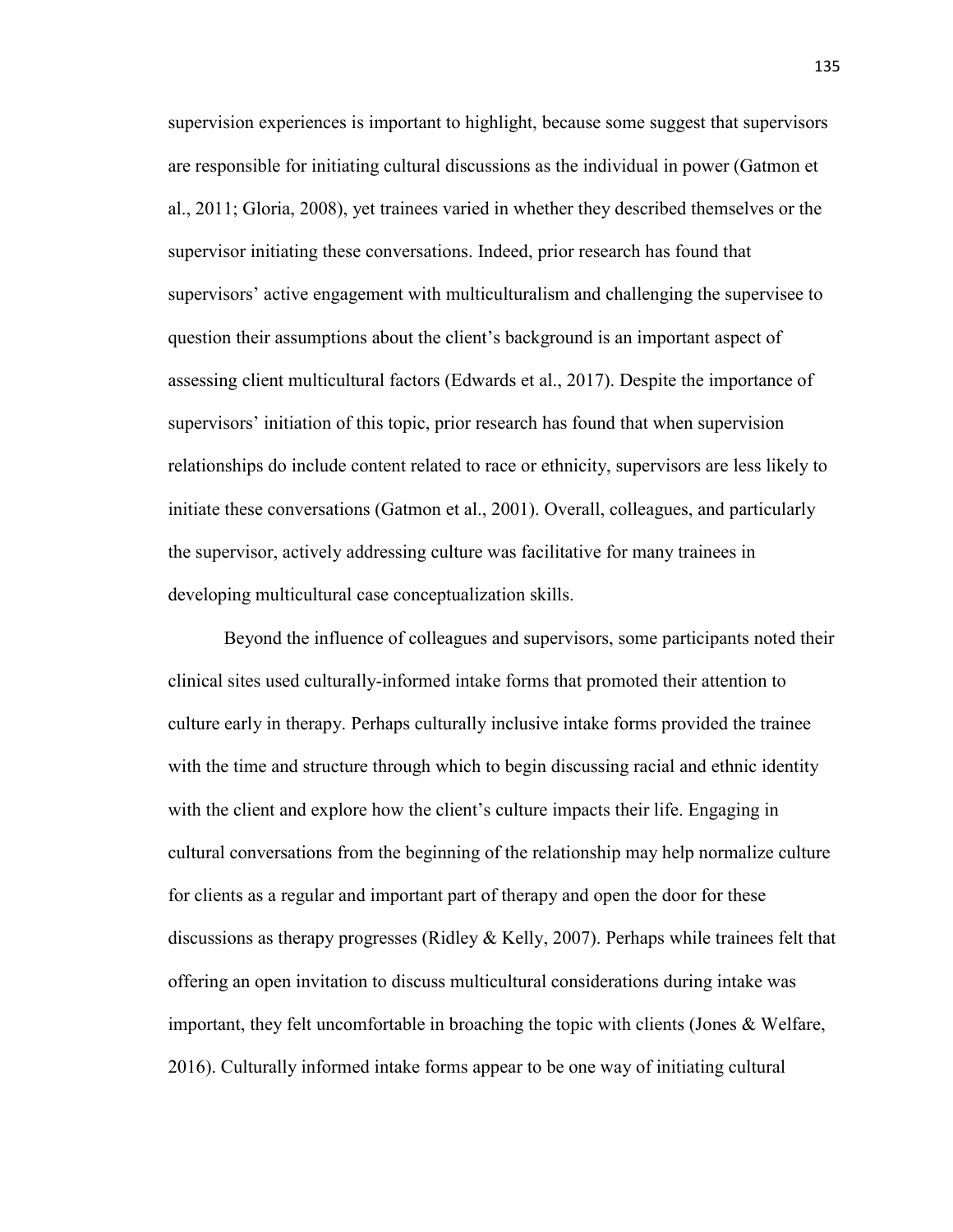conversations with the client during the intake session, a practice which is supported by prior work in this area (Gatmon et al., 2001; Ridley & Kelly, 2007). Additionally, the presence of race on the form may convey a value of the agency which promotes trainee attention to client race during the intake session.

*Factors that challenge multicultural conceptualization***.** In addition to facilitative factors, trainees discussed several challenges to their multicultural case conceptualization skills during their clinical experience. Foremost, many trainees spoke to the overall culture of the organization, highlighting the importance of clinical setting in which the trainee is embedded when developing multicultural skills (Hill, 1991). Specifically, some trainees questioned the cultural competency of colleagues and felt that their clinical site did not actively address culture. Perhaps the colleagues and site lack of attention to culture resulted in trainees questioning the competency of their colleagues. Trainees may have felt embedded in a system of care that did not encourage the consideration of the client's culture and felt challenged in integrating culture into conceptualization as prior research has suggested that novice mental health providers feel little power in the organization to initiate discussions of multicultural issues (Gatmon et al., 2001; Gloria, 2008). Trainees may have lacked confidence to integrate culture into conceptualization as individuals in the organization with less experience and power.

In addition to the general cultural competency of colleagues, a few trainees specifically highlighted their supervisors' as the primary challenge in learning to integrate the client's race or ethnicity into conceptualization. Trainees who had never seen their supervisor discuss race with a client felt challenged in doing so themselves. Perhaps supervisors' limited competency to engage in facilitative multicultural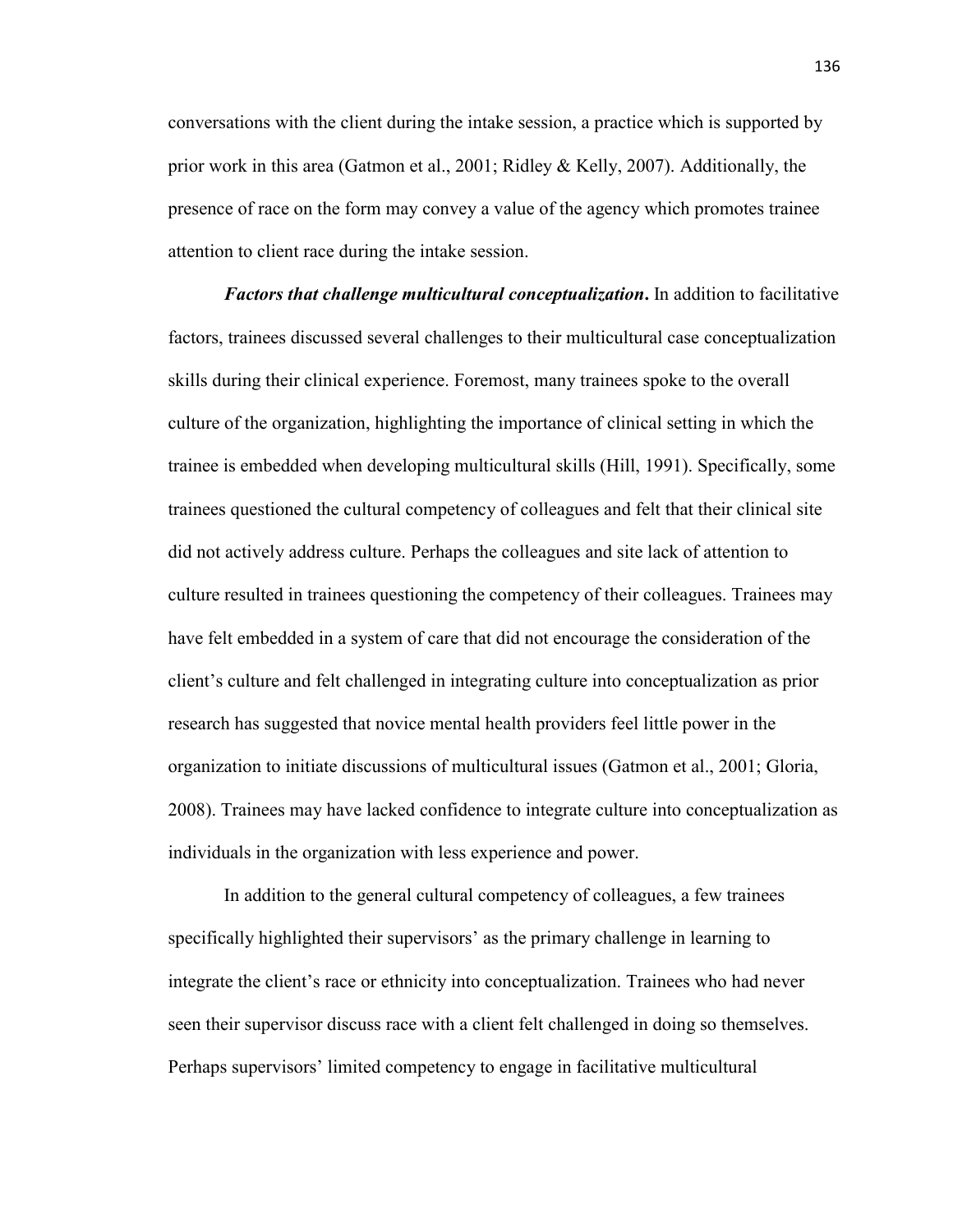supervision resulted in a lack of cultural conversations in supervision and left trainees with little direction on how to apply cultural knowledge learned in coursework to their individual clients. Indeed, poor quality multicultural supervision marked by a lack of racial or ethnic awareness and tendency to overlook cultural issues has been found to negatively impact the supervision relationship, trainees, and clients of minority racial or ethnic backgrounds (Constantine & Sue, 2007; Dressel et al., 2007; Edwards et al., 2017).

Beyond challenges associated with colleagues and supervisors during clinical experiences, a few trainees discussed client factors which challenged the development of multicultural case conceptualization skills. In particular, a few trainees felt that clients are not ready to discuss racial and ethnic identity when they are unstable. These few trainees appeared to believe that treating acute an need, such as suicidality, is distinct from cultural considerations and that acute needs take precedent over culture. The tendency to approach multicultural aspects of the client as distinct from other salient client characteristics is an issue in therapy practice (Eells, 2007; Neufeldt et al., 2006; Ridley  $\&$ Kelly, 2007). Other trainees noted that there were specific barriers to addressing culture with clients, such as working in a group setting. These trainees felt that the group context created a barrier to addressing culture with clients, preventing them from exploring culture. The setting in which therapy takes place appears to have an influence on the development of multicultural case conceptualization skills, though there is little empirical literature in this area to provide clarity.

Despite these difficulties, a few trainees did not note any challenges encountered when engaging in clinical experience. These trainees described having had clinical settings in which culture was not encouraged in the past and feeling grateful that their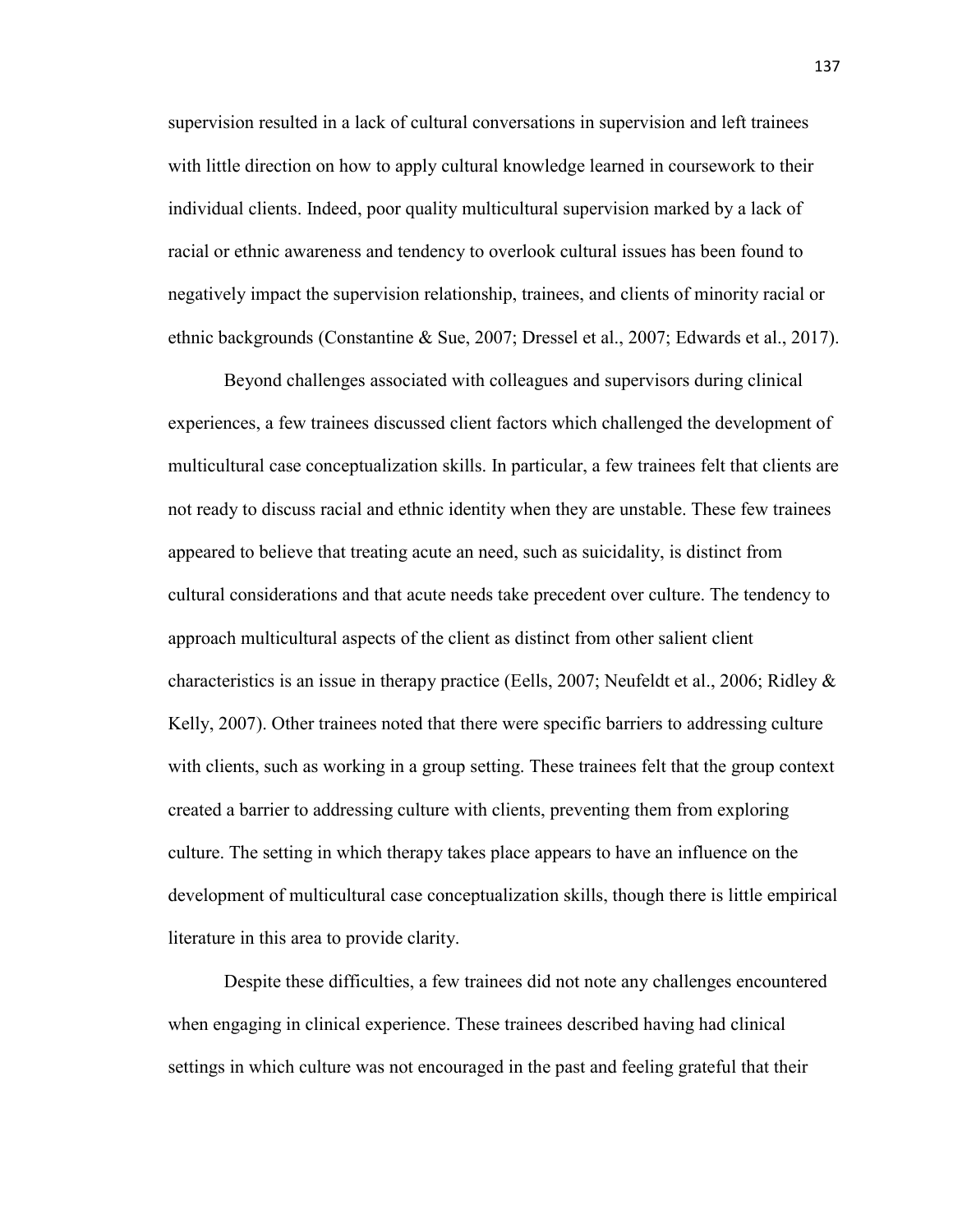current clinical site was culturally informed and engaged with multicultural issues. Indeed, receiving strong multicultural supervision at a clinical site which encourages multicultural dialogue is suggested to be facilitative of multicultural case conceptualization skills (Eells, 2007; Ridley & Kelly, 2007). Overall, findings indicate that clinical setting, colleagues, supervisors, and clients can be both facilitative and challenging influences on multicultural case conceptualization skill development.

#### **Study Limitations**

Though the aforementioned findings contribute to the scarce empirical research in this area, there are several limitations inherent in the study which must be discussed before considering how these findings impact future research and practice. For instance, participants were provided with the interview protocol in accordance with CQR recommendations provided by Hill et al. (2005). This procedure is inconsistent with recommendations for think-aloud procedures (Ericsson & Simon, 1993). Providing the protocol in advance allowed the participant time to consider their responses and ensured the participant had engaged in cross-cultural therapy which is an important CQR guideline (Hill et al., 2005). In typical think-aloud methodology, participants would ideally have not been introduced to the conceptualization task prior to the procedure. Therefore, providing trainees the opportunity to review the protocol in advance may have increased conceptualization performance as measured by the CCQ (Welfare, 2007).

As a second administration limitation, the administration technique for the CCQ (Welfare, 2007), is a departure from that used in prior studies. In the few studies which have used the CCQ to assess conceptualization quality, participants filled out the CCQ form (Welfare & Borders, 2010; Welfare, Nolan, & Vari, 2016). In collaboration with Laura Welfare, the author of the measure, the decision was made to use the think-aloud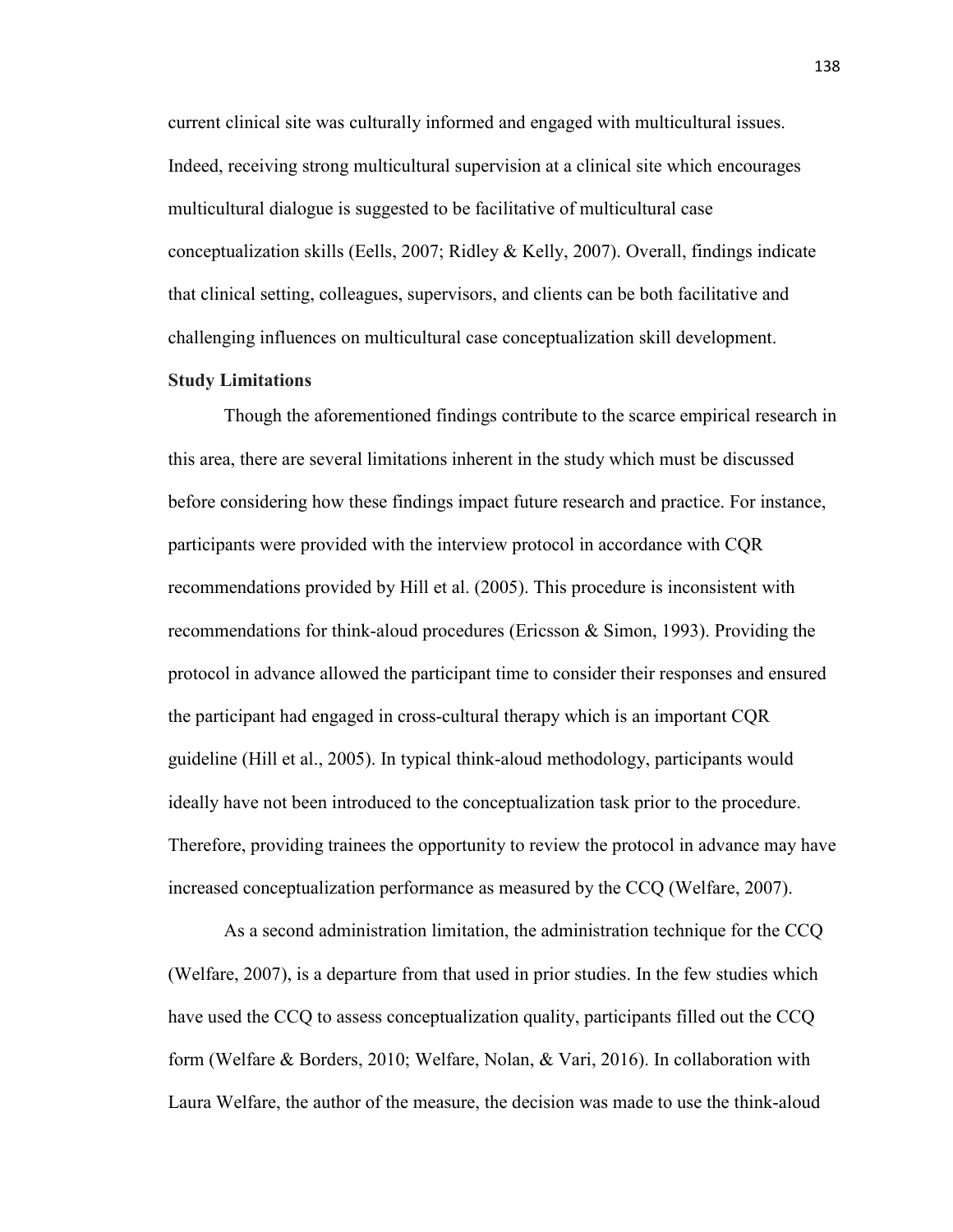content to populate the form and send the completed forms to trainees to assess the accuracy of the conceptualization from the trainee perspective (L. Welfare, personal communication, June 20, 2017). Consequently, there is no comparative study which uses the trainees' actual clients as stimuli to assess multicultural case conceptualization using a think-aloud task. Therefore, results comparing CCQ scores in the present study with CCQ scores in prior research should be considered with caution based on the differences on administration. Specifically, the aforementioned finding that the sample of trainees in this study tended to include more client characteristics in their conceptualization and create more integrative conceptualizations overall may be due to these differences in administration.

A second adaptation to the CCQ (Welfare, 2007) was the inclusion of multicultural client characteristics. The CCQ (Welfare, 2007) measure was designed to evaluate general, rather than multicultural, case conceptualization. Laura Welfare, the creator of the CCQ, proposed that the CCQ can be used to evaluate inclusion of any type of client information into conceptualization, including multicultural content (L. Welfare, personal communication, June 20, 2017). While the CCQ (Welfare, 2007) provided a validated tool for assessing case conceptualization quality, there are no tools designed specifically to assess multicultural conceptualization skills which is a primary gap in the literature (Ridley & Kelly, 2007).

Beyond administration differences, trainees had mixed motivation for participation in this study. Most trainees were second-year master's-level therapists who received class credit for participating in this study while the remainder of trainees were Licensed Professional Counselors In-Training who volunteered for the study based on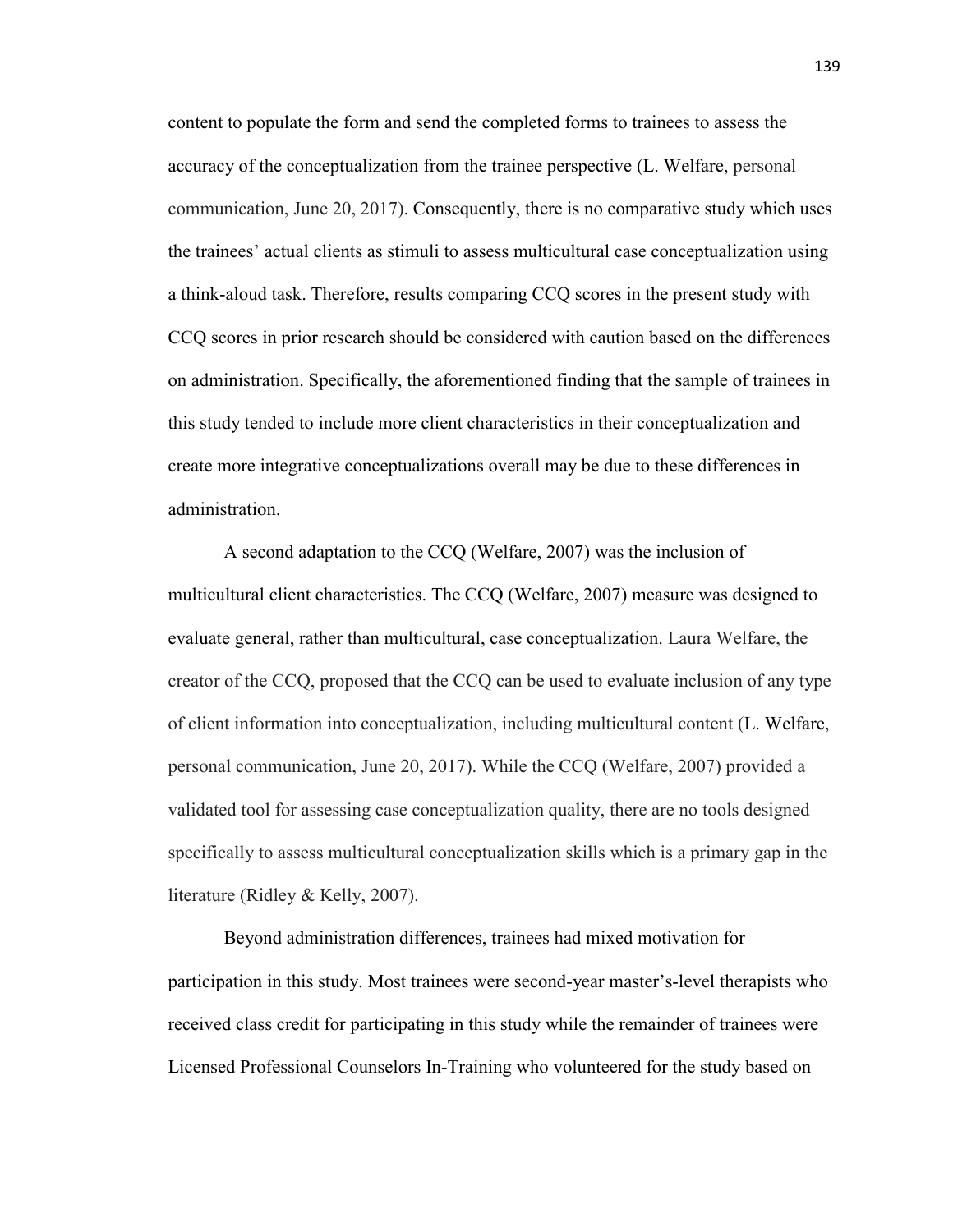their own interest in multiculturalism. Therefore, the motivation of the two groups of trainees who comprised this sample was different suggesting a lack of homogeneity in the sample. Despite this potential lack of homogeneity, there were no primary differences in conceptualization quality and content or experiences learning case conceptualization skills based on whether trainees were second year master's students or LPC-IT's.

Alternately, one way in which the sample was highly homogenous is that all participants were current or former master's students in a Clinical Mental Health Counseling master's program from the same institution. This may have affected the range of training experiences participants as the quality of conceptualization training may have been unique to trainees from this institution. The study needs to be replicated with a wider sample in the future to investigate whether results regarding training experiences in multicultural case conceptualization were specific to the training program in which participants were embedded or may pertain to master's level therapists more widely.

Finally, the sample of trainees produced case conceptualizations that were of a high quality. Therefore, experiences these trainees discussed in learning case conceptualization skills and factors that were most facilitative and challenging in developing these skills may not reflect the experiences of those trainees who produce conceptualizations of low complexity. Replicating this study with a broader sample of trainees may capture those training experiences for both those who excel in producing high quality case conceptualizations as well as those who struggle in this area.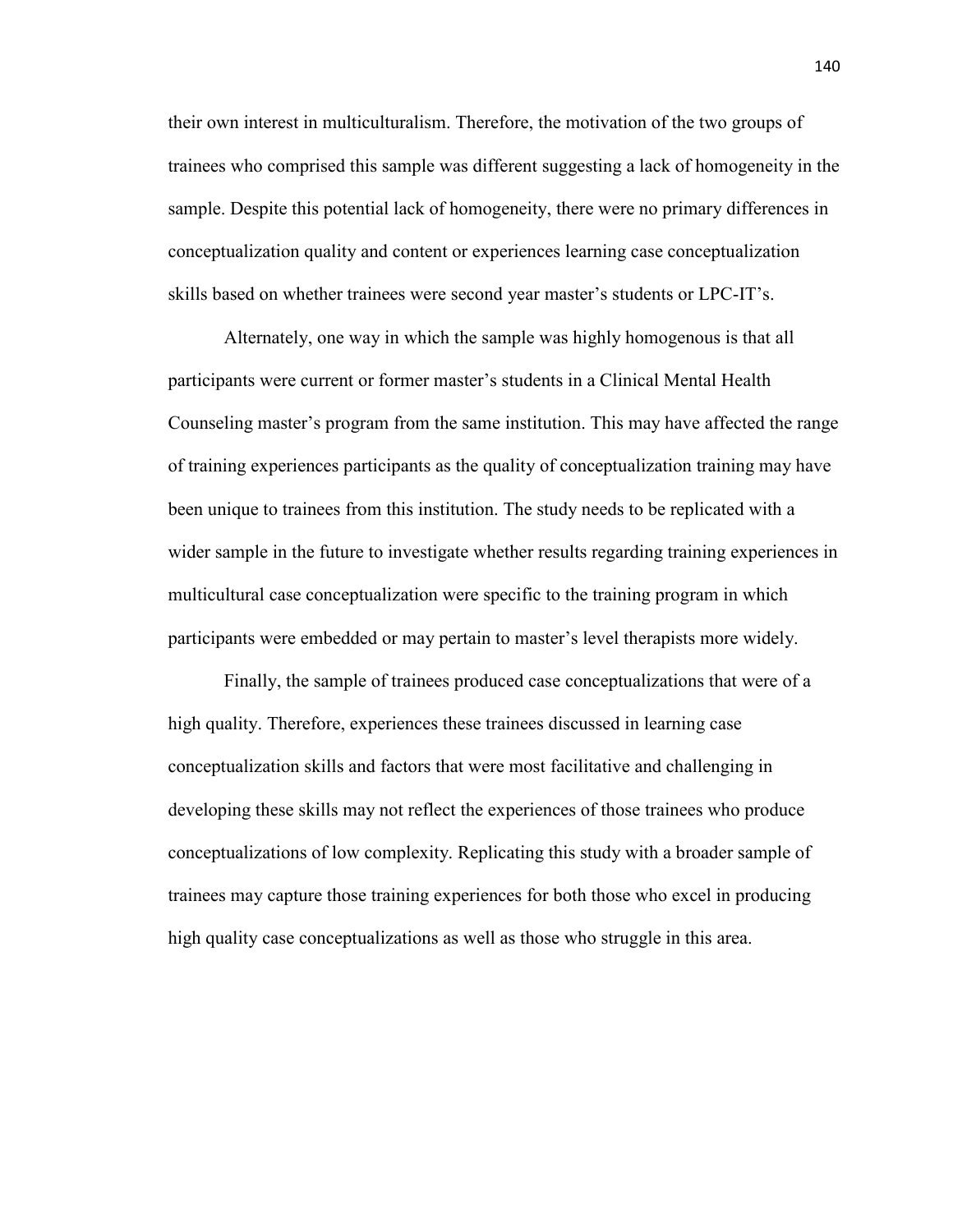### **Implications**

Despite the aforementioned limitations, results of the present study yield a number of implications across several areas of training and research. Implications for training and future research are enumerated in the sections below.

**Training.** Foremost, findings from the study indicate multiculturalism and case conceptualization skills training be further integrated within training curriculum. Most trainees spoke to the importance of learning case conceptualization skills and multiculturalism throughout the training curriculum to refine multicultural skills as one of several therapist competencies. It may be important to note that prior research suggests this integration is not typical of academic curricula (Lee et al., 2013; Ridley & Kelly, 2007), though it seemed to be apparent for the trainees in this study. Findings from this study support the incorporation of case conceptualization skills and multiculturalism throughout training, as is recommended in guidelines for psychology practice (American Counseling Association, 2014; American Psychological Association, 2015) and by those who have studied multicultural case conceptualization skill development (Constantine, 2001; Eells, 2007; Ridley & Kelly, 2007;).

 In addition to academic training, the present study supports the notion that clinical experience working with an organization and supervisor that encourages and models cultural competence is essential to developing trainee multicultural case conceptualization skills. Colleagues and supervisors attending to culture is important because the degree to which trainees perceived others to be emphasizing culture facilitated or challenged their own integration of race or ethnicity into multicultural client conceptualizations. Therefore, findings from this study suggest that participants may have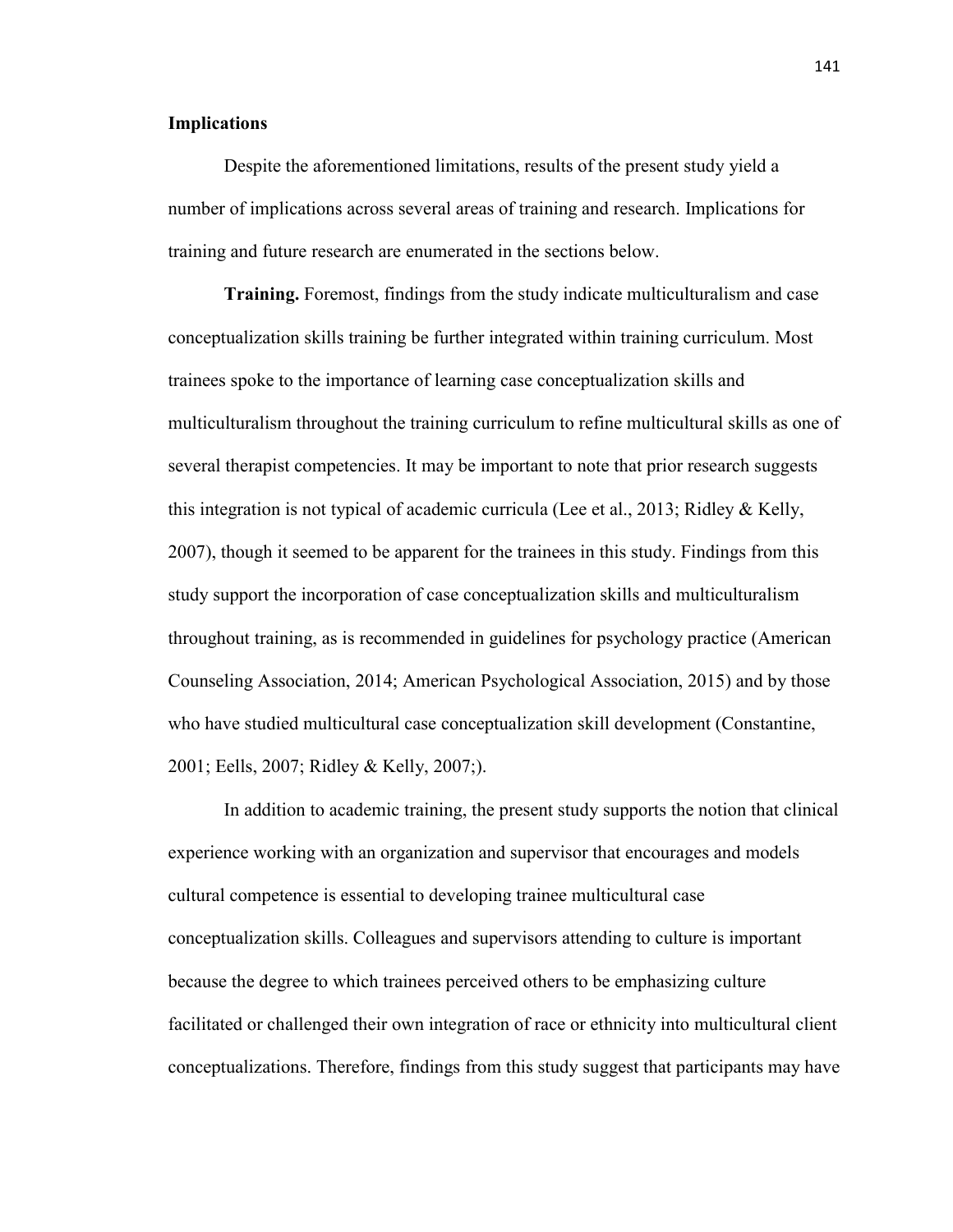benefited from working with a skilled supervisor in learning how to apply didactic coursework to the specific client population and integrate culture into conceptualization (Bernard & Goodyear, 2014). Overall, findings support the recommendation that supervisors and colleagues model and practice multicultural client conceptualization skills with trainees to support trainee multicultural client conceptualization skill development (Ancis & Ladany, 2010; Bernard & Goodyear, 2009; Constantine & Gloria, 1999; Hill, 1991; Ridley & Kelly, 2007).

**Future research.** Beyond training implications, several areas of future research would inform trainee development in this important topic. Foremost, further study on the impact of multicultural case conceptualization skills on treatment outcomes is an area of continuing empirical study. Though research findings have indicated that multicultural case conceptualization skills improve treatment outcomes (i.e., Easden & Fletcher, 2018), the literature in this area is sparse. Further research on the impact and accuracy of case conceptualizations would encourage the emphasis of these skills in therapist training programs.

Additionally, this study could be replicated with aspects of multiculturalism beyond race and ethnicity. As discussed in chapter one, the principal investigator limited the scope of multiculturalism to race and ethnicity to increase the specificity of the research. Replicating this study having therapists conceptualize clients of diverse gender identities, religious and spiritual orientations, ability levels, and numerous other aspects of individual variation would promote specificity regarding research on trainee multicultural case conceptualization skills.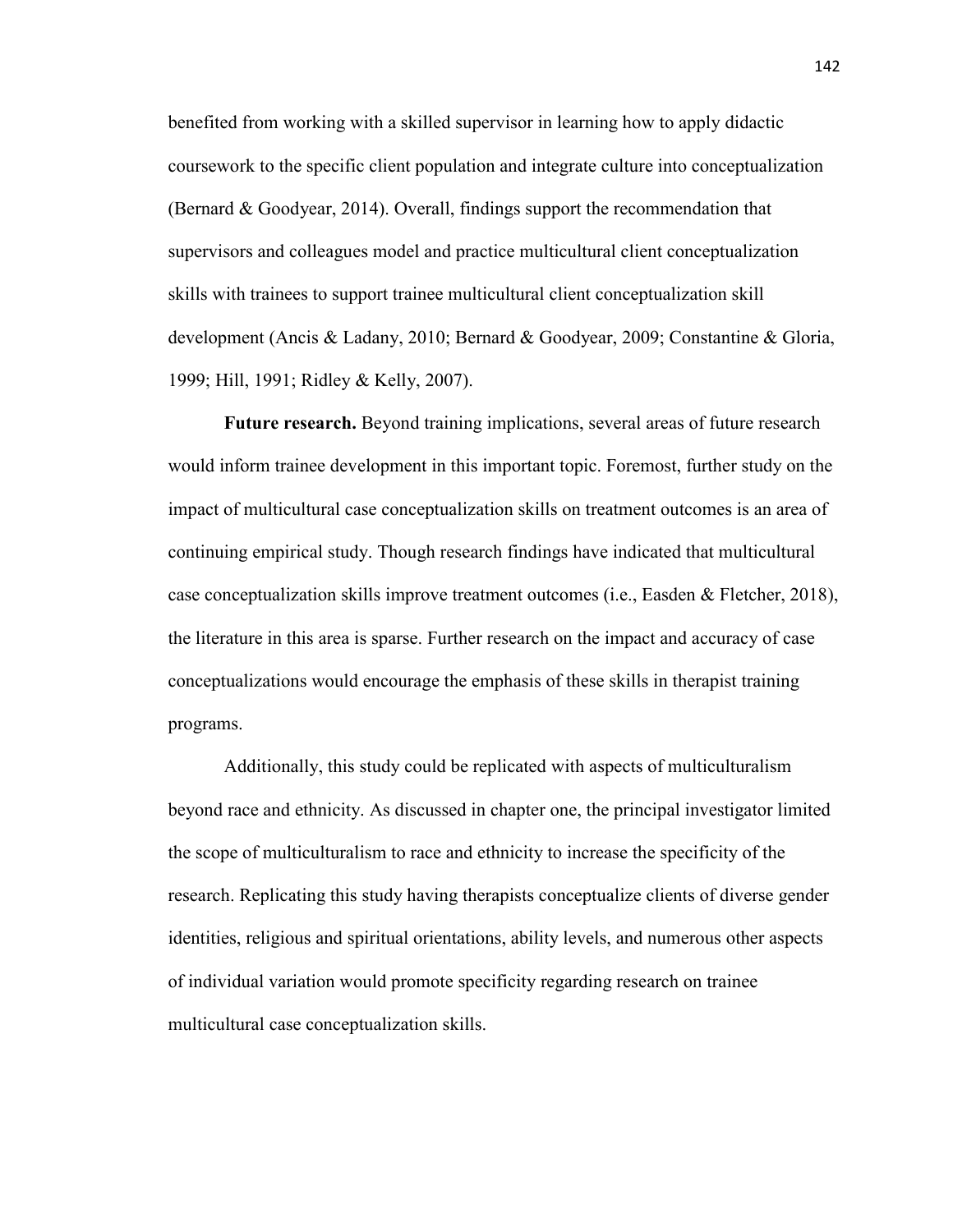An additional area of future research which would promote specificity is the creation of measurement tools designed to evaluate multicultural case conceptualization skills. Conceptualization measures such as the CCQ (Welfare, 2007) have been adapted to include multicultural information; however, these tools were not specifically designed to assess multicultural case conceptualization and lack the ability to capture nuanced multicultural information. The creation of these tools is essential to facilitate trainee multicultural case conceptualization skills.

Further, research may explore the differences in training and conceptualization experiences by examining differences across levels of training or experience. For example, researchers could examine differences between master's and doctoral level trainees' conceptualization content and experiences learning these skills. Examining differences based on the experience level of trainees would inform how the quantity of training impacts those content areas which are included in conceptualization and whether experiences learning these skills differ between groups. Though the present study included second year master's students and first year LPC-IT's, there were no differences which emerged between the groups in terms of training experiences and conceptualization content themes and quality. Therefore, replicating this stud by examining differences across levels of training which are theorized to be vastly different in terms of therapy skills would shed light on the impact of experience on skill development.

Additionally, future researchers may explore the application of conceptualization in treatment. There is sparse literature regarding how case conceptualizations impact treatment decisions and outcomes. Gaining a better understanding of how case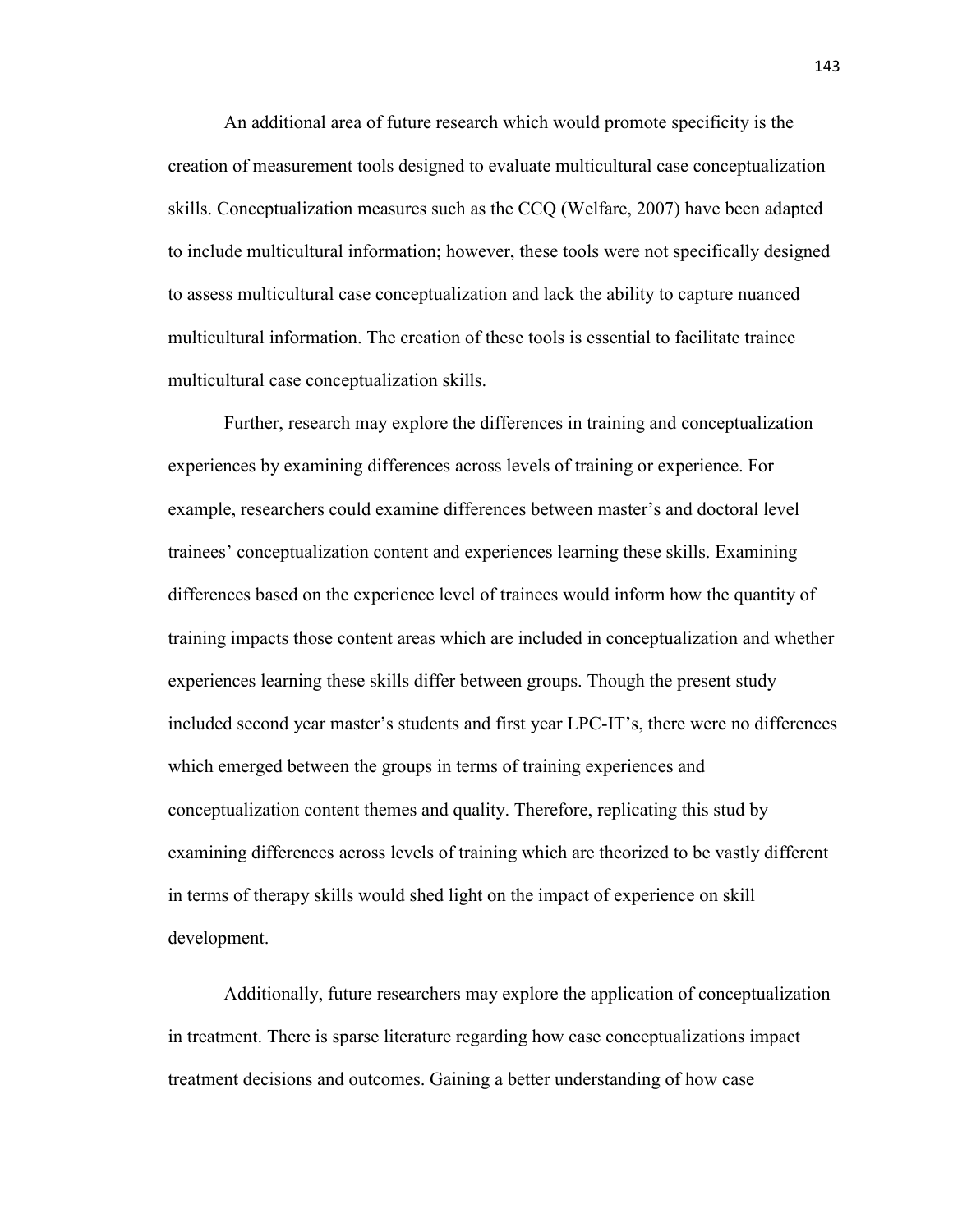conceptualization skills influence treatment outcomes would provide a clear rationale for the focus on these skills during training and may guide which content themes could potentially lead to the best treatment outcomes for diverse patients.

Further, the use of multicultural case conceptualization as a measure of multicultural counseling competence may be addressed in future research. Several recent multicultural case conceptualization studies (i.e., Bromely, 2004; Lee  $&$  Tracey, 2008; Lee et al., 2013; Neufeldt et al., 2006) have used multicultural conceptualization skills to measure overall multicultural counseling competence, despite the fact that conceptualization is just one aspect of competence. Examples of other skills within multicultural competence include choosing assessments with appropriate norming groups, intake interviewing, adapting evidence-based practices, and developing culturally sensitive therapy practices (Hill et al., 2013; Sue & Sue, 1992). Multicultural case conceptualization skills may have underlying influences, such as cognitive complexity level (Welfare & Borders, 2010), which may not pertain to other aspects of multicultural competency (i.e., knowledge acquisition regarding various cultural groups). Further research should be specific in what aspect of multicultural counseling competence is studied.

Beyond research promoting multicultural specificity, innovative research methods through which to explore constructs which are difficult to assess, such as multicultural case conceptualization, is an opportunity for continuing growth. The think-aloud procedure in the present study used actual therapy clients rather than hypothetical vignettes or self-report tools in an effort to more closely reflect the process therapists go through when creating multicultural case conceptualizations in practice. Though the use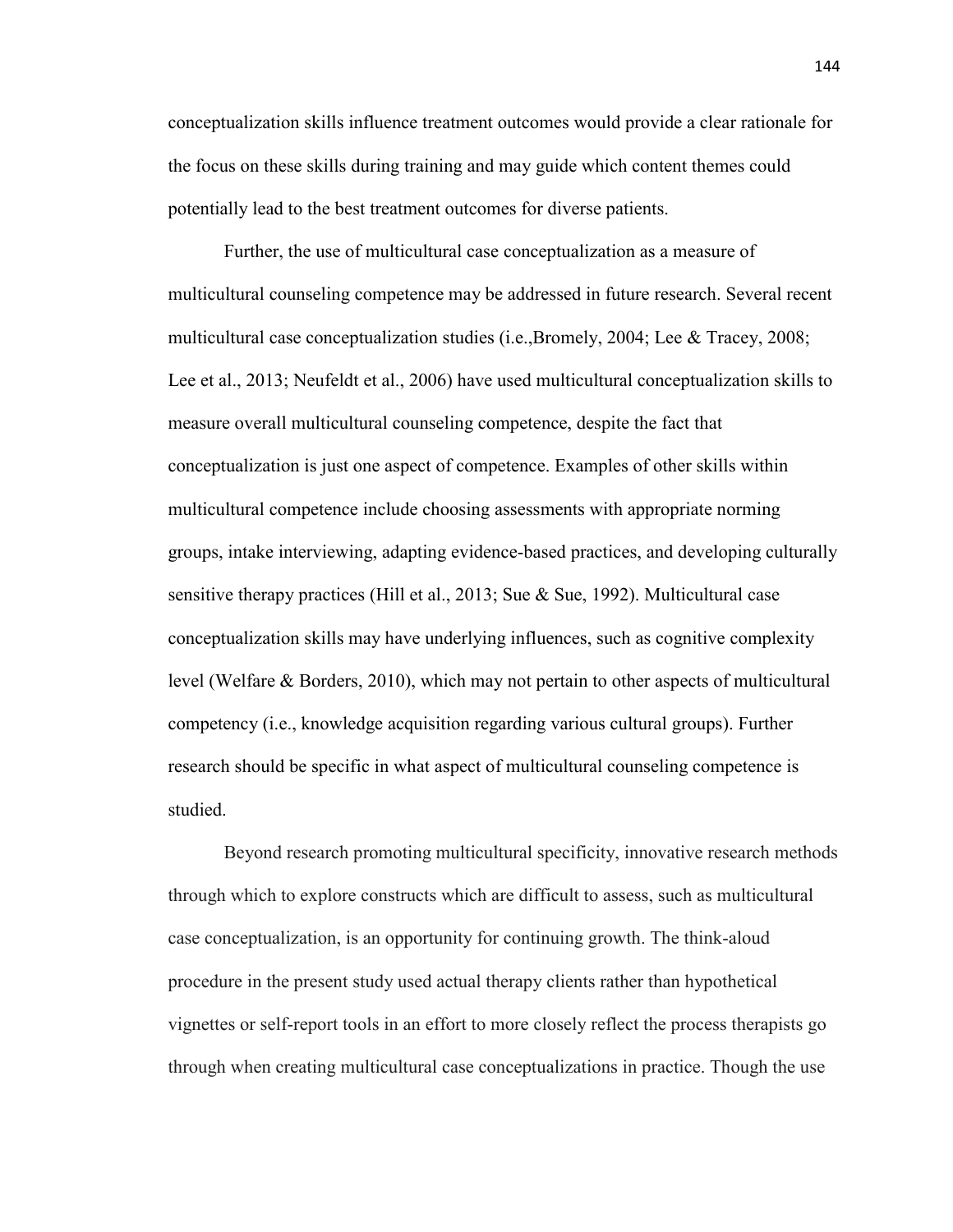of a think-aloud procedure has limitations, this is one option for future research to continue to improve applicability of research to practice on multicultural case conceptualization skills. Thus far, medical research using simulated clients has led the pursuit of applicable research (Osborn, Dean, and Petruzzi, 2004). Psychology can follow this trend by continuing to improve accuracy of therapist competency measurement by using innovative research designs.

#### **Conclusion**

Multicultural case conceptualization skills are an important area to focus both clinically and empirically. These skills are a crucial aspect of therapist competence which allows the clinician to make meaning of the data they are learning about a client. Notably, there are many types of data therapists could consider in conceptualizing a client and just of a few examples of these include multicultural client characteristics, thought patterns, social relationships, biological predispositions, and environmental stressors. Not only is it a difficult challenge to identify all the sources of client information which may be salient to a particular person, but these characteristics must then be integrated together in a way that effectively informs treatment and reflects a holistic understanding of the client. In this sense, when conceptualizing a client, the sum may be greater than its parts. The meaning the therapist makes out of these different sources of client information acts as a bridge between assessment and intervention and contributes to therapist competency and clinical judgement. Overall, multicultural case conceptualization skills are a complex, challenging, and important aspect of therapist competency.

 These skills are made all the more important by the age of globalization and cross-cultural interaction that characterizes the field of psychology today. From the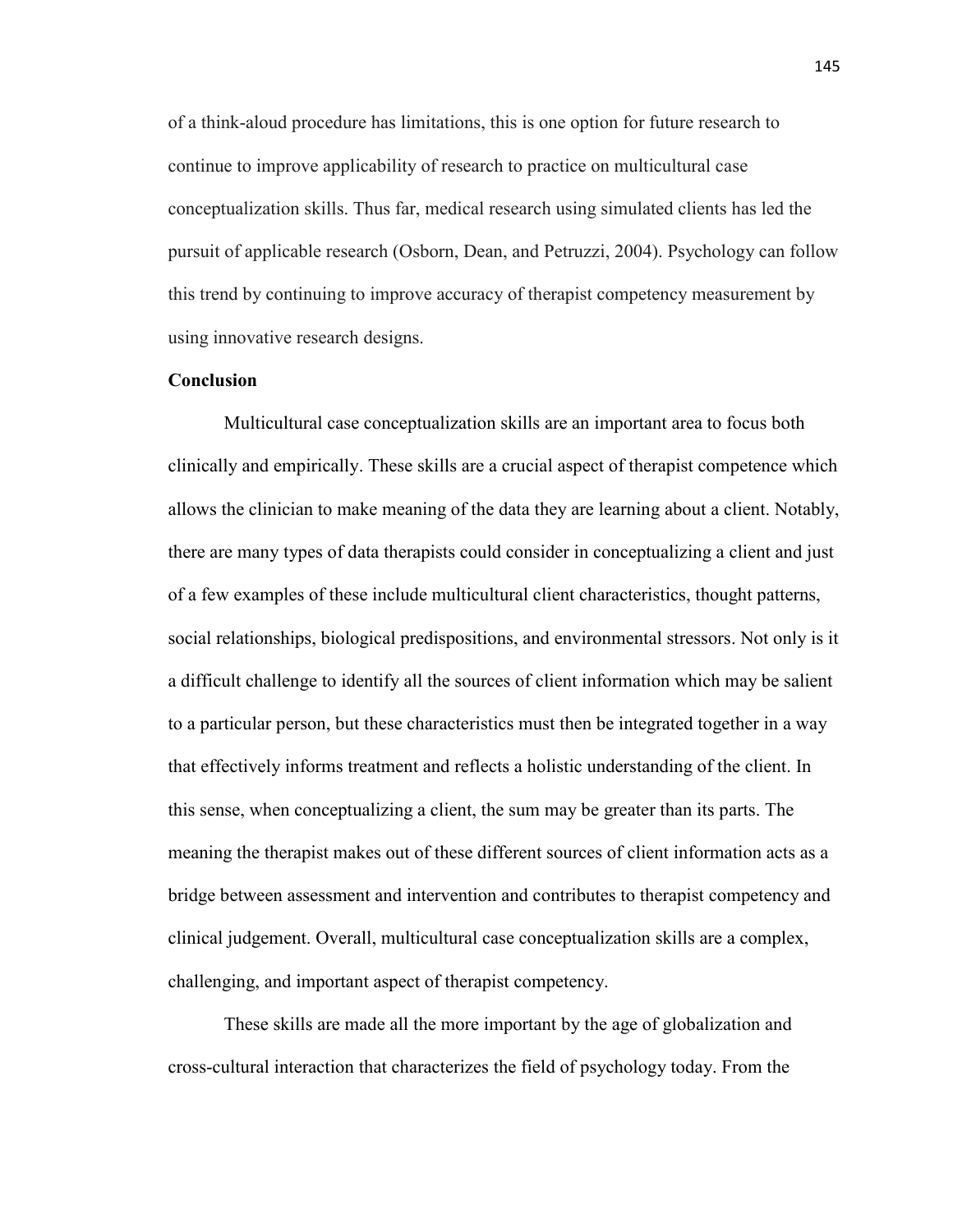standpoint of treatment outcomes, research findings have consistently indicated that racial and ethnic minorities delay seeking treatment, terminate early from treatment, are diagnosed with higher levels of psychopathology, and experience treatment outcomes that are not as successful as individuals who belong to the racial or ethnic majority (Bernal, Jimenez-Chafey, & Rodriguez, 2009; Tegnerowicz, 2018). To address these disparities, multicultural case conceptualization skills and, more broadly, multicultural counseling competence, has been suggested to have a positive influence (Burkard & Knox, 2004; Fuertes & Brobst, 2002; Ridley & Kelly, 2007; Sue, Arredondo, & McDavis, 1992; Tao et al., 2015; Weatherford & Spokane, 2013). Therefore, multicultural case conceptualizations skills should be considered as an important part of addressing mental health disparities and improving treatment outcomes for diverse clients.

Beyond mental health outcomes, to not consider culture in mental health practice is to neglect a large part of what motivates clients, makes them unique, and influences their life and experiences. The role of the mental health provider is to understand and provide treatment to clients who typically engage in therapy because they are suffering and struggling. In order to competently treat clients in a manner that honors their experiences and struggles, an accurate perception of who they are and what influences their life is critical.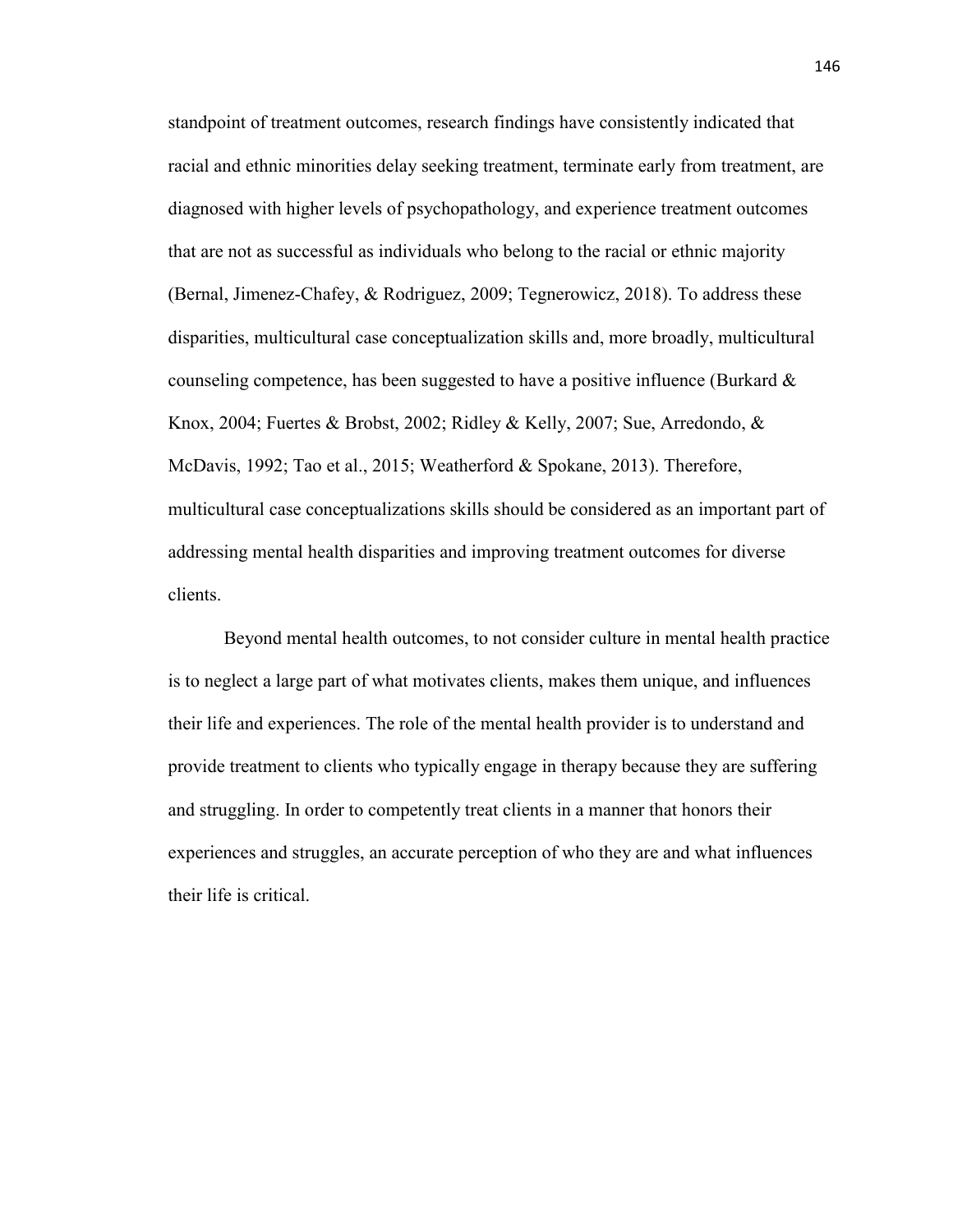### REFERENCES

- American Art Therapy Association. (2007). Masters education standards. Retrieved from http://www.americanarttherapyassociation.org/upload/masterseducation.pdf
- American Counseling Association. (2005). American Counseling Association Code of Ethics. Alexandria, VA: Author.
- American Psychological Association. (2010). *Publication Manual of the American Psychological Association.* Washington, DC: Author.
- American Psychological Association. (2015). *Publication manual of the American Psychological Association.* Washington, DC: Author.
- American Psychological Association. (2017). *Publication manual of the American Psychological Association.* Washington, DC: Author.
- Ancis, J. R., & Ladany, N. (2010). A multicultural framework for counselor supervision. In L.J.
- Bradley & N. Ladany (Eds.), *Counselor supervision: Principles, process, and practice., 3rd ed.*, (pp. 53-94). New York, NY: Brunner-Routledge.
- Ancis, J. R., & Szymanski, D. M. (2001). Awareness of White privilege among White counseling trainees. *The Counseling Psychologist*, *29*(4), 548-569.
- Berman, P. (1997). *Case conceptualization and treatment planning: Exercises for integrating theory with clinical practice.* Thousand Oaks, CA: Sage.
- Bernal, G., Jimenez-Chafey, M., & Rodriguez, M. (2009). Cultural Adaptation of Treatments: A resource for considering culture in evidence-based practice. *Professional Psychology Research and Practice, 40*(4), 361-368.
- Bernard, J. M. (1994). Multicultural supervision: A reaction to Leong and Wagner, Cook, Priest and Fukuyama. *Counselor Education and Supervision, 34,* 159-171.
- Bernard, J. M., & Goodyear, R. K. (2009). *Fundamentals of Clinical Supervision 4th Ed.* Uppersaddle River, NJ: Pearson Education, Inc.
- Bernard, J. M. & Goodyear, R. (2014). *Fundamentals of Clinical Supervision (5th ed).*  Boston: Pearson Education.
- Binder, J. L. (1993). Issues in teaching and learning time-limited psychodynamic psychotherapy. *Clinical Psychology Review*, *19*(6), 705-719.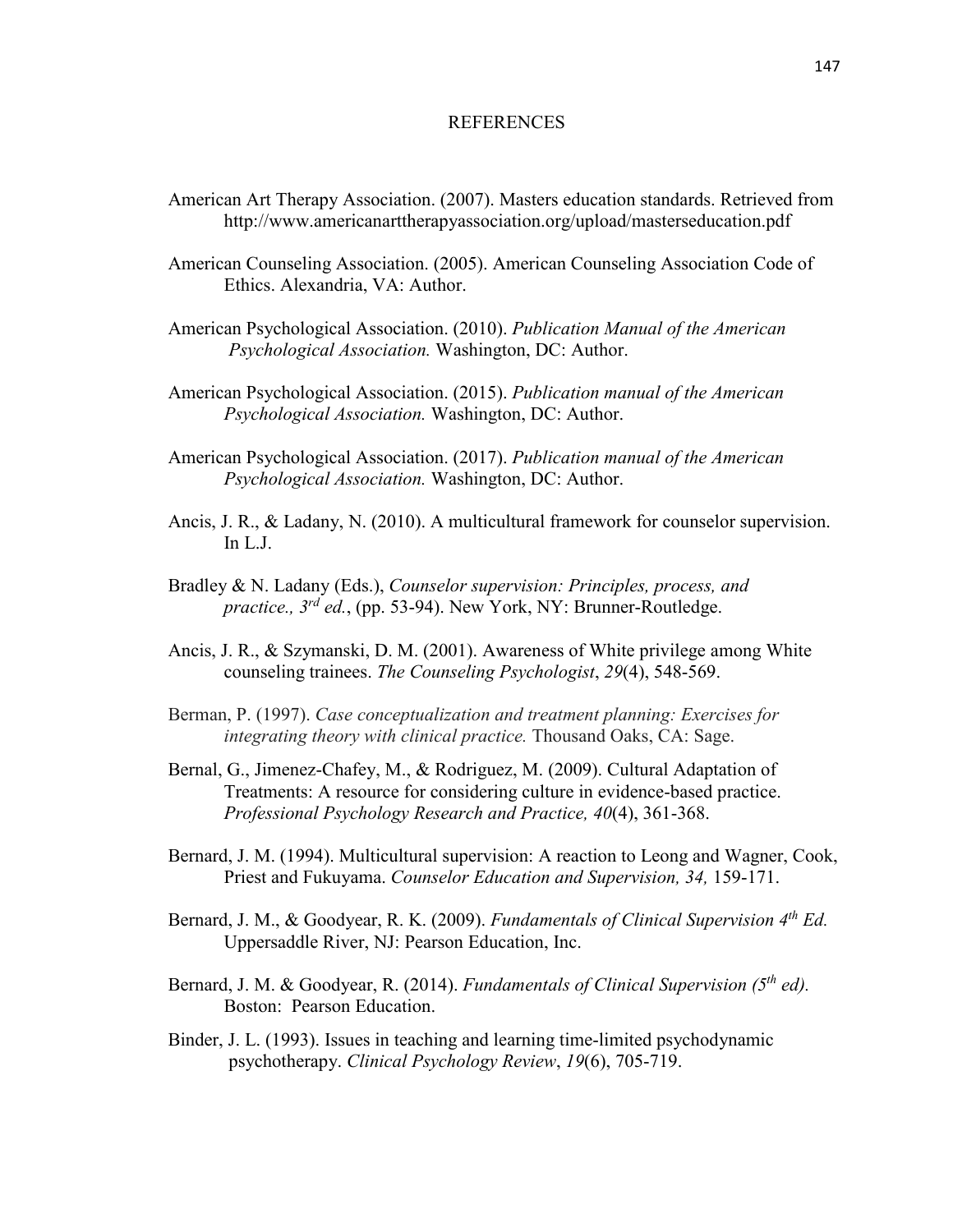- Bray, J. H. (2010). The future of psychology practice and science. *American Psychologist*, *65*(5), 327-355.
- Brooks, B. L., Mintz, A. R., & Dobson, K. S. (2004). Diversity training in Canadian predoctoral clinical psychology internships: A survey of directors of internship training. *Canadian Psychology, 45*(4), 272-308.
- Burkard, A. W., Edwards, L. M., & Adams, H. A., (2016). Racial color blindness in counseling, therapy, and supervision. In Neville, H. A., Gallardo, M. E., & Sue, D. W., The Myth of Racial Color Blindness: Manifestations, Dynamics, and Impact. Washington, DC: American Psychological Association.
- Burkard, A. W., Johnson, A. J., Madson, M. B., Pruitt, N. T., Contreras-Tadych, D. A., Kozlowski, J. M., ... & Knox, S. (2006). Supervisor cultural responsiveness and unresponsiveness in cross-cultural supervision. *Journal of Counseling Psychology*, *53*(3), 288-301.
- Burkard, A. W., & Knox, S. (2004). Effect of Therapist Color-Blindness on Empathy and Attributions in Cross-Cultural Counseling. *Journal of Counseling Psychology*, *51*(4), 387-397.
- Burkard, A., Knox, S., Clarke, R., Phelps, D., & Inman, A.(2014). Supervisors' experiences of providing difficult feedback in cross-ethnic/racial supervision. *The Counseling Psychologist*, *42*(3), 314-344.
- Butler, S. (2003). Multicultural sensitivity and competence in the clinical supervision of school counselors and school psychologists: A context for providing competent services in a multicultural society. *The Clinical Supervisor, 22*(1), 125-141.
- Cary, D., Marques, P. (2007). From expert to collaborator: Developing cultural competency in clinical supervision. *The Clinical Supervisor, 26*(2), 141-157.
- Caspar, F., Berger, T., & Hautle, I. (2004). The Right View of Your Patient: A Computer-Assisted, Individualized Module for Psychotherapy Training. *Psychotherapy: Theory, Research, Practice, Training,* 41 (2), 125-135.
- Constantine, M. (2001). Independent and interdependent self-construals as predictors of multicultural case conceptualization ability in counsellor trainees. *Counselling Psychology Quarterly*, *14*(1), 33-42.
- Constantine, M. (2001). Multiculturally-focused counseling supervision: Its relationship to trainees' multicultural counseling self-efficacy. *The Clinical Supervisor*, *20*(1), 87-98.
- Constantine, M. (2001). Multicultural training, theoretical orientation, empathy, and multicultural case conceptualization ability in counselors. *Journal of Mental Health Counseling*, *23*(4), 357-372.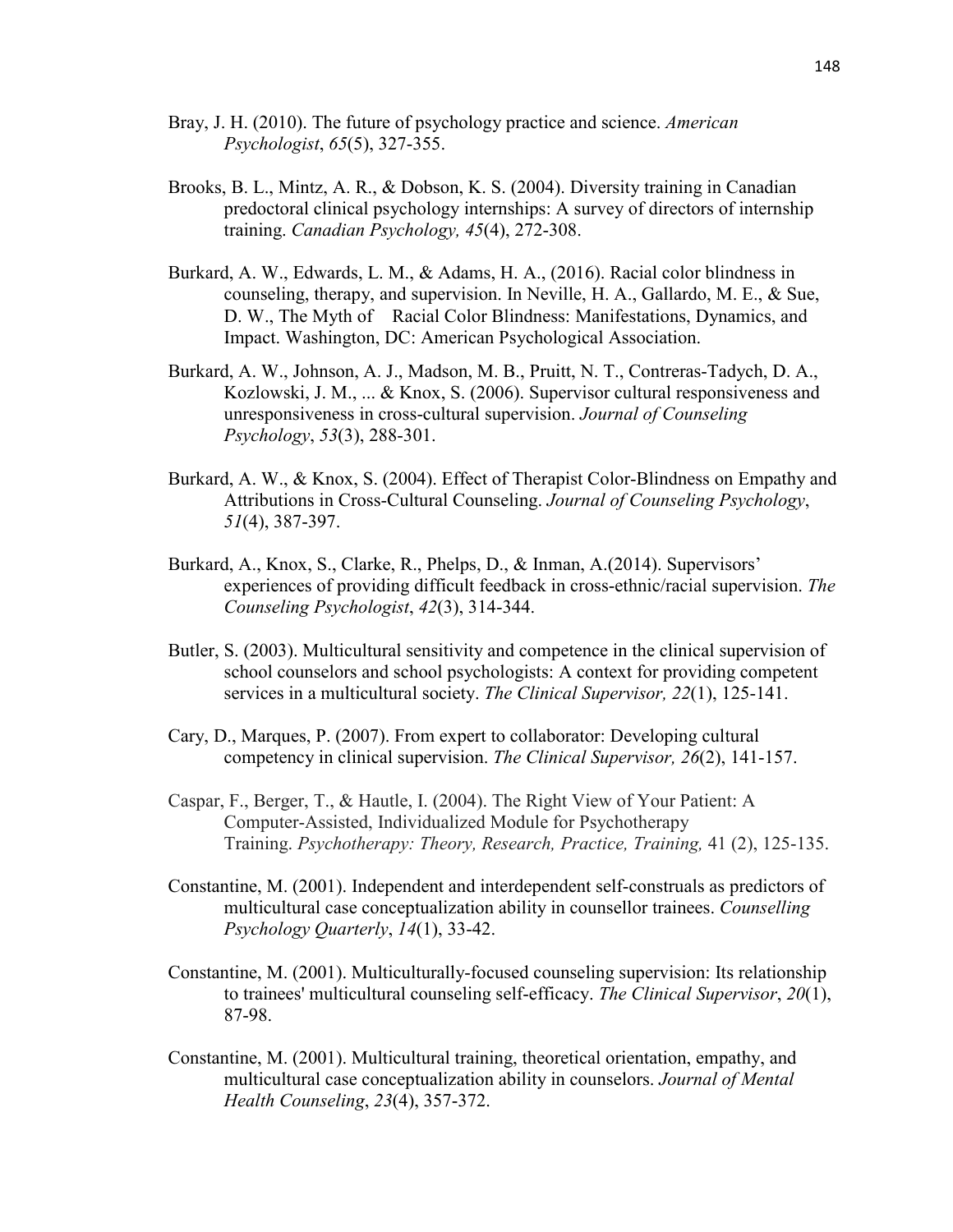- Constantine, M. (2001). Predictors of observer ratings of multicultural counseling competence in Black, Latino, and White American trainees. *Journal of Counseling Psychology*, *48*(4), 456-462.
- Constantine, M., & Gushue, G. (2003). School counselors' ethnic tolerance attitudes and racism attitudes as predictors of their multicultural case conceptualization of an immigrant student. *Journal of Counseling and Development, 81*(2), 185-191.
- Constantine, M. G., Warren, A. K., & Miville, M. L. (2005). White racial identity dyadic interactions in supervision: Implications for supervisees' multicultural counseling competence. *Journal of Counseling Psychology*, *52*(4), 490-496.
- Creswell, J. W., & Plano Clark, V. L. (2011). Designing and conducting mixed methods research. Los Angeles, CA: Sage.
- Crockett, W. H. (1965). Cognitive complexity and impression formation. In B. A. Maher (Ed.), Progress in experimental personality research (pp. 47-90). New York, NY: Academic.
- Dressel, J. L., Consoli, A. J., Kim, B. S., & Atkinson, D. R. (2007). Successful and unsuccessful multicultural supervisory behaviors: A Delphi poll. *Journal of Multicultural Counseling and Development*, *35*(1), 51-64.
- Easden, M., & Fletcher, B. (2018). Therapist competence in case conceptualization and outcome in CBT for depression. *Journal for Psychotherapy Research, 21,* 227- 241.
- Edwards, L. M., Burkard, A. W., Adams, H. A., & Newcomb, S. A. (2017). A mixedmethod study of psychologists' use of multicultural assessment. *Professional Psychology: Research and Practice*, *48*(2), 131-138.
- Eells, T. D. (Ed.). (2011). *Handbook of psychotherapy case formulation*..New York, NY: Guilford Press.
- Eells,T. D. (2015). *Psychotherapy Case Formulation.* Washington D.C.: American Psychological Association.
- Eells, T. D., Lombart, K. G., Salsman, N., Kendjelic, E. M., Schneiderman, C. T., & Lucas, C. P. (2011). Expert reasoning in psychotherapy case formulation. *Psychotherapy Research*, *21*(4), 385-399.
- Engel, G. (1977). The need for a new medical model: A challenge for biomedicine.  *Science, 196(8),* 129-136.
- Eriksson, C. B., & Abernethy, A. D. (2014). Integration in multicultural competence and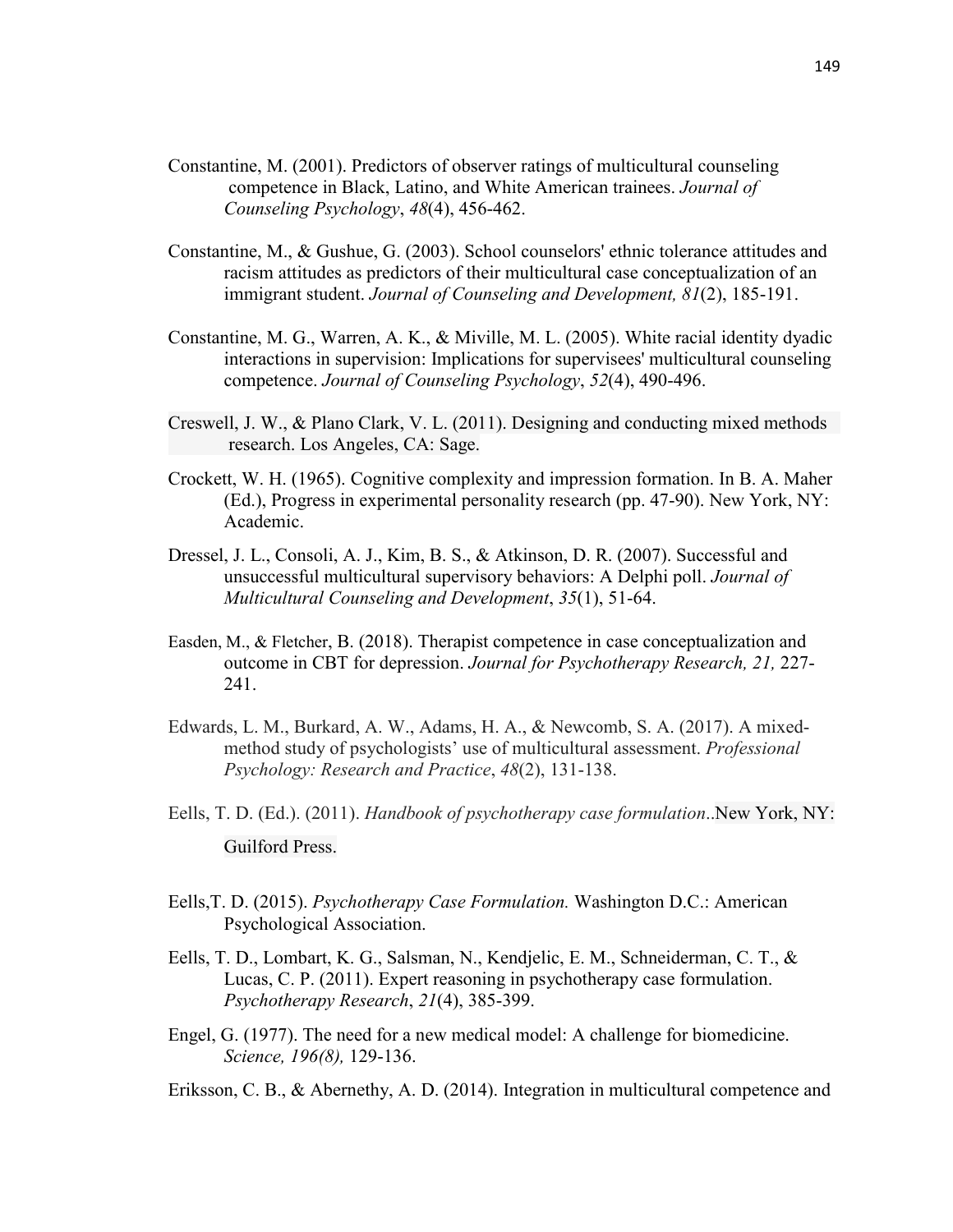diversity training: Engaging difference and grace. *Journal of Psychology & Theology*, *42*(2), 174-187.

- Falender, C. A., & Shafranske, E. P. (2004). Clinical supervision: A competency-based approach. Washington, DC: American Psychological Association.
- Falender, C., Shafranske, E., & Ofek, A. (2014). Competent clinical supervision: Emerging effective practices. *Counseling Psychology Quarterly,* 27(4), 393-408.
- Falicov, C. J. (1998). *Latino families in therapy: A guide to multicultural practice.* New York, NY: Guilford Press.
- Fox, M. C., Ericsson, K. A., & Best, R. (2011). Do procedures for verbal reporting of thinking have to be reactive? A meta-analysis and recommendations for best reporting methods. *Psychological bulletin*, *137*(2), 316-344.
- Fuertes, J. N., & Brobst, K. (2002). Clients' ratings of counselor multicultural competency. *Cultural Diversity and Ethnic Minority Psychology*, *8*(3), 214-223.
- Fukuyama, M. A. (1994). Critical incidents in multicultural counseling supervision: A phenomenological approach to supervision research. *Counselor Education and Supervision*, *34*(2), 142-151.
- Gardner, R. M. (2002). Cross-cultural perspectives in supervision. *Western Journal of Black Studies*, *26*(2), 98–100.
- Gatmon, D., Jackson, D., Koshkarian, L., & Martos-Perry, N. (2001). Exploring ethnic, gender, and sexual orientation variables in supervision: Do they really matter?. *Journal of Multicultural Counseling and Development*, *29*(2), 102-113.
- Gloria, A., Hird, J., & Tao, K. (2008). Self-Reported Multicultural Supervision Competence of White Predoctoral Intern Supervisors. *Training and Education in Professional Psychology, 2(3),* 129-136.
- Goodyear, R. K., & Guzzardo, C. R. (2000). Psychotherapy supervision and training. In S. D. Brown & R. W. Lent (Eds.), *Handbook of counseling psychology., 3rd ed.* (pp. 83–108). Hoboken, NJ: John Wiley & Sons Inc.
- Granello, D. H. (2002). Assessing the cognitive development of counseling students: Changes in epistemological assumptions. *Counselor Education and Supervision*, *41*(4), 279-294.
- Granello, D. H. (2010). Cognitive complexity among practicing counselors: How thinking changes with experience. *Journal of Counseling & Development*, *88*(1), 92-100.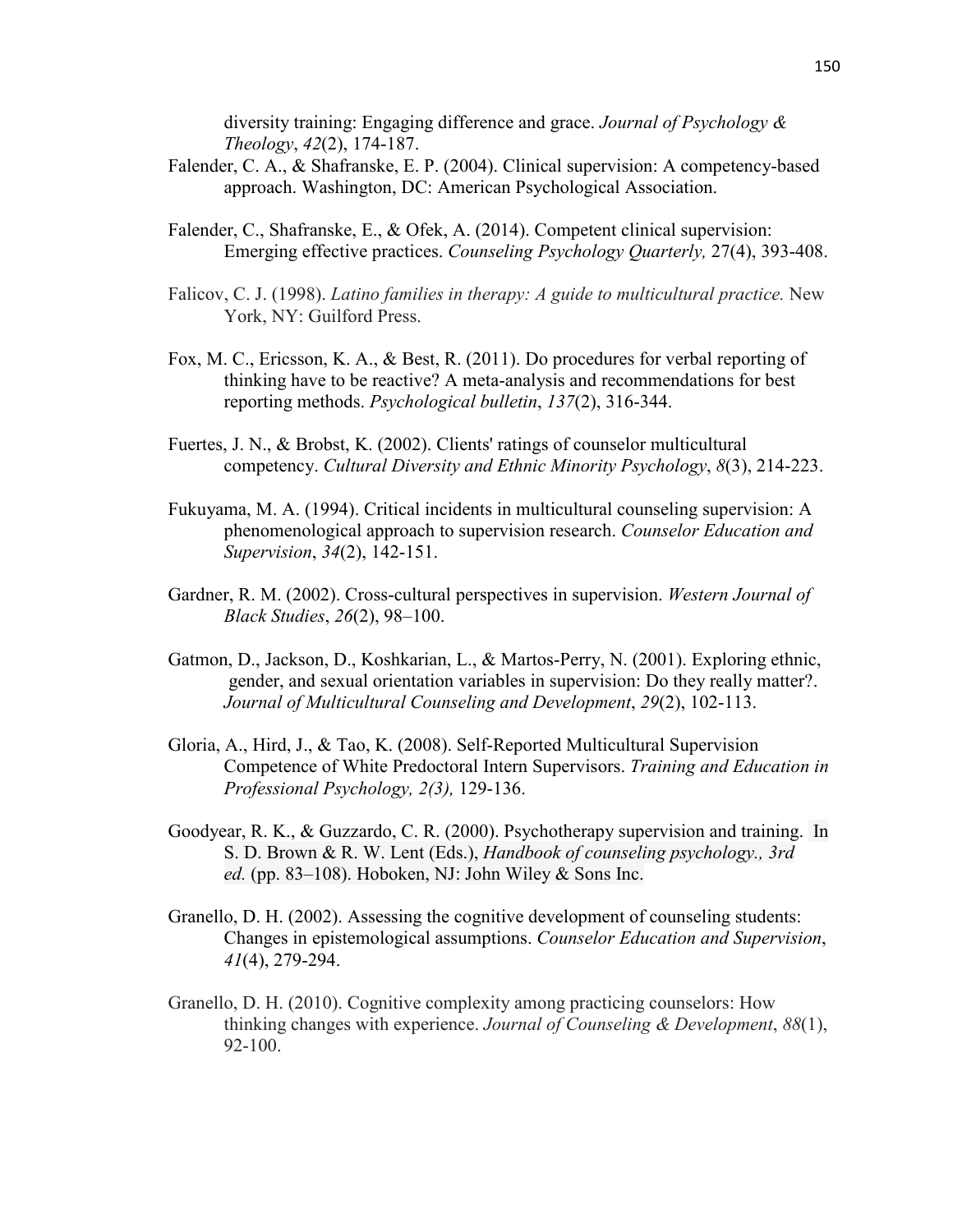- Greenberg, L. S., & Goldman, R. (2007). Case formulation in emotion-focused therapy. In T. E. Eells, *Handbook of psychotherapy case formulation*, (pp. 379- 411). New York, NY: The Guilford Press.
- Griner, D. & Smith, T. (2006). Culturally adapted mental health intervention: A metaanalytic review. *Psychotherapy: Theory, Research, Practice, Training, 43*(4), 531-548.
- Hansen, N. D., Pepitone-Arreola-Rockwell, F., & Greene, A. F. (2000). Multicultural competence: Criteria and case examples. *Professional Psychology: Research and Practice, 31*(6), 652-660.
- Hartley, S., Jovanoska, J., Roberts, S., Burden, N., & Berry, K. (2016). Case formulation in clinical practice: Associations with psychological mindedness, attachment and burnout in staff working with people experiencing psychosis. *Psychology and Psychotherapy: Theory, Research and Practice*, *89*(2), 133-147.
- Helms, J. E. (1990). *Black and White racial identity: Theory, research, and practice*. New York, NY: Greenwood Press.
- Helms, J. E. (2007). Some better practices for measuring racial and ethnic identity constructs. *Journal of Counseling Psychology*, *54*(3), 235-246.
- Heppner, P. P., Casas, J. M., Carter, J., & Stone, G. L. (2000). The maturation of counseling psychology: Multifaceted perspectives, 1978–1998. In S. D. Brown & R. W. Lent (Eds), *Handbook of counseling., 3rd ed. (pp. 3-49). Hoboken, NJ: John Wiley & Sons Inc.*
- Hill, C. E. (Ed.). (2012). *Consensual qualitative research: A practical resource for investigating social science phenomena*. Washington, DC: American Psychological Association.
- Hill, C. E., Knox, S., Thompson, B. J., Williams, E. N., Hess, S. A., & Ladany, N. (2005). Consensual qualitative research: An update. *Journal of counseling psychology*, *52*(2), 196.
- Hill, C. E., Thompson, B. J., & Williams, E. N. (1997). A guide to conducting consensual qualitative research. *The counseling psychologist*, *25*(4), 517-572.
- Hill, N. R., Vereen, L. G., McNeal, D., & Stotesbury, R. (2013). Multicultural awareness, knowledge, and skills among American counselor trainees: Group differences in self-perceived competence based on dispositional and programmatic variables. *International Journal for the Advancement of Counselling*, *35*(4), 261-272.
- Inman, A. & Kreider, E. (2013). Multicultural competence: Psychotherapy practice and supervision. *Psychotherapy, 50*(3), 346-350.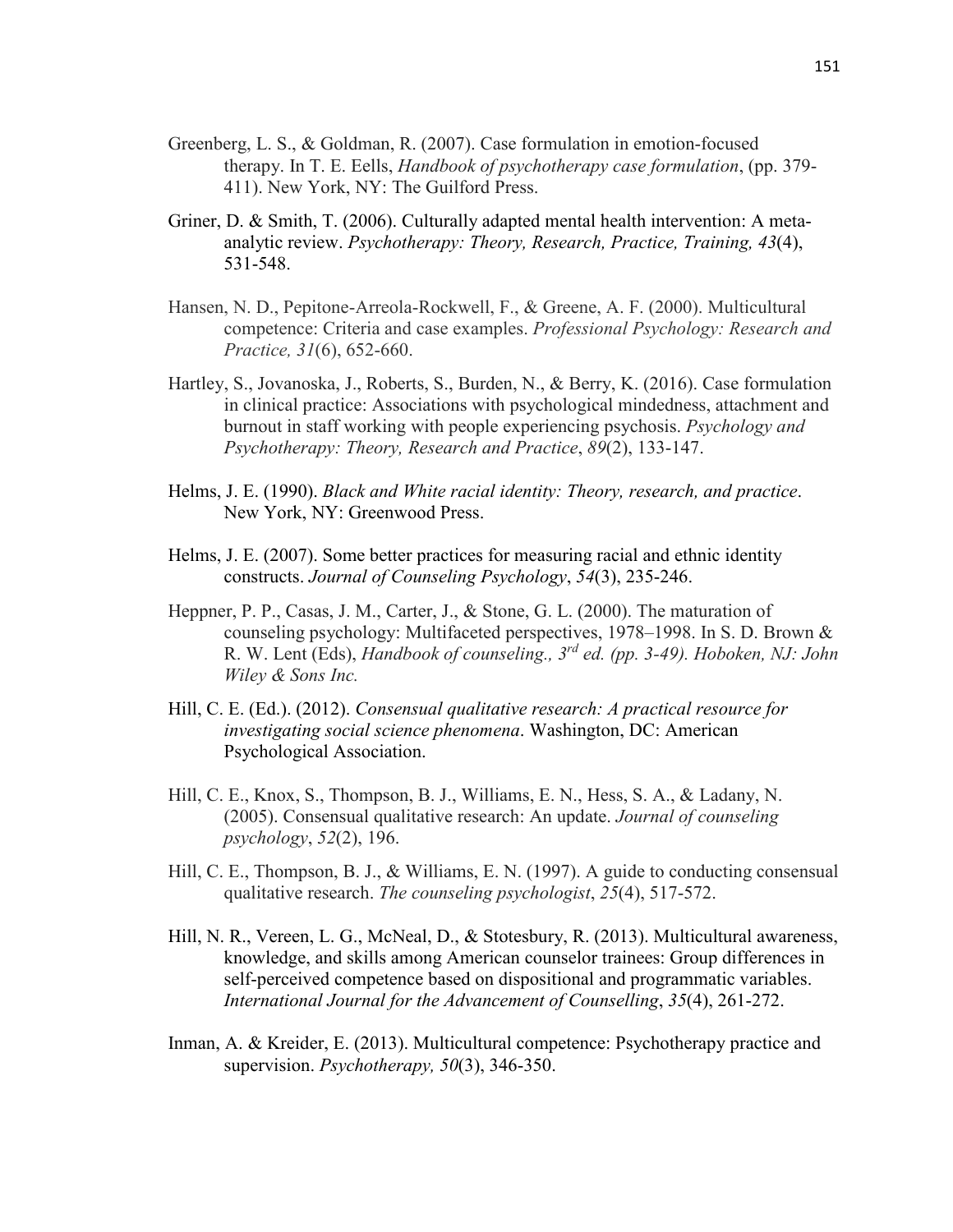- Jones, C. T., & Welfare, L. E. (2017). Broaching behaviors of Licensed Professional Counselors: A qualitative inquiry. *Journal of Addictions & Offender Counseling*, *38*(1), 48-64.
- Kendjelic, E. M., & Eells, T. D. (2007). Generic psychotherapy case formulation training improves formulation quality. *Psychotherapy: Theory, Research, Practice, Training*, *44*(1), 66–77.
- Kissil, K. Davey, M. & Davey, A. (2015). Foreign-born therapists: How acculturation and supervisors' multicultural competence are associated with clinical selfefficacy*. Journal of Multicultural Counseling & Development, 43*(1), 38-57.
- Knox, S., Burkard, A. W., Janecek, J., Pruitt, N. T., Fuller, S. L., & Hill, C. E. (2011). Positive and problematic dissertation experiences: The faculty perspective. *Counselling Psychology Quarterly*, *24*(1), 55-69.
- Knox, S., Hess, S. A., Williams, E. N., & Hill, C. E. (2003). *"Here's a Little Something for You": How Therapists Respond to Client Gifts.* e-Publications@Marquette. Retrieved from https://0-search-ebscohost com.libus.csd.mu.edu/login.aspx?direct=true&db=ir00326a&AN=epmu.edu.fac.1 019&site=eds-live
- Kuyken, W., Padesky, C. A., & Dudley, R. (2009). *Collaborative case conceptualization: Working effectively with clients in cognitive-behavioral therapy*. New York, NY: Guilford Press.
- Ladany, N., Brittan-Powell, C. S., & Pannu, R. K. (1997). The influence of supervisory racial identity interaction and racial matching on the supervisory working alliance and supervisee multicultural competence. *Counselor Education and Supervision*, *36*(4), 284-304.
- Ladany, N., Inman, A. G., Constantine, M. G., & Hofheinz, E. W. (1997). Supervisee multicultural case conceptualization ability and self-reported multicultural competence as functions of supervisee racial identity and supervisor focus. *Journal of Counseling Psychology*, *44*(3), 284.
- Ladany, N., Marotta, S., & Muse-Burke, J. L. (2001). Counselor experience related to complexity of case conceptualization and supervision preference. *Counselor Education and Supervision*, *40*(3), 203-220.
- Ladany, N., Thompson, B. J., & Hill, C. E. (2012). Cross-analysis. In C. E. Hill (Eds.), *Consensual qualitative research: A practical resource for investigating social science phenomena*, (pp. 117-134). Washington, DC: American Psychological Association.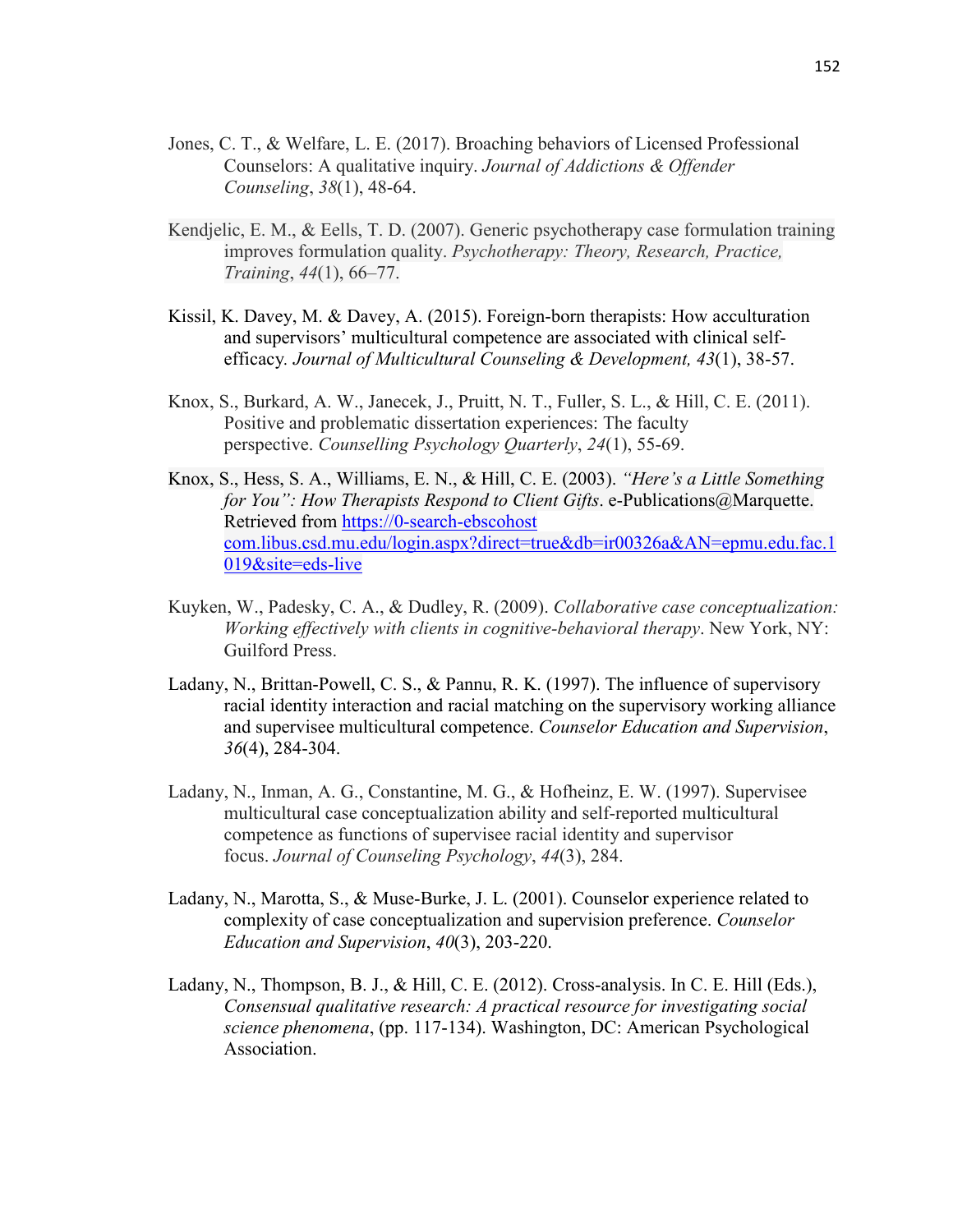- Lee, D. L., Sheridan, D. J., Rosen, A. D., & Jones, I. (2013). Psychotherapy trainees' multicultural case conceptualization content: Thematic differences across three cases. *Psychotherapy*, *50*(2), 206-212.
- Lee, D. L., & Tracey, T. J. (2008). General and multicultural case conceptualization skills: A cross-sectional analysis of psychotherapy trainees. *Psychotherapy: Theory, Research, Practice, Training*, *45*(4), 507-522.
- Leong, F. T., & Lee, S. H. (2006). A cultural accommodation model for cross-cultural psychotherapy: Illustrated with the case of Asian Americans. *Psychotherapy: Theory, Research, Practice, Training*, *43*(4), 410-423.
- Levenson, H., & Strupp, H. H. (1997). Cyclical maladaptive patterns: Case formulation in time-limited dynamic psychotherapy. In T. D. Eells (Ed.), *Handbook of psychotherapy case formulation.* (pp. 84–115). New York, NY: Guilford Press.
- Luborsky, L. & Barrett, M.S. (2007). The core conflictual relationship theme: A basic case formulation method. In T.D. Eells (ed.), *Handbook of Psychotherapy Case Formulation* (pp. 105–35). New York: Guilford Press.
- Luborsky, L., & Crits-Christoph, P. (2006). A relationship pattern measure: The core conflictual relationship theme. Cooper, A. M. (Ed.). (2008). In *Contemporary psychoanalysis in America: Leading analysts present their work*. (p. 383–400). Arlington, VA: American Psychiatric Publishing, Inc.
- Magnuson, S., Norem, K., Jones, N. K., McCrary, J. C., & Gentry, J. (2001). The triad model as a cross-cultural training intervention for supervisors. *The Clinical Supervisor*, *19*(2), 197-210.
- Magnuson, S., & Wilcoxon, S. A. (1998). Successful clinical supervision of prelicensed counselors: How will we recognize it?. *The Clinical Supervisor*, *17*(1), 33-47.
- Messer, S. B., & Wolitzky, D. L. (1997). The traditional psychoanalytic approach to case formulation. In T. D. Eells (Ed.), *Handbook of psychotherapy case formulation.* (pp. 26–57). New York, NY: Guilford Press.
- Miville, M. L., Constantine, M. G., Baysden, M. F., & So-Lloyd, G. (2005). Chameleon Changes: An Exploration of Racial Identity Themes of Multiracial People. *Journal Of Counseling Psychology*, *52*(4), 507-516. doi:10.1037/0022- 0167.52.4.507
- National Association of Social Workers. (2001). *Code of ethics of the National Association of Social Workers*. Washington, DC: NASW Press.
- National Center for Health Statistics. (2004). Bridged-race intercensal estimates of the July 1, 1990-July 1, 1999, United States resident population by county, singleyear of age, sex, race, and Hispanic origin, prepared by the US Census Bureau.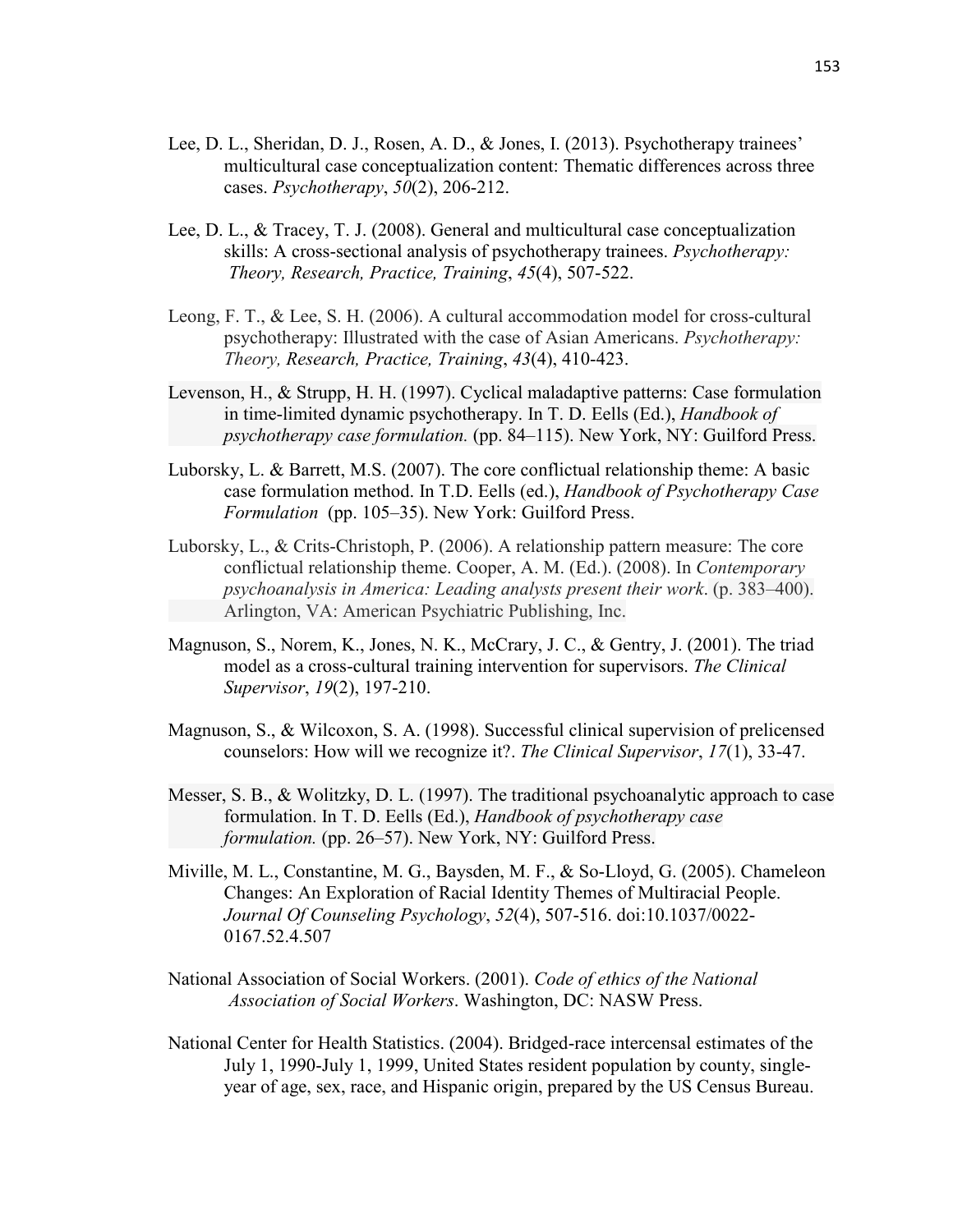- Neufeldt, S. A., Pinterits, E. J., Moleiro, C. M., Lee, T. E., Yang, P. H., Brodie, R. E., & Orliss, M. J. (2006). How do graduate student therapists incorporate diversity factors in case conceptualization?. *Psychotherapy: Theory, Research, Practice, Training*, *43*(4), 464-79.
- Neville, H., Spanierman, L., & Doan, B. T. (2006). Exploring the association between color-blind racial ideology and multicultural counseling competencies. *Cultural Diversity and Ethnic Minority Psychology*, *12*(2), 275-290.
- Neville, H. A., Worthington, R. L., & Spanierman, L. B. (2001). Race, power, and Multicultural counseling psychology: Understanding white privilege and colorblind racial attitudes. In J. G. Ponterotto, J. M. Casas, L. A. Suzuki, & C. M. Alexander (Eds.), *Handbook of multicultural counseling., 2nd ed.* (pp. 257–288). Thousand Oaks, CA: Sage Publications, Inc.
- Nezu, A. M., Nezu, C. M., & Cos, T. A. (2007). Case formulation for the behavioral and cognitive therapies. In T. E. Eells, *Handbook of psychotherapy case formulation*, (pp. 349-378). New York, NY: The Guilford Press
- Osborn,C. J., Dean, E. P., & Petruzzi, M. L. (2004). Use of Simulated Multidisciplinary Treatment Teams and Client Actors to Teach Case Conceptualization and Treatment Planning. *Counselor Education & Supervision, 44*(2), 121-132.
- Parsons, R. D., & Zhang, N. (Eds.). (2014). *Counseling theory: Guiding reflective practice*. Sage Publications.
- Ponterotto, J. G., Rieger, B. P., Barrett, A., & Sparks, R. (1994). Assessing multicultural counseling competence: A review of instrumentation. *Journal of Counseling and Development: JCD*, *72*(3), 316-322.
- Pope-Davis, D. B., Toporek, R. L., & Ortega-Villalobos, L. (2003). Assessing supervisors' and supervisees' perceptions of multicultural competence in supervision using the Multicultural Supervision Inventory. In Pope-Davis, D. B., Heesacker, M., Coleman, H. L., Liu, W. M., & Toporek, R. L. (2003). *Handbook of multicultural competencies in counseling and psychology*. Sage.
- Priester, P. E., Jones, J. E., Jackson‐Bailey, C. M., Jana‐Masri, A., Jordan, E. X., & Metz, A. J. (2008). An analysis of content and instructional strategies in multicultural counseling courses. *Journal of Multicultural Counseling and Development*, *36*(1), 29-39.
- Ramirez, S. Z., Wassef, A., Paniagua, F. A., & Linskey, A. O. (1996). Mental health providers' perceptions of cultural variables in evaluating ethnically diverse clients. *Professional Psychology: Research and Practice*, *27*(3), 284-288.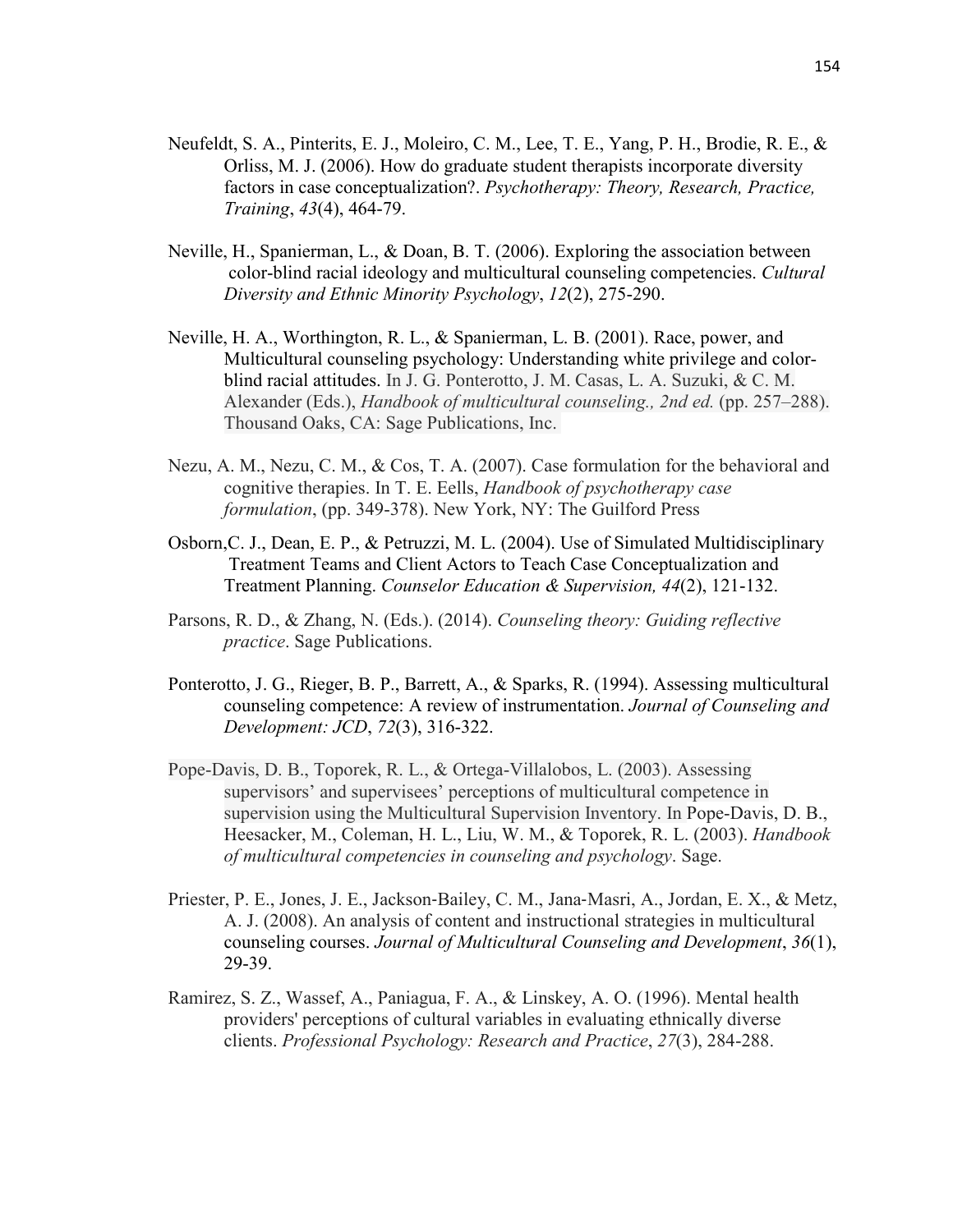- Remington, G., & DaCosta, G. (1989). Ethnocultural factors in resident supervision: Black supervisor and White supervisees. *American journal of Psychotherapy, 43*(3), 398-404.
- Ridley, C. R., & Kleiner, A. J. (2003). Multicultural counseling competence. In D. B. Pope-Davis (Eds), *Handbook of multicultural competencies in counseling and psychology* (pp. 3-20). Thousand Oaks, CA: Sage Publications Inc.
- Ridley, C. R., Hill, C. L., & Li, L. C. (1998). Revisiting and refining the multicultural assessment procedure. *The Counseling Psychologist*, *26*(6), 939–947.
- Ridley, C, R. & Kelly, S. K. (2007). Multicultural Considerations in Case Formulation. In T. E. Eells, *Handbook of psychotherapy case formulation*, (pp. 33-64). New York, NY: The Guilford Press.
- Ridley, C. R., Li, L. C., Hill, C. L., Gamst, G. C., Liang, C. T. H., & Der-Karabetian, A. (2011). *Multicultural Assessment Procedure*. Thousand Oaks, CA: Sage Publications Inc.
- Roysircar, G. E., Dobbins, J. E., & Malloy, K. A. (2010). Diversity competence in training and clinical practice. In M. B. Kenkel & R. L. Peterson (Eds.), *Competency-based education for professional psychology.* (pp. 179–197). Washington, DC: American Psychological Association.
- Sakai, P. S., & Nasserbakht, A. (1997). Counselor development and cognitive science models of expertise: Possible convergences and divergences. *Educational Psychology Review*, *9*(4), 353-359.
- Schomburg, A. M., & Prieto, L. R. (2011). Trainee multicultural case conceptualization ability and couples therapy. *Journal of marital and family therapy*, *37*(2), 223- 235.
- Scott, N. E., & Borodovsky, L. G. (1990). Effective use of cultural role taking. *Professional Psychology: Research and Practice*, *21*(3), 167-170.
- Shea, M., Yang, L. H., & Leong, F. T. (2010). Loss, psychosis, and chronic suicidality in a Korean American immigrant man: Integration of cultural formulation model and multicultural case conceptualization. *Asian American journal of psychology*, *1*(3), 212-223.
- Sheperis, D., & Sheperis, C. (2015). Clinical mental health counseling: fundamentals of applied practice. Boston, MA: Pearson
- Silberschatz, G., & Curtis, J. T. (1993). Measuring the therapist's impact on the patient's therapeutic progress. *Journal of Consulting and Clinical Psychology*, *61*(3), 403- 411.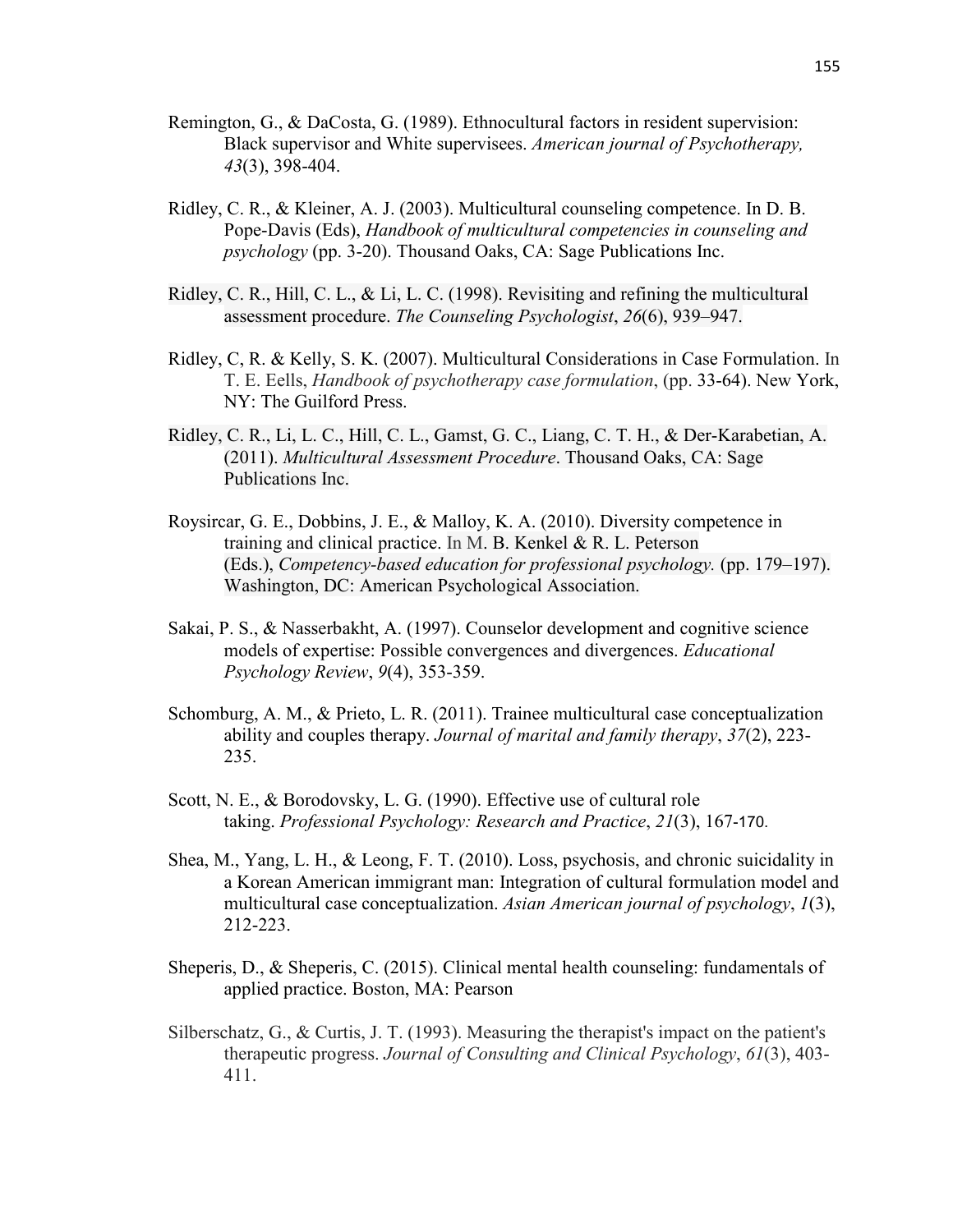- Singh, S. (2010). *Understanding the relationship of multicultural case conceptualization, multicultural counseling self-efficacy, and ethnocultural empathy in psychology trainees. ProQuest LLC.* Retrieved from https://0-search-ebscohostcom.libus.csd.mu.edu/login.aspx?direct=true&db=eric&AN=ED521282&site=eds -live
- Sperry, L., & Sperry, J. (2012). *Case conceptualization: Mastering this competency with ease and confidence*. New York, NY: Routledge/ Taylor & Francis Group.
- Stoltenberg, C. D., & McNeill, B. W. (2011). *IDM supervision: An integrative developmental model for supervising counselors and therapists*. New York, NY: Routledge.
- Sue, S. (2003). In defense of cultural competency in psychotherapy and treatment. *American Psychologist*, *58*(11), 964-970.
- Sue, D. W. (2004). Whiteness and ethnocentric monoculturalism: making the" invisible" visible. *American Psychologist*, *59*(8), 761-769.
- Sue, D. W., Arredondo, P., & McDavis, R. J. (1992). Multicultural counseling competencies and standards: A call to the profession. *Journal of Counseling & Development*, *70*(4), 477-486.
- Sue, D. W., & Torino, G. C. (2005). Racial-cultural competence: Awareness, knowledge, and skills. In R. T. Carter (Ed.), *Handbook of racial-cultural psychology and counseling, Vol 2: Training and practice.* (pp. 3–18). Hoboken, NJ: John Wiley & Sons Inc.
- Suthakaran, V. (2011). Using Analogies to Enhance Self-Awareness and Cultural Empathy: Implications for Supervision. *Journal of Multicultural Counseling and Development,* 39, 206-217.
- Tao, K. W., Owen, J., Pace, B. T., & Imel, Z. E. (2015). A meta-analysis of multicultural competencies and psychotherapy process and outcome. *Journal of Counseling Psychology, 62*(3), 337-350.
- Tate, K. A. & Amatea, E. S. (2010). Exploring the Process of Case Conceptualization: A Review of the Literature. *The Wisconsin Counselor,* 10-21.
- Tegmerowicz, J. (2018). "Maybe it was something wrong with me": On the psychiatric pathologization of Black men. New Yord, NY: Emerald Publishing Limited.
- Ter Maat, M. B. (2011). Developing and Assessing Multicultural Competence with a focus on Culture and Ethnicity. *Art Therapy, 28*(1), 4-10.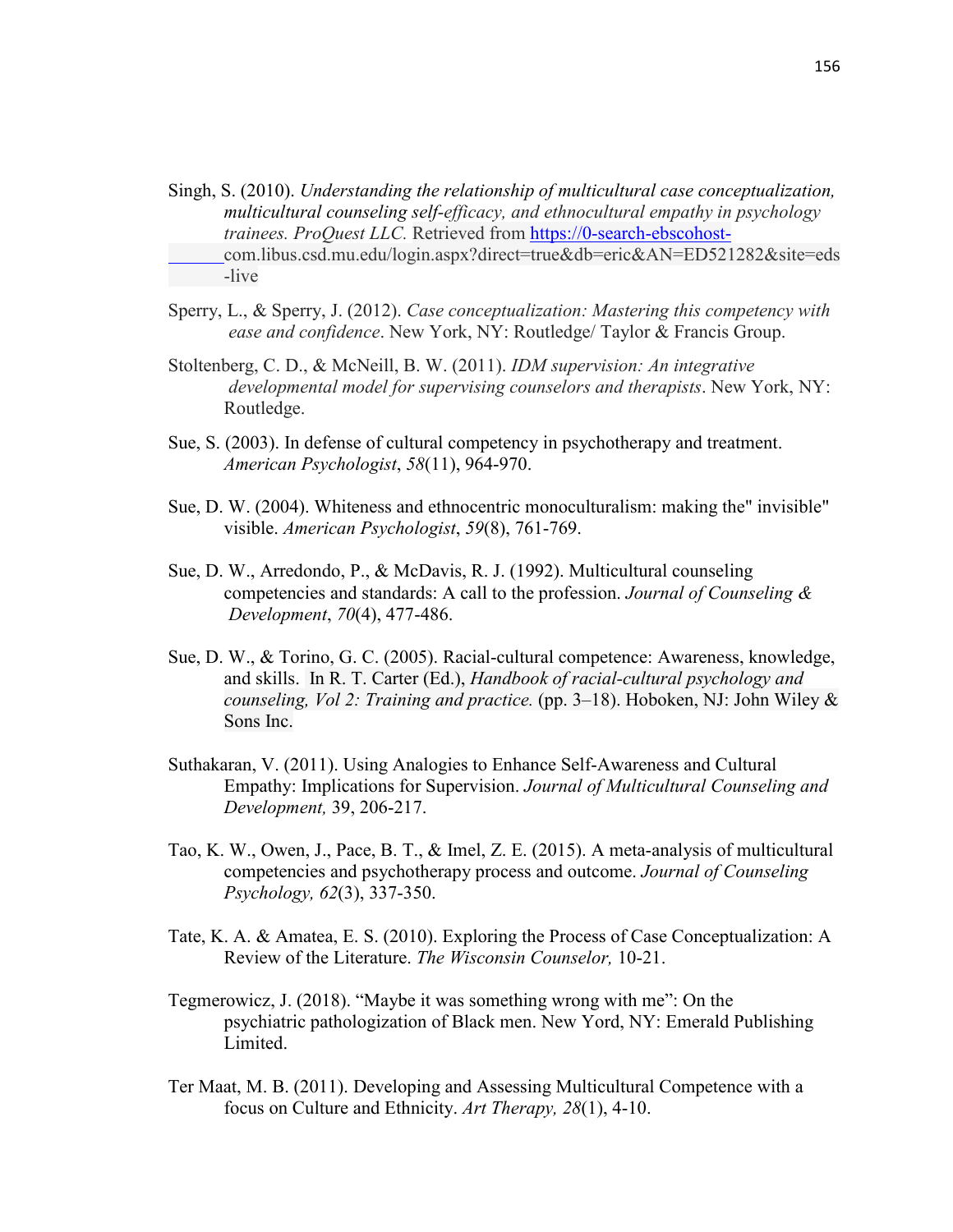- Thompson, B. J., Vivino, B. L., & Hill, C. E. (2012). Coding the data: Domains and core ideas. In C. E. Hill (Eds.), *Consensual qualitative research: A practical resource for investigating social science phenomena*, (pp. 103-116). Washington, DC: American Psychological Association.
- Vereen, L. G., Hill, N. R., & McNeal, D. T. (2008). Perceptions of multicultural counseling competency: Integration of the curricular and the practical. *Journal of Mental Health Counseling*, *30*(3), 226-236.
- Weatherford, R. D., & Spokane, A. R. (2013). The relationship between personality dispositions, multicultural exposure, and multicultural case conceptualization ability. *Training and Education in Professional Psychology*, *7*(3), 215-224.
- Welfare, L.E. (2007). Counselor Cognitions Questionnaire. Copyrighted instrument, University of North Carolina at Greensboro.
- Welfare, L. E. (2006). Counselor Cognitions Questionnaire scoring manual. Unpublished Manuscript, University of North Carolina at Greensboro.
- Welfare, L. E., & Borders, L. D. (2006). Development of the Counselor Cognitions Questionnaire. Unpublished manuscript, University of North Carolina at Greensboro.
- Welfare, L. E. & Borders, D. (2010). Counselor Cognitions: General and Domain-Specific Complexity. *Counselor Education and Supervision, 49*, 162-178.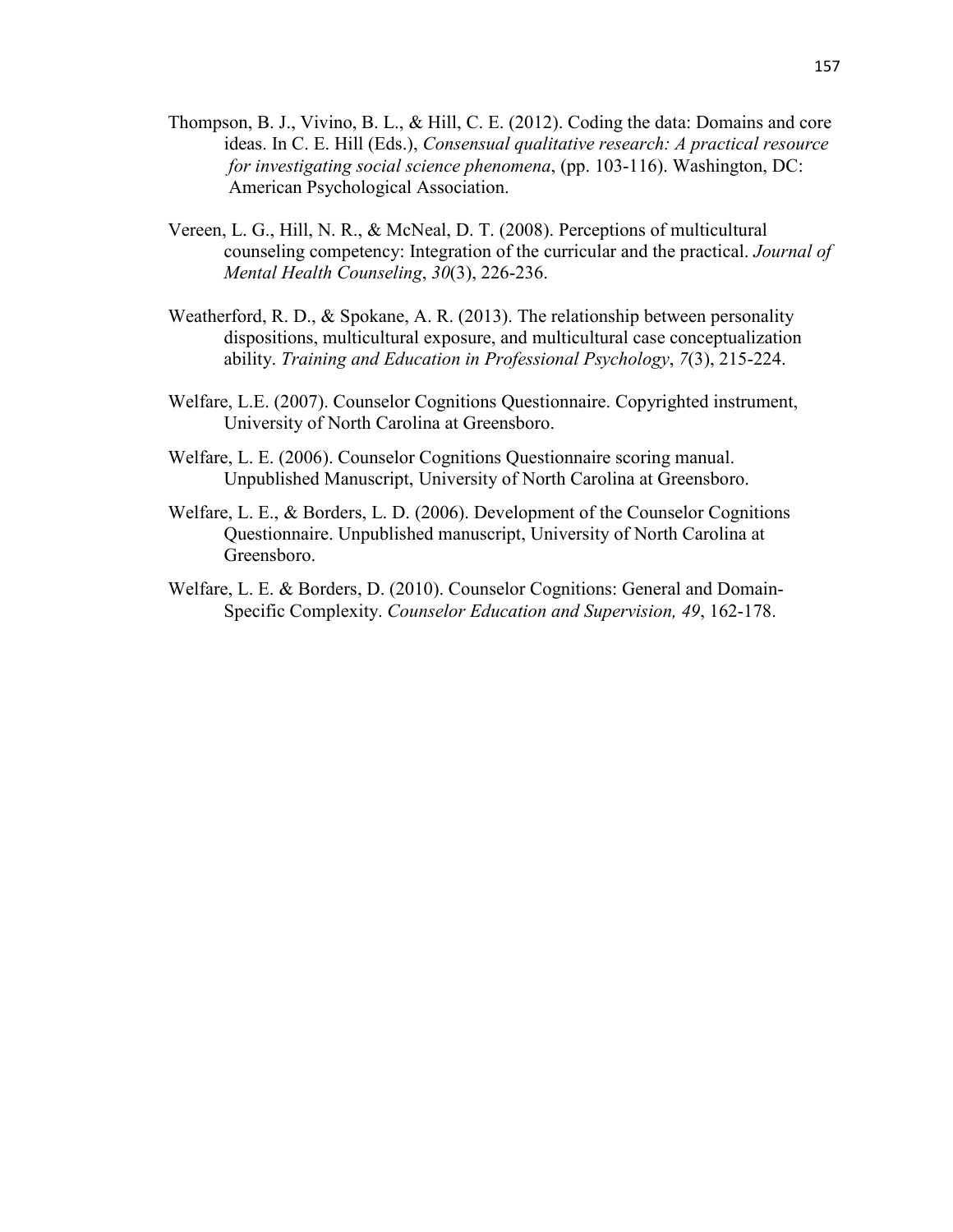#### **Appendix A**

### **Informed Consent**

Marquette University Agreement of Consent for Research Participants

Project Title: Exploring the Cognitive Process and Complexity of Diverse Patient Conceptualization: A Mixed Methods Study

Project Director: Michelle Toigo, MS Principle Investigator Address/Phone: Michelle Toigo, MS Doctoral Student Marquette University Milwaukee, WI 53201 (651) 895-7785

When I sign this statement, I am giving consent to the following basic considerations:

I understand clearly that the purpose of this research study titled, "Exploring the Cognitive Process and Influence of Supervision on the Complexity of Diverse Patient Conceptualization: A Mixed Methods Study" is to examine the skill of multicultural case conceptualization. I understand that the study takes place in one audiotape phone interview, ranging from one to one and a half hours. I understand that I will be sent a record of my conceptualization to check for accuracy following the phone interview. I understand that I will have the opportunity to addend my responses should I feel they do not accurately reflect the interview. I also understand that there will be up to 16 participants in this study.

I understand that the interviews involve the creation of a patient conceptualization as well as a discussion regarding the influence of supervision on conceptualization skills (see enclosed interview protocol). I understand that I will also be asked to complete a brief demographic form.

I understand that all information I reveal in this study will be kept confidential. I will not reveal identifying information of the patient I have chosen at any time. All of my data will be assigned an arbitrary code number rather than using my name or other information that could identify me as an individual. When the results of the study are published, I will not be identified by name. I understand that the data will be destroyed by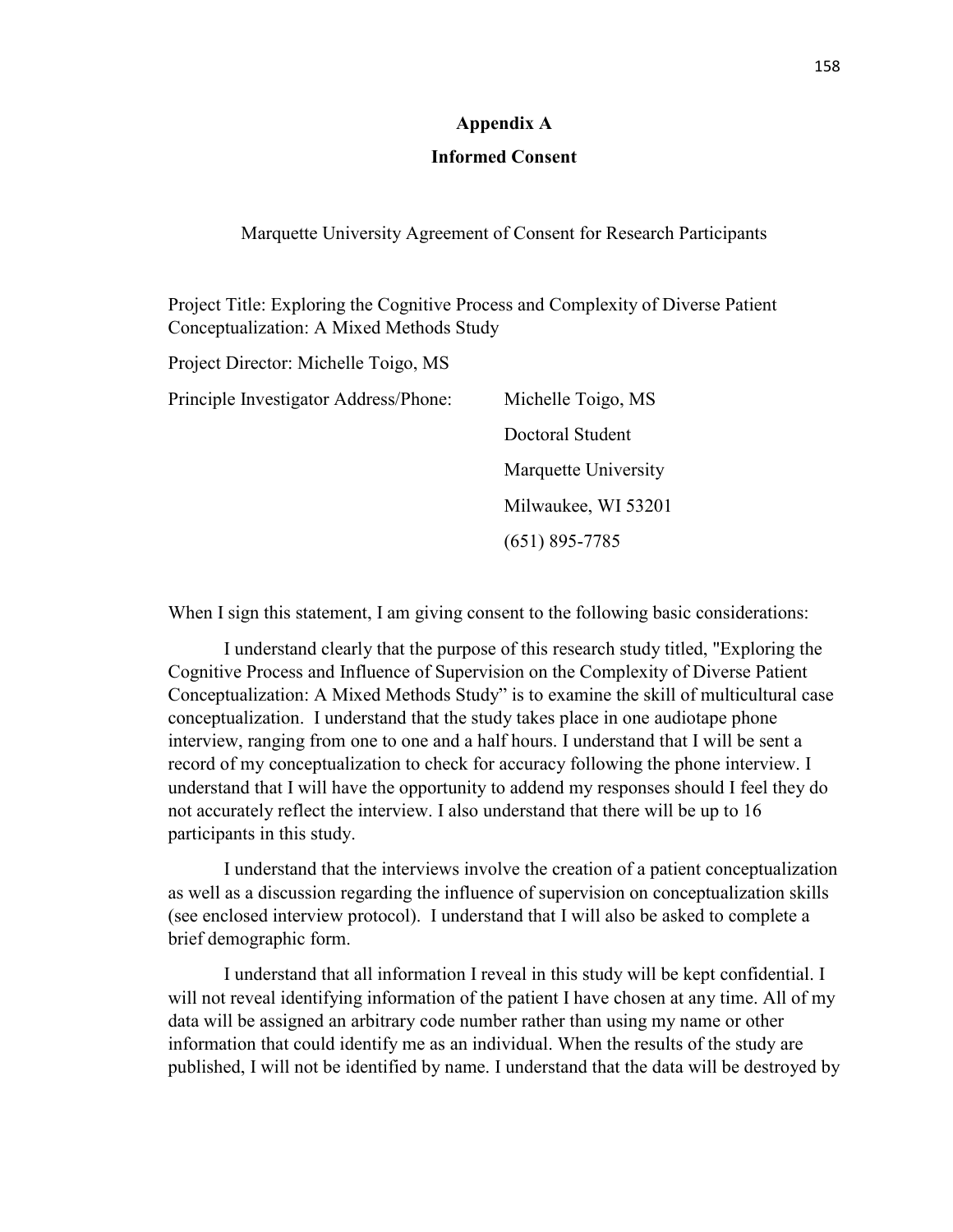shredding paper documents and deleting electronic files three years after the completion of the study.

I understand that the risks associated with participation in this study are minimal, but may include some minor discomfort when creating a patient conceptualization and talking about previous supervision experiences. I also understand that the only benefit to participation in this study is the opportunity to work through this conceptualization process out loud which may provide me with greater clarity and insight regarding my own internal process. I understand that participating in this study is completely voluntary and that I may stop participating in the study at any time without penalty. I understand that my decision to participate or not to participate in this study will not impact my relationship with Marquette University in any way. I understand that all data collected prior to my terminating participation in the study will be destroyed.

I understand that I will be audiotaped during the interview portion of the study. The tapes will later be transcribed and destroyed (i.e., erased) after three years. For confidentiality purposes, my name will not be recorded.

All of my questions about this study have been answered to my satisfaction. I understand that if I later have additional questions concerning this project, I can contact Michelle Toigo, MS at (651) 895-7785 or michelle.ghaffari-nikou@marquette.edu. Additional information about my rights as a research participant can be obtained from Marquette University's Office of Research Compliance at 414/288-1479.

I HAVE HAD THE OPPORTUNITY TO READ THIS CONSENT FORM, ASK QUESTIONS ABOUT THE RESEARCH PROJECT AND I AM PREPARED TO PARTICIPATE IN THIS PROJECT.

\_\_\_\_\_\_\_\_\_\_\_\_\_\_\_\_\_\_\_\_\_\_\_\_\_\_\_\_\_\_\_\_\_\_\_\_\_\_\_\_\_\_\_\_ \_\_\_\_\_\_\_\_\_\_\_\_\_\_\_\_\_\_\_\_\_\_\_\_\_\_

\_\_\_\_\_\_\_\_\_\_\_\_\_\_\_\_\_\_\_\_\_\_\_\_\_\_\_\_\_\_\_\_\_\_\_\_\_\_\_\_\_\_\_\_ \_\_\_\_\_\_\_\_\_\_\_\_\_\_\_\_\_\_\_\_\_\_\_\_\_

Participant's Signature Date Date

Participant's Printed Name

\_\_\_\_\_\_\_\_\_\_\_\_\_\_\_\_\_\_\_\_\_\_\_\_\_\_\_\_\_\_\_\_\_\_\_\_\_\_\_\_\_\_\_\_

Researcher's Signature **Date** Date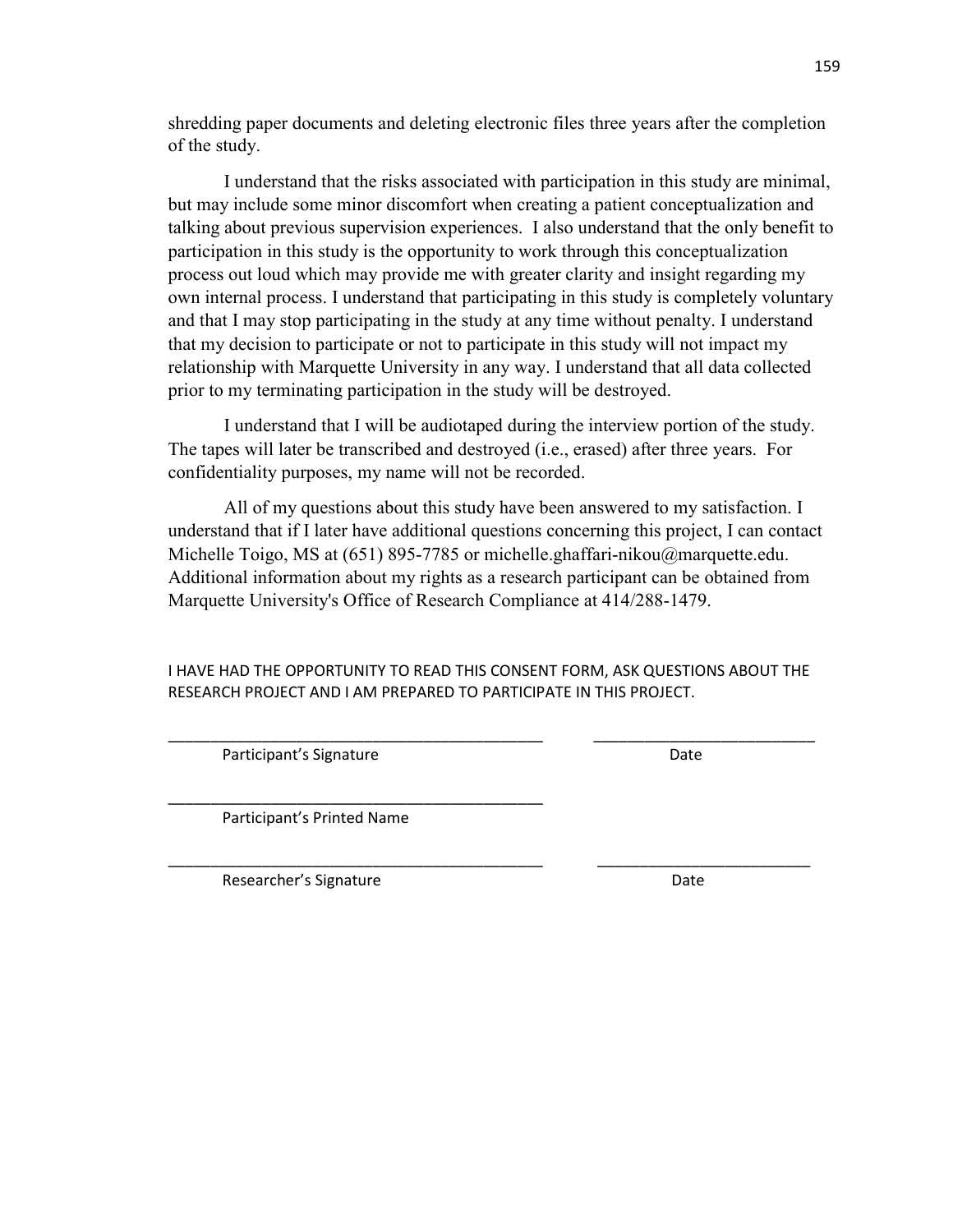### **Appendix B Demographic Form**

Code Number (to be completed by researcher):

Sex:

 $\frac{1}{2}$  ,  $\frac{1}{2}$  ,  $\frac{1}{2}$  ,  $\frac{1}{2}$  ,  $\frac{1}{2}$  ,  $\frac{1}{2}$  ,  $\frac{1}{2}$ 

Race/Ethnicity:\_\_\_\_\_\_\_\_\_\_\_\_\_\_\_\_\_\_\_\_\_\_\_

Are you a fluent English Speaker? ves ho

Please list the type of program you are currently enrolled in or recently completed (e.g., Clinical Psychology, Counseling Psychology, Clinical Mental Health Counseling):

I am currently enrolled in an internship experience: yes ho

I recently completed an internship experience: yes ho

I am currently a Licensed Professional Counselor-In Training in supervision: \_\_\_\_ yes  $\frac{1}{2}$  no

Have you worked with a client who is of a minority racial/ethnic background and is of a differing racial/ethnic background than yourself? \_\_\_\_\_ yes \_\_\_\_\_\_ no

Please list the type of training are currently completing or completed (e.g. master's internship, doctoral internship):

Please identify the type of internship or mental health work setting you are currently completing or recently completed (e.g., college counseling center, hospital):

Please list the percentage of multicultural clients you have seen in your current or most recent internship or mental health work experience:

Please indicate the total number of supervisors with whom you have worked during your training and post-degree work experiences: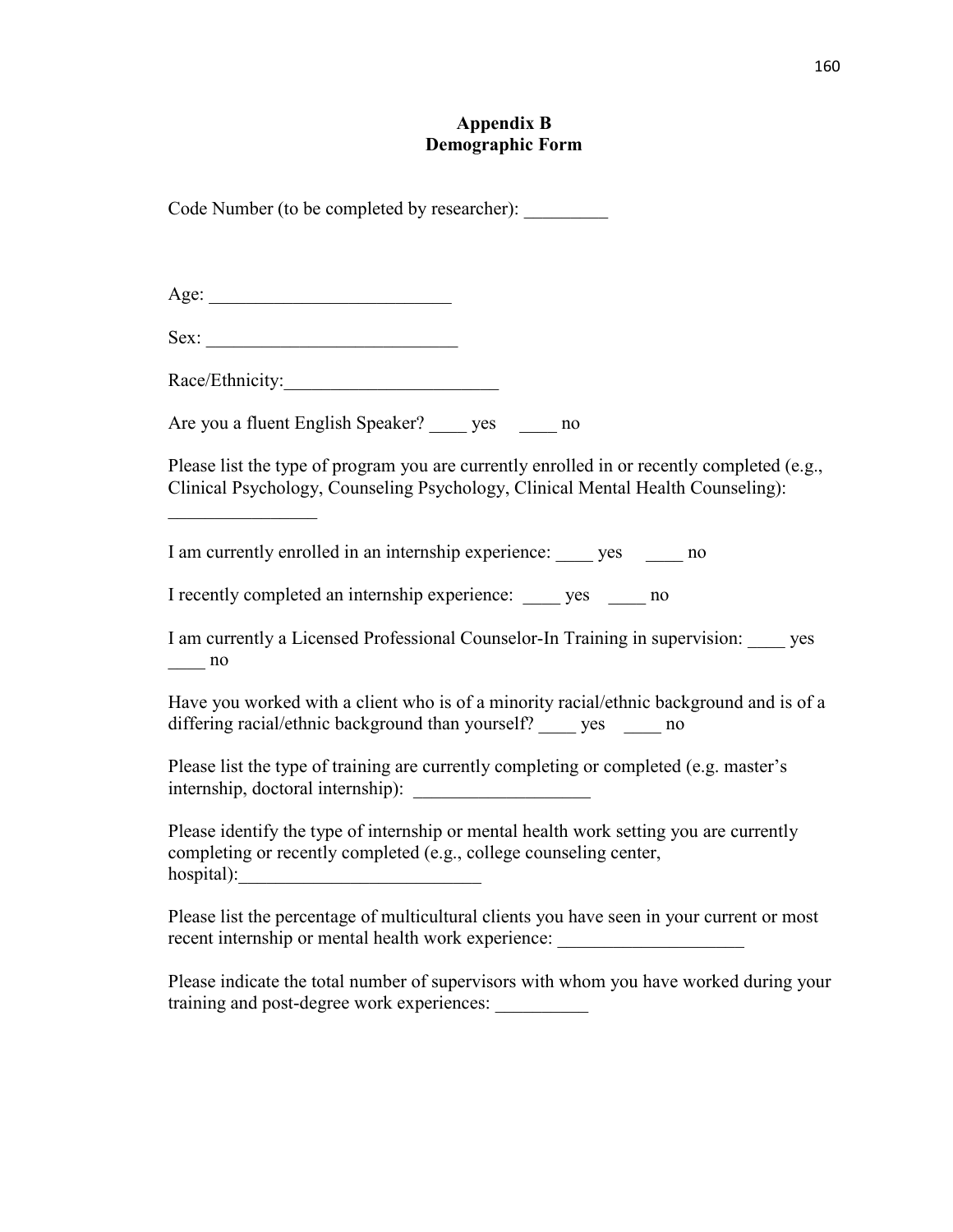To the best of your knowledge, based on all past internship and post-degree training experiences, how many supervisors of color have you worked with during clinical supervision?

Likert Questions

Below are a number of statements regarding the importance of multiculturalism in counseling. Please read each one and indicate the extent to which you agree with each statement using the following Likert-type rating scale (0: not at all, 5: very much).

How frequently does your current or most recent internship or mental health work setting emphasize multicultural issues in counseling/treatment.

0 1 2 3 4 5

To what extent do you feel it is important to include multicultural information into the case conceptualization of a client?

0 1 2 3 4 5

How frequently have your training experiences in your current or most recent internship or work site emphasized the importance of multicultural issues in client case conceptualization.

0 1 2 3 4 5

Thank you for completing this demographic form. Prior to the interview, please think about a client with whom you have worked who is of a differing racial/ethnic background than yourself. Please do not include any identifying information of the client you have chosen on this, or other, research materials.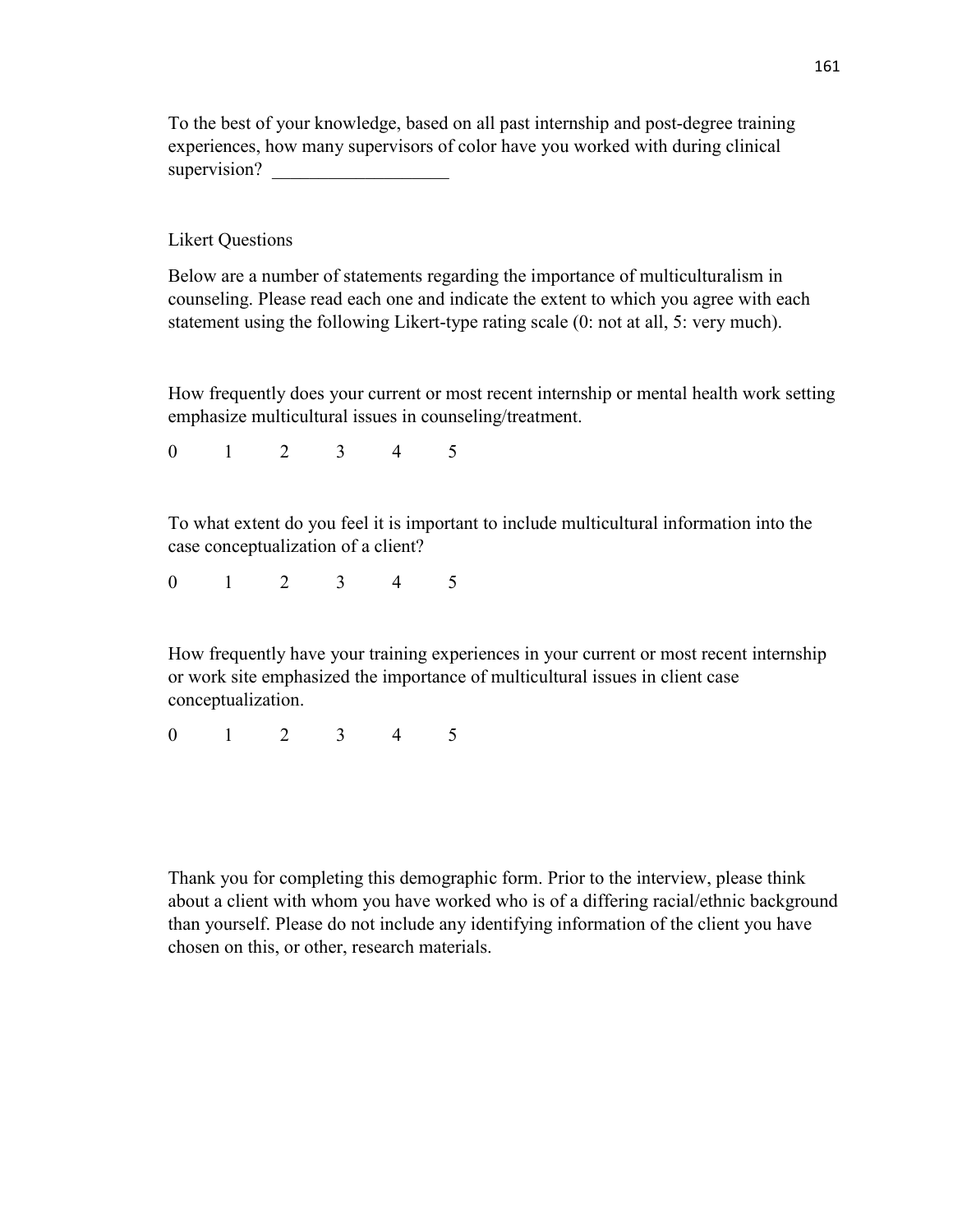### **Appendix C Counselor Cognitions Questionnaire**

This questionnaire is designed to explore how counselors describe their clients.

Please list two clients whom you know well. Use only an initial or symbol to represent each of them.

- 1. A client with whom you believe you were *effective*:
- 2. A client with whom you believe you were *less effective*:

Spend a few moments thinking about these clients and comparing and contrasting them. Think about your interactions with them and any attributes or characteristics which you might use to describe them.

In the first column on each page, describe the client as fully as you can by writing *words or phrases* that explain their defining characteristics. Do not simply put those characteristics that distinguish them from each other; rather, include all that come to mind. Describe each of them completely so that a stranger would be able to determine the kind of people they are from your description only. You do not have to use all of the space provided.

In the second column, indicate if the characteristic you listed is *mostly positive* (+) or *mostly negative* (-) in your impression of the client. If the characteristic is *neutral*, leave column two blank.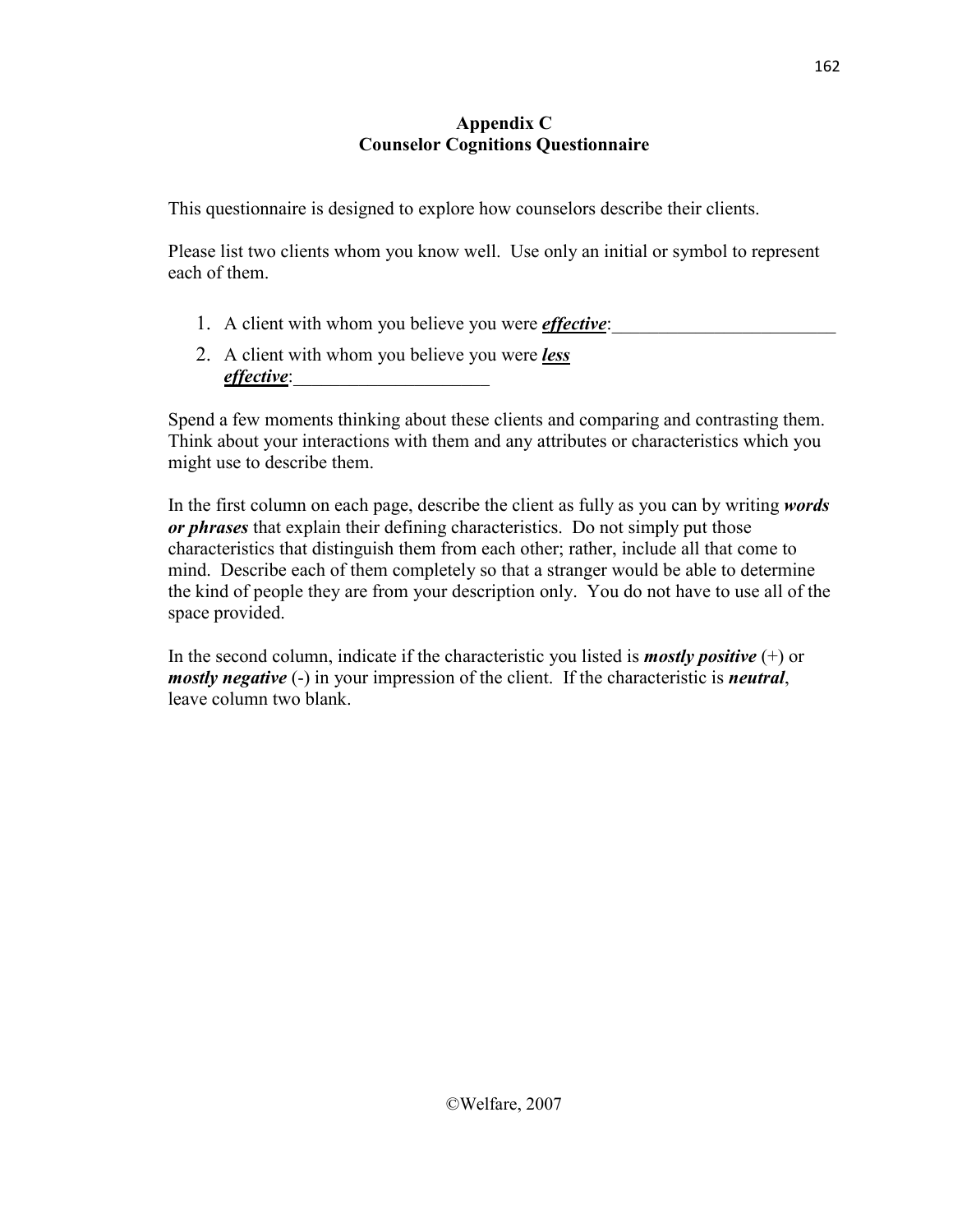# Counselor Cognitions Questionnaire (page 2)

# **1.** A client with whom you believe you were *effective***:\_\_\_\_\_\_\_\_\_\_\_\_\_\_\_\_\_\_**

|                  | Characteristic | $+/-$ |
|------------------|----------------|-------|
| $\mathbf 1$      |                |       |
| $\overline{2}$   |                |       |
| $\mathbf{3}$     |                |       |
| $\pmb{4}$        |                |       |
| 5                |                |       |
| 6                |                |       |
| $\overline{7}$   |                |       |
| $\,8\,$          |                |       |
| $\boldsymbol{9}$ |                |       |
| $10\,$           |                |       |
| 11               |                |       |
| 12               |                |       |
| 13               |                |       |
| $14\,$           |                |       |
| 15               |                |       |
| 16               |                |       |
| $17\,$           |                |       |
| 18               |                |       |
| 19               |                |       |
| $20\,$           |                |       |
| 21               |                |       |
| 22               |                |       |
| 23               |                |       |
| 24               |                |       |
| 25               |                |       |

©Welfare, 2007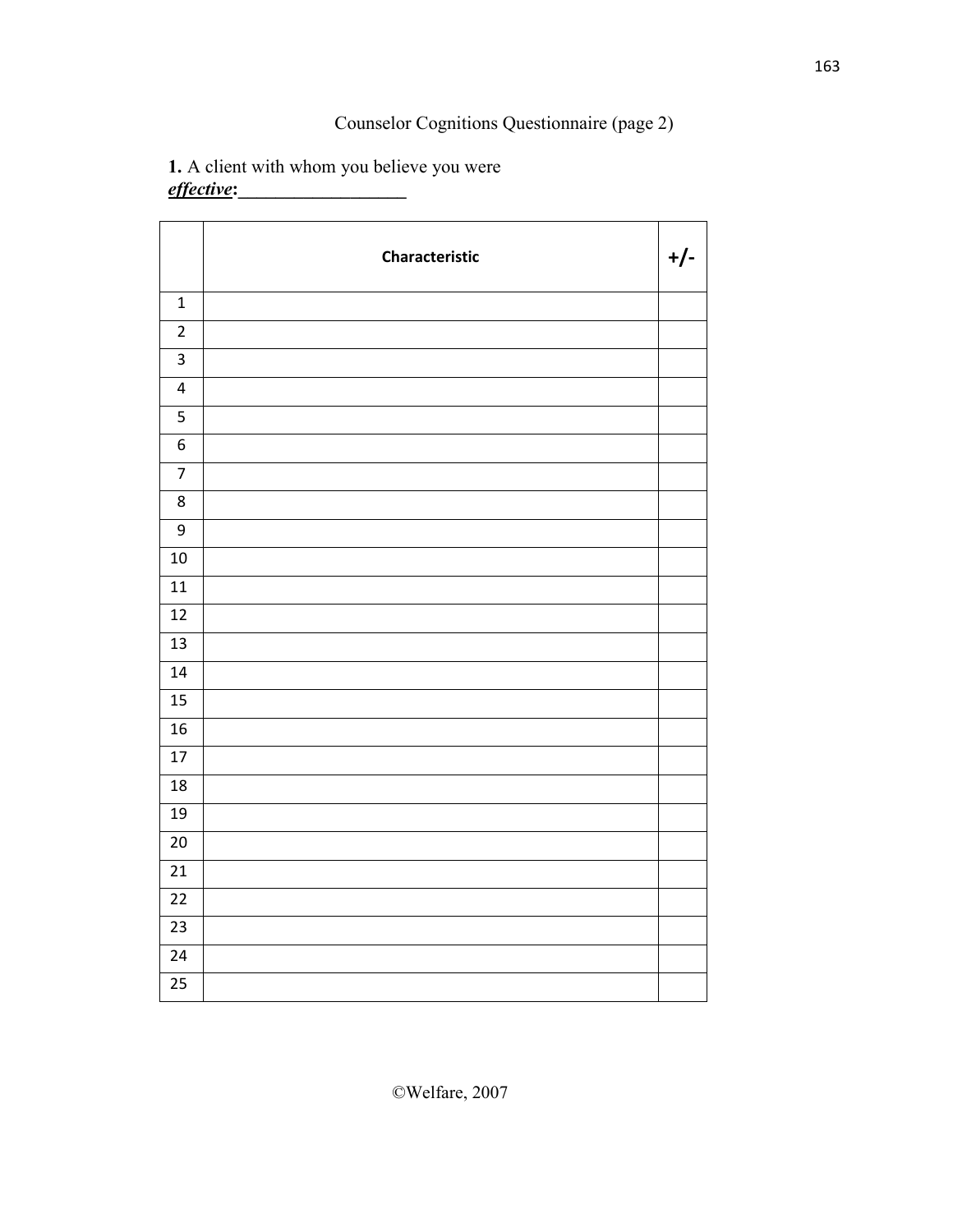# Counselor Cognitions Questionnaire (page 3)

### **2.** A client with whom you believe you were *less effective***:\_\_\_\_\_\_\_\_\_\_\_\_\_\_\_**

|                         | Characteristic | $+/-$ |
|-------------------------|----------------|-------|
| $\mathbf 1$             |                |       |
| $\overline{2}$          |                |       |
| $\overline{\mathbf{3}}$ |                |       |
| $\pmb{4}$               |                |       |
| 5                       |                |       |
| $\boldsymbol{6}$        |                |       |
| $\overline{7}$          |                |       |
| $\,8\,$                 |                |       |
| $\overline{9}$          |                |       |
| 10                      |                |       |
| 11                      |                |       |
| $\overline{12}$         |                |       |
| 13                      |                |       |
| 14                      |                |       |
| 15                      |                |       |
| 16                      |                |       |
| 17                      |                |       |
| 18                      |                |       |
| 19                      |                |       |
| 20                      |                |       |
| 21                      |                |       |
| $\overline{22}$         |                |       |
| $\overline{23}$         |                |       |
| 24                      |                |       |
| 25                      |                |       |

©Welfare, 2007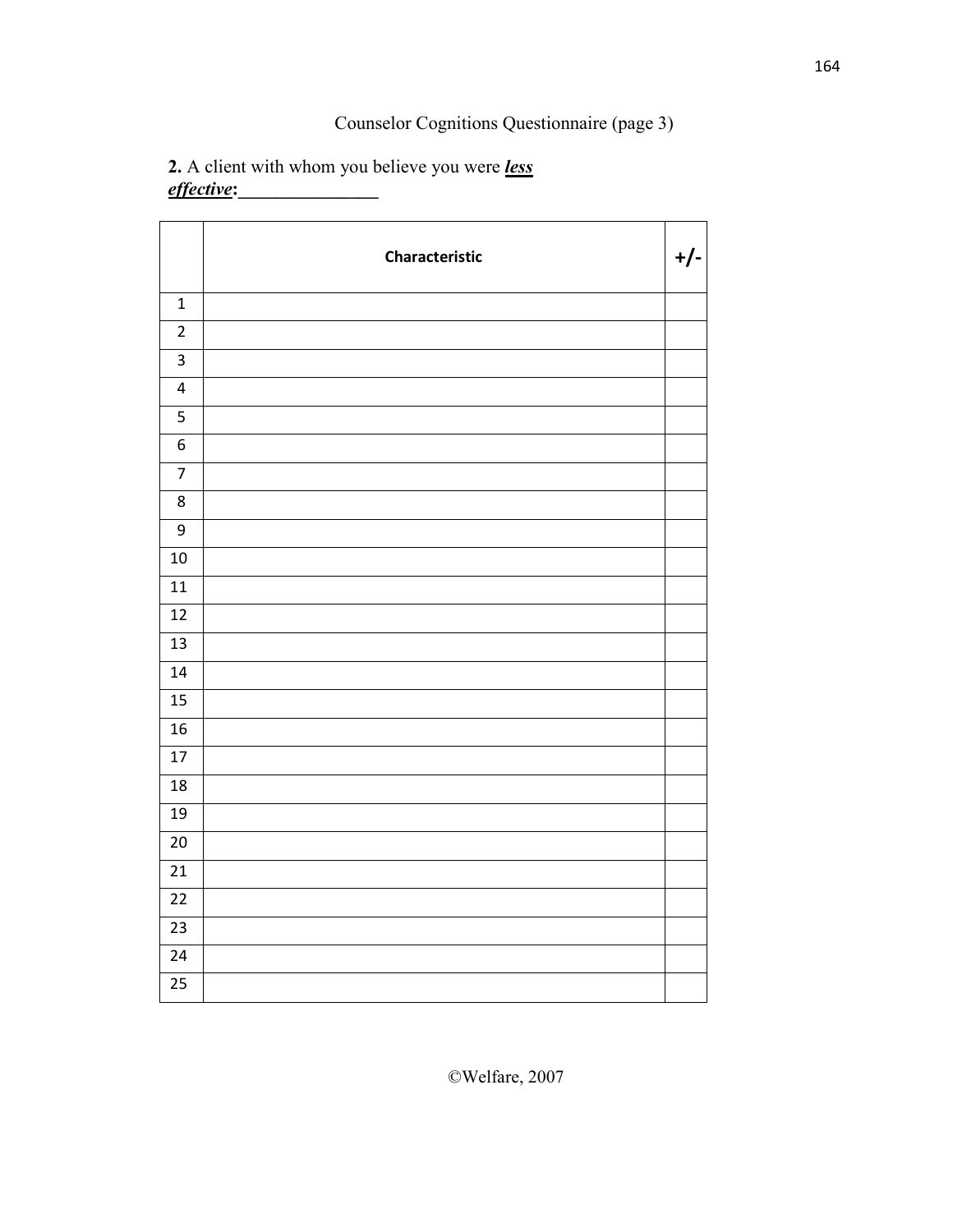### Counselor Cognitions Questionnaire (page 4)

Now review the characteristics you listed for each client. Consider if any of them group together or fit into categories. If so, write a *label that describes the category* and write the *numbers of the characteristics* that explain or fit within that category. You may use each characteristic in more than one category. You do not have to use all of the space provided.

**1.** A client with whom you believe you were

| <b>Category Label</b> | <b>Characteristics</b><br>(e.g., #2 and #7 or #1 - 4) |
|-----------------------|-------------------------------------------------------|
|                       |                                                       |
|                       |                                                       |
|                       |                                                       |
|                       |                                                       |
|                       |                                                       |
|                       |                                                       |
|                       |                                                       |
|                       |                                                       |
|                       |                                                       |
|                       |                                                       |
|                       |                                                       |
|                       |                                                       |

**2.** A client with whom you believe you were *less effective***:\_\_\_\_\_\_\_\_\_\_\_\_\_\_\_\_\_\_\_\_\_\_** 

| <b>Category Label</b> | Characteristics (e.g., #2 and<br>#7 or #1 - 4) |
|-----------------------|------------------------------------------------|
|                       |                                                |
|                       |                                                |
|                       |                                                |
|                       |                                                |
|                       |                                                |
|                       |                                                |
|                       |                                                |
|                       |                                                |
|                       |                                                |
|                       |                                                |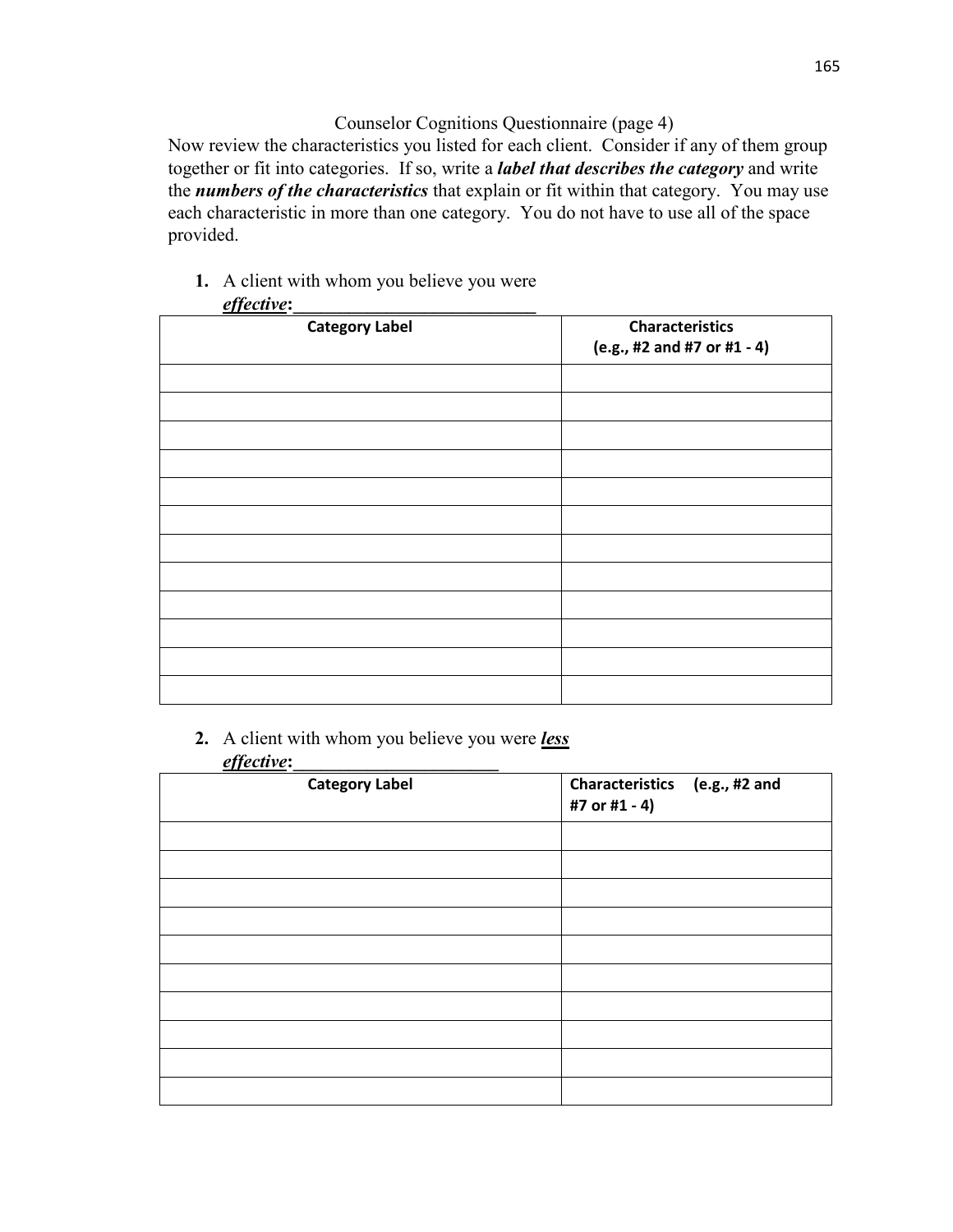### **Appendix D Interview Protocol**

The focus of this study is to examine the nature of multicultural case conceptualization. Multicultural case conceptualization ability is the extent to which a therapist identifies, integrates, and examines the influence of cultural, contextual, personal, and sociopolitical factors in both the etiology and treatment of the individual (American Psychological Association, 2010; Constantine, 2001; Ladany et al., 1997*;* Sue, 2003). Multicultural case conceptualization skills are distinct from general case conceptualization skills in that they pertain to the specific ability to recognize salient cultural factors in clients' presenting concerns and utilize this information in client conceptualization and treatment planning (Constantine, 2001). In this interview, you will initially conceptualize a client who is culturally different from yourself. After conceptualizing a client case, I will ask you several questions regarding your conceptualization and how you learned these skills. Do you have any questions before we start?

### **Interview Protocol Ideas**

- 1. Warm-Up
	- a. Tell me about your work at the current or most recent internship or work setting.
	- b. Tell me about the client concerns with which you work on in your internship or current mental health work experience.
	- c. What are some of the challenges you have faced in your training in coursework or clinical work?
- 2. Think aloud procedure
	- a. As it is different for people to think out loud and walk through their cognitive process with someone else, we will begin by practicing for a few minutes with a short exercise, just to get you used to this method. The purpose of this section is to gain a greater understanding of the step-bystep, cognitive process you work through in creating conceptualizations. Keep in mind that the goal of this portion of the interview is to create a well-formed, comprehensive conceptualization that you feel represents the person. Think about a close relationship you have with a good friend. Think about your interactions with them and any attributes or characteristics which you might use to describe them. I want you to say everything you are thinking, bringing forth all those factors or aspects of the friend that you need to consider in developing your conceptualization of the person. Pretend you are alone in a room, talking to yourself and thinking out loud about the conceptualization. Do not explain your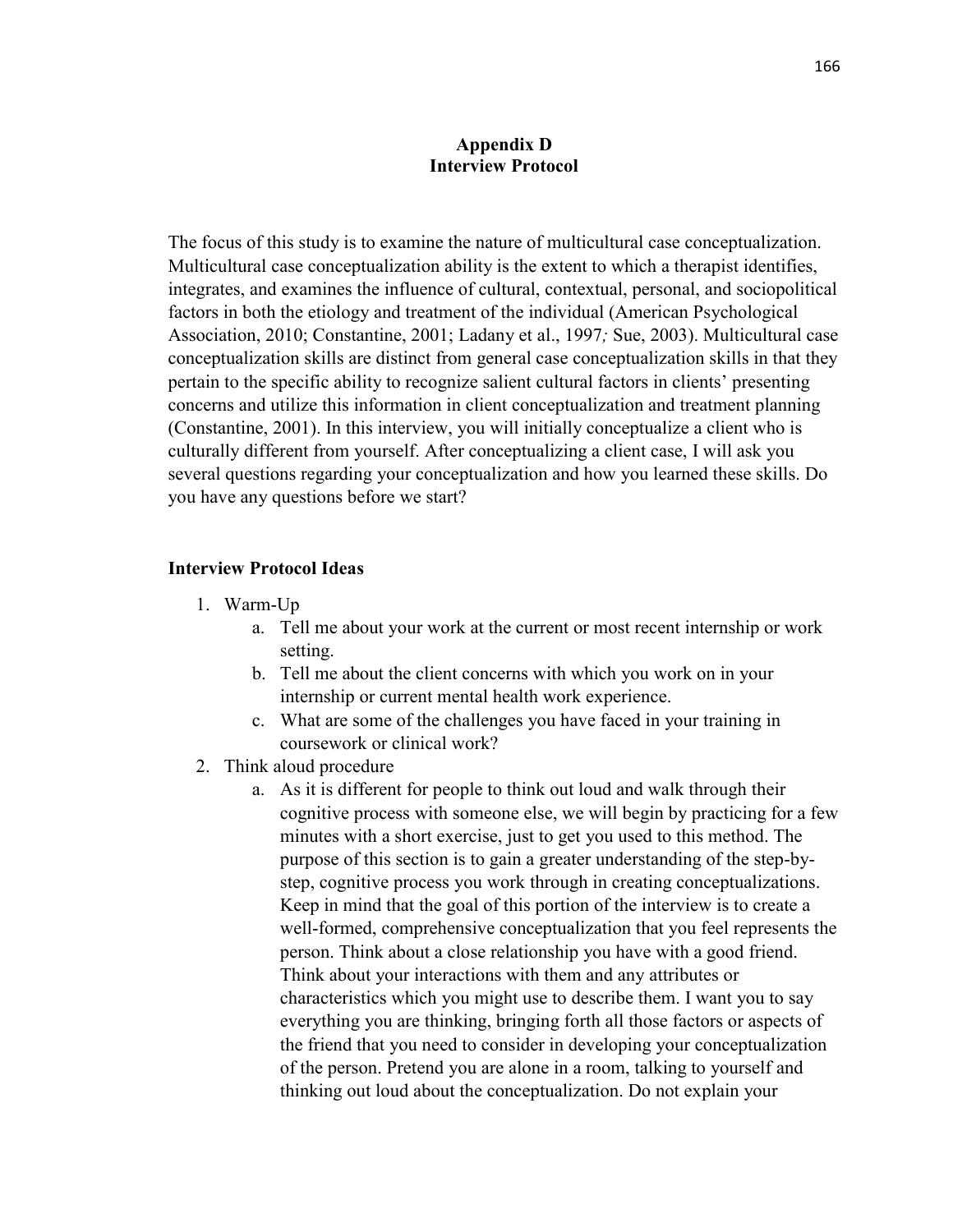thoughts but simply say what you are thinking and I will ask questions if I need further clarification. If you are silent for a time period longer than (10 seconds), I will prompt you to continue to verbalize what you are thinking. Describe the friend as fully as you can.

- b. In this section of the interview, I ask you to recall a client with whom you have recently ended or are nearing the end of counseling who is of a different racial/ethnic background than you. Please do not include any identifying information of the client. The purpose of this section is to gain a greater understanding of the step-by-step, cognitive process you work through in creating client conceptualizations. Keep in mind that the goal of this portion of the interview is to create a well-formed, comprehensive conceptualization that you feel represents your client. Try to be as true to how you typically work through on site and arrive at a conceptualization the client you have identified for this study. I want you to say everything you are thinking, bringing forth all those factors or aspects of the case that you need to consider in developing your conceptualization of the client. Pretend you are alone in a room, talking to yourself and thinking out loud about the conceptualization. Do not explain your thoughts but simply say what you are thinking and I will ask questions if I need further clarification. If you are silent for a time period longer than (10 seconds), I will prompt you to continue to verbalize what you are thinking. As such, I want to think-aloud and verbalize your thinking process.
- c. Do you have a client you would like to discuss?
- d. I want you to go ahead and talk through in detail your thought process of understanding this client. Begin with your first encounter and talk through the information you are gathering, both explicit and implicit, and how you go about the process of forming a conceptual understanding of this client. Just like before, I will encourage you to think aloud and verbalize how you are arriving at the conceptualization of the client you identified to discuss. Try to go in as much detail as possible. Do you have any questions before we start?
- 3. Open-ended target questions
	- a. For the following questions, I would like you discuss the immediate case conceptualization you just described.
		- i. It sounds like you made connections between several categories of information regarding the client including . Can you talk about what you saw and how that informs your understanding of the client and how one category connects to another?
		- ii. In working with this client, how did you decide whether it was important to include race/ethnicity into your conceptualization of the client?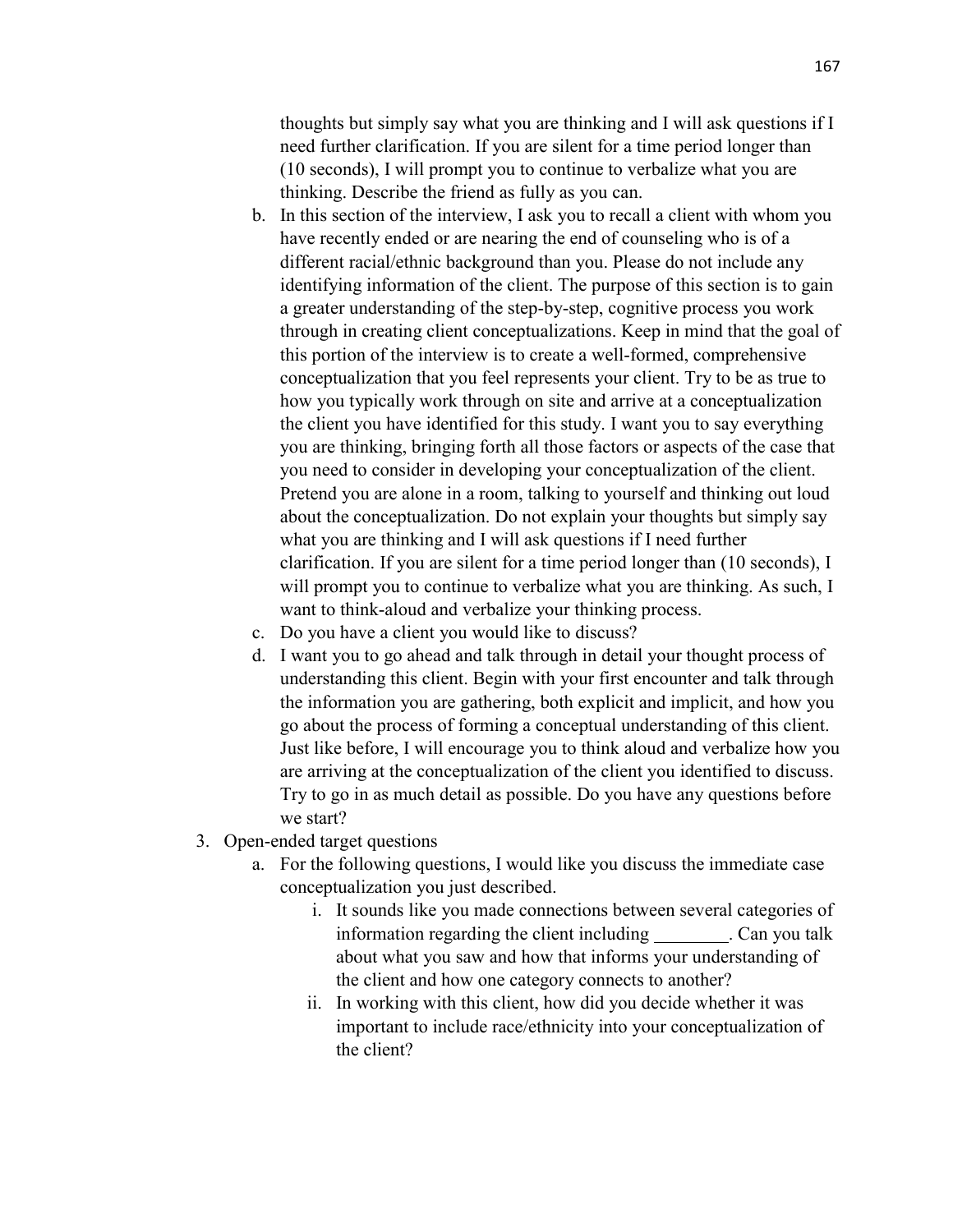- iii. How did the clinical site you are currently working facilitate your ability to integrate racial/ethnic factors into the conceptualization of the client?
- iv. In working with this client, how did the internship or work site in which you are currently working hinder your ability to integrate racial/ethnic factors into the conceptualization of the client?
- b. When answering the following questions, I would like you to consider all of your past educational and training experiences and how they may have influenced your multicultural case conceptualization skills.
	- i. Tell me a little bit about how you learned to conceptualize clients?
	- ii. What in your training experiences influenced your development of overall multicultural case conceptualization skills?
	- iii. What is most challenging about developing multicultural conceptualization skills?
	- iv. What was most helpful in developing multicultural conceptualization skills?
- 4. Closing Questions
	- a. Any other thoughts or questions?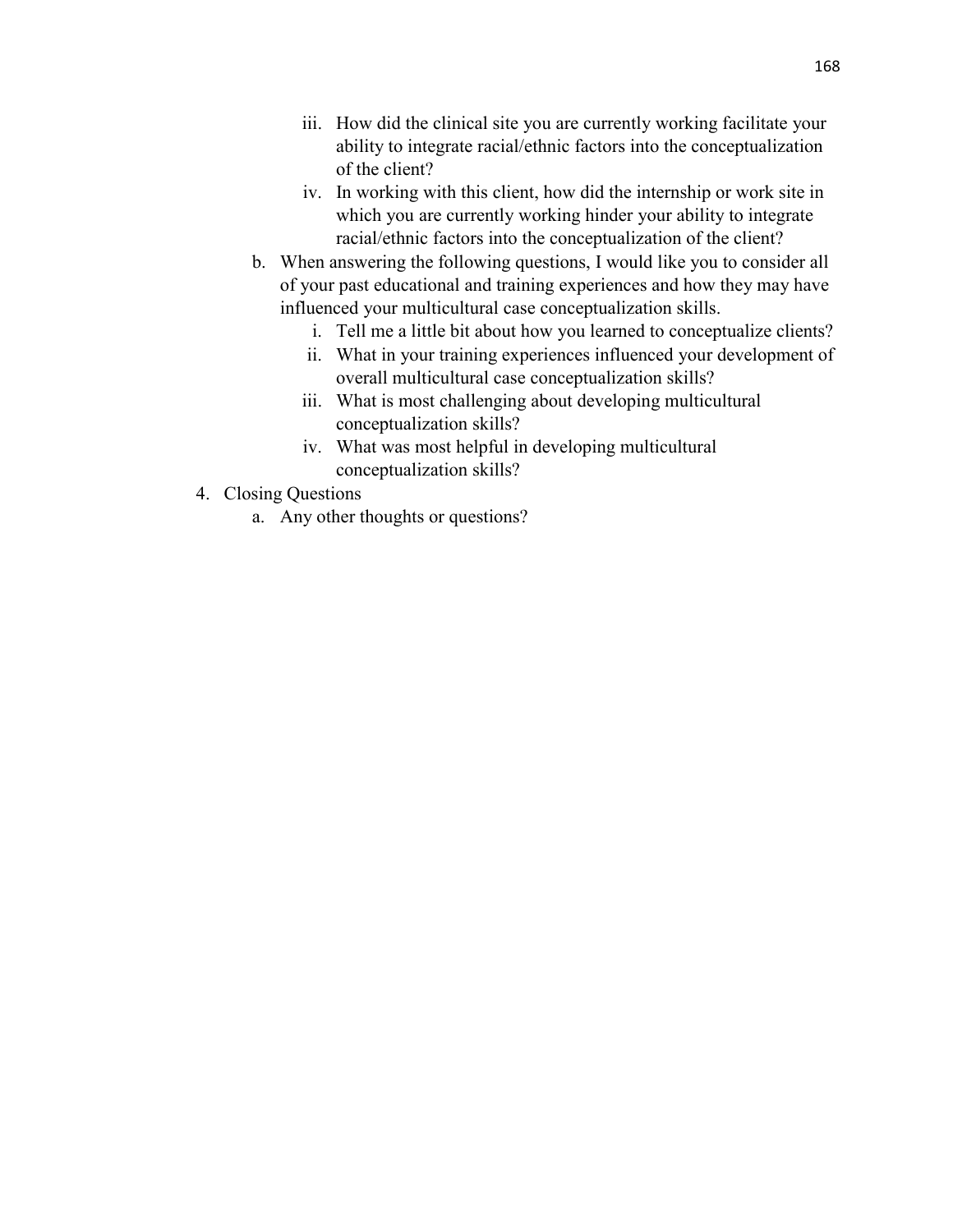### Appendix E Counselor Cognitions Questionnaire Example

# Counselor Cognitions Questionnaire: Single Client Form

This questionnaire is designed to explore how counselors describe their clients.

Please list a client whom you know well. Use only an initial or symbol to represent him or her.

### Client: **Case XXX**

Spend a few moments thinking about this client and comparing and contrasting him or her with other clients. Think about your interactions with this client and any attributes or characteristics which you might use to describe him or her.

In the first column, describe the client as fully as you can by writing *words or phrases* that explain his or her defining characteristics. Do not simply put those characteristics that distinguish this client from other clients; rather, include all that come to mind. Describe the client completely so that a stranger would be able to determine the kind of person he or she is from your description only. You do not have to use all of the space provided.

In the second column, indicate if the characteristic you listed is *mostly positive* (+) or *mostly negative* (-) in your impression of the client. If the characteristic is *neutral*, leave column two blank.

In the third column, indicate the *importance* of the characteristic to your overall impression of the client. A score of  $1 = not$  at all important while  $5 =$  extremely important.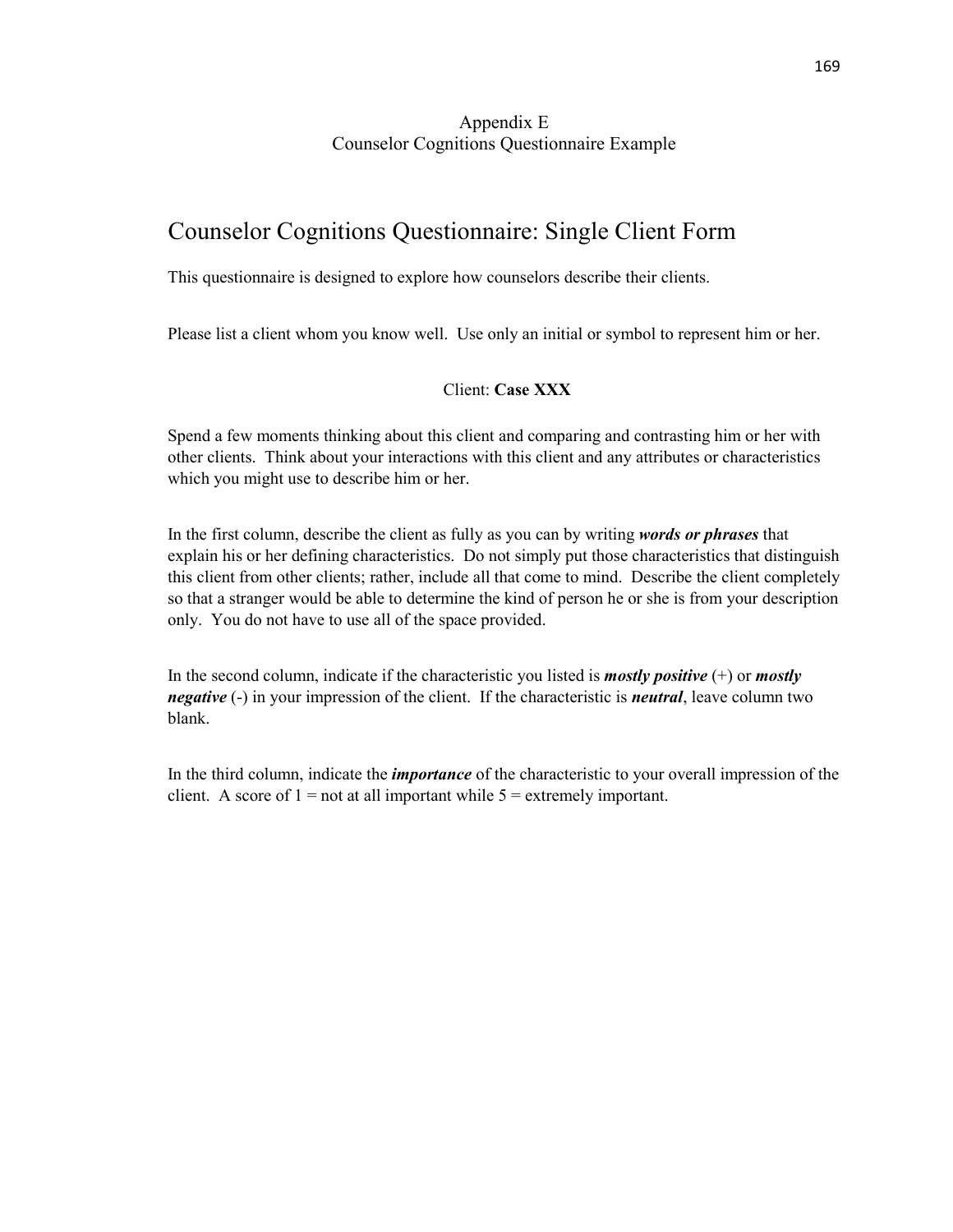## Counselor Cognitions Questionnaire (page 2)

|                | Characteristic                                             | $+/-$ |
|----------------|------------------------------------------------------------|-------|
| $\mathbf{1}$   | First year college student (context)                       |       |
| $\overline{2}$ | First generation college student (context)                 |       |
| $\overline{3}$ | Mexican American (context)                                 |       |
| $\overline{4}$ | Came here through Daca (context)                           |       |
| 5              | Academic stress (emotional)                                |       |
| 6              | Personal stress re grades (emotional)                      |       |
| $\overline{7}$ | No time for self-care (behavioral)                         |       |
| 8              | Lives with biological parents and 2 siblings (context)     |       |
| 9              | Outside of school C does homework, takes care of sibling's |       |
|                | child, and works (behavioral)                              |       |
| 10             | Possible dyslexia causes homework to take a long time      |       |
|                | (behavioral)                                               |       |
| 11             | Slept four hours per night (behavioral)                    |       |
| 12             | Gained weight as a result of not having time to exercise   |       |
|                | (beh)                                                      |       |
| 13             | Worried about not getting good enough grades to stay in    |       |
|                | school (cog)                                               |       |
| 14             | Worried parents would pull him from school if he failed    |       |
|                | math(1)                                                    |       |
| 15             | Panic symptoms during math (emotional)                     |       |
| 16             | Heart rate increase (behavioral)                           |       |
| 17             | Shortness of breath (behavioral)                           |       |
| 18             | Dizzy (behavioral)                                         |       |
| 19             | Depersonalization (behavioral)                             |       |
| 20             | Worried panic would interfere with success (cognitive)     |       |
| 21             | Avoided class because anxious and behind (behavioral)      |       |
| 22             | Tried various self-care practices (behavioral)             |       |
| 23             | Too anxious to meditate (emotional)                        |       |
| 24             | No outlet to discuss stresses (context)                    |       |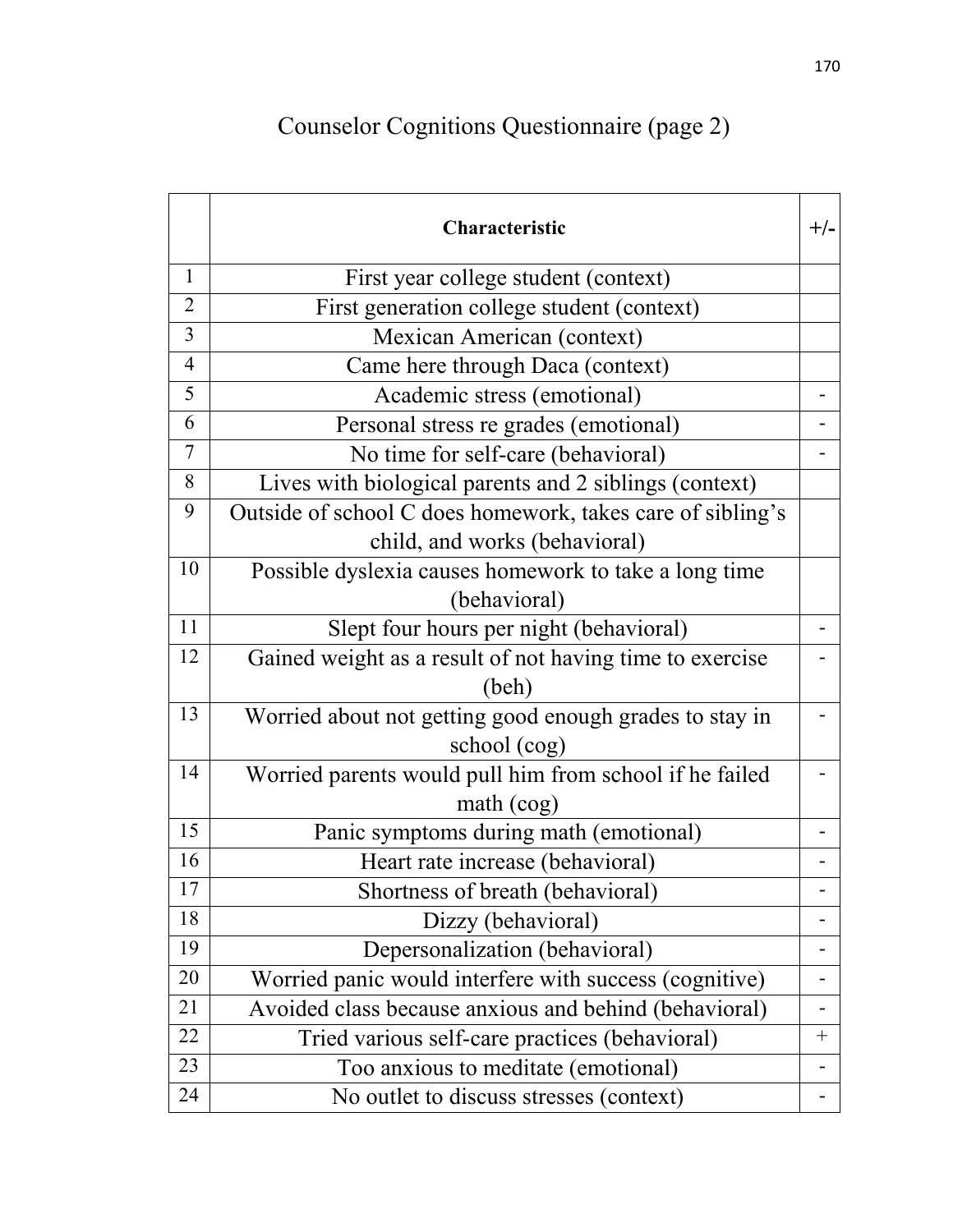| 25 | Cultural pressure to keep stress to himself (context)       |  |  |
|----|-------------------------------------------------------------|--|--|
| 26 | Dad told him boys in his culture don't cry (context)        |  |  |
| 27 | C doesn't agree with cultural value of not showing stress   |  |  |
|    | (context)                                                   |  |  |
| 28 | Pressure to not show stress so family wouldn't think he was |  |  |
|    | weak (emotional)                                            |  |  |
| 29 | Didn't want girlfriend to think he wasn't masculine be he   |  |  |
|    | was showing stress (cognitive)                              |  |  |
| 30 | Therapy was a powerful experience because client didn't     |  |  |
|    | have anyone else (context)                                  |  |  |
| 31 | Stopped working together after second session because of    |  |  |
|    | grades (behavioral)                                         |  |  |
| 32 | Planned to attend four year school with friend but grades   |  |  |
|    | weren't good enough (context)                               |  |  |
| 33 | Worried low grades wouldn't allow him to transfer           |  |  |
|    | (behavioral)                                                |  |  |
|    |                                                             |  |  |
|    |                                                             |  |  |
|    |                                                             |  |  |
|    |                                                             |  |  |
|    |                                                             |  |  |
|    |                                                             |  |  |
|    |                                                             |  |  |
|    |                                                             |  |  |
|    |                                                             |  |  |
|    |                                                             |  |  |